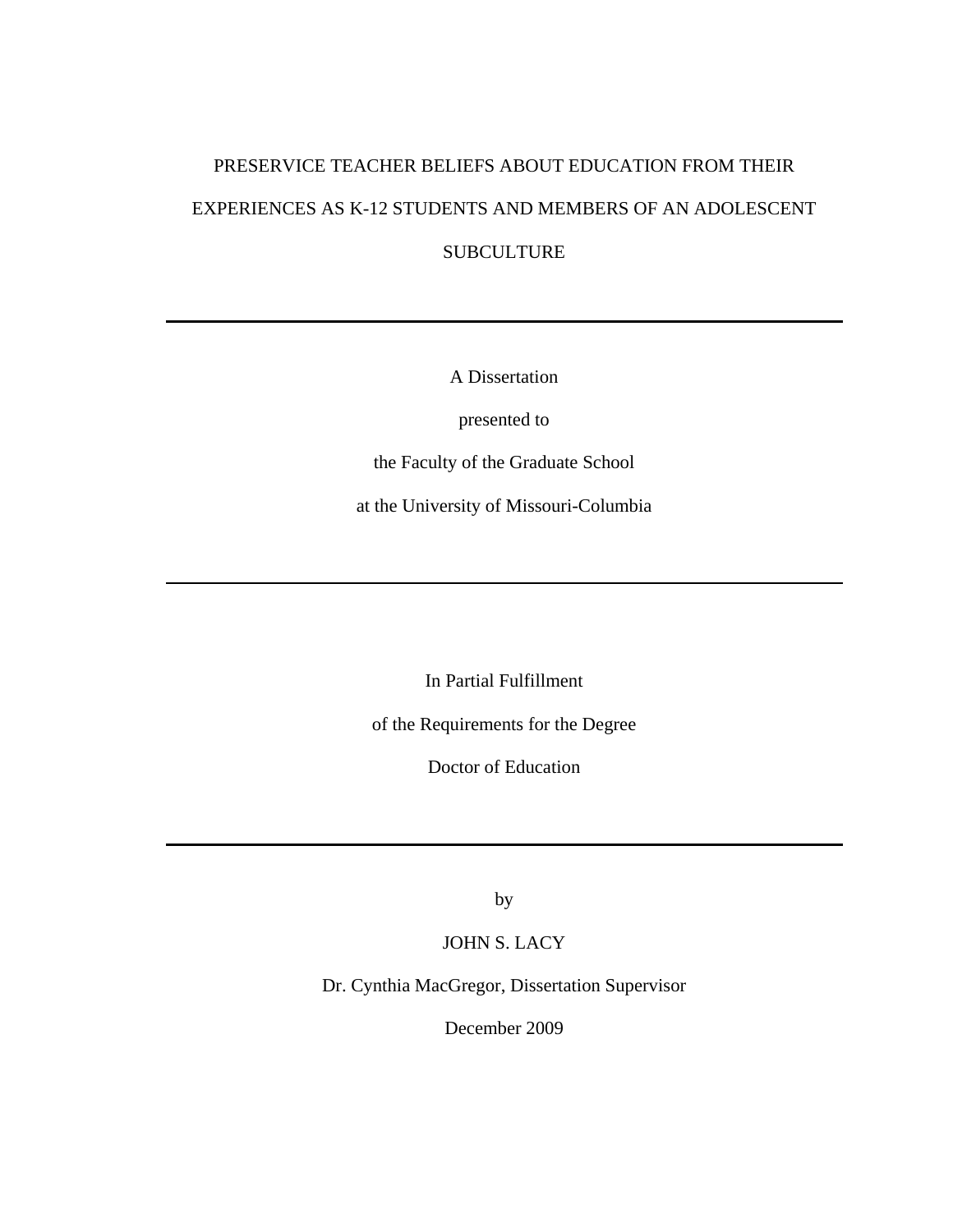© Copyright by John Lacy, 2009

All Rights Reserved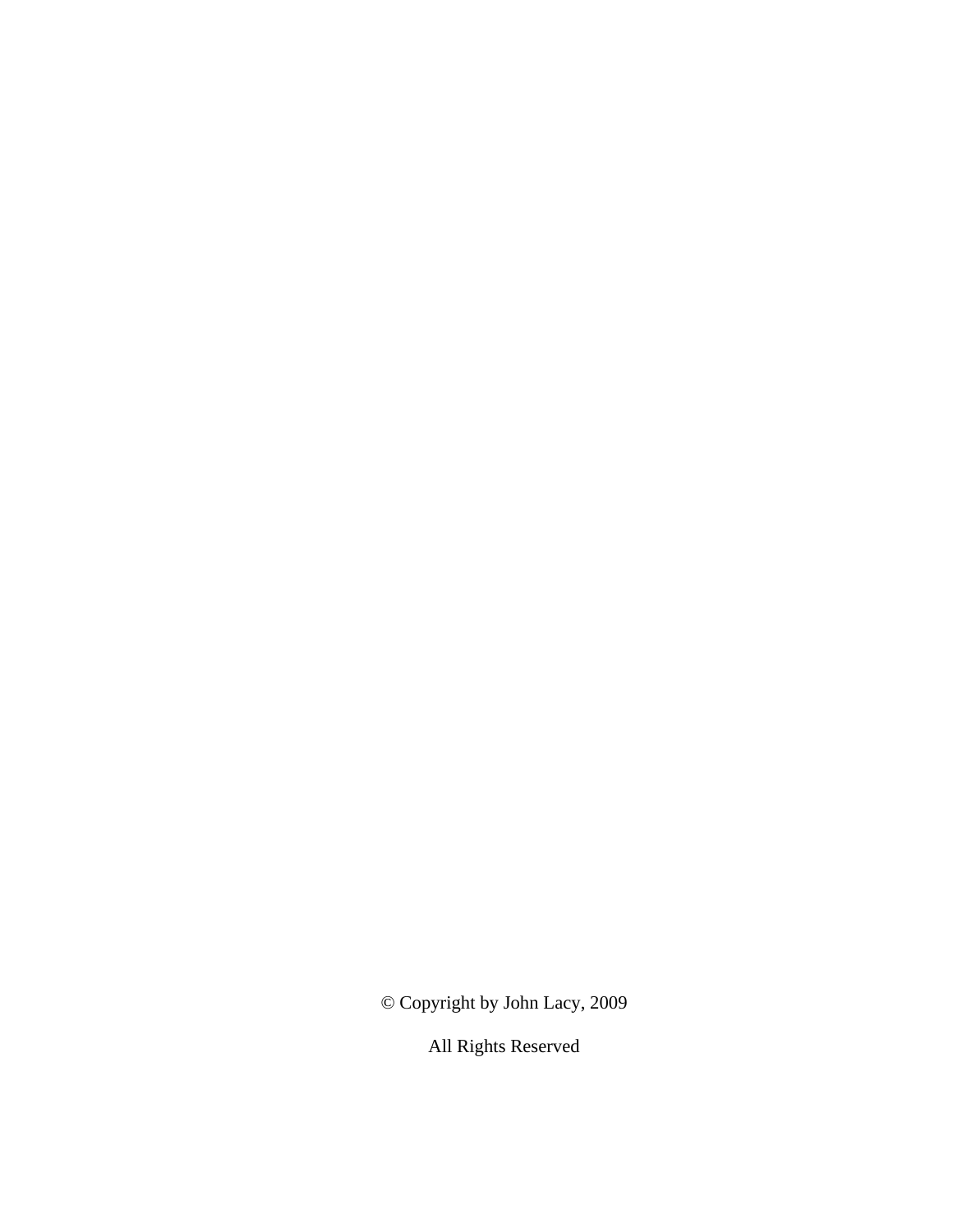The undersigned, appointed by the dean of the Graduate School, have examined the dissertation entitled

# PRESERVICE TEACHER BELIEFS ABOUT EDUCATION FROM THEIR EXPERIENCES AS K-12 STUDENTS AND MEMBERS OF AN ADOLESCENT SUBCULTURE

Presented by John S. Lacy

A candidate for the degree of doctor of education,

And hereby certify that, in their opinion, is worthy of acceptance.

\_\_\_\_\_\_\_\_\_\_\_\_\_\_\_\_\_\_\_\_\_\_\_\_\_\_\_\_\_\_\_\_\_\_\_\_\_\_\_\_\_ Professor Cynthia MacGregor

\_\_\_\_\_\_\_\_\_\_\_\_\_\_\_\_\_\_\_\_\_\_\_\_\_\_\_\_\_\_\_\_\_\_\_\_\_\_\_\_\_ Professor Jeff Cornelius-White

\_\_\_\_\_\_\_\_\_\_\_\_\_\_\_\_\_\_\_\_\_\_\_\_\_\_\_\_\_\_\_\_\_\_\_\_\_\_\_\_\_ Professor Beth Hurst

\_\_\_\_\_\_\_\_\_\_\_\_\_\_\_\_\_\_\_\_\_\_\_\_\_\_\_\_\_\_\_\_\_\_\_\_\_\_\_\_\_ Professor Sandra Hutchinson

\_\_\_\_\_\_\_\_\_\_\_\_\_\_\_\_\_\_\_\_\_\_\_\_\_\_\_\_\_\_\_\_\_\_\_\_\_\_\_\_\_ Professor Robert Watson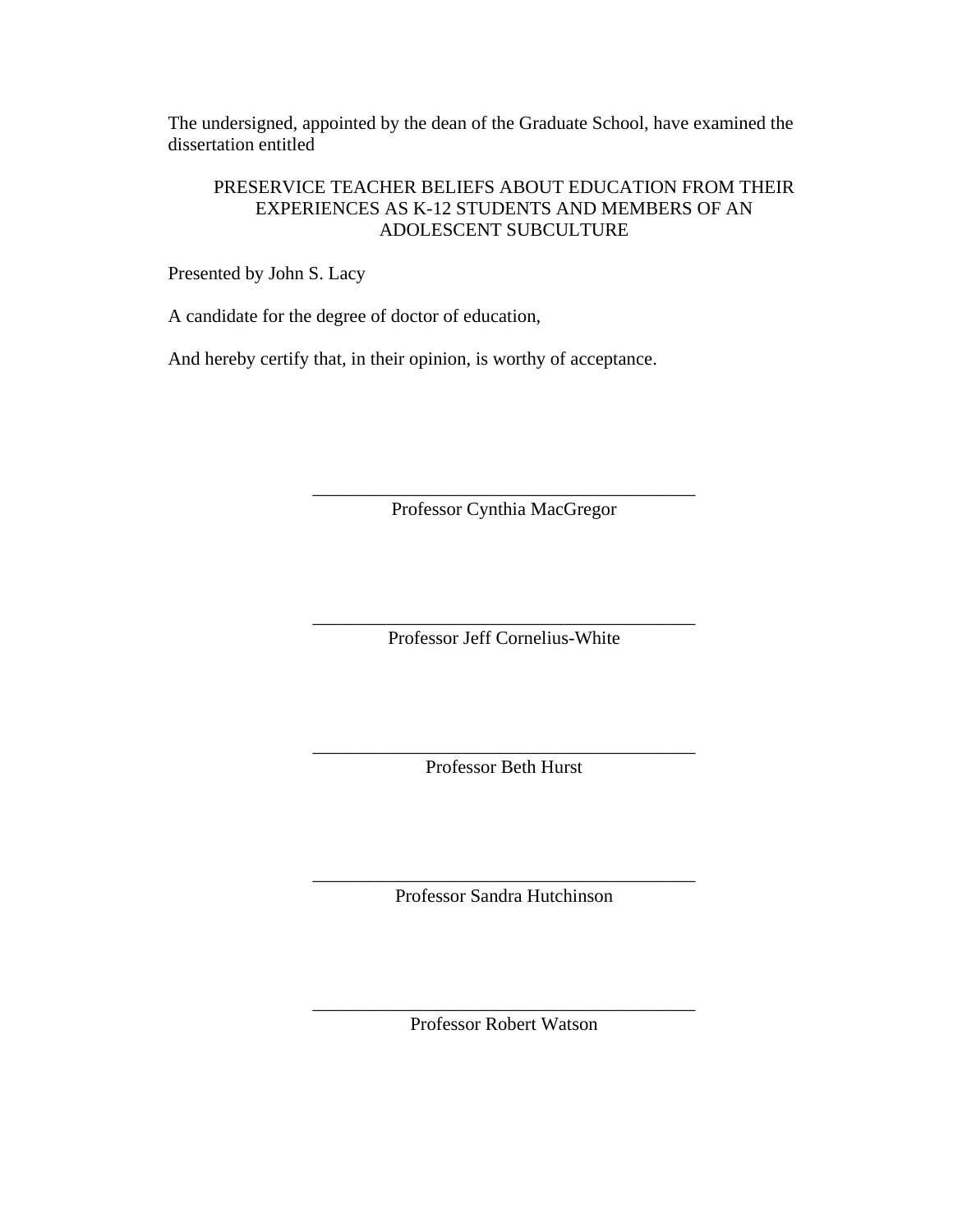# ACKNOWLEDGEMENTS

 I wish to extend deep appreciation to Dr. Cynthia MacGregor, my major advisor, for her patience and guidance during the course of my degree program and the development of this dissertation. I am also grateful to Dr. Sandra Hutchinson and Dr. Carl Grigsby for their assistance and support. Dr. Beth Hurst, Dr. Jeff Cornelius-White, and Dr. Robert Watson provided valuable feedback and encouragement through the dissertation process.

 To my best friend and wife, Linda: I could not have completed this work without your support, particularly during the final months. You have always been there for me and continue to make life fun and interesting. I love you. To all my children, your interest and encouragement kept me going. You are my legacy and I am extremely proud of all your accomplishments. Jennifer, your help could not have been more timely, thank you.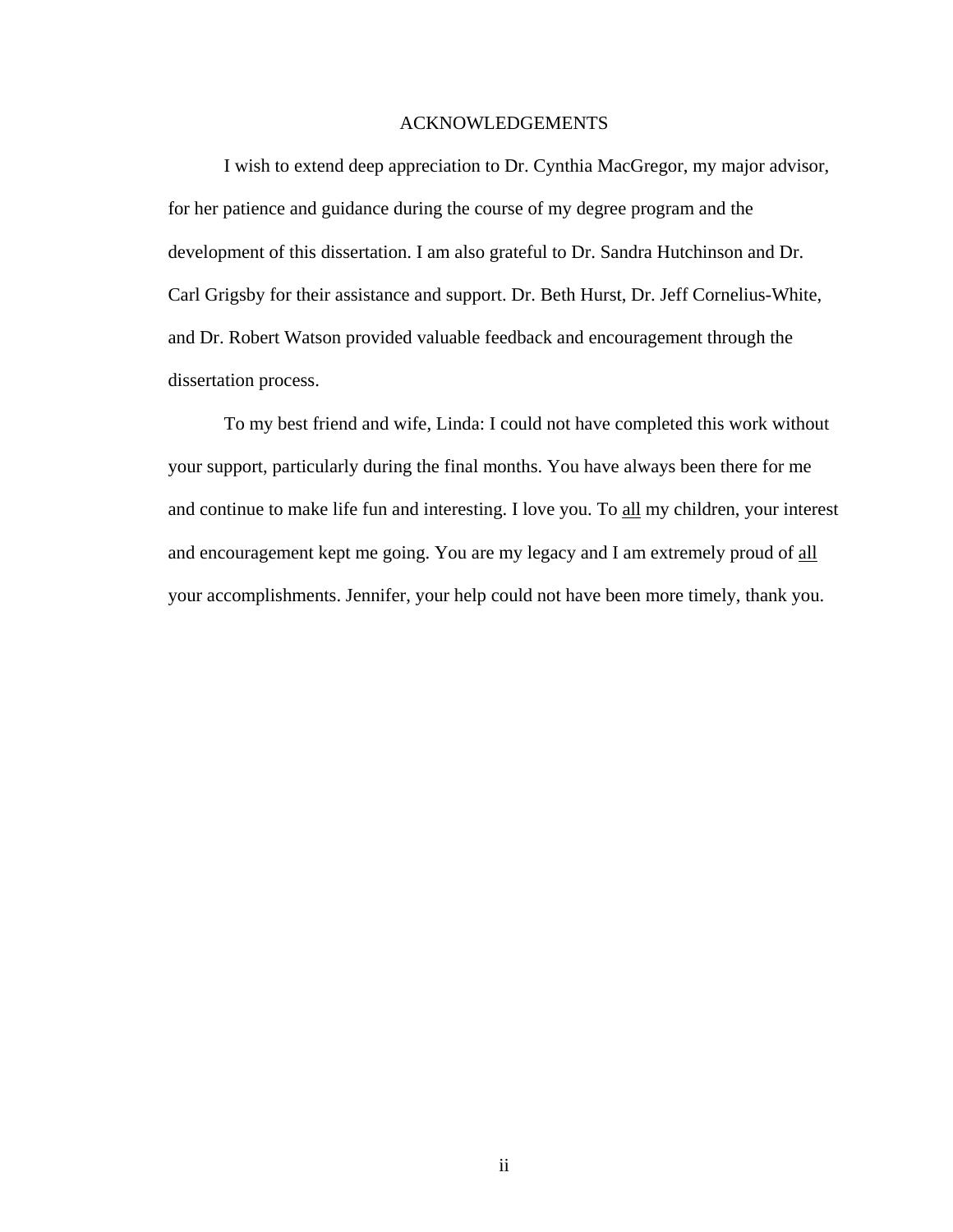| <b>CHAPTER</b> |
|----------------|
| 1.             |
|                |
|                |
|                |
|                |
|                |
|                |
|                |
|                |
|                |
|                |
|                |
|                |
| <b>CHAPTER</b> |
|                |
|                |
|                |

# TABLE OF CONTENTS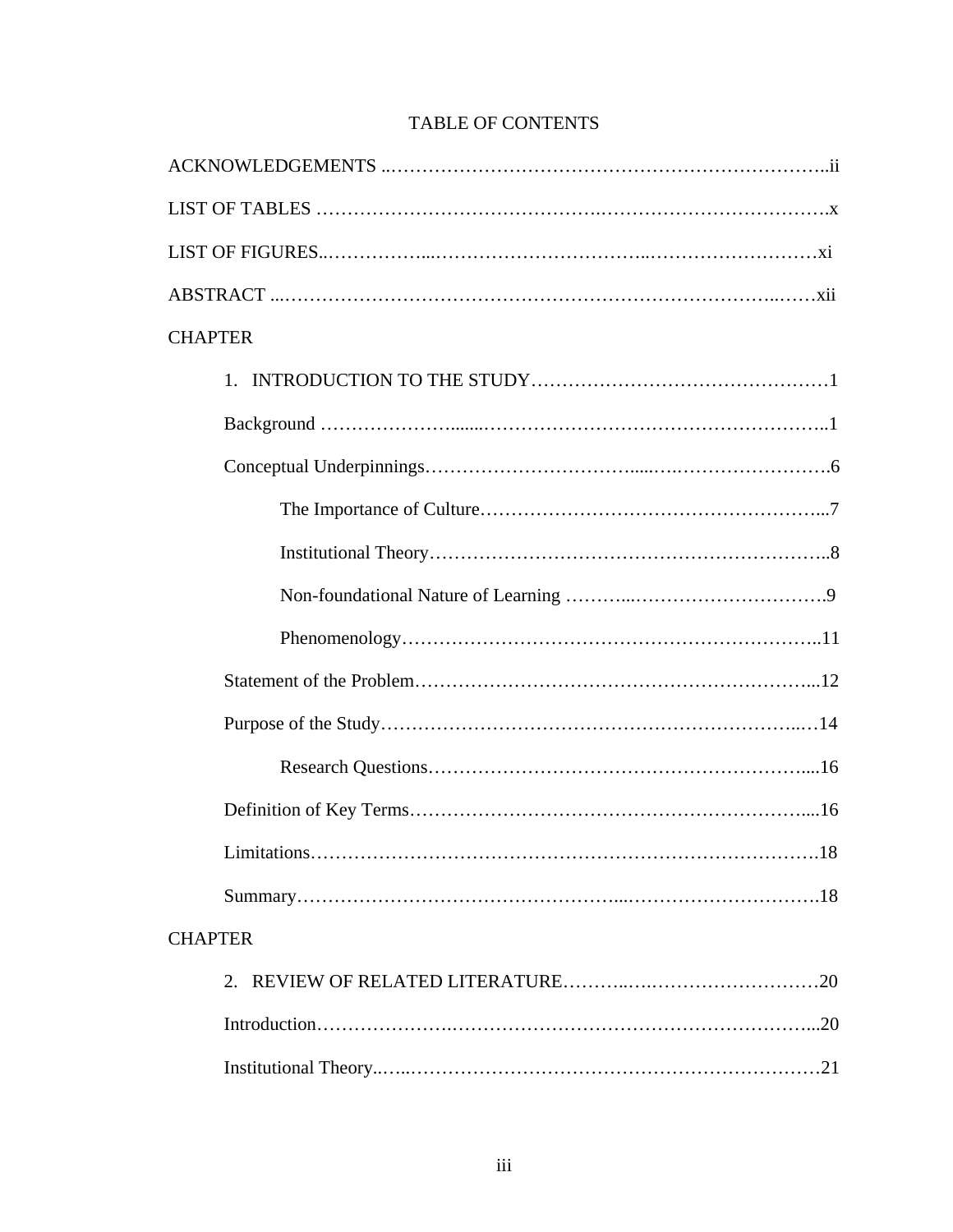| Elitism to Progressivism (Assimilation and Adjustment)31 |
|----------------------------------------------------------|
|                                                          |
|                                                          |
|                                                          |
|                                                          |
|                                                          |
|                                                          |
|                                                          |
|                                                          |
|                                                          |
|                                                          |
|                                                          |
|                                                          |
| <b>CHAPTER</b>                                           |
|                                                          |
|                                                          |
|                                                          |
|                                                          |
|                                                          |
|                                                          |
|                                                          |
|                                                          |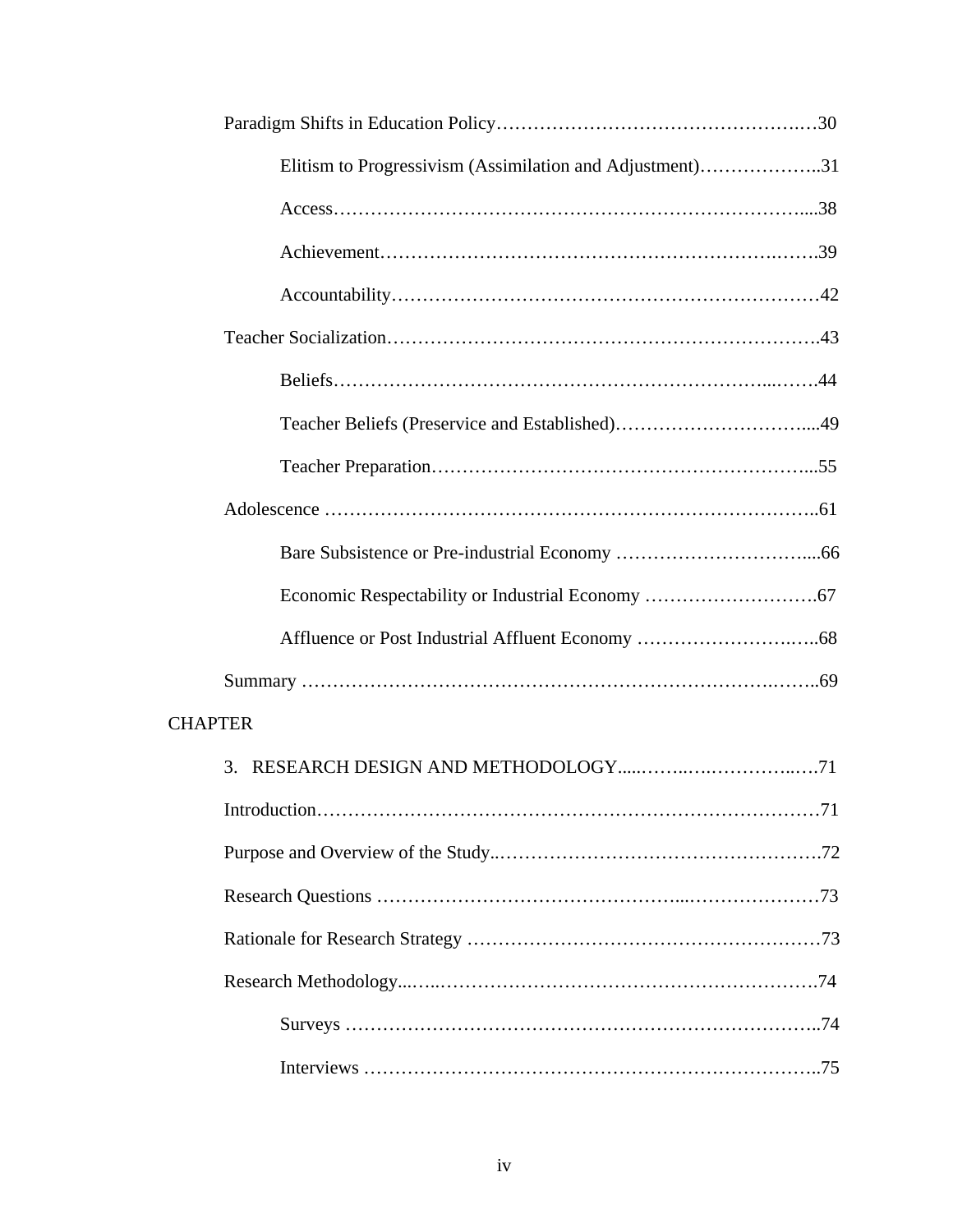| <b>CHAPTER</b> |
|----------------|
|                |
|                |
|                |
|                |
|                |
|                |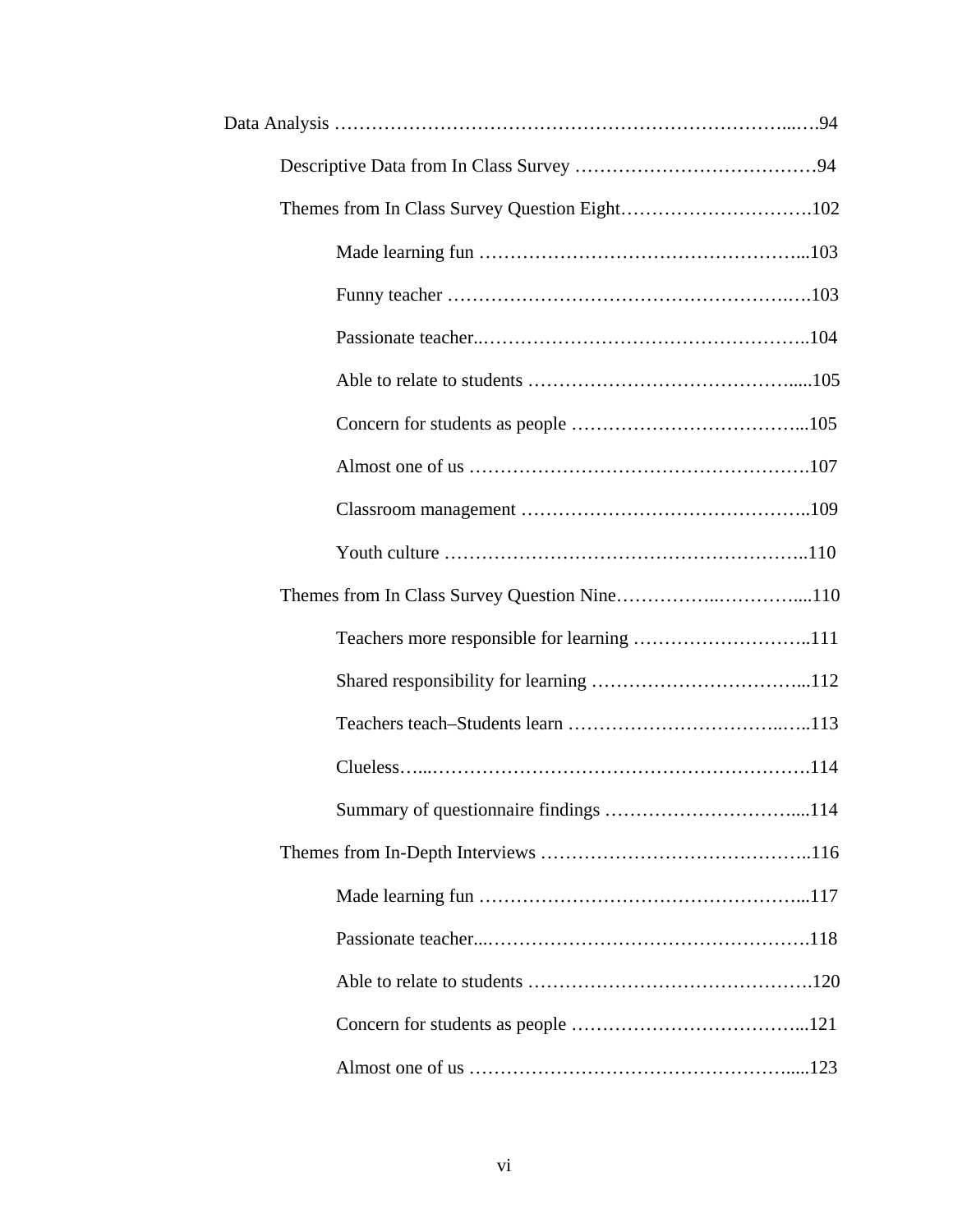| Integration of Data into Common and Less Common Themes 141 |
|------------------------------------------------------------|
|                                                            |
|                                                            |
|                                                            |
|                                                            |
|                                                            |
|                                                            |
|                                                            |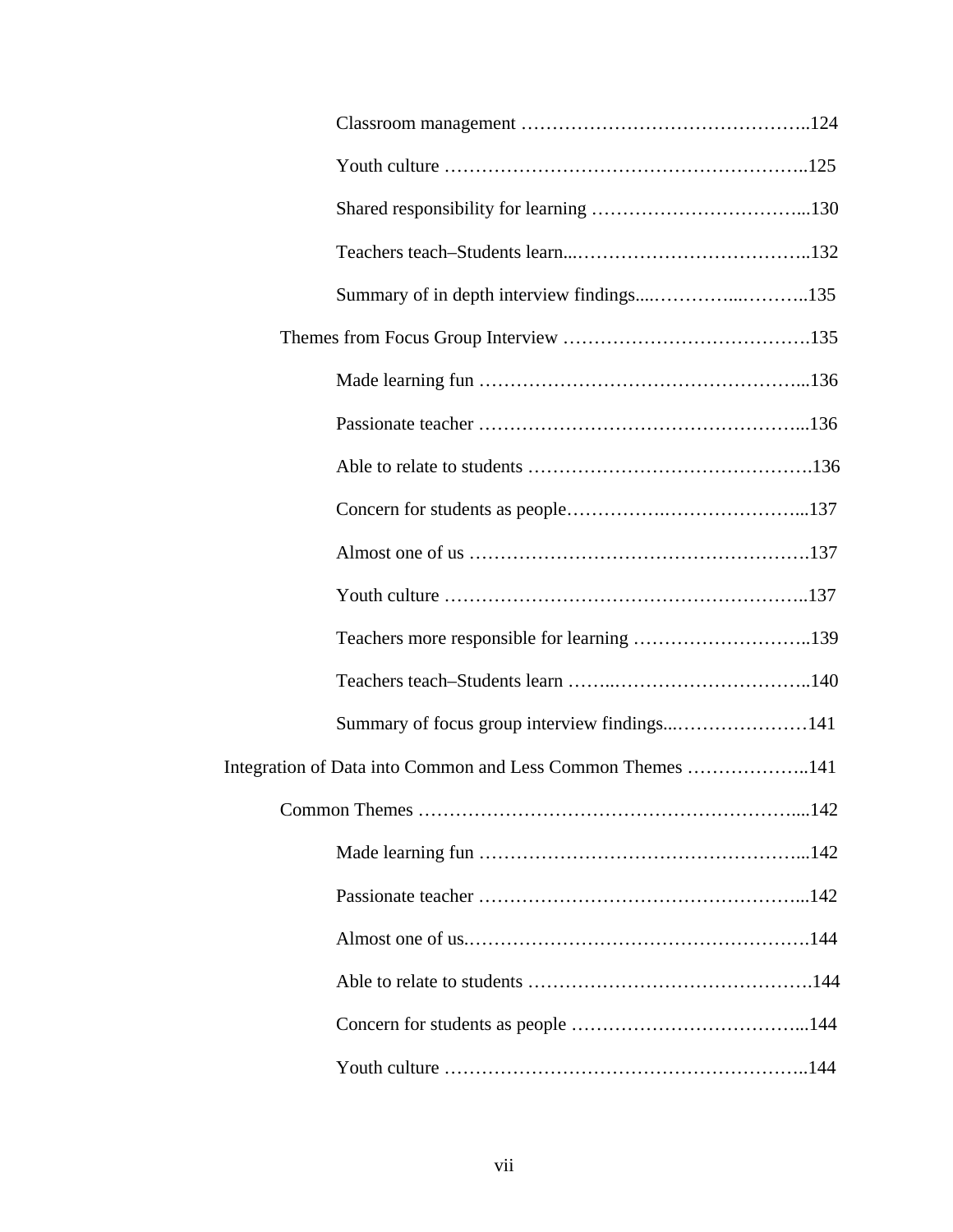| <b>CHAPTER</b> |                                            |
|----------------|--------------------------------------------|
|                |                                            |
|                |                                            |
|                |                                            |
|                |                                            |
|                |                                            |
|                |                                            |
|                |                                            |
|                | .159                                       |
|                |                                            |
|                |                                            |
|                |                                            |
|                |                                            |
|                |                                            |
|                | Teachers more responsible for learning 168 |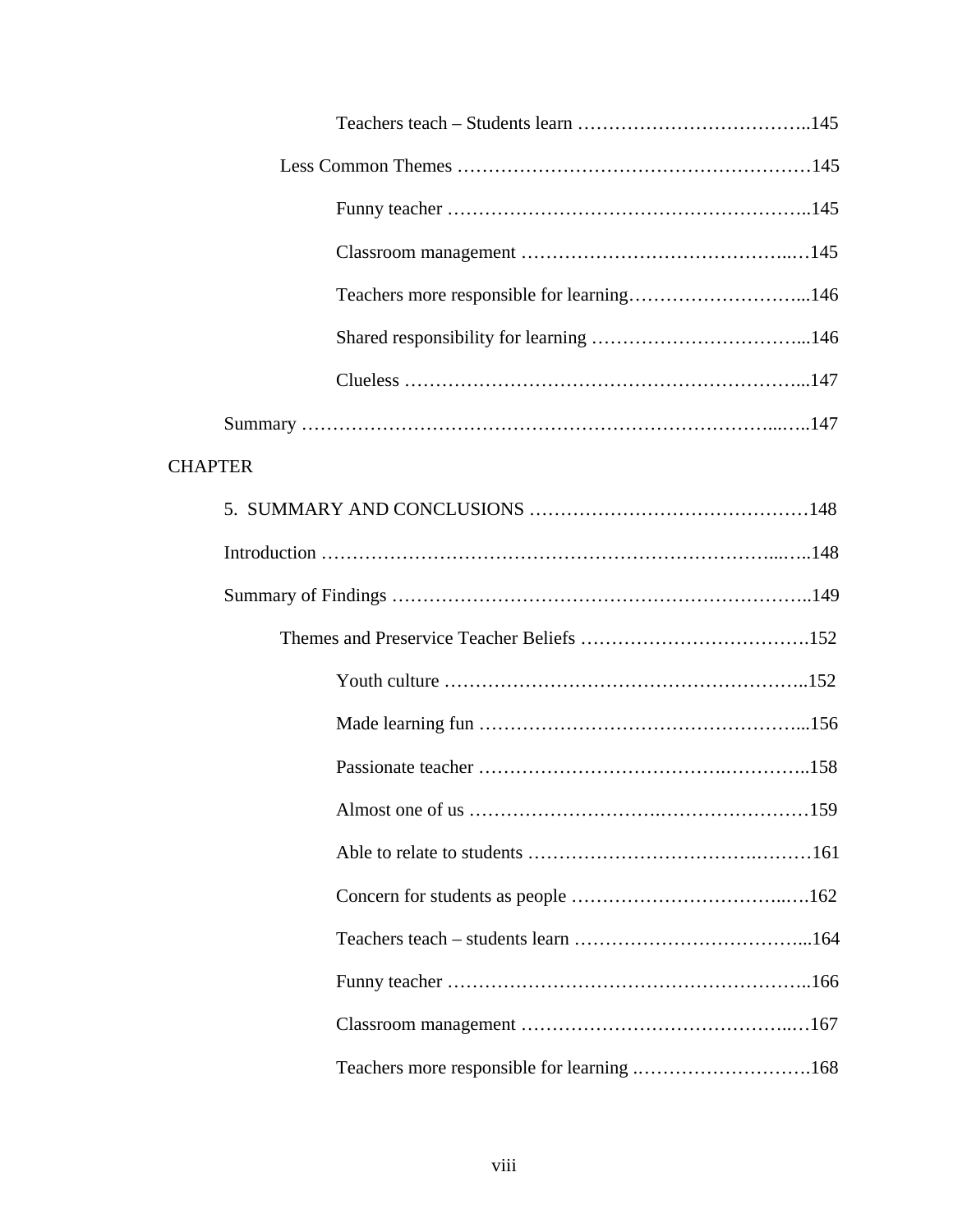| <b>APPENDICES</b> |
|-------------------|
|                   |
|                   |
|                   |
|                   |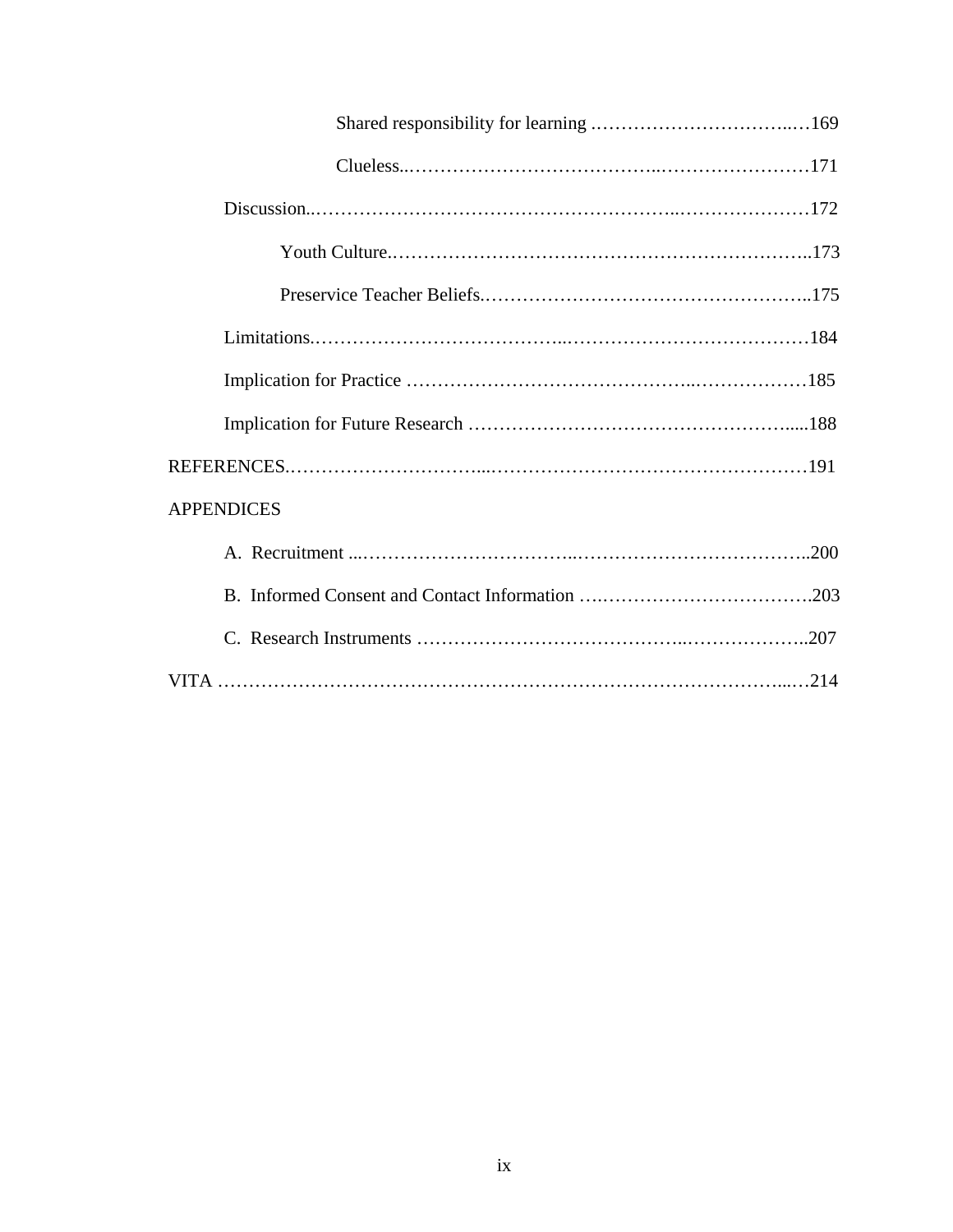# LIST OF TABLES

| Table<br>Page                                                                    |
|----------------------------------------------------------------------------------|
| 1. Criteria for Excellence Applied to Exemplary Teacher Education Programs 58    |
| 2. Question 4: Number of School Activities Selected by Preservice Teachers 96    |
| 3. Question 4: Frequency of School Activities Selected by Preservice Teachers 97 |
| 4. Question 5: Sources of Student Popularity Selected by Preservice Teachers 98  |
| 5. Question 6: Number of Peer Group Importance Descriptors Chosen by Preservice  |
|                                                                                  |
| 6. Question 6: Frequency of Descriptors Selected by Preservice Teachers 101      |
| 7. Question 7: Desired Teachers Qualities Ranked by Preservice Teachers 102      |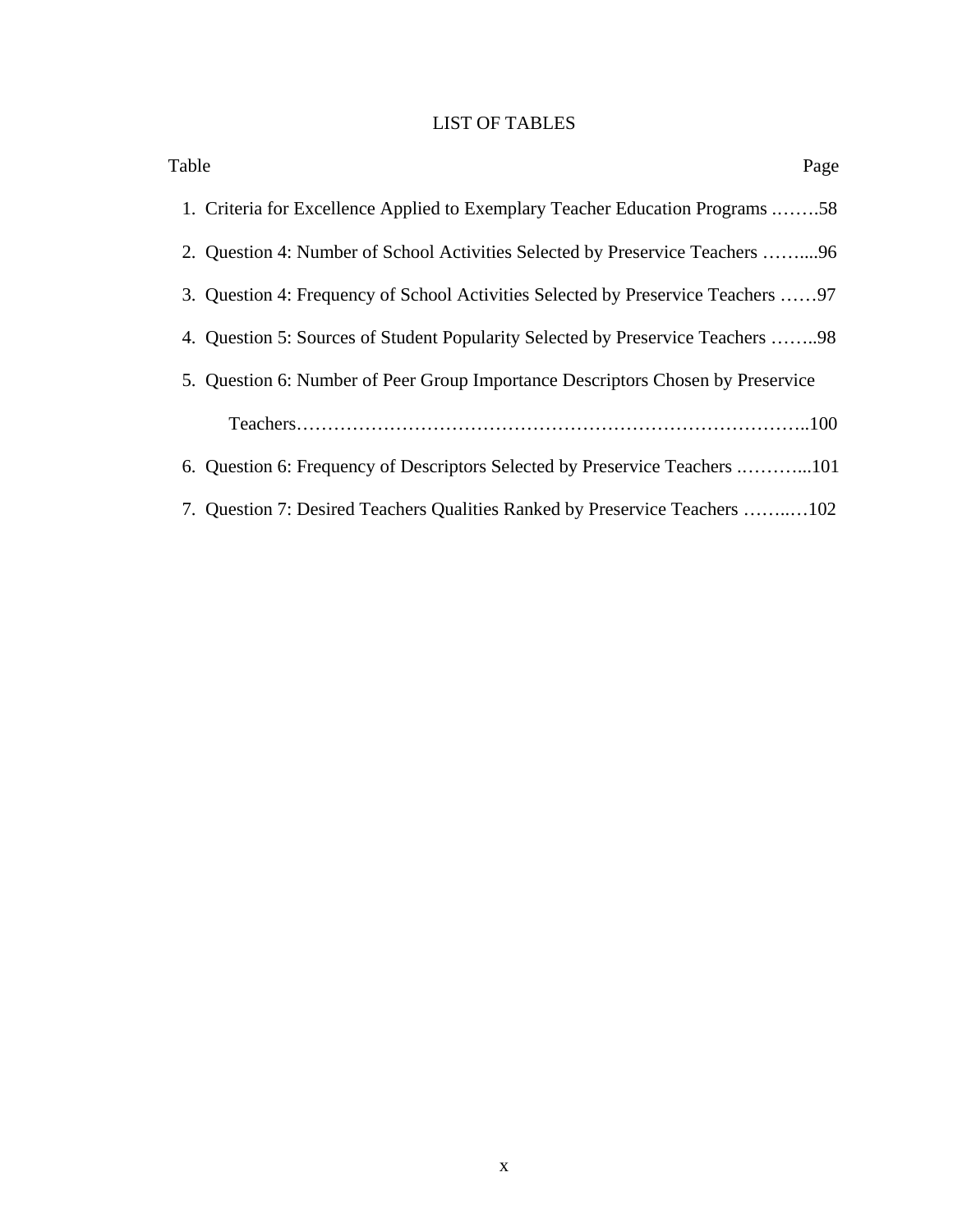# LIST OF FIGURES

| Figure                                                                   | Page |
|--------------------------------------------------------------------------|------|
|                                                                          |      |
|                                                                          |      |
| 3. Recycling of Core Educational Beliefs Developed in K-12 Education 181 |      |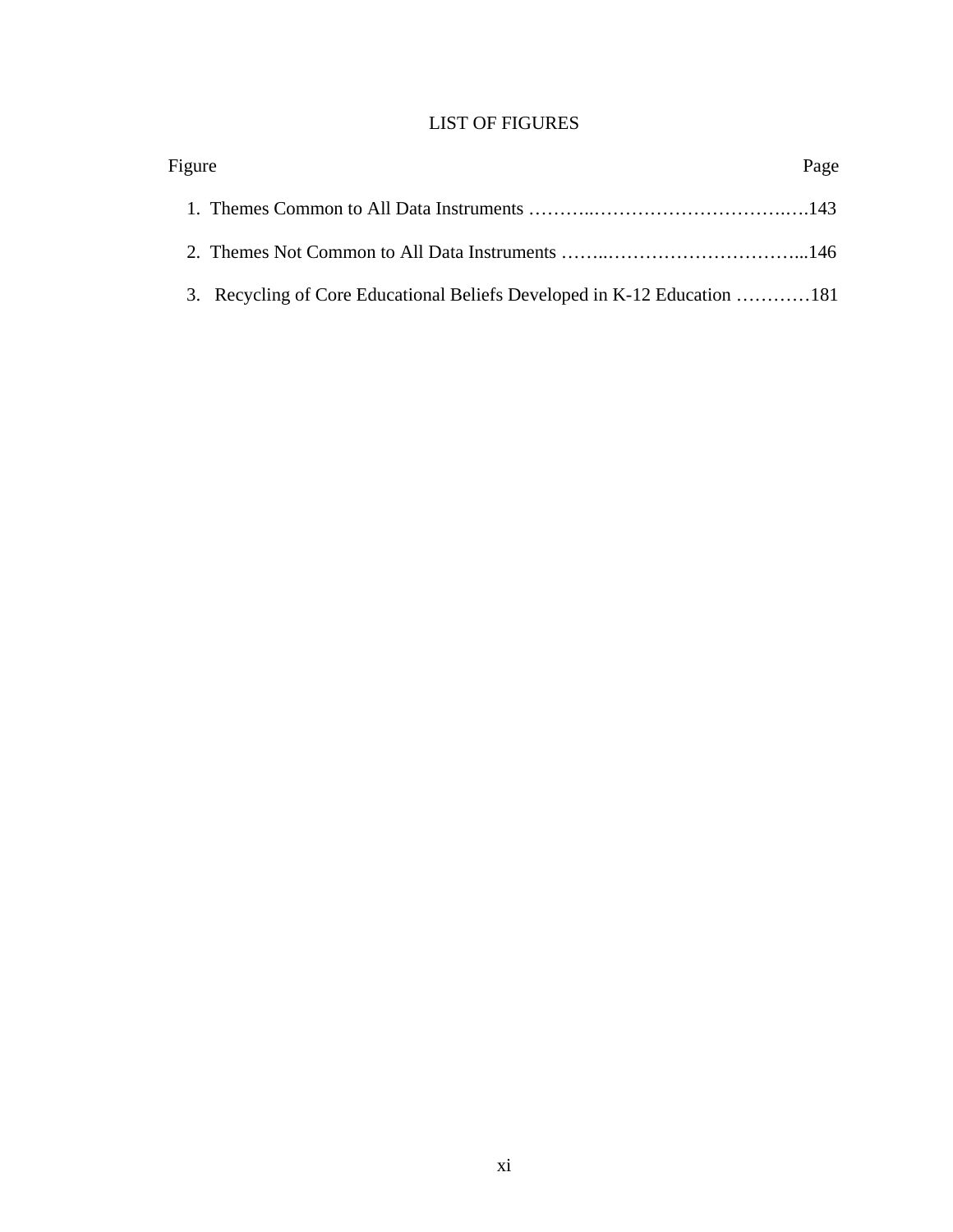# PRESERVICE TEACHER BELIEFS ABOUT EDUCATION FROM THEIR EXPERIENCES AS K-12 STUDENTS AND MEMBERS OF AN ADOLESCENT SUBCULTURE

by

John S. Lacy

Dr. Cynthia MacGregor, Dissertation Supervisor

# ABSTRACT

 Results from the National Assessment of Educational Progress test over the past 35 years have not shown significant improvement of 17 year olds in math or reading. Four decades of unsuccessful reform effort suggest cultural barriers and/or institutional structures that prevent change. The purpose of the study was to describe beliefs preservice teachers bring to teacher preparation programs that arise from their K-12 experience and as members of an adolescent or youth subculture. The conceptual underpinnings of this study were rooted in the cultural context of public education, institutional theory, and the non-foundational nature of learning. Methods of phenomenology with an ontological philosophical approach were used to address the research questions. From a sample of 162 preservice teachers, 11 themes were identified depicting preservice teacher beliefs about education. The influence of an adolescent or youth subculture in the 11 identified themes seems obvious in four, related in four, and having no apparent connection to three of the themes. A mechanism of recycling beliefs about education through preservice teachers back to K-12 students is presented that illustrates how emerging adolescent beliefs may enter and how older, outdated beliefs are maintained within the culture of education.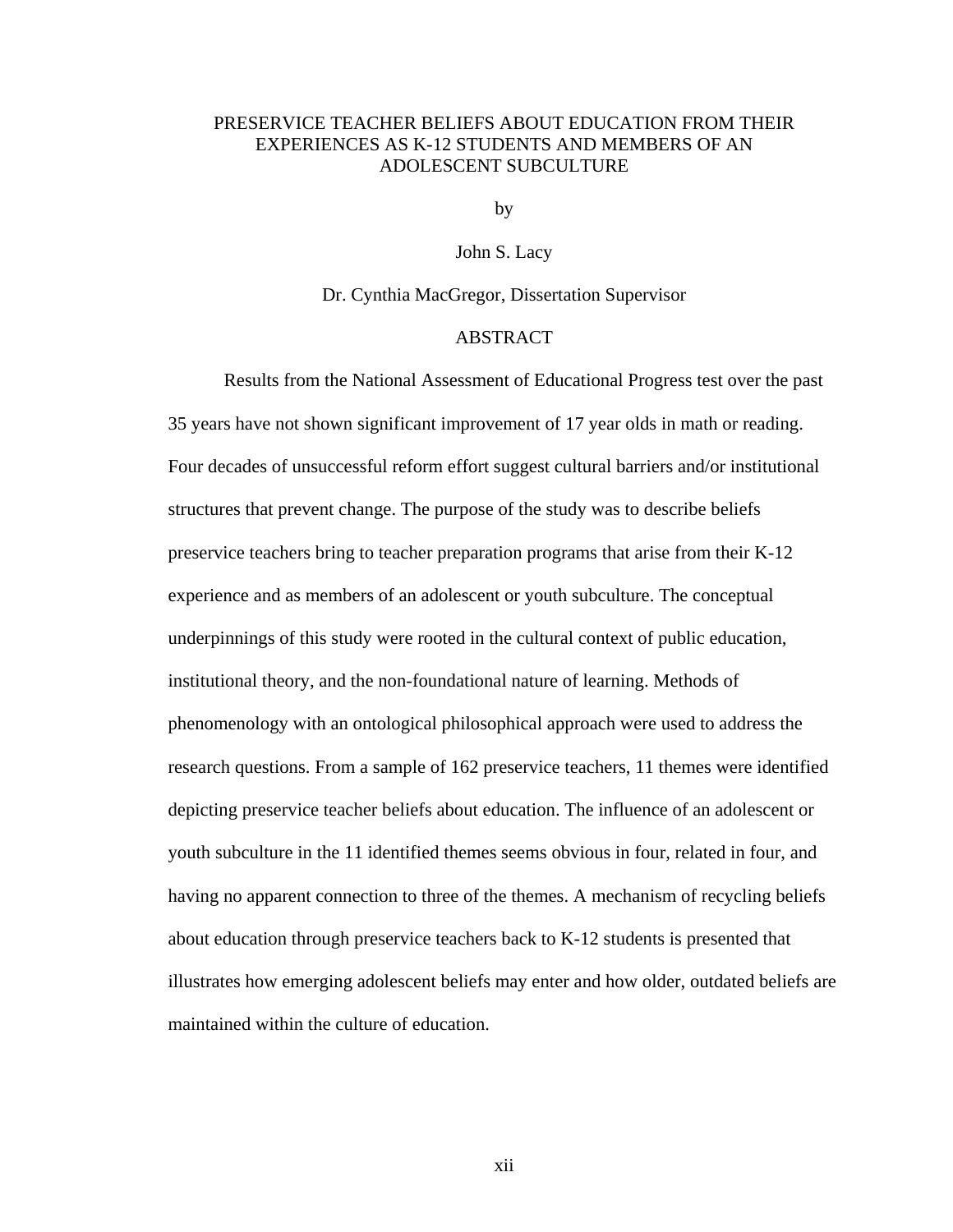Implications for practice include the development of preservice teacher screening procedures that are able to identify the range of beliefs preservice teachers have about education. Once identified, teacher preparation programs must develop curriculum that will address those preservice teacher beliefs that run counter to program goals through guided reflection and increased exposure to desired behavior. Implications for future research include the need to better characterize boundaries between other culturally definable subunits of public education; longitudinal studies to better capture the essence of the teaching experience from preservice teachers to veteran teachers; and research that will help define an individual's immersion into and out of youth culture. Data from such studies will be useful to teacher preparation programs and K-12 education as they screen applicants, modify programs, improve teacher retention, and improve professional development.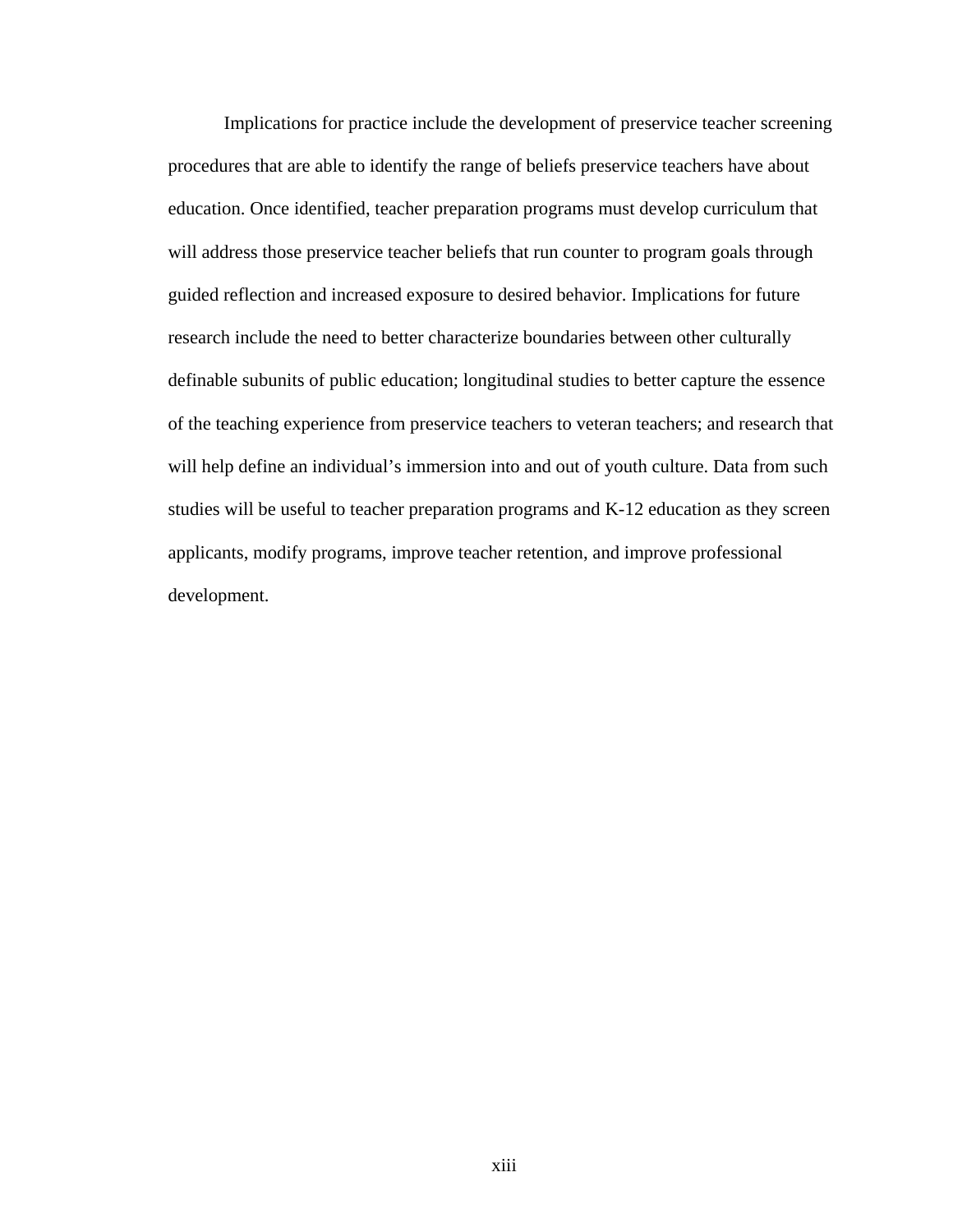# CHAPTER ONE

# INTRODUCTION TO THE STUDY

## *Background*

Significant long term results showing academic improvement of 17 year olds in American public education occurring over the past 35 years is unclear (Donahue & Dion, 2007; Greene, 2006; Perie, Moran, & Lutkus, 2005; & Rampey, Dion, & Donahue, 2009). Why, is the obvious question. Why is it, the most powerful and technologically advanced nation in the world is unable to improve the level of education for its youth as measured by achievement tests? Since 1969 the National Center for Education Statistics (NCES) has been collecting education data to assess, report, and compare education in the United States and other nations. The NCES is probably best known for publishing its National Assessment of Educational Progress (NAEP) report or The Nation's Report Card  $\mathbb{M}$ . Its purpose is to provide policy makers at all levels an objective view of the condition of education in the United States. In its most recent publication of the Nation's Report Card: *NAPE 2008 Trends in Academic Progress,* the NCES reported that the average reading and math scores for 17 year old students taking the assessment was not significantly different from the average scores of 17 year olds taking the assessment in 1971 and 1973 respectively (Rampey, Dion, & Donahue, 2009). Using a scale of 0-500 for reporting average scores, 17 year olds taking achievement tests in reading and mathematics averaged 286 and 306 respectively for the 2008 assessment. For the reading assessment, a score of 286 was one point higher than the average score of 285 in 1971. During the 37 year history of the reading assessment, the range of average scores has been seven points with the low average score of 283 in 2004 to the high average score of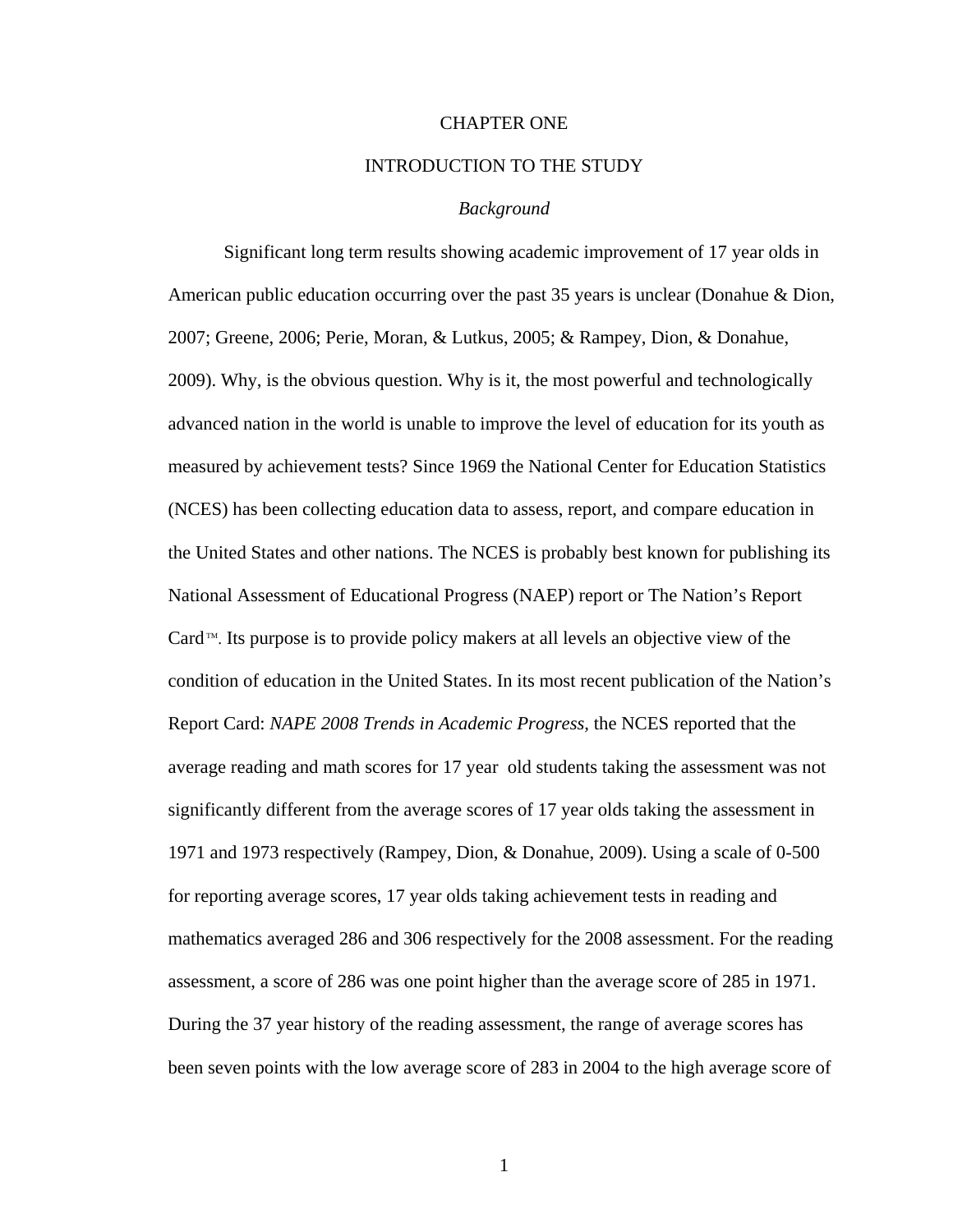290 in 1988, 1990, and 1992. For the mathematics assessment, an average score of 306 in 2008 was two points higher than the average score of 304 reported in 1973. During the 35 year history of the mathematics assessment, the range of average scores has been ten points with the low average score of 298 reported in 1982 to the high average score of 308 in 1999 (Rampey, Dion, & Donahue, 2009). These results are consistent with the *NAEP 2004 Trends in Academic Progress,* published in 2005, which reported that the average reading and math scores of students tested at age 17 resulted in no measurable improvement since these assessments began in 1971 and 1973 respectively (Perie et al., 2005). An analysis by Donahue and Dion (2007) compared NAEP reading scores from assessments given to  $12<sup>th</sup>$  graders in 1992, 1994, 1998, 2002, and 2005. Their findings with regard to student achievement in reading include:

The percentage of students performing at or above *Basic* decreased from 80% in 1992 to 73% in 2005, and the percentage of students performing at or above the *Proficient* level decreased from 40 to 35%. White and Black students were the only racial/ethnic groups to show a statistically significant change in reading performance, scoring lower in 2005 than in 1992…Both male and female students' scores declined in comparison to 1992, and the performance gap between genders widened with female students outscoring male students. (p. 1)

Reported results from the 2008 NAEP for nine and 13 year olds, and certain minority groups were more positive with significant increases in some areas of measurement. For example, average reading and mathematic scores for 2008 were significantly  $(p<.05)$  higher for both age groups compared to their 2004 scores and their initial scores in 1971 and 1973 respectively. While there were no significant changes in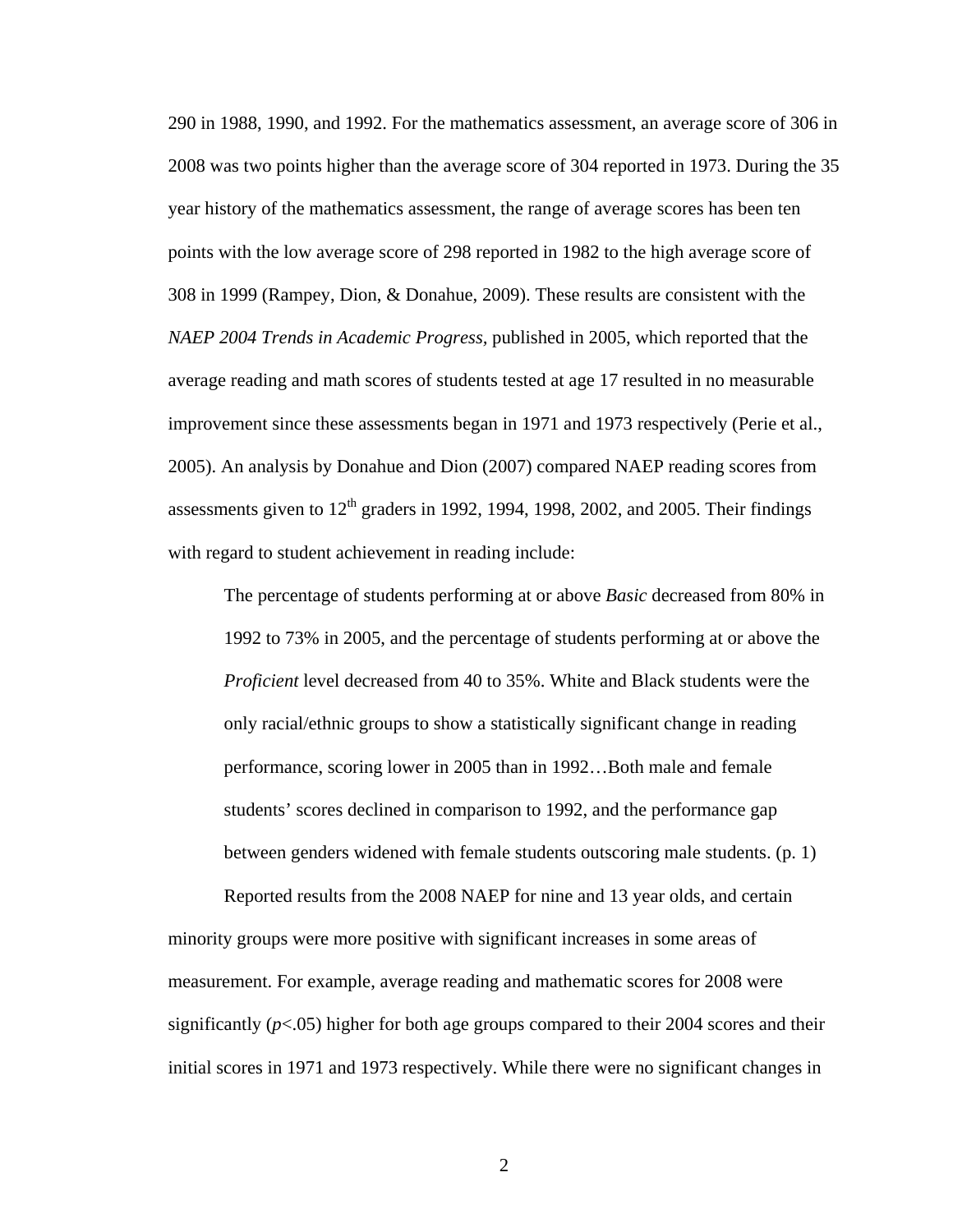the gaps in reading and mathematics scores between White and Black students from 2004 to 2008, the gaps at all three ages were significantly narrower in 2008 than in 1971 and 1973 respectively (Rampey, Dion, & Donahue, 2009).

While the 2008 NAEP results show significant improvement in average scores for nine and 13 year olds and a narrowing of achievement gaps between White and Black and White and Hispanic students (Rampey, Dion, & Donahue, 2009), it also begs the question as to why are the improved scores achieved by nine and 13 year olds not reflected as improved scores by17 year olds eight and four years later? Academic progress as measured by NAEP has been slow at best and with some groups statistically non-existent. Explanations and reform strategies needed to address this slow pace of improvement and in some cases stagnant levels of achievement by American students compared to their international peers continues to be a focus of debate at all levels of public education and political arenas.

Simplistic views and solutions of this complex problem have proven to be elusive or have resulted in unintended results. Over the years, different reform efforts have seemed to come and go into and out of the national and state agendas for public education. Ever since Coleman first published his seminal study *Equality of Educational Opportunity* (EEO) in 1966, more commonly known as the first Coleman Report, in which he linked student achievement to the social characteristics of students and schools, policy makers have been trying to reform public education to increase student success for all students. Reform movements from the past four decades have subjected K-12 public education to desegregation (busing), increased federal involvement through title programs, unprecedented increases in financial support, consolidation, loss of local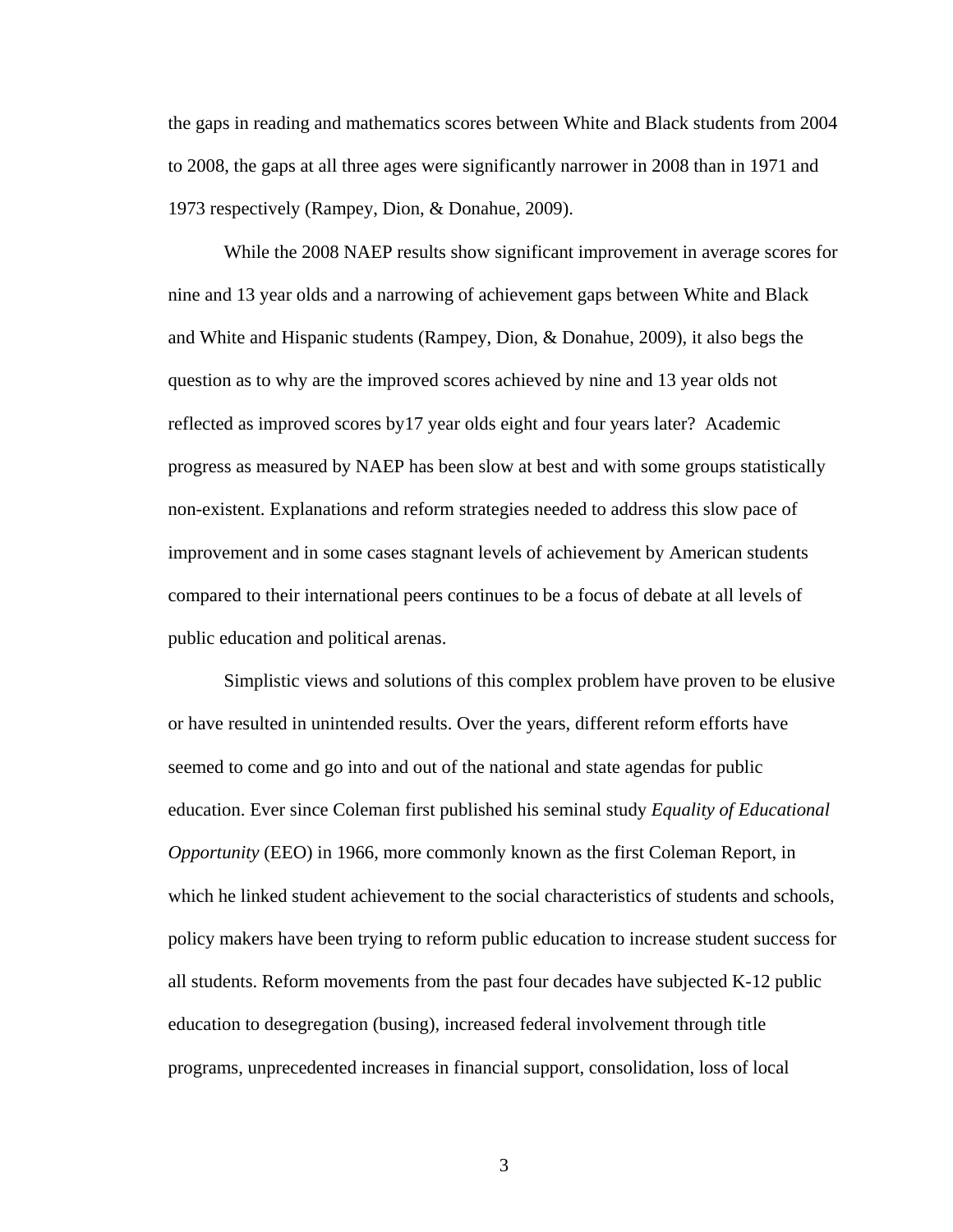control, research based learning, revised curriculum and teaching strategies, greater accountability, Goals 2000, and No Child Left Behind (NCLB). Yet with all of this activity, measurable sustained improvement in the reading and mathematic achievement test scores for 17 year olds has for the most part remained unchanged for 35 years. A reform effort that continues to be championed by school districts and teacher unions and resisted at many levels from tax payer to legislator is the belief that more money is the solution for poor student achievement. However, using a framework of relationships between primary inputs of resources and outputs of public education the debate over the effect of additional dollars on student achievement has provided inconclusive results. While school spending per student has increased significantly over the past three decades, student achievement has not (Hanushek, 1997). The No Child Left Behind Act of 2001 (NCLB) is a national reform effort that includes components of accountability, charter schools, and choice that is tied to federal funding of district Title I programs. The premise of NCLB is that all children, regardless of race, household income, and disability can learn; and that all children must be performing at levels of proficiency set by each state. Districts have until 2014 to reach this goal and must meet annual benchmark levels of student performance on state achievement tests or suffer consequences contained within the act. Funding private education using public money is another reform effort championed by various elected officials and special interest groups throughout the country. Commonly know as vouchers, or recently disguised as education tax credits, the stated purpose of this reform effort is to increase competition between public and private schools for public money and thereby motivate public schools to do a better job of educating their students.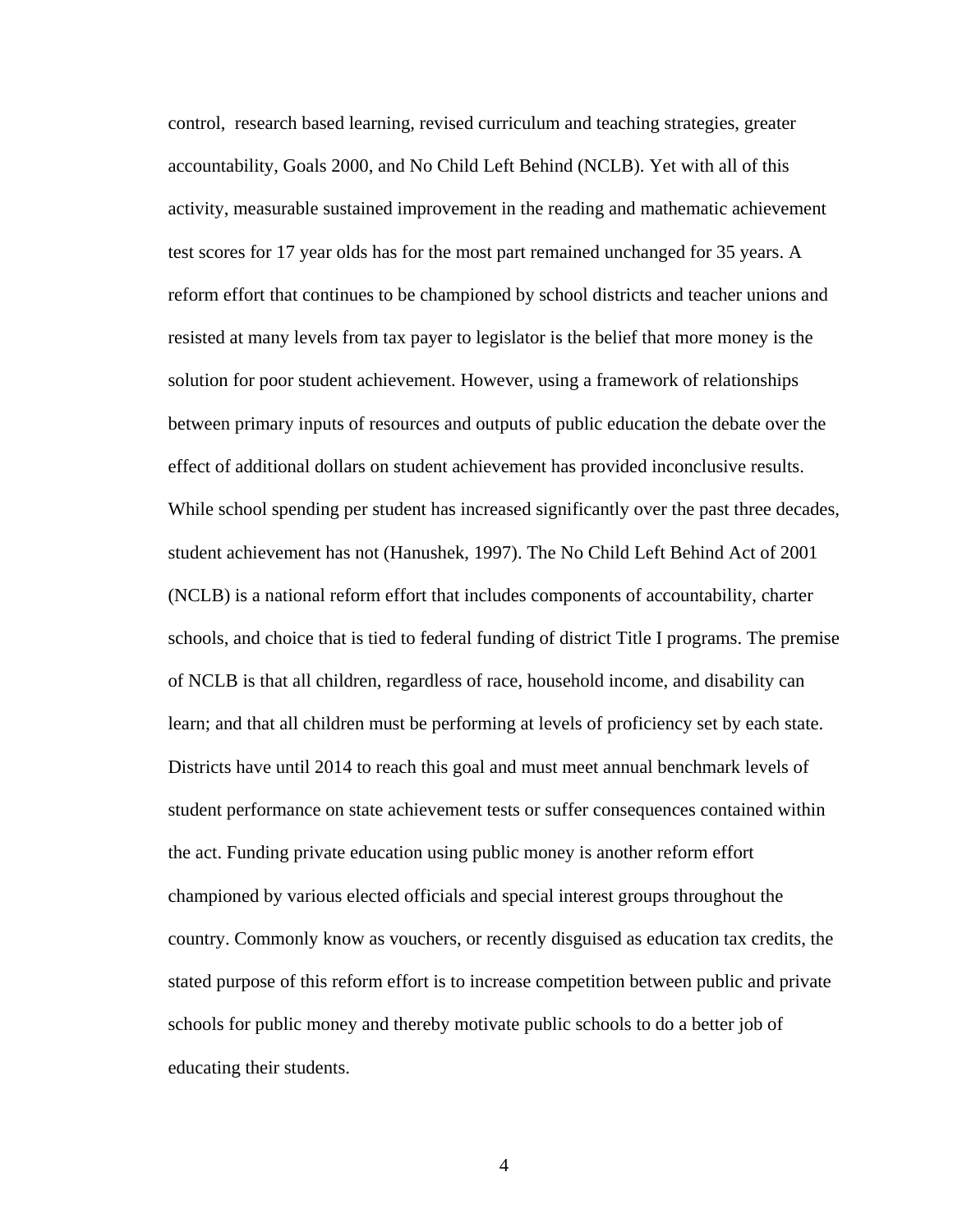A more difficult but ultimately more realistic approach may be to view the challenge of improving student achievement, graduation rates, attendance, climate, etc. not as independent or even related problems that can be addressed in isolation with simplistic solutions like increasing funding, raising levels of expectation, giving parents a choice or increasing the length of the school day and year, but as symptoms of a larger and more inclusive cultural phenomenon. As an institution, public education in the United States is massive, and a certain level of inertia is expected. However, as a nation, the United States has been measuring and trying to improve academic achievement in public education for over three decades without acknowledging the effects of its culture on reform efforts, and without significant success. Throughout the evolution of public education during the last century, influences of certain cultural forces have grown, some have diminished, and some are just now being recognized. For example, the influence of district administrators on education policy has diminished while the influence of teacher unions and legislators on policy decisions has greatly increased (Moe, 2003). The societal roles education has been expected to fill have not changed over time, they have accumulated over time. Since the late  $19<sup>th</sup>$  century the expectations of high school's role in society have morphed at least five times (Graham, 2003; Moe, 2003; Peterson, 2007). As American society matures and changes from pre-industrial to post industrial the emergence of the adolescent and the effects of an adolescence culture on youth and education has become a more powerful influence (Coleman, 1961).

From a cultural perspective, increasing academic achievement involves much more than the application of some kind of superficial reform effort. Improvements in academic achievement will require a better understanding of the cultural relationships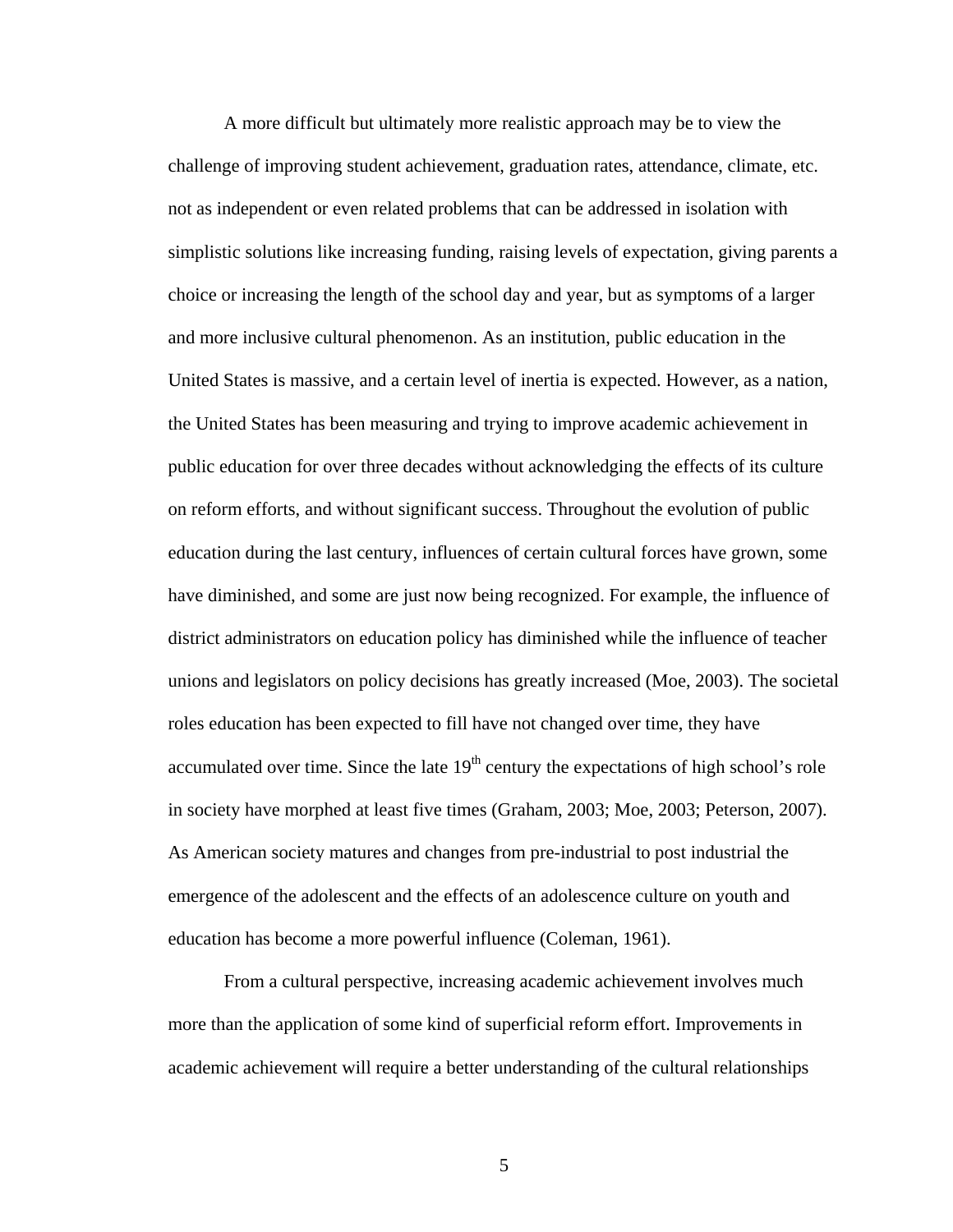and social structures inherent in the institutions of public and higher education that affect academic achievement (Hanson, 2001; Schein, 1996). Further investigations that examine the cultural relationships between students, student subcultures, teachers, administration, parents, etc. and the resulting beliefs about teaching and academic achievement arising from those relationships are needed. For example, the cultural dynamics between preservice teachers, teacher preparation programs and the K-12 experience of preservice teachers must be considered to better understand the beliefs about teaching and learning teachers bring to the classroom and what affect those beliefs have on their students (Pajares, 1992). While much more difficult to accomplish, only those reform efforts that include the cultural dynamics of public education have any chance of success (Schein, 1996).

## *Conceptual Underpinnings*

 The conceptual underpinnings for this study are rooted in the cultural context of education and the value of a phenomenological, ontological approach to understanding individual beliefs derived from membership within subcultures and the conflicts that occur as individuals attempt to move from one sub-group to another. At all levels of public education, from institutions, to their component sub-groups, to the social justification of knowledge and the influence of individually held beliefs on the behavior of stakeholders, education is a cultural phenomenon (Bruffee, 1999; Coleman, 1961; Hanson, 2001; Pajares, 1992). As an institution, public education must exist within the larger society and is dependent upon society for its existence or social legitimacy (Bolman & Deal, 1997; Scott, 2001). Teachers, administrators, formal and informal regulating groups as described by Hanson (2001), and students constitute subcultures that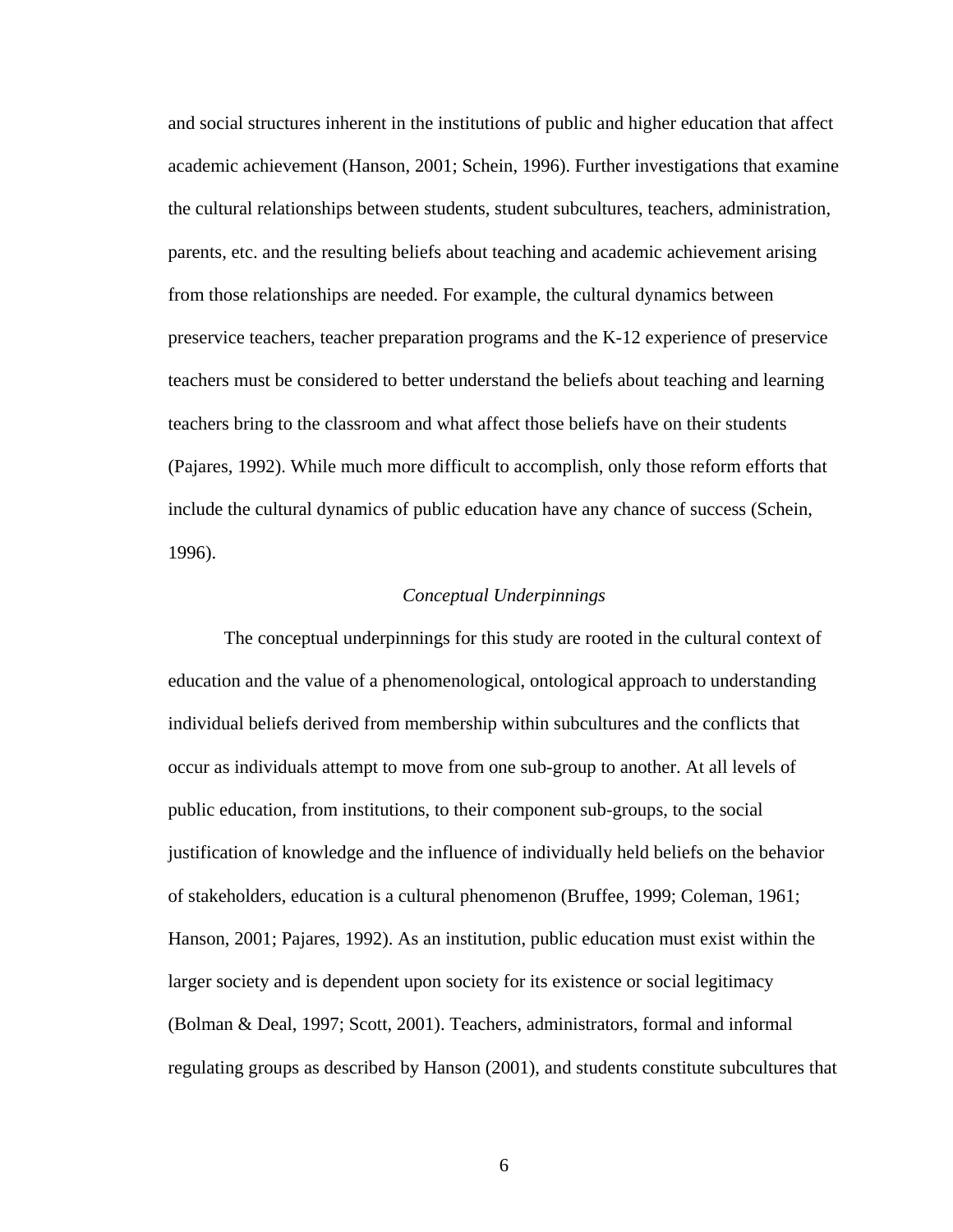affect public education. In 1961, James S. Coleman's book *The Adolescent Society: The Social Life of the Teenager and its Impact on Education* described a subculture of students within the public school setting. According to Bruffee (1999), the act of learning is a social activity that requires some form of linguistic interaction between people and social justification of individually held beliefs. Pajares (1992) argued that individually held beliefs of preservice teachers developed as students during their K-12 experience can have a greater effect on their behavior as teachers than teacher education programs. The conceptual underpinnings for this study consist of a frame of reference that incorporates components of culture, institutional theory and non-foundational nature of learning viewed from a perspective of phenomenology.

#### *The Importance of Culture*

Traditional studies of organizations occurring before 1965 and even more recent have, for the most part, been viewed from the frame of the individual and individual needs within an organization, while ignoring the dynamic interactions within and between groups of people that populate an organization and the other social structures existing in an organization's external environment (DiMaggio & Powell, 1991a; Schein, 1996; Scott, 2001). Cook and Yanow (1993) characterized this point of view as the cognitive perspective where researchers "typically base their account of the nature of organizational learning…on an understanding of what it means for an *individual* to learn" (p. 431). Morgan (1997) pointed out that the anthropological or social definitions of the term "culture" did not exist in English dictionaries until the 1920s. Schein (1996) noted that psychology and organizational psychology were among the first disciplines to study organizations and he contended that one reason for the perpetuation of this predisposition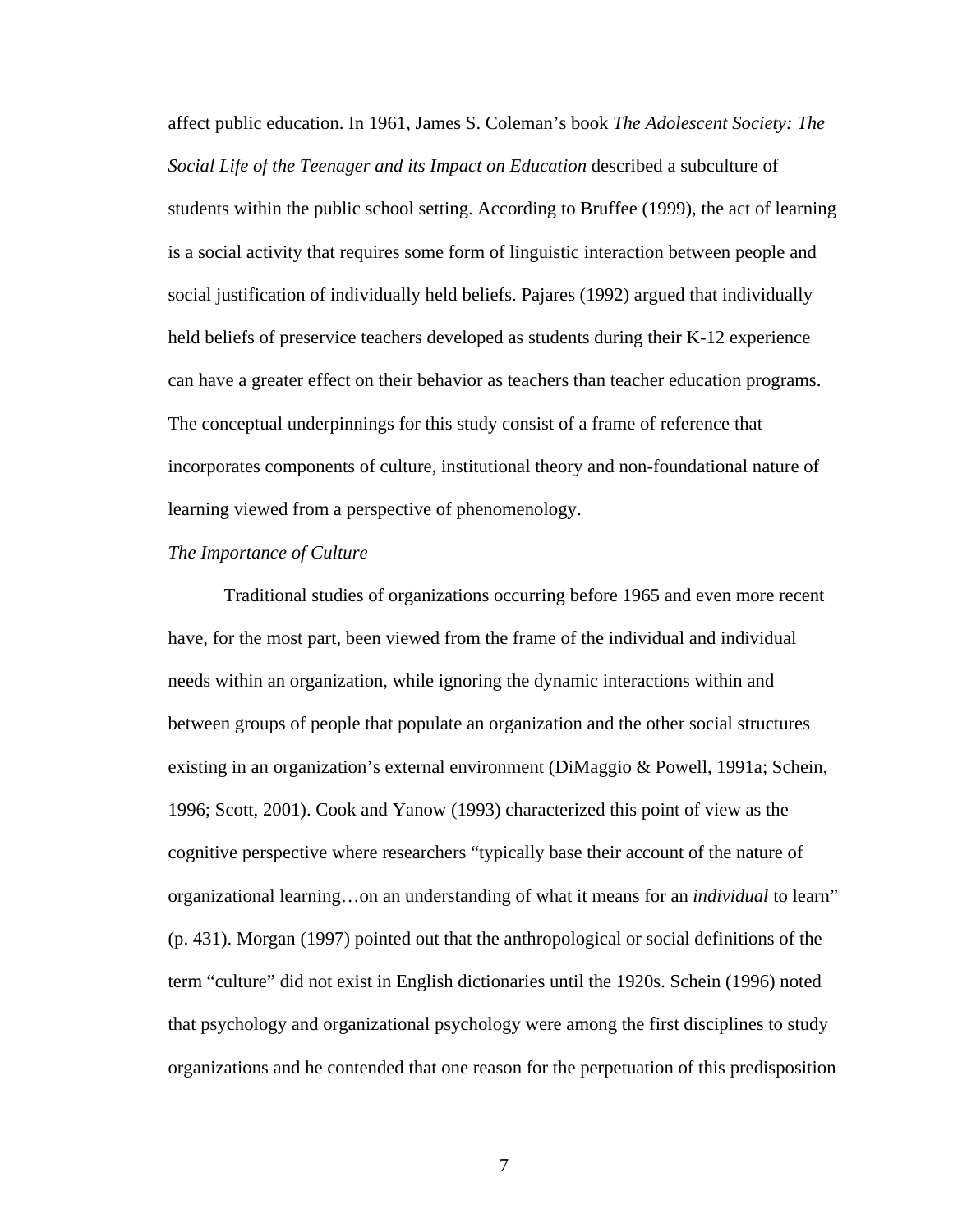and the general neglect of organizational culture in organizational studies is rooted in the methodology favored by these fields of study. He warned that personal research bias and preferred methodologies often do not lend themselves to discovering the history from which shared group assumptions originate. Schein (1996) stated:

…psychologists have not paid enough attention to the sociologists and anthropologists whose traditions have been to go out into the field and observe a phenomenon at length before trying to understand it. And, for their part, the sociologists have not paid enough attention to the impact of individual differences on the social phenomena that they observed. (p. 231)

Schein (1996) defined culture as "a set of shared, taken for granted implicit assumptions that a group holds and that determines how it perceives, thinks about, and reacts to its various environments" (p. 236). While the influence of culture and social interaction may seem obvious when considering various groups of individuals, Schein (1996) would argue that the effects of culture on organizational studies are often overlooked and that "members of a culture are not even aware of their own culture until they encounter a different one" (p. 236). According to Schein (1996), the "inattention to social systems in organizations has led researchers to underestimate the importance of culture –shared norms, values and assumptions – in how organizations function" (p. 229).

## *Institutional Theory*

Bolman and Deal (1997) characterized institutions by their ambiguous nature. Their function in society, the resources and technology required to achieve their goals are often difficult to define and measure. Applied to public education, its function continues to evolve and the desired outcomes are difficult to define. For example, what does it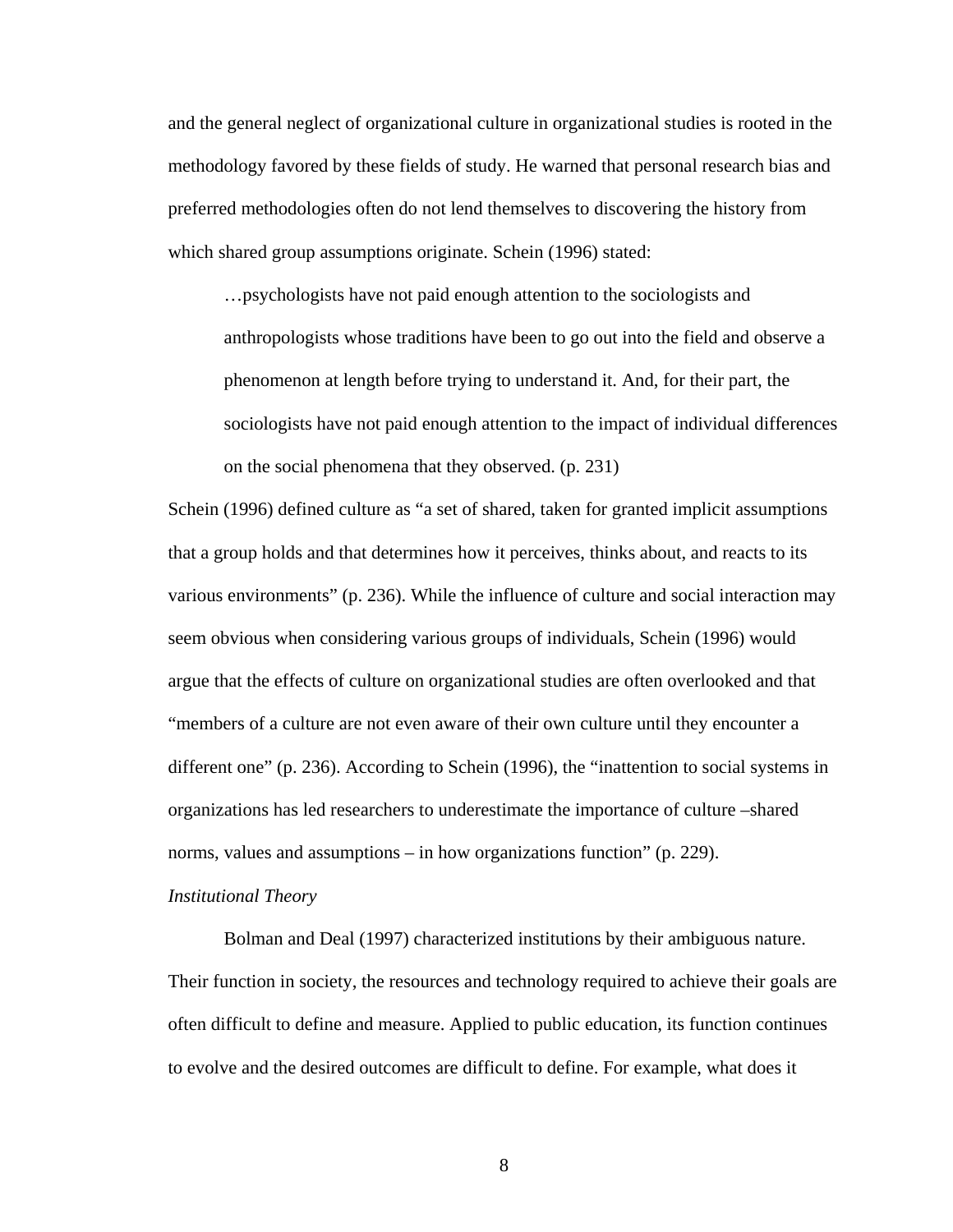mean to educate a child; prepare a child for adulthood; or to be a contributing member of society? Resources in the form of dollars spent per student vary as much as two fold in Missouri public schools with no clear correlation to student achievement. Perceived methodologies for teaching run the continuum from an art to a science (Levine, 2006) and measurements of student success and teacher quality differ from state to state (Petrilli & Finn, 2006). Scott (2001) defined institutions as "multifaceted, durable social structures, made up of symbolic elements, social activities, and material resources. They are relatively resistant to change…They tend to be transmitted across generations, to be maintained and reproduced" (p. 49).

Institutional theory, according to Hanson (2001), attempts to address the constraints within institutions and their operating environment that inhibit an institution's ability to change. One of the significant contributions of institutional theory to understanding organizations is the recognition of the organizational field in which organizations must exist and its effects on an organization's operational choices (DiMaggio & Powell; 1991b, Scott, 2001).

# *Non-foundational Nature of Learning*

In Kenneth A. Bruffee's book (1999) *Collaborative Learning: Higher Education, Interdependence, and the Authority of Knowledge*, he described two opposing perspectives of the authority of knowledge: foundational and non-foundational. The foundational view of the authority of knowledge has dominated man's understanding of the origin of knowledge since ancient times and continues its dominance today. To have a foundational view of the authority of knowledge is to view the origin of knowledge in one place. In early history that place was in the mind of God and those who were the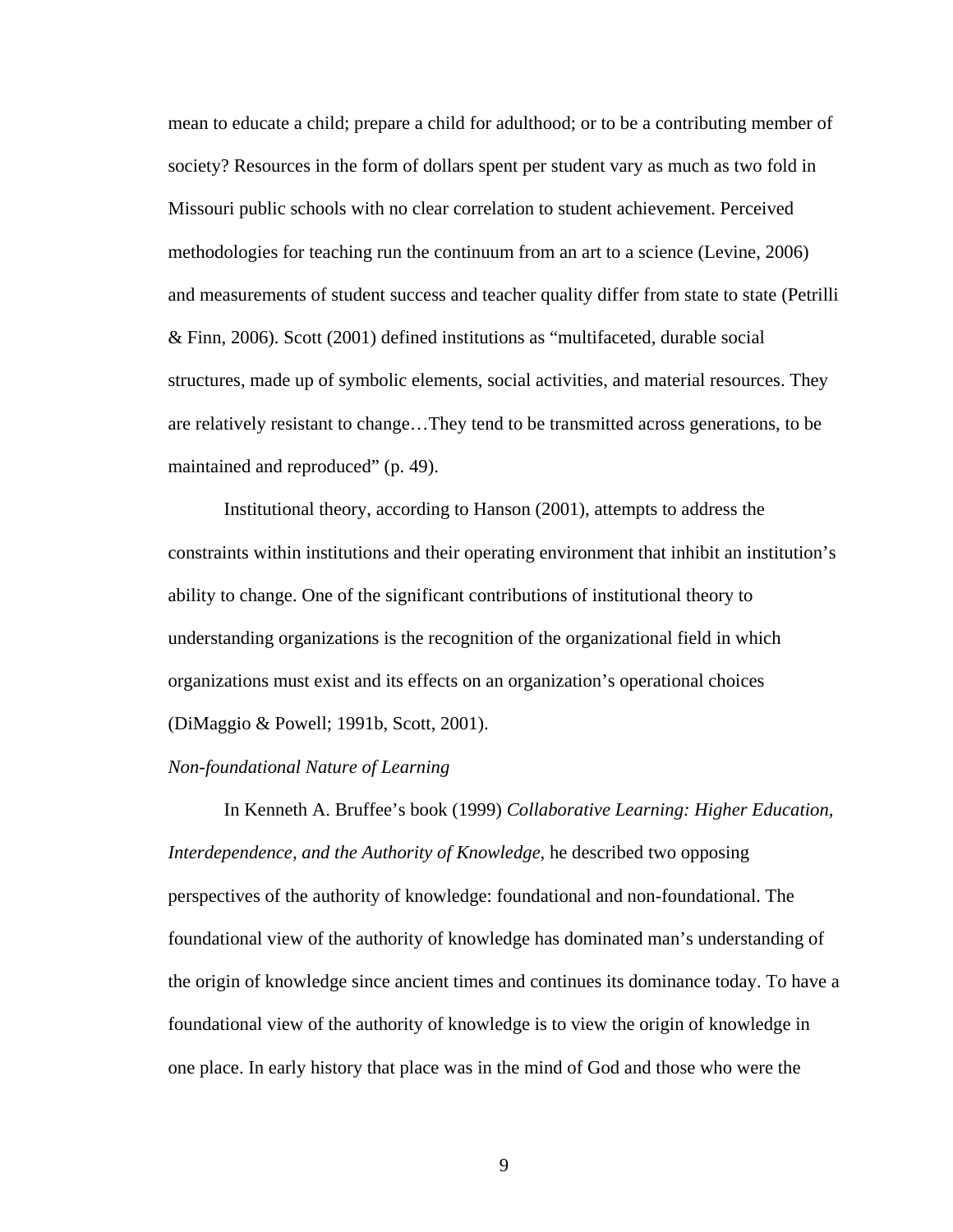closest to God. Today secular equivalents for the location of the authority of knowledge include "one or another of the acknowledged referents of value and truth from which we believe the authority of knowledge derives" (pp. 151-152) such as the natural sciences or mathematics. A second location exists when the authority of knowledge is derived from a closeness or "intimacy with the greatest minds." (p. 152) and a third location in which professors place their authority of knowledge is "in being in direct touch with one or the other of the grounding entities of foundational thought: the essential object or the essential self" (p. 152). For example those whose knowledge includes experimental laboratory research would be considered a greater authority than those who merely read and synthesize laboratory studies. A fourth location of authority of knowledge occurs when those whose knowledge includes first hand, direct contact with artifacts are considered a greater authority than those whose knowledge includes experience with replicas of artifacts.

Bruffee's (1999) vision of knowledge is from a nonfoundational social constructionist point of view. Instead of being lodged in one place, Bruffee contended that knowledge resides

…in the conversation that goes on among the members of a community of knowledgeable peers and in the "conversation of mankind"…nonfoundational social construction understands knowledge, in Richard Rorty's terms, as socially justified belief. It assumes that each authoritative community, each community of interdependent knowledge peers, each academic and professional discipline, constructs knowledge, in the distinctive, local language or paralinguistic symbolic system that constitutes the community. It assumes that what Karen Knorr-Cetina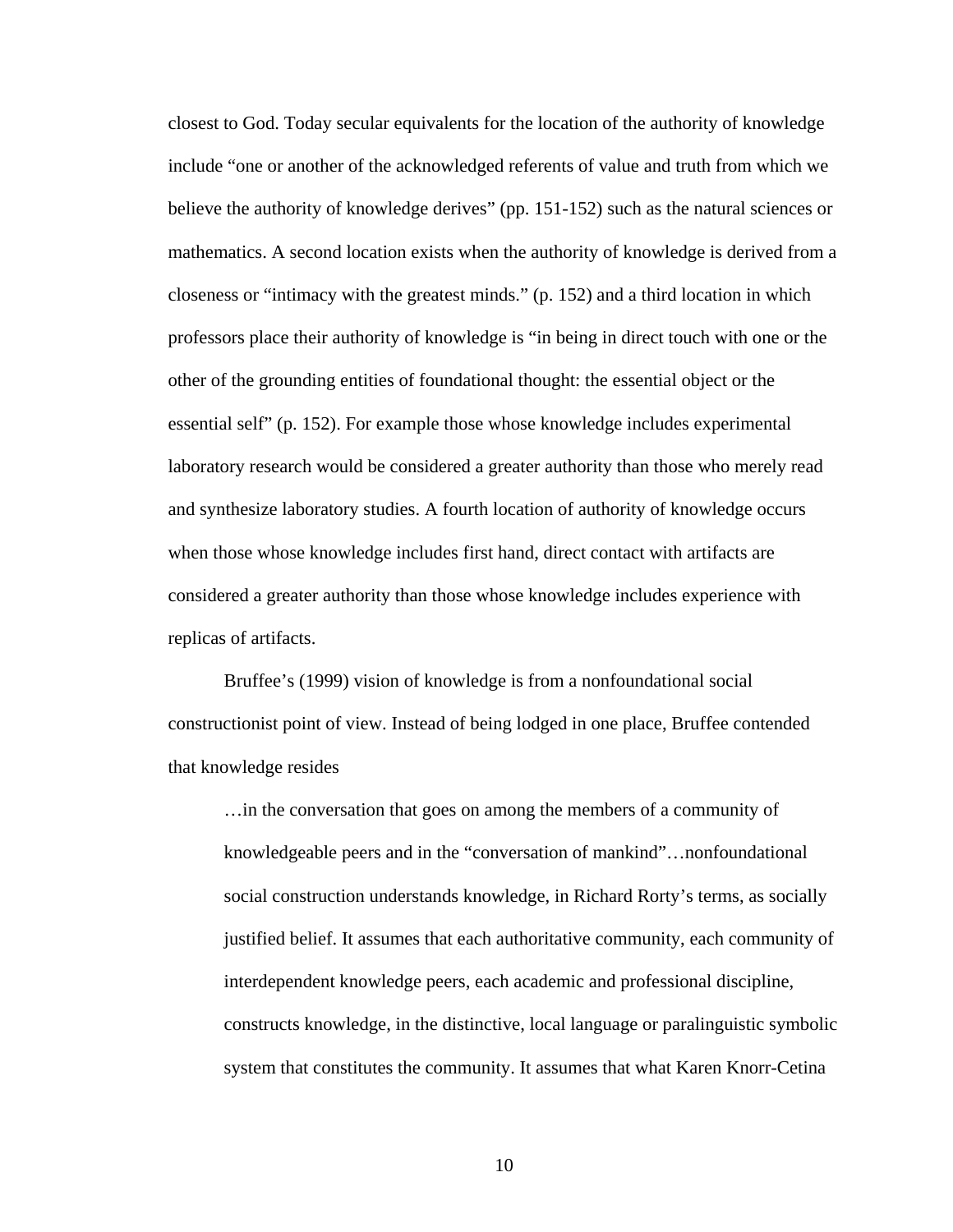[p.13] says of scientific knowledge is the case for all knowledge: it is a "social

occurrence" that emerges from "interaction and negotiation with others." (p. 153) Membership into a knowledgeable community of peers is defined by one's ability to speak fluently the language of that community. Not being able to speak the language of a community identifies nonmembers. We value professors of education because they represent an authoritative community whose expertise is education. Bruffee (1999) defined a college education as "a process of renegotiating membership in one set of knowledge communities and negotiating membership in another" (p. 180). As instructors, professors have the responsibility to bring nonmembers (students) into their community. "That is, students learn more than disciplinary jargon. Their education is reacculturation involving intense, flexible linguistic engagement with members of communities they already belong to and communities to which they do not yet belong" (Bruffee, 1999, p. 154).

#### *Phenomenology*

Of the various traditions of qualitative research design described by Creswell (1998), the view provided by a phenomenological approach seems most relevant to this study. Phenomenology as a research method is a good fit for the human sciences, particularly sociology in that it "is interested in how ordinary members of society constitute the world of everyday life, especially how individuals consciously develop meaning out of social interactions" (Creswell, 1998, p. 53). According to Scott (2001), phenomenology began as a form of philosophy which was applied to social science by scholars to examine meanings given to symbols. In line with Bruffee's (1999) nonfoundational social constructivist origin of knowledge described above, the philosophical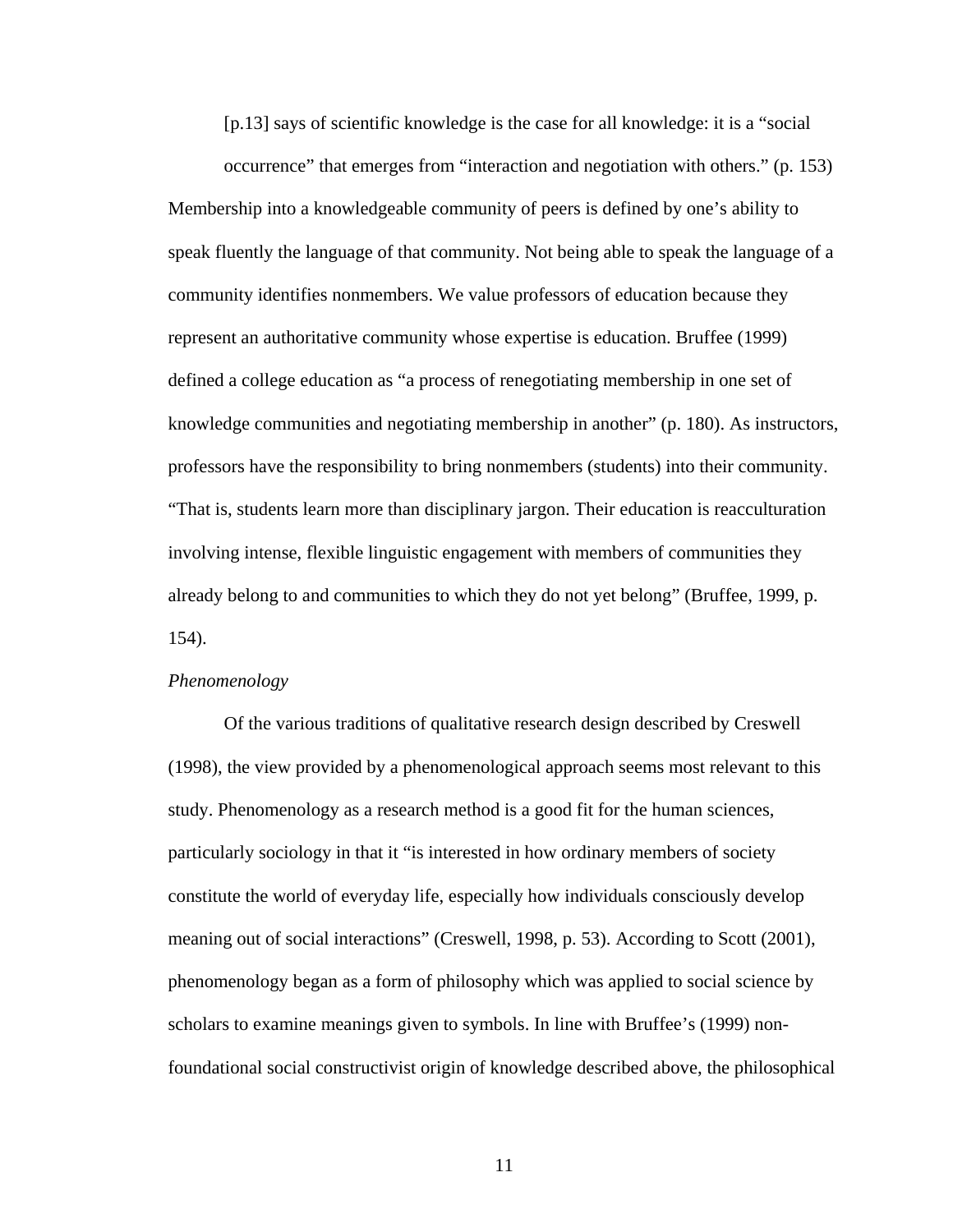assumptions underlying the study will be ontological as described by Creswell (1998). Ontology addresses the nature of reality and assumes the reality created through the individual experiences of the participants in the study (Creswell, 1998).

Culture and the social nature of institutions and knowledge creation provide the context and lens from which this study was viewed. Phenomenology provides the methodology to explore the reality that individuals bring to public education through their personal beliefs and experience.

#### *Statement of the Problem*

The resistance to change by public education despite four decades of intense reform effort suggests a cultural phenomenon of barriers and institutional structures that prevent or naturally oppose change. Public education as an institution has contributed as much as any other since industrialization to the social development of the United States. Similar to not being able to see the forest for the trees, as a subculture of American society, the magnitude of public education and its pervasiveness can be difficult to appreciate. Policy and reform efforts that do not consider the cultural context of public education, such as the ill-conceived effort to desegregate inner-city schools or the current NCLB movement, are destined to fail. For the purpose of this study the absence of significant improvement in student achievement in the past 35 years is only a symptom of the problem. The problem is an apparent lack of appreciation for the cultural nature of public education and the need to better understand public education as a cultural phenomenon. While the plethora of quantitative data generated by the NCES over the past 35 years have been useful in describing and tracking the academic achievement of groups and sub-groups of students, its efficacy in facilitating significant educational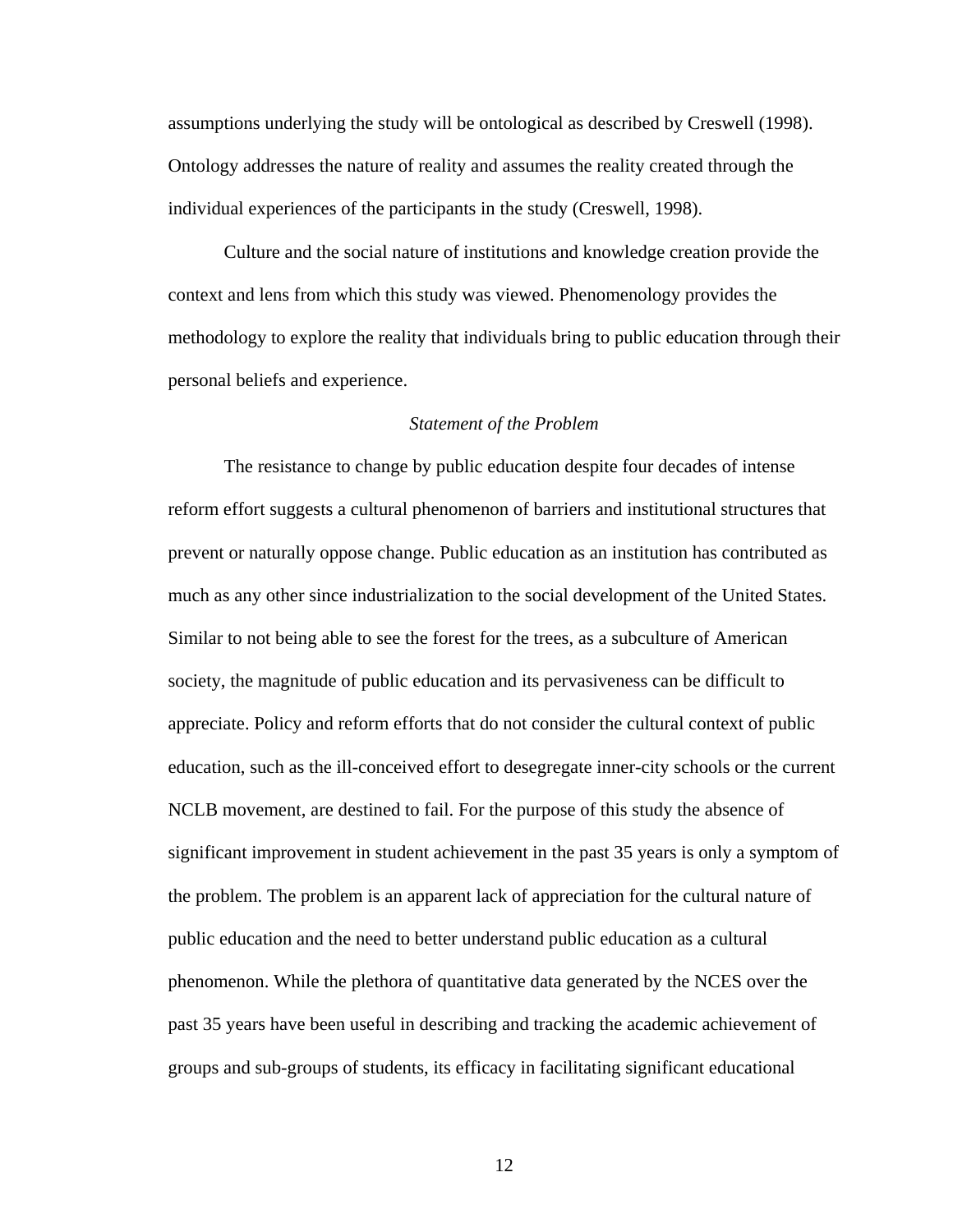reform has not been realized. To better construct a more comprehensive theory regarding public education as a cultural phenomenon, more qualitative research is needed to enhance our understanding of the individual experience and shared beliefs of those involved. Twenty-five years after Coleman published EEO, Coleman (1996) admitted that its focus on

…the administrative perspective of the school as delivering services individually to students, may have missed the most important differences between the school environments in which black and white children found themselves.

One could imagine a combined perspective, in which the administrative goal that is outcomes for children, remained the ultimate focus, but the social system of the school and its impact on children's investments of effort were not ignored. To take this combined perspective would involve a more indirect route: first, to use information from students (based on interviews, questionnaires, or observation) to reconstruct conceptually the functioning of the social system of the school, by determining the norms, the bases of popularity, the positive or negative status conferred by various activities, and the social location of each child in this system. (p. 20)

 Within the larger cultural context of public education are various subcultures that come together and form boundaries of beliefs that in essence define each subculture. Examples of these subcultures would include teachers, teacher unions, administration, preservice teachers, higher education, teacher preparation programs, business, parents, tax payers, policy makers, departments of education, and professional organizations. Each of these subcultures come together to form a three dimensional asymmetric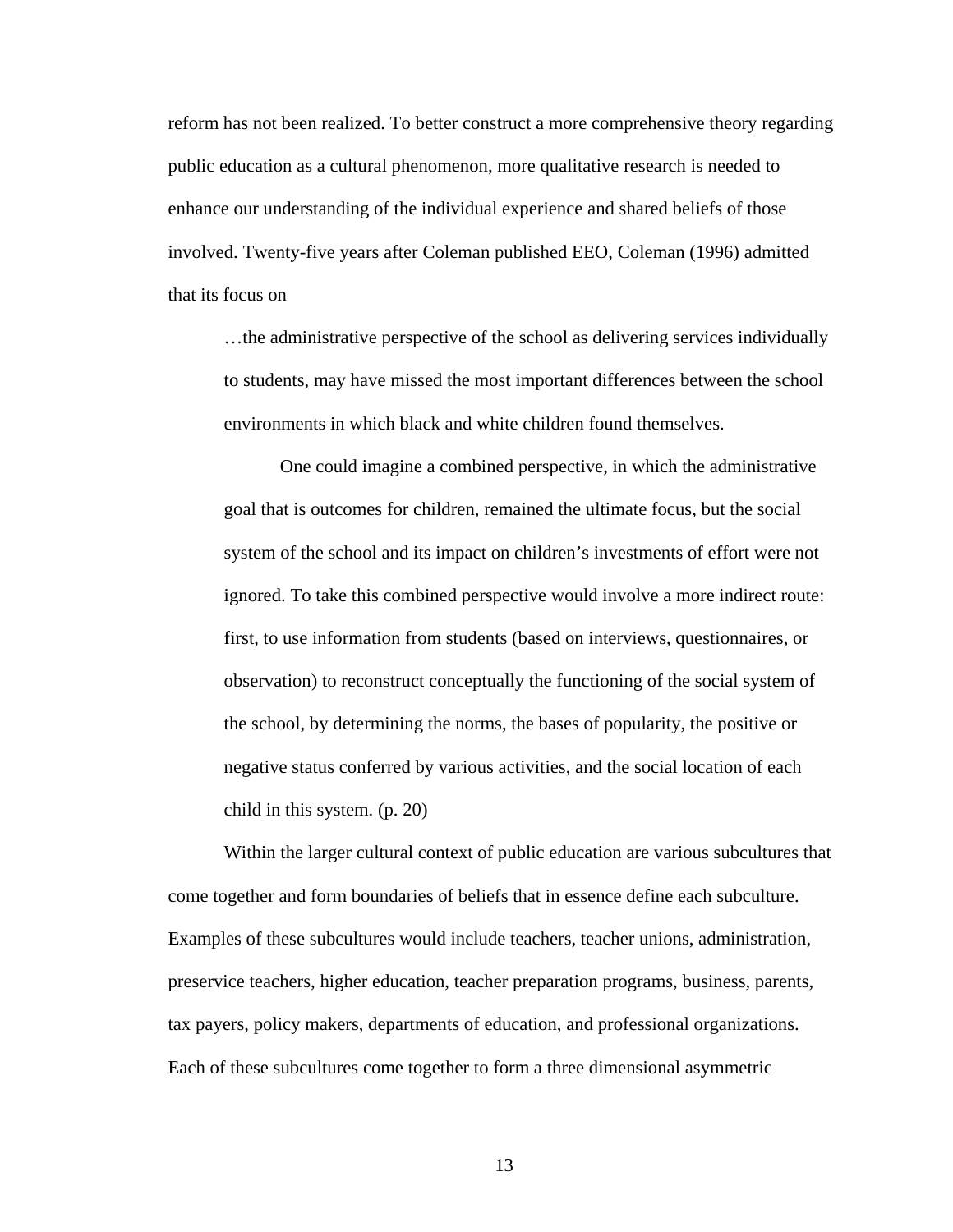structural matrix known as public education. Schein (2000) contended that it is at these boundaries of belief that communication breaks down between subcultures and prevents an environment for change. Schein (2000) stated that:

…part of the reason we have difficulty reaching consensus on major global problems…is that we cannot communicate very well across cultural boundaries…We have excellent data that show how differently various groups perceive their environments based on different shared tacit assumptions, but we have very few tools for helping people to improve communication across those boundaries. (p. xxix)

According to Schein (2000), each individual has a set of beliefs from which they operate their daily lives. These beliefs act as filters through which they view their experiences. When personal beliefs are shared with members of a group as well as common experiences, they become motivated to retain those beliefs as an expression of their membership. Schein's (2000) assertion that an inability of cultures and subcultures to communicate across respective cultural boundaries contributes to the status-quo must be considered when explaining the lack of significant progress in education reform in the past 35 years.

# *Purpose of the Study*

 Teacher socialization describes a body of research seeking to understand the development of individuals into "participating members of the society of teachers" (Zeichner & Gore, 1990, p. 329). In this context, an individual's attitudes and beliefs provide an opportunity of understanding preservice teachers' thought processes; how they might behave in the classroom; and their willingness to embrace change (Doyle, 1997;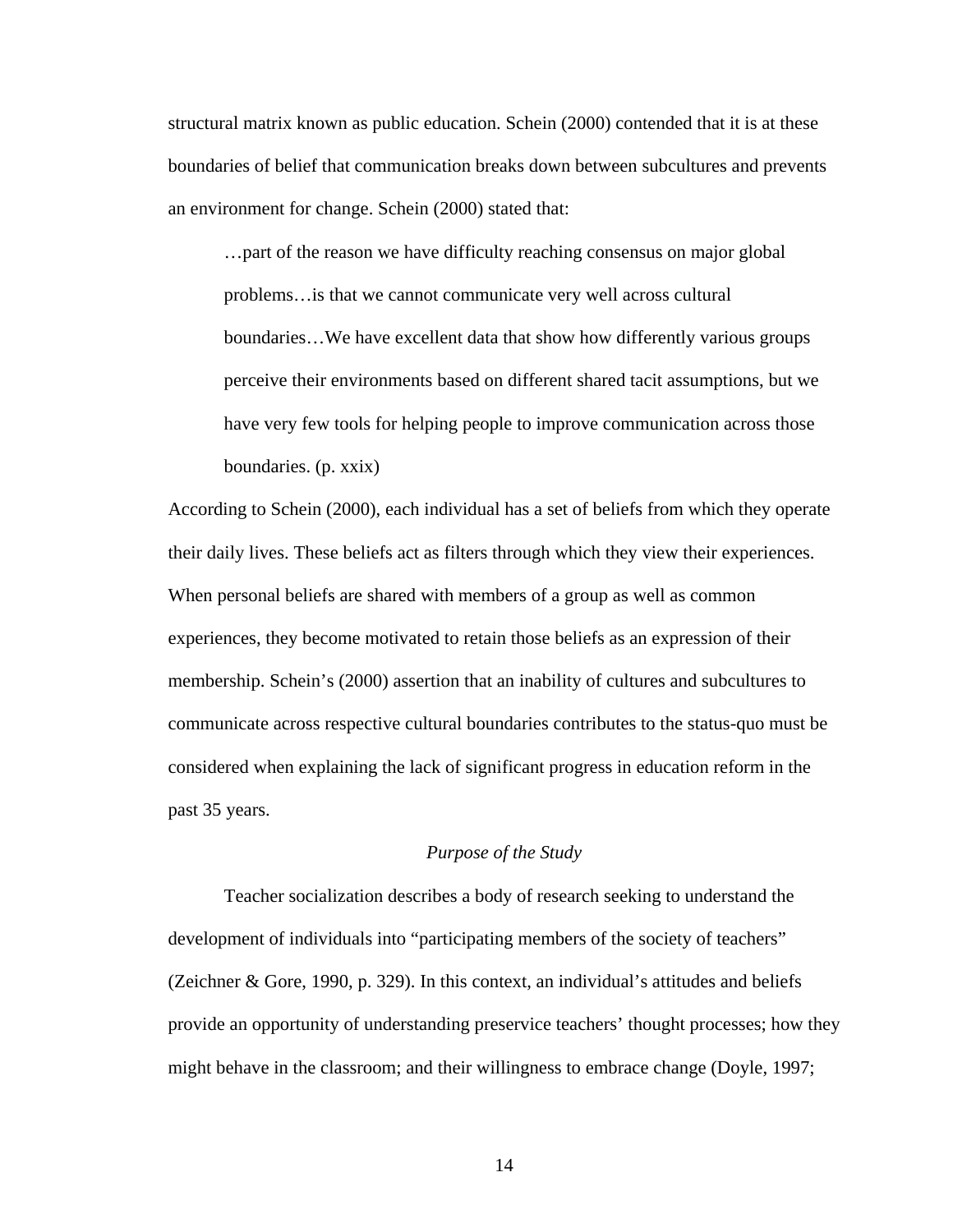Pajares, 1992; Richardson, 1996; Zeichner & Gore, 1990). One significant finding from this body of research is that preservice teachers hold on to their beliefs regarding education and teaching that were formed as part of their K-12 experience as students and these are the beliefs that tend to prevail and reemerge after they leave a teacher preparation program and begin teaching on their own. An application of these findings to the beliefs preservice teachers bring to teacher preparation programs from their membership in an expanding adolescent subculture has not been well defined.

In Coleman's book *The Adolescent Society* (1961) he described the emergence of a youth culture that was a direct consequence of and paralleled the industrialization of present day society. As the role of public education changed to meet the demands of industrialization its influence on the development and maintenance of a youth culture grew as well. The net effect was that children were gradually set aside from the influence of their parents into a culture characterized by impersonal institutions raising children. These youths or adolescents being unable to interact with adult culture created their own subculture with its own set of norms and values (Coleman, 1961; Husen, 1996). According to Husen (1996):

…adolescence and youth as a distinctive period of development is a product of complex and differentiated industrial society, where a long period of schooling and preparation has to precede co-option into adult society, and where a wide range of options and the lack of consistency between preparatory functions of various institutions – family, school, workplace- make the establishment of an adult identity both difficult and complex. (p. 25)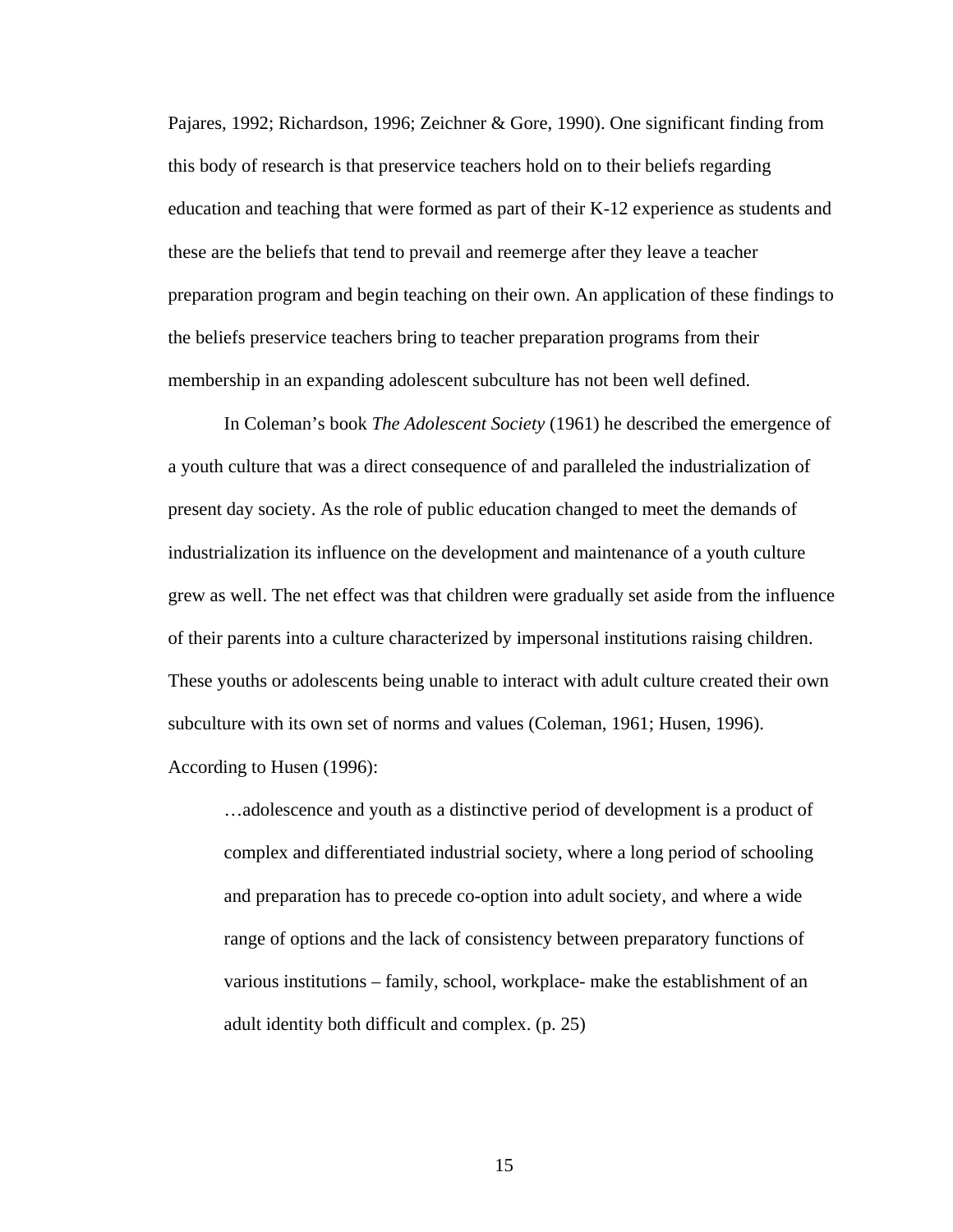Given the acceptance of a youth subculture whose sphere of influence is not limited to, but includes public education, it must also be recognized that its cultural boundaries are defined by its member beliefs and assumptions.

 The purpose of this phenomenological study is to better describe, from the individual points of view of each participant, beliefs preservice teachers bring to teacher preparation programs arising from their experiences as K-12 students and as members of an adolescent subculture.

#### *Research Questions*

The following research questions were addressed in this study:

- 1. What individually held beliefs about education do preservice teachers bring to their teacher preparation program from their K-12 experience?
- 2. What individually held beliefs about education do preservice teachers bring to their teacher preparation program from their membership in an adolescent subculture?

## *Definition of Key Terms*

An understanding of the following key terms is essential to this study. They are defined in this section:

*Adolescence*. Adolescence is a period of human development occurring between childhood and adulthood.

The lower age limit of the adolescent period of transition from child to adult is defined by physiological characteristics of puberty and rapid changes in height and weight. The upper limit of the adolescent period is defined as a social condition of being able to take on adult responsibilities such being able to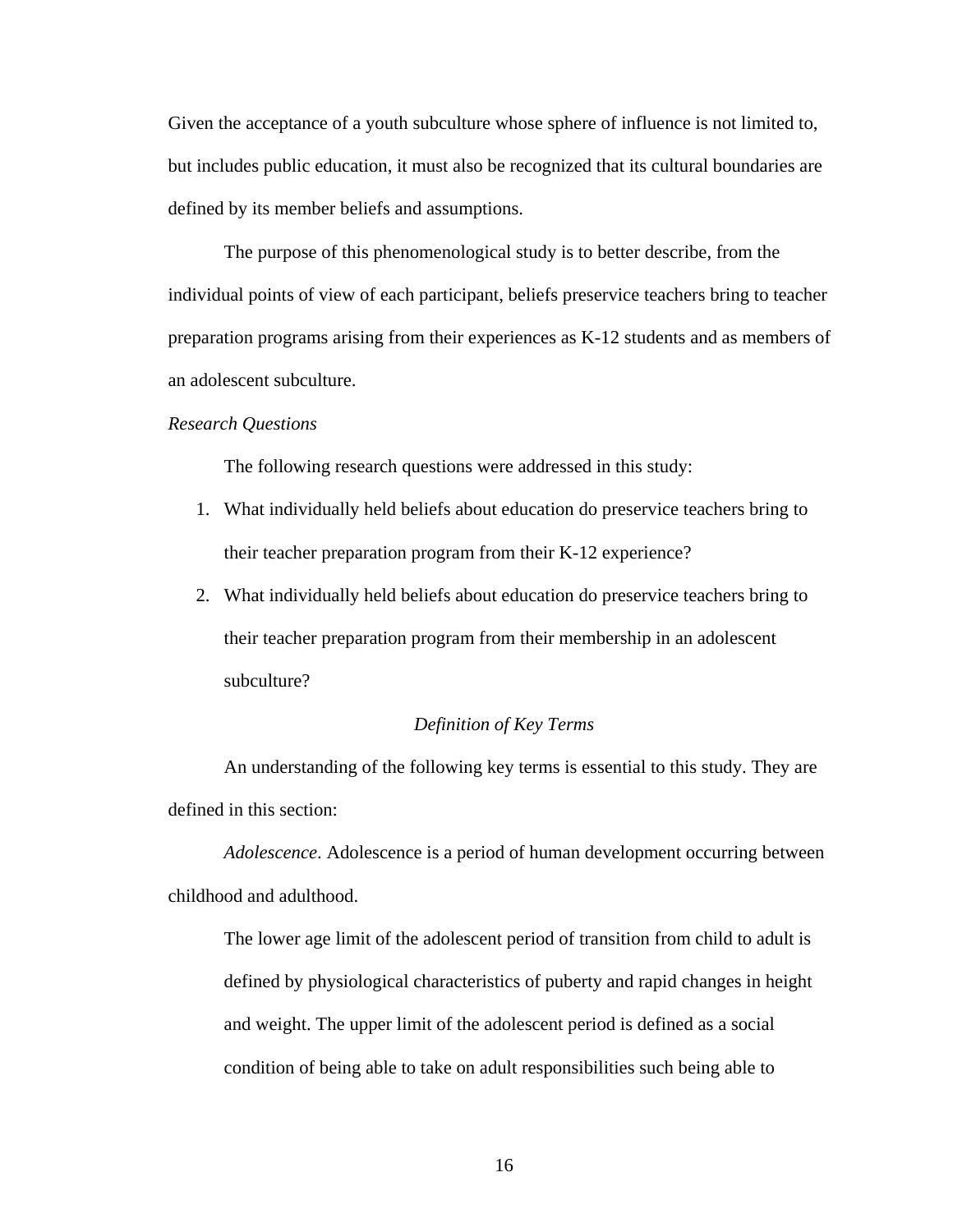financially support oneself through work, and marriage. (Coleman, 1961; Husen, 1996)

For the purpose of this study the upper limit of the adolescent period will be set at 25 years of age.

*Adolescent Society or Youth Culture.* According to Coleman (1961), adolescence in a modern industrialized society is a formal separation of youth from parents and adult society. Garner, Bootcheck, Lorr, and Rauch (2006) suggested that instead of a formal separation of youth from adults, youth with the help of adults, exaggerate the prevailing dominate adult culture. For the purpose of this study, the concept of a youth culture embraces elements of both interpretations.

*Beliefs.* "Beliefs are thought of as psychologically held understandings, premises, or propositions about the world that are felt to be true" (Richardson, 1996, p. 103).

*Culture.* Culture is a term used to describe "a set of shared, taken for granted implicit assumptions that a group holds and that determines how it perceives, thinks about, and reacts to its various environments" (Schein, 1996, p. 236).

*K-12.* K-12 is an abbreviation for kindergarten through twelfth grade.

*No Child Left Behind (NCLB).* The No Child Left Behind Act of 2001 (NCLB) is a national reform effort that includes components of accountability, charter schools, and choice that is tied to federal funding of district Title I programs. Its goal is that 100% of all students will be scoring at a proficient level or above on state achievement tests.

 *Phenomenological Study.* A research methodology used in the human sciences, particularly sociology. Phenomenology was applicable for this study in that it "is interested in how ordinary members of society constitute the world of everyday life,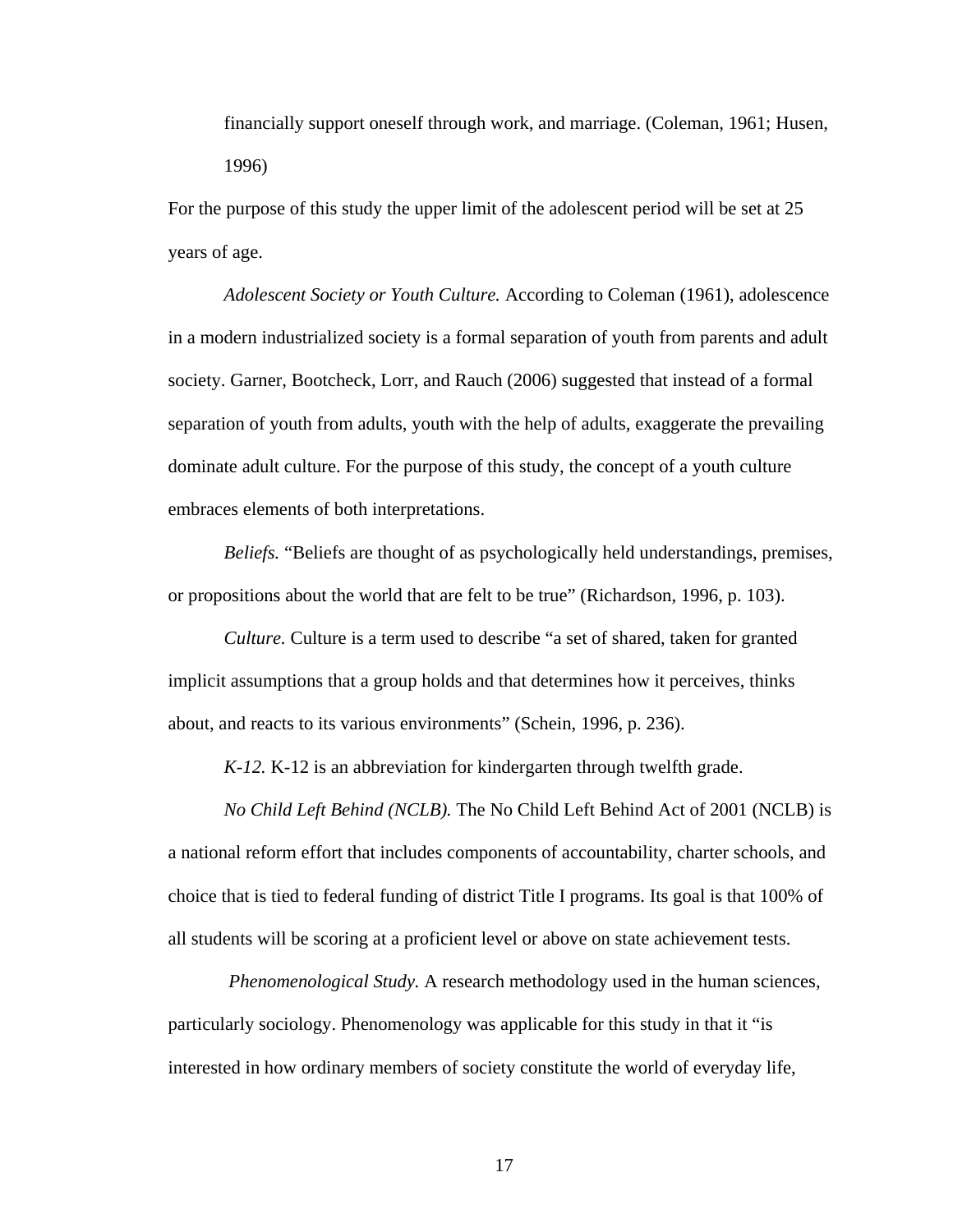especially how individuals consciously develop meaning out of social interactions" (Creswell, 1998, p. 53).

*Preservice Teachers.* Preservice teachers are undergraduate students who are considering a career in K-12 teaching and are enrolled in teacher preparation course work.

*Teacher Preparation Program.* A defined undergraduate degree program that will lead to state certification of graduates and allow them to teach in K-12 public schools when completed.

# *Limitations*

- 1. This study is limited geographically because participants were selected from only one university in a Midwestern state.
- 2. This study is limited due to the methodology used, the quality of the data instruments and skill of the investigator's collection and interpretation of data.
- 3. This study is limited by the researcher's bias regarding public education and the existence of a distinguishable adolescent or youth culture.

#### *Summary*

Despite four decades of regular reform effort at the state and federal levels of public education, there has been little or no significant progress towards improving high school student achievement as measured by national and international achievement tests. One possible explanation for public education's resistance to change is the cultural dynamics of public education as an institution; the various subcultures within education and other institutions and organizations existing within education's operational environment; and the barriers that naturally exist at the boundaries of interaction between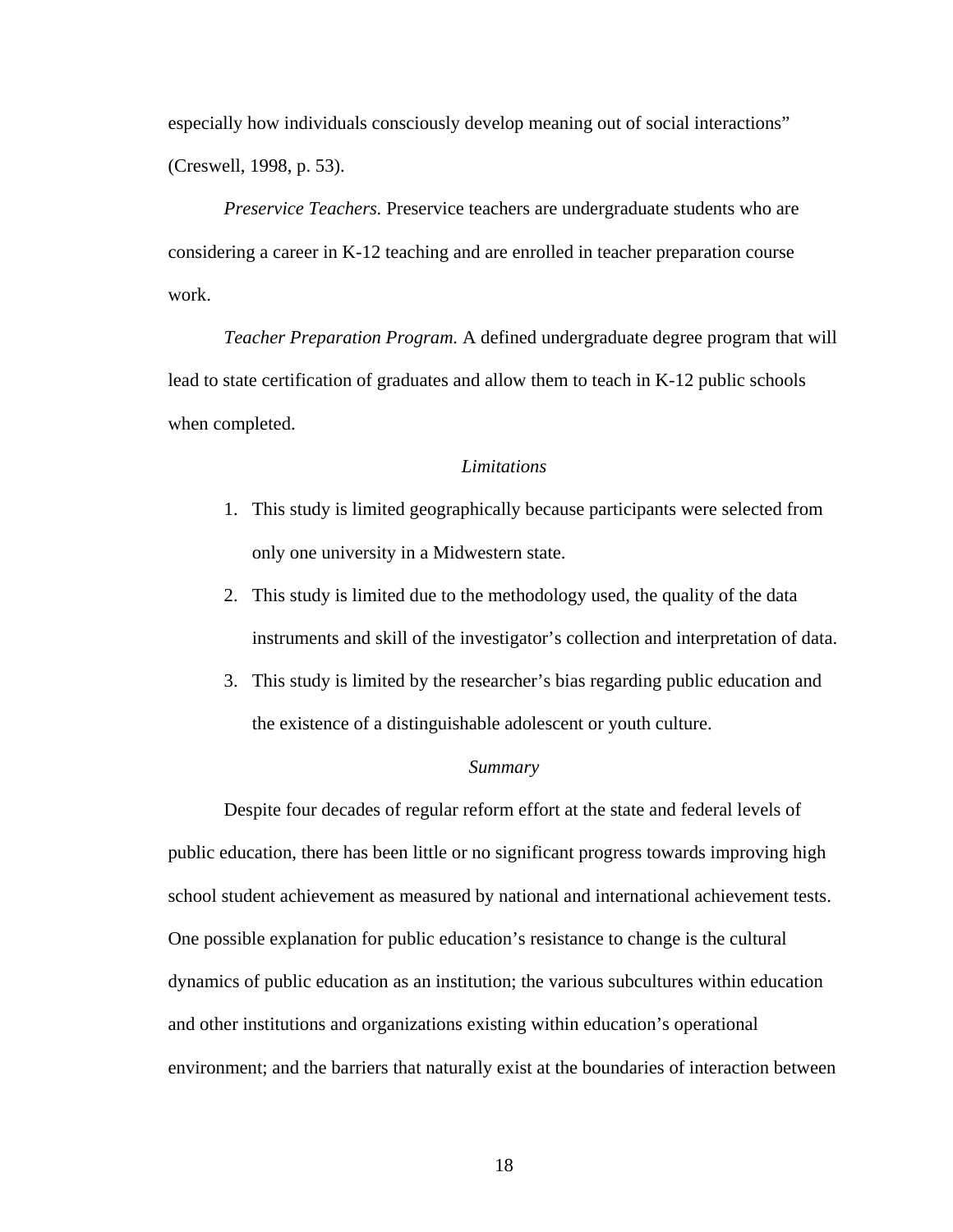these various groups. The purpose of this study is to investigate the beliefs preservice teachers bring to teacher education programs from their K-12 experience and as members of an adolescent subculture as they try to move across those boundaries into the culture of professional teacher.

 Chapter two will present a relevant literature review of the evolution of education policy in the United States as an institution at the national level. Recent findings regarding teacher socialization studies and teacher education programs are discussed and a limited treatment of institutional theory and the development of an adolescent subculture are included as well. Chapter Three includes a discussion of research methodology used and its justification. A discussion of study participants, data collection, instruments, interview protocol, and analysis are provided. Chapter Four will provide an analysis of data collected through an in class survey, in-depth interviews, and a focus group discussion. Themes emerging from the various sources of data will be intergraded in an effort to capture the essence of preservice teacher's beliefs about learning and teaching in the context of the research questions poised. Chapter Five will provide a summary of findings and discussion. Implications for practice and future research in light of the findings will be provided as well.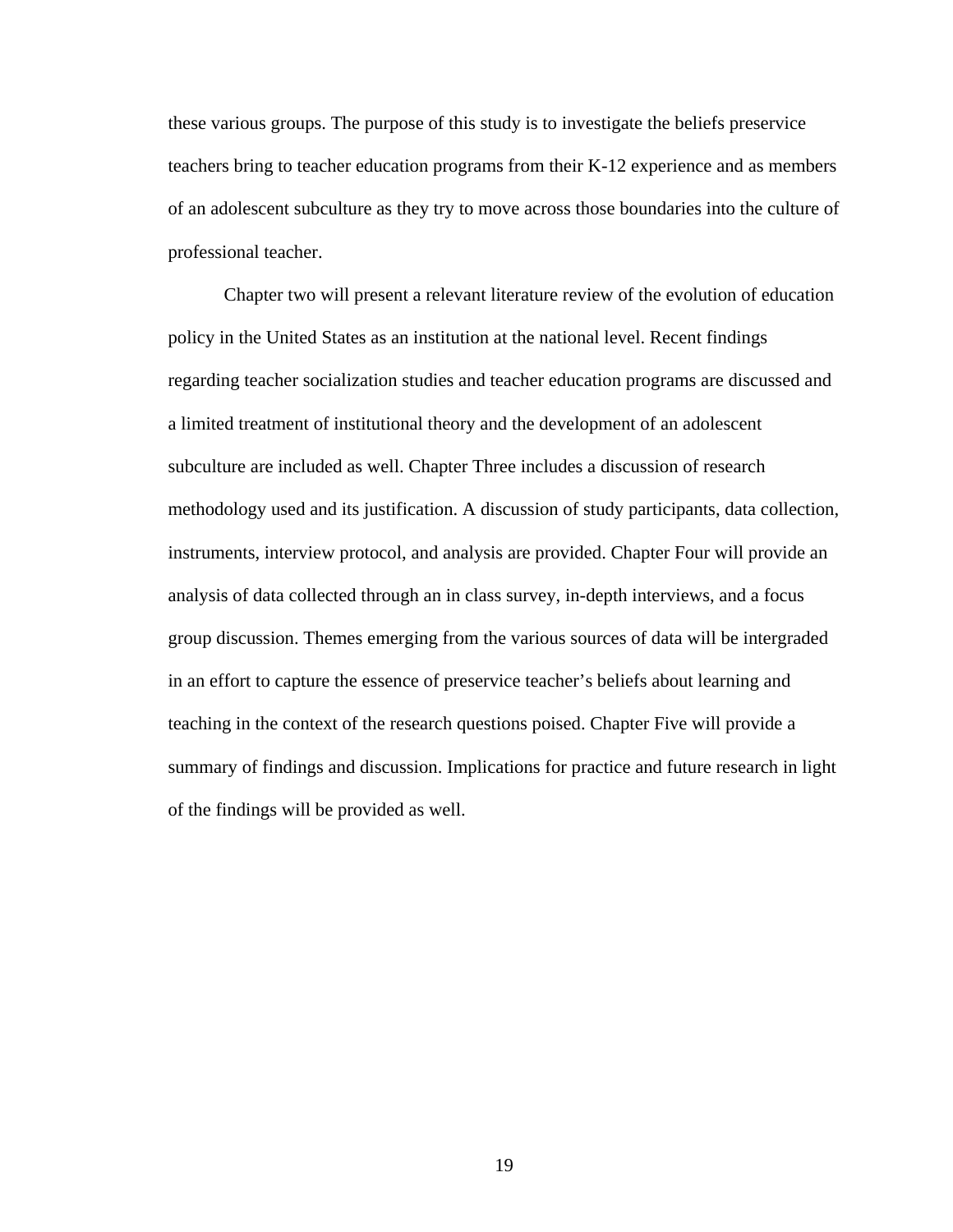## CHAPTER TWO

# REVIEW OF RELATED LITERATURE

# *Introduction*

 Since the early 1970s when the National Center for Education Statistics (NCES) began collecting test data, reform efforts in American public education leading to significant academic improvement as a nation has yet to deliver the desired results of increasing national test scores (Donahue & Dion, 2007; Perie et al., 2005; & Rampey, Dion, & Donahue, 2009). A frame often missing from research and one that addresses resistance to change is a cultural perspective (Schein, 1996; Hanson, 2001). Organizationally, public education in America is a massive institution (Bolman & Deal, 1997; Hanson, 2001) and, according to Bruffee (1999), learning is a social phenomenon. By examining the cultural context of public education, including its history, a more complete perspective is provided in understanding the barriers to change and the failure of reform efforts (Hanson, 2001; Schein, 2000).

Within the institution of public education and between its external environments, there are numerous social dynamic interactions occurring between groups of individuals with divergent cultural characteristics (DiMaggio & Powell, 1991b, Hanson, 2001; Scott, 2001). Schein (2000) argued it is at the boundaries between these groups that communication breaks down and change becomes difficult. One example is a process of teacher socialization. Teacher socialization occurs when preservice teachers are assimilated into the culture of teachers through teacher preparation programs and experience in the classroom (Zeichner & Gore, 1990). A second example occurs between what Coleman (1961) described as an adolescent subculture and the expressed culture of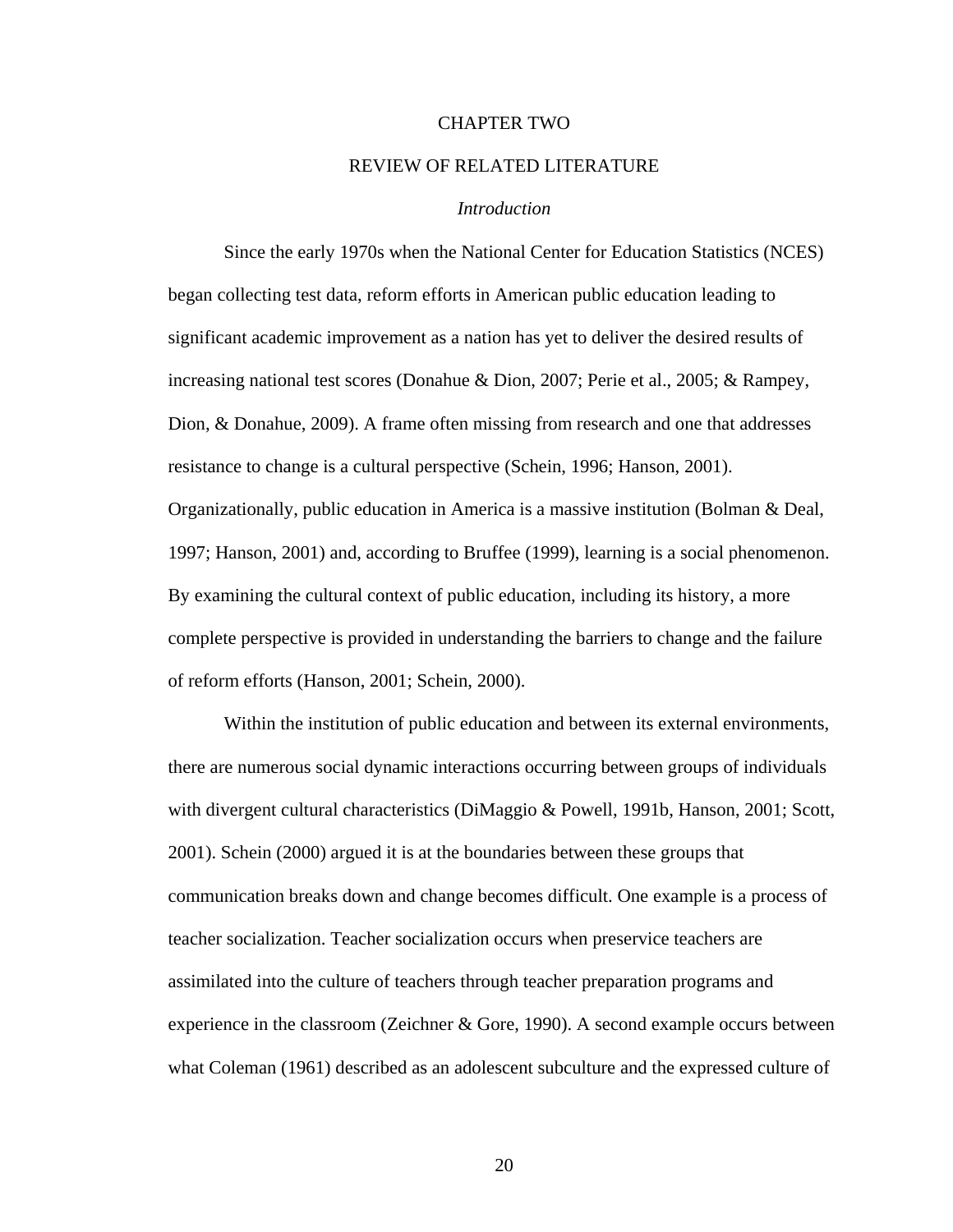school itself. No specific studies have been located that address the effects of an adolescent culture on teacher socialization.

This chapter includes a review of research and literature relevant to an examination of individually held beliefs of preservice teachers arising from their K-12 experience and membership in an adolescent subculture. The first section presents a brief discussion of institutional theory to provide a cultural frame for the proceeding sections and chapters. The second section provides a historical overview of public education's cultural role in America's evolution from a pre-industrial society of the late  $19<sup>th</sup>$  century to the post-industrial society of today. The third section is a review of literature regarding teacher socialization research and programs of teacher preparation. The final section is a discussion of an adolescent subculture existing within American society. Chapter Two concludes with a summary that ties this study to the presented literature review.

# *Institutional Theory*

 Early developments in institutional theory were largely based upon the assumption that members of an organization behaved as rational individuals in order to efficiently achieve the desired goals of the organization (DiMaggio & Powell, 1991a). In 1977, Meyer and Rowan reported observations which exposed a gap or disconnect between rational and formal structures of control within organizations and their activities and outcomes. They proposed that:

structural elements [of institutions] are only loosely linked to each other and to activities, rules are often violated, decisions are often unimplemented, or if implemented have uncertain consequences, technologies are of problematic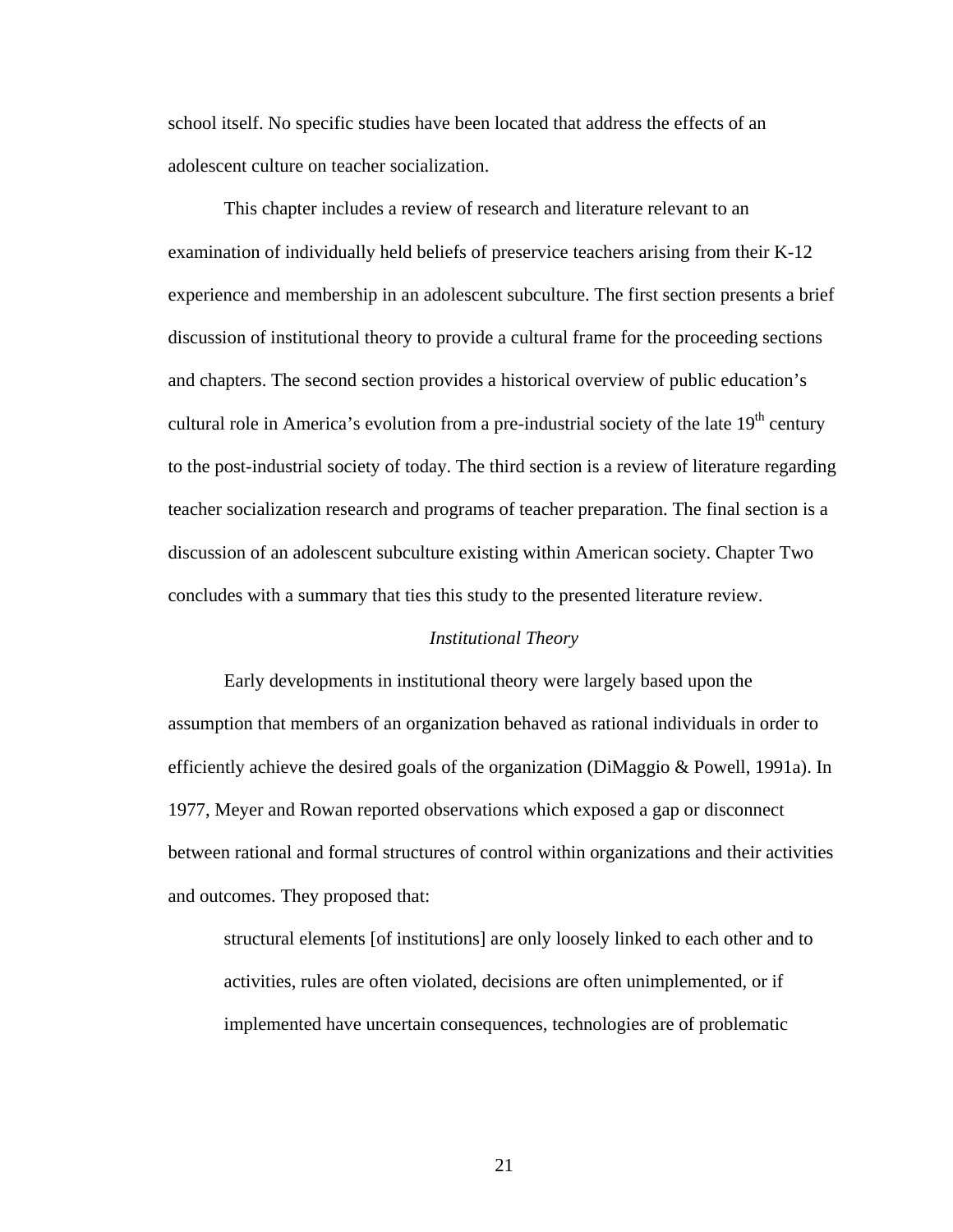efficiency, and evaluation and inspection systems are subverted or rendered so vague as to provide little coordination. (p. 343)

DiMaggio and Powell (1991a) credit Meyer and Rowan (1977) with the development of a cultural view of institutional theory in organizational analysis which tends to focus on commonalities or homogeneity of organizational structures and processes characteristic of institutions of similar function. DiMaggio and Powell (1991b) argued that homogenization of organizations is not due to the rational efforts of individuals toward efficiency, but rather "out of the structuration…of organizational fields" (p. 64). Meyer and Rowan (1977) proposed that:

In modern societies, the elements of rationalized formal structures [of organizations] are deeply ingrained in, and reflect, widespread understandings of social reality. Many of the positions, policies, programs, and procedures of modern organizations are enforced by public opinion, by the views of important constituents, by knowledge legitimated through the educational system, by social prestige, by the laws, and by the definitions of negligence and prudence used by the courts. Such elements of formal structure are manifestations of powerful institutional rules which function as highly rationalized myths that are binding on particular organizations. (p. 343)

Scott (2001) characterized institutions as:

Social structures that have attained a high degree of resilience… are transmitted by various types of carriers, including symbolic systems, relational systems, routines, and artifacts. Institutions operate at multiple levels of jurisdiction, from the world system to localized interpersonal relationships. (p. 48)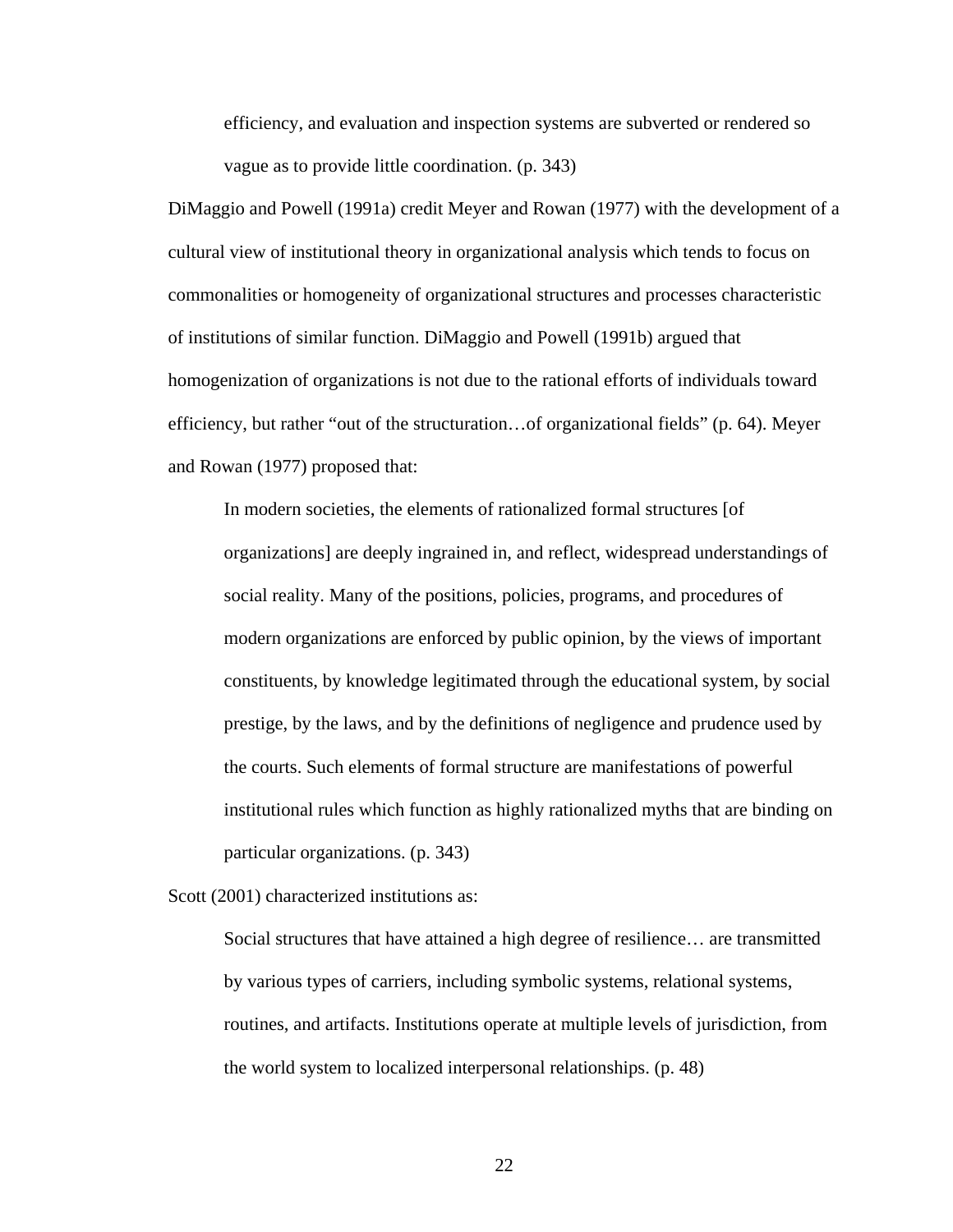Hanson (2001) defined modern institutional theory as a:

Body of thought that identified, emphasizes, and explores the forces that constrain organizations from changing. For the field of education, the outcome is a greater understanding of why educational systems are so isomorphic (homogeneous) and commonly give the appearance of change without the reality of change. (p. 653) Scott (2001) suggested that the source of inherent stability characteristic of institutions arise from three elements or pillars common to institutions. They are the regulative, normative, and cultural-cognitive pillars.

The regulative pillar is a stabilizing force that defines actions of institutions through laws, formal and/or informal rules, monitoring and sanctioning activities, rewards and punishment (Hanson, 2001; Scott, 2001). Applied to public education, examples of regulative pillars include state and federal regulatory agencies, laws, court decisions, professional organizations, agencies of accreditation and certification, and formal and informal school policies (Hanson, 2001). Components of the regulatory pillar are legitimized as legally sanctioned and are therefore enforced through threats of punishment or coercion (Scott, 2001). Regulatory pillars were the primary focus of early institutional theory (DiMaggio & Powell, 1991a; Scott, 2001).

 The normative pillar "emphasizes values and norms about how [members]…should pursue valued ends through legitimate means" (Hanson, 2001, p. 646). According to Scott (2001), there are values and norms common to all members of an organization and there are values and norms applicable to only certain members or positions. It is the difference between the two that define roles of individuals and the "normative expectations-of how the specified actors are supposed to behave" (p. 55). The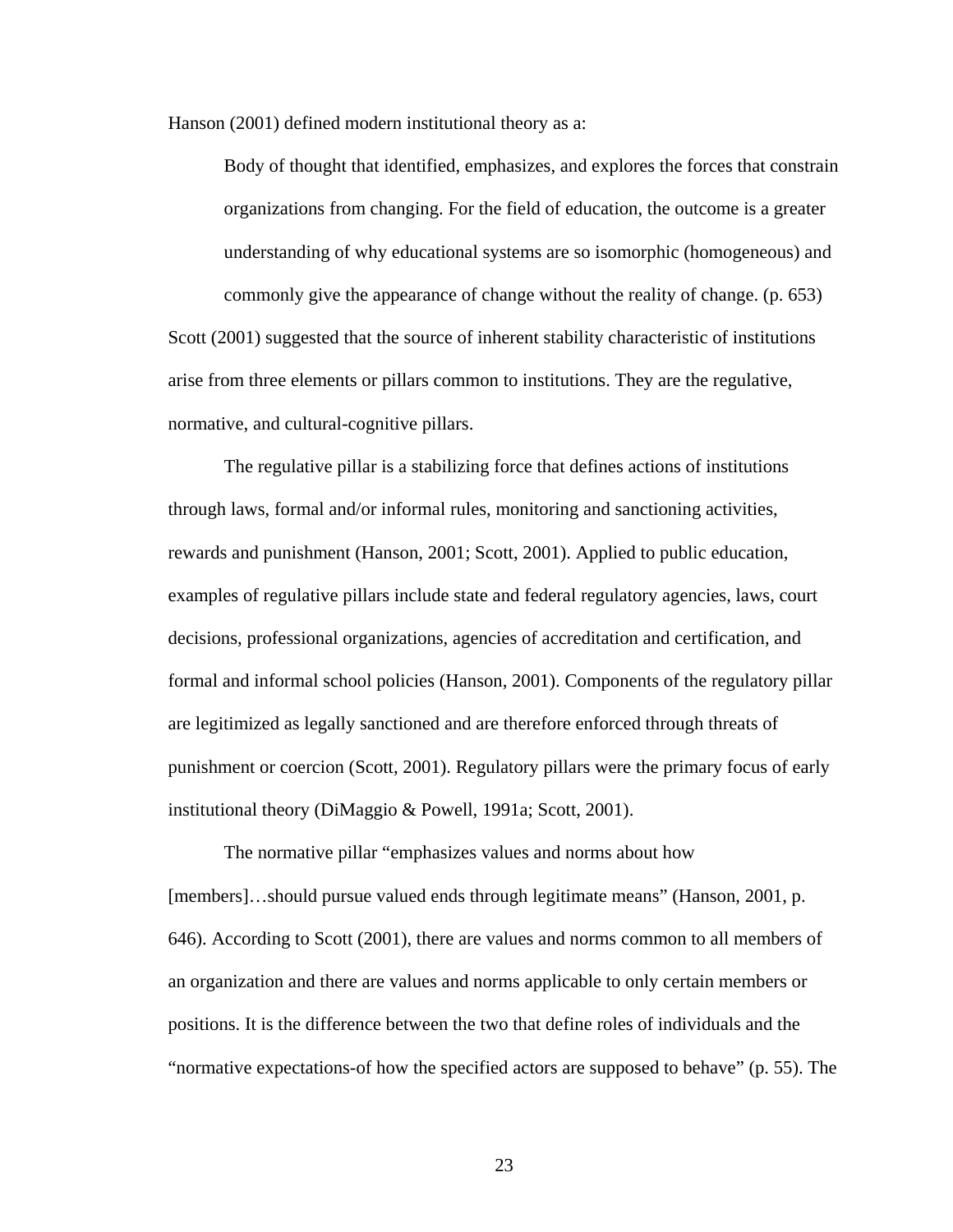normative pillar is legitimized through moral beliefs and expectations of individuals within the institution and those held in its external environment. It functions through the various normative behaviors or roles of individuals within the organization (Scott, 2001). Applied to public education, high levels of student achievement are valued by its members and society in general. The normative systems within education and society define the roles of the students, teachers, and administrators in pursuing this goal.

 The concept of a cultural-cognitive pillar originated with anthropologists who stressed "the centrality of cultural-cognitive elements of institutions: the shared conceptions that constitute the nature of social reality and the frames through which meaning is made" (Scott, 2001, p. 57). The cultural-cognitive pillar recognizes that individual reality is shaped by the culture in which one exists. Culture "provides the filter through which people view reality and gives meaning to them as they interpret their world" (Hanson, 2001, p. 646). Noncompliance of culturally supported behaviors is often unimaginable because of how certain activities have always been taken for granted and done. Cultural-cognitive structures result in mimicry between institutions with similar goals existing within the same culture (Scott, 2001).

Each of the three pillars contributes to a "legitimacy" that institutions must posses if they are to survive in their social environment (Scott, 2001, p. 58). According to Scott, institutions are provided legitimacy when they are perceived to be necessary and fitting within the beliefs, values, and norms of the social setting in which they exist. Legitimacy is a "condition reflecting perceived consonance with relevant rules and laws, normative support, or alignment with cultural-cognitive frameworks… [it] is not an input to be combined or transformed…but a symbolic value to be displayed" (Scott, 2001, p. 59).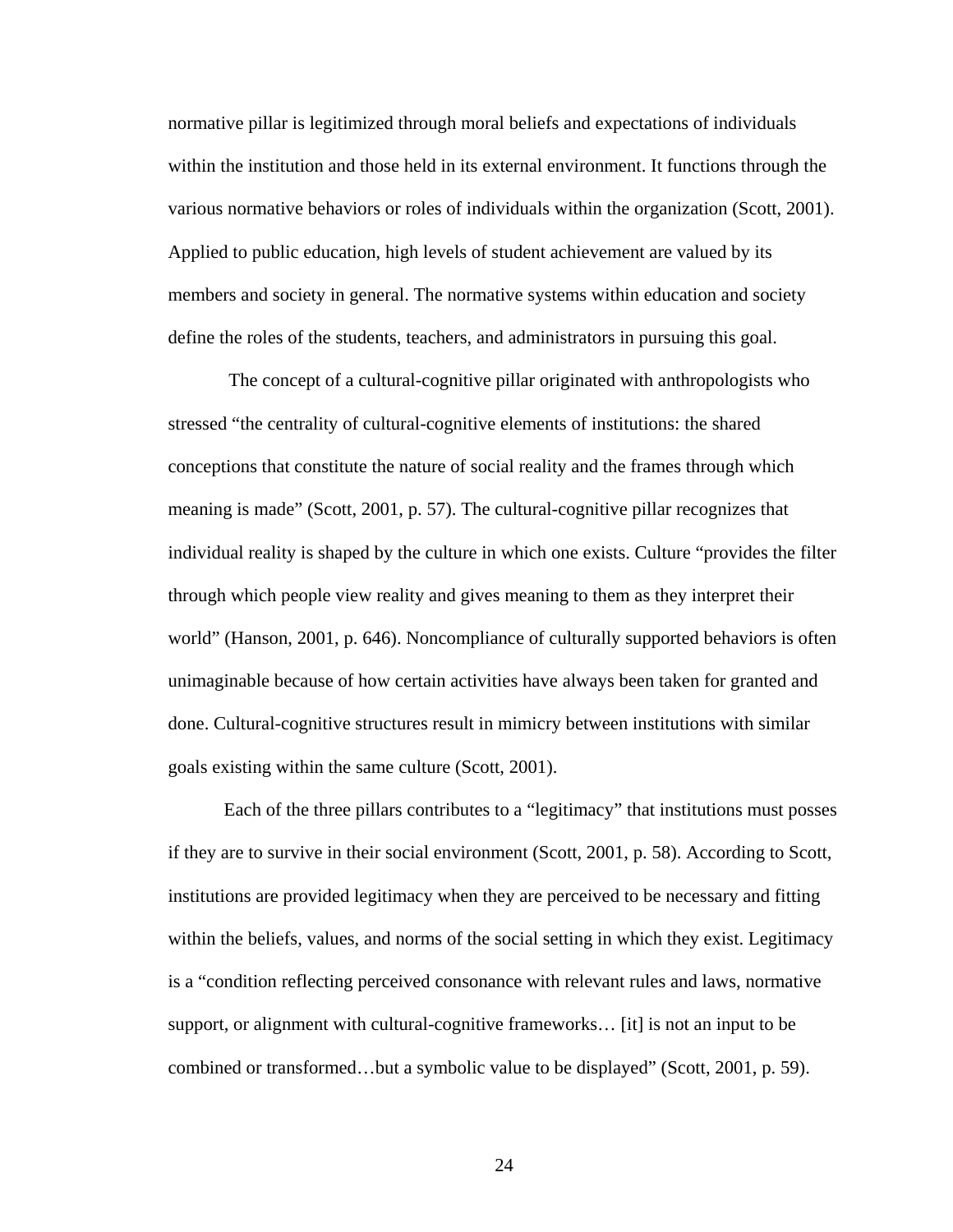Legitimacy derived from the cultural-cognitive pillar represents the level of support an organization has from its outside environment (Scott, 2001). According to DiMaggio and Powell (1991b), "organizations compete not just for resources and customers, but for political power and institutional legitimacy, for social as well as economic fitness" (p. 66). Hanson (2001) noted that organizations will selectively adopt external goals and processes held by outside stakeholders in order to increase their legitimacy within society which in turn increases their justification for resources and provides insulation from attacks on its processes.

Despite having a degree of social legitimacy, institutions are not insulated from the effects of other organizations with which they coexist. DiMaggio and Powell (1991b) coined the term "organizational field" (p. 64) to describe the cultural environment in which institutions occupy and must function as a part of society. An organizational field contains the external organizational components that comprise the three structural pillars of an institution as well as organizations with which an institution must interact and compete with for its legitimacy. Applied to K-12 education, regulatory components of its organizational field include: laws, regulatory agencies, legislatures, courts, formal and informal rules and policies. Normative components include professional organizations, unions, agencies of certification and accreditation, higher education, vendors of curriculum and professional development, and special interest groups. Cultural-cognitive components include commonly held beliefs and assumed philosophies that define the purpose, processes, and outcomes of public education within society (DiMaggio & Powell, 1991b; Hanson, 2001; Scott, 2001).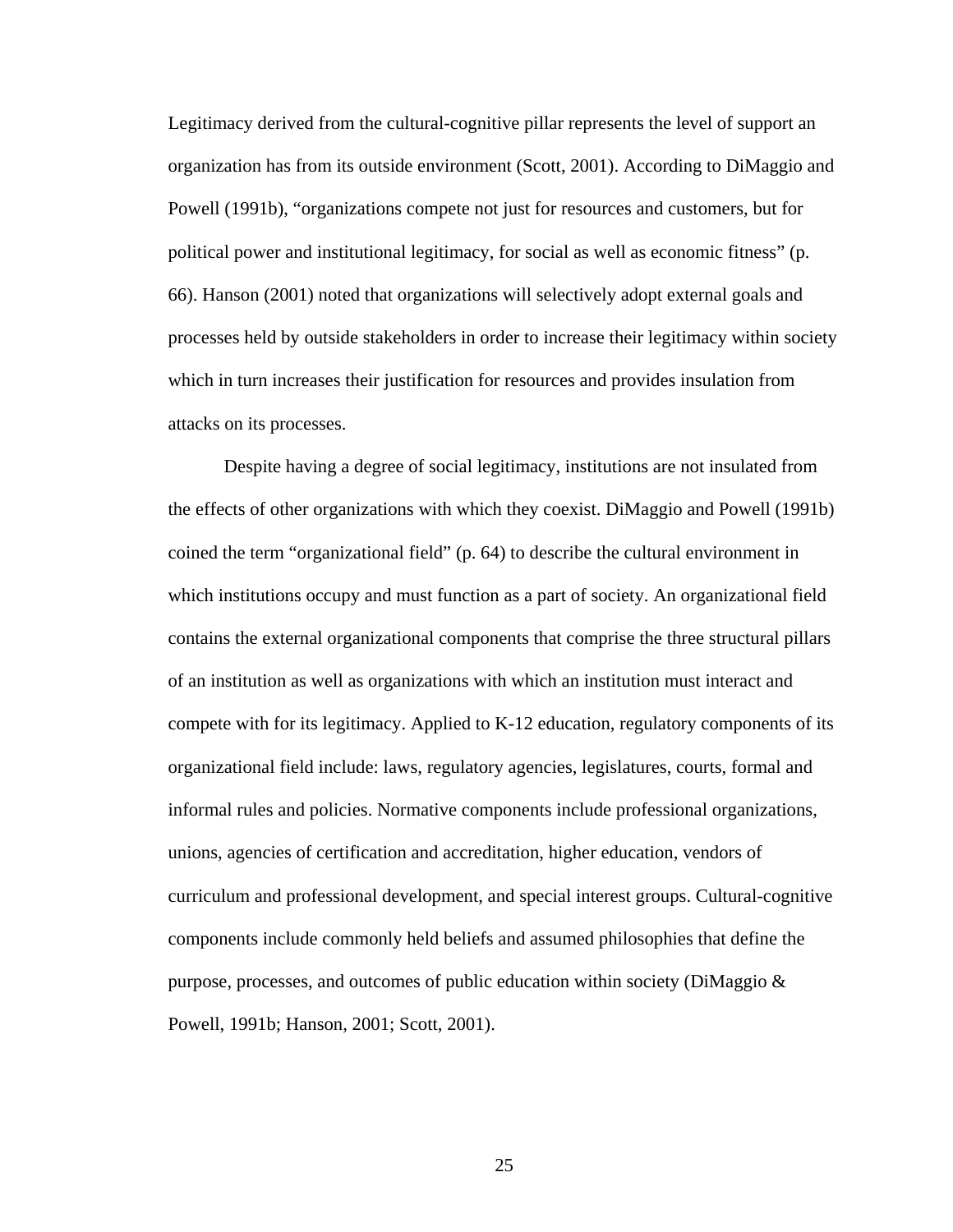Institutions, such as public education, which occupy the same organizational field, are subject to the same regulatory, normative, and cultural-cognitive structural frameworks. An institution's degree of alignment to the cultural-cognitive components of an organizational field defines its social legitimacy. Those which stray too far from the commonly held beliefs of an organizational field run the risk of decreasing their social legitimacy and the resources it provides. As a result, institutions occupying the same organizational field become homogeneous (DiMaggio & Powell, 1991b). According to DiMaggio and Powell (1991b):

Once disparate organizations in the same line of business are structured into an actual field (as we argue, by competition, the state, or the professions), powerful forces emerge that lead them to become more similar to one another. Organizations may change their goals or develop new practices, and new organizations may enter the field. But in the long run, organizational actors making rational decisions construct around themselves an environment that constrains their ability to change further in later years. (p. 65)

Isomorphism is the term used in institutional theory to describe the processes of homogenization of organizations occupying the same organizational field (DiMaggio  $\&$ Powell, 1991b; Hansen, 2001). DiMaggio and Powell (1991b) identified three types of isomorphic pressure that influence the homogenization process of institutions.

 Coercive isomorphism occurs when formal and informal demands are brought to bear on institutions from regulative and nominative organizations within an institution's organizational field and the cultural expectations of the society in which an institution exists. These demands may be expressed as legal requirements, government mandates, or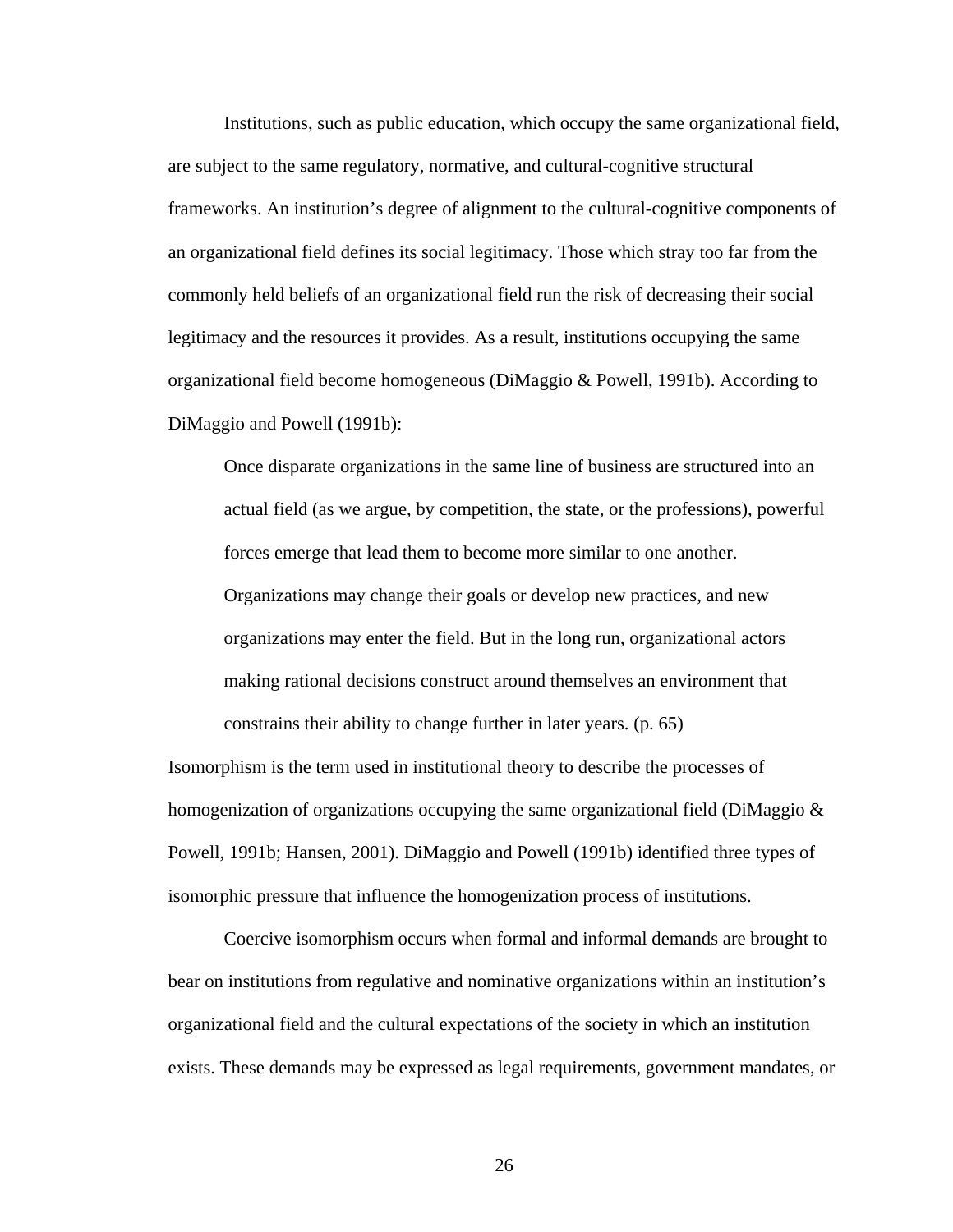as cultural expectations. Institutions occupying the same organizational field are subject to the same coercive pressures found within the field. As a result they create compliance structures that are homogeneous to each other (DiMaggio & Powell, 1991b). Applied to public education, all schools found within a state must comply with the same state and federal laws that define their organizational structures, methods of operation and expected outcomes (Hansen, 2001). Coercive processes originating from political environments of the organizational field "have two characteristic features: political decision makers often do not experience directly the consequences of their actions; and political decisions are applied across the board to entire classes of organizations, thus making such decisions less adaptive and less flexible" (DiMaggio & Powell, 1991b, p. 68).

Resources within an organizational field are limited and require institutions to establish and maintain a level of social legitimacy or risk losing access to those resources (Scott, 2001). As competition for resources increase, and uncertainty in process, outcome, or legitimacy grows, institutions may model their structures on other, more successful organizations. DiMaggio and Powell (1991b) used the term mimetic process to describe this modeling phenomenon. They asserted that this modeling behavior has the advantage of reacting to uncertainties in process, outcomes, or legitimacy efficiently and without much effort. Hanson (2001) noted that mimetic isomorphism within public education is promoted by educational consultants wanting to sell the latest new ideas in education, "academic conferences that function as supermarkets for new ideas, and …the rapid movement by administrators between schools or districts near and far" (p. 649).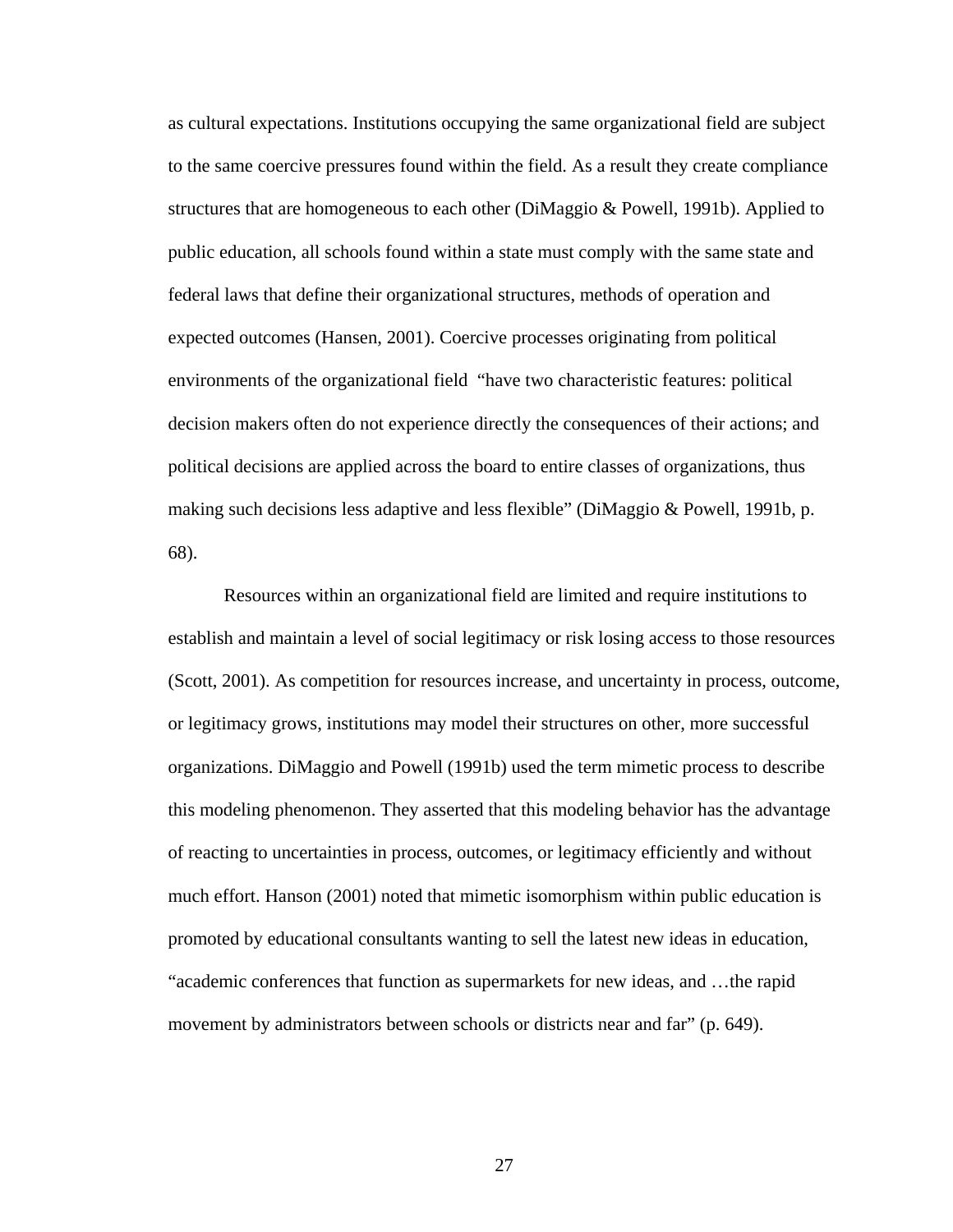Normative pressures toward isomorphism of an institution arise from the professionalization of its members. Professionalization, according to DiMaggio and Powell (1991b), is a collective effort by members to define the conditions and processes of their work, delineate who may or may not become a member, and provide a cognitive/cultural authority for their self determination as an occupational group.

According to Hanson (2001), institutions are structured like an onion with layers of organization. At the core of the organization are individual members. Moving away from the center are informal groups within the organization, formal groups, components of the organizational field, and the social context in which the institution exists. The better the fit between layers the more stable the organization becomes. Constraining and stabilizing forces from the organizational field flow in a top down direction through each layer of formal and informal structure until it reaches individual members. As a result, Hanson (2001) stated, "administrators and teachers as individuals engage in an institutional world that knowingly and unknowingly shape not only their patterns of work but also their thinking about work" (p. 652).

Much of the focus of institutional theory is on describing the stabilizing mechanisms of the organizational field and how it functions to homogenize organizations that perform similar functions within society and thus obstruct significant change. However, as Kondra and Hinings (1998) noted, "organizations do deviate from institutional norms …although the stronger the institutional pressures the less frequently will deviation be observed" (p. 750). When institutional change does occur, according to DiMaggio and Powell (1991a), "it is likely to be episodic and dramatic, responding to institutional change at the macrolevel, rather than incremental and smooth" (p. 11). For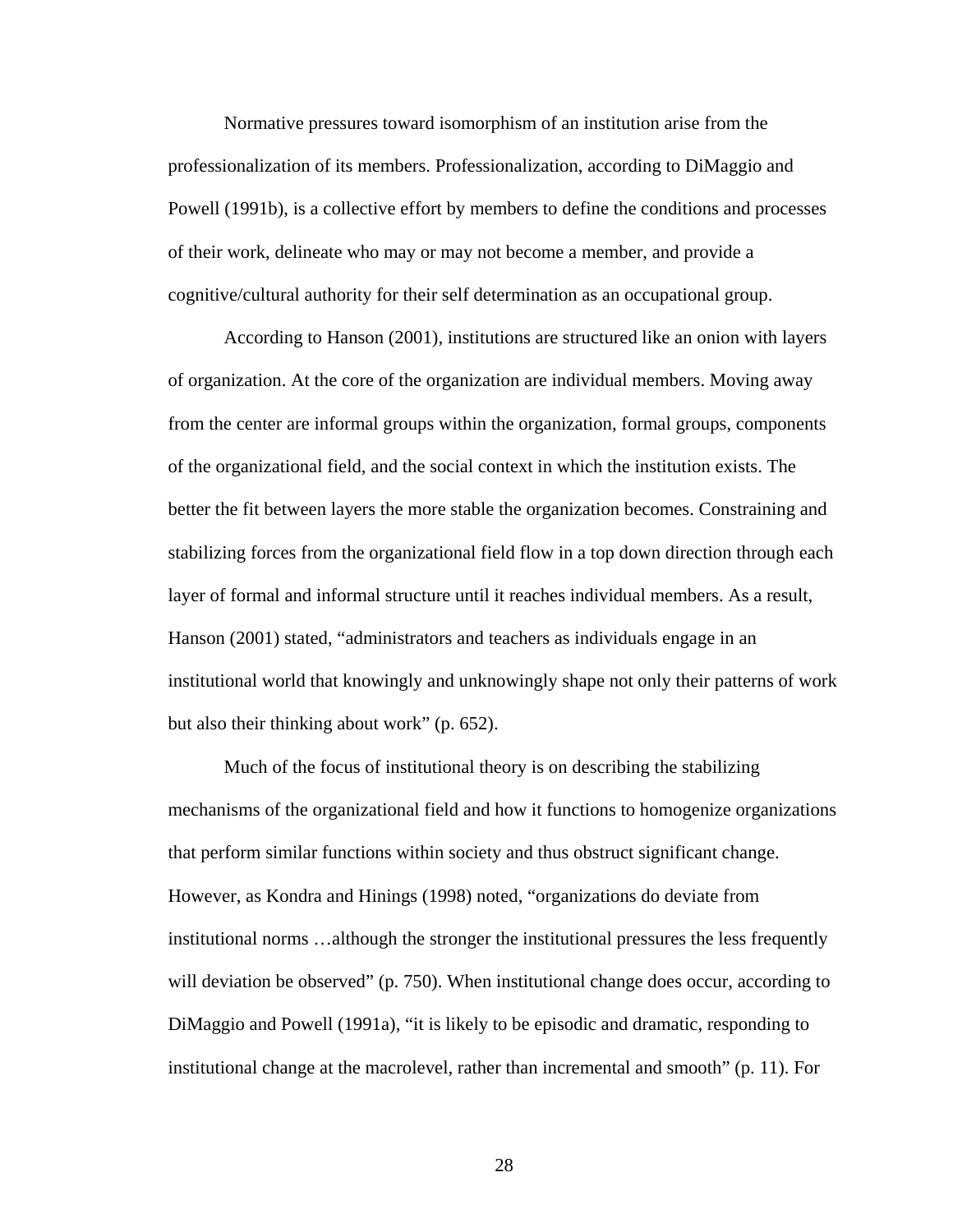Hanson (2001) institutional change occurs when "the 'fit' between what the environment expects and requires and what the organization is doing and producing gets out of alignment (when a gap exists), something takes place in the environment or the organization to reestablish the fit" (p. 659). Kondra and Hinings (1998) described institutional fit "as the degree of compliance by an organization with the organizational form of structures, routines and systems prescribed by institutional norms" (p. 750).

 Applying institutional change to public education Hanson (2001) identified three external forces capable of causing change. Environmental shifts occur when the expectations of schools change from within other organizations occupying the organizational field. One example was the court decision leading to the Title IX regulations which all schools must now enforce through its practices. A second environmental force is environmental regression. Environmental regression occurs when a school becomes too different from the others and begins to forfeit its social legitimacy. Without support and resources from the environment it is forced to make changes in the direction of the other schools. Hanson (2001) used the term organizational homogenization to describe this process. Environmental shock is the third force described by Hanson (2001). It is "a condition in which changes in an educational system's external environment gets seriously ahead of any incremental adaptations the schools can make" (p. 655). The more institutionalized and inflexible an organization becomes the greater the effects of environmental shock. Environmental shocks can occur through environmental changes in technology, changes in law, and changes in public awareness. Examples of environmental shocks applied to schools include the development of the internet, new laws concerning civil rights, and published reports like the *A Nation at*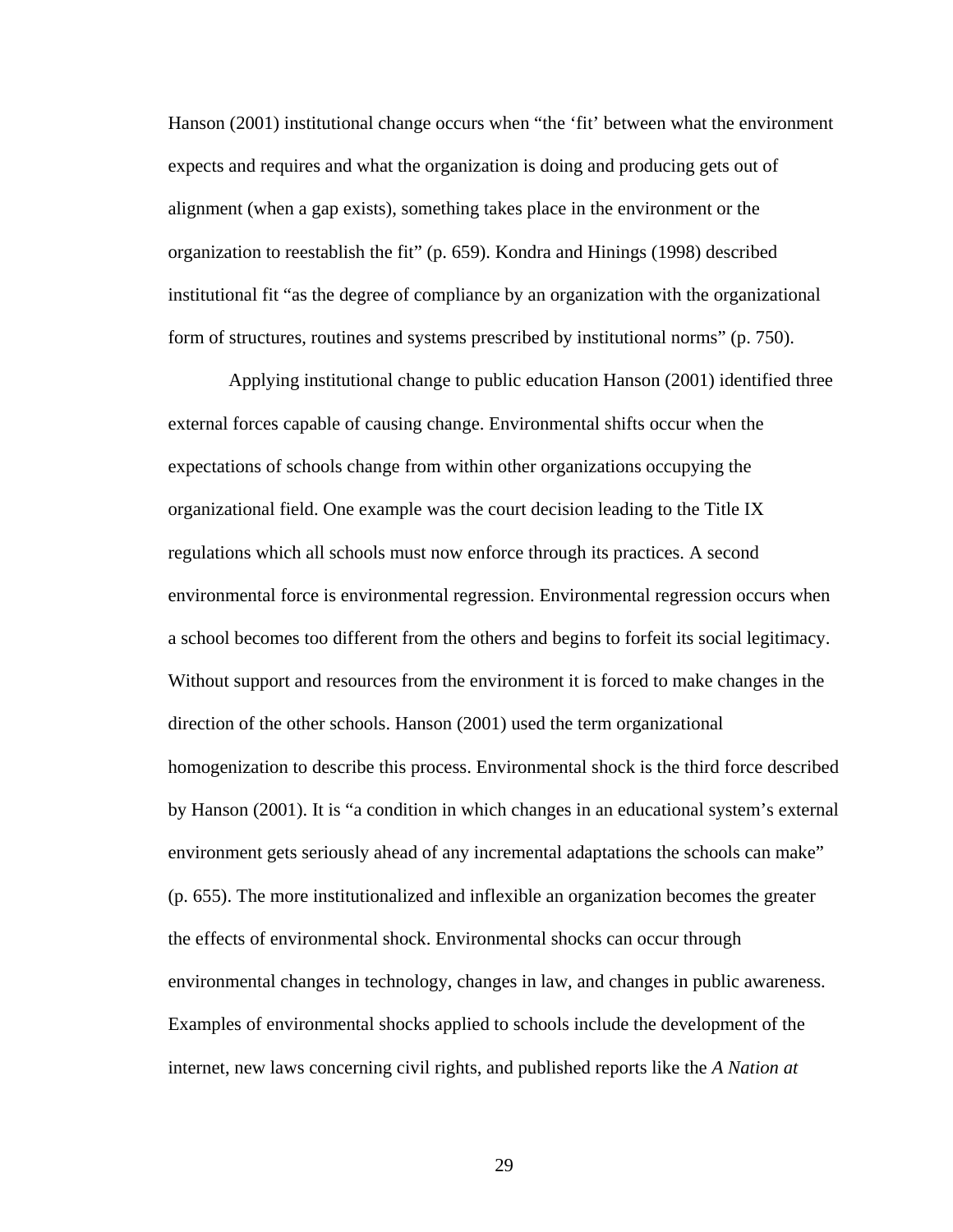*Risk: The Imperative for Educational Reform* published in 1983. Environmental shocks that change the organizational field can alter those instutionalizing forces that support the status quo and cause change to happen (Hanson, 2001).

To summarize, the structure and functioning of an institution such as public education is not defined internally by the rational thoughts and motives of closely involved individuals. Instead, institutions are defined and controlled by the overall cultural expectations of society which is the ultimate source of resources needed for survival; similar institutions competing for those limited resources; as well as regulatory structures and related institutions, all of which occupy the same external operating environment. Internally, operations are based upon the beliefs, values, and norms of the various formal and informal groups within the institution. In concert, each of these competing forces hold public education in check, making it difficult to change and causing those institutions with common purpose and function to look and behave the same.

### *Paradigm Shifts in Education Policy*

 Education reform in the United States dating back to the late 1800s has been a matter of "reform by commission" (Ravitch, 2003, p. 25). Whenever the perceived need for action by the public, or from within the profession, reached critical mass, a commission would be assembled to investigate and make recommendations. Education policy resulting from commission findings depended upon who the committee members were and what organization(s) sponsored the study. According to Graham (2003), there have been at least four paradigm shifts in education policy from the elitist perspective that existed during most of the 1800s; specifically, assimilation, adjustment, access, and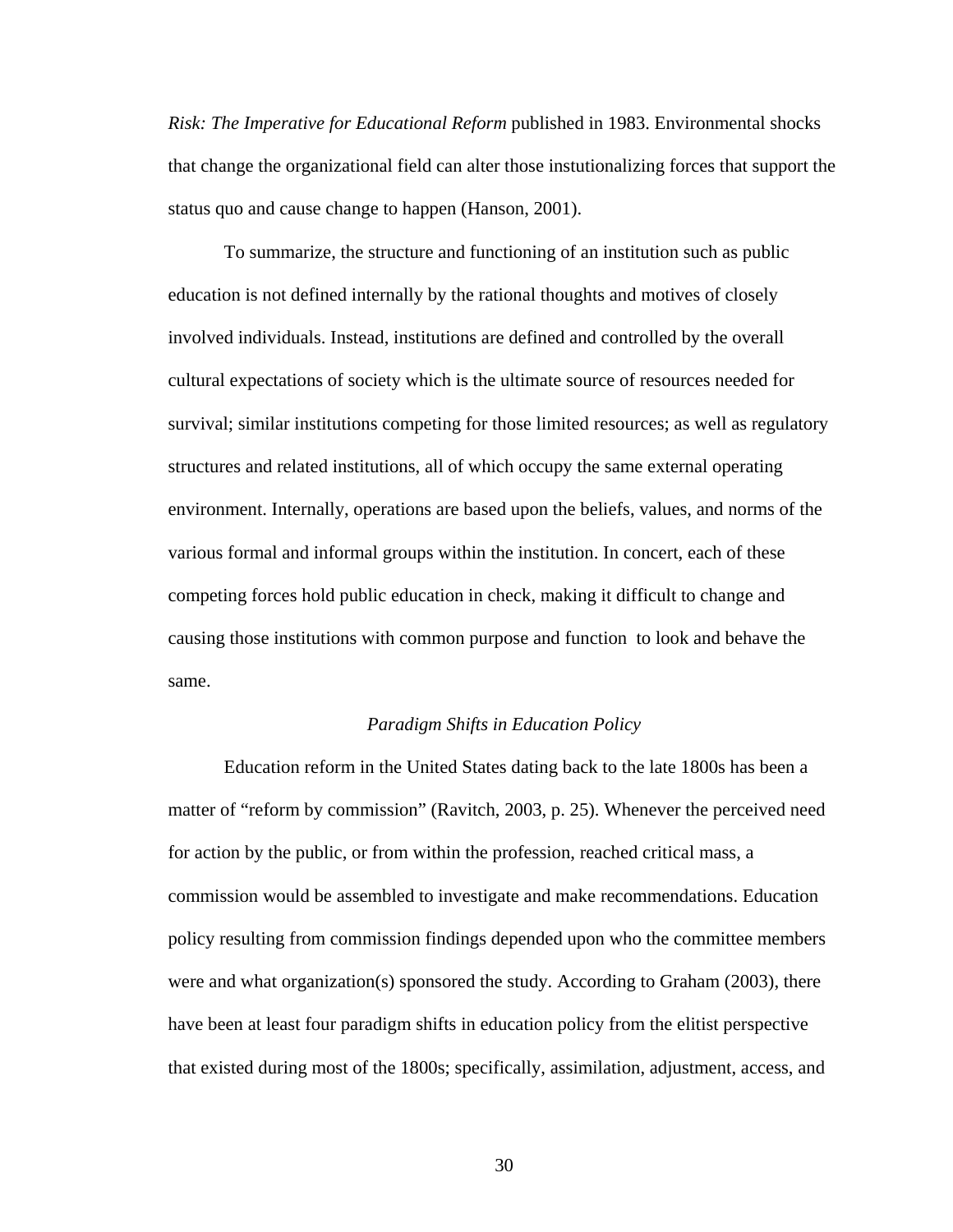achievement. Graham's description of assimilation and adjustment paradigm shifts in policy parallel what is also known as progressivism or the progressive movement in education (Bohan, 2003; Evers & Clopton, 2003; Ravitch, 2003). Following Graham's fourth paradigm shift focusing on achievement should be a fifth paradigm shift to accountability which describes the current focus of education policy (Moe, 2003; Peterson, 2007).

## *Elitism to Progressivism (Assimilation and Adjustment)*

The transition in education policy from one of an elitist perspective to one of progressivism occurred sometime during the late  $19<sup>th</sup>$  century to early  $20<sup>th</sup>$  century. From the 1840s through the 1870s, high schools in America were mostly private academies which served less than 5% of high school aged youth and were primarily intended to prepare youth for college. Because these high schools were private, only the elite of society were able to attend. By the 1870s and 1880s public high schools began to appear across the country causing a certain amount of concern among leaders of higher education with regard to the varied curriculum these schools were teaching. By the 1930s the percentage of youth attending high school in the United States increased almost 15 fold to 70%. One of the major factors in the rapid growth of public education was the progressive movement (Bohan, 2003; Evers & Clopton, 2003; Mirel, 2006; Ravitch, 2003). According to Bohan (2003):

...progressivism was largely conceived as a response by the democratic reform movement to the problems and paradoxes evident in the…post-Civil War era…Progressives, although not a uniform group, sought to correct these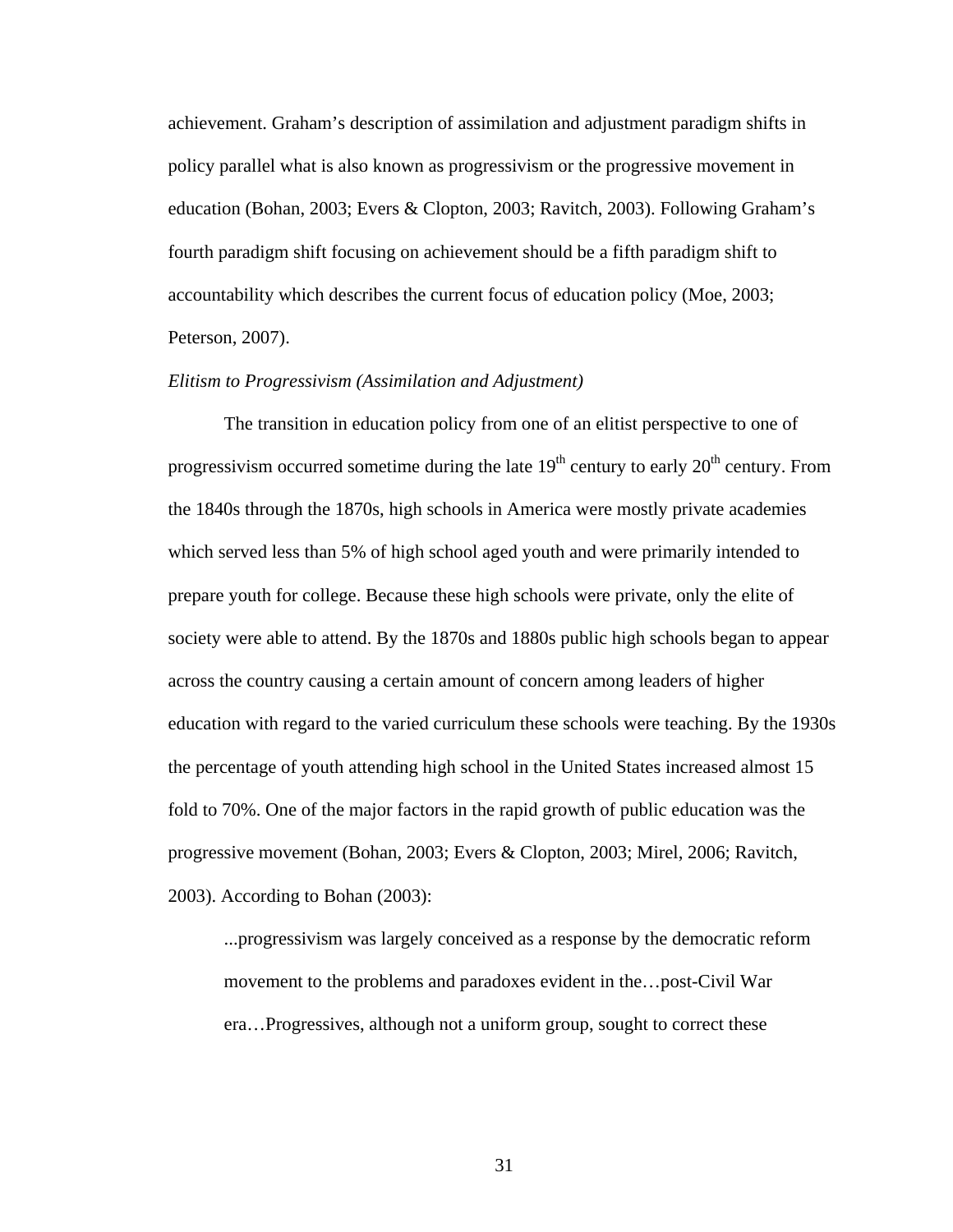pernicious evils through increased democracy, regulation of big business, social justice, conservation, and public service. (pp. 74-75)

Evers and Clopton (2003) noted that progressive ideology applied to public education: ...combines an anti-intellectualism and devotion to naturalness inherited from the romantic era; the rhetoric, jargon, and sometimes the methods of the social and behavioral sciences; and often-secularized religiosity committed to transforming the world through schooling. Indeed, one of the features of Progressive education brought over from Protestantism backgrounds as an intellectual tendency to unify things that were logically disparate. (p. 257)

The thrust of the progressive movement was a humanistic effort to improve the lives of all individuals through public education. Progressive educators resisted academic rigor in favor of curriculum that would address the needs of the whole child and society. As noted by Evers and Clopton (2003), "Sociologist Edward A. Ross…explicitly connected schooling and social control and wrote that education can 'help in breaking in the colt to the harness'" (p. 261). Relevant to the progressive era were policy documents promoted by the Committee of Ten in 1893 and the Cardinal Principals of Secondary Education in 1918.

 In 1893 the National Education Association (NEA) commissioned a committee consisting of ten members known as the Committee of Ten with the responsibility of defining how high schools should prepare its students for college. Its chairman and author was Charles Eliot, president of Harvard. At the time only a small percentage of youth were attending high school and even fewer were attending college. Mirel (2006) and Ravitch (2003) interpreted Eliot's recommendations as the last attempt in pre-progressive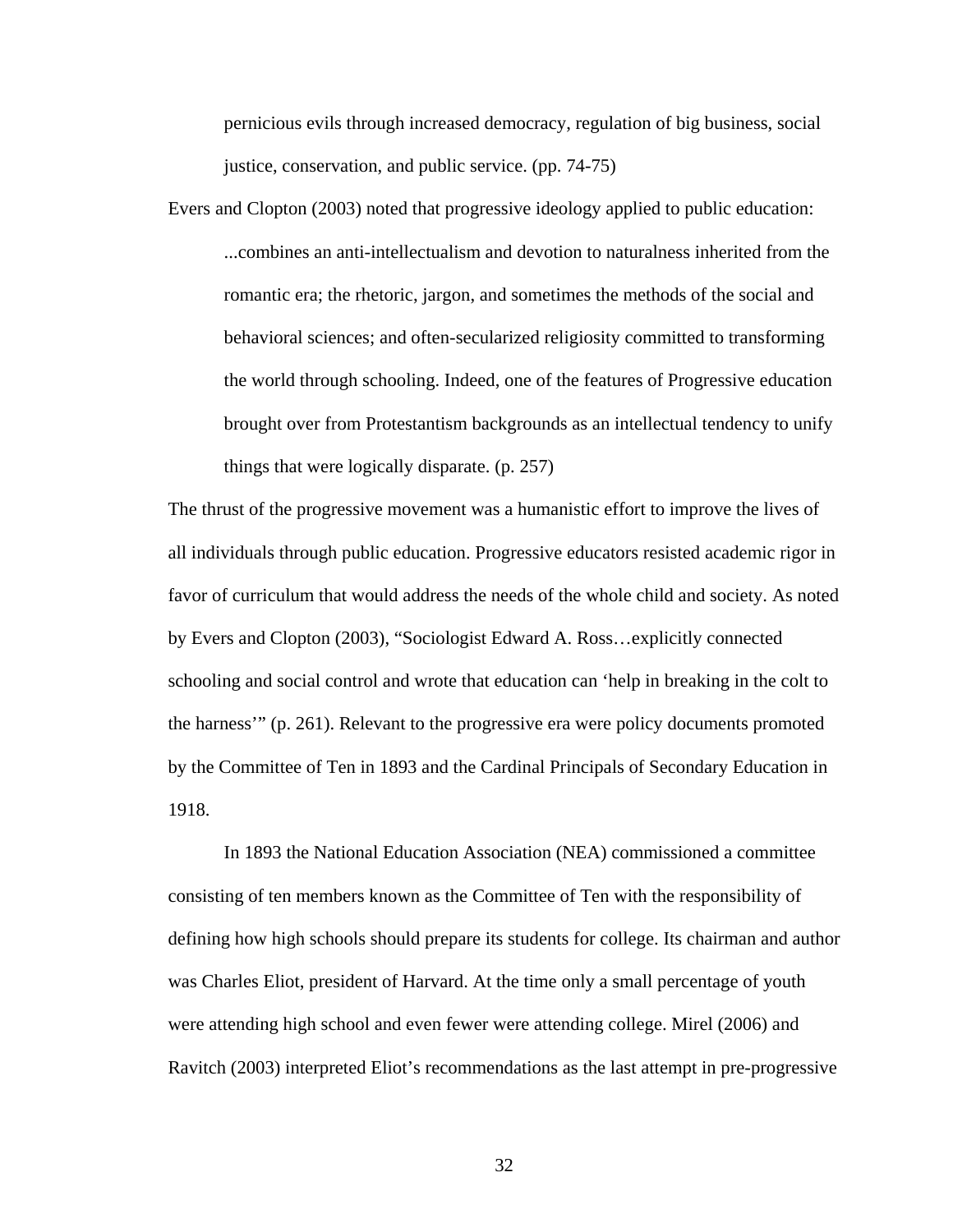American education policy to preserve the value of traditional academic content.

According to Mirel (2006), Eliot argued that:

...every subject which is taught at all in a secondary school should be taught in the same way and to the same extent to every pupil so long as he pursues it, no matter what the probable destination of the pupil may be, or at what point his education is to cease. (p. 15)

The Committee of Ten from their perspective "fulfilled the promise of equal opportunity for education by insisting that all students take the same types of rigorous academic courses" (Mirel, 2006, p. 15).

Bohan (2003) argued that the recommendations of the Committee of Ten were the actual roots from which the progressive era in education grew. Specifically, the committee recommended that history be taught as an academic discipline beginning in the fifth grade and expand its content beyond politics and war. Prior to the Committee of Ten report history was not taught within its own curriculum. The committee also stated the value of teaching history was to prepare all students for life by improving citizenship and moral character, not college. They also noted the value of learning beyond the traditional practice of rote memorization and encouraged changes in teaching methodology.

 Critics of the Committee of Ten recommendations argued that their report was elitist and did not address the needs or capabilities of the growing population of youth immigrating into the country. Indeed, the number of high school aged youth attending high school increased from less than 5% in 1890 to over 70% by the 1930s. G. Stanley Hall, a noted psychologist and president of Clark University, denounced the Committee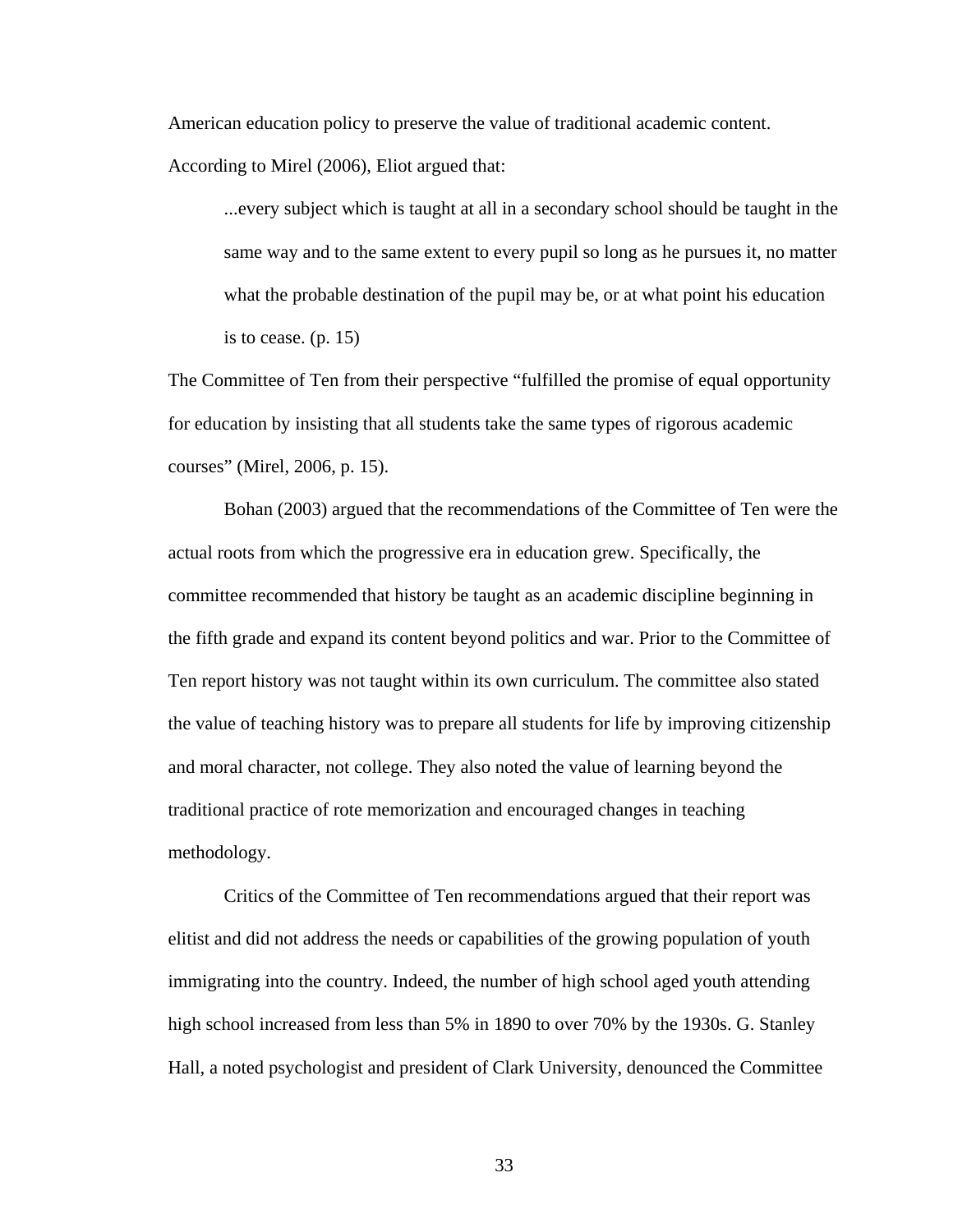of Ten curriculum recommendations because he said most high school students were part of a "great army of incapables…who should be in schools for dullards or subnormal children" (Mirel, 2006, p. 15).

In 1918 the NEA sponsored another group, the Commission on the Reorganization of Secondary Education. The commission issued its final report titled the *Cardinal Principals of Secondary Education* which amounted to a 180 degree turn around from the findings of the Committee of Ten. Known as the Cardinal Principals, the report was based upon two assumptions. First, it assumed that most high school students of the period were less capable than those in the late  $19<sup>th</sup>$  century. Second, it assumed that since these students were less intelligent, it would be a wasted effort to insist they follow a rigorous college preparation curriculum. Given these assumptions, it was argued that forcing less capable students to follow the rigorous academic curriculum suggested by the Committee of Ten, would actually increase educational inequality because these students would be left behind and end up quitting school (Mirel, 2006).

 The progressive movement in education was beginning to flourish by 1918 when the *Cardinal Principals of Secondary Education* was published. The Commission on the Reorganization of Secondary Education placed instruction in "health, vocation, 'worthy home-membership,' citizenship, character, and 'worthy use of leisure'" (Ravitch, 2003, p. 26) on equal status with academic studies. Evers and Clopton (2003) used the term "Lifeadjustment progressives" to describe the authors and content of the progressive era curriculum. They quoted Herbert Kleibard's reaction to the Cardinal Principals report which: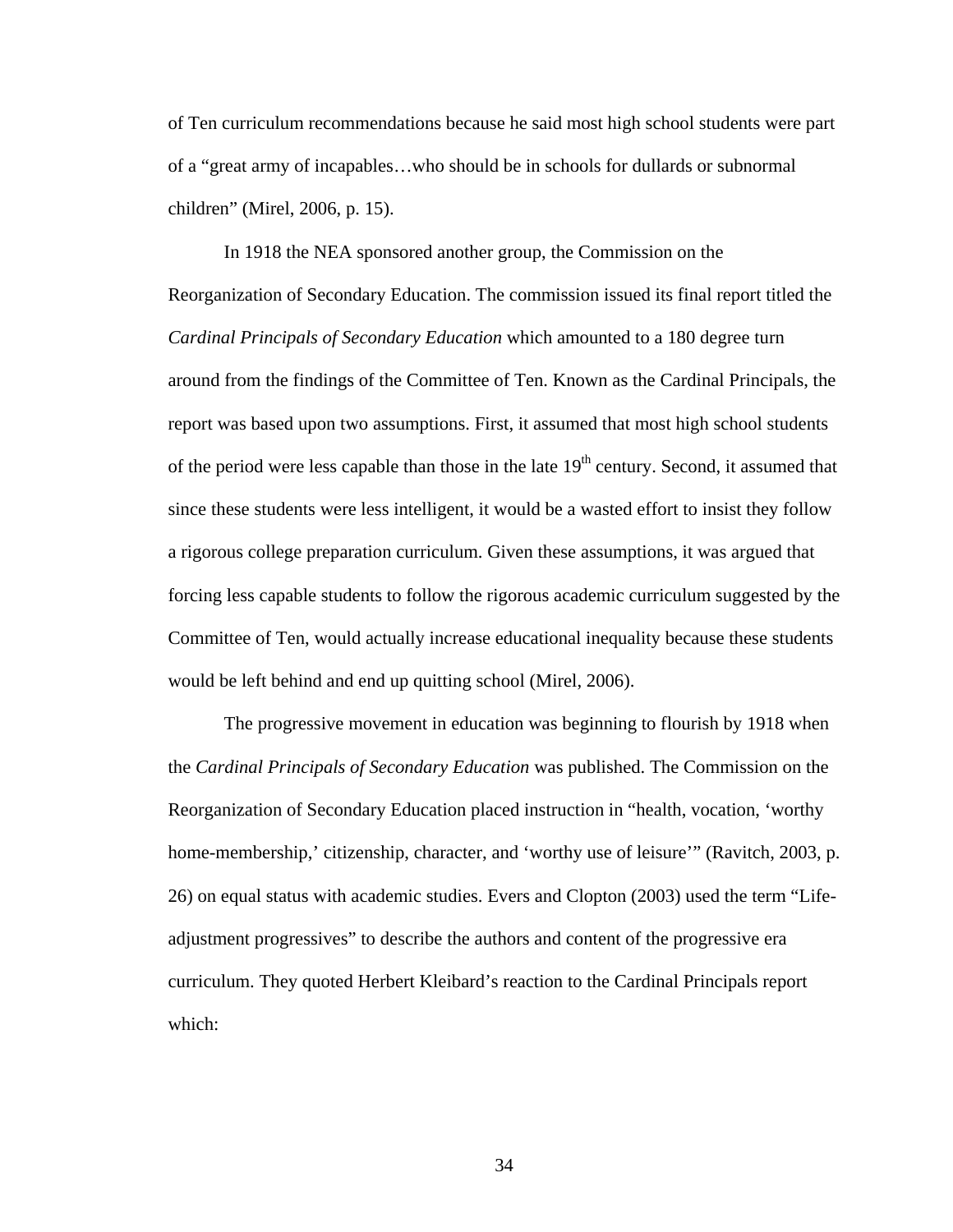…gave secondary schools license to expand the curriculum almost indefinitely…Almost no activity that human beings engage in could not be subsumed under one of those [aims]. Thus, almost anything that the human imagination could conceive of became fodder for the secondary-school curriculum. (p. 264)

Acceptance of this curricular focus effectively completed the paradigm shift from elitism where high school was academic by design and intended for the very few preparing for college to one of assimilation and adjustment (progressivism) of the masses for the purpose of creating a better society (Evers & Clopton, 2003).

 During the same time period of shift to progressive education, the views society held for its youth were changing as well. Educators as well as child advocates began to insist that children should be held off the labor market. They argued adolescents should be allowed an extended period of youth before assuming adult responsibilities. They argued adolescents deserved professional training before they enter into full time employment rather than on-the-job training after the fact. Competition for jobs, particularly during the Great Depression, reinforced these concerns, as well as the notion that keeping adolescents in school rather than in the work force helped to keep wages high and therefore increased the standard of living for workers (Evers & Clopton, 2003; Mirel, 2006). The transition away from a large youth labor pool required government to develop a mechanism(s) to control this growing group of individuals. An institution was required that would be able to accommodate, train, and provide a bureaucratic platform able to supply services as well as exercise some level of control. Evers and Clopton (2003) claimed that by the 1940s public education had asserted its dominance in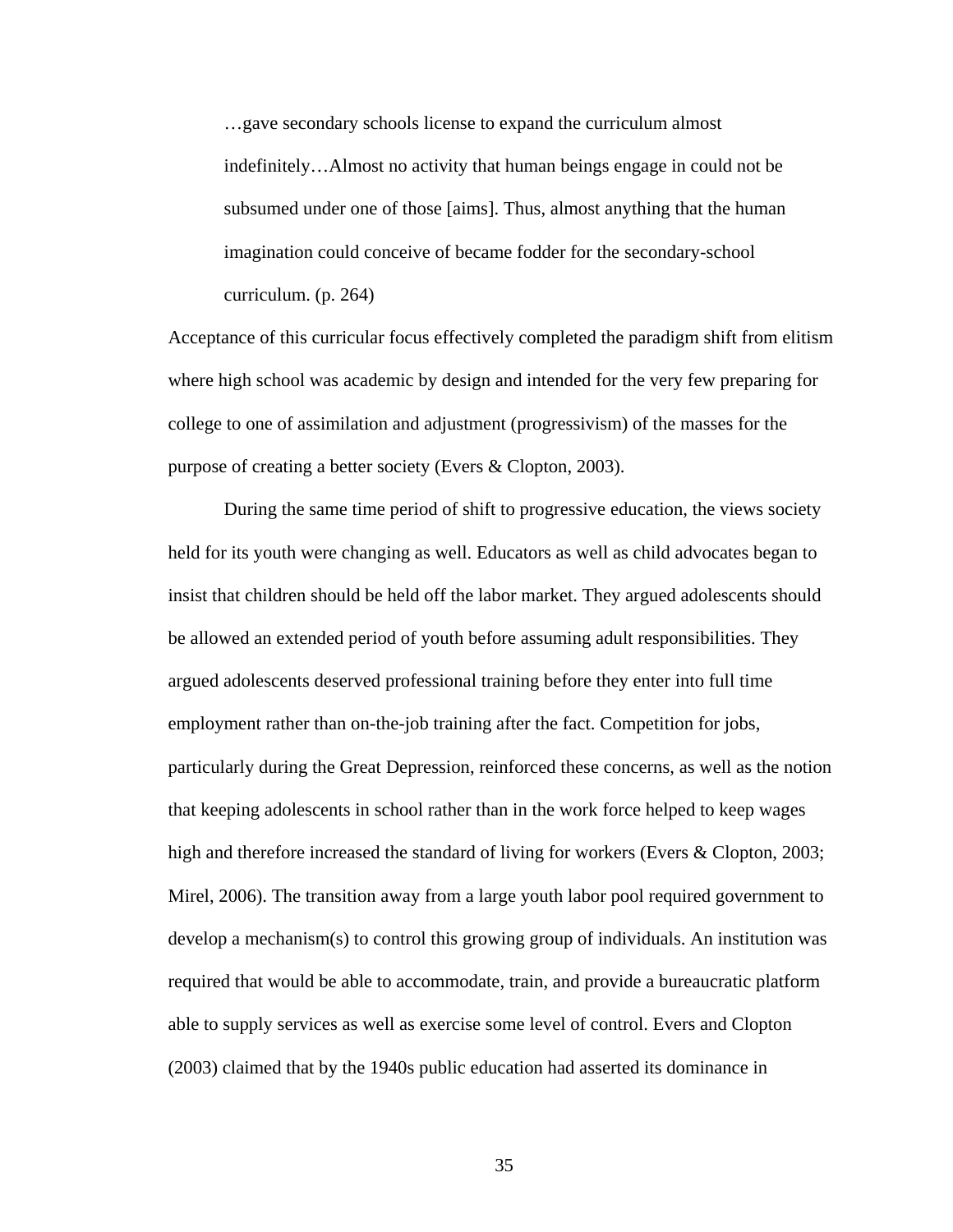providing this service to society. The number of youth attending high school during the progressive era grew at an unprecedented rate that has not been equaled since. Coleman (1961) would later cite that this was the beginning of a new cultural phenomenon he called the adolescent society.

 According to Moe (2003), the political transition of control of public education spanned the first half of the twentieth century. As control of education was wrestled away from political machines characteristic of the period by a coalition of community leaders, progressive politicians, and educational administrators, education administrators simultaneously positioned themselves as the true power in public education through their expertise. Moe (2003) noted that education administrators, being highly organized through the NEA,

…were the ones (to hear them tell it) who knew how to design, organize, and operate complex systems of schools; they were the ones who understood the mysteries of curriculum, testing, and teacher training; and they were the ones, as a result, that public officials and citizens should rely upon in all matters of public education. (p. 179)

According to Mirel (2006), the number of students enrolled in high school more than doubled from the 1950s through the 1970s. The number of teachers grew as well. During this same time frame states across the nation began changing laws that allowed collective bargaining for public employees, including school teachers. Up until this era teachers as a group were politically powerless (Moe, 2003). Once the NEA became successful in organizing teachers it quickly changed from a professional organization consisting of school administrators to one of a trade union representing teachers. By 1980 practically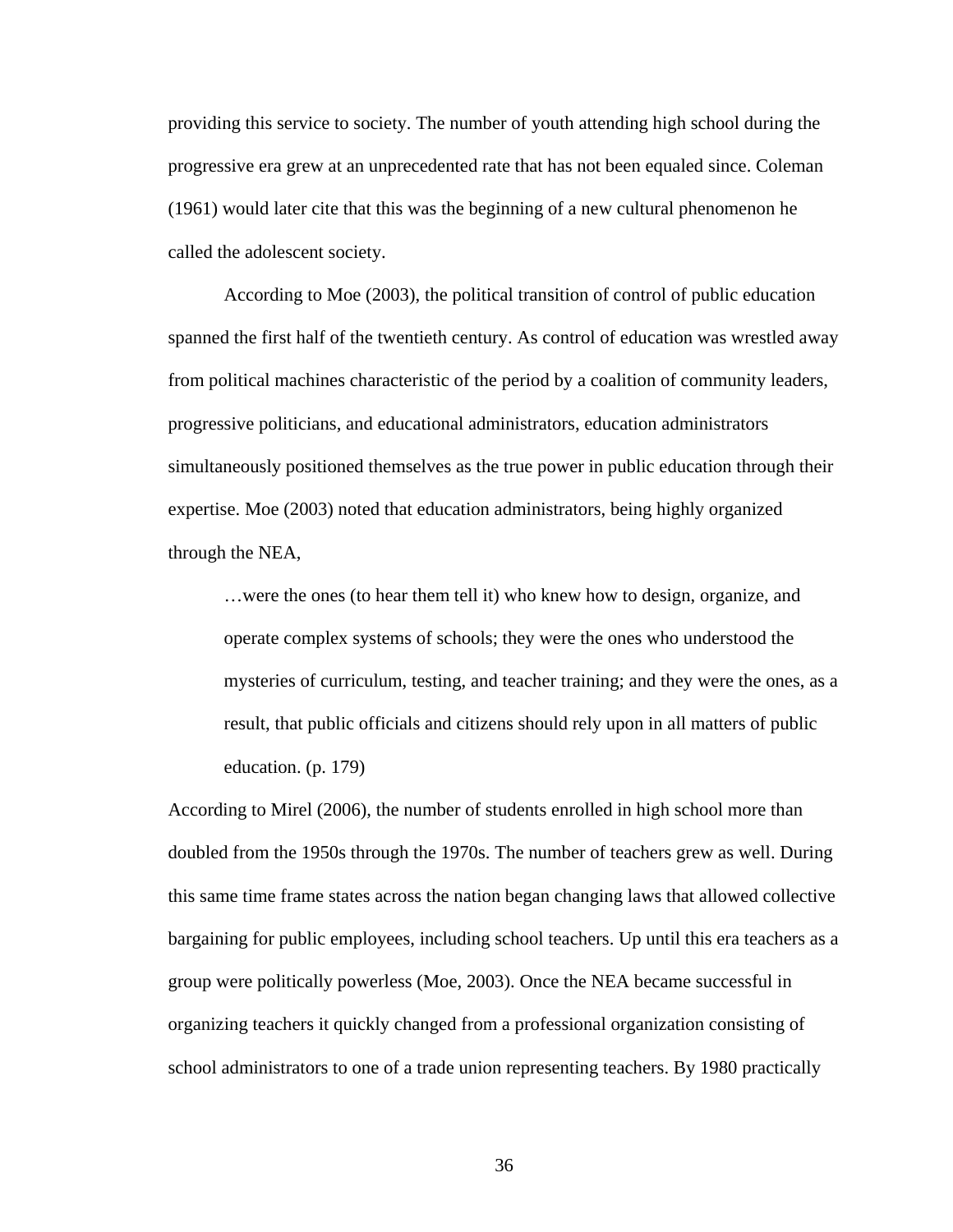all large school districts not residing in a right-to-work state became affiliated with a teacher's union. Any political power administrators and leaders of public education had in the 1950s was effectively lost to the voting block the new teacher unions represented. Today, over three million teachers belong to the NEA or the American Federation of Teachers and constitute the largest, most powerful interest group in the country (Moe, 2003). Moe (2003) argued their "fundamental interests have to do with protecting and extending their collective bargaining arrangements, protecting member jobs, promoting member pay and working conditions, promoting member rights in the workplace, and increasing the demand for teachers" (p. 181). While these unions use their power to promote policies they favor, the nature of the American legislative system with its checks and balances intensifies their ability to effectively block or water down reform efforts counter to their interests, therefore sustaining the status quo (Moe, 2003). As Greene (2006) noted, reform efforts supported by these unions in the name of education improvement also strengthened union membership. Examples include more money for education, more teachers for reducing class size, expanded professional development, and retention of experienced teachers.

 Soon after World War II, the Life Adjustment Movement was thrust upon American high schools. It was a federally sponsored curriculum that, according to Mierl (2006), furthered the dilution of academic curriculum in high school. Charles Prosser, the movement's founder, believed that only 20% of America's youth could master academic content; another 20% could be placed in a vocational tract; "and the remaining 60% needed courses in subjects like health and PE, effective use of leisure time, driver training, and knowledge of such 'problems of American democracy' as dating, buying on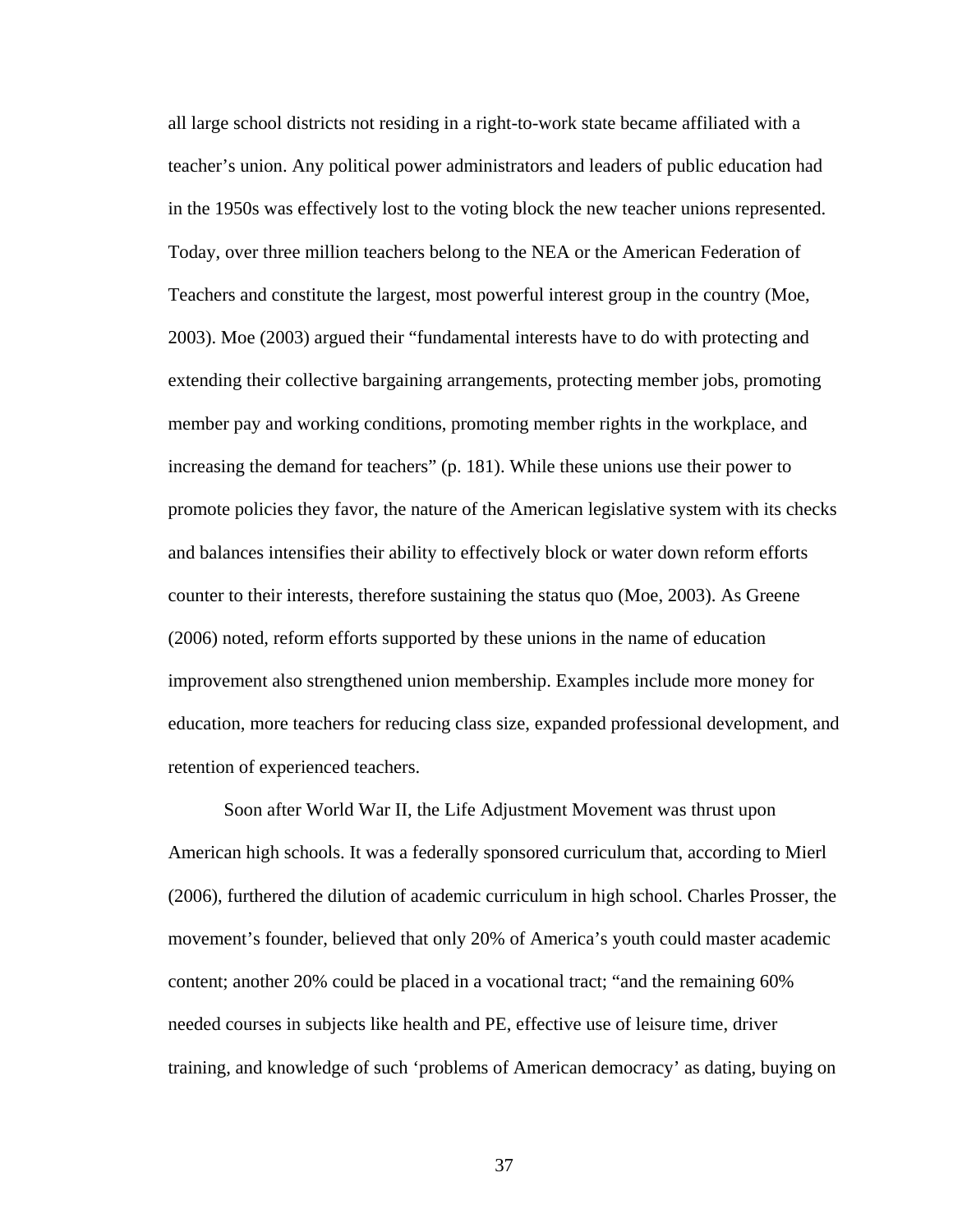credit, and renting an apartment" (Mierl, 2006, p. 18). Nonacademic courses taken by high school students increased from 33% in 1928 to 43% by 1961 (Mierl, 2006). According to Evers and Clopton (2003), even academic course work was made less rigorous while maintaining course titles. Improvements in dropout and graduation rates in the 1950s and 1960s resulted more from the watered down academic curricula of the era than any influence leaders of education or policy might have had (Evers & Clopton, 2003; Mierl, 2006).

*Access.* During the 1960s and 1970s the civil rights movement added a new layer of responsibility on public education in America. According to Graham (2003), the mandated shift in focus to equal access of all students to a quality education prolonged public education's distraction from academic achievement. Graham (2003) argued that:

Federal mandates to desegregate schools, to provide extra help to disadvantaged children, and to include disabled children in regular classrooms, while all clearly necessary, placed the focus on contentious politics rather than on student learning. These were policies that many teachers and administrators either didn't know how to implement or, in many cases, didn't want to impalement in their communities. (p. 22)

These mandates began with President Johnson's Civil Rights Act of 1964 which created the Office of Economic Opportunity that funded Head Start, the Job Corps as well as Coleman's first report titled *Equality of Educational Opportunity* (Moynihan, 1993)*.* The Elementary and Secondary Education Act of 1965 was the next federal mandate. It created the Title I program which, according to Moynihan (1993), was President Johnson's attempt to end the effects of poverty on youth identified in successive annual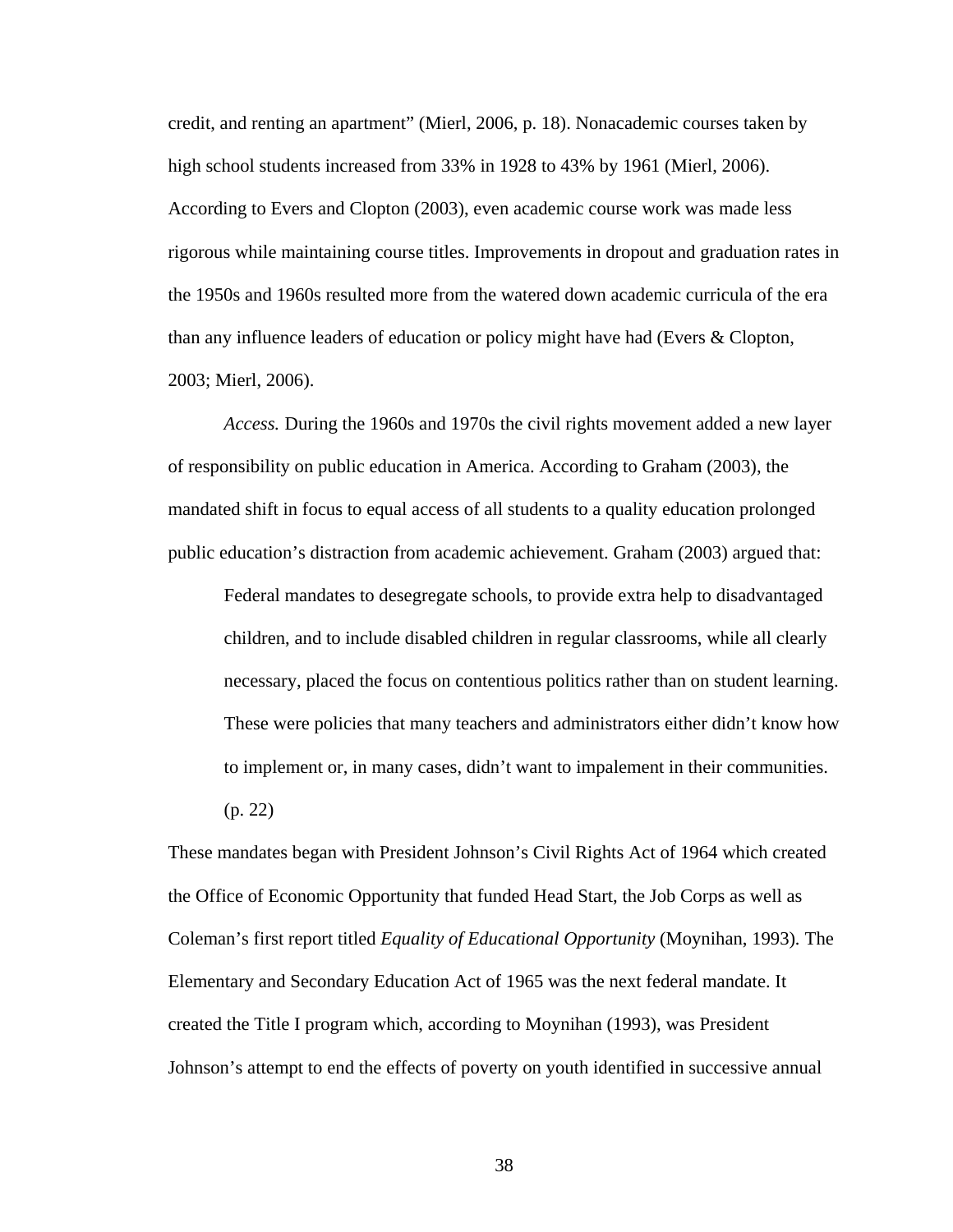reports on the Selective Service System. These reports noted that "Once again half – 49.8 percent- of young men called up had been rejected, having failed the mental tests (the Armed Forces Qualification Test), the physical test, or both" (Moynihan, 1993, p. 110). Additional Title programs would follow including Title IX in 1973 which prohibited gender based discrimination (Felder, 1999).

 Coleman's Equality of Educational Opportunity was the first of three reports that provided ammunition for policy change. According to Moynihan (1993), in the context of the Civil Rights movement, it provided the fodder needed to convince the U.S. Commission on Civil Rights to endorse a federal bussing mandate to require all schools to have less than 50% black students. Despite its controversy, voluntary and involuntary desegregation of school districts continued for decades (Ravitch, 1993). In 1969 the first National Assessment of Educational Progress (NAEP) test was administered, thus beginning an additional layer of federal oversight and a new shift in education focus (Hess & Finn, 2007).

 *Achievement.* In 1983 the National Commission on Excellence in Education published the *Nation at Risk* which drew national attention to student achievement. According to Peterson (2003),

It effectively recast many people's thinking about education, from the focus on resources, services, and mindless innovation that had absorbed us during the sixties and seventies to the emphasis on achievement, performance, and excellence…it laid bare the truths that equity without excellence is an empty achievement and quantity with quality is an unkept promise. (p. 5)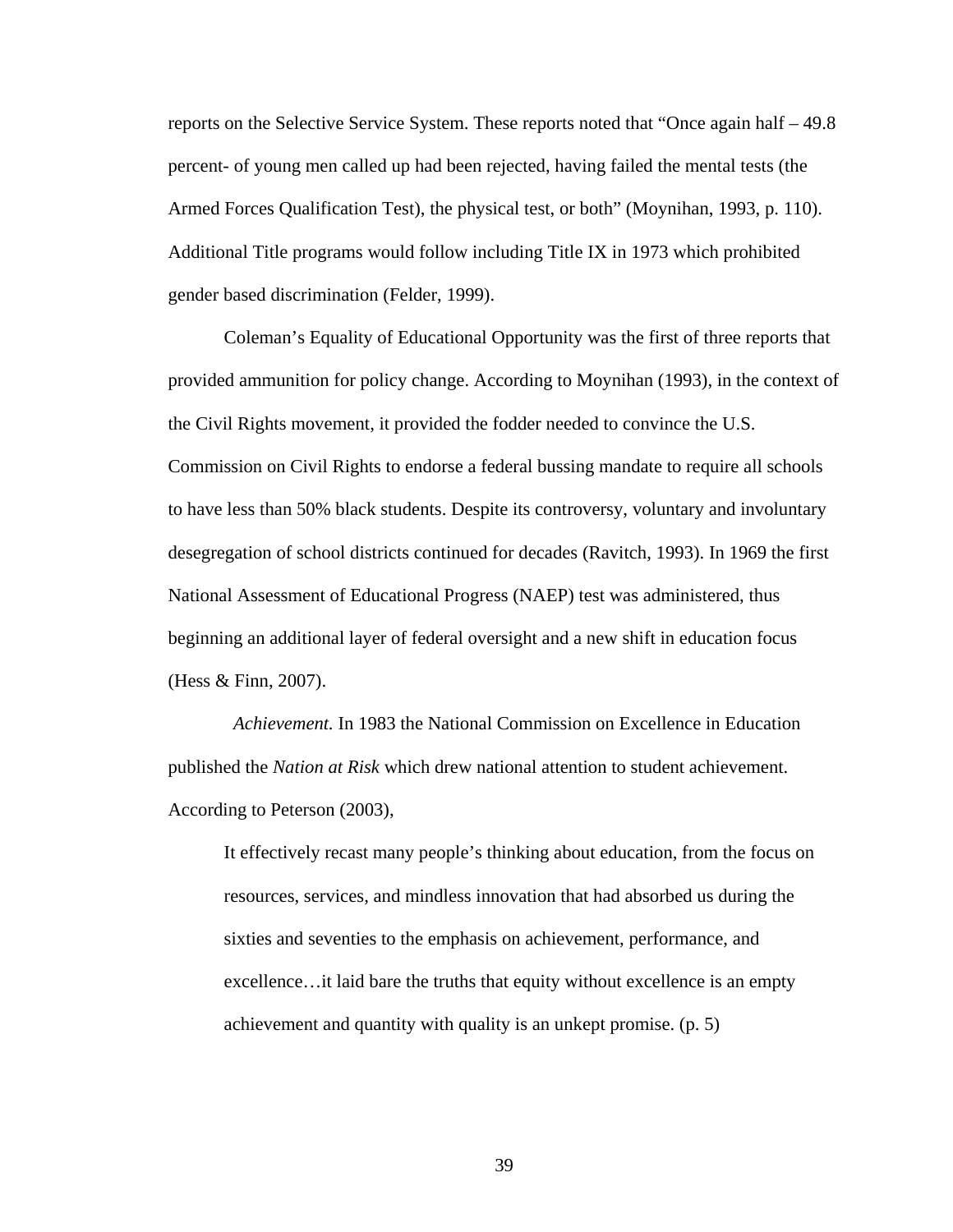In the area of content, the National Commission on Excellence in Education (1983) found that:

Secondary school curricula have been homogenized, diluted, and diffused to the point that they no longer have a central purpose. In effect, we have a cafeteria style curriculum in which the appetizers and desserts can easily be mistaken for the main courses. Students have migrated from vocational and college preparatory programs to "general track" courses in large numbers. (p. 1)

The report noted that academic expectations for students decreased as well as student achievement, while grades had risen. Compared to other industrialized nations, U. S. high school students were required to take fewer courses in science and math; spent fewer hours per week in class; and attended school fewer days per year than their international counter parts. The report also noted that "too many teachers are being drawn from the bottom quarter of graduating high school and college students" (p. 3). Teacher preparation programs placed too much emphasis on education methods courses at the expense of subject matter content. "Half of the newly employed mathematics, science, and English teachers are not qualified to teach these subjects" (p. 3).

 The National Commission on Excellence in Education (1983) recommended that high school curricula be strengthened by requiring more course work in English, math, science, social studies, and computer science, and a foreign language requirement for college bound students. They recommended "that schools, colleges, and universities adopt more rigorous and measurable standards, and higher expectations, for academic performance and student conduct, and that 4-year colleges and universities raise their requirements for admission" (p. 14). Other recommendations included increasing the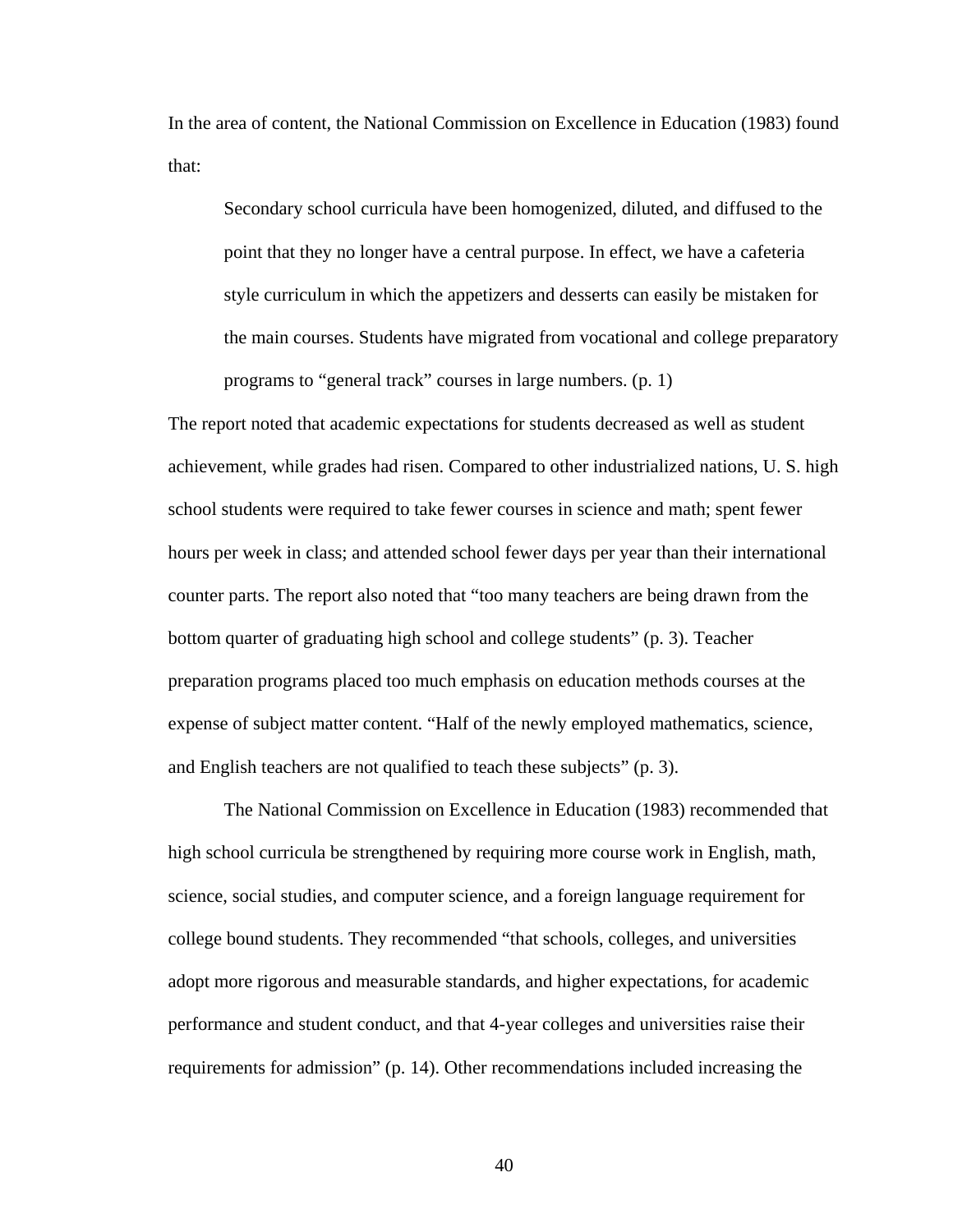length of the school day and year for students and the contract year for teachers, developing career ladder, alternative teacher certification for those with content knowledge in math and science, and a system of standardized tests developed at the state and local level to identify academic strengths, weaknesses, and readiness for college. It is significant to note, according to Evers and Clopton (2003), that the Excellence Commission's report was in effect an assault on the consequences of seventy to eighty years of progressive education which championed the idea that American high schools should function as multi- service social agencies addressing the needs of the whole child into adult life while at the same time deemphasizing academic rigor and intellectual stimulation. In 1988 Federal legislation was enacted that required schools receiving Title I money to be assessed through standardized testing. At the same time, congress created the National Assessment Governing Board whose function was to set NAEP policy (Hess & Finn, 2007).

 While the Excellence Commission's report did inspire some changes within public education, the net effect on student achievement as measured by standardized testing after 20 year has been negligible (Peterson, 2003). Peterson (2003) provided three "forces of inertia" that neutralized the recommendations of the report (p. 9). First, the authors were naive in predicting the resistance that would occur from teacher unions, administers, higher education, state bureaucracies, and school boards. Second, "*Nation at Risk* underestimated the tenacity of the 'thought-world' of the nation's colleges of education, which see themselves as owners of the nation's schools and the minds of educators" (p. 10). Third, the Excellence Commission underestimated the large number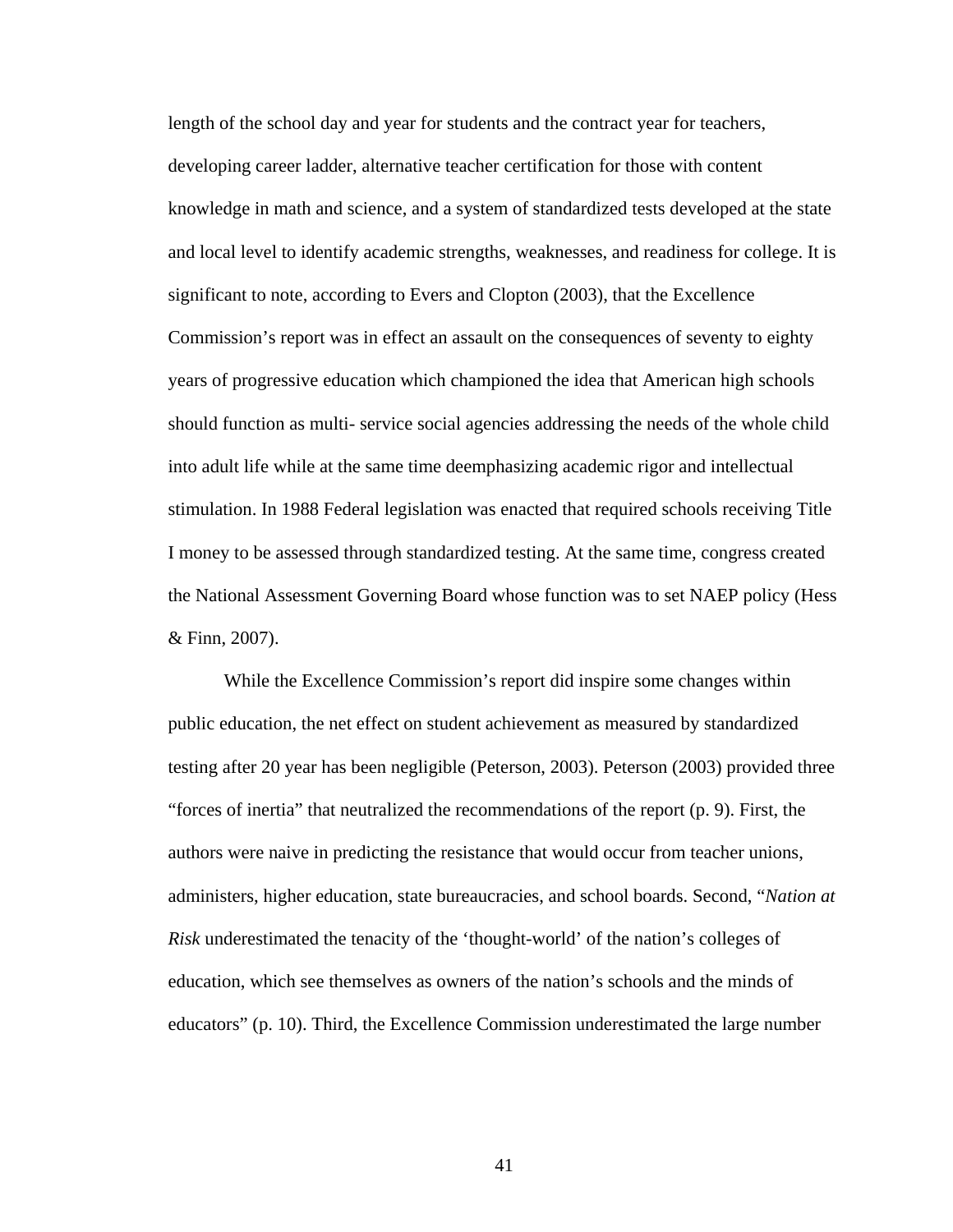of middle class citizens who believed that their local schools were "basically sound and academically successful" (p. 10).

 *Accountability.* In 1994 the reauthorization of the Elementary and Secondary Education Act included a requirement that states receiving federal education dollars must develop state standards of achievement and aligned assessments for all students. An accountability component, with the threat of sanctions, was added when President Bush signed the No Child Left Behind (NCLB) act in 2002 (Hess & Finn, 2007). While few would argue against the stated intentions of the act's name, the reality of having all students attaining proficiency in math and communication arts by 2014 is unrealistic. As districts approach the 100% proficiency goal in 2014 the annual benchmarks continue to increase. As a result, the number of schools failing to meet the annual yearly progress (AYP) benchmark continues to increase. According to Ravitch (2008), 25,000 out of the 90,000 American schools failed to meet AYP in 2007-2008 and she predicts that by 2014 nearly all elementary schools in California will fall short of 100% proficiency. There is little wonder that school practitioners have reacted with pessimism and states are more concerned with compliance than improving achievement (Hess & Finn, 2007; Ravitch, 2008). The threat of impending sanctions arising from NCLB as 2014 approaches has caused some states to actually lower their state standards that determine student proficiency (Petrilli & Finn, 2006; Ravitch, 2008). Petrilli and Finn (2006) noted that "Missouri…recently backed away from its high standards specifically because NCLB was fingering so many of its schools as subpar" (p. 49). They suggested that increasing gaps between student performances on state tests compared to their performance on national tests indicate a manipulation of practices by states to meet annual requirements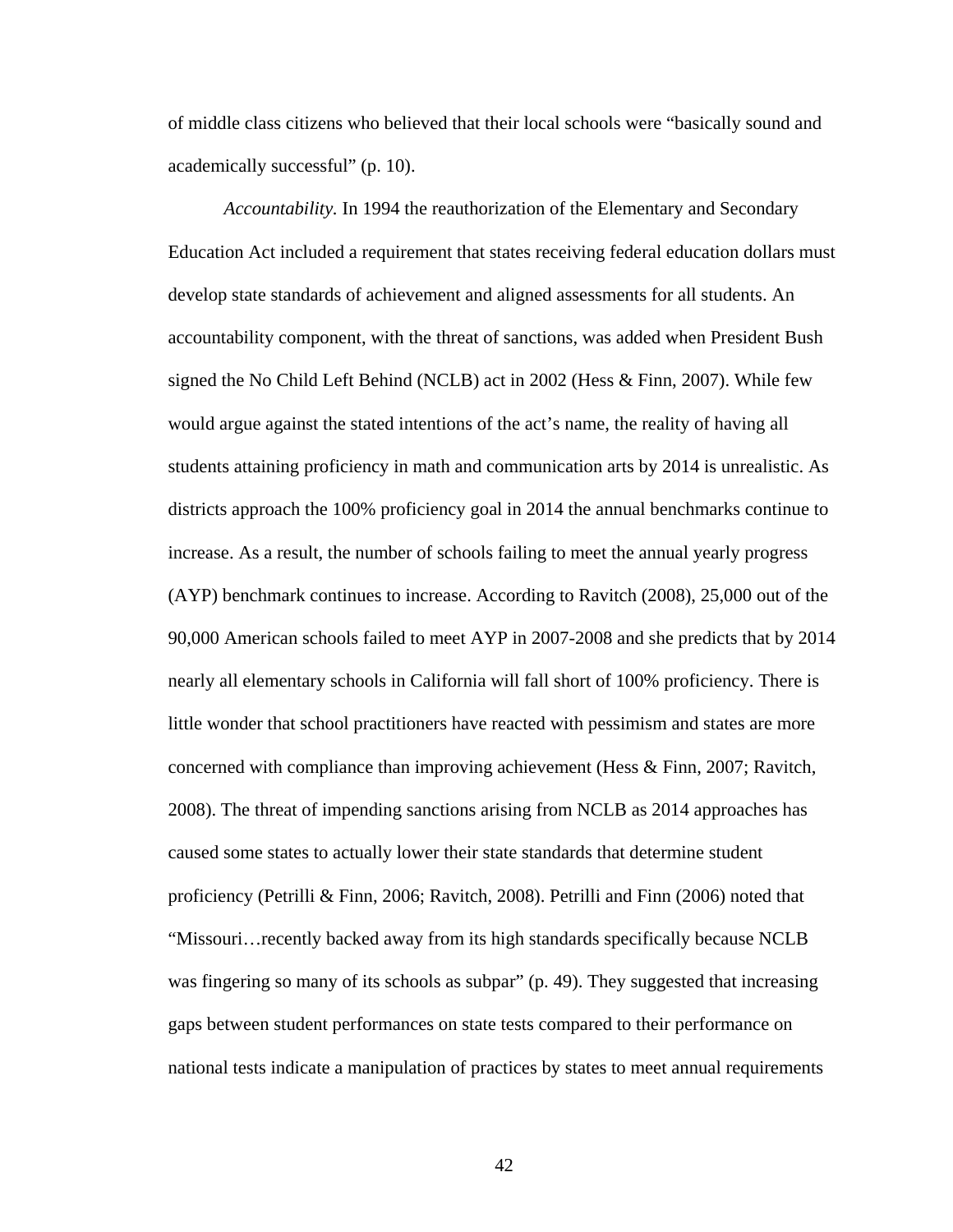of NCLB. One of the inherent weaknesses of NCLB is that each state sets it own standards of achievement and its own level of proficiency making comparisons between states "grossly misleading" (Peterson, 2007, p. 49). Petrilli and Finn (2006) argued that instead of trying to control how each state meets its own standards, Washington would serve the nation's students better if it would develop national standards and tests and allow the states flexibility in process in meeting those standards.

When the cultural role of a high school education in America evolved from the elitist perspective which existed for the few and curriculum was controlled by colleges and universities, to a much larger and inclusive mission subject to a broader cultural influence from multiple sources as characterized by the progressive movement, the status of public education as an institution described in the previous section was solidified. Since the progressive movement, public education as an institution has taken on additional societal roles and associated control structures making the possibility of significant change even more remote. According to institutional theory, public education will change only if the cultural control structures that define it and hold it in place change first.

# *Teacher Socialization*

 Teacher socialization describes a body of research seeking to understand the development of individuals into "participating members of the society of teachers" (Zeichner & Gore, 1990, p. 329). The term socialization used in this context first appeared in the literature in the late 1930s. In this milieu an individual's attitudes and beliefs provide a window to understanding a teacher's thought processes, how they behave in the classroom, their willingness to embrace change, and their development as a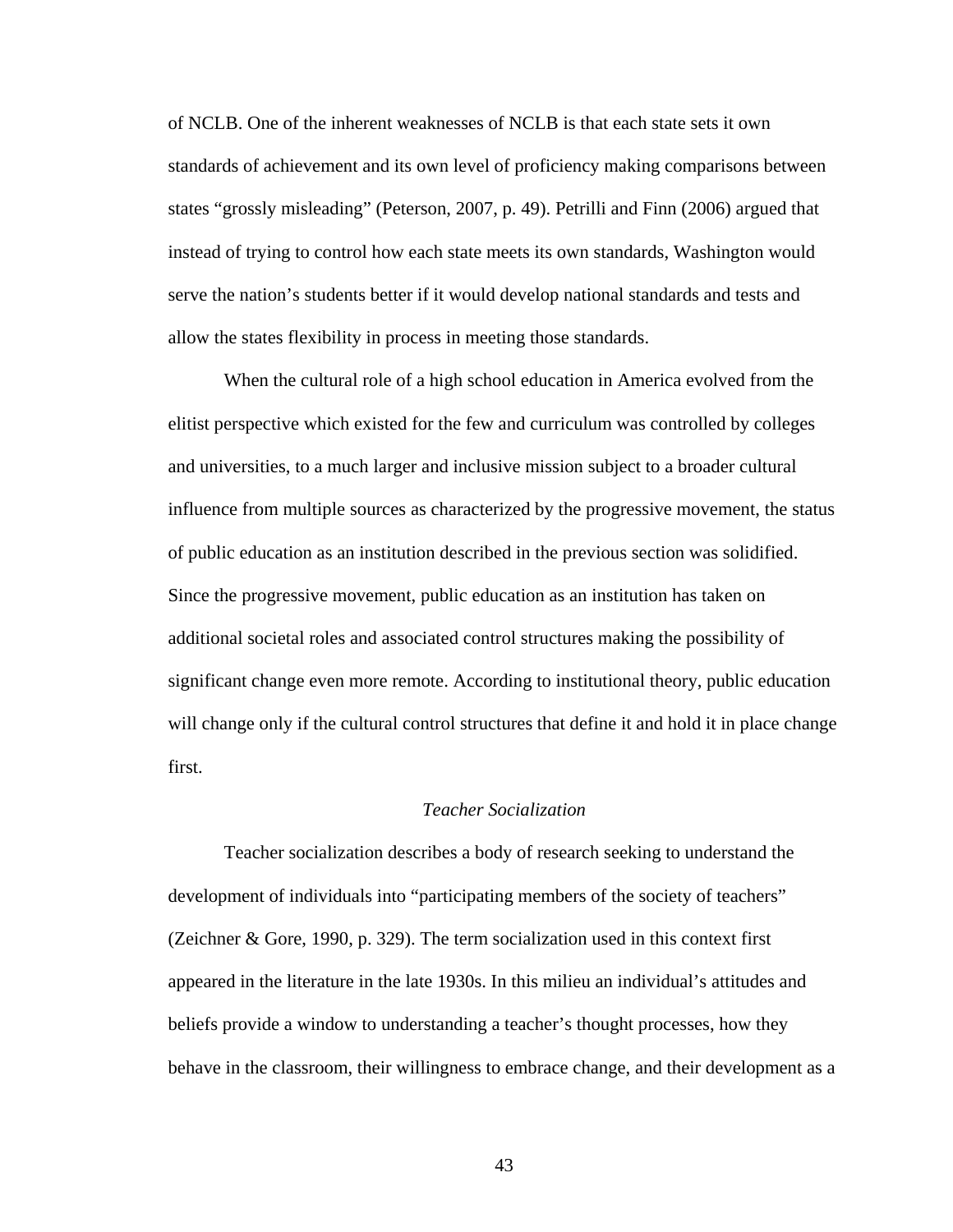teacher (Doyle, 1997; Nespor, 1987; Pajares, 1992; Richardson, 1996; Zeichner & Gore, 1990). Richardson (1996) wrote:

Teacher attitudes and beliefs, therefore, are important considerations in understanding classroom practices and conducting teacher education designed to help prospective and in-service teachers develop their thinking and practices. In such change programs, beliefs and attitudes of incoming preservice students and in-service teachers strongly affect what and how they learn and are also targets of change within the process. (p. 102)

Much of the research in teacher socialization since the 1980s has been focused on understanding the preservice teacher, their belief structure, and how teacher preparation programs must consider and address preservice teacher beliefs with regard to program goals and desired outcomes. Richardson (1996) stated that:

…an examination of the goals of teacher education as well as national standards programs…reveals a considerable de-emphasis of skills and behaviors in favor of an emphasis on the formation or transformation of teacher thinking and reflective processes, dispositions, knowledge, and beliefs. (p. 110)

The effect of in-service teacher beliefs on the process of change has been studied as well, but to a lesser extent (Pajares, 1992).

#### *Beliefs*

Within the disciplines of anthropology, social psychology, and philosophy there seems to be a similar view regarding the effect of individual beliefs on the actions of individuals. In her chapter written for the *Handbook of Research on Teacher Education,*  Richardson (1996) argued that, in the context of these three disciplines, "beliefs are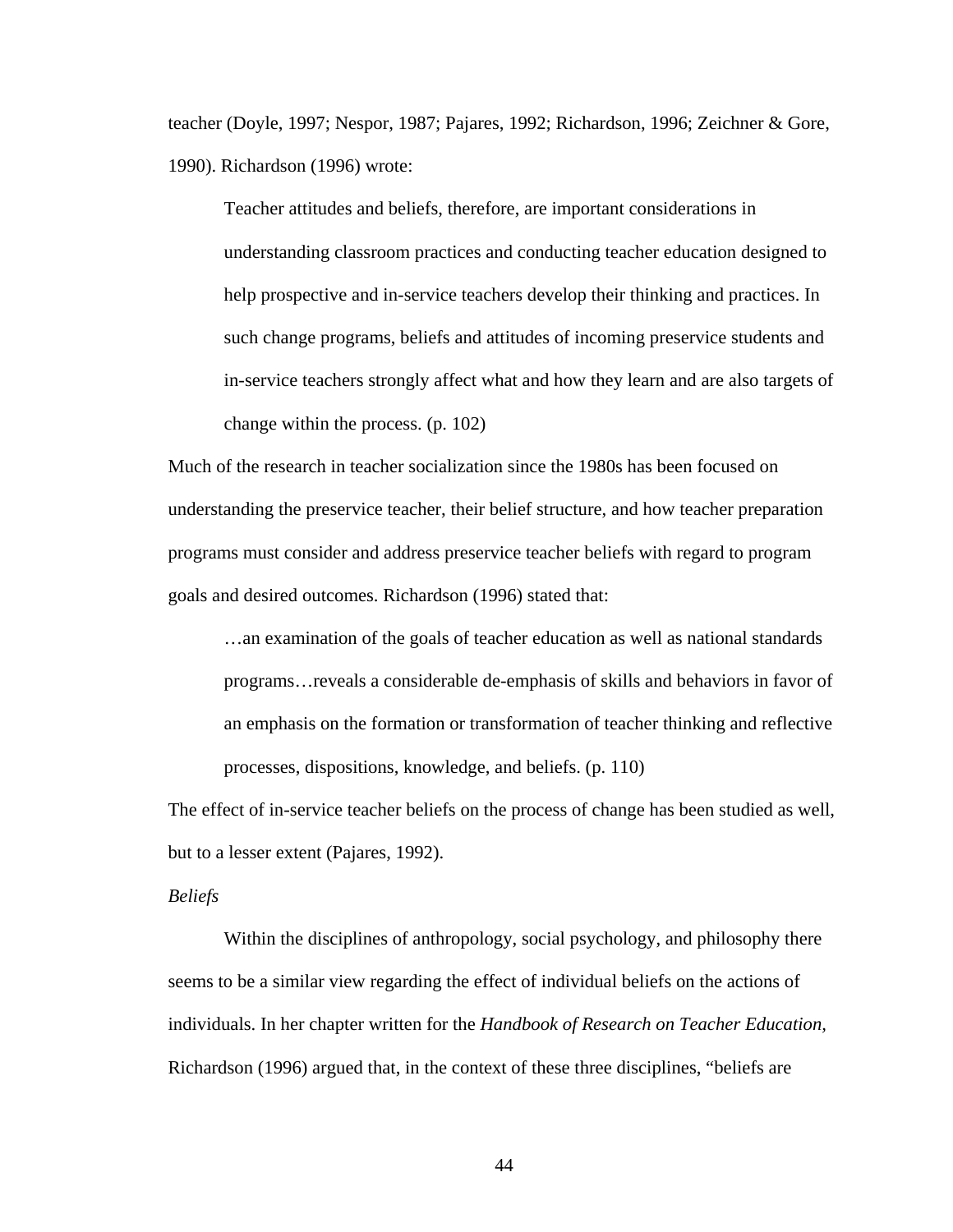thought of as psychologically held understandings, premises, or propositions about the world that are felt to be true" (p. 103). Pajares (1992) noted that defining belief is difficult and therefore many researchers feel it is not applicable to empirical research. He observed that a review of the literature will reveal several synonyms for the concept of belief which in turn contribute to difficulties with meaning. However, as researchers gain more and more experience about specific types of beliefs, understanding increases and research becomes more applicable. For example, he cited the significant contribution of self-esteem, self-concept, and self-efficacy research. Subject specific research investigating student beliefs regarding math, reading, and the nature of science has proven extremely valuable in understanding how students learn (Pajares, 1992).

For Richardson (1996), a belief "describes a proposition that is accepted as true by the individual holding the belief. It is a psychological concept and differs from knowledge, which implies epistemic warrant" (p. 104). The distinction between belief and knowledge becomes critical in attempting to understand teacher behavior and resistance to change. Knowledge implies an element of truth that is shared by a community of knowledgeable peers. Elements of truth through community consensus are not required to form a belief (Bruffee, 1999; Richardson, 1996).

Nespor (1987) proposed that there are four characteristics common to beliefs that distinguish them from knowledge. One feature, existential presumption, is a belief attribute that contains "propositions or assumptions about the existence or nonexistence of entities" (p. 318). Applied to teaching, she used an example of math teachers who had strong beliefs regarding student abilities. For these teachers laziness or maturity was more than labels characterizing a student, "they were labels for entities thought to be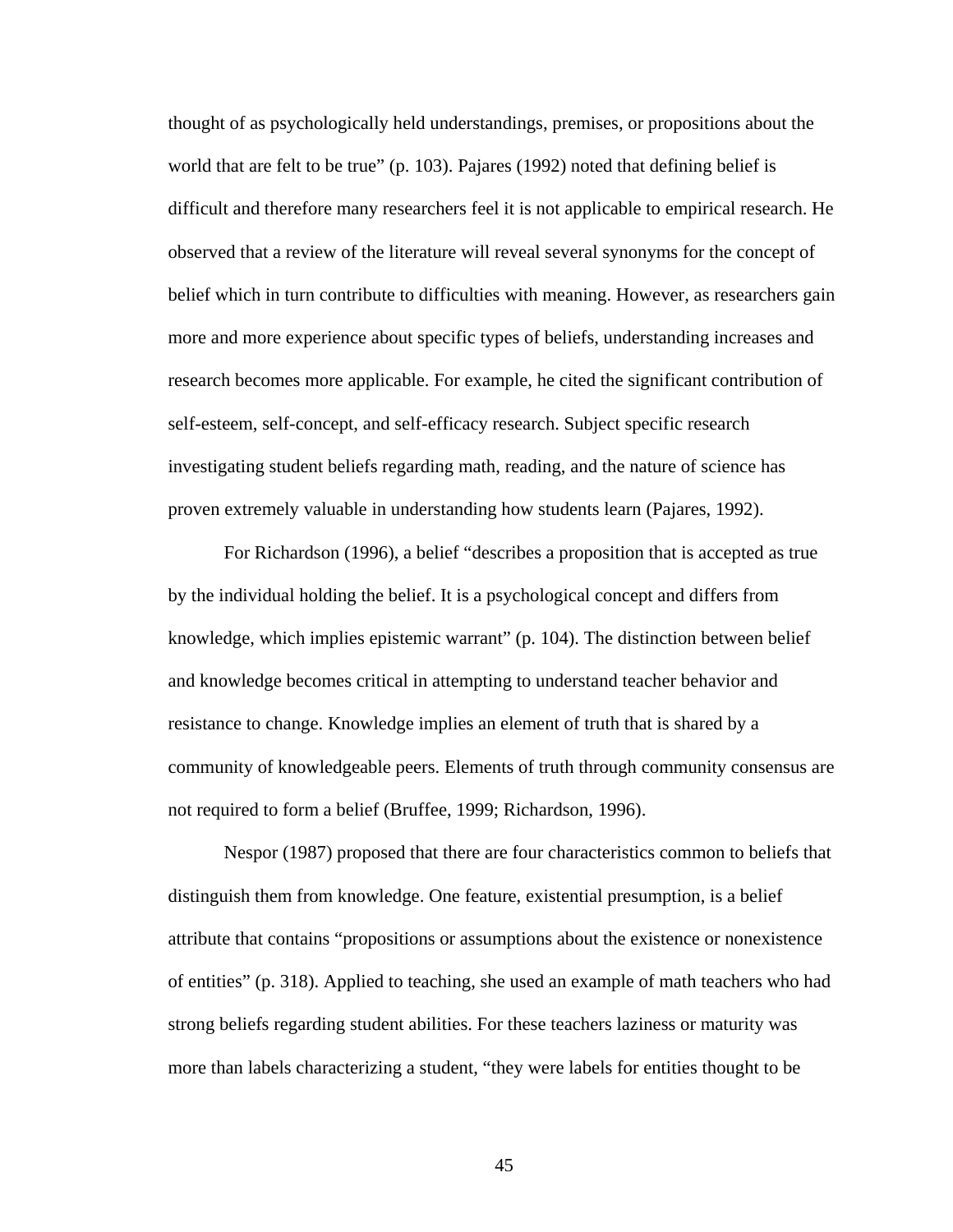embodied by the students" (p. 318). Existential presumptions package "transitory, ambiguous, conditional or abstract characteristics into stable, well defined, absolute and concrete entities" (p. 318), which by nature are assumed to be beyond the control of a teacher. Alternativity describes a feature of beliefs that represent alternative realities to which a teacher has no direct experience or knowledge. It "refers to conceptualizations of ideal situations differing significantly from present realities" (p. 319). These beliefs cannot be challenged and when the alternative reality cannot be achieved, their value is still maintained. A third feature of beliefs that distinguish them from knowledge is the affective and evaluative aspects of beliefs. Nespor (1987) noted that "feelings, moods, and subjective evaluations based on personal preferences seem to operate more or less independently of other forms of cognition typically associated with knowledge systems" (p. 319). For example, affective and evaluative aspects of teacher beliefs regarding subject specific curriculum will often influence how its content is taught irrespective of teacher knowledge in the content area. Episodic storage is a fourth feature of beliefs that distinguish them from knowledge. Nespor (1987) noted that

…information in knowledge systems is stored primarily in semantic networks, while belief systems are composed mainly of 'episodically'- stored material derived from personal experience or from cultural or institutional sources of knowledge transmission (e.g., folklore)…beliefs often derive their subjective power, authority and legitimacy from particular episodes or events. These critical episodes then continue to colour or frame the comprehension of events later in time. (p. 320)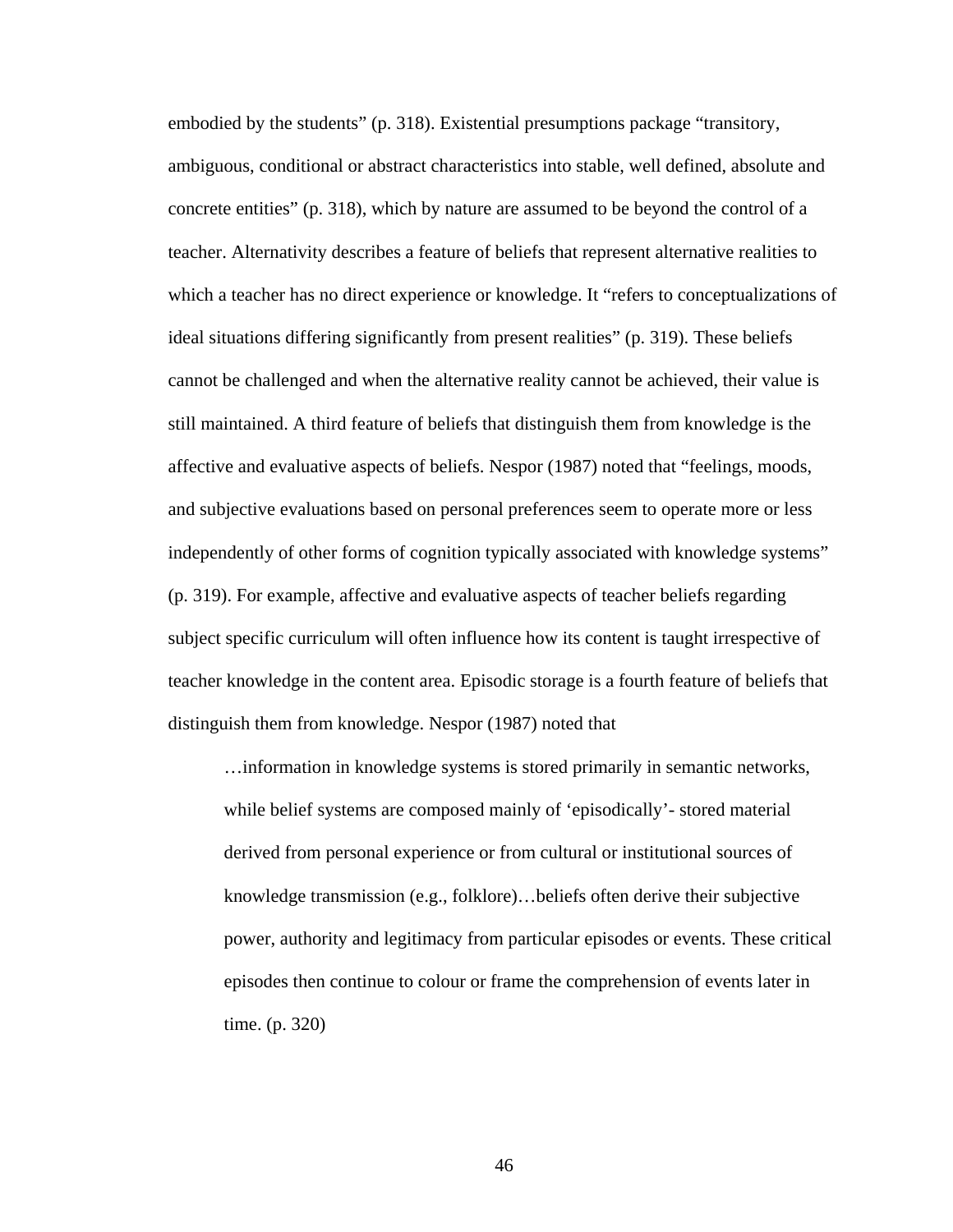Teacher beliefs about teaching are formed early as students through episodic storage of personal experience with school, teachers, and teaching (Nespor, 1987).

 Nespor (1987) used the terms non-consensuality and unboundedness to distinguish belief systems from knowledge systems. Belief systems do not require and are not subject to external evaluation and consensus. They are therefore not susceptible to change as are knowledge systems which require group consensus. According to Nespor (1987), "when beliefs change, it is more likely to be a matter of a conversion or gestalt shift than the result of argumentation or marshaling of evidence" (p. 321). By unboundedness, Nespor means that belief systems are "loosely-bounded systems with highly variable and uncertain linkages to events, situation, and knowledge systems" (p. 321). No discernable rules exist to determine application of beliefs to reality. Knowledge systems require consensus in their application to real world events. As a result, "people read belief-based meaning into situations where others would not see their relevance" (Nespor, 1987, p. 321).

Individual beliefs, as conceptualized by Green (1971), are held in clusters of beliefs that make up belief systems. Beliefs held within a cluster are insolated from other beliefs in other clusters. Green argued that nonconforming beliefs exist within individuals when they are held within different clusters of beliefs, and it is only when clusters of beliefs are examined side by side that the inconsistency of held beliefs can be discovered (Richardson, 1996).

Rokeach (1968) compared a belief system to the structure of an atom. In this analogy, all beliefs exist and vary within a central-peripheral dimension. Those beliefs that are more functionally connected to other beliefs are more central to the belief system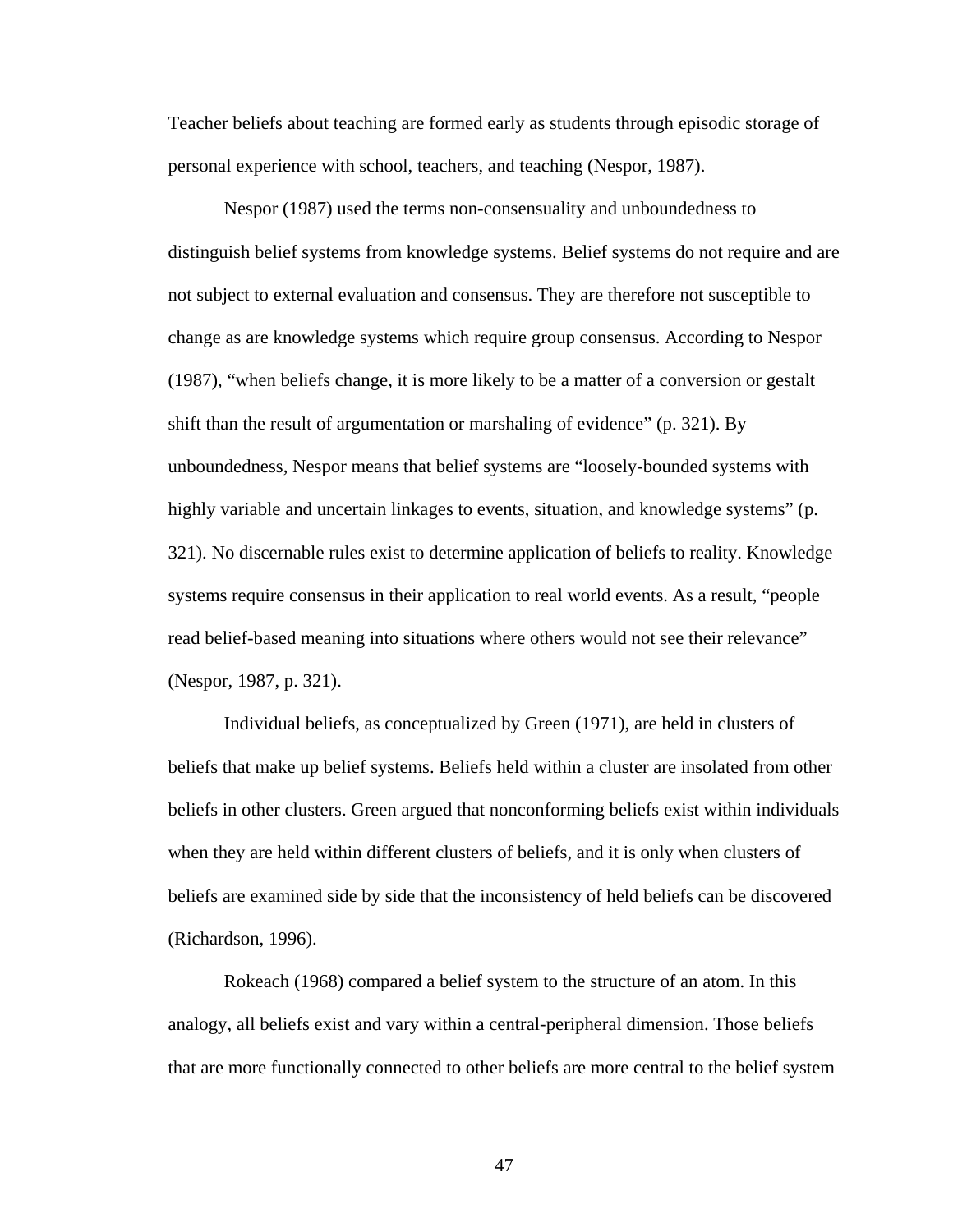and make up the nucleus of the atom. Those beliefs that are more independent of others make up the outer shells of the atom. In his model, it is those centrally held beliefs that are the most important and the most resistant to change (Pajares, 1992).

Having knowledge does not automatically result in action derived from knowledge. Pajares suggested that an individual's beliefs are like a system default that automatically overrides knowledge when individuals are confronted with unknown or poorly defined circumstances or a reality in which the individual has no applicable knowledge or may have applicable knowledge but no experience. Nespor (1987) used the terms ill-structured problems and entangled domains to describe these circumstances. According to Nespor (1987), "When people encounter entangled domains or illstructured problems, many standard cognitive processing strategies …are no longer viable" (p. 325). In this context, the teaching experience, the constant interaction with students, administrators, and parents, and added stress derived from social and political pressures would seem to be fertile ground for individual beliefs and belief structures to dominate the actions of teachers (Nespor, 1987; Pajares, 1992). Mahlios, Engstrom, Soroka, and Shaw (2008) noted that:

A number of studies have shown the resilience of preservice teachers' beliefs; that is, their strongly held ideas significantly affect how and how much they internalize the content of the teacher education program… The preservice experiences appear to provide a veneer-type layer that for the most part evaporates during in-school work. (p. 66)

In his synthesis of research on beliefs, Pajares (1992) noted the following findings: Individual beliefs develop early in life and are often immune to change caused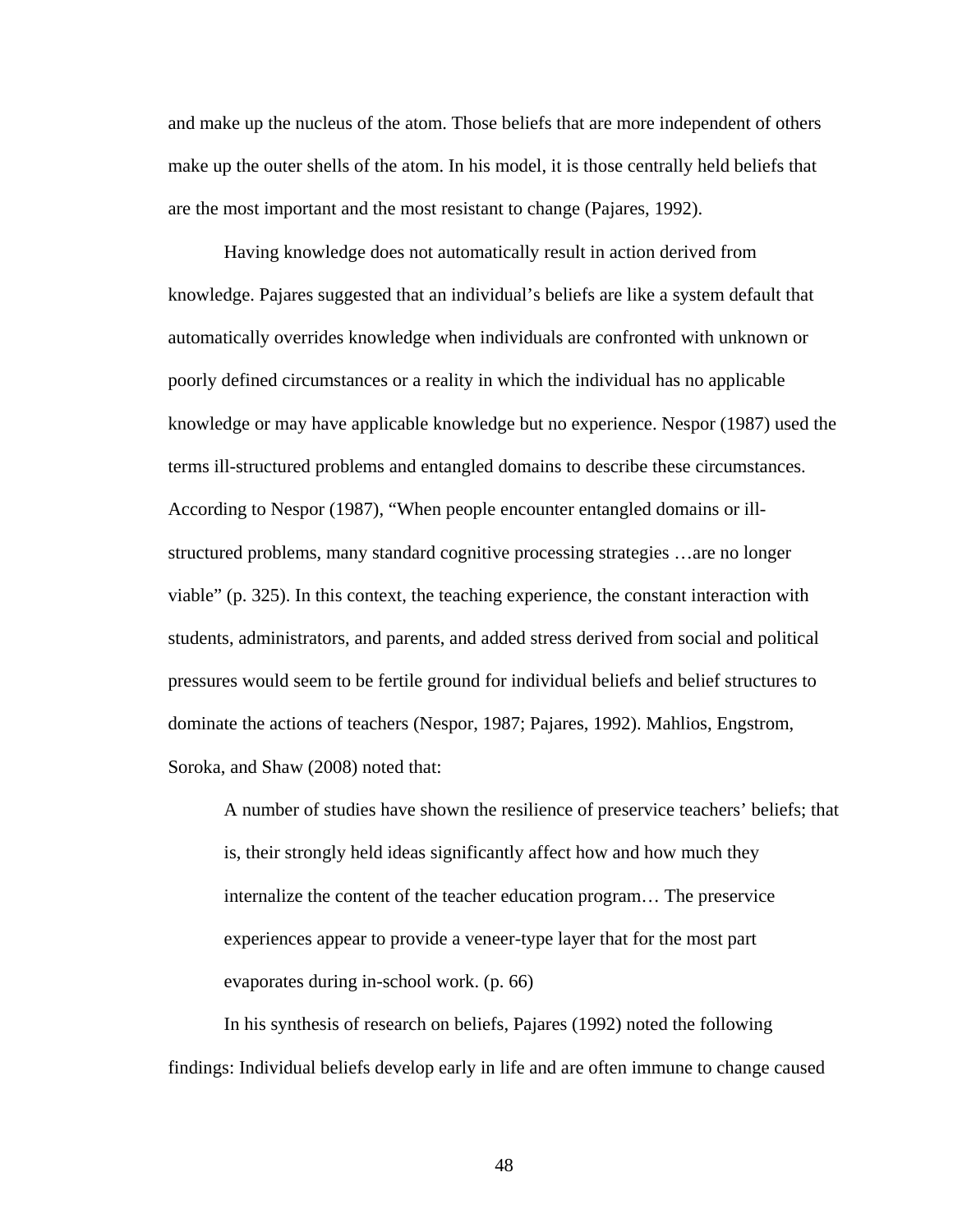by reason, time, experience, or schooling. Belief systems contain all beliefs derived from cultural transmission and are used to help individuals understand, define, and adapt themselves to the world in which they exist. Beliefs play a key role in defining a task and how the task should be addressed; in doing so, beliefs effect behavior. Beliefs, rather than knowledge, act as a filter through which experience is interpreted. Beliefs filter, screen, reconfigure, or distort thought processes and information processing. Beliefs are favored according to their connectedness with other beliefs. The existence of beliefs that are inconsistent may be a function of their connection to other beliefs that are central to a belief system. The sooner a belief is incorporated into a belief system the more difficult it becomes to modify; those which are recently acquired are the most susceptible to change. It is relatively rare for changes in beliefs to occur in an adult. Beliefs based on faulty knowledge are not easily changed even in the face of scientific knowledge (Pajares, 1992).

### *Teacher Beliefs (Preservice and Established)*

As the body of knowledge increases in the study of pre-existing beliefs and their effect on teacher learning, teacher behavior, and resistance to change, significant data support the assertion that it is the personal characteristics a preservice teacher brings to the profession that affects the act of teaching more than most pre-service teacher programs (Doyle, 1997; Hart, 2004; Minor, Onwuegbuzie, Witcher, & James, 2002; Nespor, 1987; Pajares, 1992; Richardson, 1996; White-Clark, 2005). Pajares (1992) suggested that:

…beliefs about teaching are well established by the time students get to college…They are developed during what Lortie (1975) called the apprenticeship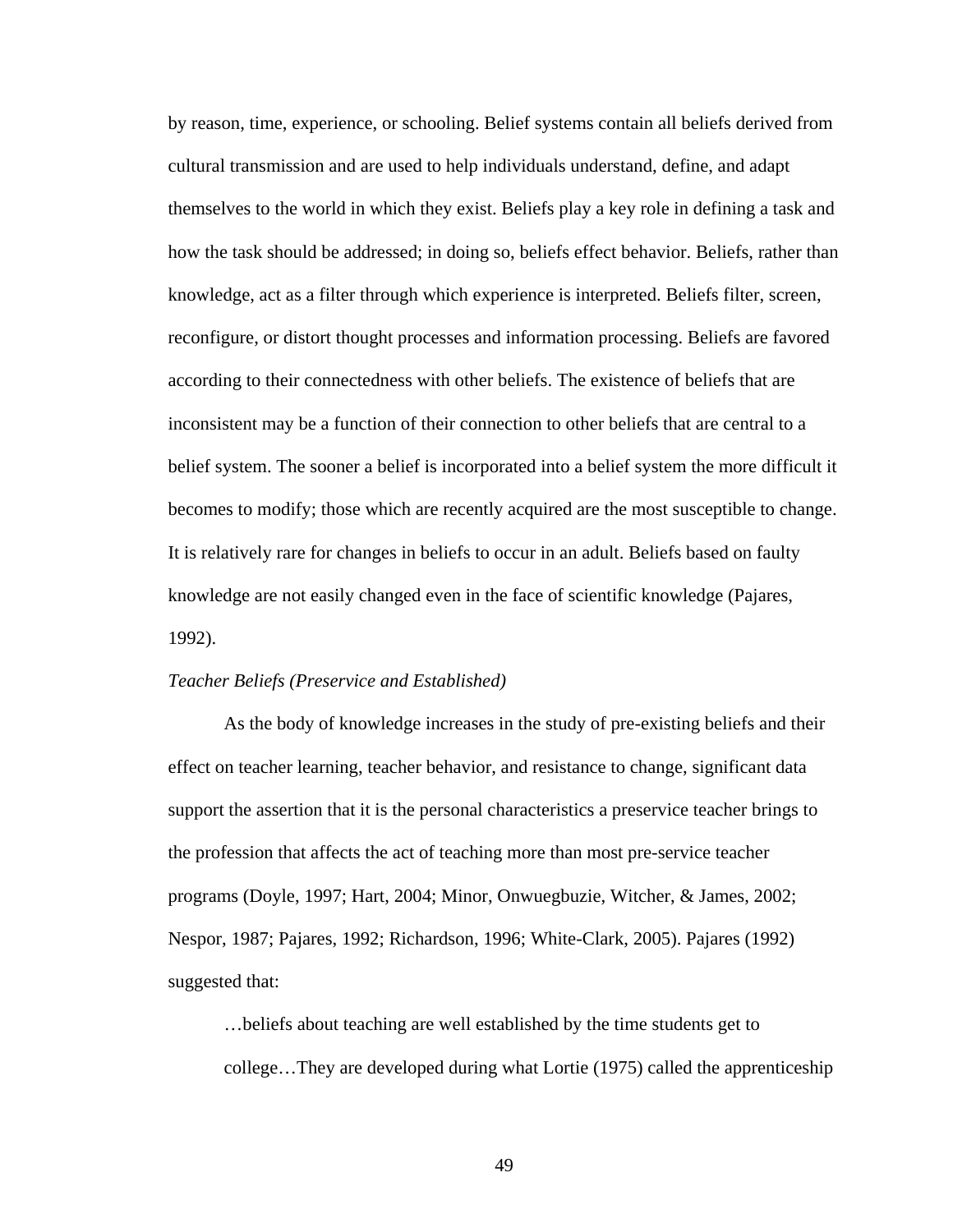of observation that takes place during the many years students spend at school. They include ideas about what it takes to be an effective teacher and how students ought to behave, and…they are brought into teacher preparation programs. (p. 322)

Pre-service students enter teacher preparation programs with 13 years of personal school experience. They have developed lasting beliefs about schooling, learning, teaching, and teachers. These beliefs have a powerful effect in how they view, interpret, and assimilate new materials presented as part of their program of studies and are difficult to change (Doyle, 1997; Hart, 2002; Richardson, 1996). As noted by Decker and Rimm-Kaufman (2008):

This situation creates a challenge to teacher educators striving to improve the practices of future educators. This challenge occurs because, in human learning, it is clear that it is more difficult to unlearn existing beliefs than it is to learn new beliefs. (p. 46)

 The reality of this phenomenon and its effect on the institution of education, student learning, and professional development is enormous. As suggested by Pajares (1992), these "unexplored entering beliefs may be responsible for the perpetuation of antiquated and ineffectual teaching practices" (p. 328). Helterbran (2008) suggested that:

What is not typically recognized is the actualization of the axiom that teachers often teach as they are taught. Teacher educators replicate teaching strategies from their own past and in doing so pass this legacy on to their preservice students. Classroom teachers, too, tend to replicate the teaching style they have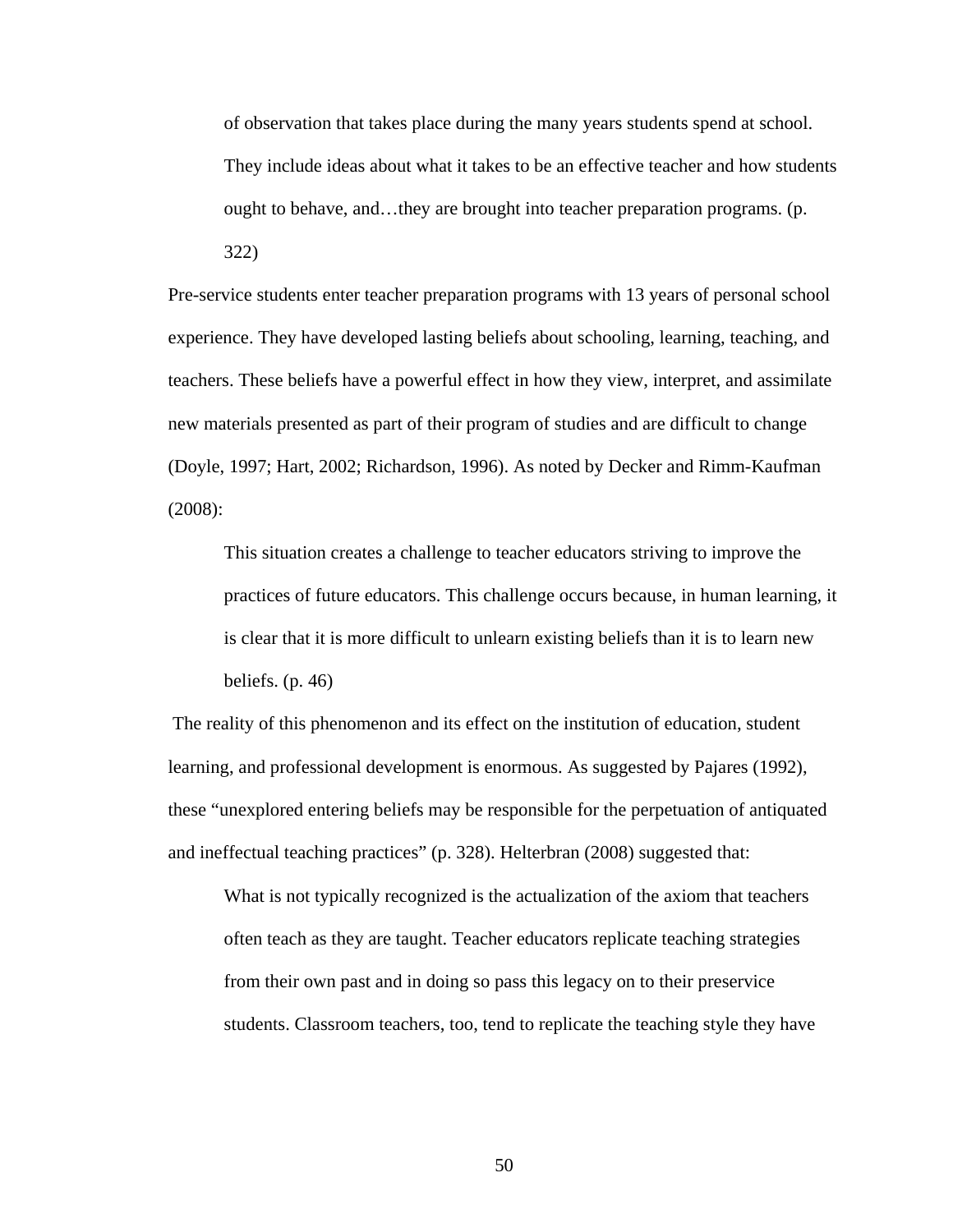experienced…ostensibly perpetuated for generations to come through the children in our students' classrooms. (p. 126)

In addition to the institutional structures (Hanson, 2001) that preserve the status quo of public education, individual beliefs acquired before preservice teachers are introduced to pedagogy interfere with pedagological assimilation and professional development. In a survey designed to determine how preservice teachers characterize effective teachers, Minor et al. (2002) found seven common themes preservice teachers associated with effective teachers. The characteristics selected in order of endorsement were "student centered (55.2%); effective classroom and behavior manager (33.6%); competent instructor (33.6%); ethical (29.9%); enthusiastic about teaching (23.9%); knowledgeable about subject (19.4%) and professional (15.7%)" (p. 116). Minor et al. (2002) cite a similar study conducted by Witcher, Onwuegbuzie, and Minor (2001) that revealed similar results: "student centeredness (79.5%), enthusiasm to teaching (40.2%), ethicalness (38.8%), classroom and behavior management (33.3%), teaching methodology (33.4%), and knowledge of subject (31.5%)" (p. 117). In both studies those themes closely associated with pedagogy (methodology, subject knowledge, and professional) were ranked lowest as characteristics of effective teachers by preservice students and those themes more closely related to the student experience (student centeredness, classroom management, and enthusiasm) were ranked highest as themes of effective teachers. Alazzi's (2007) study of female student attitudes toward social studies confirmed the value students place on student centeredness and teacher enthusiasm.

 Minor et al. (2002) also noted that male preservice teachers selected subject knowledge as being more important in effective teaching than female preservice teachers.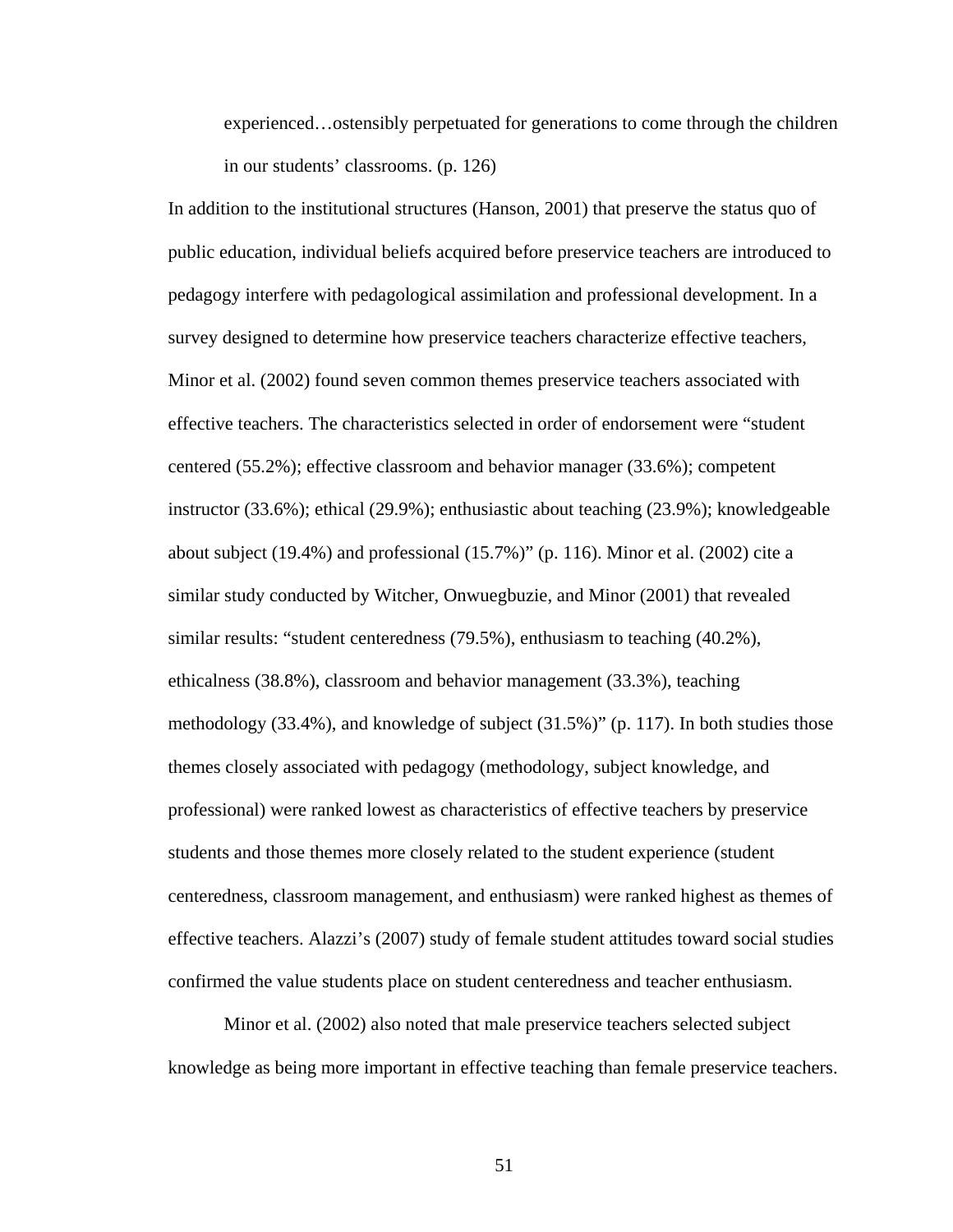Minority preservice teacher selected enthusiasm over subject knowledge as more important to effective teaching. In a study conducted by Decker and Rimm-Kaufman (2008), they noted that secondary pre-service teachers, compared to elementary preservice teaches, were more likely to prefer teacher-directed instruction. Secondary preservice teachers were more likely to use "drill and recitation and choose to work on the students' 'weak' areas rather than provide activity choice" (p. 59). Decker and Rimm-Kaufman (2008) noted "these findings parallel a critique of traditional teacher education programs… [where] elementary preparation is weak in subject matter while secondary preparation is weak in knowledge about learners" (p. 59). A second "finding was that preservice teachers who were younger and/or planning to teach middle/high school held more negative beliefs about students" (Decker & Rimm-Kaufman, 2008, p. 51). Decker and Rimm-Kaufman (2008) suggested that these negative beliefs about students may be a reflection of preservice teachers' own adolescent experiences in middle/high school when motivation in education typically declines.

Among the many challenges that confront academic achievement among students with diverse cultural backgrounds are the cultural beliefs that teachers bring into classroom. Research confirms that cultural differences between teachers and students can have a negative effect on student achievement in the form of low teacher expectations and classroom practices (White-Clark, 2005).

Due to the lack of culturally responsive pedagogy and practice in their preparation programs, teachers have resorted to less effective measures in attempts to meet the needs of their diverse students. Often, their efforts consist of minimal,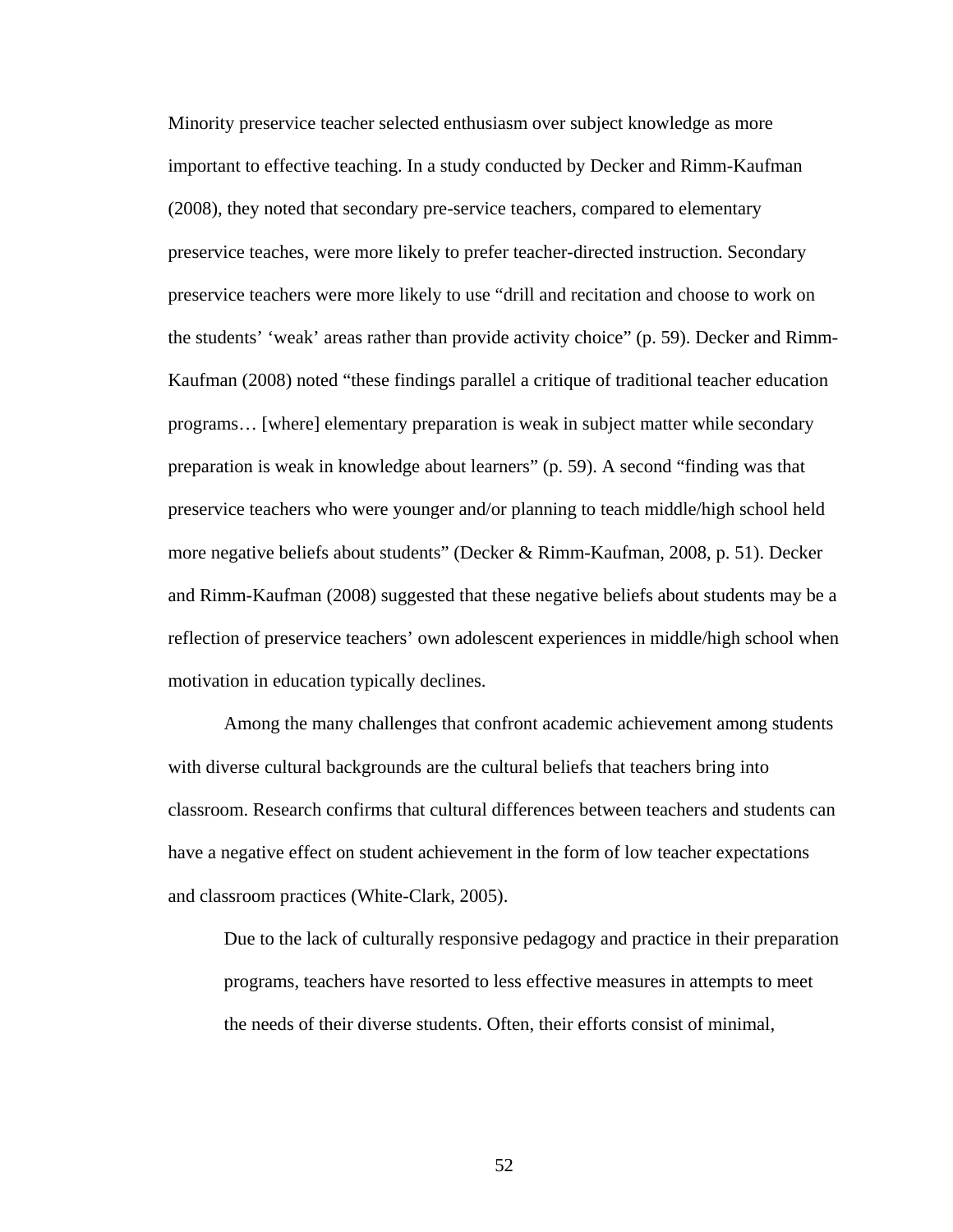fragmented content, such as discussing holidays, reading multicultural literature,

or having international food fairs. (White-Clark, 2005, p. 24)

How a teacher relates to students in terms of his or her attitudes, beliefs, and perceptions can greatly effect student achievement. When the fact that teachers in diverse settings are more likely to be less qualified in subject content knowledge (White-Clark, 2005) is added to a cultural mismatch between teacher and students of diversity, student achievement suffers. Minor et al. (2002) contention that negative teacher/student relationships resulting from a cultural mismatch effects teacher motivation which in turn effects student motivation is supported by Gewertz (2006). In a survey of high school dropouts, Gewertz found that lack of motivation and challenge were cited more often than academic difficulties as reasons for dropping out of school.

As the connection between personally held beliefs of teachers and their ability to develop pedagogically beyond those beliefs becomes more and more clear, the need for teacher preparation programs to expose, examine, and challenge those beliefs becomes essential. Faculty of teacher preparation programs must first examine the desired beliefs they want their students to assimilate. Second, they must help their students discover and examine individually held beliefs about teaching and then provide opportunities for reflection and change when program and individual beliefs do not match (Doyle, 1997; Hart, 2004; Minor et al., 2002; Pajares, 1992; Richardson, 1996; White-Clark, 2005). According to Decker and Rimm-Kaufman (2008):

The majority of work on teacher beliefs is based on in-service, not preservice teachers which pose a problem. The National Council for Accreditation of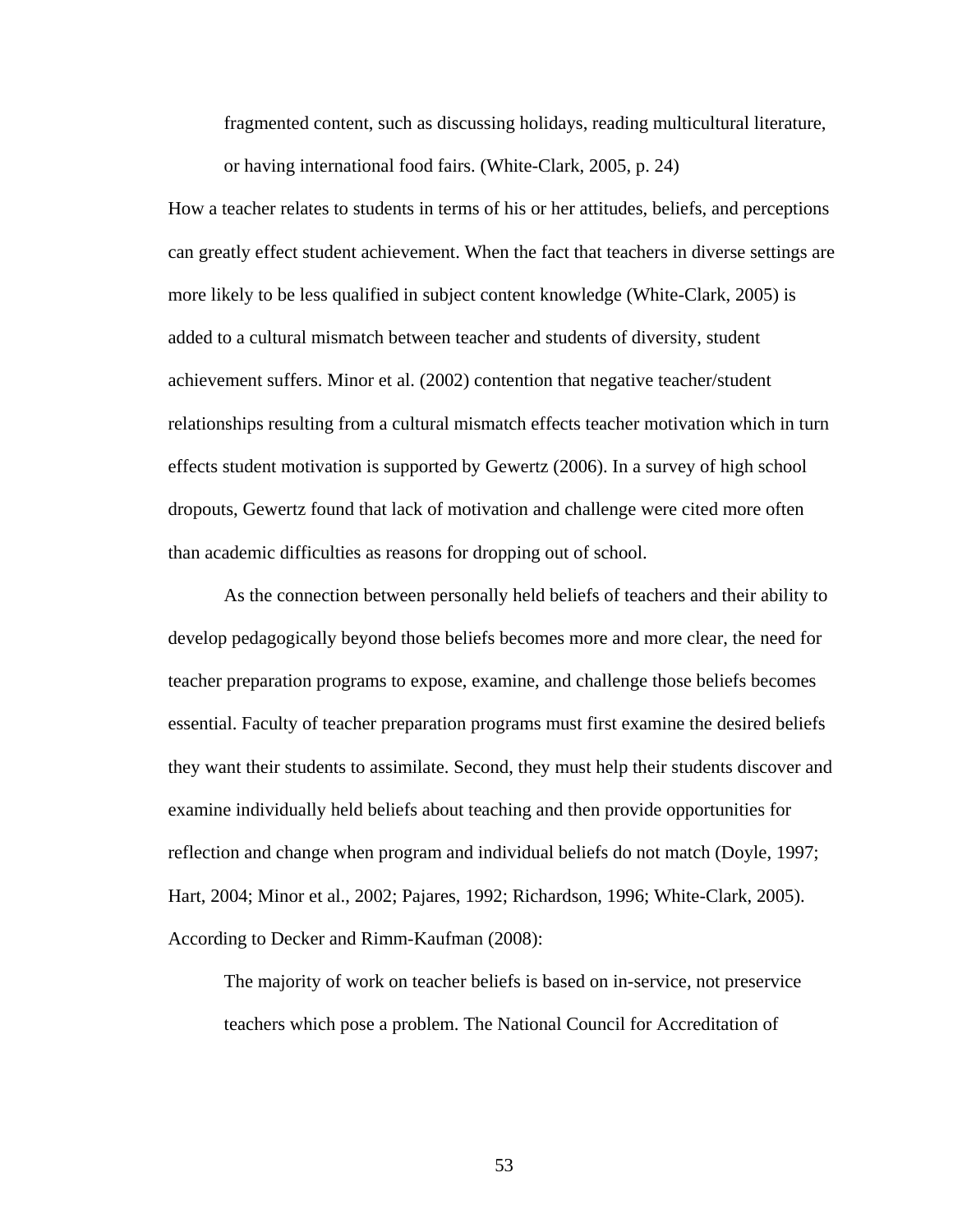Teacher Education recommends that teacher educators increase their awareness of beliefs of their pre-service teachers. (p. 46)

Many scholars of teacher change research contend that changing individually held beliefs of preservice teachers is at best difficult and that for the most part teacher preparation programs are unsuccessful. When changes in beliefs about teaching do occur, they occur primarily through experience in the field and through extensive reflective practices and analysis (Doyle, 1997; Minor et al., 2002; Pajares, 1992; Richardson, 1996). However, Richardson (1996) made the point that for many, any changes in beliefs about teaching may only be temporary when she stated:

Although [students] may express humanistic views in their formal pedagogical classes at the university, when the student teachers move into the classroom, their preexisting beliefs prevail. Thus, the formal teacher education program does little to affect the beliefs that [students] bring to the program. (p. 110)

As Pajares (1992) stated:

...the earlier a belief is incorporated into the belief structure, the more difficult it is to alter, for these beliefs subsequently affect perception and strongly influence the processing of new information. It is for this reason that newly acquired beliefs are most vulnerable. (p. 317)

Hart (2004) suggested that as new teachers enter the classroom they lose their connection to the support structures of their preservice program. They react to the pressures of school by reverting to more firmly held belief structures that are not in conflict with the local culture and the status quo. In light of these theories, the relatively new initiatives designed to increase classroom teachers through nontraditional certification programs are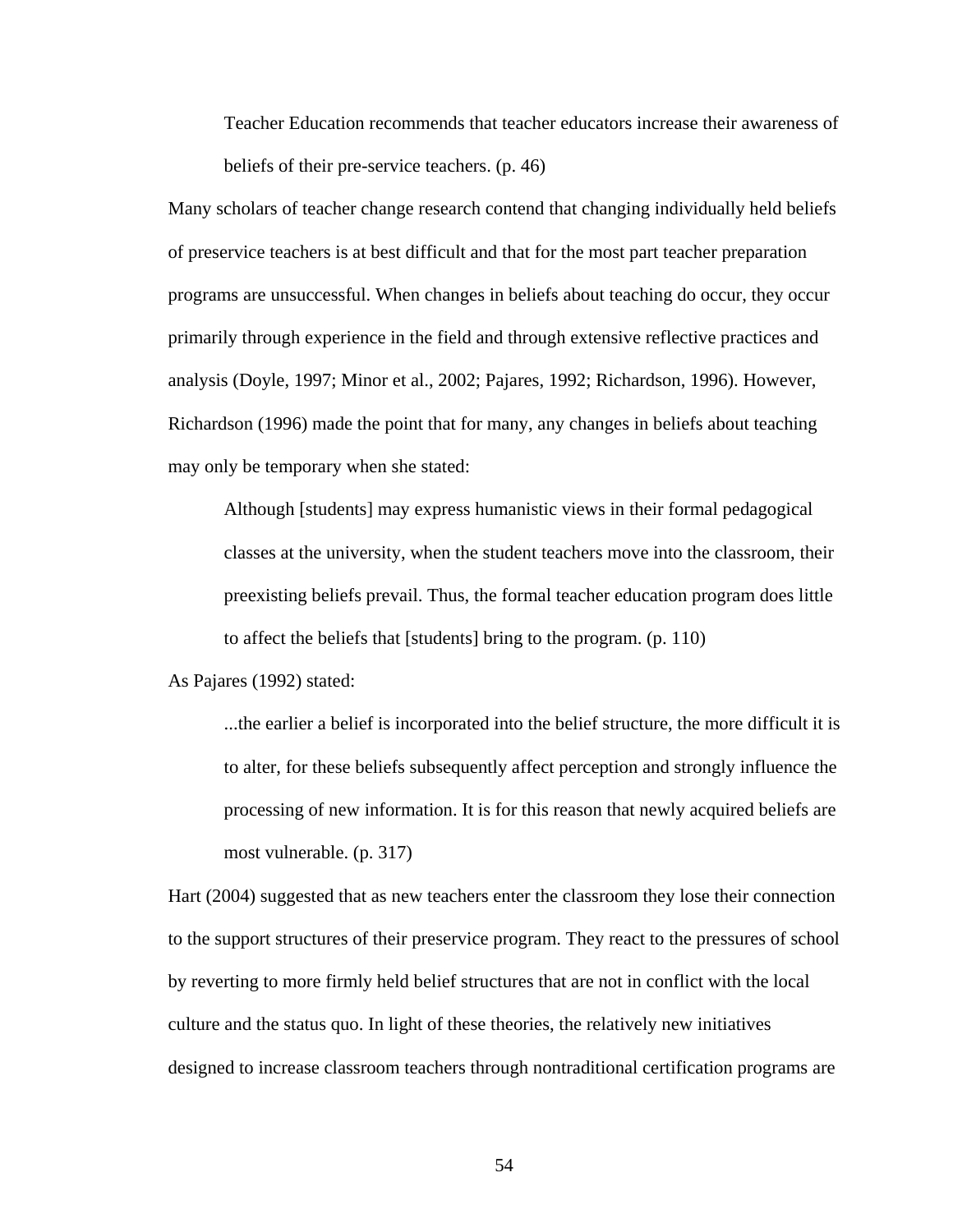by their structure reinforcing the status quo. By circumventing formal teacher preparation programs, there is even less opportunity for teacher candidates to examine their educational beliefs in the light of established pedagogy (Hart, 2004).

# *Teacher Preparation*

Few would argue the assumption that the interaction between a classroom teacher and his or her students is at the heart of the learning process and that improvements in student achievement will require improvements in the quality of that interaction. Research has shown that teacher skills and knowledge are the key components of teacher quality. If student achievement is to improve, the quality of teacher skill and knowledge must also improve (Humphrey, Adelman, Esch, Richl, Shields, & Tiffany, 2000; Levine, 2006). According to Levine (2006), nearly 200,000 teaching vacancies occur each year in America due to teacher retirement, high rates of new teacher attrition, immigration and changes in population demographics. To fill these vacancies with new teachers there are approximately 1300 private and public institutions of higher learning that provide degrees in teaching. The majority of teaching degrees earned in the United States come from "master's-degree-granting, state-sponsored colleges and universities serving a particular region of a state" (Humphrey et al., 2000, p. 6). Levine (2006) declared that the term *typical* does not apply schools of education in the United States.

It is clear that there is no such thing as a typical education school. Their diversity is extraordinary. They are both free-standing institutions and subunits within larger colleges and universities. They are for-profit and not-for-profit, public and private, sectarian and non-sectarian. They are large and they are small; undergraduate, graduate, and combinations of both…Some model themselves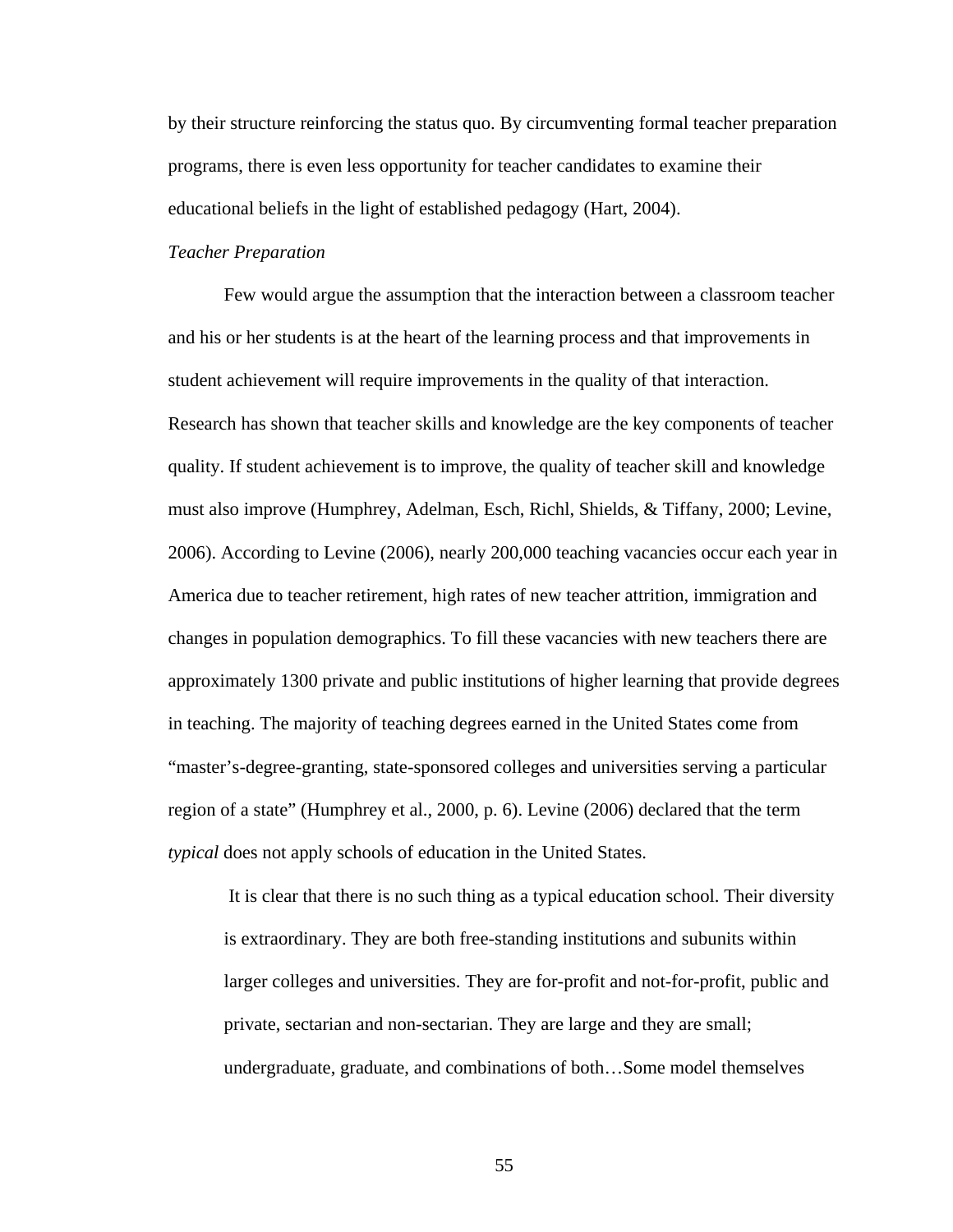after professional schools; other favor the graduate school or arts and sciences model; and most try to blend both. (p. 7)

According to Humphrey et al. (2000), "our system of preparing teachers is broken and in need of serious overhaul…However,… there are major roadblocks to overcome – some of them within institutions of higher education and some in the policy environment" (p. 5). Federal reform of public K-12 education has been extensive since the mid 1960s (Hess & Finn, 2007). As states have provided more and more finical support to public schools, state legislatures have circumvented the school district's local control through increased regulations (Humphrey et al., 2000). Humphrey et al. (2000) asserted that teacher education programs and higher education in general has for the most part avoided state and federal reform and that when new practices and polices were implemented by individual campuses they "did not require an entire school, college, or department of education to leave the comfort zone of established operations and relationships" (p. 31). As a result, "teacher education-and higher education in general- is still in the pre-1980 era in most states" (Humphrey et al., 2000, p. 31). Levine (2006) made the point that while America has evolved from an industrialized society to an information society the focus of teacher education programs have been slow to change.

The focus of schooling has shifted from teaching to learning  $-$  to the skills and knowledge students must master, rather than the skills and knowledge teachers must teach… It turns education on its head as the focus shifts from assuring common processes for all schools (e.g. 12 grades, 180 – day school years, and five major subjects a semester) to assuring common outcomes for all students. (p. 12)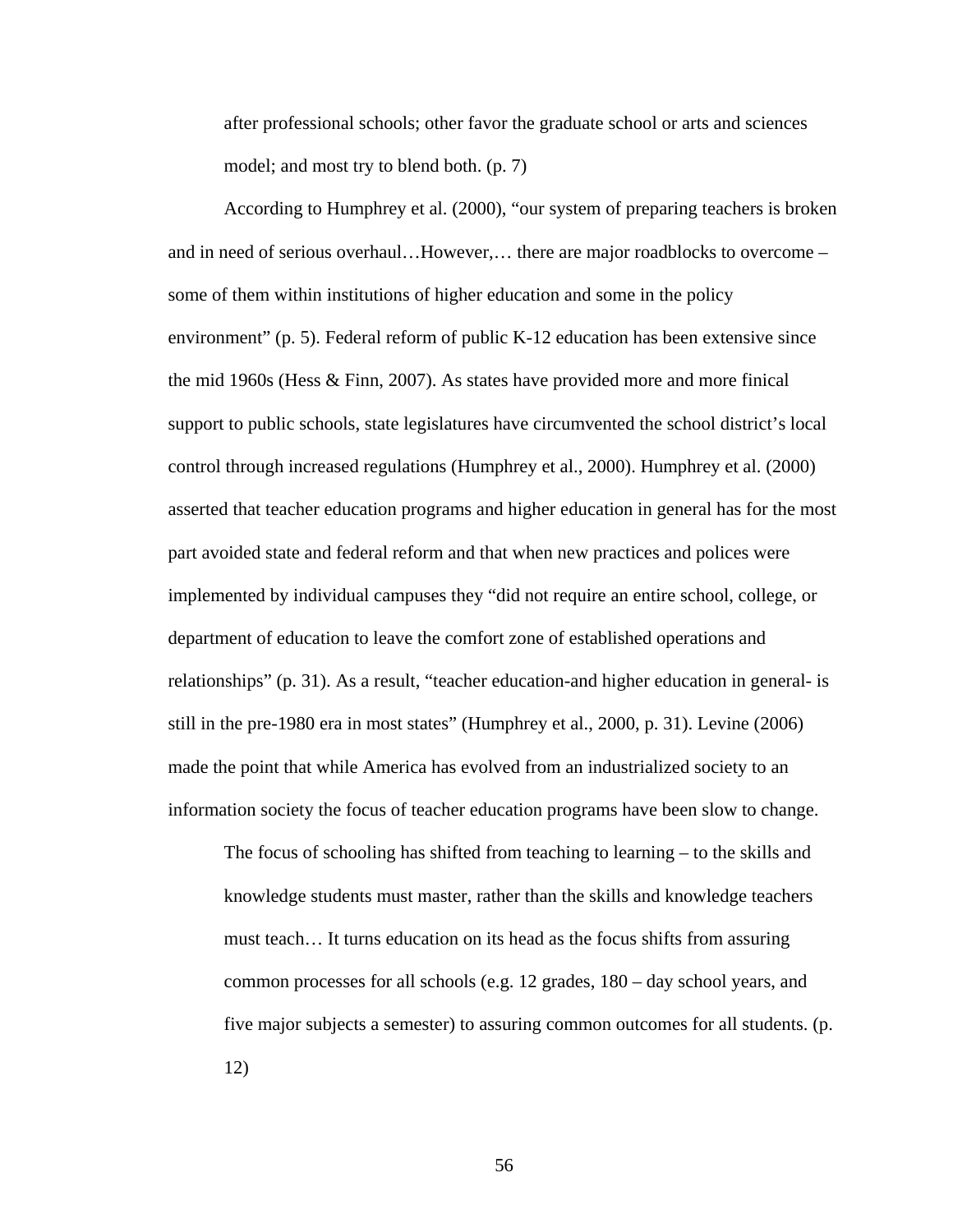It is notable that public higher education occupies an organizational field with components common to K-12 public education and is susceptible to comparable institutional structural and cultural rigidities that work to preserve its status quo (Hanson, 2001; Humphrey et al., 2000; Levine, 2006).

In their publication for the U.S. Department of Education titled *Preparing and Supporting New Teachers: A Literature Review,* Humphrey et al. (2000) noted that "research on teacher education is not particularly robust. Many studies have used small cohorts to investigate particular strategies for teacher preparation or to examine particular variables that are hypothesized to influence the practice of teacher candidates" (p. 17). While most researchers do not dispute the value of the mostly qualitative research that dominates the teacher education body of knowledge, Humphrey et al. (2000) noted that "the research questions asked and the lessons that have been learned through this body of research are not assessment or accountability driven and do not provide 'hard' data about the quality or competence of new teachers" (p. 18).

 In research conducted by Levine (2006), he lists four teacher education programs as examples of institutions that have demonstrated "that the history of teacher education is surmountable" (p. 81). These exemplary teacher education programs were located at Alverno College, Emporia State University, Stanford University, and the University of Virginia (Levine, 2006). Each of these programs met all nine of the criteria for excellence Levine (2006) has suggested is characteristic of exemplary teacher education programs. These criteria and brief descriptors for each are provided in Table 1. Humphrey et al. (2000) cites Darling-Hammond (1999) who examined teacher education programs at Alverno College, Bank Street College, Trinity University, University of California at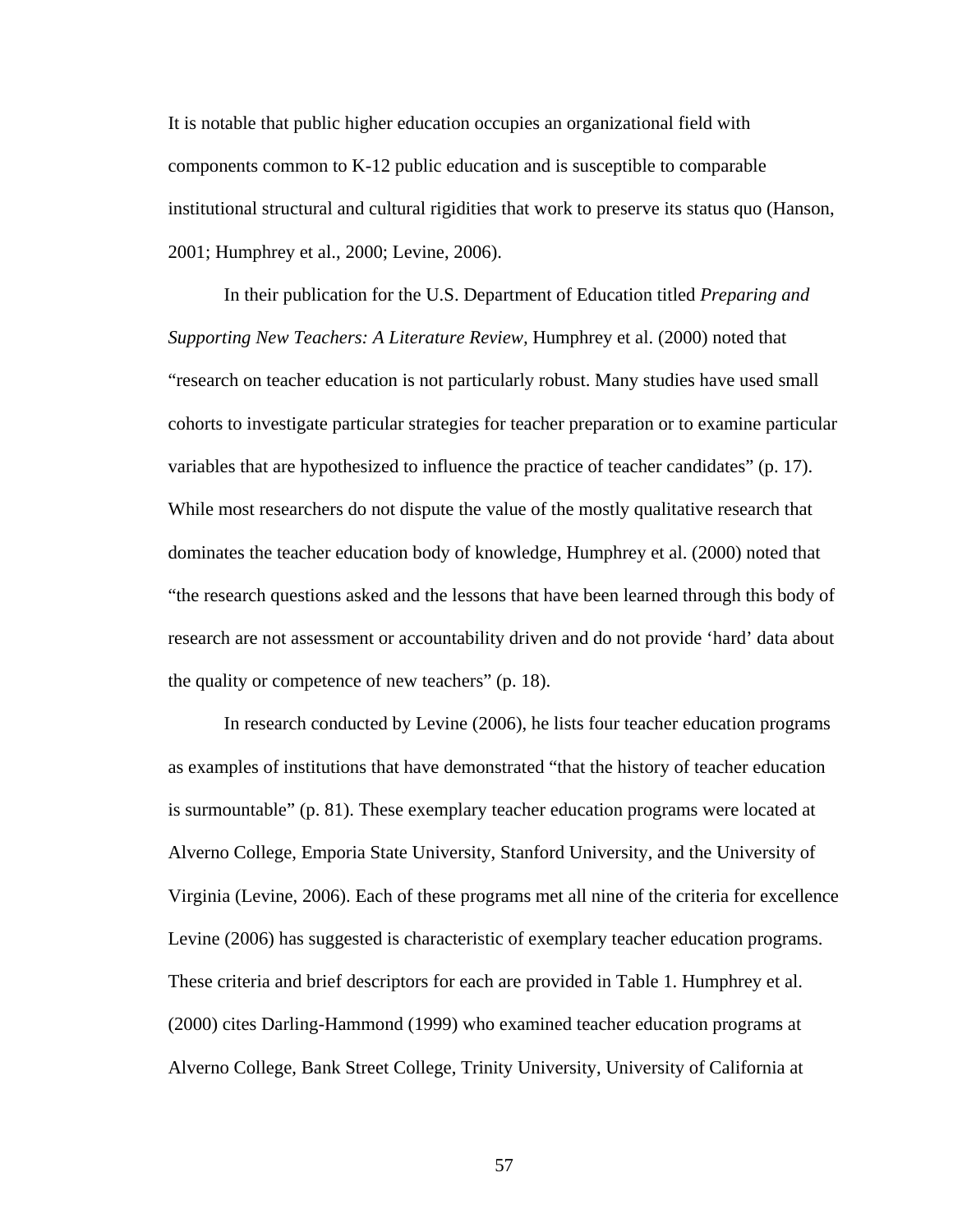## Table 1

| Criterion                    | Descriptor(s)                                                |
|------------------------------|--------------------------------------------------------------|
|                              |                                                              |
| Purpose                      | Purpose is explicit, focusing on the education of practicing |
|                              | school teachers. Goals reflect needs of today's schools and  |
|                              | children. Success tied to student learning.                  |
| <b>Curricular Coherence</b>  | Curriculum is rigorous, coherent and organized to teach the  |
|                              | skills and knowledge needed by teachers at specific types    |
|                              | of schools and at the various stages of their careers.       |
| <b>Curricular Balance</b>    | Curriculum integrates the theory and practice of teaching.   |
| <b>Faculty Composition</b>   | Faculty composed of scholars and practitioners, expert in    |
|                              | teacher education school leadership, up to date in their     |
|                              | fields, intellectually productive, and having their feet     |
|                              | planted simultaneously in the academy and the schools.       |
|                              | Total faculty numbers and fields of expertise aligned with   |
|                              | curriculum and student enrollment.                           |
| Admissions                   | Admissions criteria designed to recruit students with the    |
|                              | capacity and motivation to become successful school          |
|                              | teachers                                                     |
| <b>Graduation and Degree</b> | Graduation standards are high and the degrees earned are     |
|                              | appropriate to the profession.                               |

# *Criteria for Excellence Applied to Exemplary Teacher Education Programs*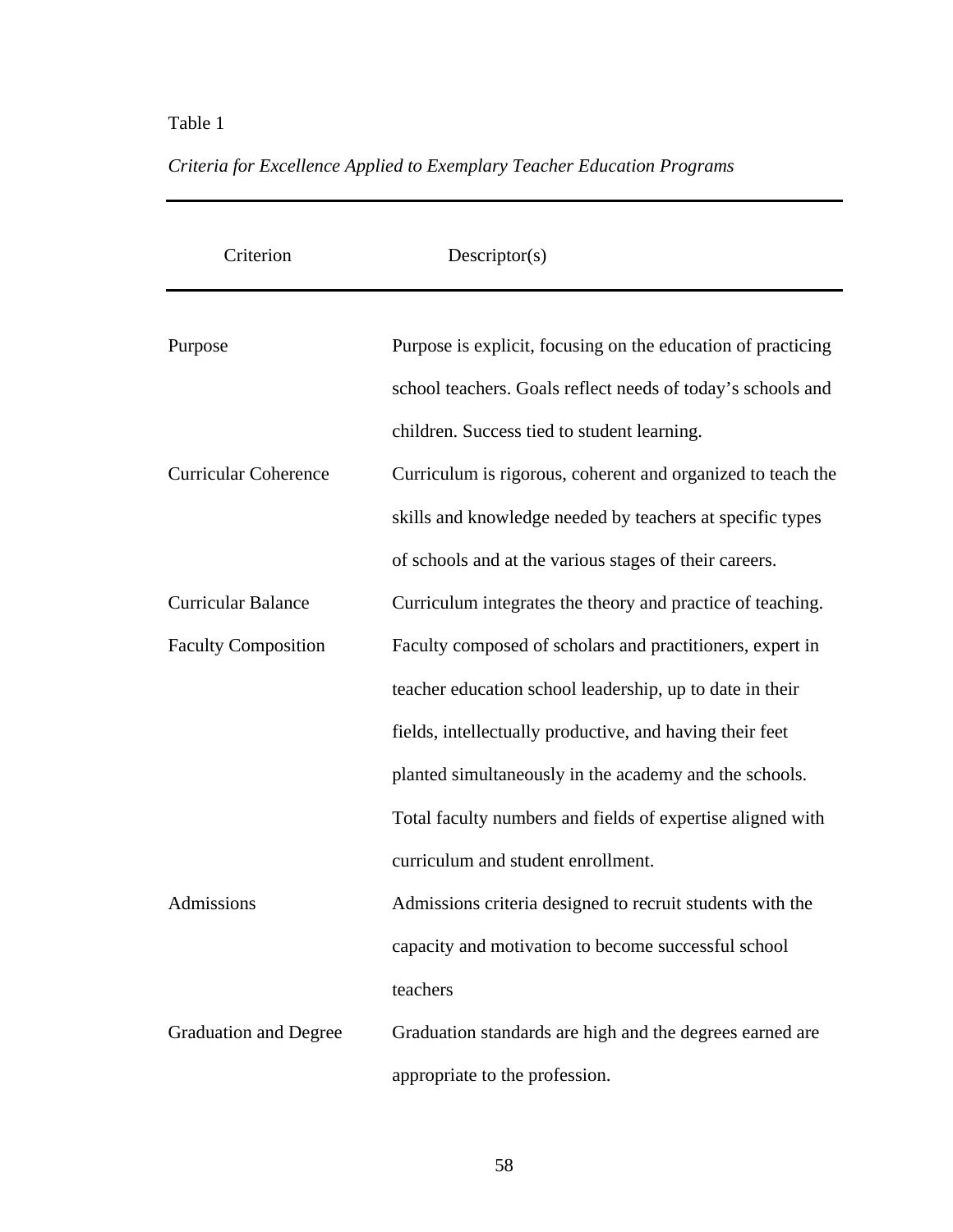## Table 1 (*continued)*

## *Criteria for Excellence Applied to Exemplary Teacher Education Programs*

| Criterion  | Descriptor(s)                                            |
|------------|----------------------------------------------------------|
| Research   | Research high quality, driven by practice, and useful to |
|            | practitioners and/or policy makers                       |
| Finances   | Resources adequate to support the program                |
| Assessment | Continuing self-assessment and performance improvement.  |

*Note.* From "*Educating School Teachers*" by Arthur Levine, 2006, Washington, D.C.: The Education Schools Project, p. 100-101, Copyright 2006. Adapted with permission of the author.

Berkeley, University of Southern Maine, University of Virginia, and Wheelock College. Common characteristics of these programs revealed in the study support Levine's (2006) criteria of exemplary teacher education programs. According to Humphrey et al. (2000), the common characteristics of these "programs allow them to prepare teachers to meet the needs of diverse learners while also teaching for understanding thereby continually producing high quality teachers" (p. 19).

 Based upon the results of a four year study of teacher education programs across the nation that included case studies of 28 individual institutions, Levine (2006) provides five recommendations to strengthen teacher preparation in America. First, "Transform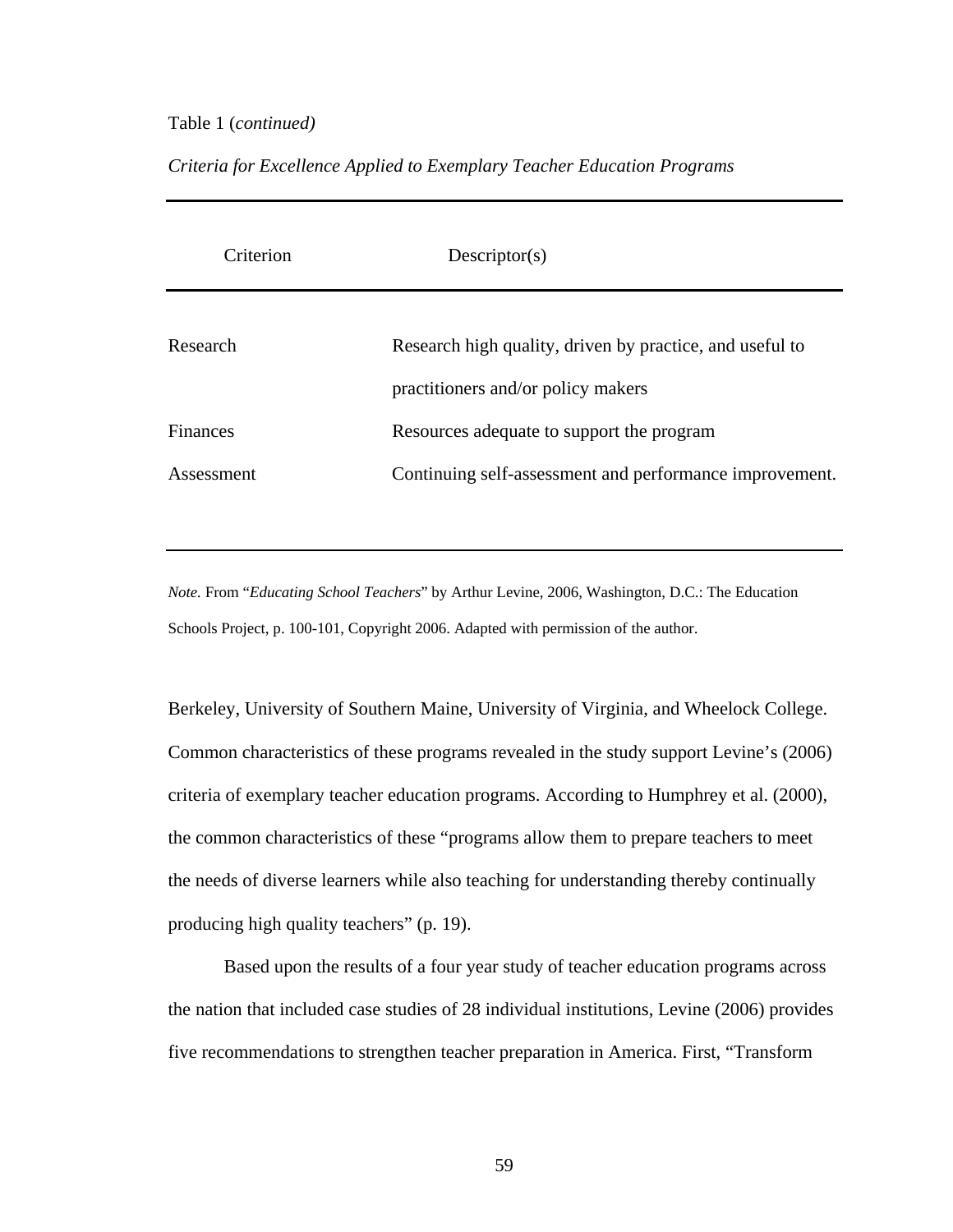education schools from Ivory towers into professional schools focused on classroom practice" (p. 104). Similar to the structure of medical and law schools, teacher preparation needs to focus on the practice of teaching and practitioners. Just as medical schools are grounded in hospitals, education schools must become grounded in K-12 schools. Second, student achievement must become the "primary measure of teacher education program success" (p. 105). According to Levine (2006) and Helterbran (2008), the primary role of education is rapidly changing from one of teaching knowledge and process to a facilitator of learning and outcomes. In this new paradigm, a school's success is measured by its student's achievement and teacher effectiveness is measured by student learning. This will soon be possible as states develop data systems that will track individual students through their K-12 experience. Third, "Rebuild teacher education programs around the skills and knowledge that promote classroom learning; make fiveyear teacher education programs the norm" (p. 106). According to Levine (2006), "there is an immediate need to counter the relativism and anything goes mentality that dominate teacher education today, leading to a multiplicity of disjointed and conflicting programs" (p. 106). Levine recommended an enriched or advanced major for teacher preparation similar to the University of Virginia and Stanford. In these programs the preservice teacher completes four years of undergraduate work including general education courses and major and one year to 15 additional months of study in pedagogy and teaching the major subject. Fourth, establish an effective mechanism for teacher preparation quality assurance. Similar to the paradigm shift discussed in the second recommendation, states need to shift from standards that measure the process of teacher preparation to standards that effectively measure how teachers affect student learning and achievement. Fifth,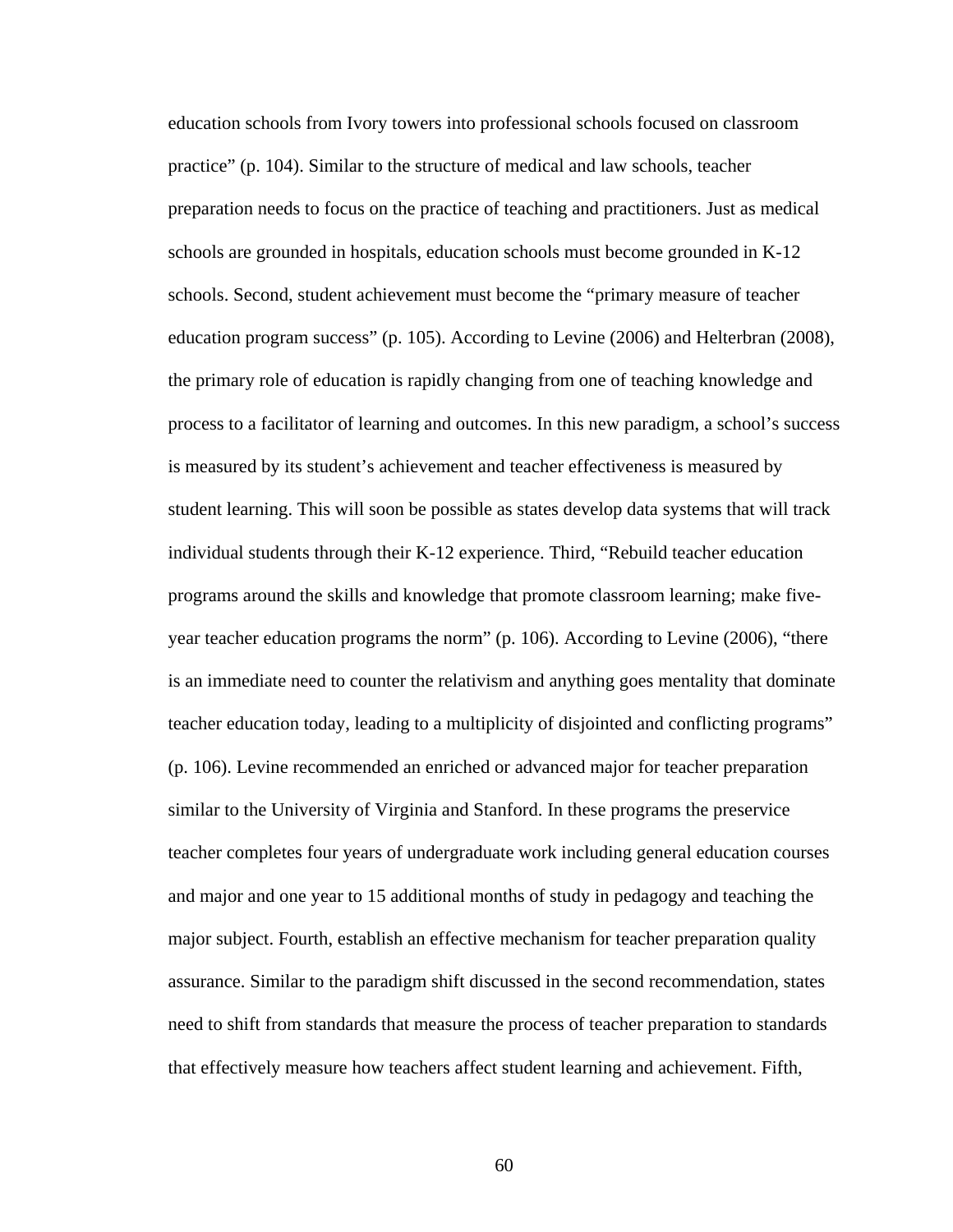failing teacher preparations must be closed. Promising programs must be strengthened and those which excel must be expanded through incentives that will attract the best and brightest to doctoral universities.

## *Adolescence*

 According to Coleman and Husen (1985), it was G. Stanley Hall, an American psychologist, who first described adolescence as a separate stage of development occurring between childhood and adulthood. In 1904 Stanley Hall defined adolescence as the period of time between the onset of puberty and the middle to late teens, which as Coleman and Husen pointed out was also the end of schooling for most during that period in the United States. It was not until the 1940s that anthropological studies of primitive cultures began to show a relationship between the duration of adolescence within a culture and the level of its industrialization (Coleman, 1961; Husen, 1996). Husen noted studies of primitive societies where the transition from childhood to adulthood is almost instantaneous. In these cultures when children enter into puberty they obtain the status of adult after a brief period of training and/or initiation ritual. Once given adult status these members are expected to take on adult responsibilities, establish a family, and participate in religious activities. Husen (1996) described adolescence in modern cultures as a distinguishing period of development which is:

a product of complex and differentiated industrial society, where a long period of schooling and preparation has to precede co-option into adult society, and where a wide range of options and the lack of consistency between the preparatory functions of various institutions – family, school, workplace-make the establishment of an adult identity both difficult and complex. (p. 25)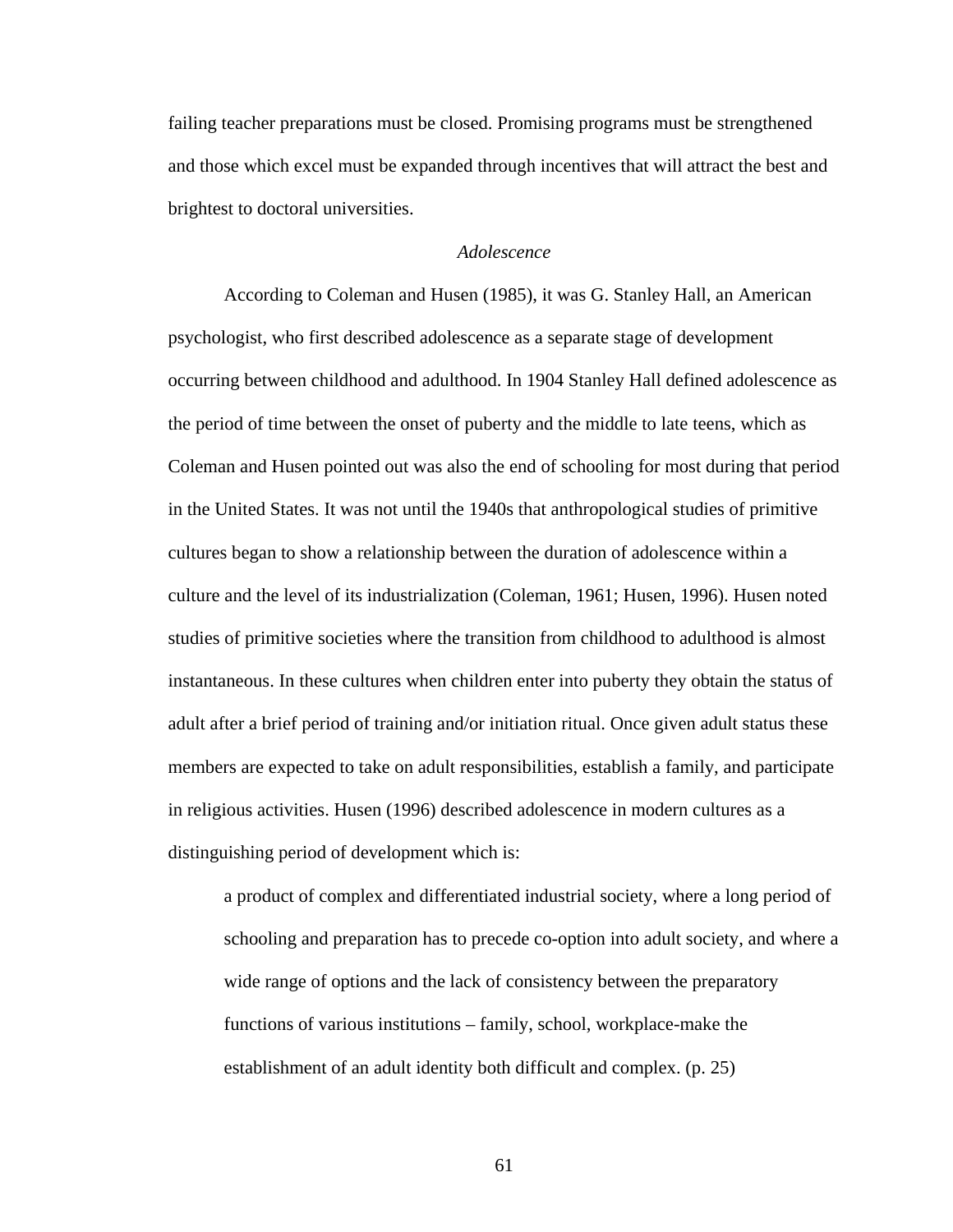There is general consensus that an adolescent subculture emerged in America after the Second World War (Coleman, 1961; Garner et al., 2006; Maira & Soep, 2004). Maira and Soep (2004) suggested that modern conceptions of adolescence in industrialized societies are connected to the development of "leisure industries …that targeted a generation of young people who had new levels of disposable income and were between childhood compulsory education and the adult labor force in a way that had not existed before" (p. 258). As an organized field of study, adolescence is considered a stage of development in a young person's life when he or she "is trying to come to grips with him or herself and thereby comes into conflict with adult authorities and institutions" (Husen, 1996, p. 26). The lower age limit of the adolescent period of transition from child to adult is defined by physiological characteristics of puberty and rapid changes in height and weight. The upper limit of the adolescent period is defined as a social condition of being able to take on adult responsibilities such being able to financially support oneself through work, and marriage (Coleman, 1961; Husen, 1996). According to Coleman (1961), adolescence in a modern industrialized society is a formal separation of youth from parents and adult society. He uses the term corporate actors to identify those institutions given the responsibility of caring for and socializing youth that was once the responsibility of parents and community in more primitive and pre-industrialized cultures. Husen (1996) noted, "[t]he most basic and undisputed evidence which supports age segregation is prolonged formal schooling" (p. 28). Garner et al. (2006) continued to support the connection between age segregation and a period of adolescence when they noted that "in schools, children and adolescents first encounter an institution that is socially and spatially separated from the family. In many cases, they experience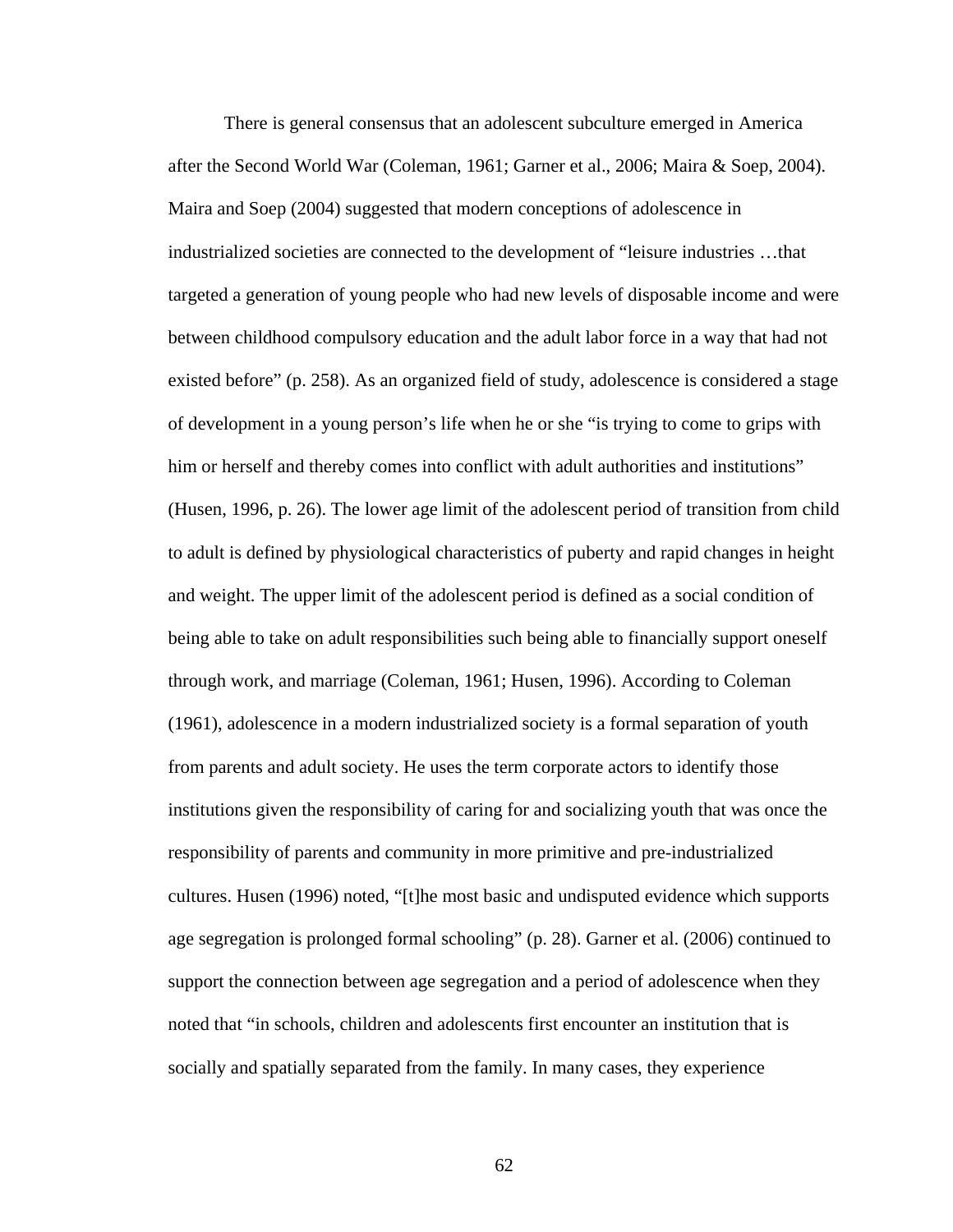confinement, regimentation, batch-treatment, and rules that appear to be non-negotiable" (p. 1023). They suggested that in the early phases of industrialization the congruence between family structure and function and the role of school was much greater than it is today. As industrialization of America moved forward, the need for and the duration of formal education has increased, by definition the duration of adolescence has increased as well. In the 1890s only 5% of America's youth were attending high school as preparation for college; by 1930 70% were attending high school, 94% by 1970, and 96% by 2006 (Mirel, 2006; U.S. Department of Education, 2007). The number of students in postsecondary education continued to increase as well. In 1970, 37.3% of 18 and 19 year olds were enrolled in post secondary education. In 2005 49.3% of 18 and 19 year olds were enrolled in post secondary education. During the same time span, enrollment of 22-24 year olds increased from 14.9% to 27.3% (U. S. Department of Education, 2007). The average age at marriage has also increased. In 1950 the average age at marriage for males and females was 22.9 and 20.4 years of age respectively. In 2003 the average of marriage for males and females was 27.1 and 25.3 years of age respectively (U. S. Census Bureau, 2003). Using the defining upper and lower age limits of adolescence provided by Husen (1996), not only is adolescence a result of industrialization as argued by Colman (1961), the duration of adolescence in America has increased as levels of industrialization increases.

 One of the defining cultural characteristics of adolescence is a transition from reliance on parents and family as a primary social support structure to a reliance on peers. Coleman (1961), in his study of adolescent cultures in high schools, observed that half of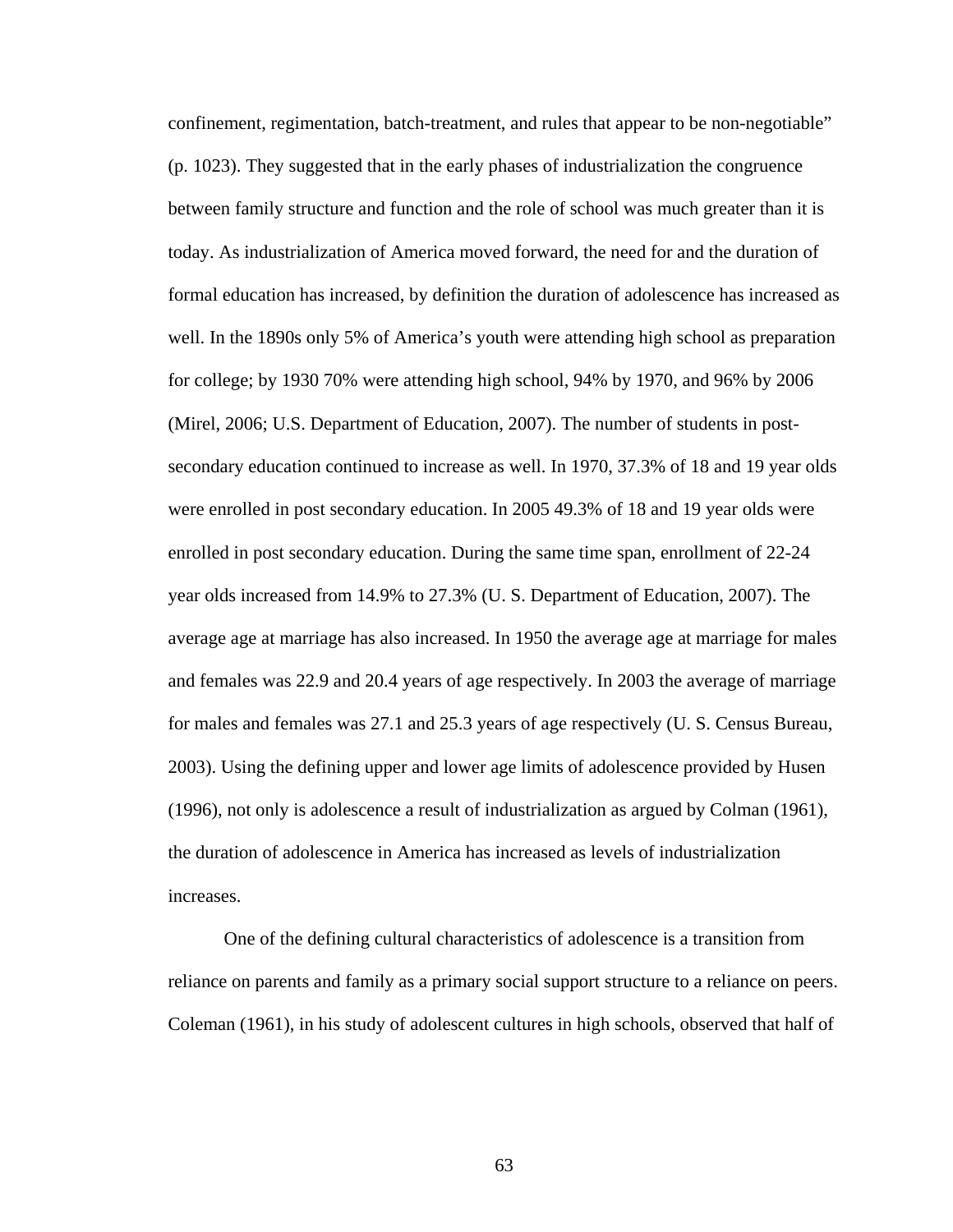those students surveyed valued the approval of their peers as much or more than they valued the approval of their parents.

Garner et al. (2006) noted a body of literature that suggests a connection between the magnitude of influence of peers on adolescents and the advancement of industrialization in society. The influence peers exert upon members occurs through an "additional set of values, and norms, using ostracism and ridicule, rather than formal punishments, as a major form of sanction" (p. 1023). Regarding the culture of America's mainstream youth, Garner et al. (2006) noted that youth:

values and norms emphasize a combination of athletic success, physical attractiveness, ownership of material status markers, and social skills… [It] could be said to be anti-intellectual, but not anti-school: social aspects of schooling, a prominent feature of American education, are essential to formation of adolescent society. (p. 1024)

In 1961 Coleman suggested that youth culture was set apart from adult culture. More recent perceptions view youth culture as having norms and values that, while exaggerated, are similar to dominant white middle-class adult communities of America. It is the adults in schools, parents, and community that "validate and encourage conformity to these themes of athletic success, name-brand consumerism, and social poise. The adolescent society's indifference and even hostility to academic achievement reflects the general anti-intellectualism of American society" (Garner et al., 2006, p. 1024).

 Garner et al. (2006) noted ethnographic research of status structures found in grades three through six in white middle-class schools. In this study it was the socially poised youth that dominated the status structure and was "supported and encouraged by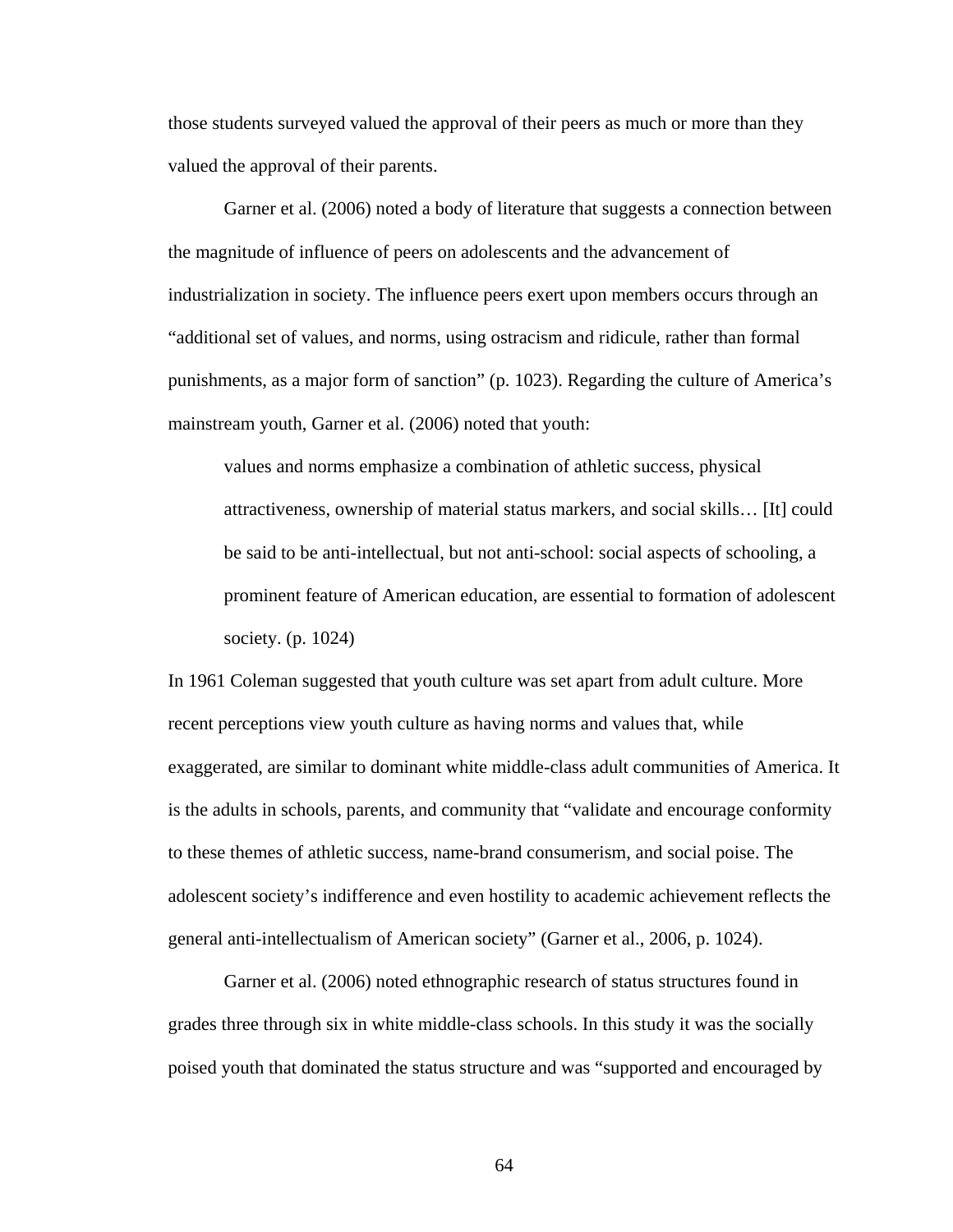parents eager to spend money on sports training, and name-brand goods in order to enhance their children's social success" (p. 1025). Moving down through the status structure of these third through sixth graders in this relatively homogeneous community were the wannabees, intermediate groups, and social isolates.

 Garner et al. (2006) used the term "prep culture" to describe a set of norms and values that are most closely aligned to the values and norms of middle to upper-middle class cultures in America which emphasize "athletic success, physical attractiveness by mainstream criteria, ownership of conservative, expensive name-brand consumer goods, and sufficient academic success to qualify for college admission" (p. 1027). This description of prep culture is similar to the school-oriented crowd Coleman (1961) used to describe the dominant sub culture of adolescents in his research. The prep culture also appears in post secondary settings such as college, fraternities, sororities, and corporate cultures. It "provides anticipatory socialization for the values and norms of many adult institutions and communities" (Garner et al., 2006, p. 1027).

 Coleman and Husen (1985) used the phrase "socially induced irresponsibility" (p. 59) to describe a phase of adolescence in which youth have control of their actions but are not held responsible for those actions. This phase of adolescence is characteristic of early post-secondary education and invites irresponsibility. It is a departure from the expectations and regulations of pre-college education and a reprieve from the expectations of life in the adult world. Misbehavior is often expected and dismissed as sophomoric or prankish. Coleman and Husen (1985) questioned the effects of this period of socially induced irresponsibility, particularly on those youth who have yet to develop acceptable work habits and adult standards of performance. For these youth, this period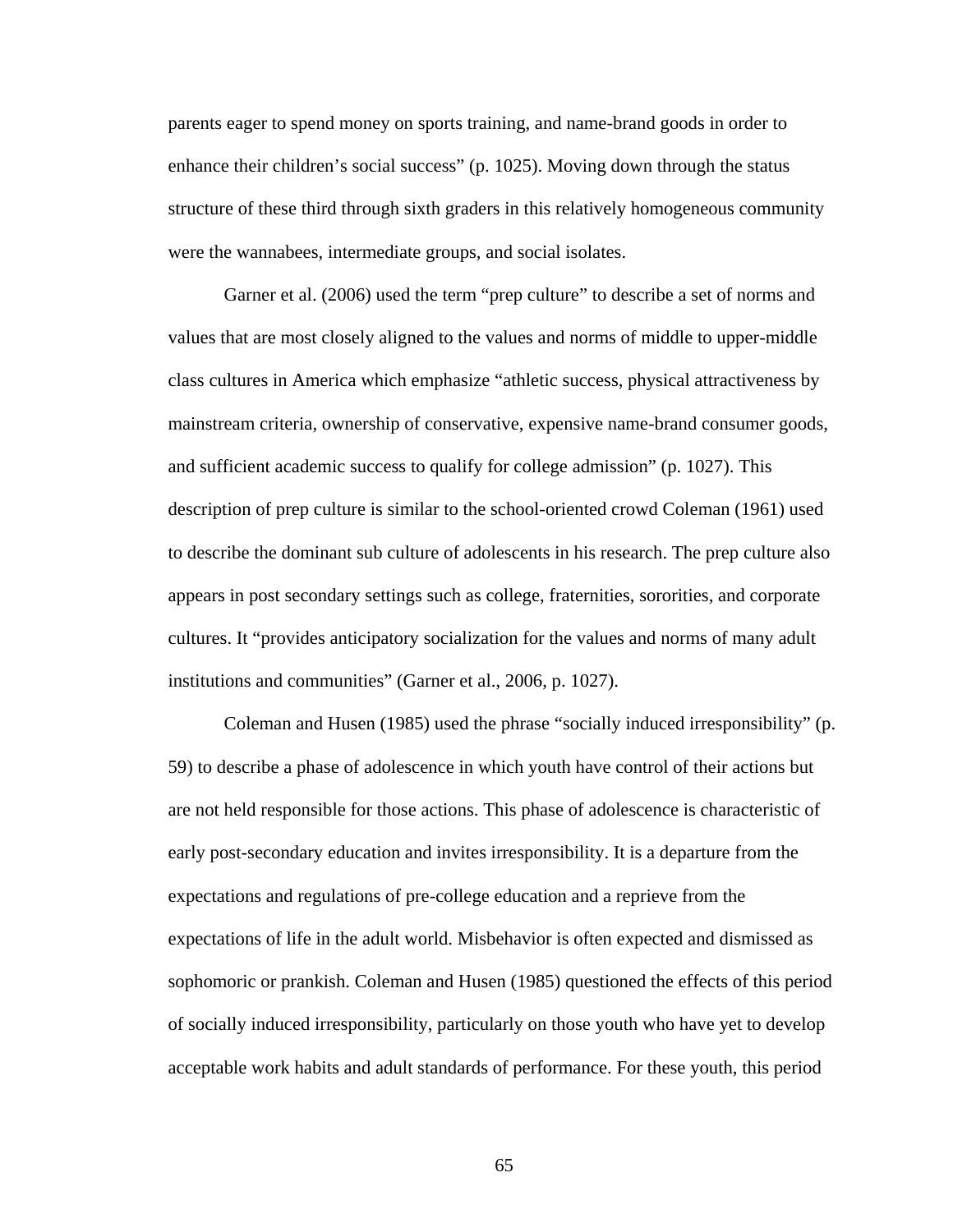of socially induced irresponsibility will be harmful to their future assimilation into the adult world (Coleman & Husen, 1985).

Three conditions of social and economic development of the family and its subsequent effect on children and youth beyond primitive society were depicted by Coleman and Husen (1985). They labeled these conditions as "bare subsistence or poverty, economic respectability, and affluence" These three conditions describing family social and economic development correspond to three phases of a society's social and economic development beyond a primitive society. Coleman and Husen labeled the three phases of a society's social and economic development as subsistence or preindustrial economy, industrial economy, and post industrial affluent economy respectively.

#### *Bare Subsistence or Pre-industrial Economy*

In a subsistence or pre-industrial economy most households live at a slightly higher level than subsistence. Subsistence farming is the most common economic activity, however "village based or societies in very early period of industrialization" (Coleman & Husen, 1985, p. 44) would be included in a subsistence economy. Households at this level of economic development consume most of what they produce. Division of labor is minimal and markets undeveloped. In this economy children are valued for their labor because jobs were unskilled, there was always work available that children could do, and additional family productivity was needed. Coleman and Husen (1985) suggested that families in a subsistence economy "have many children, and exploit their capacity for labor, often with little regard for the impact of this upon children's opportunities" (p. 44). Parents viewed children as an economic asset and as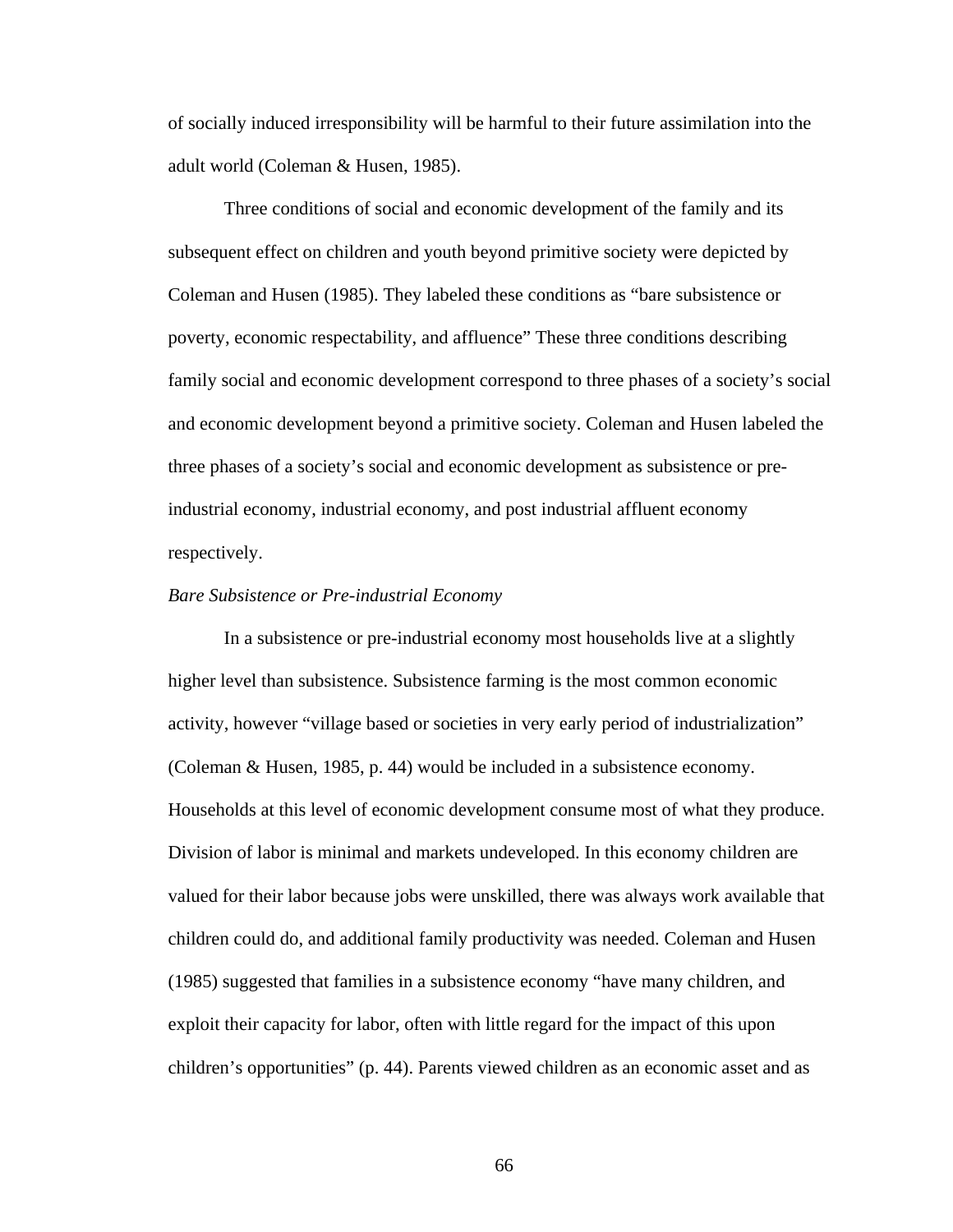security in old age. Schools, where they existed, were often at odds with families who required their children to work. In subsistence economy resources for schools beyond the local level were scarce. As a result, educational resources and opportunity were unequally distributed between rich and poor regions of an area. This condition of social and economic development described by Coleman and Husen (1985) is characteristic of family and educational conditions in the United States through the late 1800s when a high school education was available to less than 5% of the America's youth. These conditions correspond to the elitist era of education described above. Using the definition of adolescent, the period of adolescence in the phase of societal development for all but a few children was relatively short.

## *Economic Respectability or Industrial Economy*

In this phase of economic development, society is largely a "post-agricultural, urban, industrial society, engaged largely in manufacturing and some commerce" (Coleman & Husen, 1985, p. 44). Most commerce occurred through an exchange of wages for goods and services. Employees worked away from home in jobs that were full time. Parents no longer trained their children in their occupation. Division of labor increased with the complexities of available jobs. Children were purposely excluded from the labor force to keep wages high, as income increased children as wage earners were not as critical to the family's economic well being (Coleman, 1961). According to Coleman and Husen (1985), families could now view their children as an investment in the future rather than an immediate source of income. Families began to view their children as a vehicle to improve their future position in society in the next generation.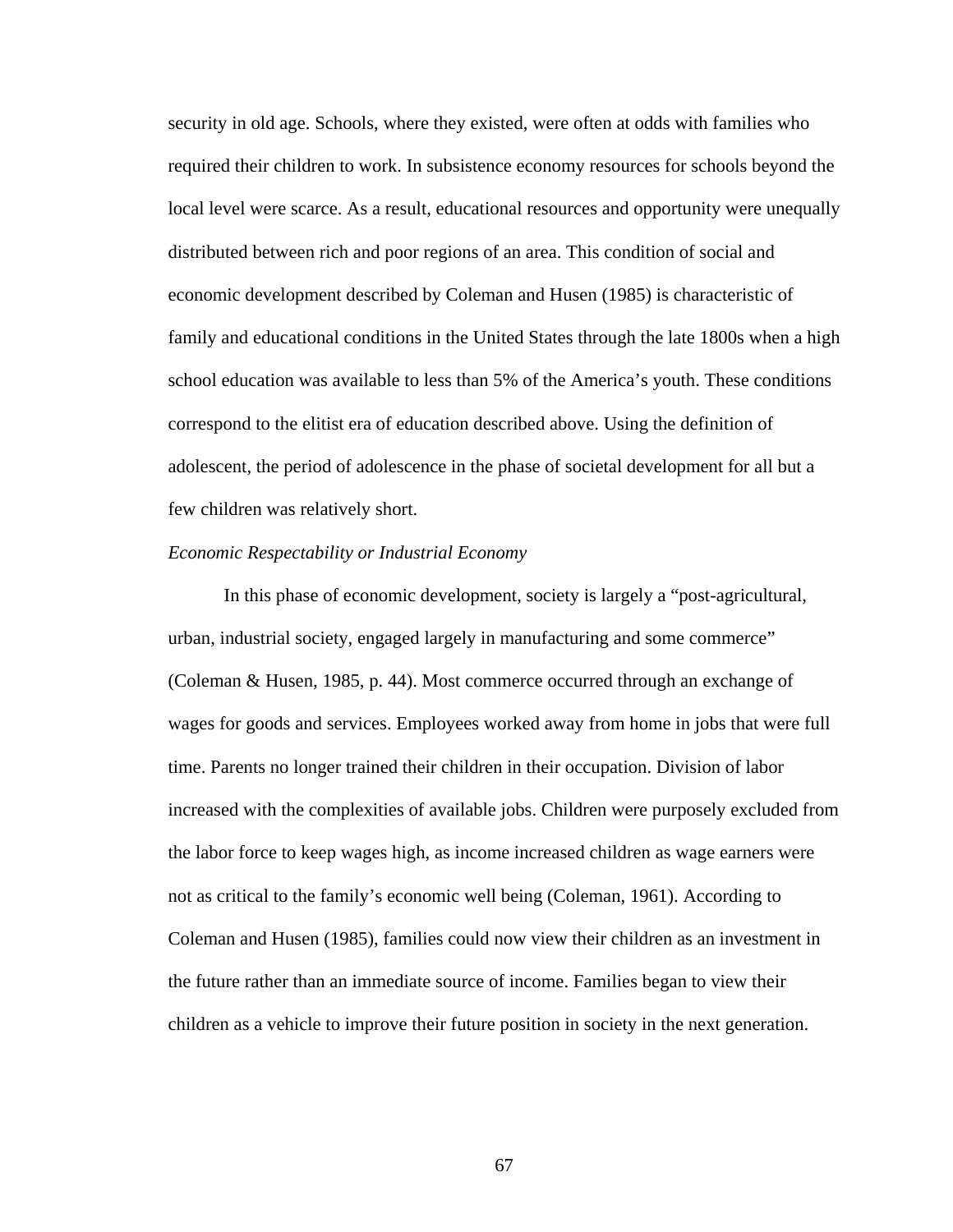This change in the family's interest in children has many implications. One is a decline in the birth rate. Another is an increase demand for universal prolonged formal education and for equal educational opportunity. Still another is that great attention is paid by the family to the process or transition of its youth to adulthood. (Coleman & Husen, 1985, p. 45)

The transition from a subsistence economy to an industrial economy in America occurred over several decades from the late 1800s to the mid 1900s. This same time period of industrialization corresponds to the progressive era of education where the goal was assimilation and adjustment of America's youth through the first half of the twentieth century and the era of equal access through education occurring during 1960s and 1970s. *Affluence or Post Industrial Affluent Economy* 

The third phase of economic development described by Coleman and Husen (1985) is a post industrial affluent economy, "a welfare state with a high degree of affluence" (p. 45), where children are considered irrelevant. In this economy most of the roles of the family have been replaced by large corporate or governmental institutions. The family as an institution "has been reduced to that of childrearing, and providing an emotional anchor-ground" (p. 45). Economically the family functions to consume more than it produces. Instead of spanning multiple generations the family regenerates with each new generation. As a result, children are not seen as an investment in the family's future, schools are not held in as high regard as in the industrialized society, and families become less supportive in a child's transition into adulthood. Coleman and Husen (1985) noted that the Western developed countries including the United States were in the industrial phase of development and the economic respectable family was the norm.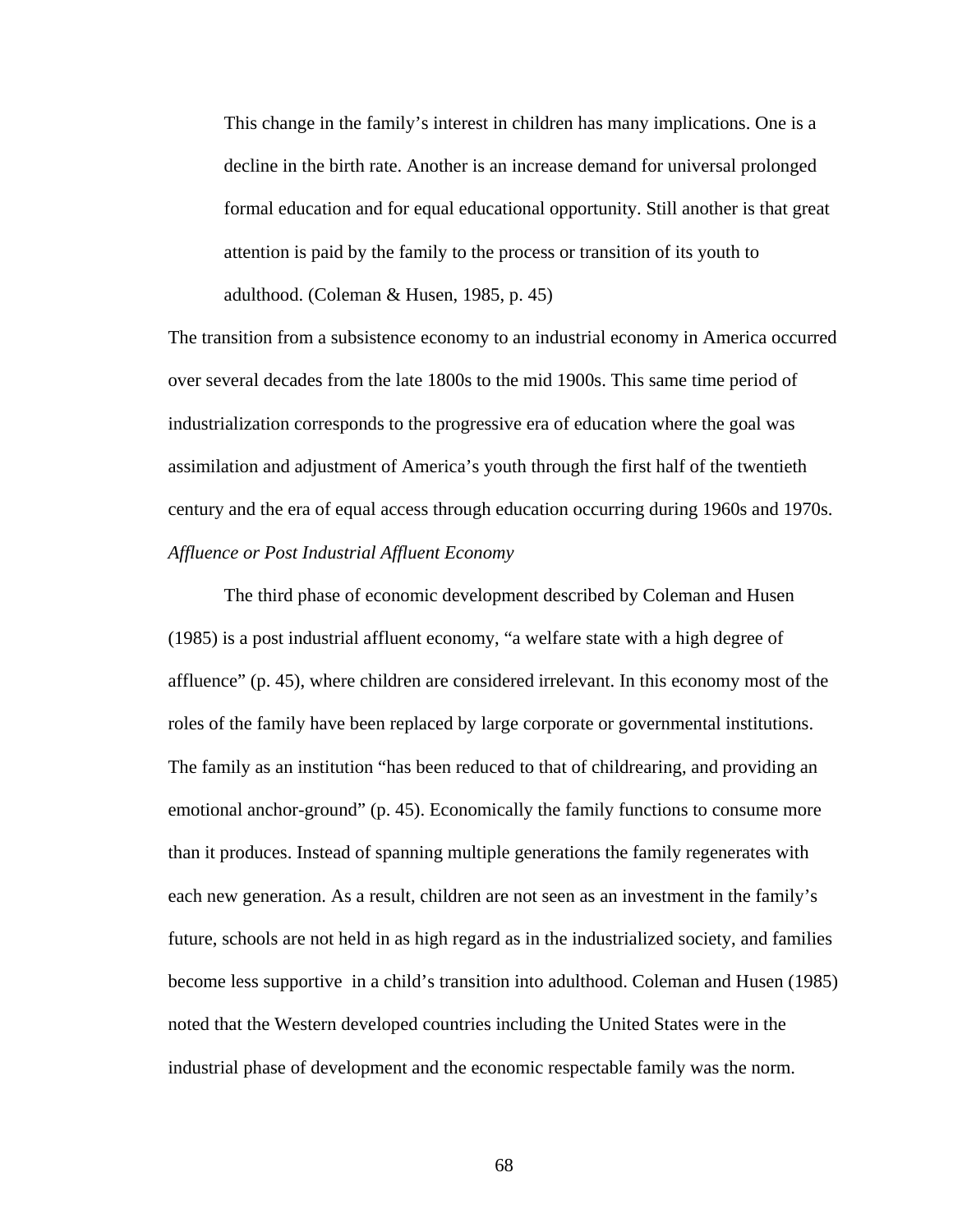However, the most affluent…countries are approaching Phase 3, and in those societies a large number of families are already in Phase 3. In addition, the welfare processes of the State move families more quickly toward the psychological conditions of Phase 3 then their own affluences would dictate. (Coleman & Husen, 1985, p. 45)

According to Coleman and Husen (1985), as America moves closer to a post-industrial economy the setting apart of children from their parents will increase as families rely more and more upon other institutions or corporate actors to assume the roles once held by parents and extended families.

#### *Summary*

 This study, which seeks a better understanding of individual beliefs preservice teachers bring to teacher education programs from their experiences in K-12 education and as adolescents, recognizes the pervasive influence of culture on public education, its practitioners and participants. A brief literature review of institutional theory illustrated the inherent inertia and processes of homogenization characteristic of institutions that depend upon and compete for their social legitimacy from their external operating environment. Institutional theory provided a useful frame to view the evolution of public education in America. As American public education changed from an institution designed to prepare the elite for college, as recent as the late 1800s, to an institution charged with educating all children today, the expectations of American society for public education continued to increase adding layer upon layer of external control mechanisms. These external control mechanisms favor the status quo and tend to work against significant change.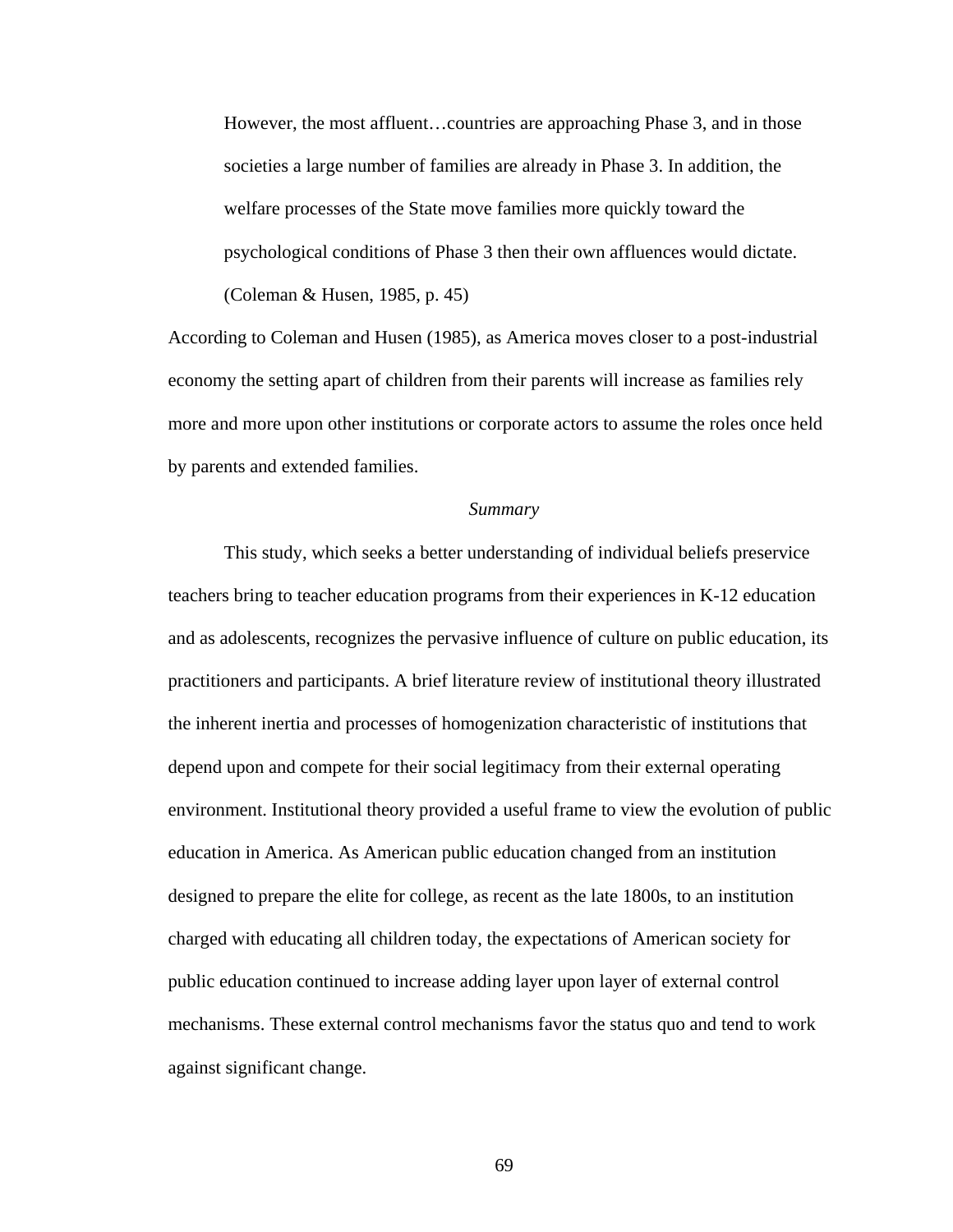The connection between the evolution of public education and the change in American society from pre-industrial to post-industrial was made. Also significant to this study is the parallel development of an adolescent or youth sub culture as industrialization in America moved forward. As industrialization progresses, the period of socially induced adolescence increased as well. A brief review of teacher socialization literature made the point that the beliefs preservice teachers bring to teacher preparation programs about teaching and education from their K-12 experience are at the least difficult to change and interfere with the teacher socialization process. The effect of an increasing period of adolescence on the beliefs preservice teachers bring to teacher preparation programs does not seem to be well known.

Chapter three provides the research design and methodology used to conduct this study. Sections describing the purpose and overview of the study; research methodology; participants; data collection and instrumentation; data analysis; validity; and researcher biases and assumptions are included. Chapter Four will present an analysis of the data collected. Chapter Five will provide a summary of findings with discussion and will address implications for future practice and research.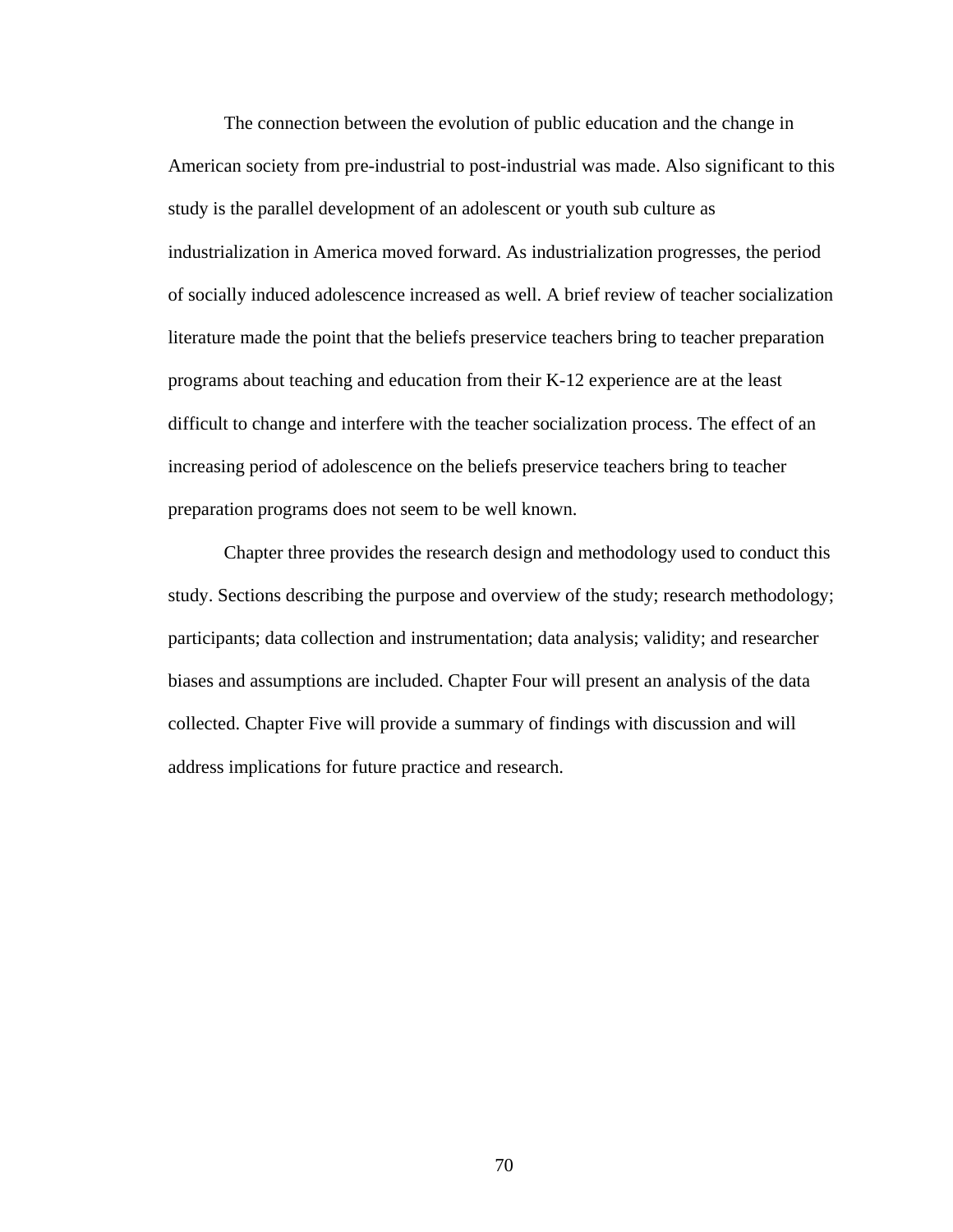## CHAPTER THREE

## RESEARCH DESIGN AND METODOLOGY

## *Introduction*

 In 1969 the first National Assessment of Educational Progress (NAEP) test was administered, thus beginning a period of achievement in American public education (Hess & Finn, 2007). It was not until fourteen years later in 1983 when the National Commission on Excellence in Education published the *Nation at Risk,* that the issue of student achievement gained traction as a national concern worthy of reform (Peterson, 2003). In 1994 a layer of accountability was added to national reform efforts which required states receiving federal education dollars to develop state standards of achievement and aligned assessments for all students. In 2002 the threat of sanctions at the district level was added to America's national school reform strategy through the No Child Left Behind (NCLB) act of 2002 (Hess & Finn, 2007). While the *Nation at Risk*  report did inspire some changes within public education and the stated intentions of NCLB were praiseworthy, the actual success of national reform to improve student achievement since the early 1970s has been ineffective (Donahue & Dion, 2007; Greene, 2006; Perie et al., 2003; Peterson, 2003; & Rampey, Dion, & Donahue, 2009).

 The inability of American public education to significantly improve national achievement test scores after 35 years of reform de jour implies a cultural phenomenon of barriers and institutional structures that prevent or naturally oppose change. The absence of significant improvement in student achievement since the 1970s is a symptom of a fundamental problem in understanding public education. The problem suggests an apparent lack of appreciation or recognition of the social interactions that exist at all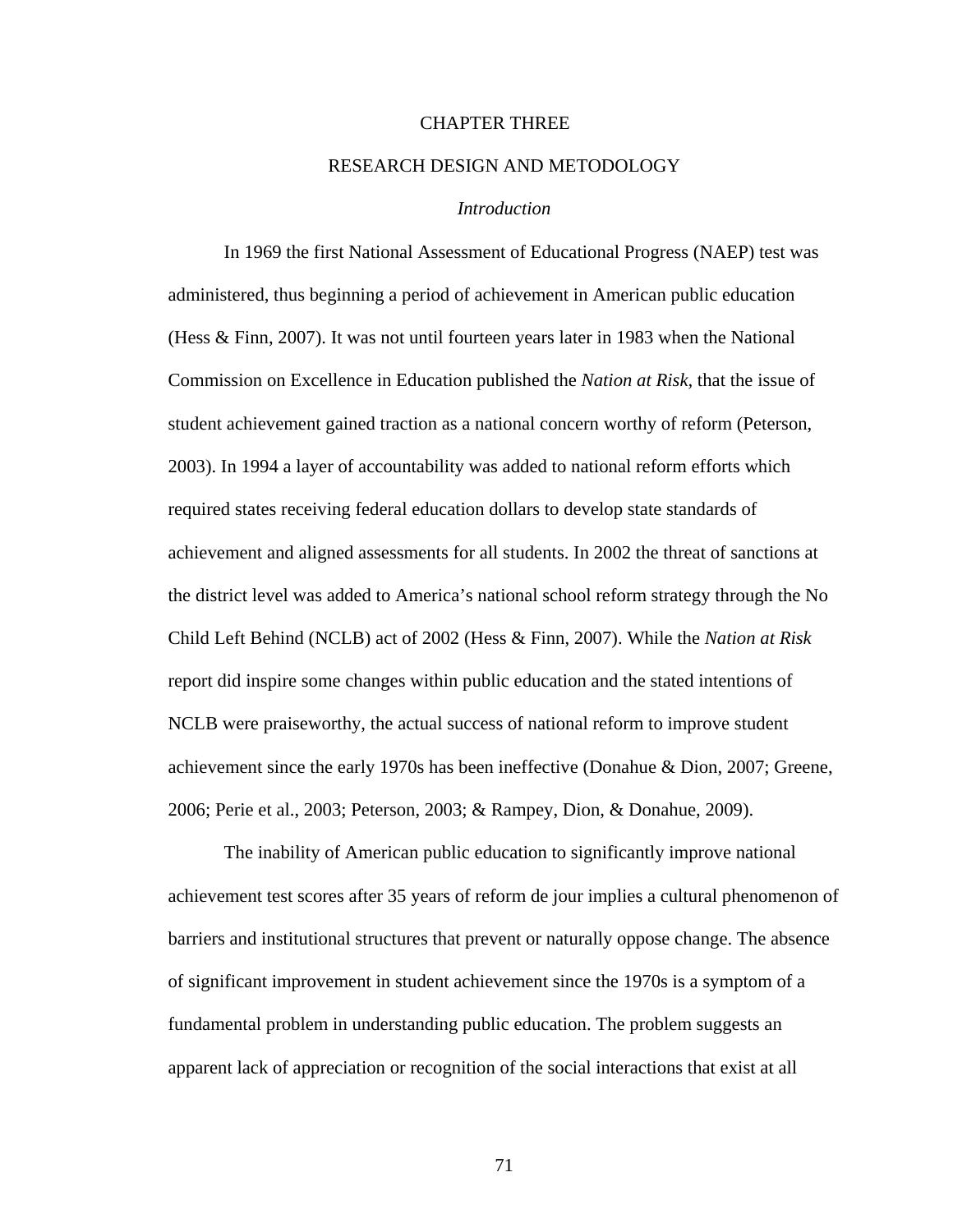levels within the institution of public education and the influence culture brings to those interactions. To better construct a more comprehensive theory regarding public education as a cultural phenomenon, more qualitative research is needed to enhance our understanding of the individual experience and shared beliefs of those involved (Coleman, 1996; Pajares, 1992; Schein, 2000).

 This chapter provides a discussion of the purpose and overview of the study, the research questions, and a rationale of the research strategy and methodology used. A description of the sample population, data collection and instrumentation, and data analysis is included. Validity and researcher biases are addressed as well.

#### *Purpose and Overview of the Study*

 The focus of this study is to examine the individually held beliefs preservice teachers have about teaching and public education as they begin their assimilation into the teaching profession. In the context of teacher socialization as described by Zeichner and Gore (1990), an individual's attitudes and beliefs about teaching provide an opportunity of understanding preservice teachers' thought processes; how they might behave in the classroom; and their willingness to embrace change (Doyle, 1997; Pajares, 1992; Richardson, 1996; Zeichner & Gore, 1990). One significant finding from this body of research suggests that preservice teachers hold on to their beliefs regarding education and teaching that were formed as part of their K-12 experience as students and that these are the beliefs that prevail and reemerge after they leave teacher preparation programs. Less defined are the effects of those beliefs of preservice teachers acquired through membership in an expanding adolescent subculture on the process of teacher socialization. The purpose of this study is to better understand from the individual points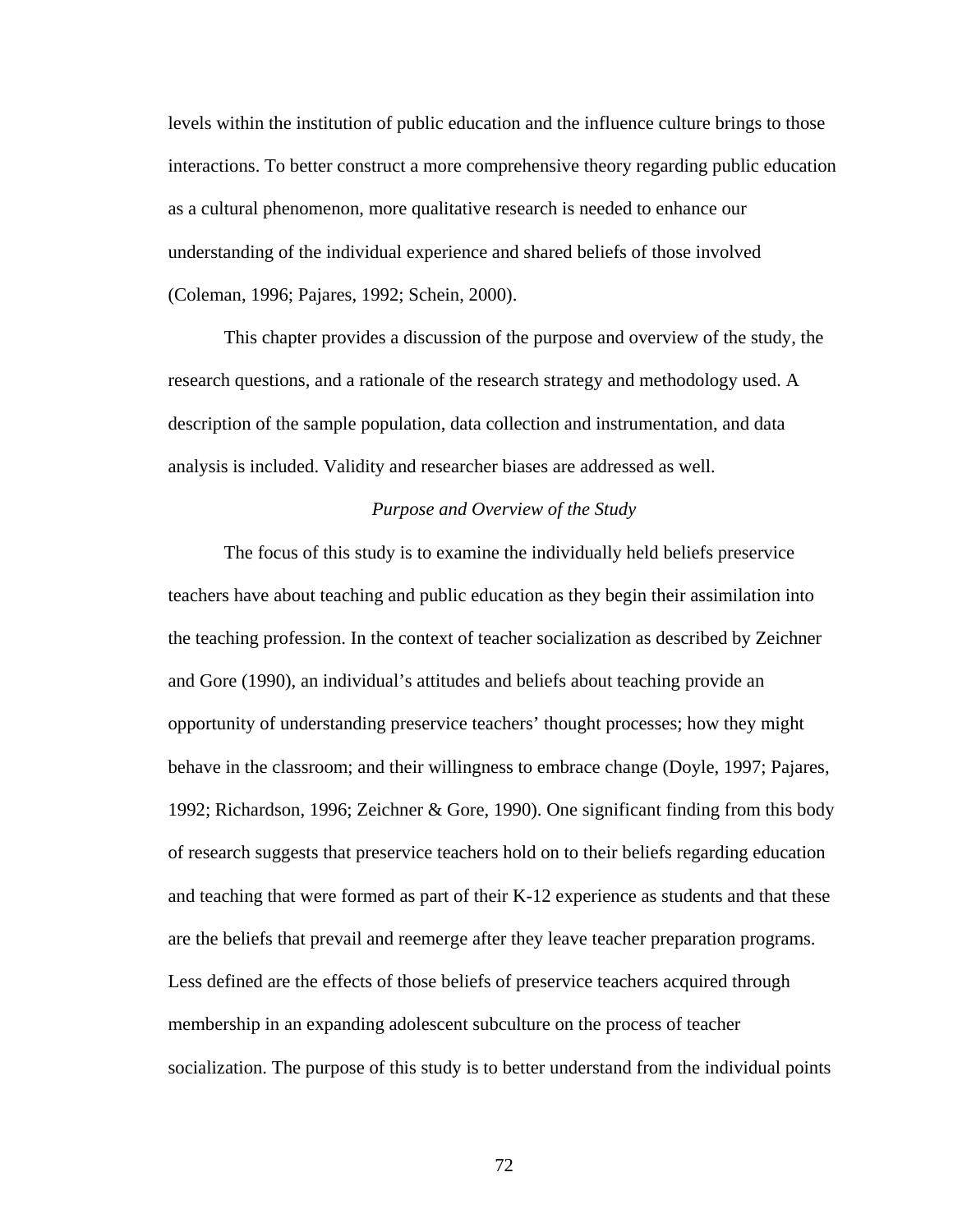of view of each participant the beliefs preservice teachers bring to teacher preparation programs arising from their experiences as K-12 students and as members of an adolescent subculture.

## *Research Questions*

The following questions were addressed in this study:

- 1. What individually held beliefs about education do preservice teachers bring to their teacher preparation program from their K-12 experience?
- 2. What individually held beliefs about education do preservice teachers bring to their teacher preparation program from their membership in an adolescent subculture?

#### *Rationale for Research Strategy*

To better understand the individually held beliefs of preservice teacher and their role in the teacher socialization process, a phenomenological method of inquiry utilizing an ontological philosophical approach was utilized for this study. The phenomenologist, according to Bogdan and Taylor (1975),

views human behavior – what people say and do – as a product of how people interpret their world. The task…is to capture this *process* of interpretation. To do this requires…empathic understanding or an ability to reproduce in one's own mind the feelings, motives, and thoughts behind the actions of others. In order to grasp the meanings of a person's behavior, *the phenomenologist attempts to see things from that person's point of view.* (pp. 13-14)

Phenomenology is a focus of the lived experience which is "considered to be an individual's perceptions of his or her experience in the world at the moment when things,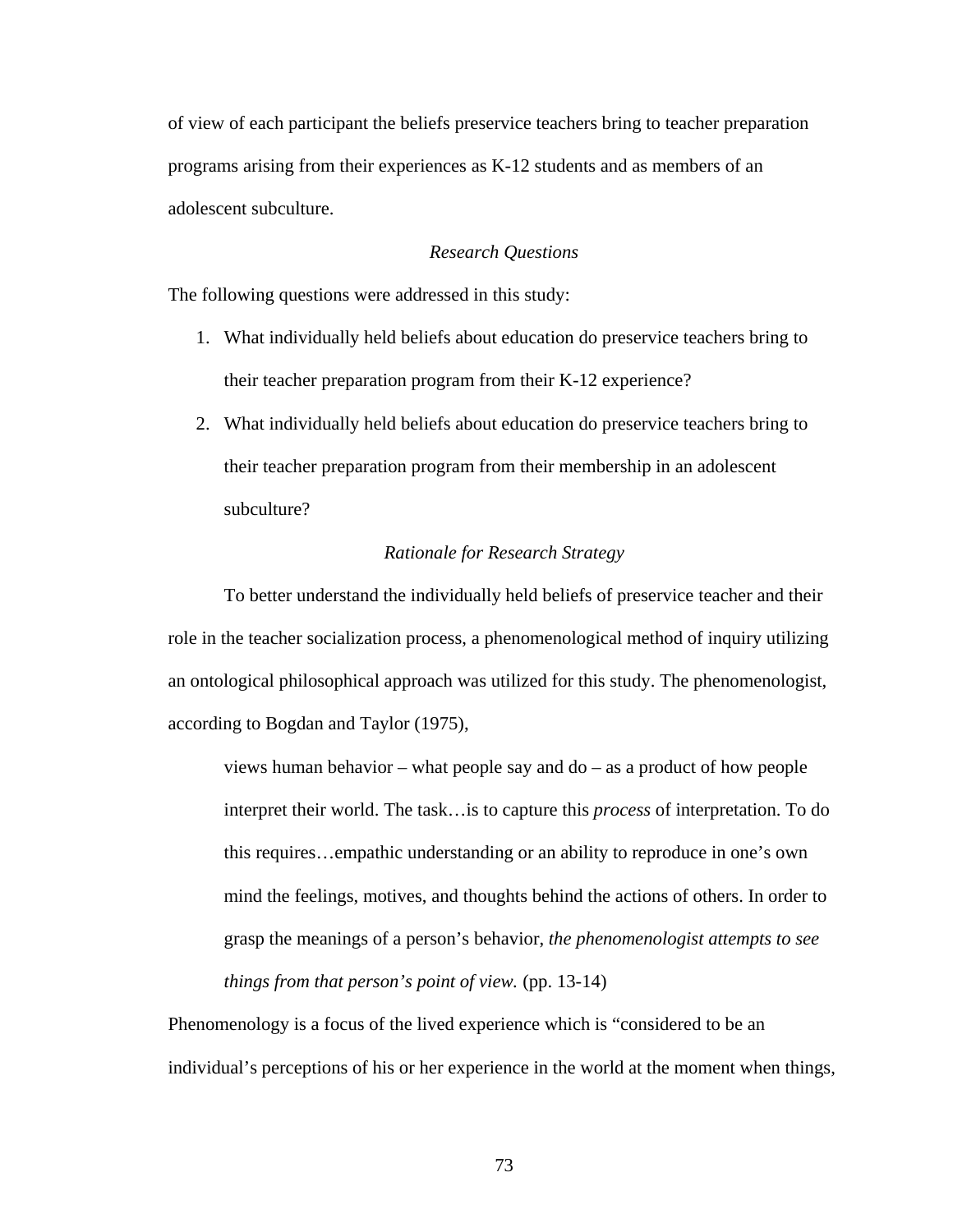truths, or values are constituted" (Morse & Richards, 2002, p. 44). The experience of individuals which constitutes their reality include the dimensions of lived time, lived space, lived relationships with others, and lived body (Hesse-Biber & Leary, 2006; Morse & Richards, 2002).

By subscribing to an ontological philosophical approach to the study, the researcher assumes the process and ultimate outcome of teacher socialization is subject to the individual reality preservice teachers bring to the program. The researcher assumes that individual realities of preservice teachers will be subjective and varied and best understood from their point of view (Creswell, 1998).

## *Research Methodology*

 Three methods of qualitative data collection were used to explore the beliefs preservice teachers bring to teacher preparation programs from their experiences in K-12 education and as members of an adolescent subculture. Each of the three research methods utilized, surveys, in-depth interviews, and focus group discussions, bring unique advantages and disadvantages to the data creation process. A brief discussion of the methods employed is provided below in order of their utilization.

#### *Surveys*

 The use of surveys or questionnaires is a relatively efficient method of gathering data quickly from a large number of participants. Advantages to survey methodology include convenience to the participants and a greater sense of privacy, improved validity and representation through large sample size, standardization of the questions posed, and a diminished interviewer effect (Miller & Salkind, 2002; Morgan, 1996). While there is a convenience factor for the participant, surveys compete for a participant's time in an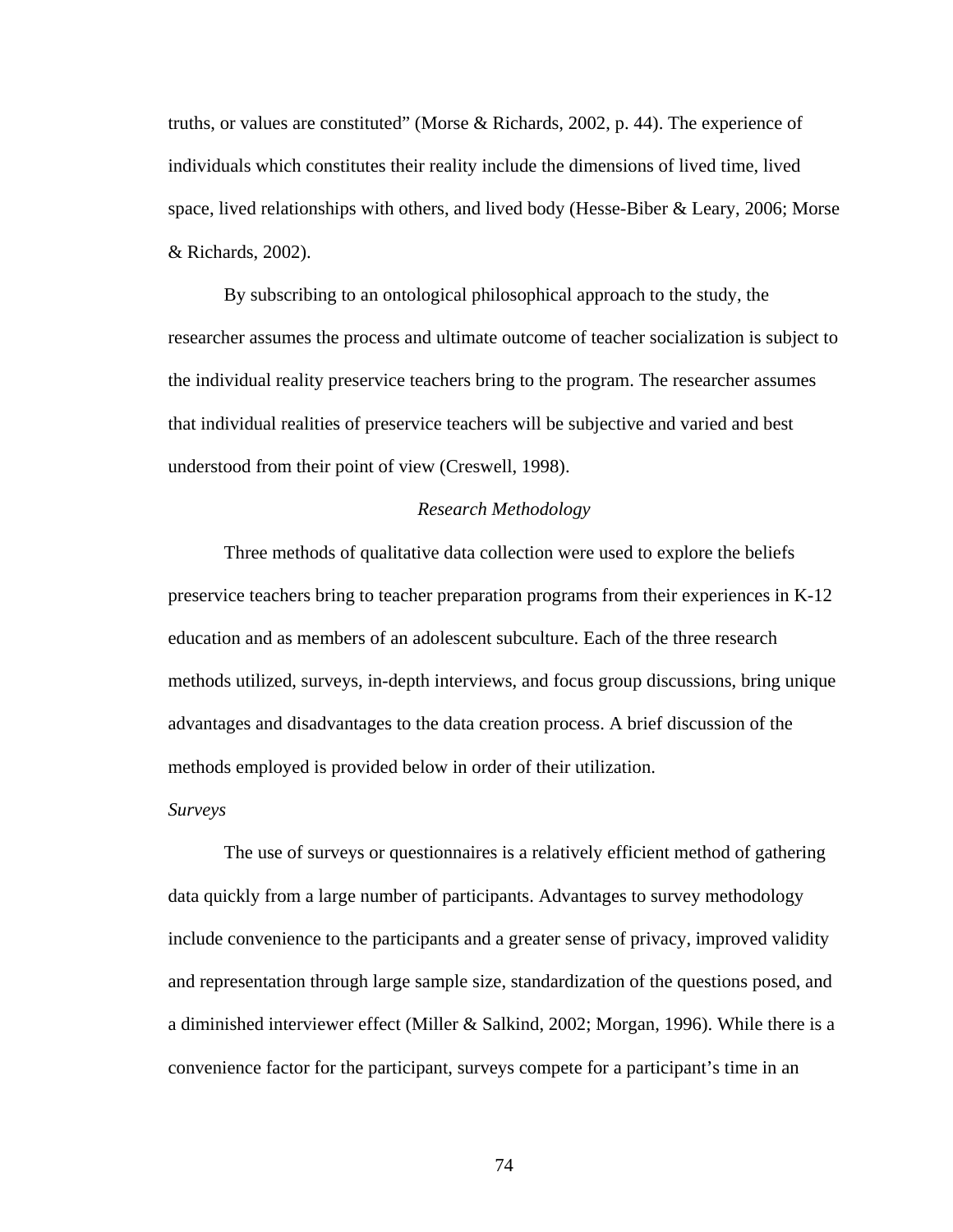already busy schedule. Disadvantages of this type data collection include high rates of non-return creating a possible bias between those who choose to respond and those who do not and the possibility of responses that are not well thought out. A survey tends to produce data that are broader and has less depth compared to an interview or focus group where the interviewer is able to ask follow-up questions and probe for deeper understanding (Creswell, 1998; Hesse-Biber & Leavy, 2006; Miller & Salkind, 2002; Morgan, 1996).

 For this study a survey consisting of descriptive and open ended questions was presented to preservice teachers during the first two weeks of their entry level class of their teacher preparation program. The purpose of these questions was to draw out participant responses, based on their personal experience with K-12 education and participation in an adolescent subculture that would provide insight to their individual beliefs about education and their future career as teachers.

#### *Interviews*

 Hesse-Biber and Leavy (2006) utilize the term issueoriented to describe in-depth interviews utilized by researchers to gain information from individuals regarding a particular focus.

In-depth interview uses individuals as the point of departure for the research process and assumes that individuals have unique and important knowledge about the social world that is ascertainable through verbal communication…Typically researchers who conduct in-depth interviews are looking for patterns that emerge from the "thick descriptions" of social life recounted by their participants. (Hesse-Biber & Leavy, 2006, p. 119)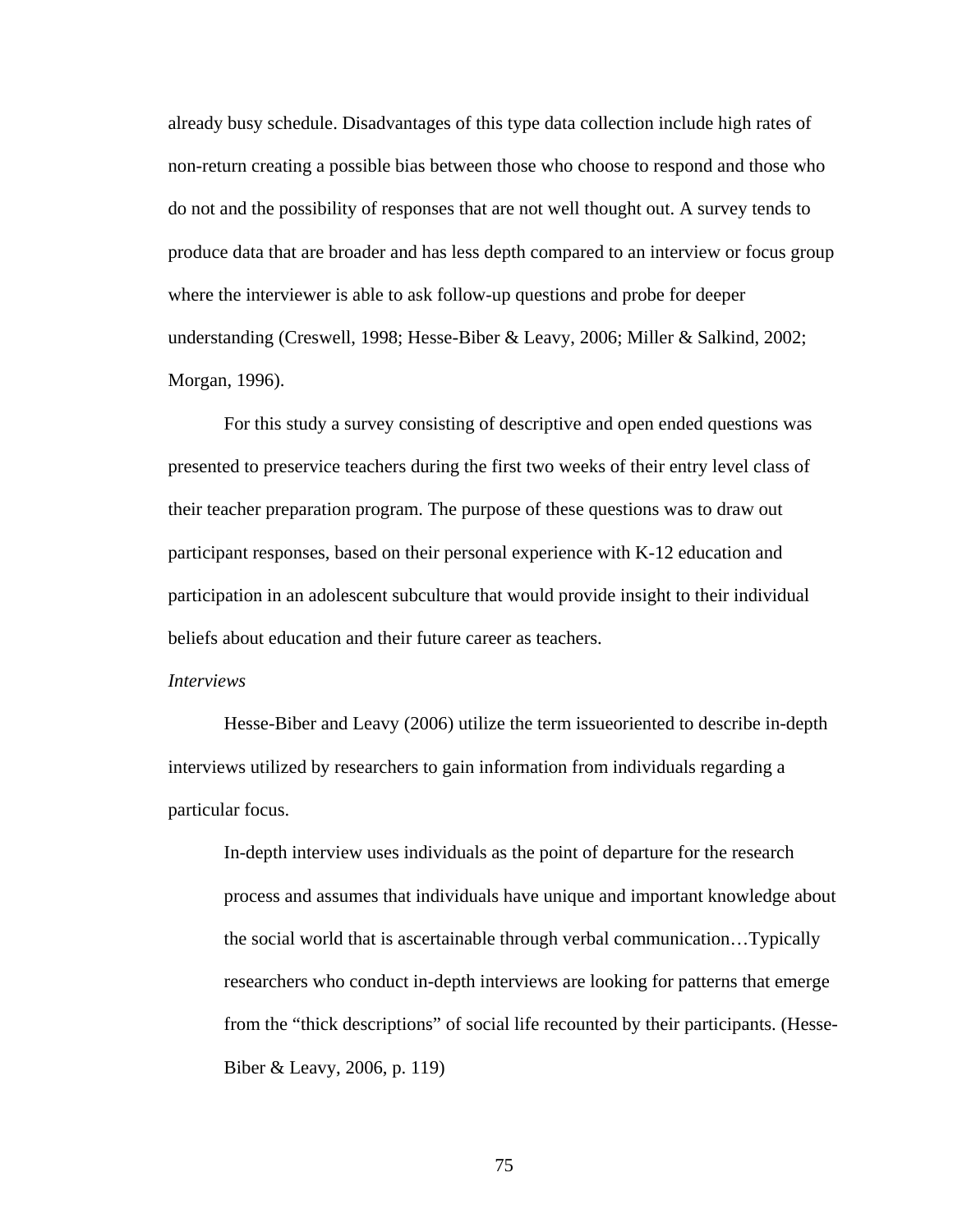According to Johnson (2002), "A researcher who uses in-depth interviewing commonly seeks 'deep' information and knowledge-usually deeper information and knowledge than is sought in surveys, informal interviewing, or focus groups" (p. 104).

Semi structured interviews, according to Morse and Richards (2002), are appropriate when the researcher "knows enough about the phenomenon or the domain of inquiry to develop questions about the topic in advance…but not enough to be able to anticipate the answers" (p. 94). Semi structured interviews consist of open-ended questions prepared in advance as well as prepared probes. The use of unplanned questions and probes is appropriate as participant information is revealed (Morse & Richards, 2002). Interviewer bias must be considered when designing questions and conducting an interview. Interviewers should become active listeners and avoid interaction with interviewees that would guide or limit their responses (More & Richards, 2002).

 In this study, in-depth interviews were conducted with preservice teachers in an effort to understand, from their point of view, their beliefs about education and teaching arising from their K-12 experience and membership in an adolescent subculture. Openended interview questions were developed for use in the in-depth interviews. Follow up questions as well as probes were employed to elicit richer and more meaningful responses from participants.

## *Focus Groups*

According to Morgan (1996), the use of focus group interviews was not widely utilized as a qualitative research method until the mid 1980s. Morgan (1996) noted that "a content analysis of the materials from *Sociological Abstracts* revealed that over 60%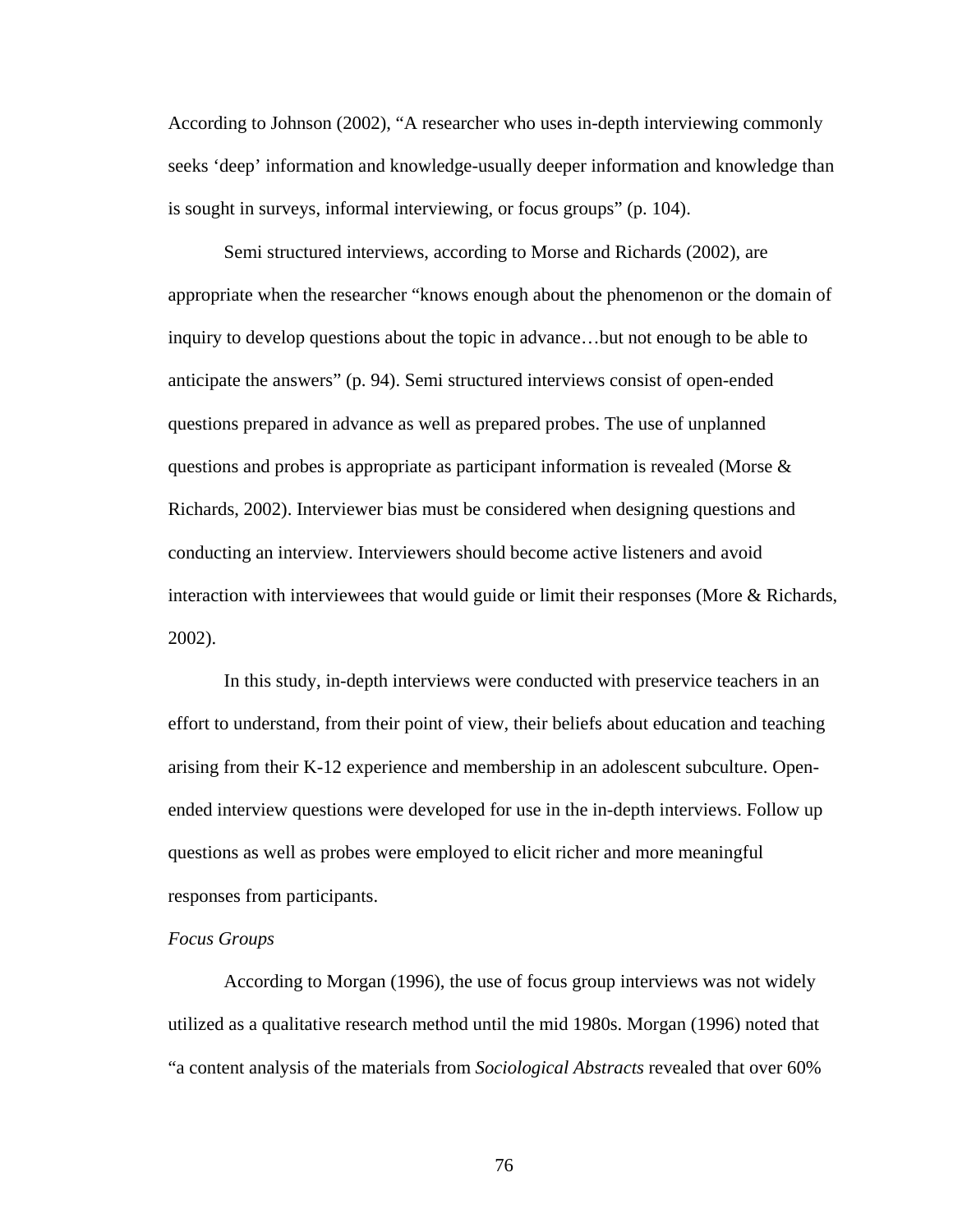of the empirical research using focus groups during the past decade combined them with other research methods" (p. 130). He found that individual interviews were the most common qualitative methodology used with focus groups. Morgan (1996) provided three components essential to a focus group. First, the purpose of a focus group is to collect data. Second, the source of data is located in the interaction of discussion between participants of the focus group. Third, the researcher plays an active role in creating group discussion for the purpose of collecting data.

The number of participants utilized in a focus group should vary depending upon the sensitivity of the topic to be discussed. Larger groups of six to ten can be used when the data generated would not be considered intimate to the participants. Members asked to reveal sensitive data about themselves are more likely participate when focus groups consist of four to six members. When considering focus group participants, Morgan (1996) suggested that the more homogenous the group, the greater the depth of data revealed through group interactions. He used the term *segmented* to describe the division of participants into focus groups based on gender, age, race, sexual preference, and other distinguishing characteristics.

Facilitators of focus groups are responsible for introducing questions and maintaining balanced participation within the group (Morse & Richards, 2002). The uniqueness of data derived from focus groups reside in the interactions between group participants as they respond to each other and the group dynamic. According to Hesse-Biber and Leavy (2006), focus group methodology is a useful technique in providing conversations about topics "that are unlikely to occur in an in-depth interview (and remain almost exclusively untapped by survey research)" (p. 198).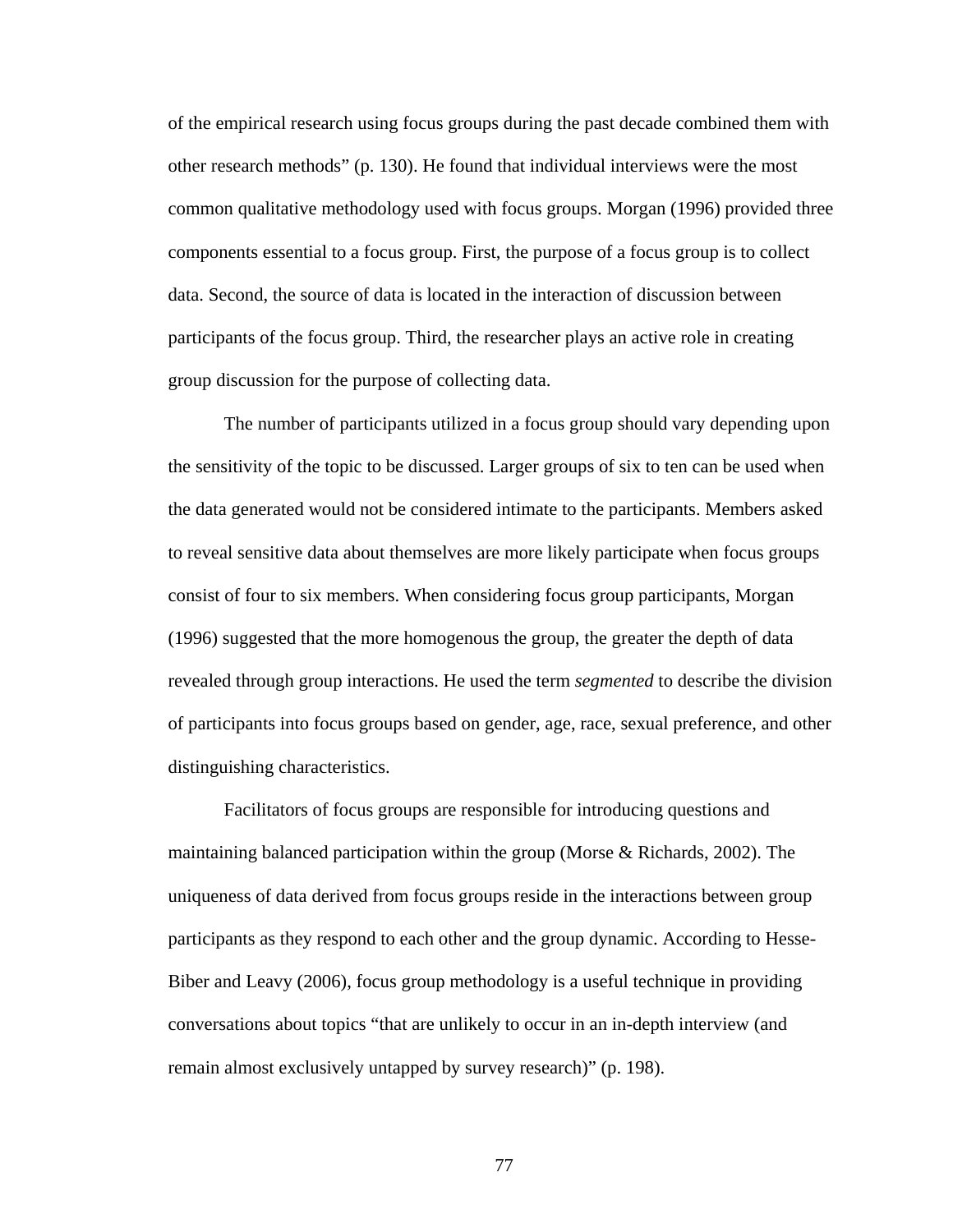Unique data develops as participants disagree, explain themselves, and query each other, often negotiating their original ideas with new thoughts resulting from the conversation. This form of data often helps to both elucidate *and* challenge takenfor-granted assumptions that, like water to a fish, are difficult to discern. (Hesse-Biber & Leavy, 2006, p. 200)

Focus groups are useful in identifying the "language, definitions, and concepts that the research participants find meaningful as they navigate through their daily life experiences" (Hesse-Biber & Leavy, 2006, p. 199). As a result, data from focus group interviews are often considered in the development of questions used in surveys and indepth interviews (Hesse-Biber & Leavy, 2006; Morgan, 1996; Morse & Richards, 2002).

In this study, a focus group interview was conducted using open-ended interview questions to guide the initial discussions. Follow up questions and probes were utilized to discover deeper and richer data and maintain balanced group interaction and focus.

#### *Participants*

 Participants of a phenomenological study must, according to Creswell (1998), "be individuals who have experienced the phenomenon being explored and can articulate their conscious experiences" (p. 113). He used the term *criterion* to describe a type of purposeful sampling strategy used to select participants for this type of study. The criteria for participant selection for this study were based upon the research questions posed and included:

1. Participants who were preservice teachers enrolled in a teacher education program at the *Foundations* level of the teacher education program and were attending the entry level course.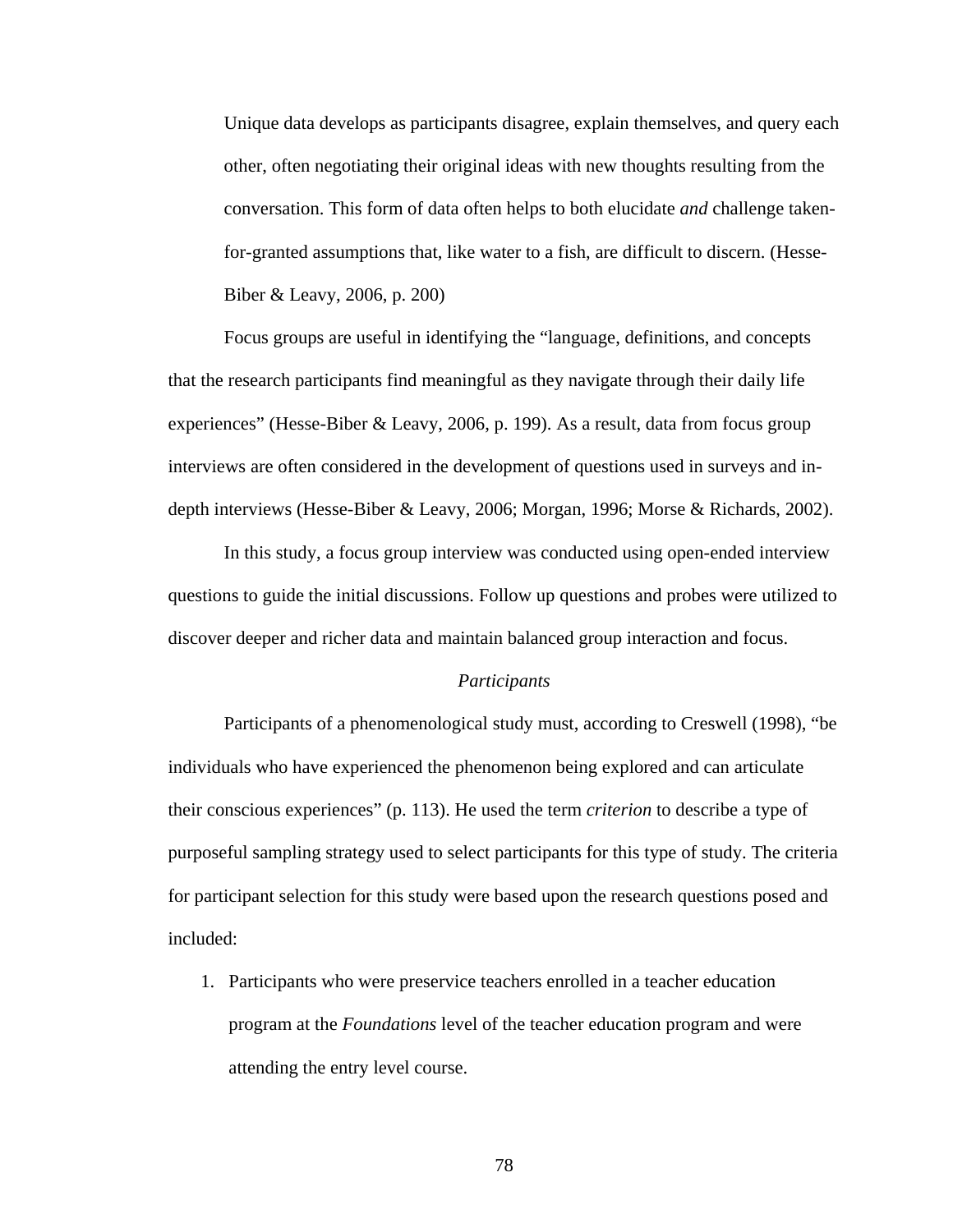2. Participants who would be considered traditional students, i.e., those who recently completed high school and could still be considered adolescent by ageages 18 through 25.

## *Data Collection and Instrumentation*

 Phenomenology as a research method attempts to "describe the meaning of the lived experience for several individuals about a concept or the phenomenon" (Creswell, 1998, p. 51). Two key assumptions of phenomenology, according to Morse and Richards (2002), are that participant:

Perceptions present us with evidence of the world – not as it is thought to be, but as it is lived. The lived world, or the *lived experience,* is critical to phenomenology. The second…is that human existence is meaningful and of interest in the sense that we are always conscious of something… people are in their worlds and are understandable only in their contexts. (p. 45)

The final outcome of a successful phenomenological investigation is a more complete understanding of the phenomenon through discovery of unifying meaning of the experience from the shared reality of the participants. The term essence is used to describe the discovered meanings of the shared experience or phenomenon (Creswell, 1998; Morse & Richards, 2002).

 An essential component of any phenomenological study is the creation of data through the process of interviewing participants who have lived the phenomenon. According to Tierney and Dilley (2002):

Education has utilized the interview as a central tool in its research efforts for more than a century and has experienced a quantum leap in the use of its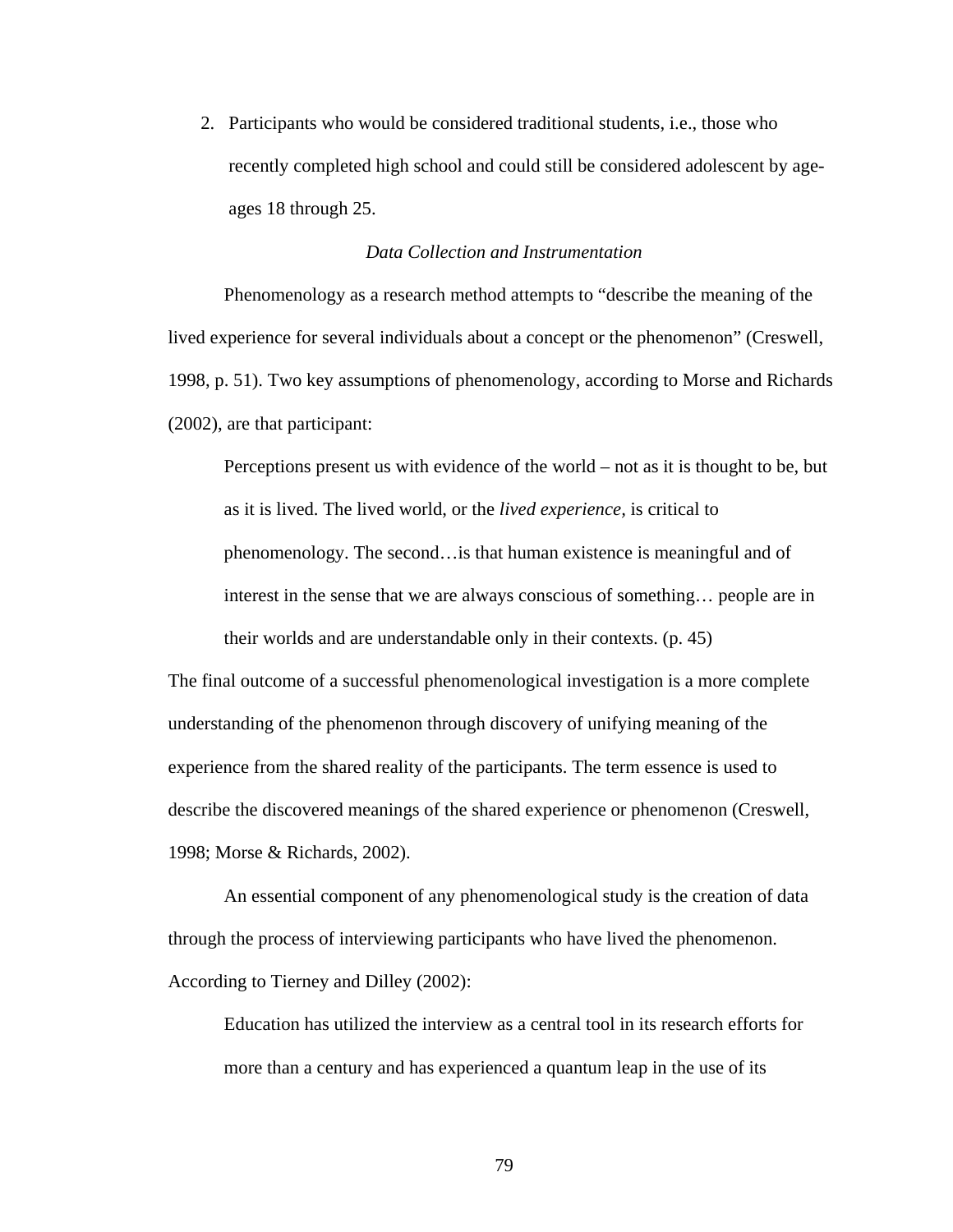qualitative versions in the past few decades… educational researchers have been

remarkably diverse in the ways they have applied the interview process. (p. 454) For this study surveys, in-depth, and focus group interviews were utilized to create data through the lived experience of preservice teachers. Surveys were employed to create data that was broader in its meaning than it was deep and rich, but from a greater number of participants than would be possible with in-depth interviews. In an effort to create data deeper and richer in its meaning in-depth and focus group techniques of interviewing were used. The following section presents the steps utilized in the data collection process of this study.

## *Institutional Review Board (IRB) Approval*

 Prior to data collection, research protocols addressing participant contact, participant assurances, participant consent, data collection, and instrumentation were submitted for IRB approval. IRB approval was granted from the Midwestern university where data was to be collected and then by the degree sponsoring university.

#### *Participant Contact*

 An approved in-class recruitment and survey protocol and script was submitted to the Chair of the Department of Educational Foundations and Literacy of a Midwestern four-year public university (see Appendix A). Once departmental approval to proceed was given, five instructors teaching a total of seven sections of the *Foundations* level class were contacted to seek permission to access their students for recruitment during one of their class periods.

With departmental and instructor permission, initial contact of prospective participants was made during the last 15 minutes of class. All attending students were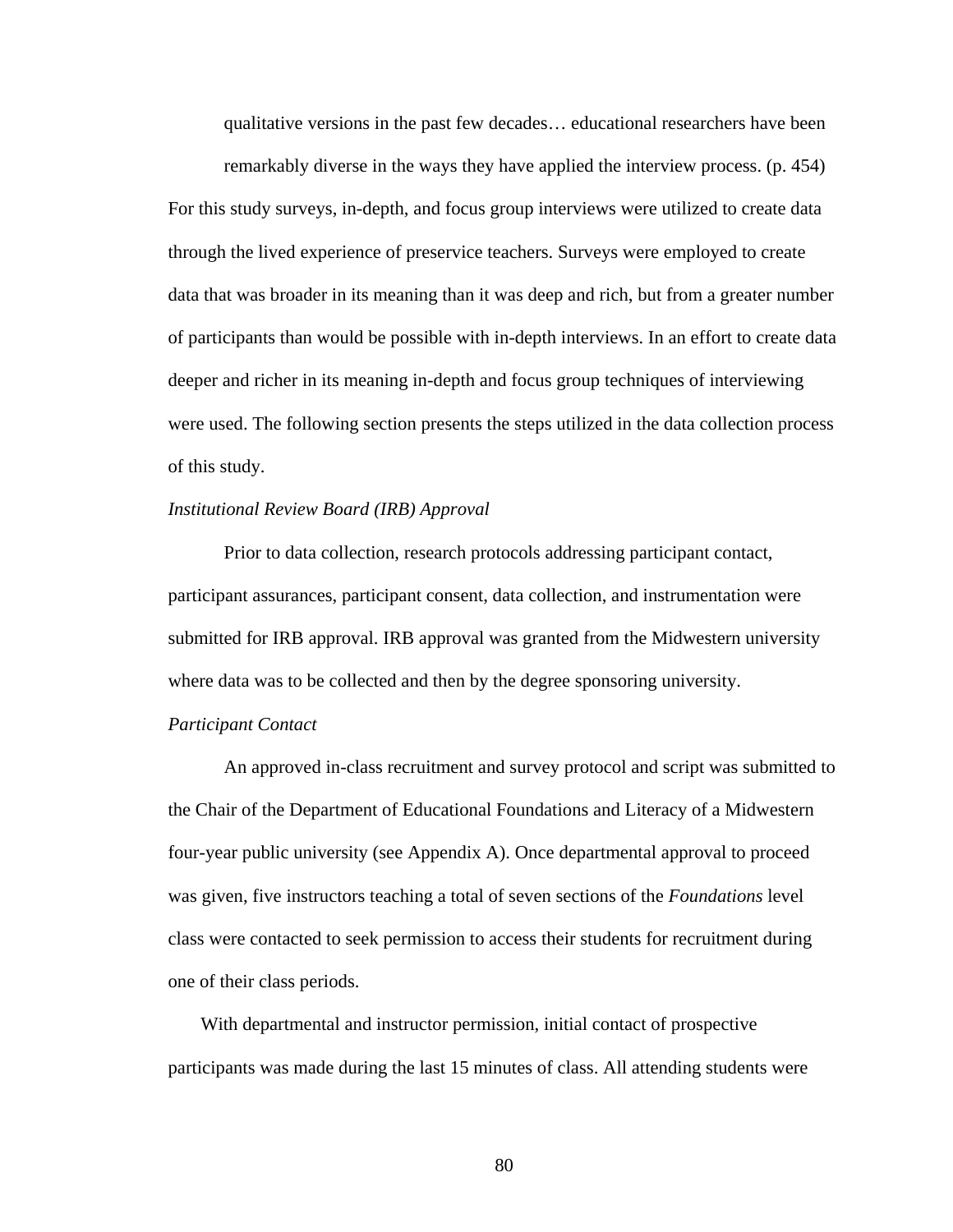invited to participate in the project. Students were asked to read and complete the informed consent form (see Appendix B) before they completed the in-class survey (see Appendix C). Students willing to participate in a one-on-one and/or focus group interview were asked to complete the form requesting contact information (see Appendix  $B$ ).

One hundred eighty one students completed the in-class survey. One hundred sixty two met the age criteria described above for participants. Twenty nine preservice teachers that met the age criteria completed the contact information form indicating their willingness to participate in an interview. The selection of participants for in-depth and focus group interviews was based upon their continued willingness to participate and scheduling.

## *Surveys*

The role of the survey was to provide data regarding the lived experiences of preservice teachers that would provide a broad or more general insight to their beliefs about teaching from a larger group of participants than would possible through in-depth and focus group interviews. In this context, data generated from surveys were analyzed in concert with data generated from the in-depth and focus group interviews, thus adding to the overall validity of the study.

 The survey (see Appendix C) consisted of nine questions in total. Seven descriptive questions required minimal reply while two open-ended questions asked for information requiring a more deep and thoughtful response. The purpose of the descriptive questions was to provide information useful in determining the cultural context of the participants' high school experience and their connectedness with the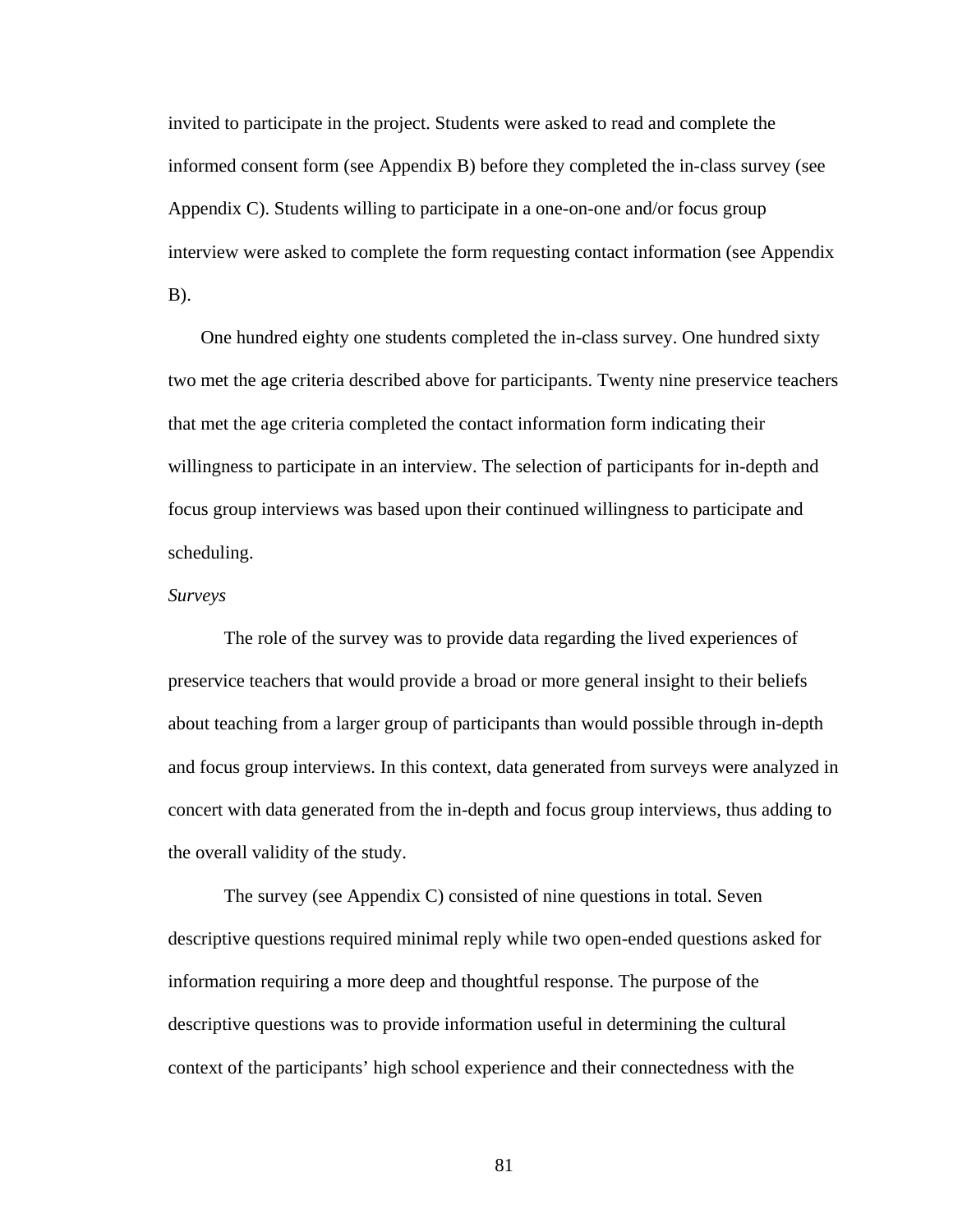prevailing culture of the school. The open ended questions were designed to expose the participant's beliefs about education through their experiences as a student and member of a youth culture. The open ended questions were developed using Nespor's (1987) four characteristics of beliefs, discussed in chapter two, that are not found in knowledge. One question asked students to rank characteristics of an effective teacher based upon research conducted by Minor et al. (2002), which is presented in chapter two.

## *In Depth Interviews*

 Using the same line of questions from the in-class survey with the addition of probes and follow-up questions of similar meaning, in-depth interviews were conducted with ten participants. The purpose of the in-depth interviews was to reach a deeper and richer understanding of individual participants' beliefs about teaching and education than was possible through the written survey.

#### *Focus Group Interview*

 Using the same line of questions from the in depth interview with the addition of probes and follow-up questions of similar meaning, a focus group interview was conducted with seven participants. The purpose of the focus group interview was to provide an alternate context of expression of meaning through the interactions of group members. As with the in-depth survey, data from the focus groups interviews provided a deeper and richer layer of expression to the lived experience of the participants.

#### *Data Analysis*

 Analysis and interpretation of data generated in this study was a continuous and cyclical process beginning with data preparation, progressing to data exploration, to data reduction, and finally resulting in interpretation as described by Hesse-Biber and Leavy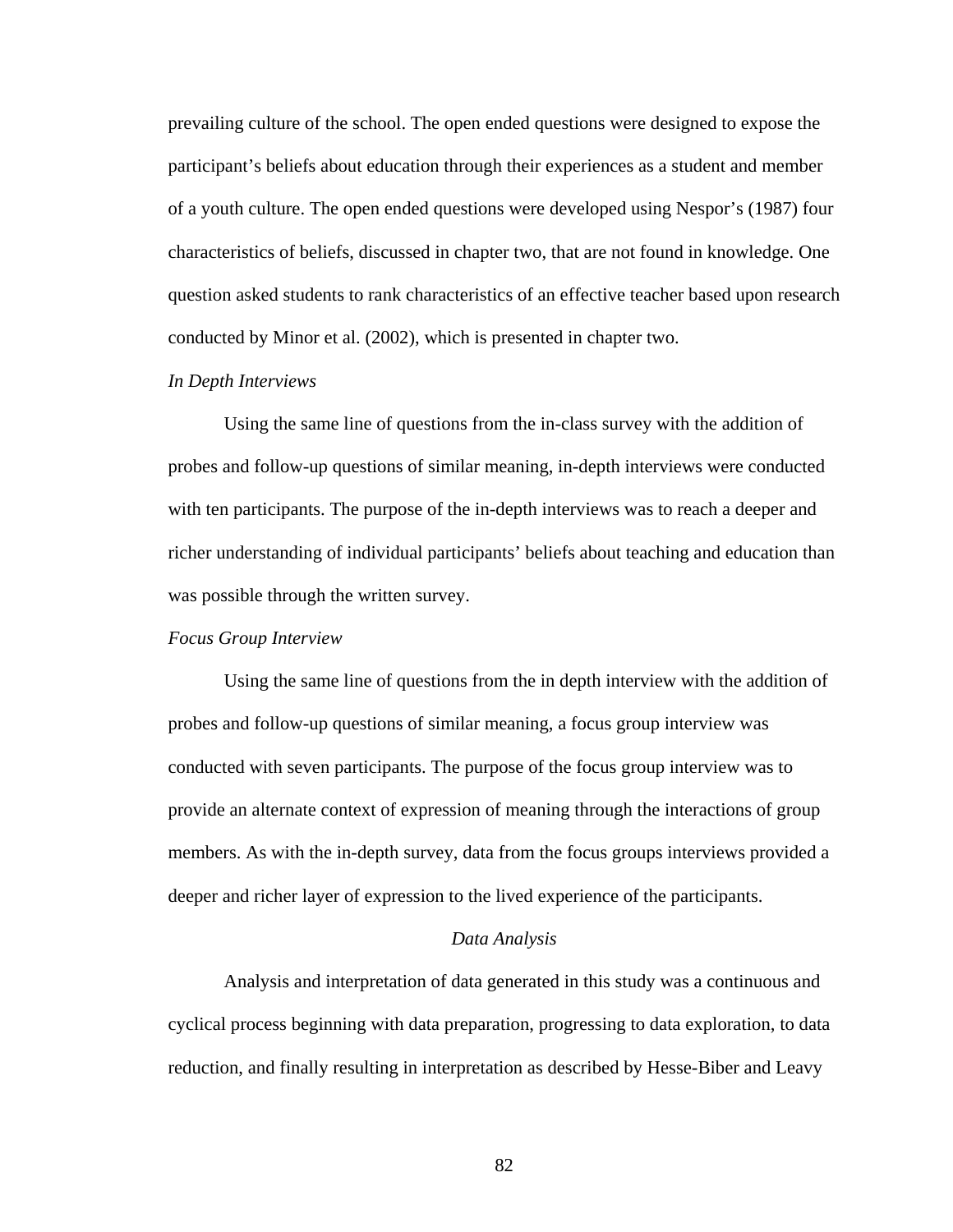(2006). The analysis was continuous in that data were analyzed as it was created rather than waiting until all the data were collected before analysis began. Litoselliti (2003) argued that continuous analysis of data allows the researcher to know if the data being generated will be applicable to the purpose of the study and provides opportunity to modify or improve upon the data collection methodology. Cyclical means that data analysis was not a one-way progression from start to finish but rather a two-way progression of analysis providing internal feedback from one step back to the previous step. For example, the development of codes and emerging patterns or themes developing from the process of data reduction should upon reflection change how existing and emerging data are explored (Hesse-Biber  $\&$  Leavy, 2006). The following sections provide a brief description of the four steps used in the analysis of data generated in this study.

## *Data Preparation*

 Data created for this study utilizing the three instruments described above required manipulation from its original form to a form suitable for analysis. Morse and Richards (2002) used the term transforming data to describe this process. They noted that data used in the analysis phase of a study are several steps removed from the data creation process and that context and meaning can be lost in the transformation.

The researcher must always remember to interpret data in this context. For example, interviews of participants about their experiences or perceptions of an event should be judged not in terms of the accuracy of the participants' recall of the actual event but in terms of the accuracy of their recall of *how they felt or experienced or perceived the event at the time.* (Morse & Richards, 2002, p. 99)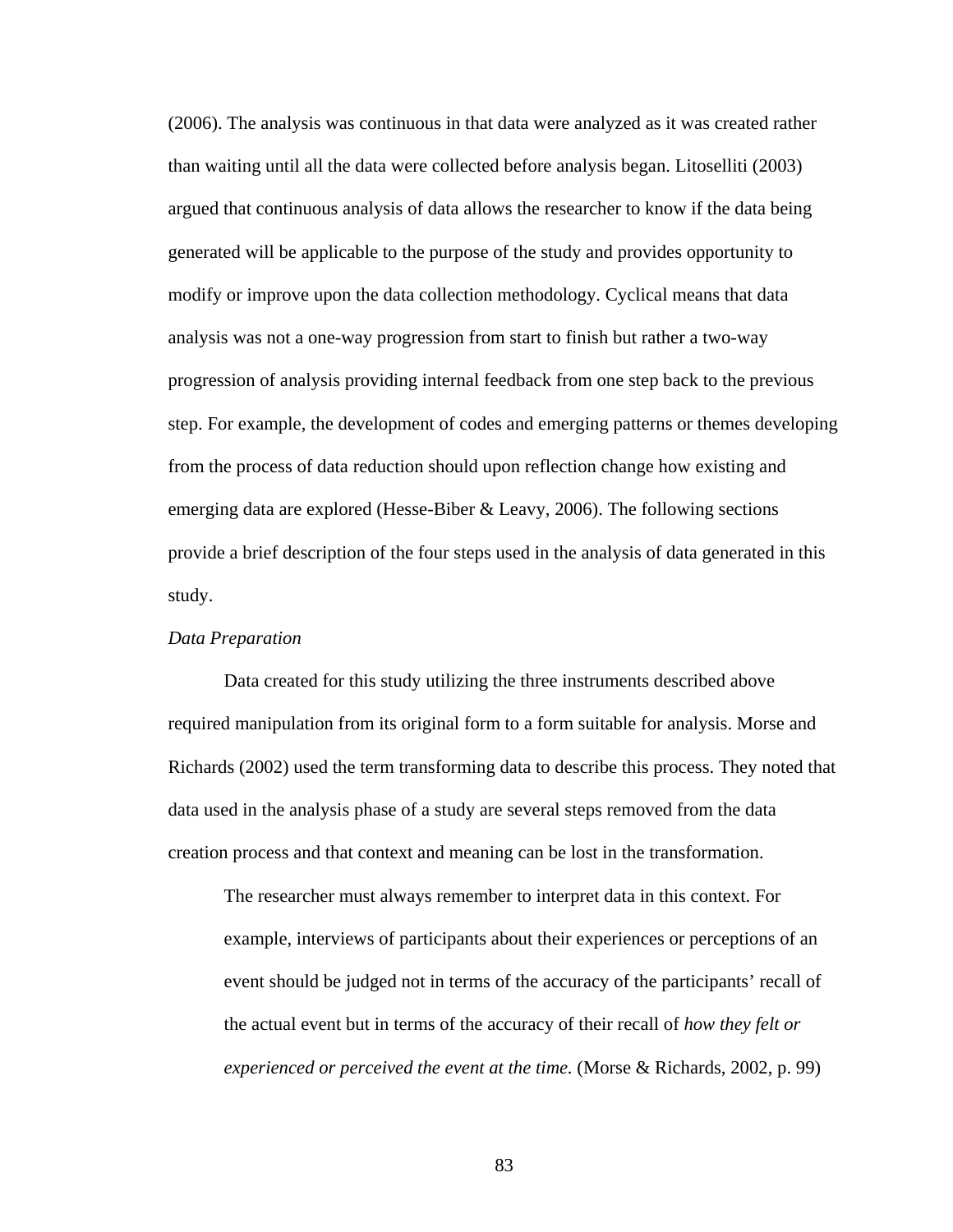Creswell (1998) used the phrase Data Management to describe this phase of analysis in which data are organized and transformed into files for comparison.

Data from the in-class surveys were received in a written format organized by the survey questions presented to each participant. Student data from descriptive survey questions were disaggregated by question and stored electronically as an Excel document for descriptive analysis. Survey data from the two open-ended questions were disaggregated by question and transcribed to a Word document for further analysis. Data created during the in-depth interviews and focus groups were tape recorded and transcribed into a Word document that could be further disaggregated by question, theme, meaning, or code as required in the exploration and reduction of data phases of analysis. *Data Exploration* 

 In the data exploration phase of analysis the researcher begins the process of becoming familiar with the data. As the data were transformed into a usable form a cyclical process of reading and reflection was initiated. With increased experience with the data the researcher would highlight passages with meaning and make notes or as Hesse-Biber and Leavy (2006) recommended:

Write down these ideas in the form of a memo. We want to emphasize the importance of *description* during this phase… begin by summarizing what data you have collected thus far. Write down (memo) any ideas that come to you as you are reading your notes, interviews, etc. What things fit together? What things are problematic? ... What are the most telling quotes…and give some examples of what you mean. (p. 347)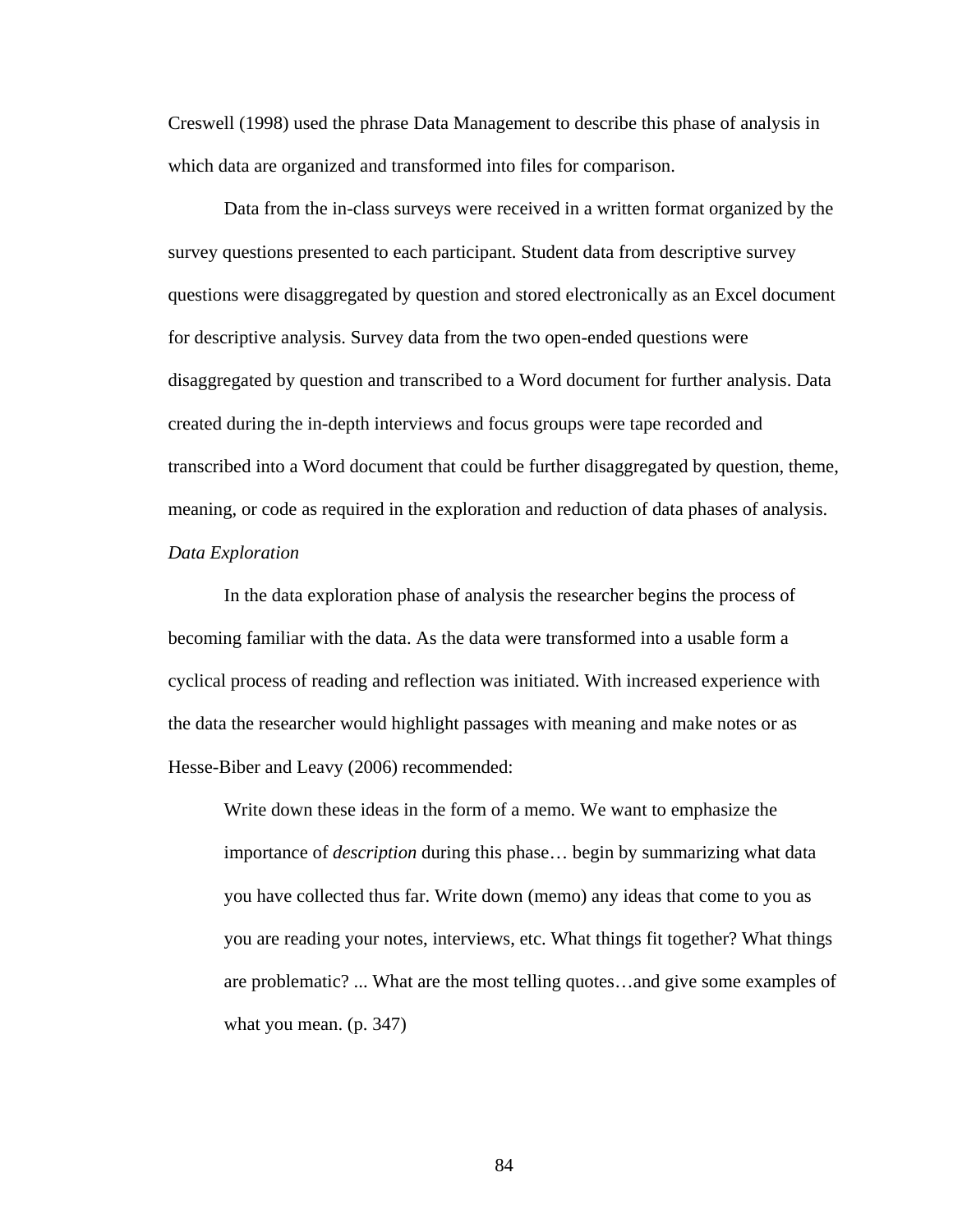These techniques are consistent with what Creswell (1998) designated as the "reading and memoing" phases of analysis where researchers "read through text, make margin notes, [and], form initial codes" (p. 148). Coding, commonly used in qualitative research analysis, was used in this study to locate chunks or segments of textual data that contained key ideas, themes, concepts or patterns (Creswell, 1990; Hesse-Biber & Leavy, 2006).

## *Data Reduction*

 Data reduction was a continuation of the data exploration process as initial coded text, emerging themes and key ideas were refined into statements and patterns of meaning for individuals and groups experiencing the phenomena. As meaning was recognized through data reduction, additional data exploration became necessary to reexamine transcripts in the context of the emerging meaning. Data reduction and data exploration continued to cycle from one to the other until the essence of the experience materialized (Hesse-Biber & Leavy, 2006). Creswell (1998) used the term classifying to describe this part of the analysis process. Finding and listing statements of meaning for individuals and groups are the key activities in the classifying process. Morse and Richards (2002) noted that "the process of writing and rewriting cannot be overestimated. Insight is developed through reflection, and researchers have found that discussing their texts with others is helpful" (p. 147).

#### *Interpretation*

 In the process of data analysis, there is no clear boundary between the interpretative phase and the phases of data preparation, exploration, and reduction. While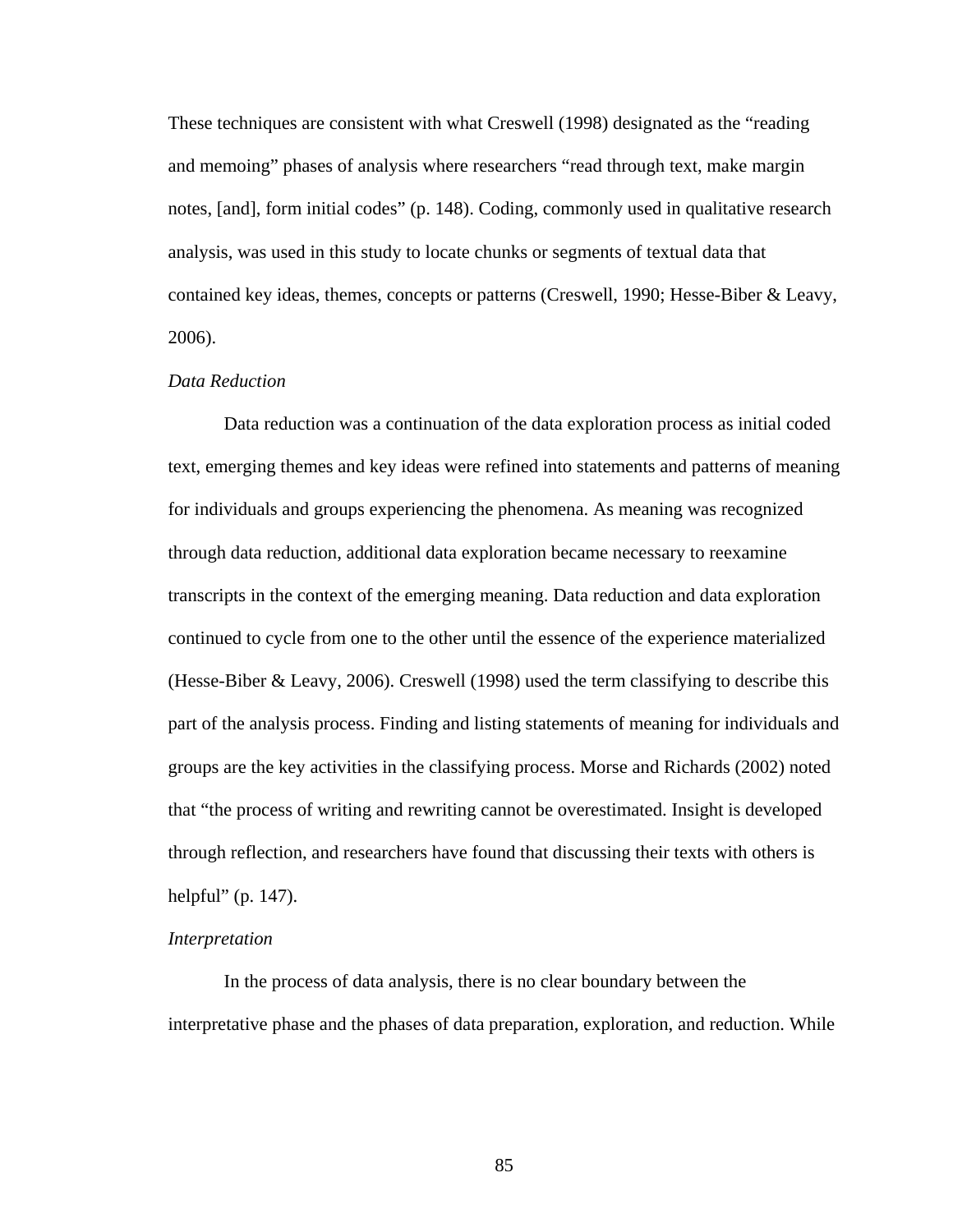data analysis concludes with interpretation, the interpretative process begins as data are collected (Hesse-Biber & Leavy, 2006).

Creswell (1998) provided three components of analysis used in a phenomenological study. He used the term "*textural description*" (p. 150) to describe an interpretative presentation of an individual's experience of the phenomena through statements of meaning derived from data and statements from participant surveys and indepth and focus group interviews. Using his or her own experience with the phenomena and seeking out all possible meanings and frames of reference the researcher then provides an "*imaginative variation or structural description*" (p. 150) of how the phenomena was experienced. From the structural and textural descriptions provided, an overall description or meaning of the essence of the phenomenon is developed.

 Using Creswell's (1998) guide to interpretation of data, the researcher provided a textural and structural description of the lived experience of the participants relevant to the research questions asked in Chapter One of this study. Interpretation of the data analysis concluded with an attempt to understand the overall meaning or essence of the lived experience of the participants.

#### *Validity*

 Hesse-Biber and Leavy (2006) cited three criteria of validation of a qualitative study. They were craftsmanship, communication, and pragmatic. Validity as craftsmanship looks to the researcher and his or her methodology. It is a perception of the researcher's credibility and integrity through his or her actions. Examples of validation through craftsmanship include:

1. Looking for and investigation of negative cases found in the data.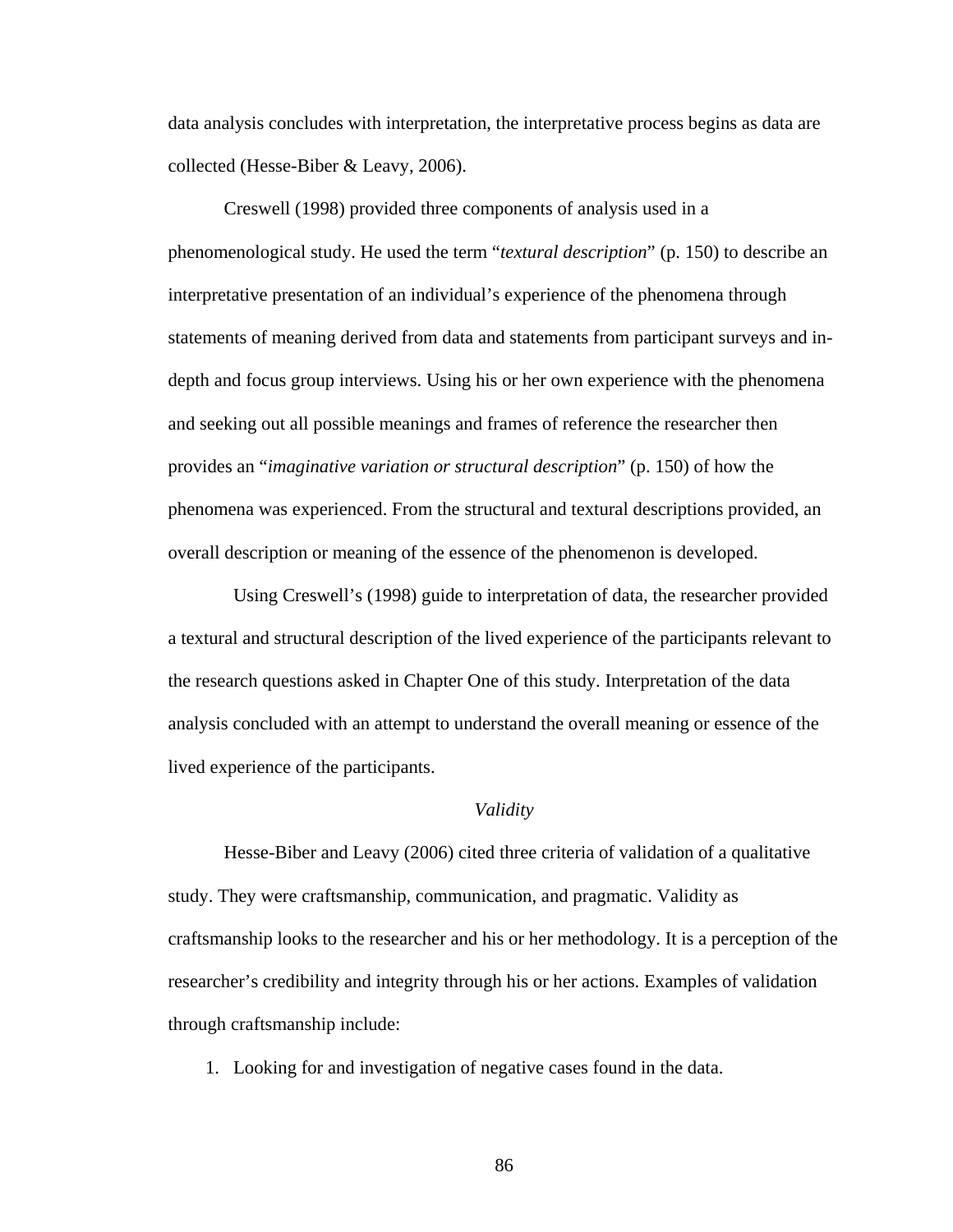- 2. Being able to convincingly fit the data into a theoretical framework.
- 3. Making the effort to provide alternative theories to the findings.
- 4. Referring back to participants when data are unclear.
- 5. Alignment of sampling procedures with research questions.
- 6. Expert review of instruments used to collect data and review of findings
- 7. Triangulation of data sources within the same study (Hesse-Biber & Leavy, 2006).

To gain validity through communication is to engage with those who have acknowledged expertise in dialogue about the findings of the study. "The idea here is that each interpretation of a given finding is open to discussion and refutation by the wider community of researchers, and sometimes this extends to the community in which the research itself was conducted" (Hesse-Biber & Leavy, 2006, p. 64). Pragmatic validity is a measure of how those who were studied were affected by the research findings and resulting changes that may have occurred to those existing in a similar, but broader social context (Hesse-Biber & Leavy, 2006).

 In this study, protection of validity through craftsmanship included components of each of the seven examples listed above. To create validity through communication, review and approval of the proposed study followed by a review of findings was conducted by a committee with legitimate knowledge of qualitative research. Due to the scope and purpose of this study, pragmatic validity as described by Hesse-Biber and Leavy (2006) was not addressed.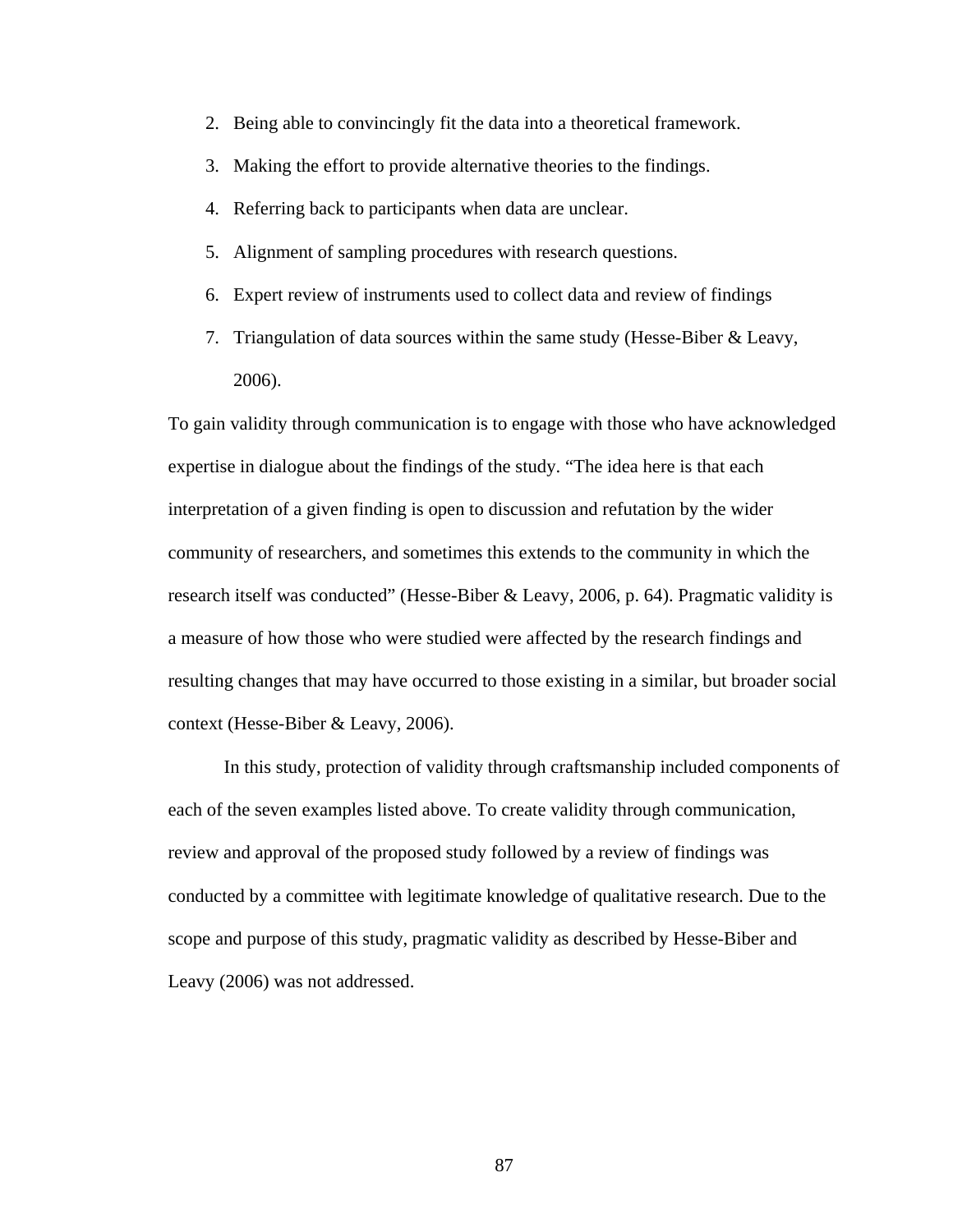#### *Researcher Biases and Assumptions*

 One of the distinguishing characteristics of qualitative research compared to quantitative research is recognition of the researcher's potential effect on research methodology and interpretation of findings. The assumptions and personal biases a researcher brings to the process can potentially misdirect the methods used and mask the meaning of data generated (Krueger & Casey, 2000; Seidman, 1991). Studies that seek meaning of the lived experience of participants are particularly susceptible to researcher bias and assumptions (Creswell, 1998; Krueger & Casey, 2000; Seidman, 1991). According to Seidman (1991),

The fact is that interviewers are a part of the interviewing picture. They ask questions, respond to the participant, and at times even share their own experiences. Moreover, interviewers work with the material, select from it, interpret, describe, and analyze it. Though they may be disciplined and dedicated to keeping the interviews as the participant's meaning-making process, interviewers are also a part of that process. (p. 16)

According to Creswell (1998), "phenomenology's approach is to suspend all judgments about what is real-the 'natural attitude'- until they are founded on a more certain basis" (p. 52). He uses the term bracketing to describe the process of setting aside a researcher's prejudgments and experience, and instead relying on "intuition, imagination, and universal structures to obtain a picture of the experience" (p. 52).

 In this study, effect of researcher assumption and bias was minimized through the researcher's position of neutrality and standardization of methodology. Methodologies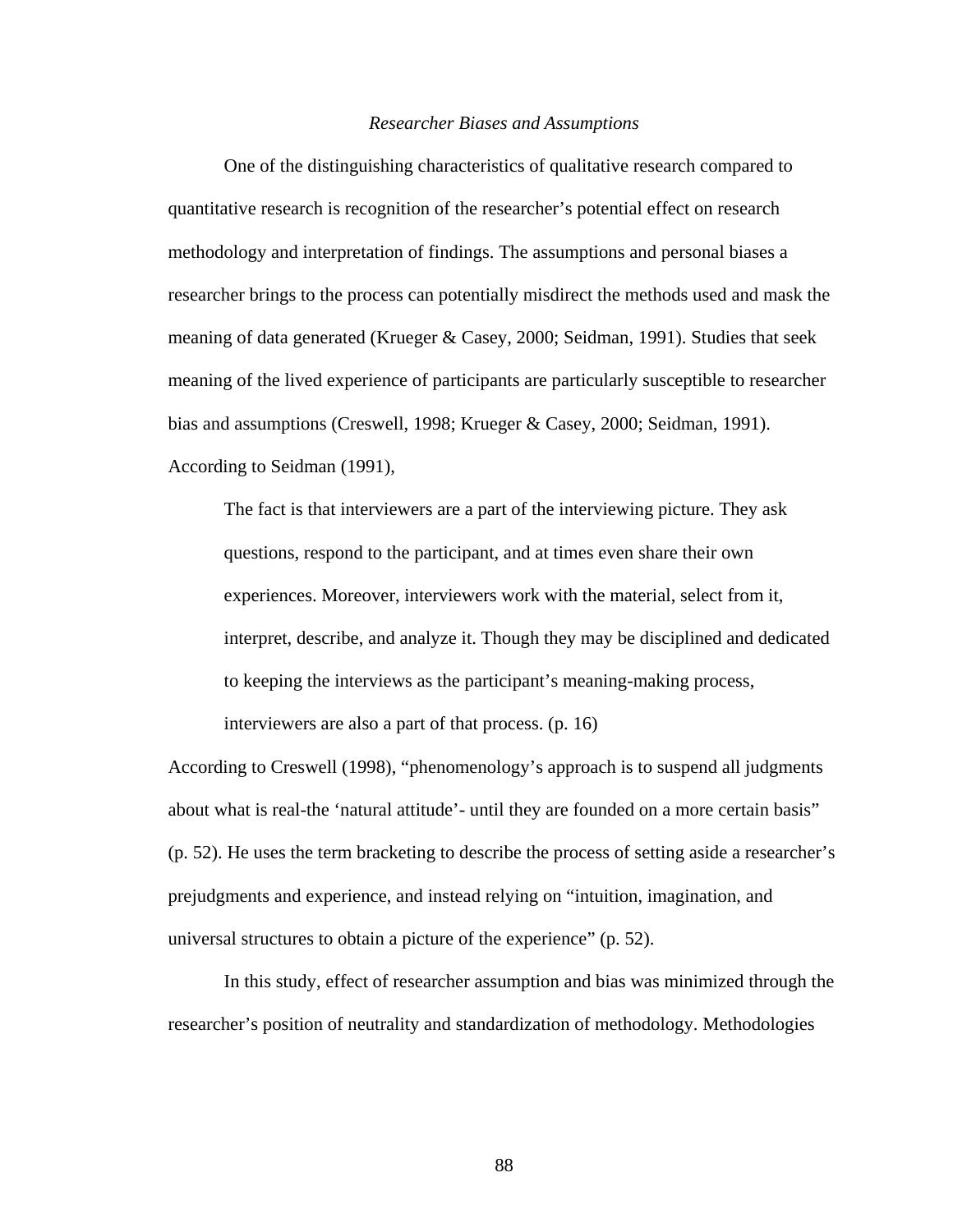utilized to improve validity through craftsmanship and communication as described above, were critical to reducing the effects of researcher assumptions and biases.

## *Summary*

 In Chapter Three, a discussion of the research design and methodology used for this study was presented. The purpose and overview of the study as well as the research questions were reviewed. An explanation of the research strategy, methodology, data collection and instrumentation was provided as well as sections addressing data analysis, validity, and researcher assumptions and bias. Chapter Four will present an analysis of the data collected. Chapter Five will provide a summary of findings with discussion and will address implications for future practice and research.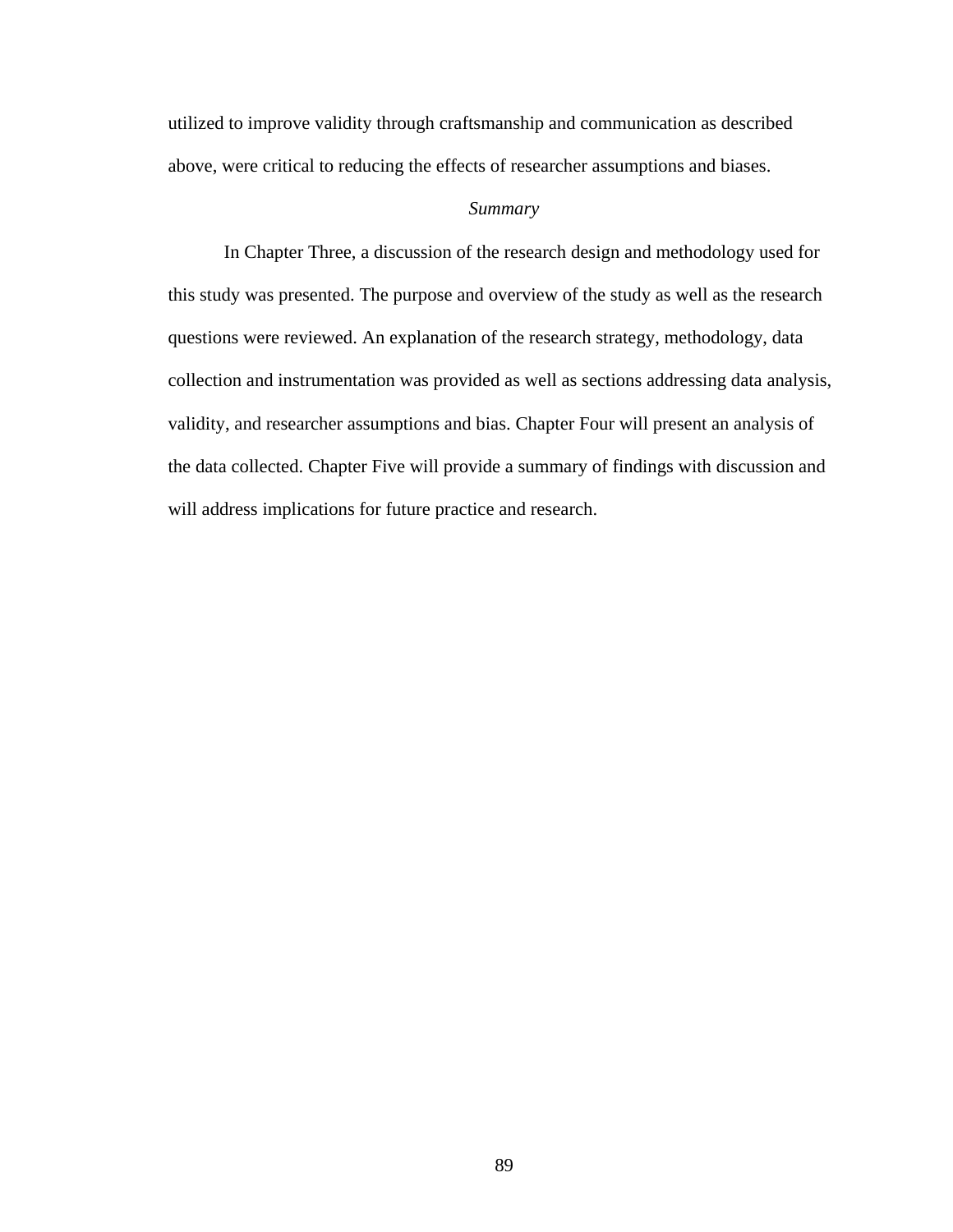## CHAPTER FOUR

## PRESENTATION AND DISCUSSION OF FINDINGS

## *Introduction*

Public education's resistance to change despite decades of intense reform effort suggests a cultural phenomenon of barriers and institutional structures that prevent or naturally oppose change. For the purpose of this study, the problem is an apparent lack of appreciation for the cultural nature of public education and the need to better understand public education as a cultural phenomenon. While the plethora of quantitative data generated by the NCES over the past 35 years have been useful in describing and tracking the academic achievement of groups and sub-groups of students, its efficacy in facilitating significant educational reform affecting high school reading and math achievement test scores as measured by NAEP has not been realized (Donahue & Dion, 2007; Greene, 2006; Perie, Moran, & Lutkus, 2005; & Rampey, Dion, & Donahue, 2009). To better construct a more comprehensive theory regarding public education as a cultural phenomenon, more qualitative research is needed to enhance understanding of the individual experience and shared beliefs of those involved.

 Teacher socialization describes a body of research seeking to understand the development of individuals into "participating members of the society of teachers" (Zeichner & Gore, 1990, p. 329). In this context, an individual's attitudes and beliefs provide an opportunity of understanding preservice teachers' thought processes, how they might behave in the classroom, and their willingness to embrace change (Doyle, 1997; Pajares, 1992; Richardson, 1996; Zeichner & Gore, 1990). One significant finding from this body of research is that preservice teachers hold on to their beliefs regarding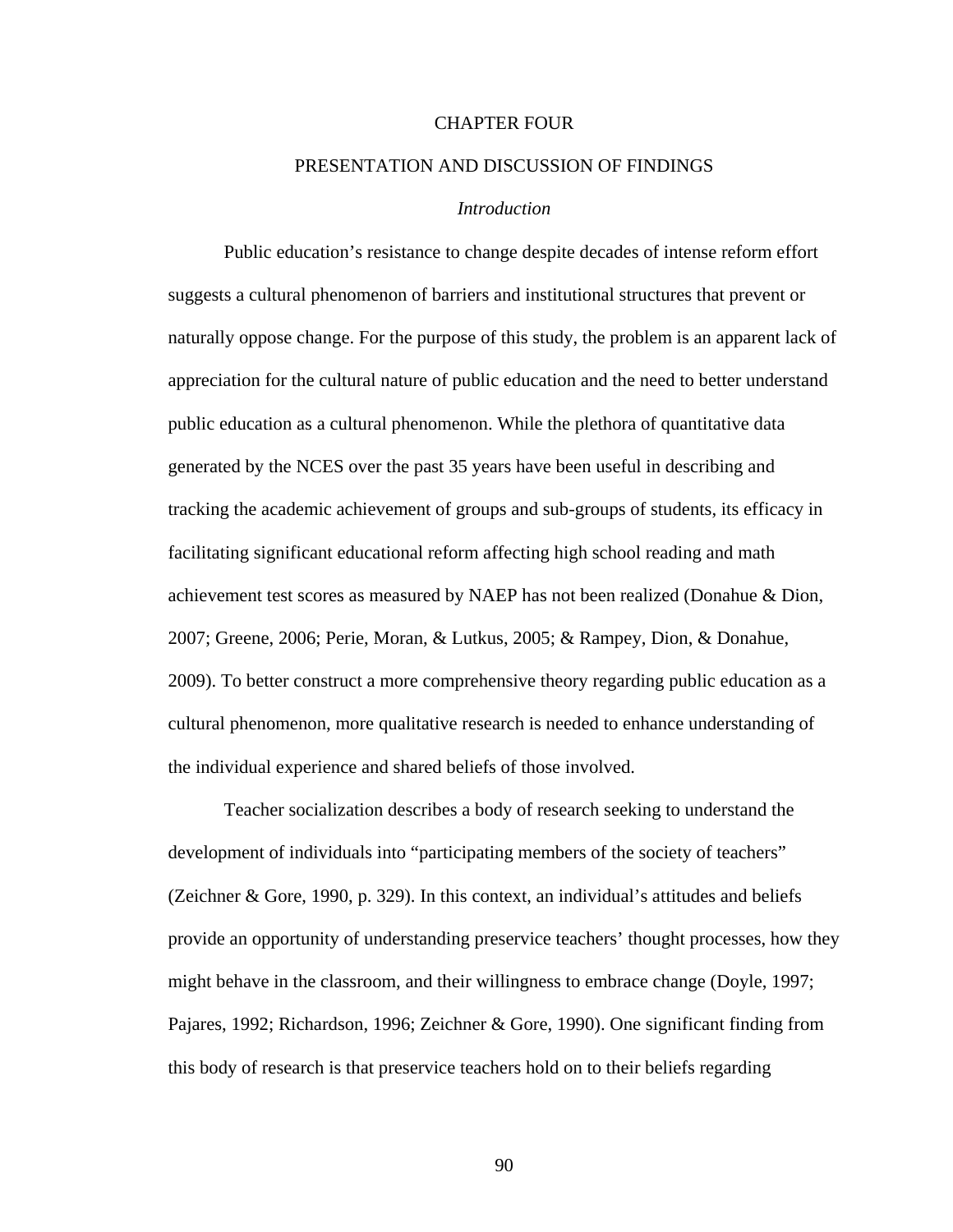education and teaching that were formed as part of their K-12 experience as students and these are the beliefs that tend to prevail and reemerge after they leave a teacher preparation program and begin teaching on their own. An application of these findings to the beliefs preservice teachers bring to teacher preparation programs from their membership in an expanding adolescent subculture has not been well defined.

 The purpose of this phenomenological study is to better describe, from individual points of view, the beliefs preservice teachers bring to teacher preparation programs arising from their experiences as K-12 students and as members of an adolescent subculture. Collection and analysis of data was guided by the following research questions:

- 1. What individually held beliefs about education do preservice teachers bring to their teacher preparation program from their K-12 experience?
- 2. What individually held beliefs about education do preservice teachers bring to their teacher preparation program from their membership in an adolescent subculture?

Chapter Four is organized into four additional sections. The first is Data Collection which describes the setting, participants, and data collection protocols. The second, Data Analysis, discusses emergent themes found in data collected from the in class surveys, in-depth interviews, and a focus group interview in the context of the study's research questions. The next section, Integration of Themes, is a synthesis of themes identified in Data Analysis and is followed by a summary of Chapter four.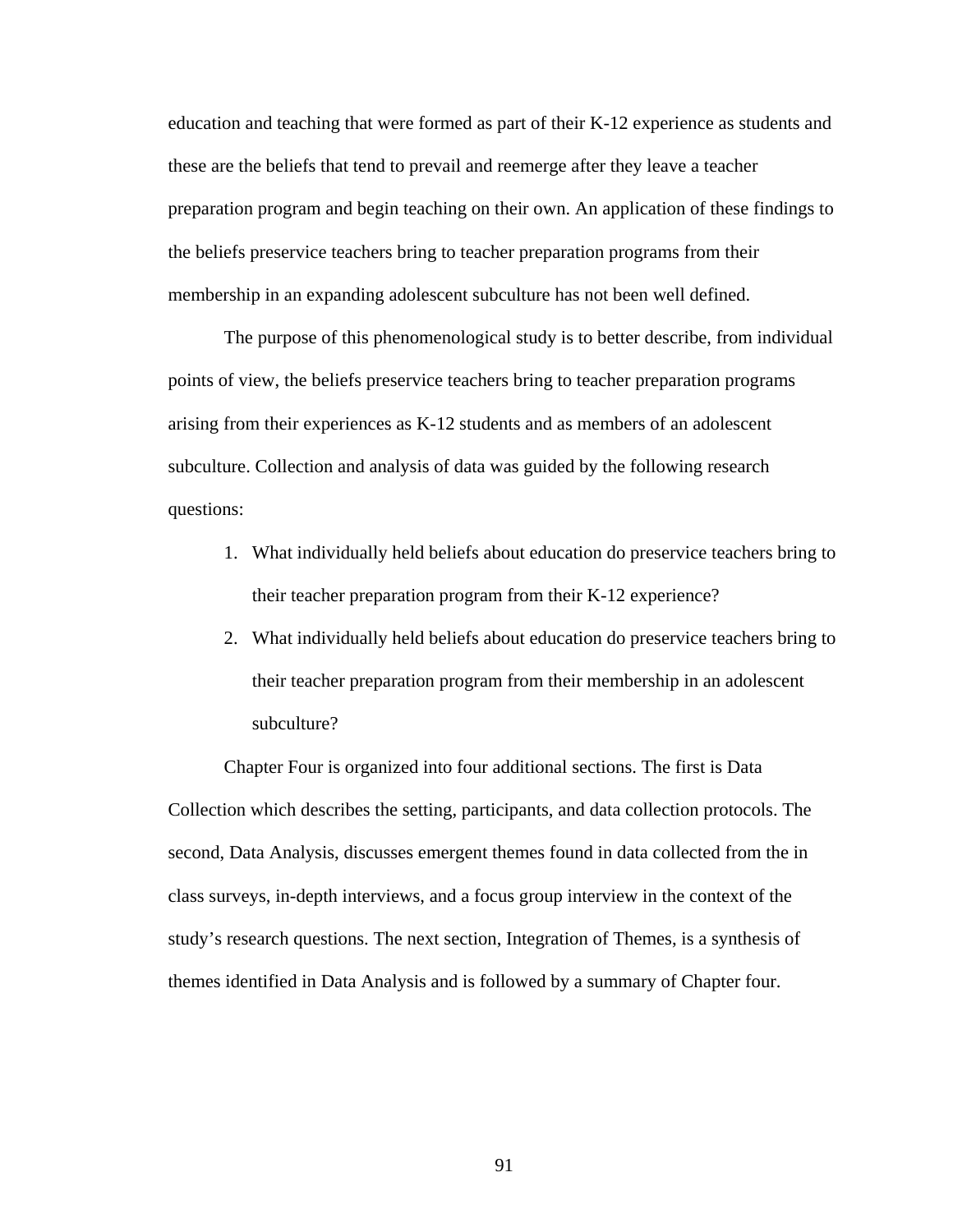## *Data Collection*

#### *Setting*

 Collection of data used in this study occurred at a regional university located in the Midwestern United States. All data were collected within the first four weeks of the fall semester from preservice teachers enrolled in their first course of the university's teacher preparation program. All data were collected on campus in cooperation with the departmental chair and staff.

#### *Participants*

 The participants used in this study consisted of 162 preservice teachers with an average age of 20.0 years. The total sample consisted of 118 female and 44 male preservice teachers. The criteria for participant selection were based upon the research questions posed and included:

- 1. Participants who were preservice teachers enrolled in a teacher education program at the *Foundations* level and were attending the entry level course.
- 2. Participants who would be considered traditional students, i.e., those who recently completed high school and could still be considered adolescent by ageages 18 through 25.

The entire sample responded to the in class survey. Twenty-nine students provided contact information (Appendix B) for the purpose of scheduling an in-depth and/or focus group interview. From the 29 preservice teachers who committed to additional involvement in the study, 13 were selected for in-depth interviews and/or a focus group interview. Selection of these participants was based upon their willingness to further participate and scheduling. Of the ten students that agreed to an in-depth interview, four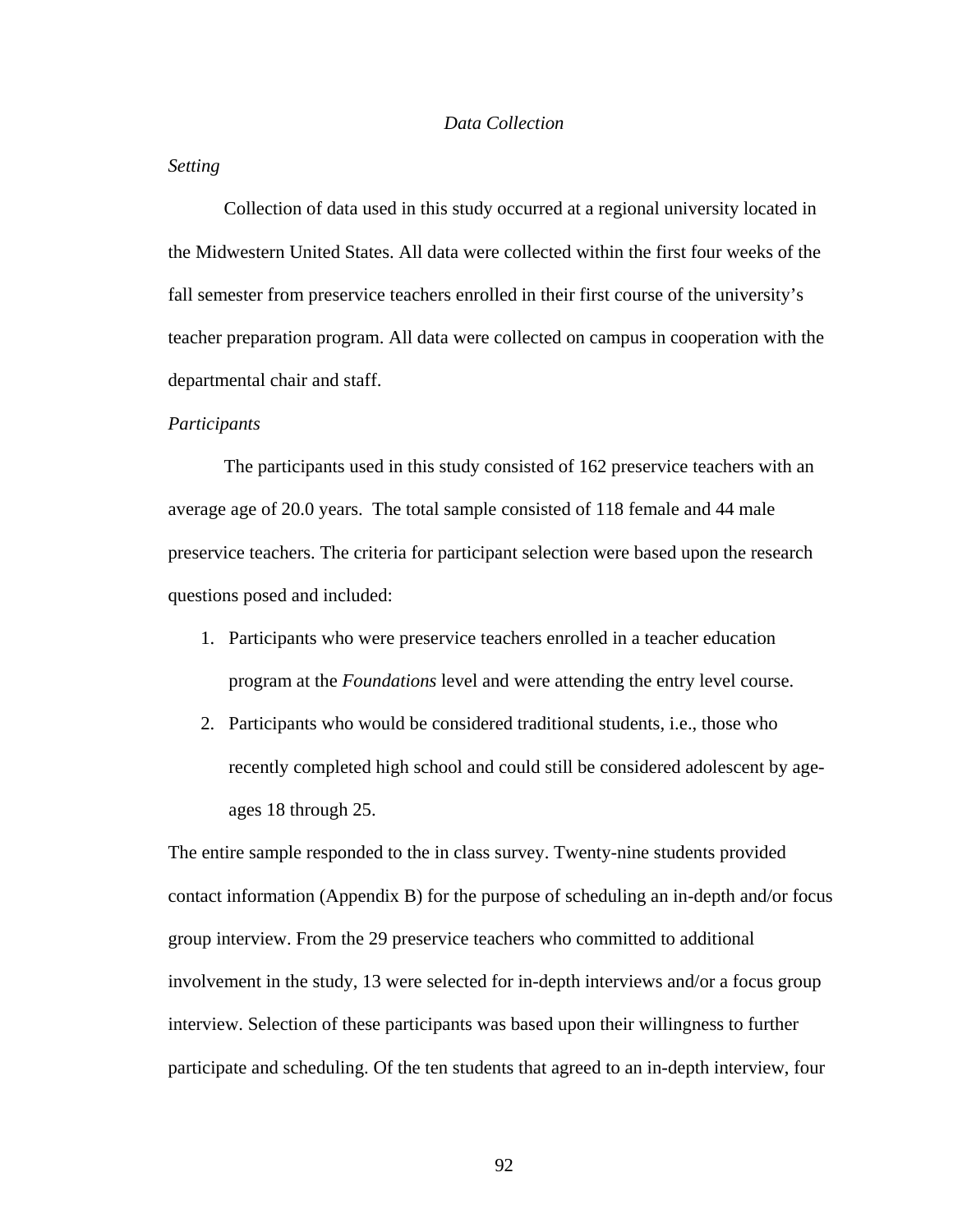were male and six were female. Their average age of 21.5 years was higher then the average age of the entire sample. Seven students participated in the focus group interview which consisted of five females and two males. The average age of this group was 20.1 years.

#### *Protocol*

 Initial contact, recruitment, and administration of the in class survey occurred within a 15 minute time frame at the end of the class period. The recruitment and survey protocols are provided in Appendix A. Letters of informed consent, consent form, and request for further contact form are provided in Appendix B.

The survey (see Appendix C) consisted of nine questions in total. Seven descriptive questions required minimal reply while two open-ended questions asked for information requiring a more deep and thoughtful response. The purpose of the descriptive questions was to provide information useful in determining the cultural context of the participants' high school experience and their connectedness with the dominant culture of the high school. The open ended questions were designed to expose the participant's beliefs about education through their experiences as a student and member of a youth culture.

In cooperation with the departmental chair, in-depth interviews were conducted in a small office that provided convenience for the students and privacy for the interview. Ten in-depth interviews were conducted within a three day schedule. The purpose of the in-depth interview was to reach a deeper and richer understanding of individual participants' beliefs about teaching and education than was possible through the written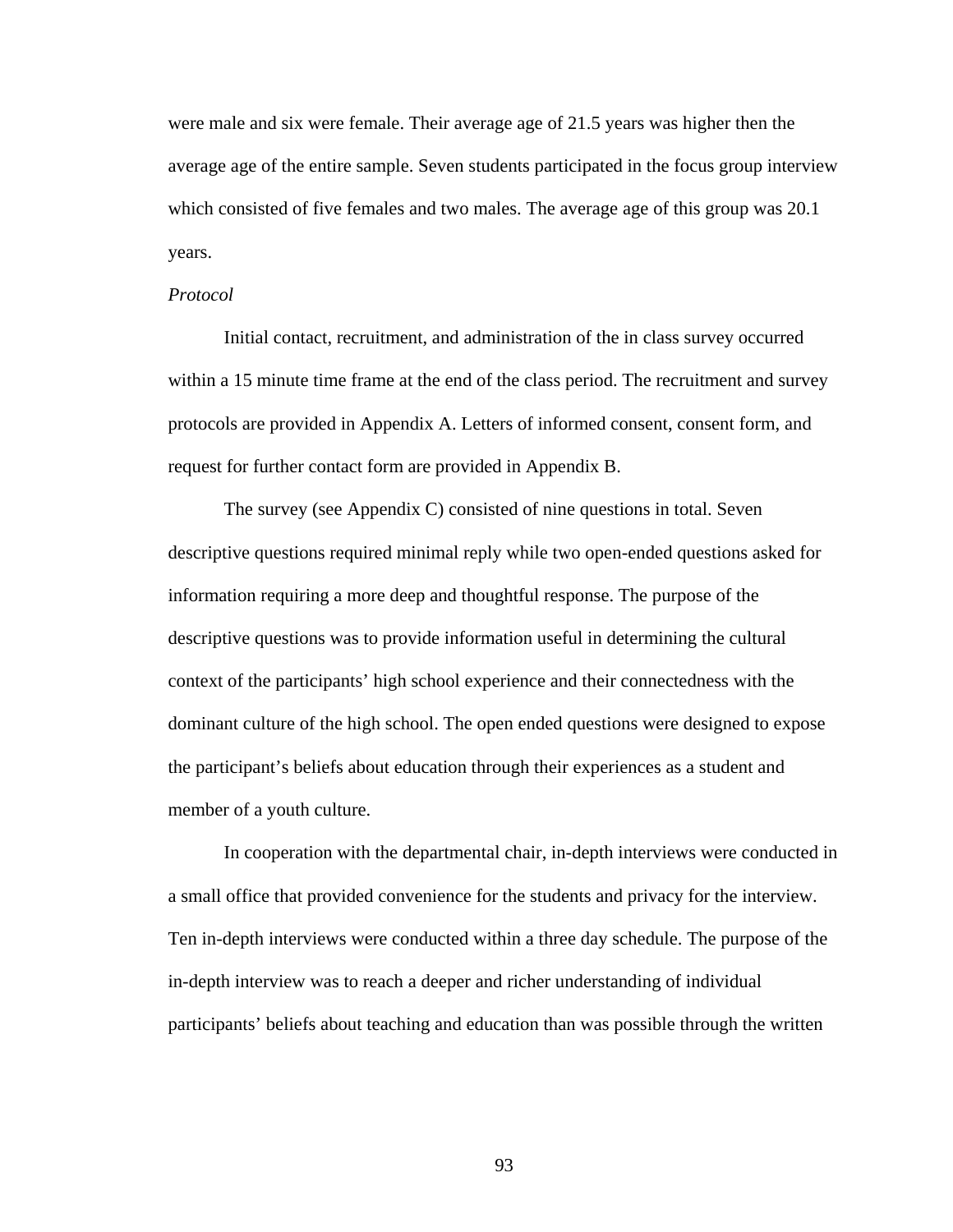survey. The questions used to collect data through the interview process are provided in Appendix C.

In cooperation with the departmental chair, a focus group interview consisting of seven participants was conducted in an office with a small conference area using the same line of questions from the in depth interview with additional probes and follow-up questions (see Appendix C). The purpose of the focus group interview was to provide an alternate context of expression of meaning through the interactions of group members.

## *Data Analysis*

Analysis of data generated in this study was a continuous and cyclical process beginning with data preparation, progressing to data exploration, to data reduction, and finally resulting in interpretation as described by Hesse-Biber and Leavy (2006). The analysis was continuous in that data were analyzed as it was created rather than waiting until all the data were collected before analysis began. Descriptive and qualitative analysis of data originating from the in class survey, in-depth interviews, and a focus group discussion are presented in separate sections below. In the section that follows, themes originating from each of the data collection methods are intergraded to provide a more inclusive description of the data collected.

#### *Descriptive Data from In Class Survey*

 Questions one and two provided demographic data needed to select participants by age and disaggregate data by gender. Question three provided the approximate size of the respondents' graduating class. Data from question three was not included in the study's analysis. Questions four through seven were descriptive questions designed to provide a measure of participants' personal and group characteristics associated with an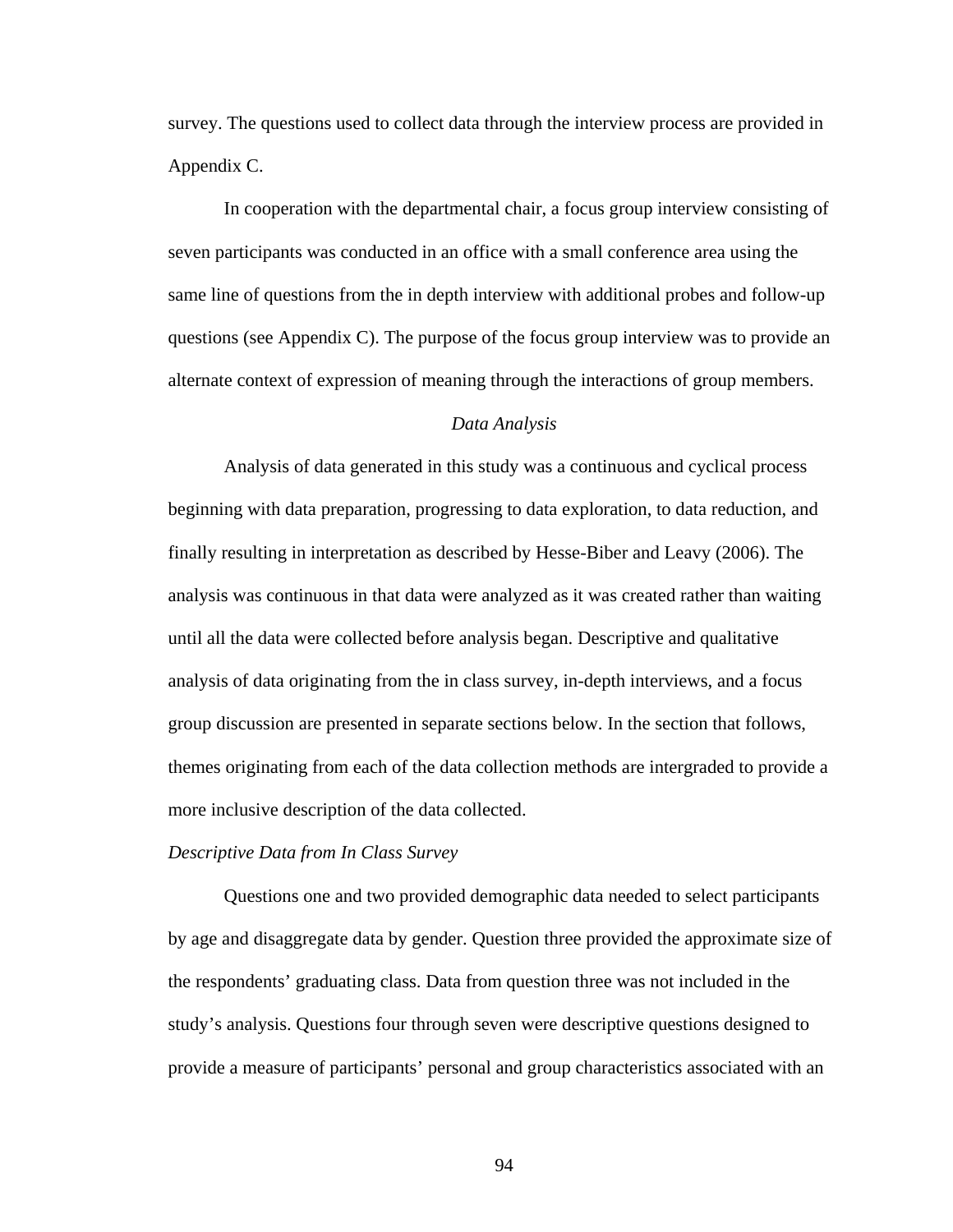adolescent subculture, their connection to the culture of their high school, and their beliefs concerning desirable teacher qualities. Questions eight and nine were open ended questions designed to expose beliefs preservice teachers have about teaching and learning.

Question four of the in class survey asked participants to select from a list, the activities in which they participated while attending middle or high school. The question was designed to provide a measure of connectedness each participant had to their middle or high school culture through participation in school activities and to determine which of the school activities listed were most popular with this sample of preservice teachers. The list included the following possible selections: athletics, cheerleading, poms or dance squad, band, intramurals, clubs, office worker, speech and/or debate. From 115 female preservice teachers completing question four, 114 or 99.13% indicated they had participated in at least one of the eight activities provided. Ninety female respondents or 78.26% indicated that they had participated in at least two of the activities provided. From the 44 male preservice teachers completing question four, 43 or 97.33% indicated they had participated in at least one of the eight activities provided. Thirty male respondents or 68.18% indicated that they had participated in at least two of the activities provided. Table 2 provides additional detail regarding the frequency of participation by preservice teachers in middle or high school activities by male and female respondents.

From the eight possible school activities listed in question number four, participation in clubs was selected by 87 female preservice teachers or 75.65% of the group. Participation in athletics, band, and office worker ranked second, third, and fourth respectively in frequency of participation by female respondents. From the eight possible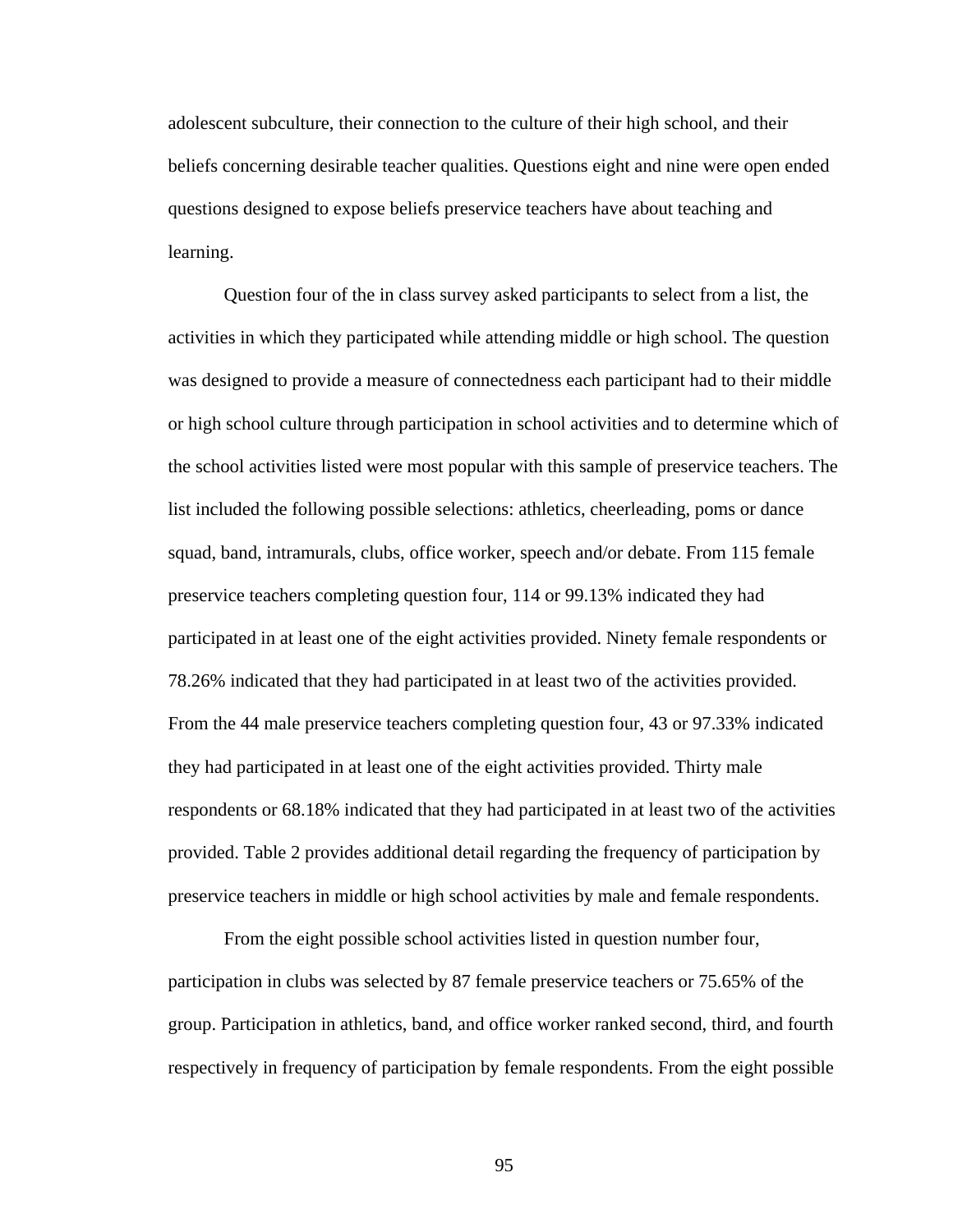|                                     | Female $(n=115)$ |        |                | Male $(n=44)$ |  |
|-------------------------------------|------------------|--------|----------------|---------------|--|
| <b>Total Activities</b><br>Selected | Frequency        | %      | Frequency      | $\%$          |  |
| $\boldsymbol{0}$                    | $\mathbf{1}$     | 0.87%  | $\mathbf{1}$   | 2.27%         |  |
| $\mathbf{1}$                        | 24               | 20.87% | 13             | 29.55%        |  |
| $\overline{2}$                      | 31               | 26.96% | $\overline{7}$ | 15.91%        |  |
| 3                                   | 31               | 26.96% | 13             | 29.55%        |  |
| $\overline{4}$                      | 20               | 17.39% | 10             | 22.73%        |  |
| 5                                   | 6                | 5.22%  | $\overline{0}$ | 0.00%         |  |
| 6                                   | $\overline{2}$   | 1.74%  | $\overline{0}$ | 0.00%         |  |
|                                     |                  |        |                |               |  |

*Question 4: Number of School Activities Selected by Preservice Teachers* 

school activities listed in question four, participation in athletics was selected by 34 male preservice teachers or 77.27% of the group. Participation in clubs and band ranked second and third respectively in frequency of participation by male respondents. Office worker and intramurals tied for fourth and fifth by male respondents. Table 3 provides additional detail of the frequency of activities selected by male and female preservice teachers.

Question five of the in class survey asked preservice teachers "In terms of student popularity in high school, select the level of importance that best matches the characteristics provided below..." (Appendix C). A rating of one through four was used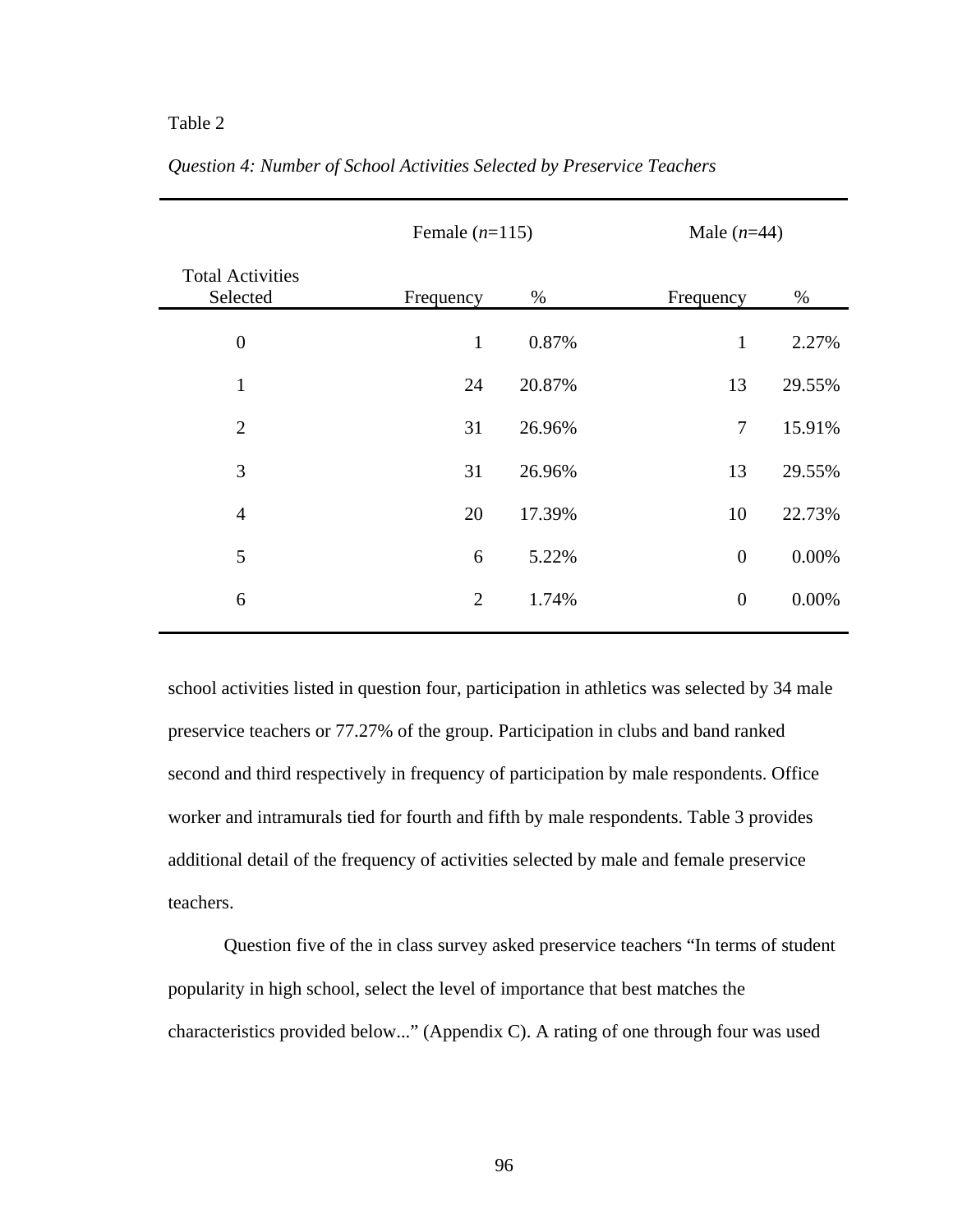|                      | Females $(n=115)$ |        | Males $(n=44)$ |        |
|----------------------|-------------------|--------|----------------|--------|
| Activity<br>Selected | Frequency         | $\%$   | Frequency      | $\%$   |
| Clubs                | 87                | 75.65% | 30             | 68.18% |
| Athletics            | 67                | 58.26% | 34             | 77.27% |
| <b>Band</b>          | 38                | 33.04% | 15             | 34.09% |
| Office Worker        | 29                | 25.22% | 11             | 25.00% |
| Cheerleading         | 31                | 26.96% | $\mathbf{1}$   | 2.27%  |
| <b>Intramurals</b>   | 14                | 12.17% | 11             | 25.00% |
| Speech               | 20                | 17.39% | $\overline{4}$ | 9.09%  |
| Dance                | 15                | 13.04% | $\overline{0}$ | 0.00%  |

*Question 4: Frequency of School Activities Selected by Preservice Teachers* 

with '1' being very important and '4' having no importance. The possible sources of popularity provided in the question included: family status, personal appearance, clothes, nice car, good grades, athletic, participation in activities, and liked by teachers. Ninetynine female preservice teachers completed the question. As a group, female preservice teachers selected personal appearance as the most important source of popularity at school with the lowest group mean value of 1.602. Having a nice car was ranked least important in terms of popularity by female preservice teachers by having the highest group mean value of 2.765. Participation in athletics was ranked second while being liked by teachers was ranked seventh. Male preservice teachers selected participation in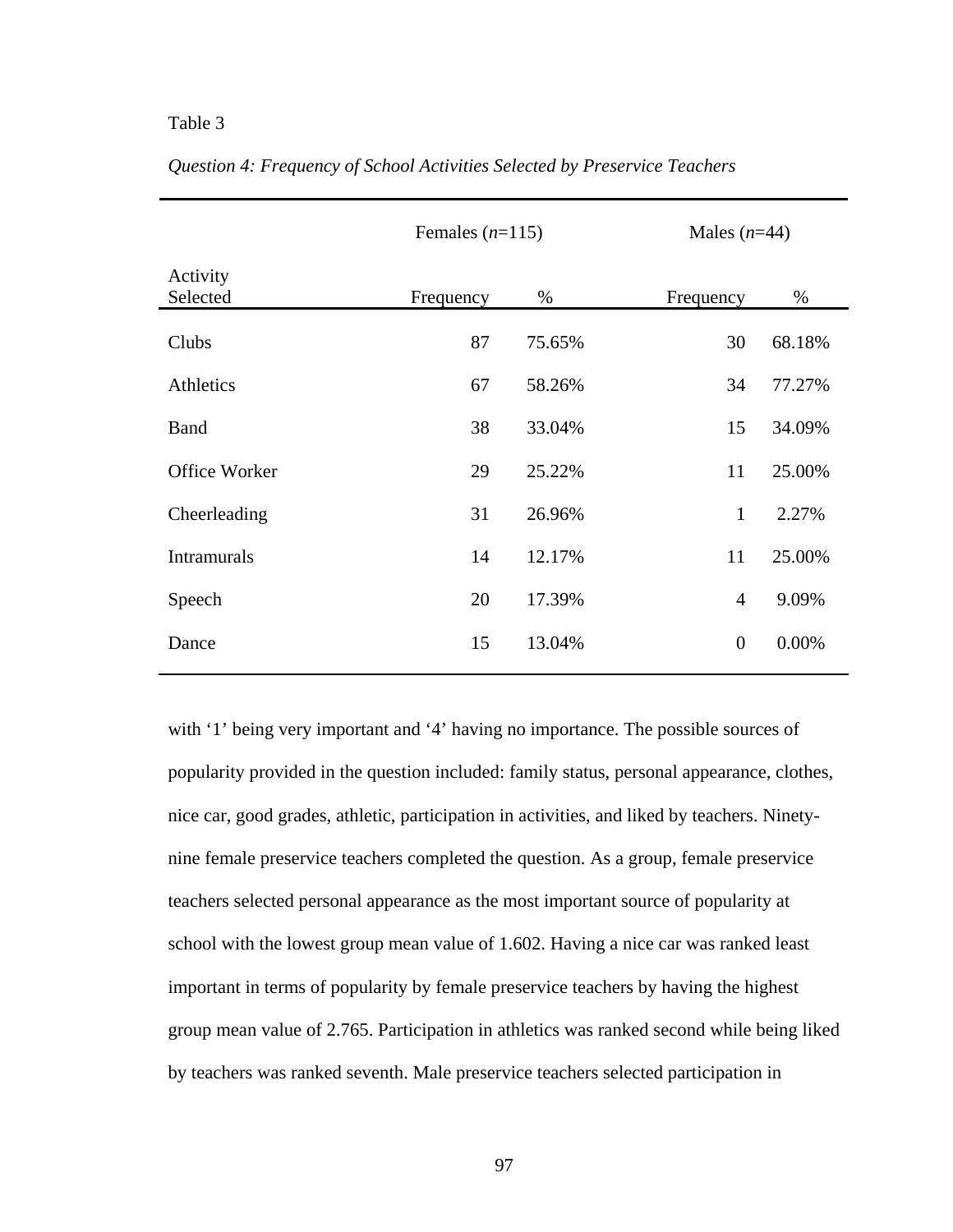athletics as the most important source of student popularity by having the lowest group mean value of 1.538. Having a nice car was also ranked least important in terms of popularity by male preservice teachers by having the highest group mean value of 2.667. Participation in activities was ranked second while clothes were ranked seventh among male respondents. Rank based upon mean values for each of the eight possible sources of popularity was different seven of eight times between male and female respondents. The largest differences in rank between the two subgroups occurred with the value placed upon appearance, clothes, and grades as sources of popularity. Table 4 provides Table 4

|                                        | Females $(n=99)$ |                 | Males $(n=40)$ |                 |
|----------------------------------------|------------------|-----------------|----------------|-----------------|
| Source of<br><b>Student Popularity</b> | Mean             | Rank            | Mean           | Rank            |
| Personal Appearance                    | 1.602            | 1 <sup>st</sup> | 1.949          | $4^{\text{th}}$ |
| Participation in Athletics             | 1.857            | 2 <sup>nd</sup> | 1.538          | $1^{\rm st}$    |
| Participation in Activities            | 1.908            | 3 <sup>rd</sup> | 1.795          | 2 <sup>nd</sup> |
| Good Grades                            | 1.949            | 5 <sup>th</sup> | 1.821          | 3 <sup>rd</sup> |
| Clothes                                | 1.929            | 4 <sup>th</sup> | 2.385          | 7 <sup>th</sup> |
| <b>Family Status</b>                   | 2.316            | 6 <sup>th</sup> | 2.000          | 5 <sup>th</sup> |
| Liked by Teachers                      | 2.337            | 7 <sup>th</sup> | 2.231          | 6 <sup>th</sup> |
| Nice Car                               | 2.765            | 8 <sup>th</sup> | 2.667          | 8 <sup>th</sup> |

*Question 5: Sources of Student Popularity Selected by Preservice Teachers* 

*Note.* Sources of student popularity are ranked one through eight based upon the mean of individual values given by each group participant for that source of student popularity; the lower the mean value, the lower the rank and the greater the source in determining student popularity.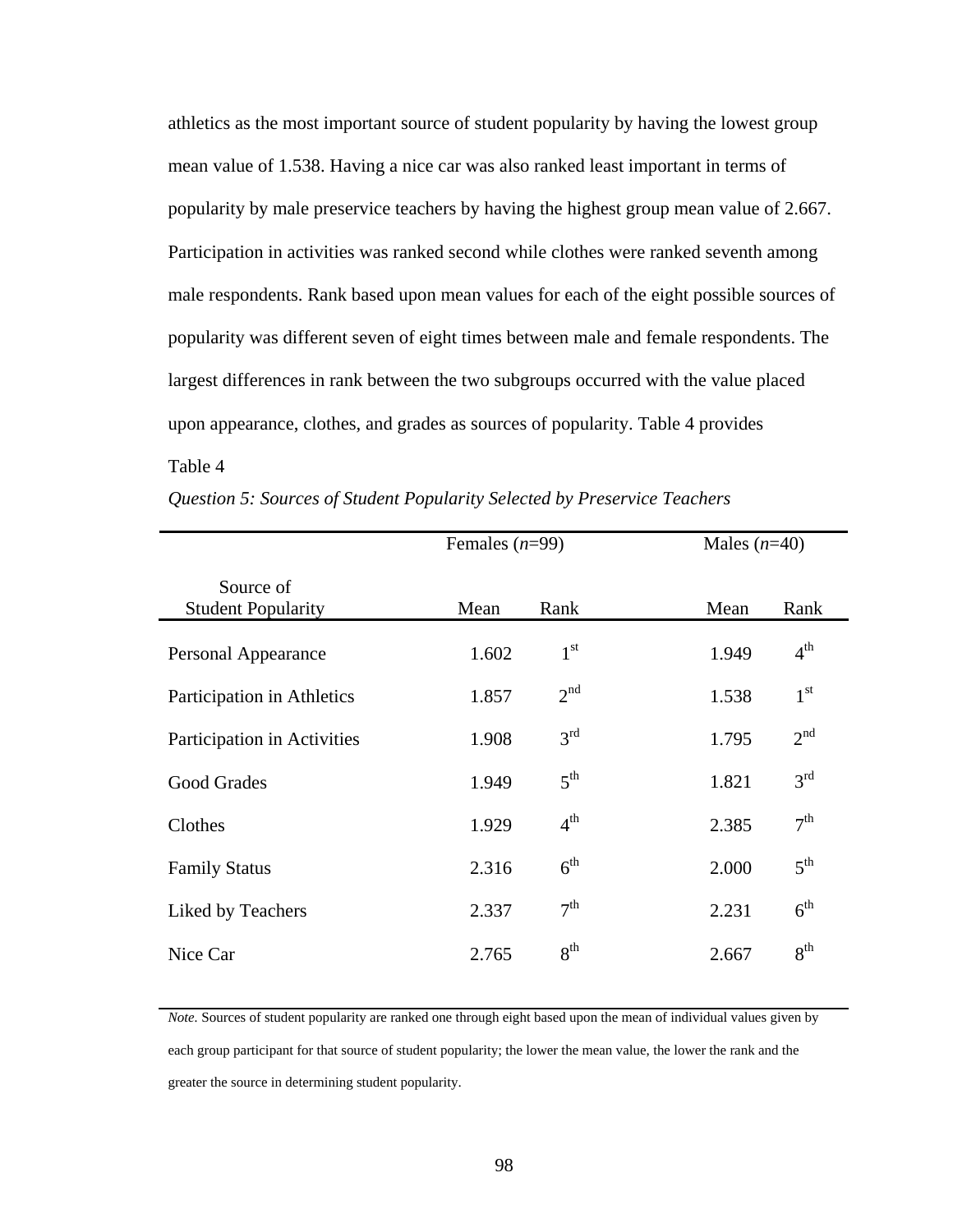additional detail regarding the sources of popularity participants associated with student popularity in high school by male and female participants.

Question six was designed to provide a measure of the importance of peer group relationships in high school to preservice teachers. It asked respondents to select from the following list of five descriptors regarding peer relationships:

- My friends were a major part of my high school experience.
- I spent a majority of my free time with my friends while in high school.
- When presented with a conflict, the approval of my friends was just as important as the approval of my parents.
- When presented with a conflict, the approval of my friends was just as important as the approval of my teachers.
- My relationship with my friends was just as important as making good grades.

From the 115 female preservice teachers that completed the question, 97 or 84.35% selected two or more descriptors from the five provided. Seventy five female respondents or 65.22 % selected three or more descriptors from the five provided. Out of the 44 male preservice teachers that completed question six, 38 or 86.37% selected two or more descriptors from the five provided. Thirty male respondents or 68.19 % selected three or more descriptors from the five provided. Table 5 provides additional results regarding the number of descriptors selected by female and male participants.

Table 6 provides information regarding the frequency of selection for each of the five descriptors in question six for females and males preservice teachers. One hundred two female and 40 male preservice teachers or 87.70% and 90.91% respectively selected the descriptor "My friends were a major part of my high school experience" (Appendix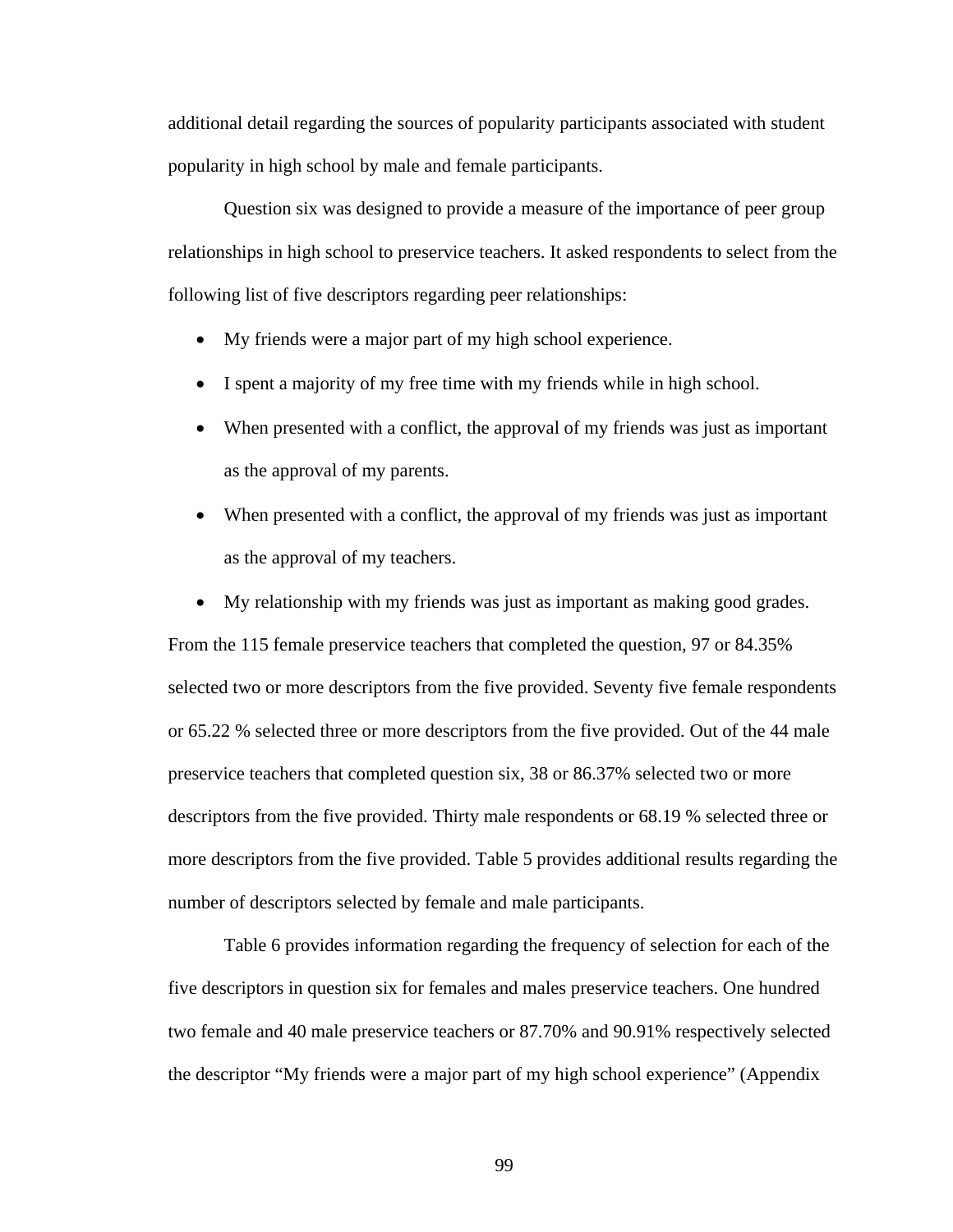# *Question 6: Number of Peer Group Importance Descriptors Chosen by Preservice*

*Teachers* 

|                               |                | Females $(n=115)$ |           | Males $(n=44)$ |  |
|-------------------------------|----------------|-------------------|-----------|----------------|--|
| Total<br>Descriptors Selected | Frequency      | $\%$              | Frequency | %              |  |
| 5                             | 18             | 15.65%            | 9         | 20.45%         |  |
| $\overline{4}$                | 23             | 20.00%            | 9         | 20.45%         |  |
| 3                             | 34             | 29.57%            | 12        | 27.27%         |  |
| 2                             | 22             | 19.13%            | 8         | 18.18%         |  |
| $\mathbf{1}$                  | 14             | 12.17%            | 5         | 11.36%         |  |
| $\boldsymbol{0}$              | $\overline{4}$ | 3.48%             | 1         | 2.27%          |  |
|                               |                |                   |           |                |  |

C). The descriptor "I spent a majority of my free time with my friends while in high school" (Appendix C) was selected by 84 female and 36 male respondents or 73.40% and 81.82% of each group respectively. Almost half of females and males respondents chose the descriptor "When presented with a conflict, the approval of my friends was just as important as the approval of my parents."

Question seven asked preservice teachers to rank (1-7) teacher qualities in order of personal value to the respondent with a rank of one being most desirable and a rank of seven being least important. The teacher qualities considered were: competent instructor, effective classroom and behavior management, ethical behavior, enthusiastic about teaching, knowledge of subject, professionalism, and student centered. The mean of the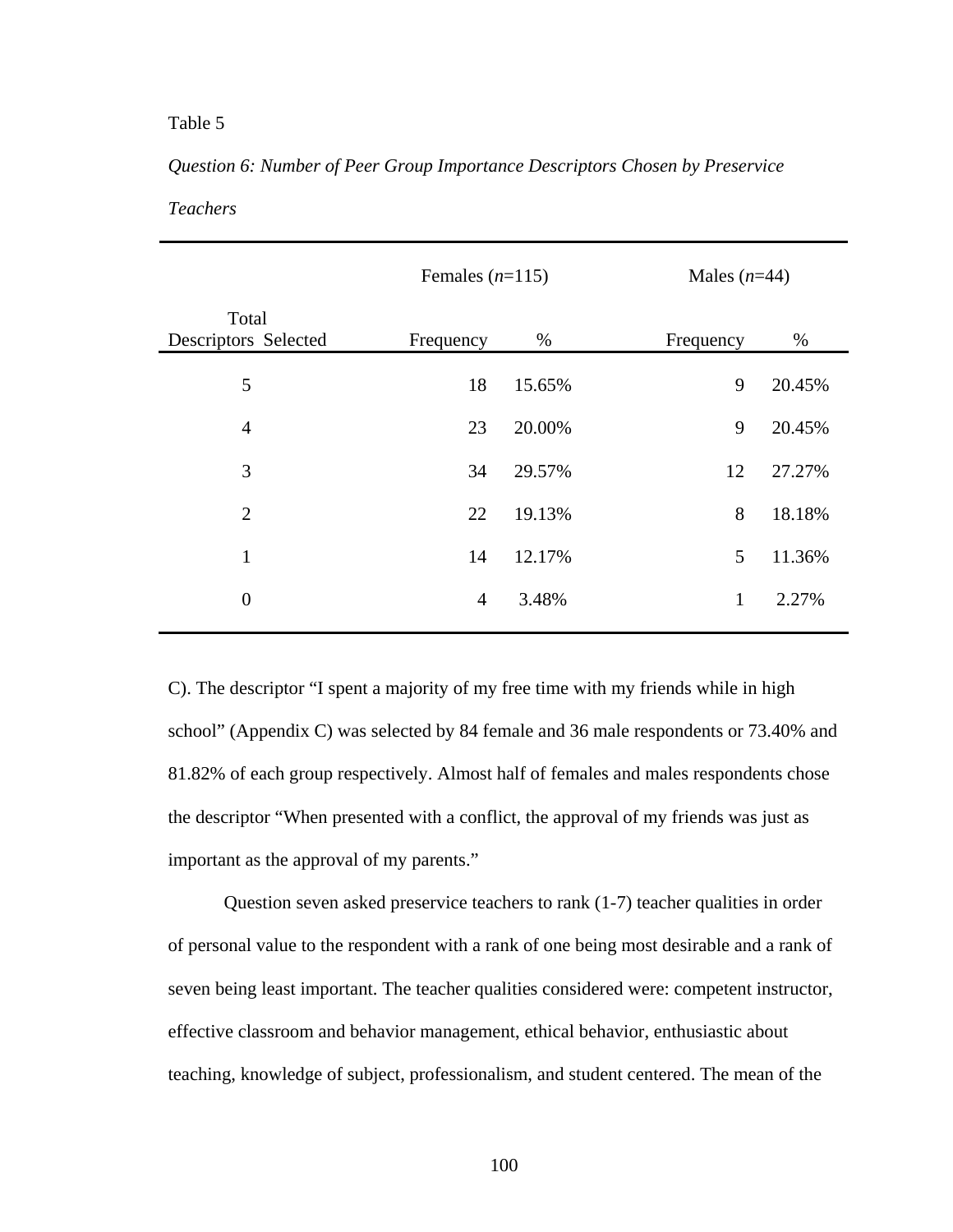|               |           | Females $(n=115)$ |           | Males $(n=44)$ |  |
|---------------|-----------|-------------------|-----------|----------------|--|
| Descriptors   | Frequency | %                 | Frequency | $\%$           |  |
| A             | 102       | 88.70%            | 40        | 90.91%         |  |
| B             | 84        | 73.04%            | 36        | 81.82%         |  |
| $\mathcal{C}$ | 56        | 48.70%            | 21        | 47.73%         |  |
| D             | 29        | 25.22%            | 16        | 36.36%         |  |
| E             | 71        | 61.74%            | 25        | 56.82%         |  |

# *Question 6: Frequency of Descriptors Selected by Preservice Teachers*

*Note.*

 $A = My$  friends were a major part of my high school experience.

 $B = I$  spent a majority of my free time with my friends while in high school.

 $C =$  When presented with a conflict, the approval of my friends was just as important as the approval of my parents.

D = When presented with a conflict, the approval of my friends was just as important as the approval of my teachers.

 $E = My$  relationships with my friends was just as important as making good grades.

rank values for each teacher quality was calculated to determine the order of value preservice teachers as a group placed upon those teacher qualities. Female and male preservice teachers both ranked enthusiastic about teaching as the most desirable teacher quality and subject knowledge second most desirable. Professionalism and ethical behavior as desirable teacher qualities was also ranked sixth and seventh respectively by both female and male preservice teachers. Female and male participants ranked competent instructor, student centered, and effective management differently within the possible ranks of third, fourth, and fifth (see Table 7).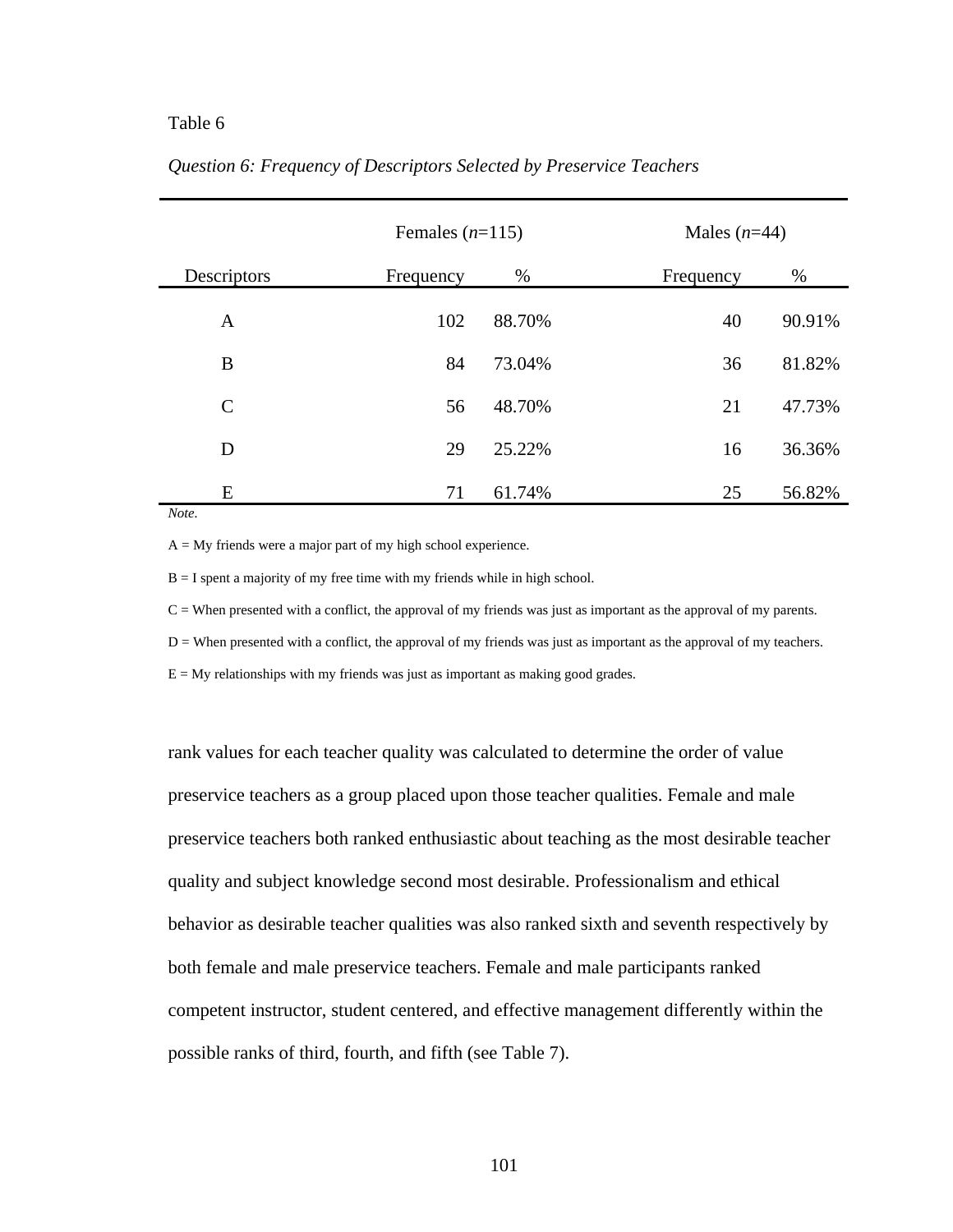|                                       | Females $(n=110)$ |                 | Males $(n=43)$ |                 |
|---------------------------------------|-------------------|-----------------|----------------|-----------------|
| Desired<br><b>Teacher Qualities</b>   | Mean              | Rank            | Mean           | Rank            |
|                                       |                   |                 |                |                 |
| <b>Enthusiastic About Teaching</b>    | 2.303             | 1 <sup>st</sup> | 3.024          | 1 <sup>st</sup> |
| Knowledge of Subject                  | 2.734             | 2 <sup>nd</sup> | 3.024          | 2 <sup>nd</sup> |
| <b>Student Centered</b>               | 3.450             | 3 <sup>rd</sup> | 4.048          | 4 <sup>th</sup> |
| Competent Instructor                  | 4.587             | $5^{\text{th}}$ | 3.690          | 3 <sup>rd</sup> |
| <b>Effective Classroom Management</b> | 4.569             | 4 <sup>th</sup> | 4.214          | 5 <sup>th</sup> |
| Professionalism                       | 5.092             | 6 <sup>th</sup> | 4.762          | 6 <sup>th</sup> |
| <b>Ethical Behavior</b>               | 5.248             | 7 <sup>th</sup> | 5.262          | 7 <sup>th</sup> |

*Question 7: Desired Teachers Qualities Ranked by Preservice Teachers*

*Note.* Teacher Qualities are ranked one through seven based upon the mean of individual values given by group participants for that teacher quality; the lower the mean value, the higher the rank and the more desirable the teacher quality.

## *Themes from In Class Survey Question Eight*

Survey question eight was an open-ended item designed to elicit preservice teacher responses that would provide insight to their beliefs regarding students, teaching and learning in the context of popular teachers. Preservice teacher written responses to each question provided in the analysis were coded by gender and survey number. "F" was the code used for female respondents and "M" was the code used for male respondents. Question eight asked participants: "From your personal experience what characteristics did middle or high school teachers have who were most popular with students?"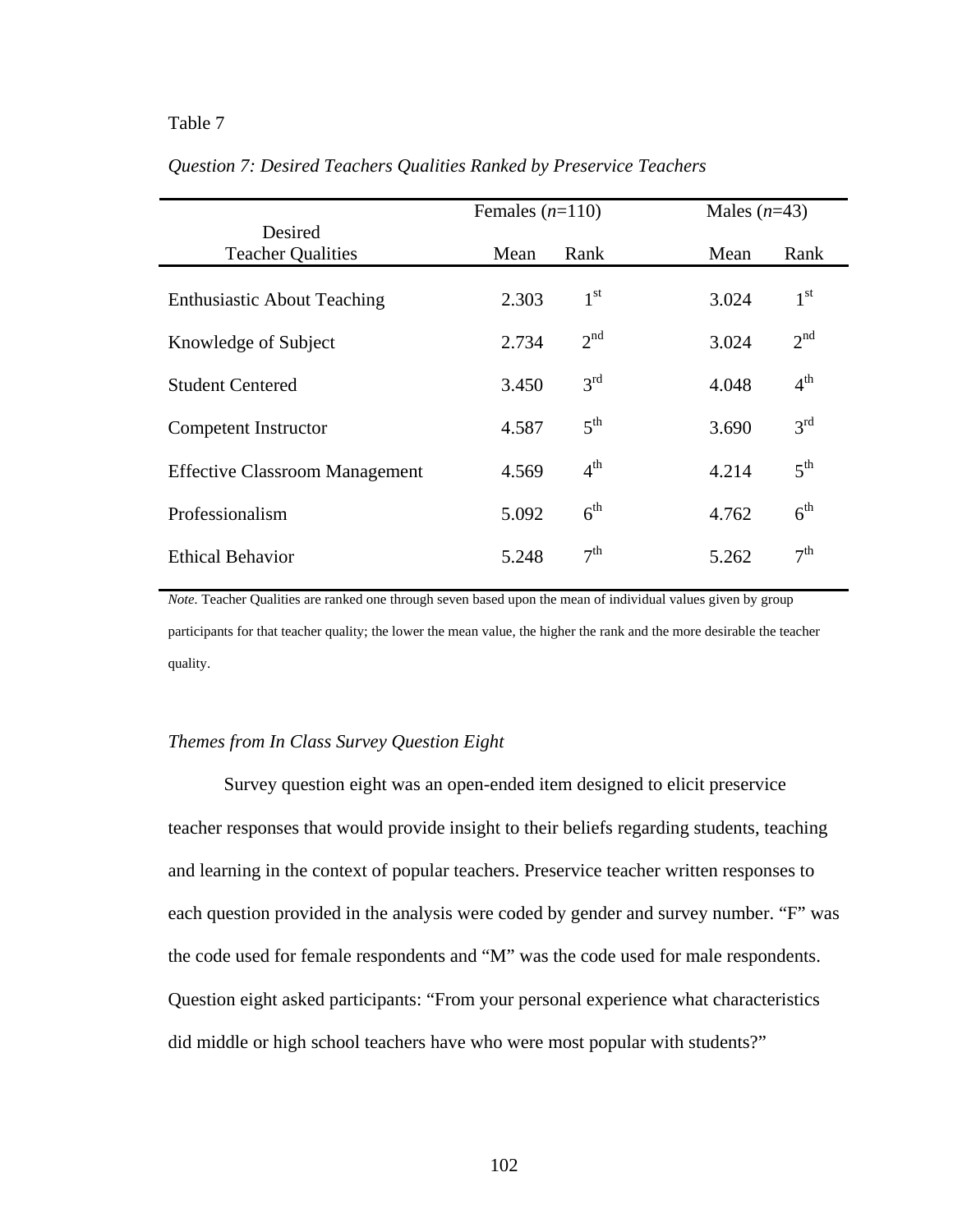(Appendix C). Four of the 162 respondents provided no answer. Preservice teachers' responses to question eight were analyzed to establish reoccurring themes that characterize their beliefs regarding popularity of teachers from students' perspective. Themes identified with popular teachers included *made learning fun*, *funny teacher, passionate teacher*, *concern for students as people*, *almost one of us*, *classroom management* and *youth culture*. Because these themes are not discrete, the data can not be discretely categorized. As a result a certain amount of overlap occurred between themes within the data provided by preservice teachers.

*Made learning fun.* A dominant theme incorporating the characteristic of fun and/or humor in terms of teacher popularity included having fun while teaching, having a fun teaching environment, or to make learning fun. F-9 responded, "The teachers were able to have fun and teach at the same time." F-15 answered, "They also used humor scattered through their lessons for students to better remember certain important details." F-28 noted that popular teachers, "made the environment fun." F-56 answered, "Teachers were fun and creative with different teaching methods." F-134 responded, "They also made class fun and interesting while still teaching me something." M-85 answered, "Those teachers had a profound way of making education fun, either by having a high degree of participation by the student body, or involving learning visuals to help students grasp or understand the concepts."

*Funny teacher.* Appearing to a lesser degree was the theme of fun or funny as a personal teacher characteristic. F-16 observed that popular teachers "were funny and made the students want to come to class." F-55 used, "a little goofy" as one of her descriptors for popular teachers. F-59 stated that popular teachers "were funny, and they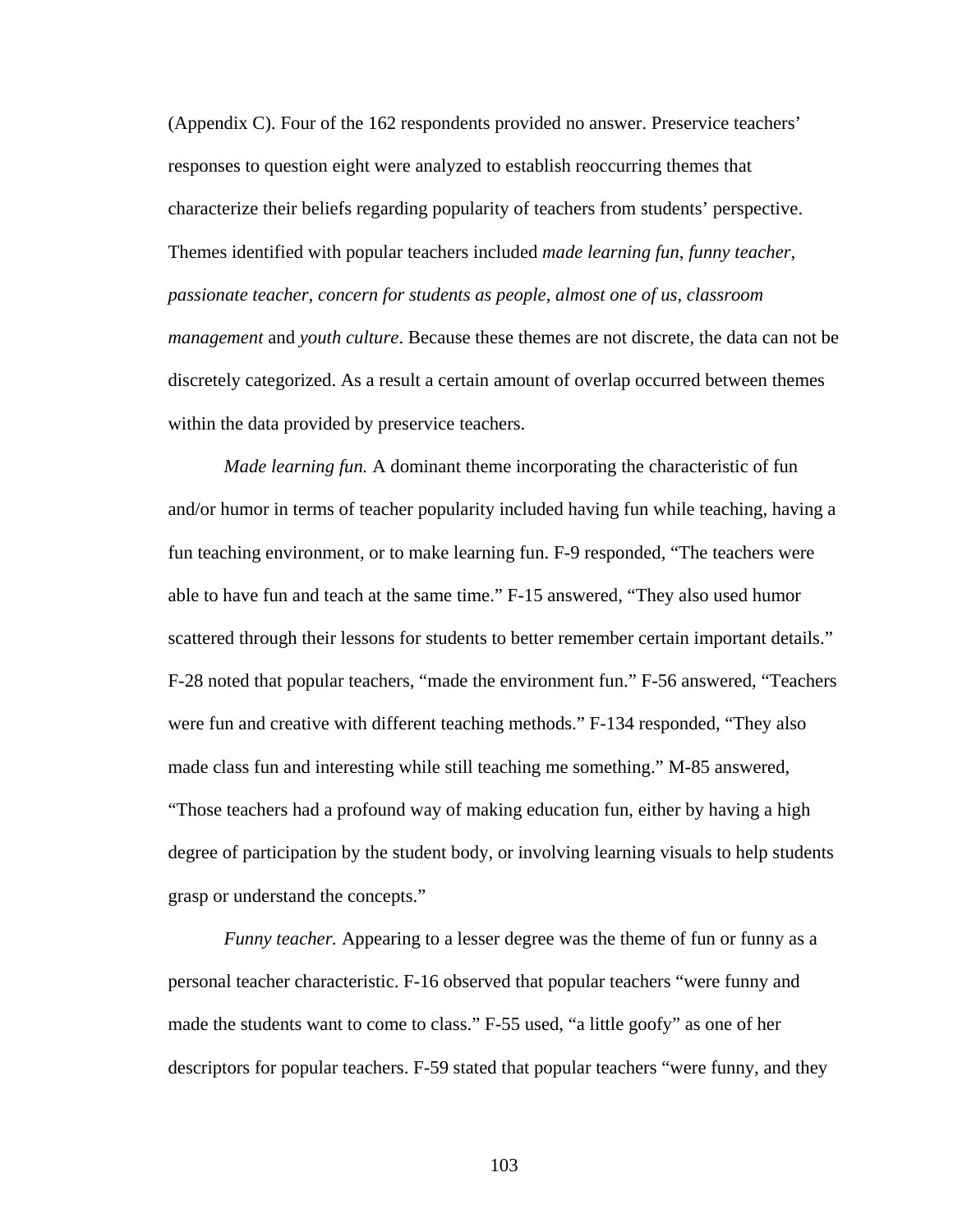knew how to engage with students." F-65 noted that popular teachers were "The teachers that were fun and outgoing but not always the best teacher. They are usually the 'blow off' class." F-94 answered that popular teachers "were the teachers who joked with the students and had close relationships." F-141 observed that "They joked around a lot and made the material relevant." F-227 noted that "They knew when to have fun (joke around) and when to be serious." M-30 stated that "They were funny and good at their craft." M-124 included "comical individuals" in his answer. M-232 wrote that "The teachers that kept students entertained were most popular with a majority of the students."

*Passionate teacher.* A third theme that appears within participant responses were descriptions of popular teachers as being passionate about their career choice and subject, being recognized for their subject knowledge, and enthusiastic teacher. F-4 observed that "The teachers that were favored by students had enthusiasm and wanted to teach. Class was interesting and was kept up to our interest level." F-15 noted that "The teachers were always very prepared for class, and used a variety of teaching methods in order to keep the students interested." F-36 answered that popular teachers "Loved what they did, made learning fun." F-39 stated that "Most teachers were creative and fun and were happy and enthusiastic about what they taught." M-26 described popular teachers as "enthusiastic about the subject and teaching in general. They possessed a great knowledge of the subject and kept good classroom control." M-139 noted that popular teachers "had a genuine love for teaching and could make even the most boring subjects interesting." M-210 answered that "They were interested in what they talked about and presented the information in an appealing way while being efficient."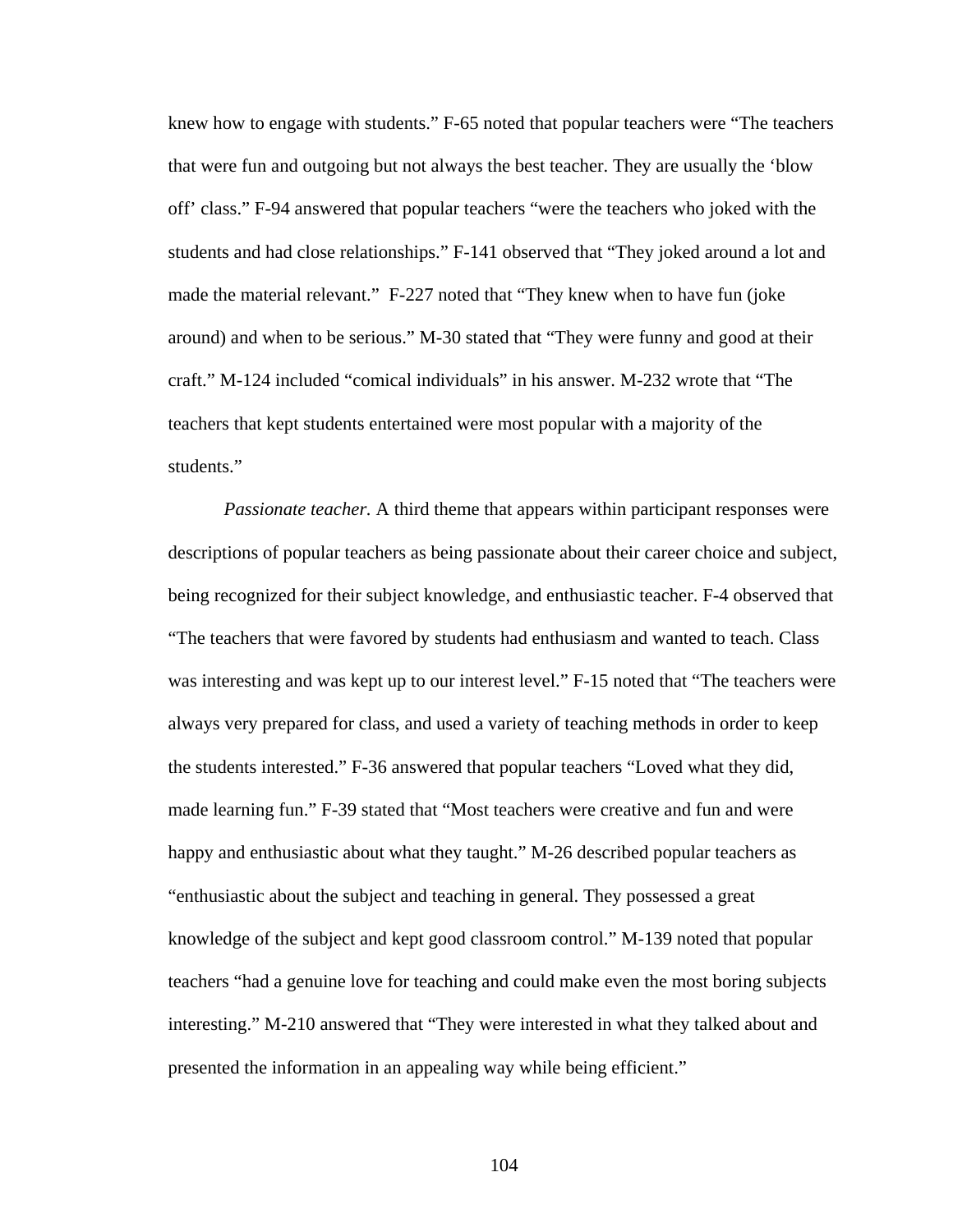*Able to relate to students.* As a theme, *able to relate to students* describes the teacher's ability to connect with students in the classroom for the benefit of enhanced student learning. F-68 wrote "They could relate to the students. They also know their subject, but were also able to transmit the knowledge to the students effectively. They also seemed like [they] actually cared about their students." F-92 noted that popularity depended on "how well they connected with students, treating them equal, treating [them] with respect, treating them as young adults, letting them have some freedom, let the students have an opinion." F-101 noted that "They were enthusiastic and outgoing and really [k]new how to relate to the students." F-219 noted that popular teachers "treated their students as peers and didn't baby them." M-44 described popular teachers as "friendly, cared about every one…Able to talk to students as a friend and as a teacher." M-109 wrote "You could almost say they were like students themselves by relating to them, but still having a serious attitude towards structure and education."

*Concern for students as people. Concern for students as people* describes student/teacher relationships where the teacher's ability to connect with students on a personal level goes beyond the classroom for the benefit of the student as described by participants. In the context of teacher popularity from the student's point of view, F-2 observed that:

Middle or high school teachers who were most popular with students were most often involved with either athletic programs or clubs around the school. They held an "open office" policy in which students could stop by with problems, or if they just needed to talk.

F-25 wrote: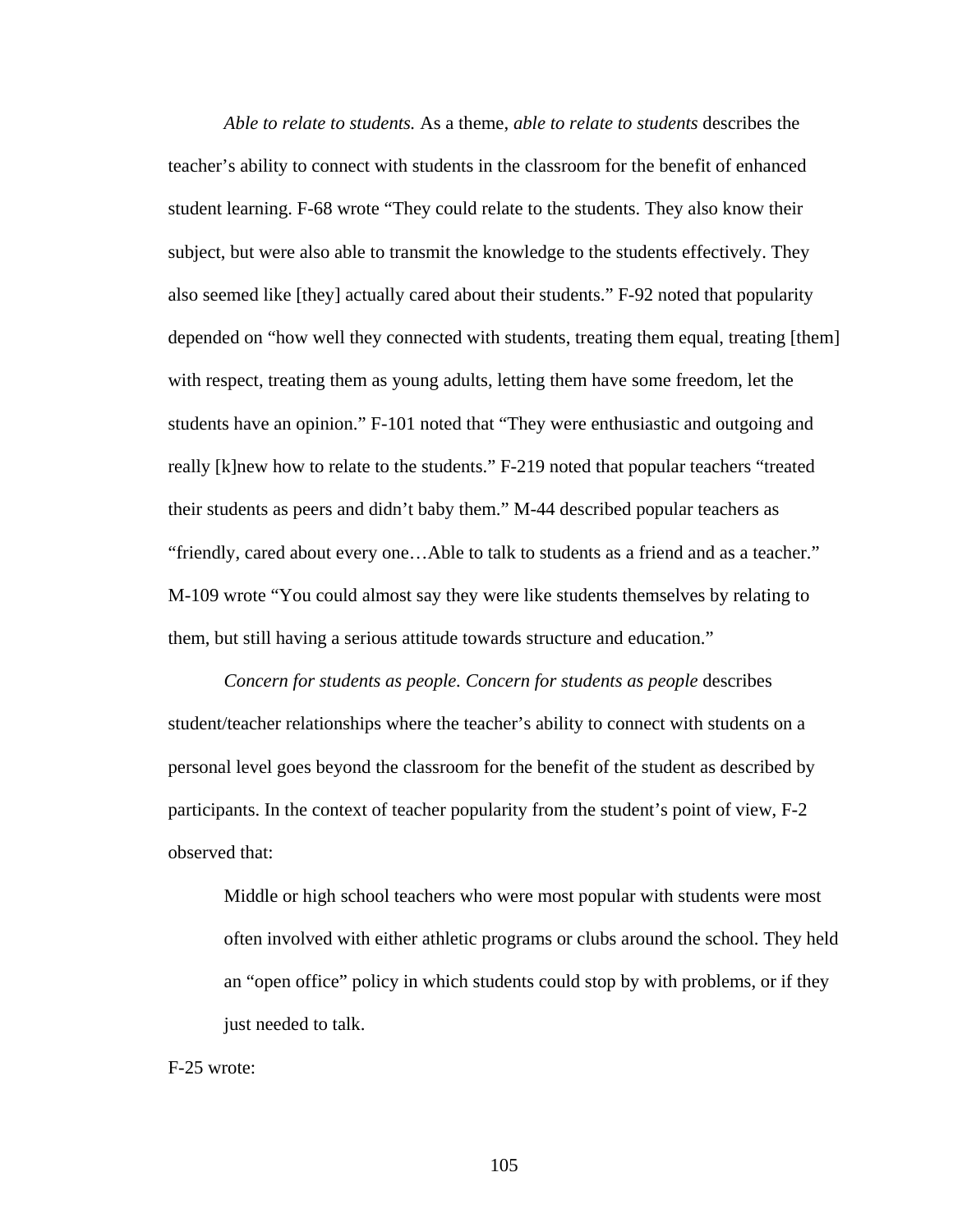They actually cared about what happened to you outside of class. To some of them, they cared for me and how I was, [more] than the class work, and that made me do my stuff even more because they trusted and believed in me.

F-29 noted "They were able to communicate on a level the student could understand and the student was able to talk to the teacher about any problems." F-121 wrote that popular teachers "cared about students not just in classrooms but also outside of class." F-64 noted that teachers "were usually younger and could relate very well with students. Some others were popular because they honestly cared about our future and would not accept failure." F-76 described her favorite teacher:

She related to the class, had a sense of humor, but really understood the daily pressures that faced high school students. She would act as a counselor when you were having a bad day, and would be your best friend when you were having a great day.

F-79 noted that "my math teacher was popular with the students because he turned on the news channel and let us say our opinion about whatever was showing and have an educated debate." F-81 observed that "they were relatable; they spoke 'our language'." F-83 stated that:

In my opinion the teachers most popular with the students were the ones that were very exciting. The teachers that sang in class or made learning seem more like gossip or interesting. The most popular teacher in my high school gossiped for the first half of class, then we went to lunch and learned a little after lunch.

F-84 wrote that popular teachers "were involved with students and cared about them as a whole, rather than academically. They were happy to be at school with their students." F-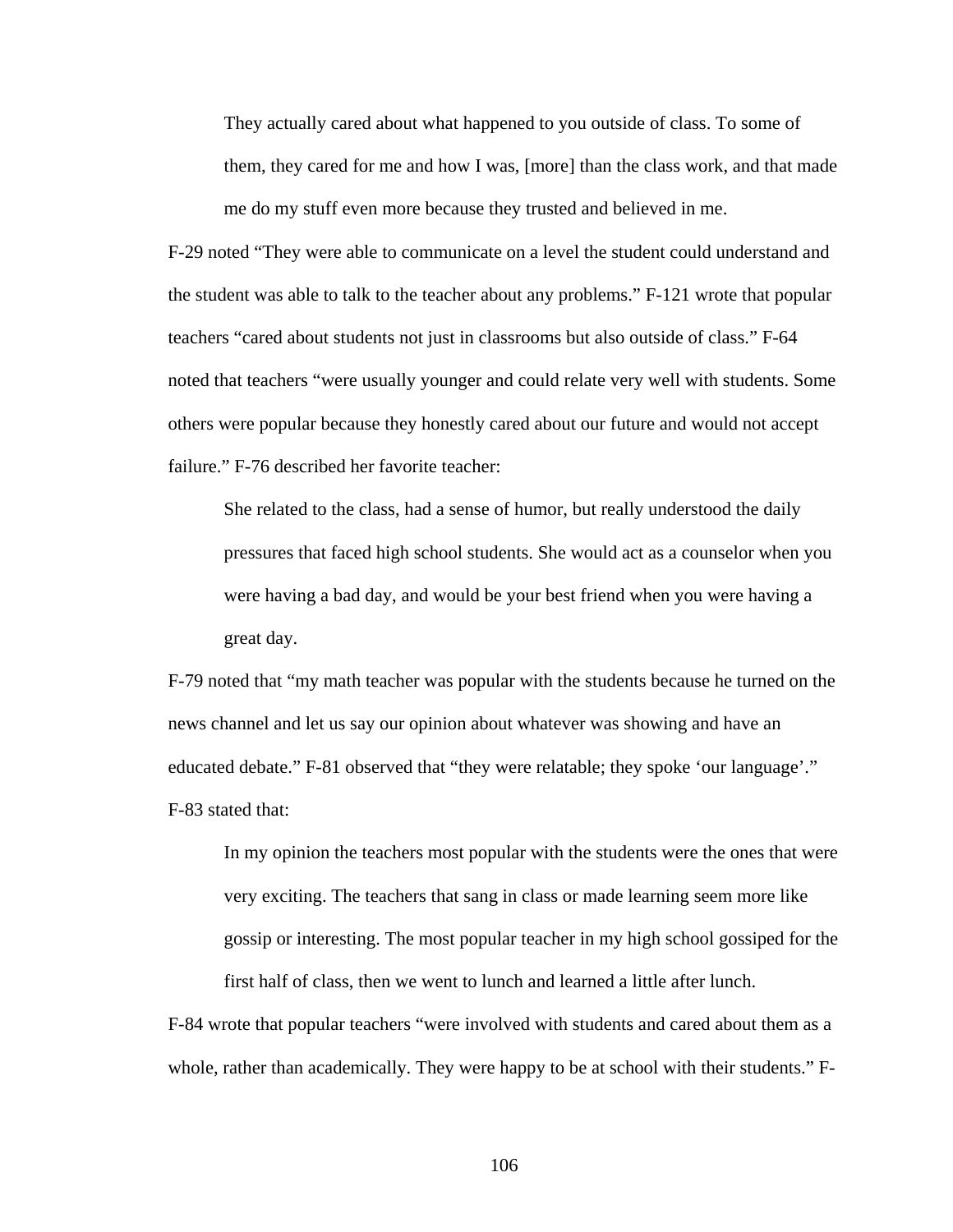131 said the "Most that were the 'cool teachers' talked to students with respect and as an adult that made students feel appreciated." F-132 related that popular teachers:

would talk to the students before or after school or class if they needed their questions answered or help. They would also tell the students if something is bothering them or [needed] someone to talk to, that their door is always open.

F-151 observed that:

Popular high school teachers showed an interest in other school activities outside the classroom. The teachers who would support their students in athletics were more liked than others. Also, teachers who allowed the students to trust them with more personal problems (while still be professional) were more favored.

F-215 wrote that "They related with the students and were realistic with the way kids are today. They understood the life styles that we lived and our stresses." For M-126, teachers popular with students "cared about each one of us. We were a family and were crucial in my development as a man."

*Almost one of us.* Teacher popularity as a function of age, appearance, knowledge of youth culture and extra curricular activity emerged as a reoccurring theme noted by preservice teachers. F-13 wrote that popular teachers "seemed to be in-the-know about current pop culture events." F-42 described popular teachers as "very charismatic in their teaching, and tried to be the 'good guy' while still being the teacher at the same time." F-55 observed that popular teacher were "Younger in age, a little goofy, interactive, coaching staff also, very brilliant and willing to help at all times." F-59 wrote that "A lot of those teachers were also young." F-61 added that "The most popular teachers tended to be around 23 to 40 years old." F-64 wrote that "They were usually younger and could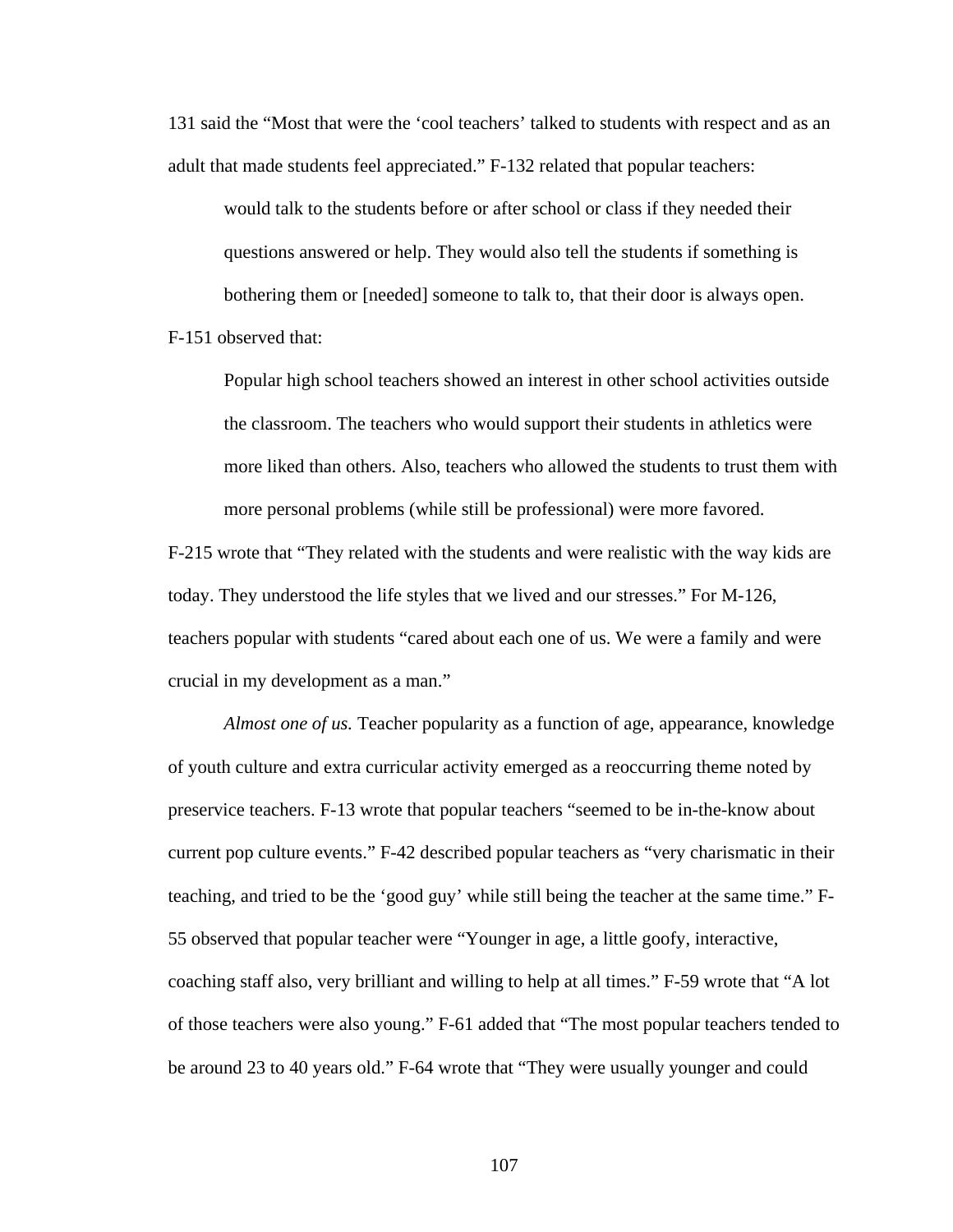relate very well with students." F-74 observed that "Characteristics usually included being a coach of some sort, typically younger, and more laid back when it came to actual class work." F-98 wrote that "The coaches and young teachers were most popular with students." F-141 stated "one of my teachers smoked weed with students and bought them alcohol." F-145 believed that:

Overall, teachers that were most popular in high school were the ones that treated students like adults…and was current of things going on around in the news and things that were important to teens, such as celebrities, music, and car (or iPods or whatever).

For F-152 the popular teachers were "Young, good looking, kind, not many rules, easy to talk to." F-225 observed that the popular teachers "Related with students, organized big activities (ex. Student Counsel), coaches of football team or major sport teams, teacher was good looking (tattoos, well "developed", muscular)." M-96 wrote "They were mostly young teachers and could relate to the students on a personal level." M-109 observed that "The teachers that were most popular were funny and energetic. You could almost say they were like students themselves by relating to them…" M-123 wrote "The teachers that seem to be most liked were un-strict, 'Hip to the Times' types. It seems some care less about subject types and more about popularity." M-139 believed popular teachers "had good teacher to student social relations. They were in a sense like a much older friend." M-206 wrote that popular teachers were "fun, good looking, coaches, science, or history teachers." For M-213:

The characteristics of those teachers, in my opinion, matched those of the students. They may have been knowledgeable, but were very unprofessional.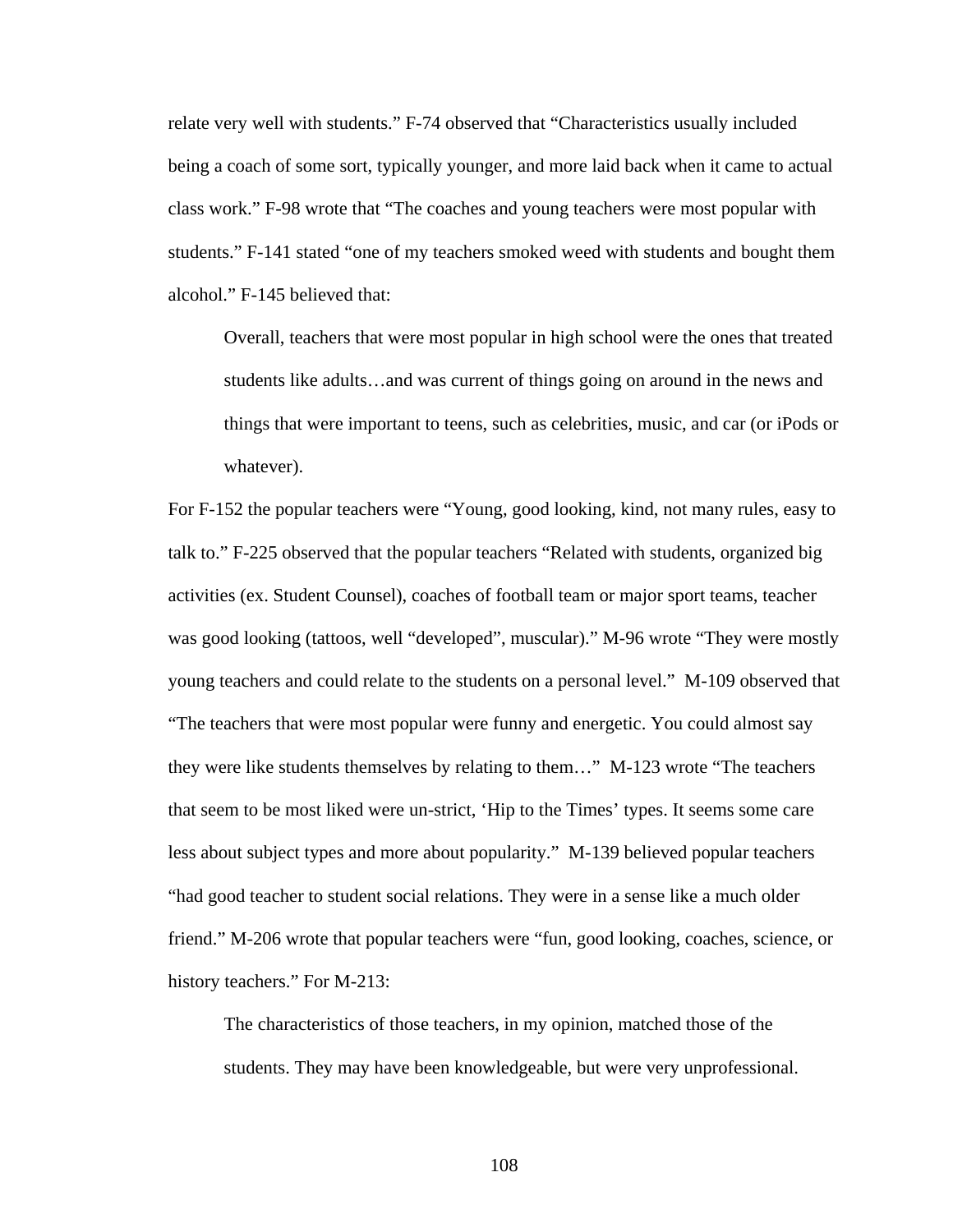They seemed to have a difficult time distinguishing the difference in friendship with students, and simply having respect.

M-221 wrote that popular teachers "Always helped out with students who needed help, lenient on behavior issues, knew everything that went on between students.

*Classroom management.* As a theme, *classroom management* speaks to the teacher's approach to classroom management, course rigor, student accountability, and to what extent the classroom environment supports learning. F-10 noted that "Most of the teachers that were popular with student were easy going and fun. You still got work done, just in a friendly environment." F-16 stated that popular teachers "were more laid back about assignments and related to the students more." F-33 wrote "Good classroom management, on task, friendly, but professional." F-44 wrote "The teachers whom were most well liked…didn't let kids control the classroom, didn't just stand at the board and talk." F-50 responded with, "Understanding, had control of classroom, knew subject material…" F-63 believed popular teachers "were effective with what they were doing, could relate to students in different ways, had an open door policy, and were lenient in ways, but never allowed students to walk all over them." F-82 wrote "Great speaker, control of the classroom, kids knew what was expected…knew each child." F-90 wrote "In middle and high school, the teachers who were more popular were more carefree…and they had a very free flowing classroom setting." F-125 liked teachers that were "organized". For F-129, popular teachers "…created a comfortable, not uptight, atmosphere." F-145 noted "teachers that were most popular in high school were the ones that treated the students like adults, relaxed on some rules while being firm on other rules…" F-208 wrote "They did not have ridiculous rules and were very laid back. F-231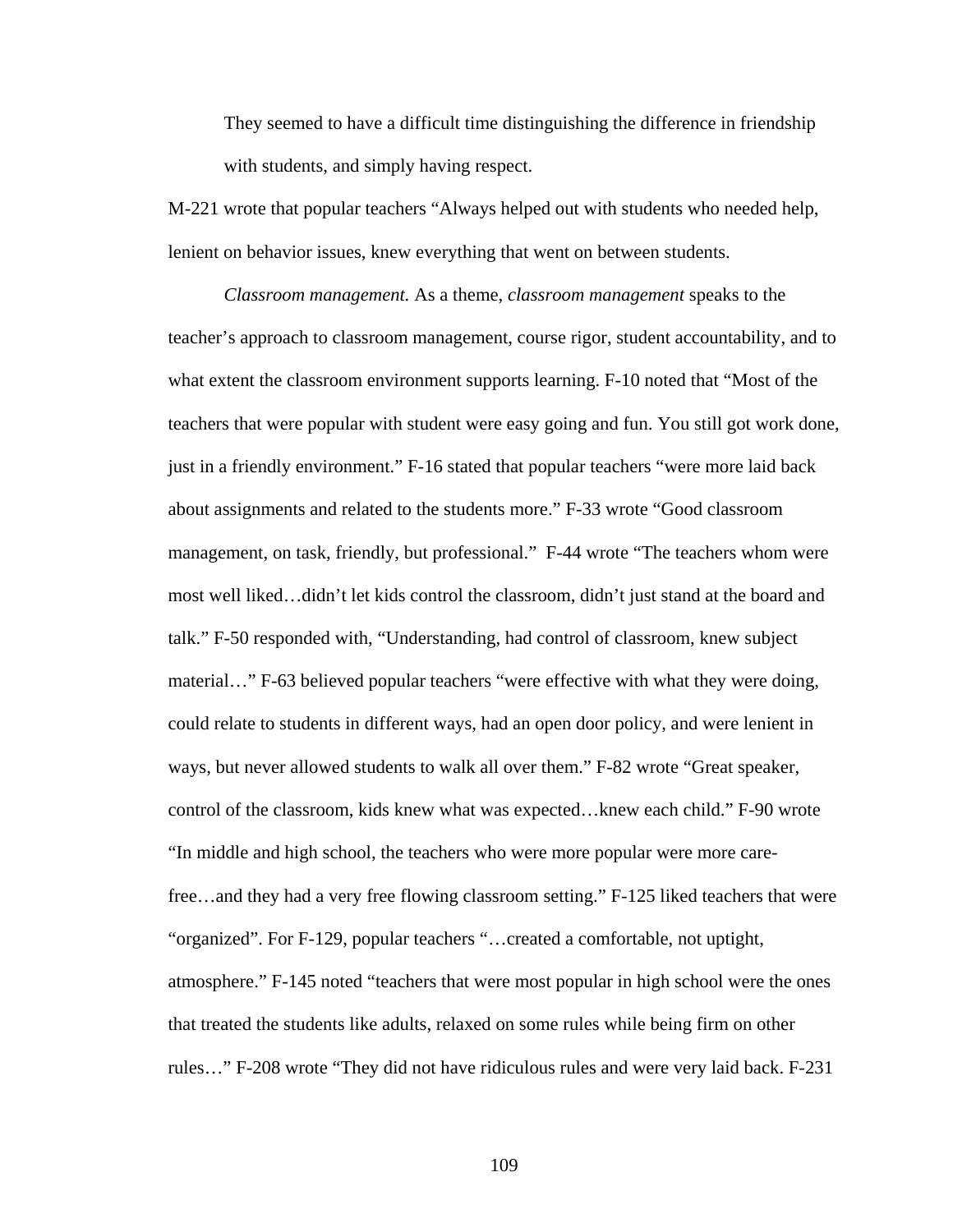wrote "A lax sense of discipline, willing to listen." M-46 wrote "They were serious when they had to be, but laid back." M-97 described popular teachers as "laid back, had a sense of humor. Easy going, not very critical on homework or tests." M-211 added "…allowed minimal visiting with friends…"

*Youth culture.* A theme consistent with Coleman's (1961) and Husen's (1996) description of adolescence and Garner et al. (2006) characteristics associated with a youth culture were apparent in some of the responses provided by participants. One defining characteristic of youth culture is a transition from reliance on parents and family as a primary social support structure to a reliance on peers. Other characteristics include an emphasis placed on athletic success, name-brand consumerism, personal appearances, social poise, irresponsibility, and anti-intellectualism. Emphasis on athletics and appearance were common characteristics with in describing popular teachers. F-2 wrote "Middle or high school teachers who were the most popular with students were most often involved with either athletic programs or clubs around school." For F-79 "…the characteristics that teachers teaching high school had that were most popular with the students were if they were sports related or if they brought outside influences in to the classroom." F-225 included "coaches of football team or major sports teams [and] …good looking (tattoos, well 'developed', muscular)" in her description of characteristics of popular teachers. M-206 used "good looking [and] coaches" to describe popular teachers.

## *Themes from In Class Survey Question Nine*

Question nine of the in class survey was an open ended item designed to draw out preservice teacher beliefs in the context of teaching, learning, and the roles of students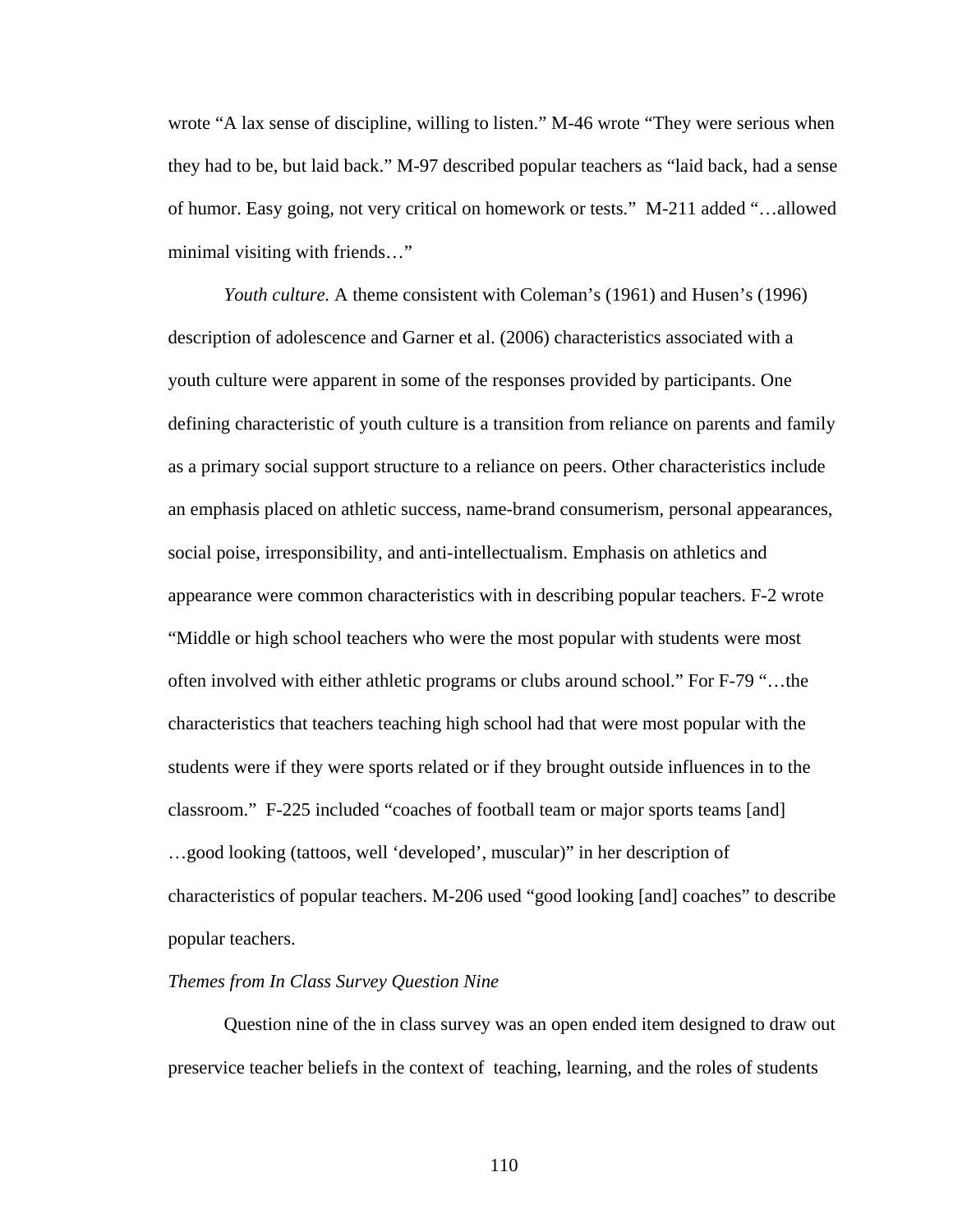and teachers in each. Question nine asked participants to "Describe the relationship, if any, between the concepts of teaching and learning and who is responsible for each?" (Appendix C). As in question eight, participant responses were coded by gender and survey number. An analysis of responses from the 162 participants who returned the survey revealed answers consistent with four themes or beliefs regarding teaching and learning and who the preservice teachers believe are responsible for each. Themes identified include, *teachers more responsible for learning, shared responsibility for learning, teachers teach–students learn* and *clueless*. Because these themes are not discrete, the data can not be discretely categorized. As a result a certain amount of overlap occurred between themes within the data provided by preservice teachers.

*Teachers more responsible for learning.* One theme that became apparent was the belief that teaches are, for the most part, responsible for both teaching and learning and that the student's responsibility for learning is less significant. One participant, F-33 noted that "The teacher is responsible for the teaching and part of the learning process. The student should be in charge of their learning and making sure that they understand fully." F-62 added that "Teaching and learning are directly related. Teachers are responsible for both, they need to teach class/subject, but they need to learn from their experiences and help make themselves a better teacher." F-73 wrote that "The teacher is responsible for being enthusiastic and teaching the students what they need to be taught. The student is responsible for showing up and listening."

## F-83 answered:

Teaching is an art, being able to effectively teach children, teachers need to know how a child learns, and how to use all the types of learning in one setting to bring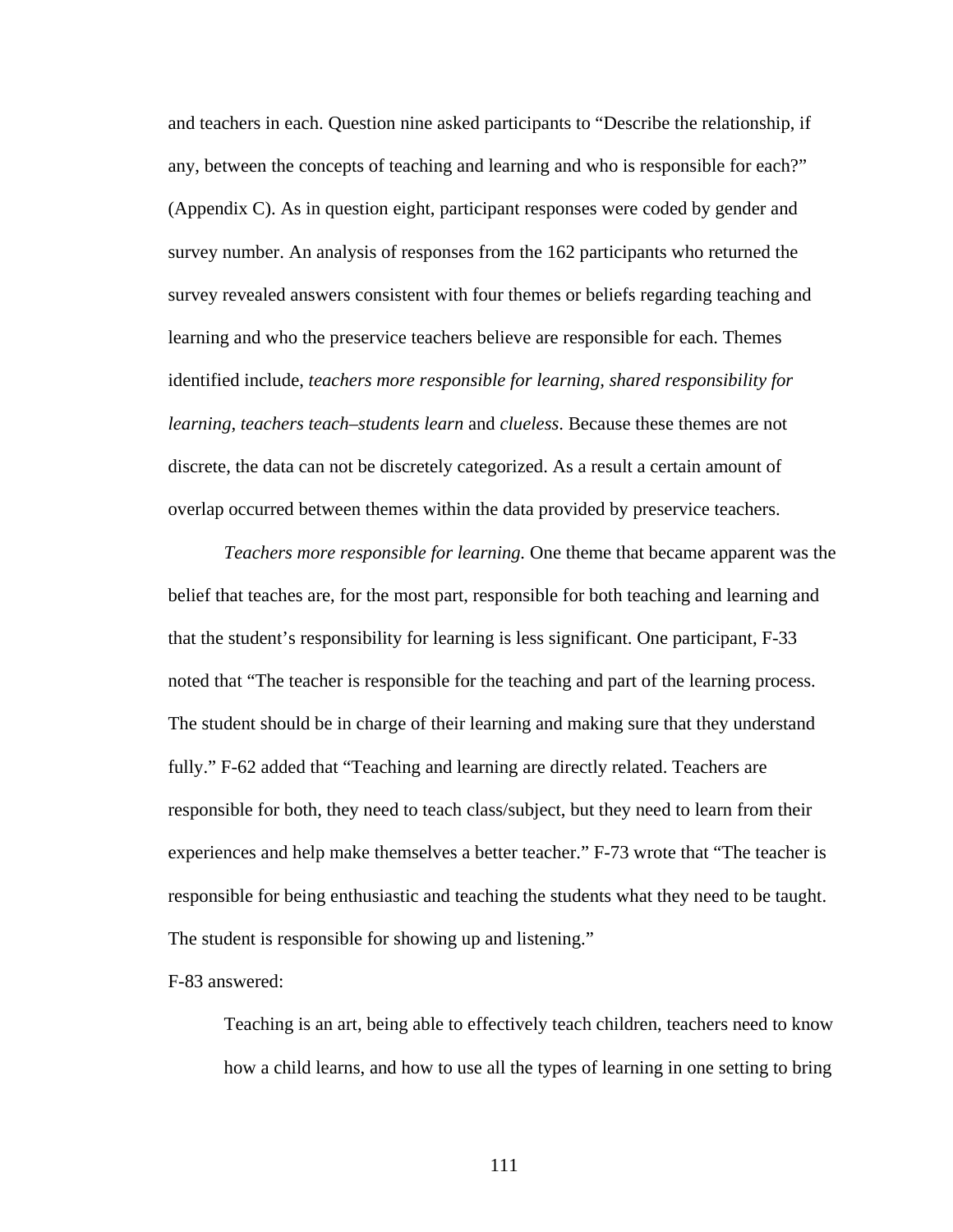that subject to life for each student in their classroom. Learning is something everyone can do as long as they apply themselves. So teaching is learning, but learning is not teaching.

F-107 noted that:

A teacher is obligated to facilitate learning in anyway possible. Some students may be 'unreachable' or seem so. I feel that those students may simply be beyond the capacity of a particular teacher or district resources. A teacher has the majority of the [onus].

F-230 wrote "The teacher is accountable in providing information needed for the student and to display the information differently to customize it for the learner. The student needs to have a learning spirit to focus." M-91 added that "Without learning, teaching would be useless. The teacher is responsible for making the student want to learn." M-109 believes that "a good teacher must also be someone who's willing to learn everyday. They must learn from the students being taught so they can be more effective."

*Shared responsibility for learning.* A second theme that emerged from survey question nine was that responsibilities for teaching and learning are shared by both the teacher and student somewhat equally and teacher and student interactions flow both ways. F-2 wrote:

I think the relationship between [the] concepts of teaching and learning go hand in hand. A student cannot effectively learn if a teacher doesn't teach effectively and vice-versa. If a student refuses to learn, a teacher cannot teach effectively. F-9 answered that: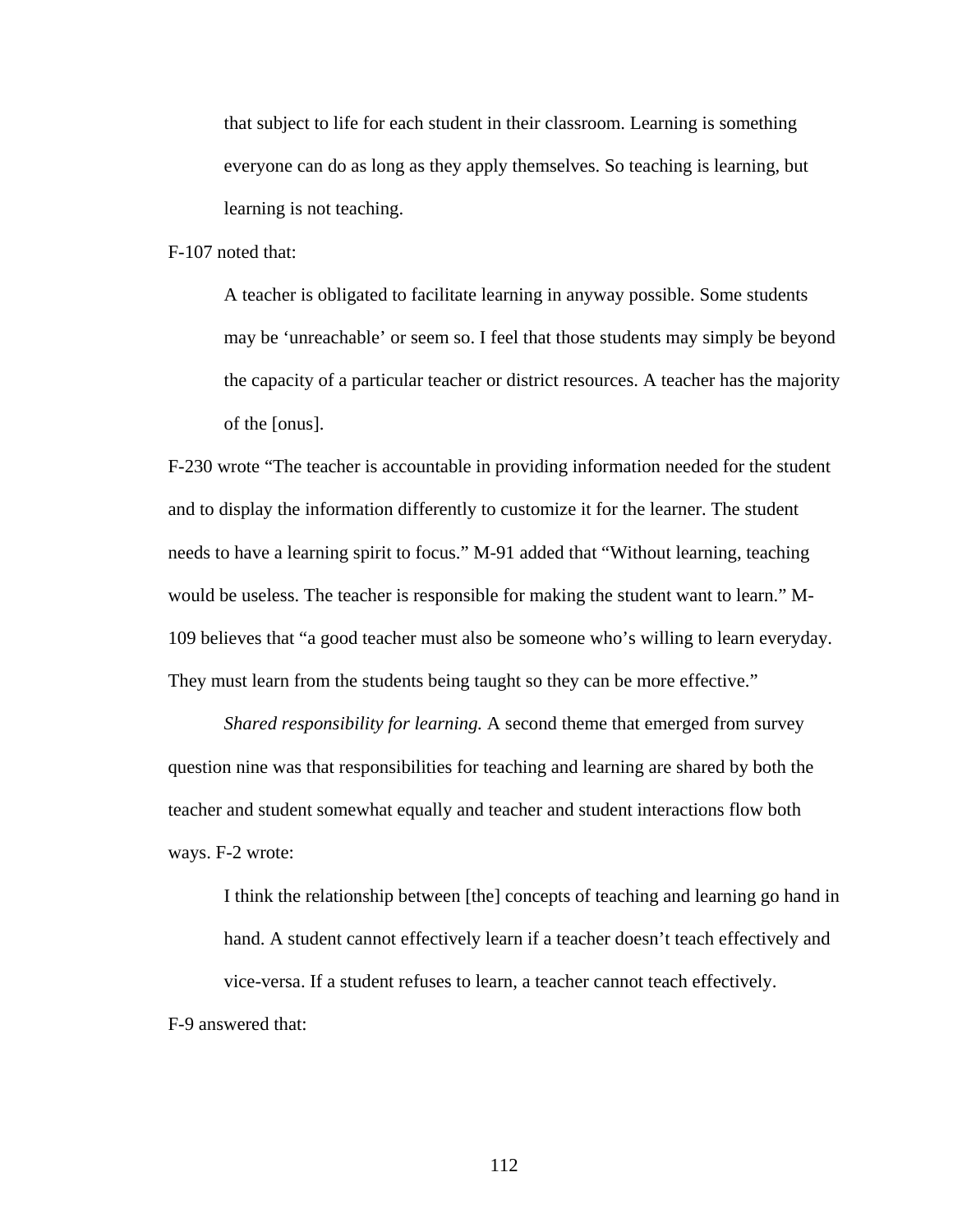The teacher and the student are responsible for both. You can't teach without learning and you can't learn without teaching. Teachers can't have a closed mind about subjects. Students can teach, or bring different points of view to the classroom and the teacher must be willing to adapt.

F-39 noted that "you cannot teach without learning and when you learn you are able to teach others as well. I think teachers learn from the students as much as they teach them." F-49 added that "the teacher must be able to teach the class and learn from the students about what they need to do better in the classroom." F-76 wrote "It's the responsibility of the teacher to convey their knowledge to students in any way that would maximize learning. However, students can be just as effective in teaching their educators on issues that may not be in a curriculum." F-208 wrote "I think that students are just as responsible for teaching as teachers are. Teachers are there to guide students. Student inquiry should be the main focus. Students and teachers are equally responsible for learning." M-78 believes that "it is the responsibility of both the student and the teacher to do both. The teacher needs to learn how to teach particular students and the students need to teach the teacher the most effective thing for learning."

*Teachers teach-Students learn.* A third theme expressed by preservice was the belief that teachers were responsible for only the act of teaching and students were to be held responsible for learning the material. For example, F-80 answered "Teachers can teach as long and as hard as they want, but it is up to the students to learn from it." F-106 noted that "the teacher is responsible for getting the ball rolling for the students. It is up to the student s to decide what they will do with what they are taught." F-121 wrote that "Teachers are responsible for teaching and students are responsible [for] learning the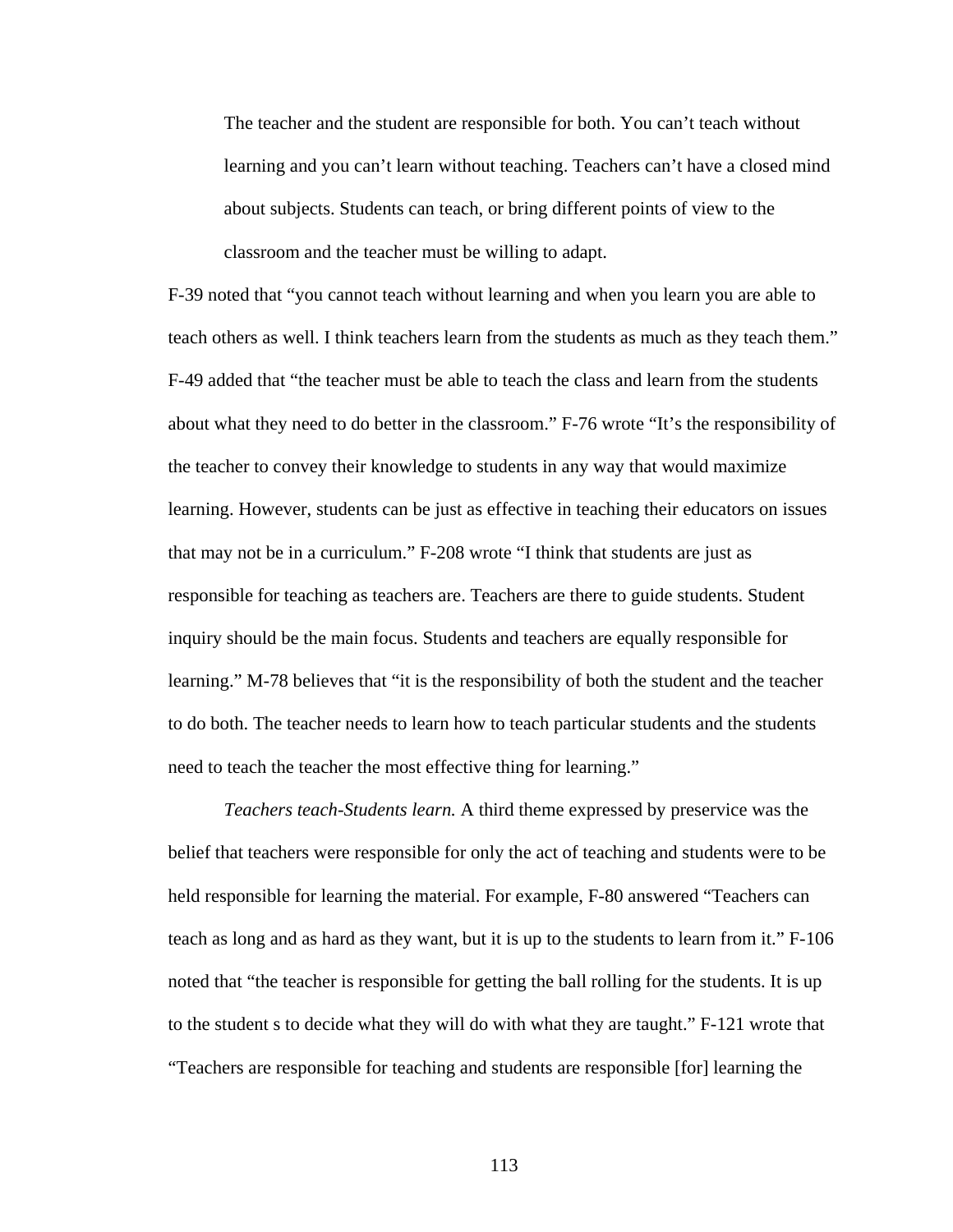subject that is taught." For M-30, "Teaching is the job for a teacher, but a teacher can't control what is learned." M-46 simply stated "Teachers teach and students learn."

*Clueless.* The fourth theme derived from participant responses to question nine was that 49 of the 162 preservice teachers (30 %) chose for some reason to not respond compared to only four of the same group (2.5%) who chose to not respond to question eight. Compared to question eight, which asked participants to list characteristics, question nine asked students describe a relationship between the two abstract concepts of teaching and learning and assign to teachers and students the roles each have in that relationship. One explanation that warrants consideration in addition to the difficulty of the question was a general lack of clarity these respondents may have had for these two abstract concepts. One respondent, M-142, answered "No clue what this means."

*Summary of questionnaire findings.* Questions four through seven of the in class survey were designed to yield descriptive data that would provide a measure of the preservice teachers' group characteristics associated with a youth or adolescent subculture, their connection to the culture of their high school, and their beliefs concerning desirable teacher qualities. Data collected from questions four, five, and six supports the following observation: As a group, the sample population embraced the culture of their high school and its elements of a youth culture as part of their high school experience. This observation is supported by the number and types of activities in which they participated from question four. It is also supported by the of sources of popularity they valued as most and least important in question five and the relative importance they placed on peer or social relationships compared to their parents, teachers, and making good grades in question six.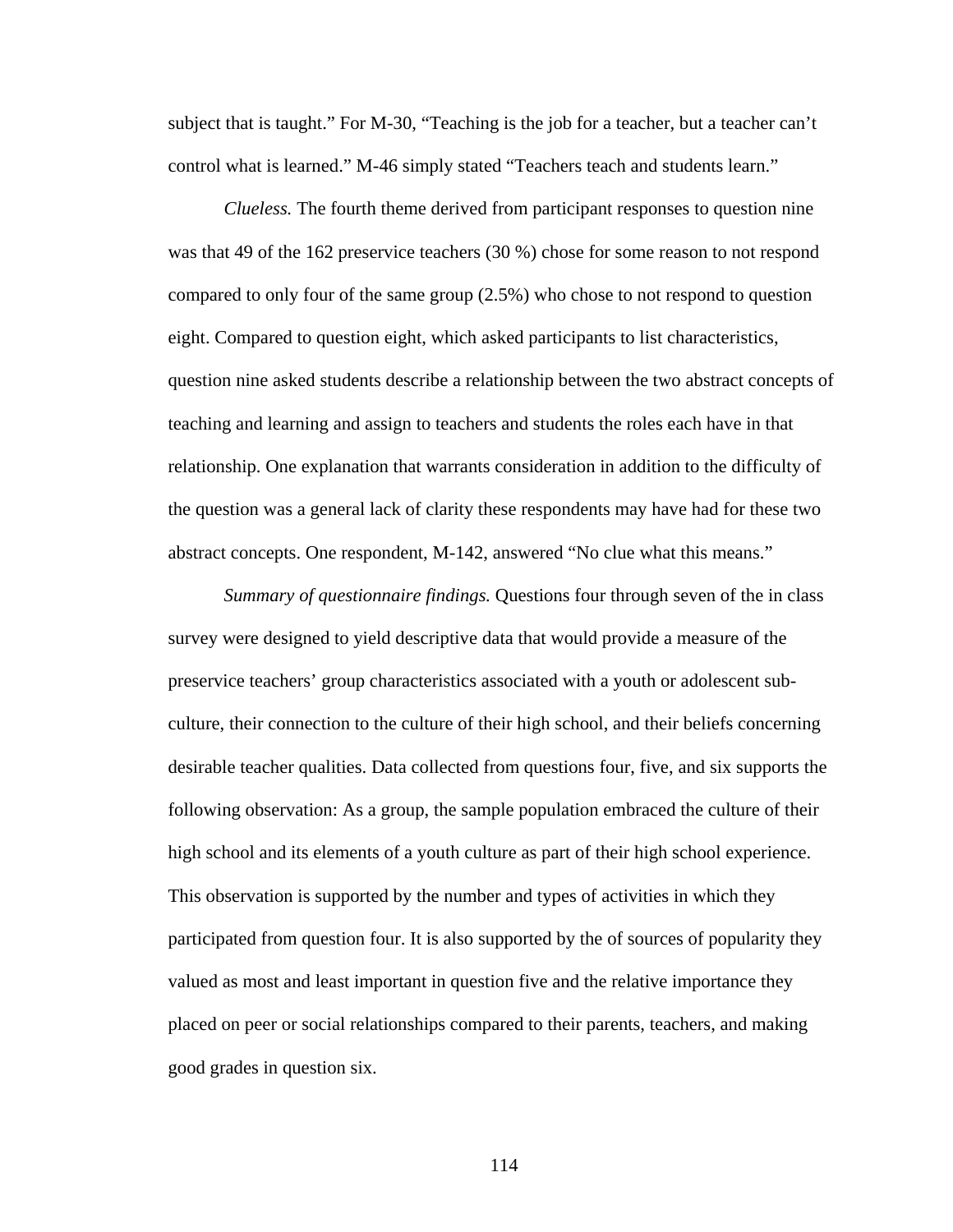Interpretation of descriptive data invokes themes that are consistent with themes arising from question eight. Blending the descriptive meaning arising from questions four through seven with the appropriate qualitative themes from the in class survey strengthens those themes and provides a clearer and more complete interpretation of data from the in class survey. Descriptive data from questions four, five, and six share common characteristics with those of a youth culture theme. From question four, nearly 80% of female preservice teachers and 70% of male preservice teachers participated in at least two activities while in middle school or high school ((Table 2). Fifty-eight percent of the females and 77% of the males from the sample population participated in athletics (Table 3).

Data from question five indicate that female preservice teachers placed personal appearance and participation in athletics as the first and second source of student popularity in high school. Male preservice teachers ranked athletics and participation in activities first and second respectively in terms of popularity in high school. For female preservice teachers, making good grades was placed behind appearance, athletics, activities, and clothes as sources of popularity. Being liked by teachers ranked seventh and sixth for females and males respectively, in terms of value related to popularity (Table 4). Question six was designed to provide a measure the importance of peer group or social relationships in high school to preservice teachers. Almost 89% of females and 91% of males indicated that "My friends were a major part of my high school experience" (Appendix C). Nearly half of the preservice teachers selected "When presented with a conflict, the approval of my friends was just as important at the approval of my parents" (Appendix C) and over half of the sample population selected "My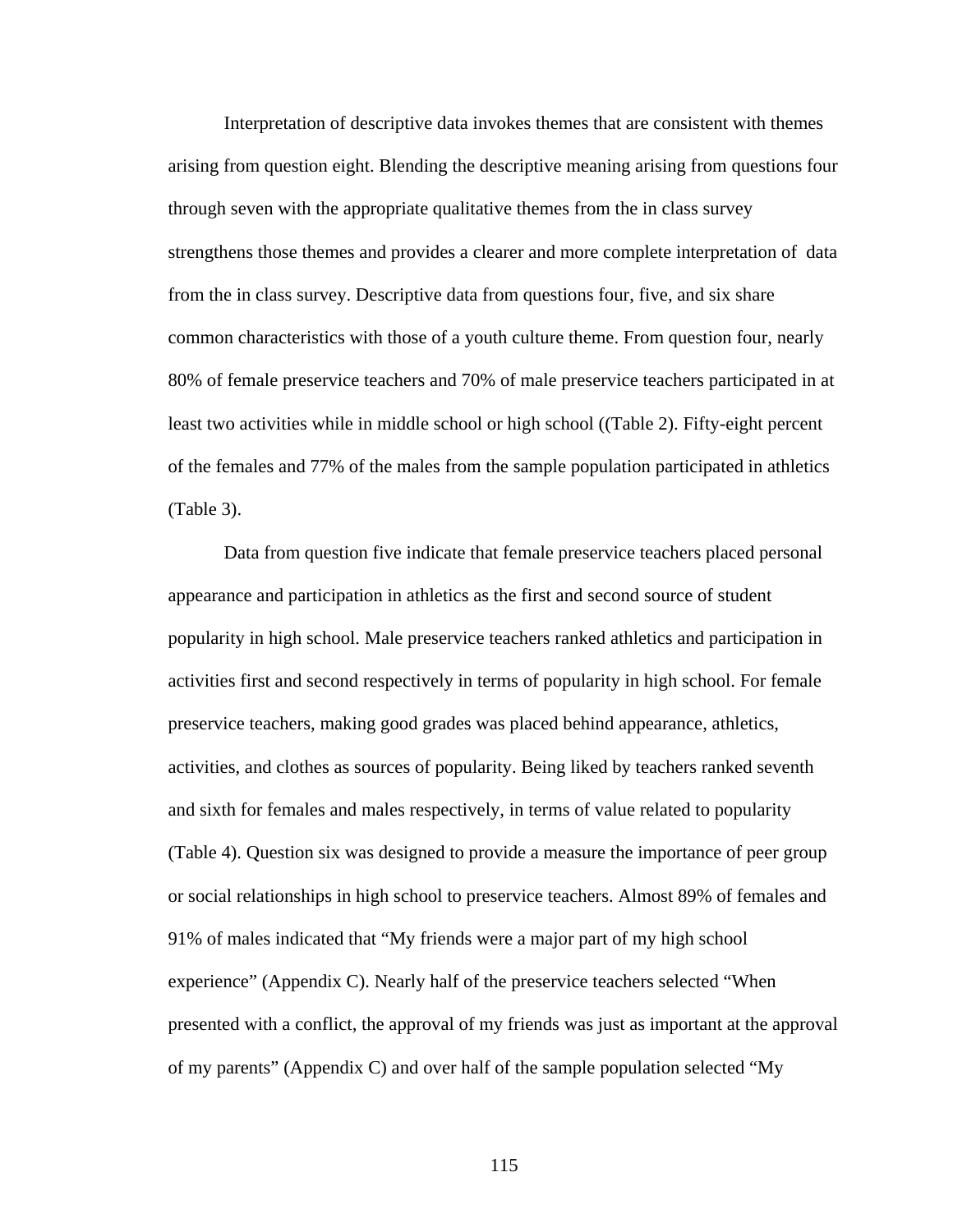relationships with my friends was just as important as making good grades" (see also Table 5).

 Question seven (Table 7) provides descriptive data that ranked seven teacher qualities in order of importance to the preservice teachers. Enthusiastic about teaching and knowledge of subject were ranked as first and second respectively by the sample population as most desired teacher qualities and are consistent with the theme passionate teacher. Competent instructor was ranked fifth and third by female and male preservice teachers respectively and is also a descriptor for the theme passionate teacher. Student centered was ranked third and fifth by females and males respectively as an important teacher quality and would seem to relate to the themes *made learning fun* and *able to relate to students*. Effective classroom management as a desirable teacher quality was ranked fourth and fifth by female and male preservice teachers and aligns with the theme *classroom management*. Professionalism and ethical behavior ranked next to least important and least important teacher qualities by the preservice teachers and do not appear to be related to any of the themes that have emerged from the qualitative data. *Themes from In-Depth Interviews* 

 Ten preservice teachers, six female and four male, volunteered to participate in an in-depth interview. Their average age was 21.5 years, 1.5 years older than the average age of the entire sample. The interview protocol is provided in Appendix C. Follow up questions and probes were utilized in an effort to draw out more detailed responses richer in meaning. Themes identified from preservice teacher responses to interview questions included: *made learning fun, passionate teacher, able to relate to students, concern for students as people, almost one of us, classroom management, youth culture, shared*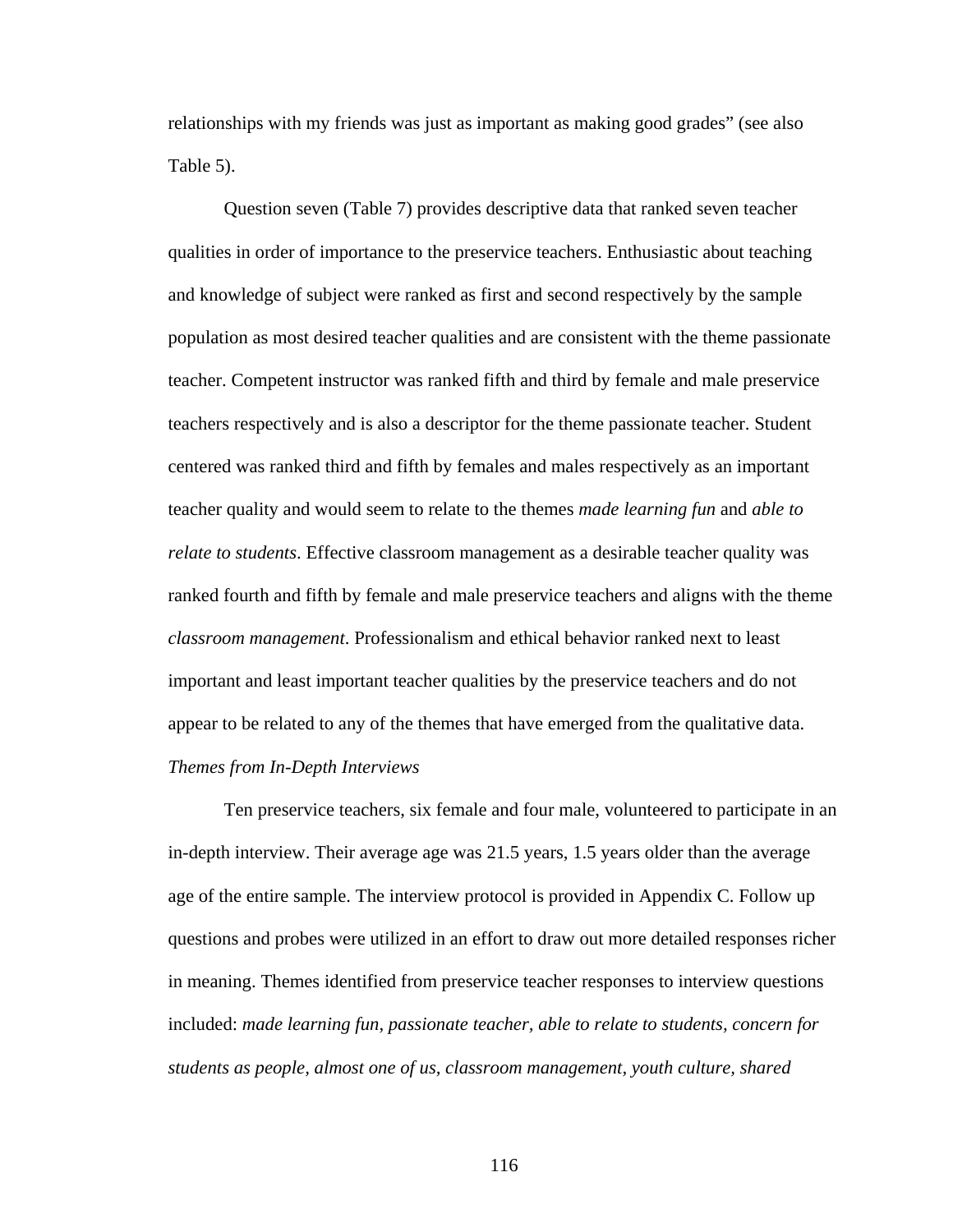*responsibility for learning,* and *teachers teach–students learn*. Data from in-depth interviews are presented by theme. Fictitious names were used to maintain confidentiality of interview participants.

*Made learning fun.* Characteristics associated with fun and humor emerged as a reoccurring theme from responses provided by preservice teachers in the interviews. Teachers having fun while teaching, teachers providing a fun learning environment, or teachers that made learning fun were components of the *made learning fun* theme. In the context of qualities of a teacher that preservice teachers would want to be most like, Robyn described her favorite teacher:

She was a great teacher… [She] made literature a lot more fun. She had us write, do a lot of writing exercises, really fun projects. She'd make you feel really good that she wanted to use your project, or your assignment, or your poem for something later, so she kept a portfolio of past students. That was always fun to see.

In the context of characteristics of popular teachers, Jane stated "Teachers that made it fun, whenever you walked in the classroom there would be colors or something on the wall. You just knew that the teacher was... not straight one way." For Judith, popular teachers have:

somewhat of a sense of humor about things. Not so dry... I'm thinking of teachers I've had before who were completely monotone and no sense of humor whatsoever, the class would drag on and I didn't really feel like I learned much. Linda provided an example of a popular teacher: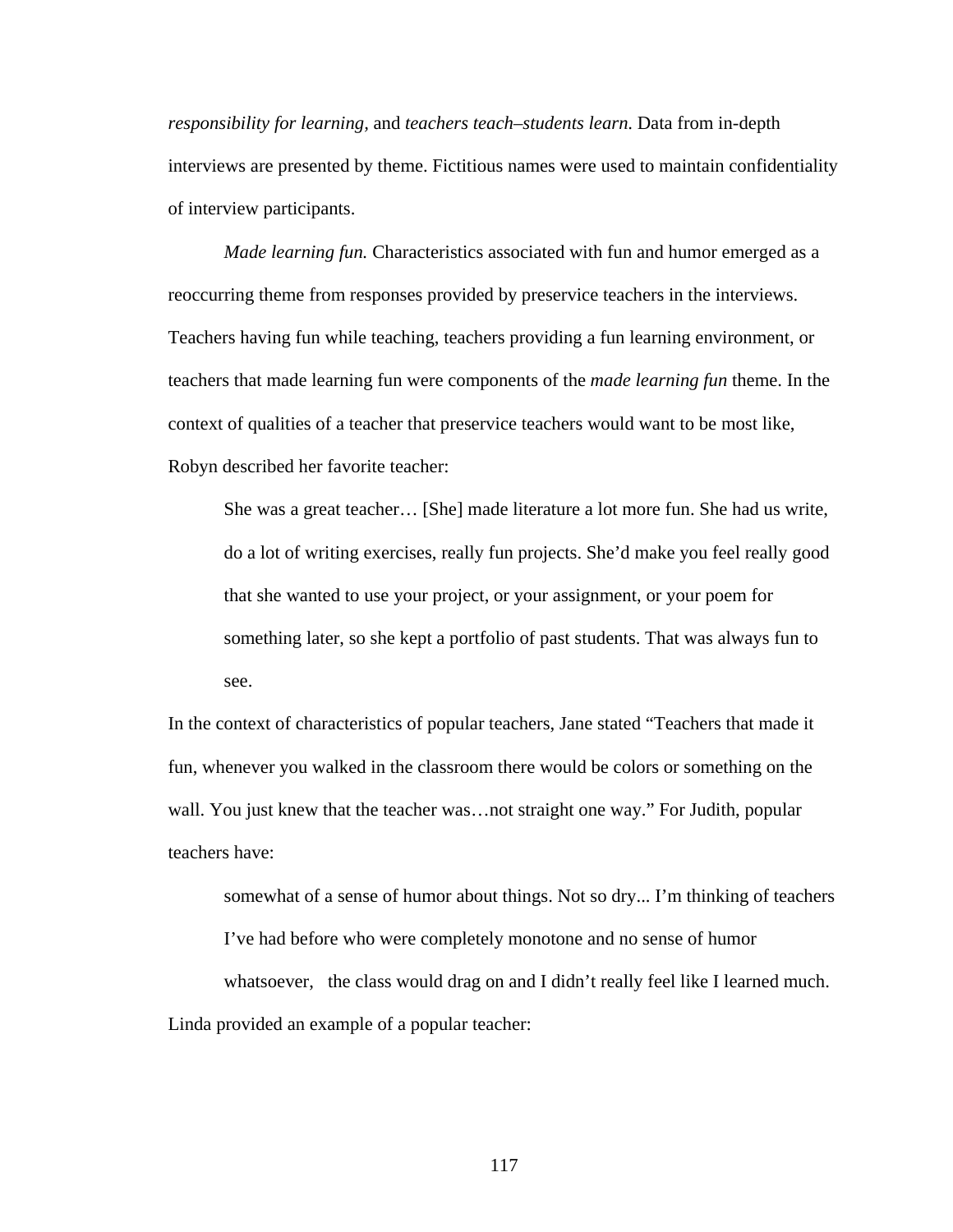Friendly but assertive. I think it's important to establish respect across the board. We had this teacher...he was  $4'11''$  or five feet. He was so short but he loved scuba diving. The first day of class, we walk in and sit down and up on the projector screen is a picture of him in a Speedo scuba diving. The humor of that, he set this tone for the whole school year. Immediately after that we went over the rules. He wanted us to feel comfortable and confident being in his classroom. Sometimes students look at going to school as a chore.

In the context of teacher characteristics preservice teachers would want to model in their career, Matt said:

I think teachers as they get older and get a lot more comfortable within their course work, they…lose that finesse that made them get into it, and I can…see it…now looking back in some of my older teachers that taught history opposed to some of my younger teachers who taught history. They still have that passion for it…I had a brand new ninth grade American history teacher, and he made history a lot of fun. We talked about all kinds of things, everything was relevant and then I had an eighth grade history teacher…An older guy…he knew all this stuff, and it was so well known to him that he didn't care as much about it…if you're teaching the exact same stuff for so long it just becomes that mundane daily process.

*Passionate teacher. Passionate teacher* as a theme appeared within preservice teacher interviews to describe teachers who had passion for their subject, had passion for their career choice, were recognized for their subject knowledge, and/or were enthusiastic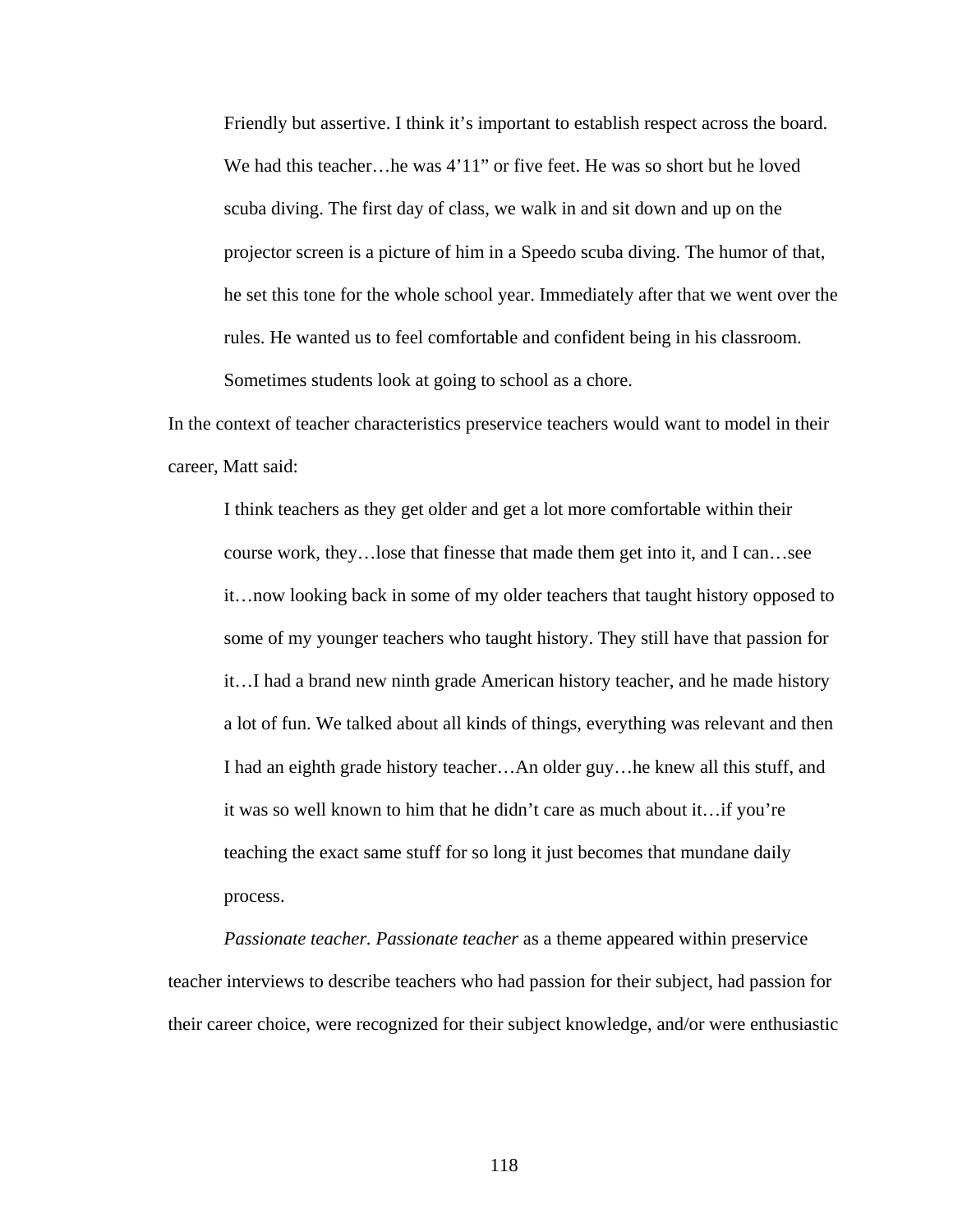in their teaching. In the context of teacher qualities the participant would most want to be most like in their career, Jane stated:

I had a really, really good English teacher in high school. It was actually from a great books class and she knew the book back…she knew the whole book…she was able to explain the symbolism and put it in terms that we would understand because most of the literature you read in high school goes right over you head. She…took the time to sit there and explain it to us and whenever we asked questions, she wouldn't look at us like: that's a dumb question.

Robyn stated:

She was a great teacher. She did literature, reading. She really got kids excited about what they were doing. We would read different plays and it was fun to not have to...you could have a part by not being embarrassed.

Marilyn said that teachers:

need to be successful in the subject matter. There is lot of teachers that you can tell…They just kind of wound up in that subject matter, and it's not something they were passionate about, so they don't continue to learn it…

For Linda, her favorite teachers were passionate:

I've had a handful of really awesome teachers…They have got to be passionate about what they are teaching. If they have [an] inkling of doubt about what they're doing then they shouldn't be doing it because students need someone to encourage them and be positive… When they come to school they need to feel that focus, they need to feel the passion the teacher projects.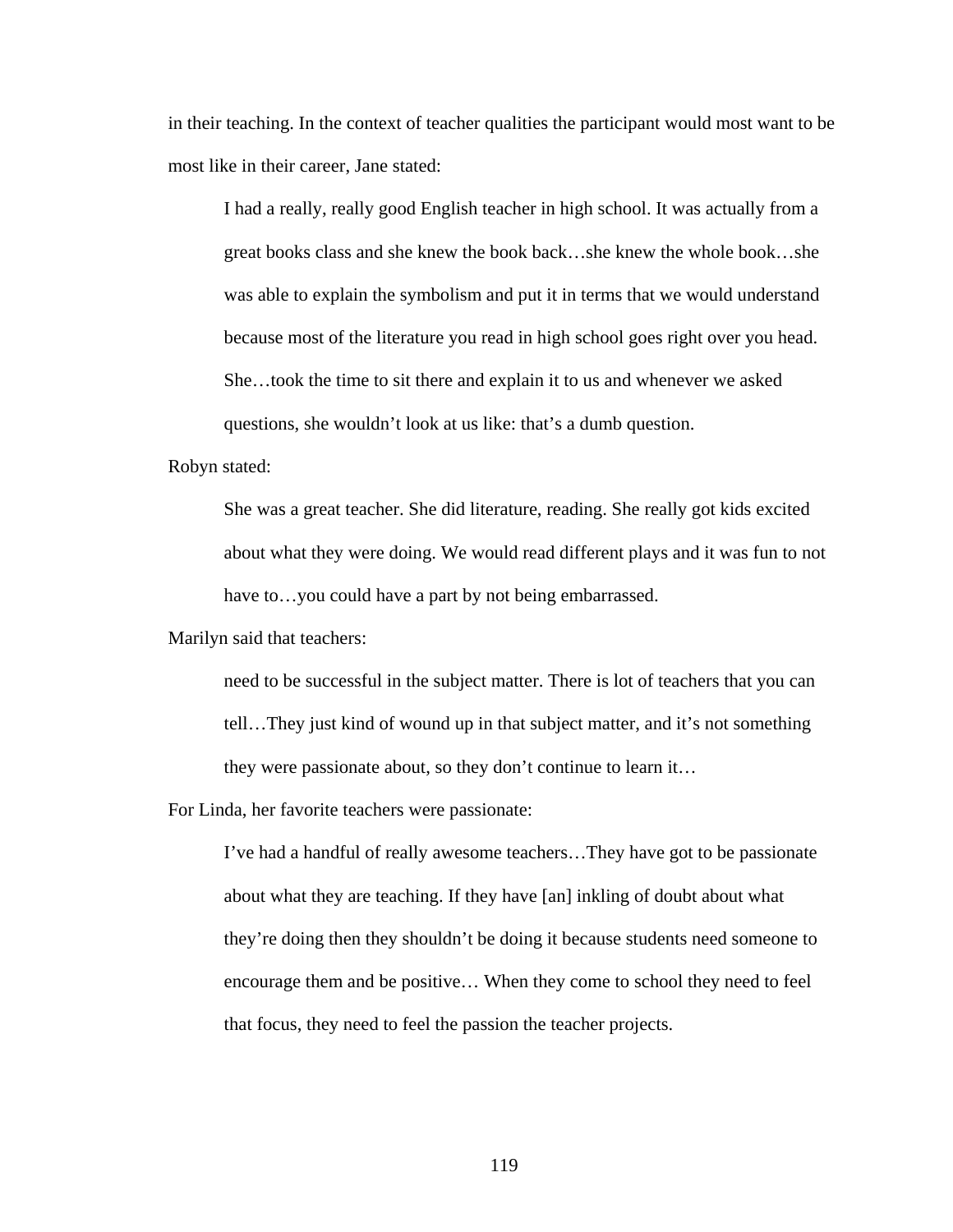In the context of teacher and student roles in education, Jane said that:

"[Teachers] need to know the material, they need to know what they're teaching before they try to have students learn it…they need to present the material in a way that the age level…can understand it." In terms of characteristics of a popular teacher Matt responded, with:

As a professional, they're the ones…that go above and beyond. They're the ones that make things fun. In my field, I'll be teaching kids that would rather be outside or playing video games…opposed to sitting my classroom, so I feel that I should have to make them want to be there, so the hands-on stuff like bringing arrowheads or things like that, that make things relevant…they were very popular…I hope to be able to have a personal connection with somebody the same way like my teachers did. So I think the most well-liked teachers find a good balance between the personal and professional level…I think that's a fine line.

*Able to relate to students.* The teacher's ability to connect with the students on a personal level in the classroom for the benefit of learning is a descriptor of this theme. In the context of a favorite teacher, Karie stated:

I think most of all I had a teacher that really instilled a value of self-confidence or self-achievement, you know, feeling that what you've accomplished is something of value beyond just the classroom…you can take this out into the real world…I think an effective classroom is a classroom where you can meet your goals and students can meet their goals, and everyone is still interacting on a personal level. I like that close one-on-one type of relationship between the student and teacher.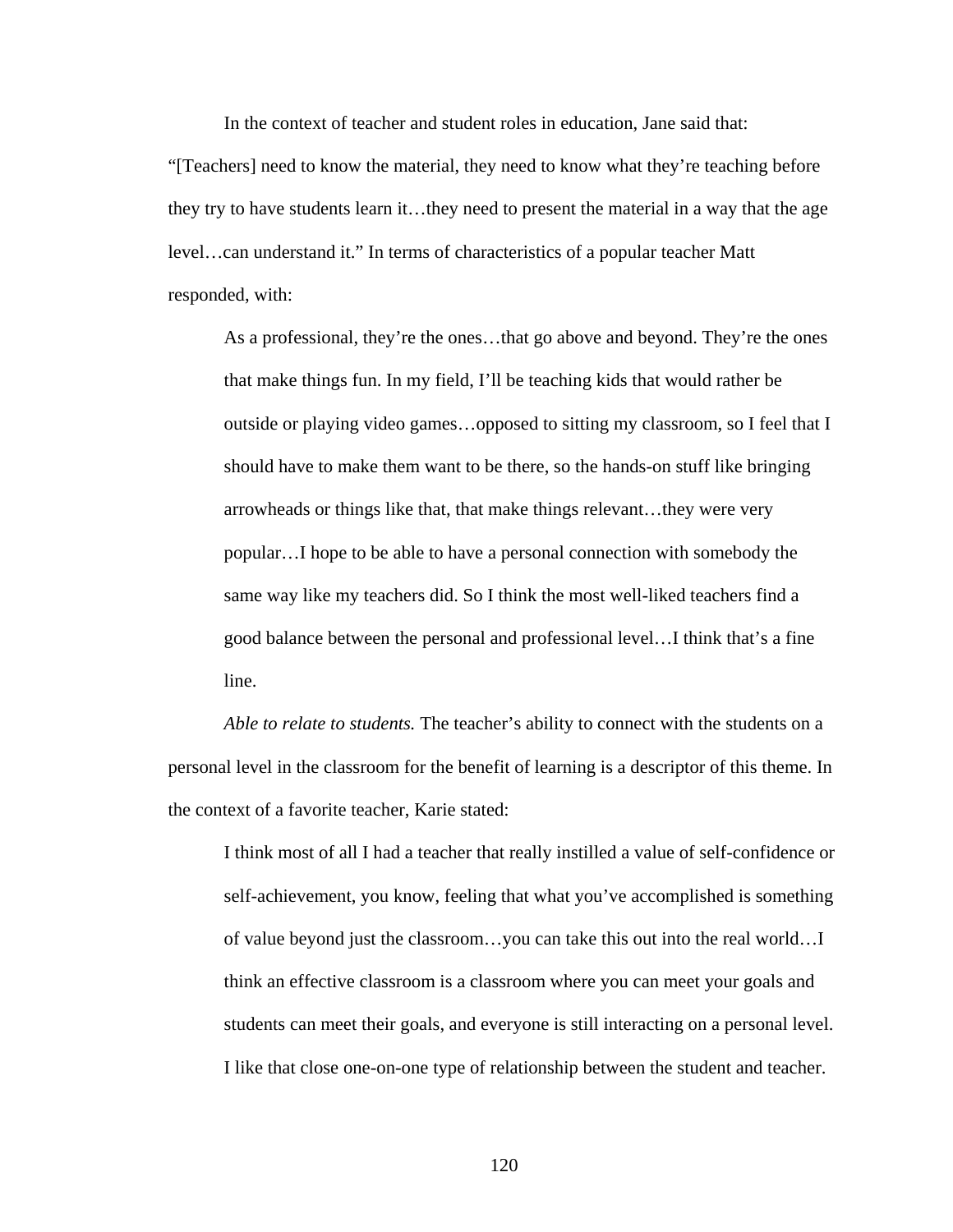In the context of teacher qualities preservice teachers would most want to be most like in their career, Judith stated:

One teacher who just was awesome…he was my art teacher. He was really big on giving advice…having us change our art work…He would do it in such a way that he really just wanted to know your opinion of it and by talking to you…he would almost allow you to point out yourself what was wrong with it…That really helped…you were able to change it and felt like [it was] your work. I really liked that about him.

Matt stated:

Understanding. Not to be a push over, but to understand and not make things more difficult than they have to be…A lot of people don't find a lot of relevance in history, so I hope to make things relevant for them, and that's kind of where my strongest teachers have been…the ones that can take something as dry as toast and make it into something exquisite and relevant.

For Ben, it was a third grade teacher that he would like to model:

My elementary physical education teacher is why I wanted to go into teaching. He was really good at giving people feedback and making them feel welcome. There are some gym teachers who will just focus on the athletes, but he did a good job of making everyone feel as if they were welcome in the gym.

*Concern for students as people. Concern for students as people* describes student/teacher relationships where the teacher's ability to connect with students on a personal level goes beyond the classroom. For Kevin: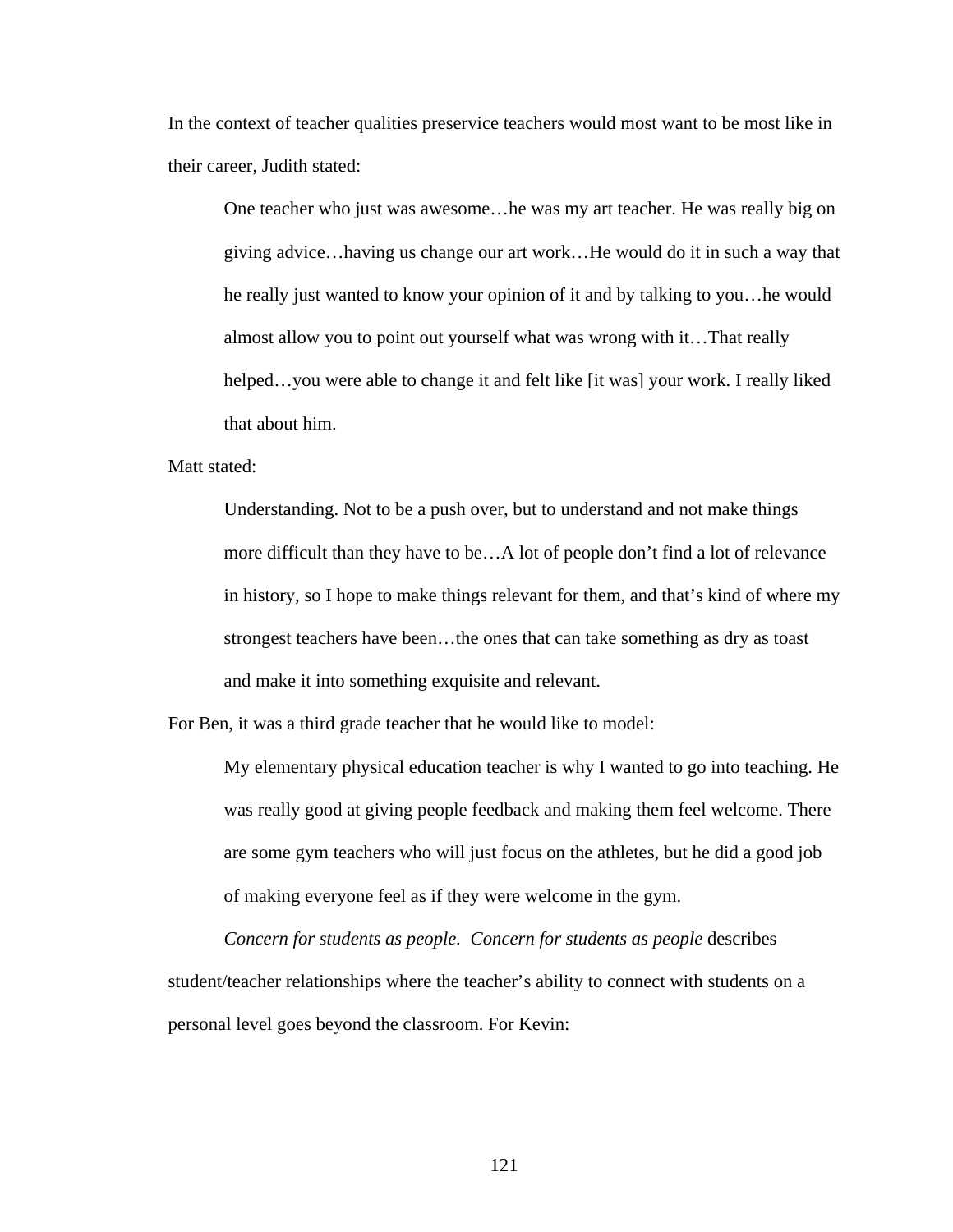There's a professional teacher and the teacher who wants to be the students' friend…I like to be their friend. Not only are you there to teach the class, and inform them of knowledge, but you're also there to kind of counsel, and any questions they might have, and then you're also there to understand it from their point of view. I know it's easier for me that if I'm a friend with that person, and they've been talking to me, and I can at least get a feeling of their perspective, then I might even be able to adjust my lessons to where it actually fits them better and they're actually learning a lot more.

For Marilyn:

A lot of times teachers will get stuck in their day-to-day…and they just don't care…Students can really tell that, and that's frustrating. That was the number one quality that I didn't like. The teachers that do care, those are the ones I looked up to. They also listen. A lot of times students are going to come up with excesses, and teachers will look at everything as just an excuse when there could really be some serious issues going on, and you have to listen to that and guide them through it. Even at the high school level, they don't necessarily have the mindset to understand that they need help, or maybe they don't need help, maybe they just need a little push in the right direction. I think listening is also an important characteristic.

For Don, his favorite teacher was very nice. He provides an example:

With my senior year they had this rule where if you got all "A's" you didn't have to take the final. I went up to him one day and I asked because I was on the curve 'What do I have to do to set some extra credit?' 'Well you go into the dictionary,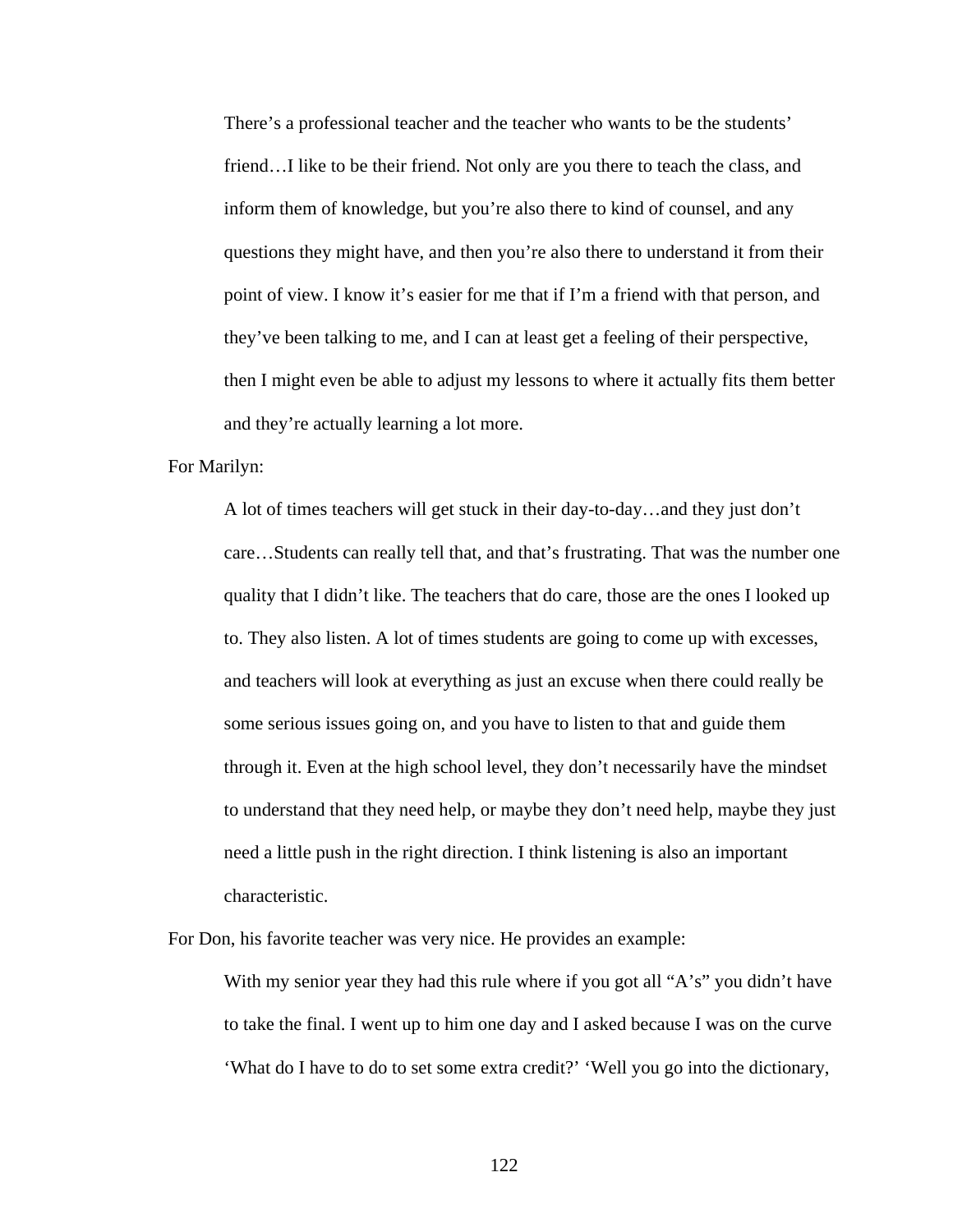you look at the "y's" and you write down all the words." And I'm like 'Ok, ok." And he said 'you really going to do that?' I'm like 'Dude, I want to get an A.' and he said 'Don't worry about it.' A very understanding teacher. I think you have to put yourselves in the perspective of the students because that helps you teach better. You got an idea of what they're going through and what they're thinking so that's a big key.

In terms of characteristics of popular teachers, Judith believes that students need to: feel like 'OK', this teacher knows where I am coming from. They're not just teaching me because it's their job, they actually care. They actually know what might be going on in my life. They are not way off in left field with what's going on in my life.

*Almost one of us.* Teacher popularity as a function of age, appearance, knowledge of youth culture and extra curricular activity emerged as a reoccurring theme noted by preservice teachers. In the context of characteristics of popular teachers, Ben said that they were:

The ones who try to be friends with students. The easy ones who are watching movies on Fridays. The ones who don't have tests. The ones who don't challenge. [Students] knew that they would get an easy 'A'…Maybe they are tenured so they don't care anymore so they make class easy…No one wants to be disliked. No one wants to think kids are coming to your class dreading it.

Don observed that:

popular teachers tend to be more of a friend…to most students…I've had a few teachers in my time where at the end of the year you vote for the best teacher and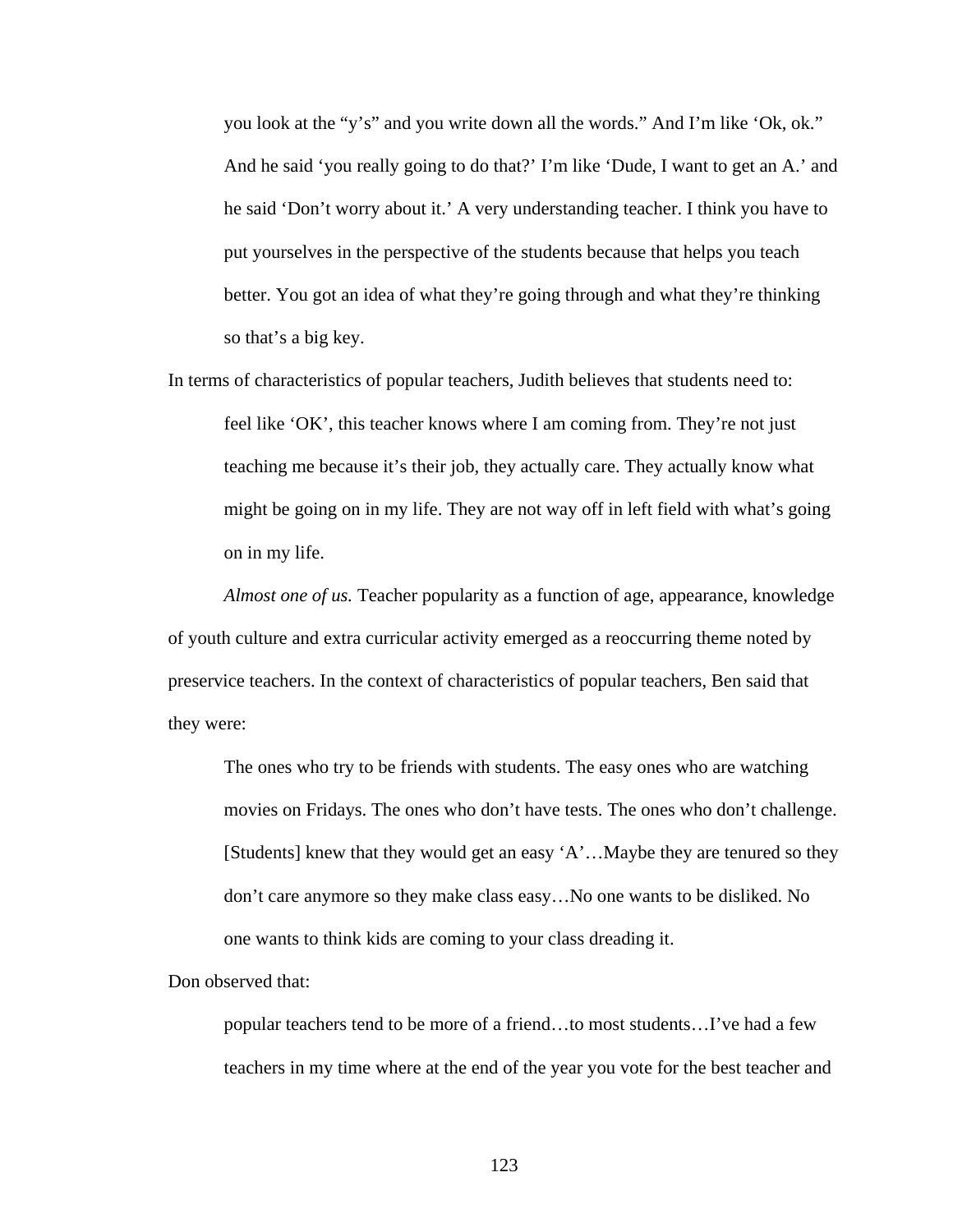they actually took it to heart and made signs and tried to be the most popular with candy…They campaigned for it. You don't do that. That's for the students.

For Marilyn some popular teachers:

were just another student. They fit right in, they dressed like the other students, they went to all the activities, they were maybe the coaches, which I don't have anything against coaches, but they were more concerned with making the students like them than getting the information out to them, which I want to be an even balance.

Ben noted that "If a teacher is stuck in the sixties, I don't think they're gong to be able to connect with kids here in the twenty-first century." In the context of characteristics of popular teachers, Robyn stated:

They seem to be a little younger than most of the other teachers…It seemed like they wanted to feel welcomed by the kids rather than looked as a disciplinary figure, as an authoritarian…their classes weren't very stimulating educationally. Being in their classes, it was like anything goes kind of. If you didn't want to turn in the homework, you could turn it in tomorrow…

For Judith, popular teachers needed to "have some knowledge of the pop culture, what's going on in their students' time period. If you don't know what a text message is and your students are doing that, then you might be a little out of the loop."

 *Classroom management.* As a theme, *classroom management* describes the level of control a teacher has over the learning environment, to what extent the classroom environment supports learning, course rigor, and student accountability. In the context of a favorite teacher that preservice teachers would want to model Robyn said "She was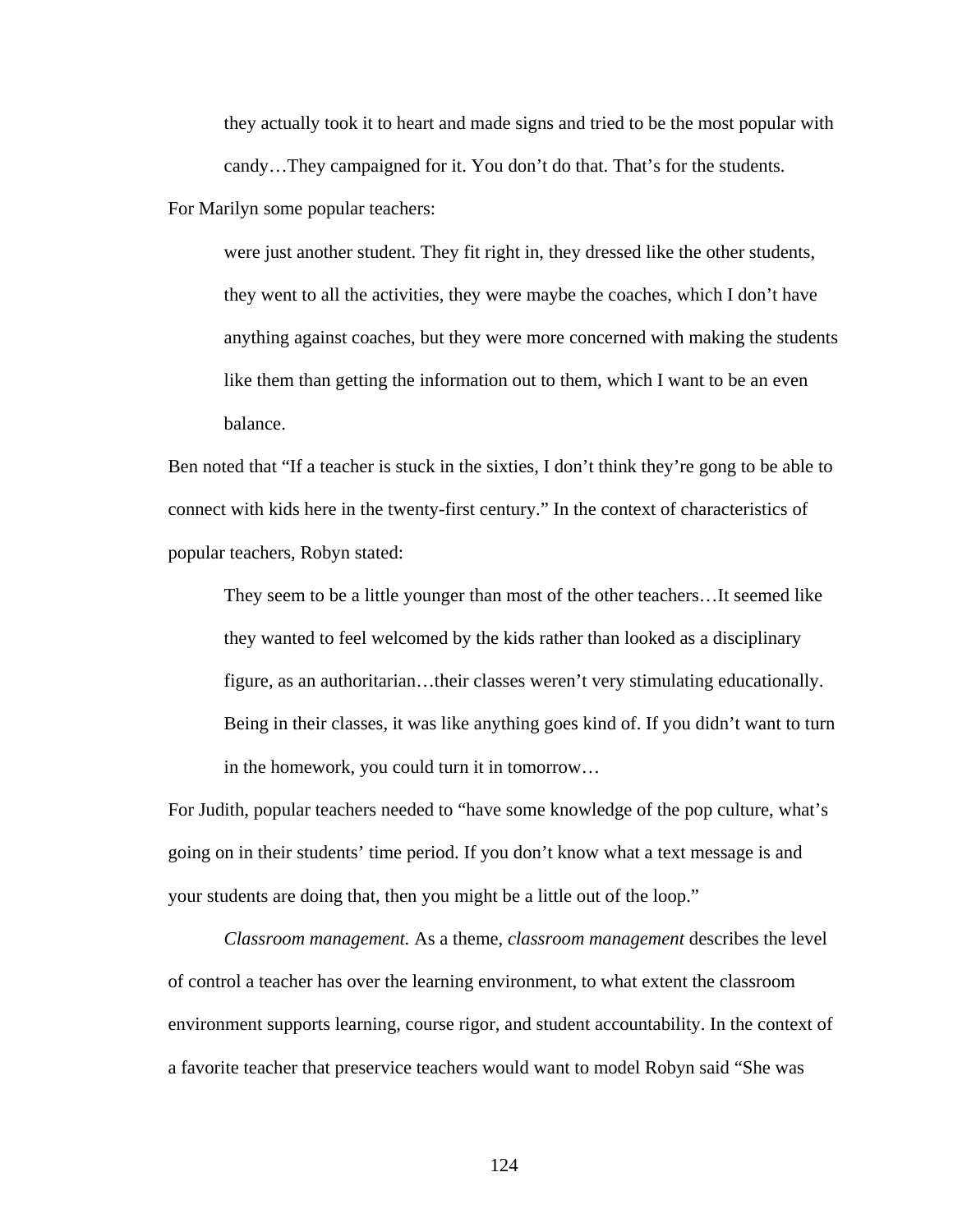very friendly, but to the point…she knew how to discipline kids, but to the point where you didn't dislike her afterwards. You [knew] she was doing if for a good reason." For Kevin, his favorite teacher:

was very organized. I really liked the organization she had in her classroom. She had everything set in stone the way it was going to be...It kept the class on task. [Students] all come in and they're ready to do their work because that's just the way she ran her class. You go into somebody else's class, who's more of a relaxed teacher, and they come in and they're bouncing off the walls.

In the context of teacher and student roles in education, Robyn stated teachers need to maintain respect from students.

I think the biggest part is just being respected by the students because I know the minute you…break respect it's really hard to get it back with students because they find that weakness and…want to walk on it because they feel like now they have that power over you…I think the role of any student would be [to] stop doing that and want to be there to learn and want to respect [teachers].

In the context of characteristics of popular teachers, Jane stated "I think the teachers that were strict, but weren't too harsh, they had a schedule already made up so you knew what was expected of you, but yet they would be lenient on certain things."

*Youth culture. Youth culture* as a theme speaks to a generalized description of the beliefs, values, and behaviors associated with youth or adolescents. A defining cultural characteristic of youth culture is a transition from reliance on parents and family as a primary social support structure to a reliance on peers. Other characteristics include an emphasis placed on athletic success, name-brand consumerism, personal appearances,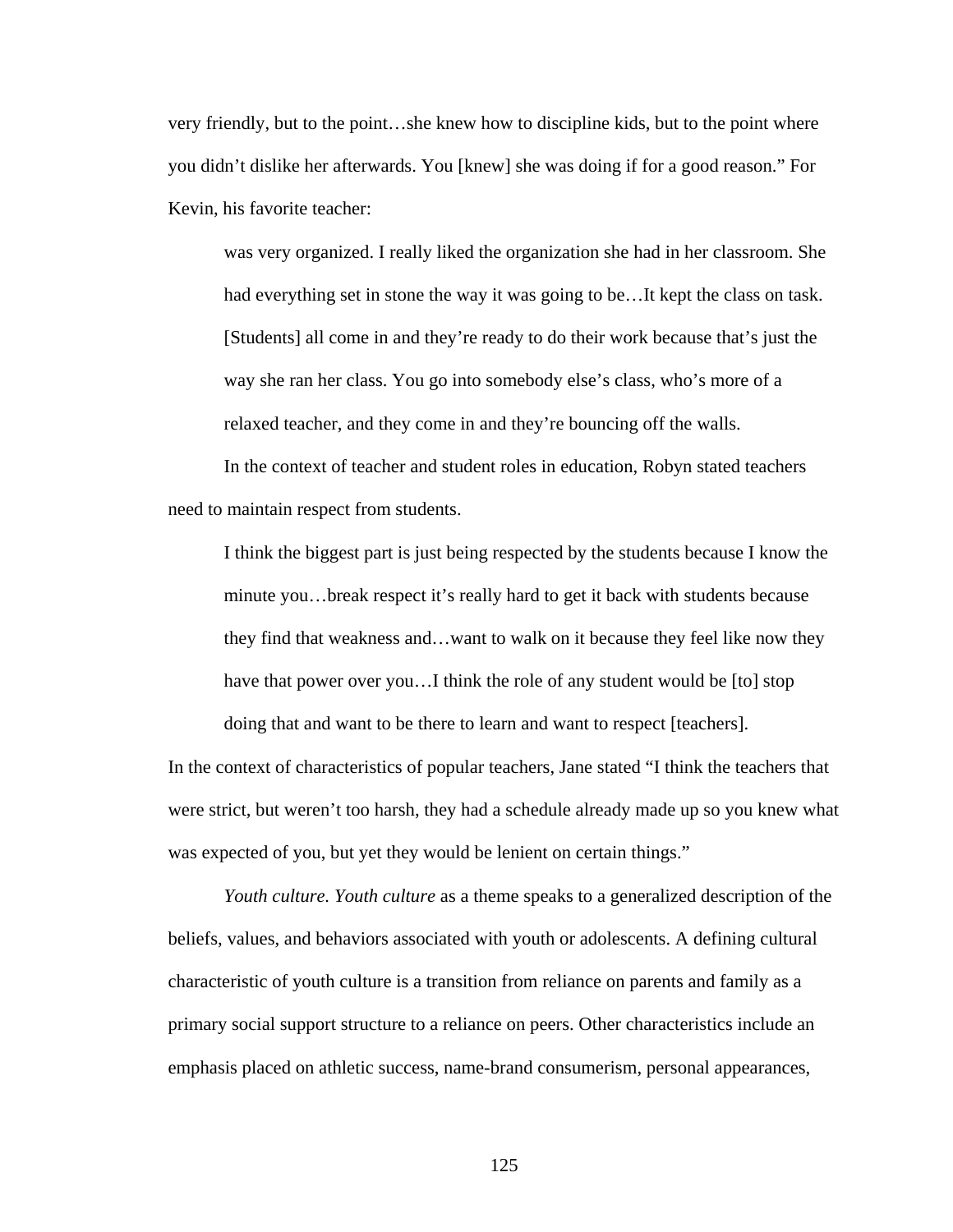social poise, irresponsibility, and anti-intellectualism (Coleman, 1961; Garner et al., 2006; & Husen, 1996). Data from the in-depth interview revealed six sub-themes of youth culture in the responses provided by the preservice teachers.

In the first sub-theme, *youth culture-athletics*, participation in athletics is highly valued within the school setting. When describing successful students, Ben simply states: "If they're involved in extra curricular activities, being part of an organization, hopefully taking some college level credit courses." Jane stated:

I just think it has a lot to do with the way they [students] were raised by their parents. If they only were involved with high class social things, that's how they were in high school…the sports teams, those were always the wealthier kids…always played sports. They always sat together.

In the context of characteristics of popular teachers, Robyn stated:

I would say the teachers that I looked at as popular by people in my grade would be… most of them were coaches, female or male, it doesn't matter. There was a cheerleading coach that was very popular, and then there were the soccer coaches that were very popular…if I had a coach that I looked as popular I wouldn't be excited to have their class because I never did sports and I kind of felt that a lot of the coaches weren't really interested in any of the students that didn't play sports.

*Youth culture-materialism* is a second sub-theme of youth culture. Name brand consumerism is a distinguishing characteristic in this sub-theme. In describing her friends from high school, Linda noted that: "Things were disposable to them. Their parents were buying vehicles that were outrageous…" Regarding the student culture at Matt's high school, he said: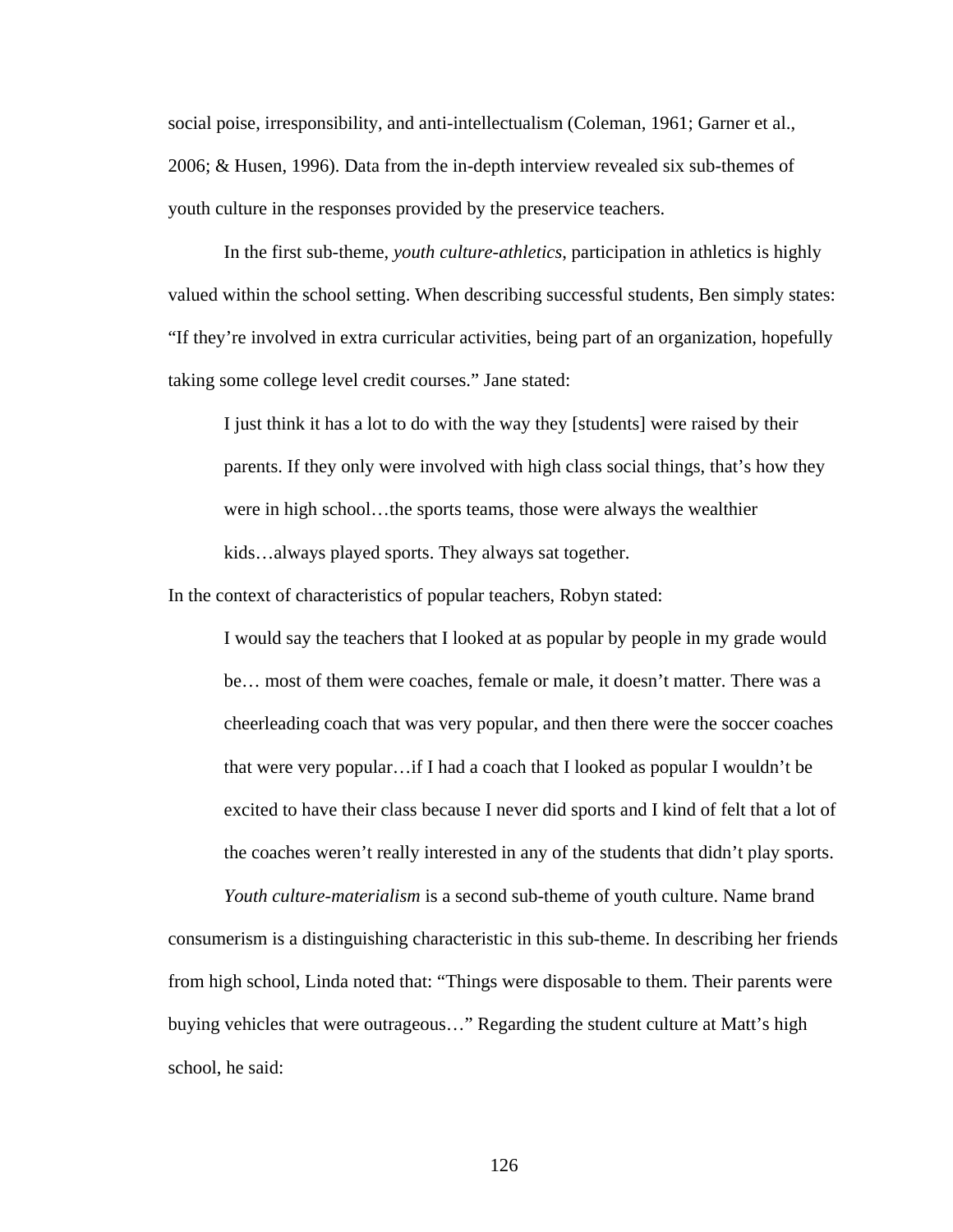I went to the rich, white high school, so my culture was very mommy and daddy bought me this, mommy and daddy bought me that. I didn't have that, I was lucky to be in suburbia. I guess the culture was very privileged at my school, [on] sixteenth birthdays, kids would drive brand new cars.

A third sub-theme of youth culture is *youth culture-appearance*. In this subtheme, personal appearance is a valued characteristic. Matt stated: "at that age I think people are more focused on being pretty, being cool, being the best as opposed to their education like they should." In describing her classmates, Jane replied: "…then you noticed the people that were only there to socialize that always dressed up to go to school because that's all they really cared about." When asked what his classmates valued, Matt replied: "Oh, it was very vain, looks, material possessions, the sports people…"

A fourth sub-theme, *youth culture-accountability*, is characterized by the absence of personal accountability common to many adolescents. As discussed in Chapter Two, Husen (1996) used the phrase socially induced irresponsibility to describe some of this behavior. Marilyn described unsuccessful students in light of not taking responsibility for their actions:

[They] think that the world just revolves around [them]…it goes back to egocentrism which we all think starts and stops at young ages, but I don't think it does. It continues on all the way through adulthood. If something is not going my way then its somebody else's fault, it can't be their fault.

In describing her friends from high school, Linda speaks to their accountability:

Do I think that they weren't held accountable for what they were doing? I'm sure they weren't because in the environment I lived in…the third wealthiest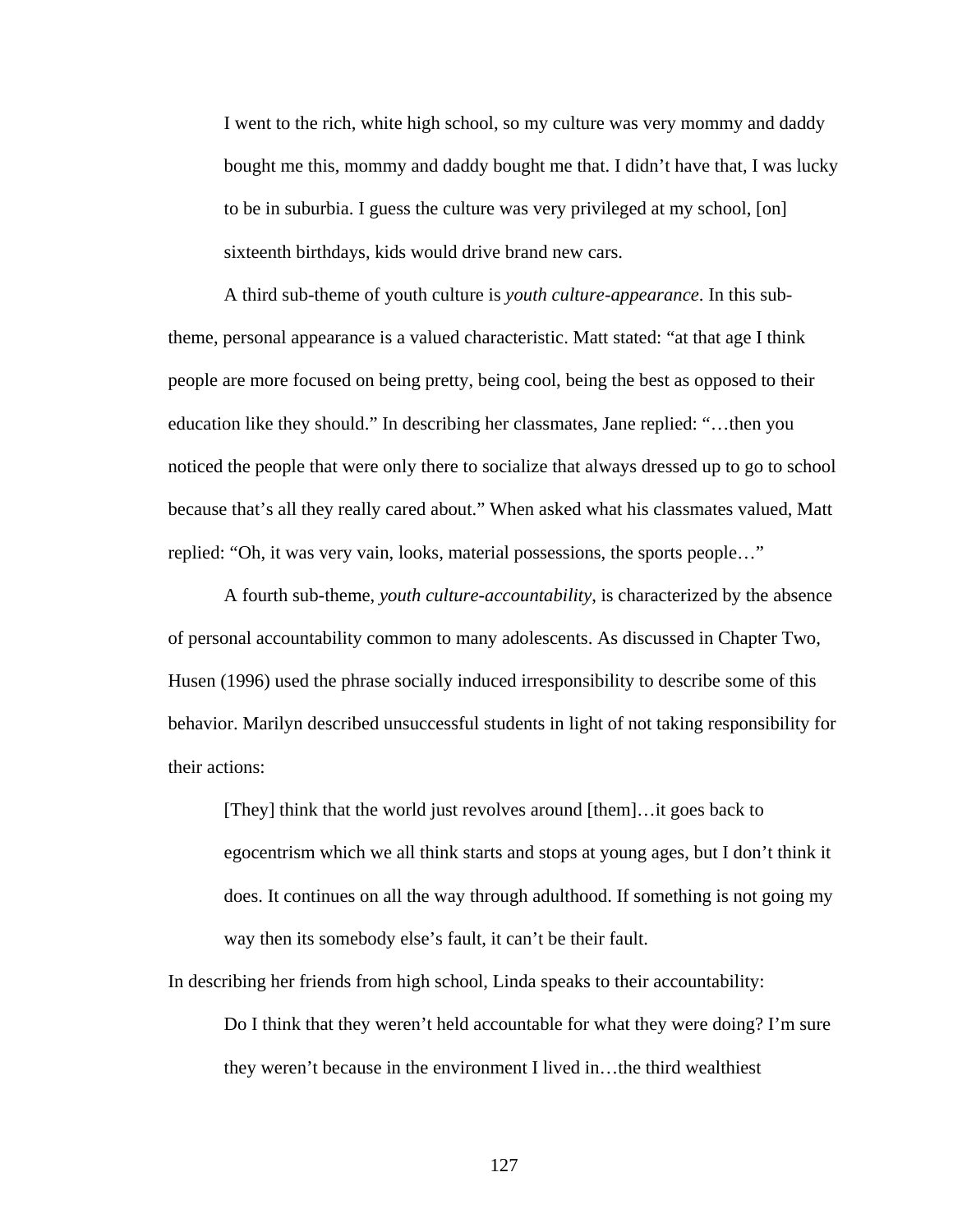community in the United States. It's a wealthier community and of course these kids weren't being held accountable…They were exposed to adult circumstances before I felt we were equipped to handle them. That was a distraction. They [were] being distracted from their high school experience.

*Youth culture-peers* as a sub-theme of youth culture describe a student preference for relating to their peers for their social needs. For Matt, "the social aspects [of school] get in the way of school." In the context of their view of their high school culture and what was valued by students, Jane replied:

I think for most of the kids that I went to high school with weren't there at all for school…At my high school it was just a huge social thing. You could tell which kids were trying to further their education, get them into a better college, and how they worked hard, and then you noticed the people that were only there to socialize...

For Matt, he "was there for a social aspect, you know what was happening on the weekends, what we were doing after school."

The sixth sub-theme, *youth culture-anti-intellectualism*, speaks to a general devaluation of academic pursuits over the other five sub-themes described above. In describing characteristics of a successful student, Matt noted that: "They pay the most attention. They participate in class. The kids that are just thirsty for knowledge, and aren't afraid to be the smart kid, or be laughed at for wanting more knowledge about something." In reference to athletes, Jane stated: "A lot of times they'd exclude kids who didn't play sports, or were in different activities that weren't considered cool, or if they were in academic activities." Robyn stated: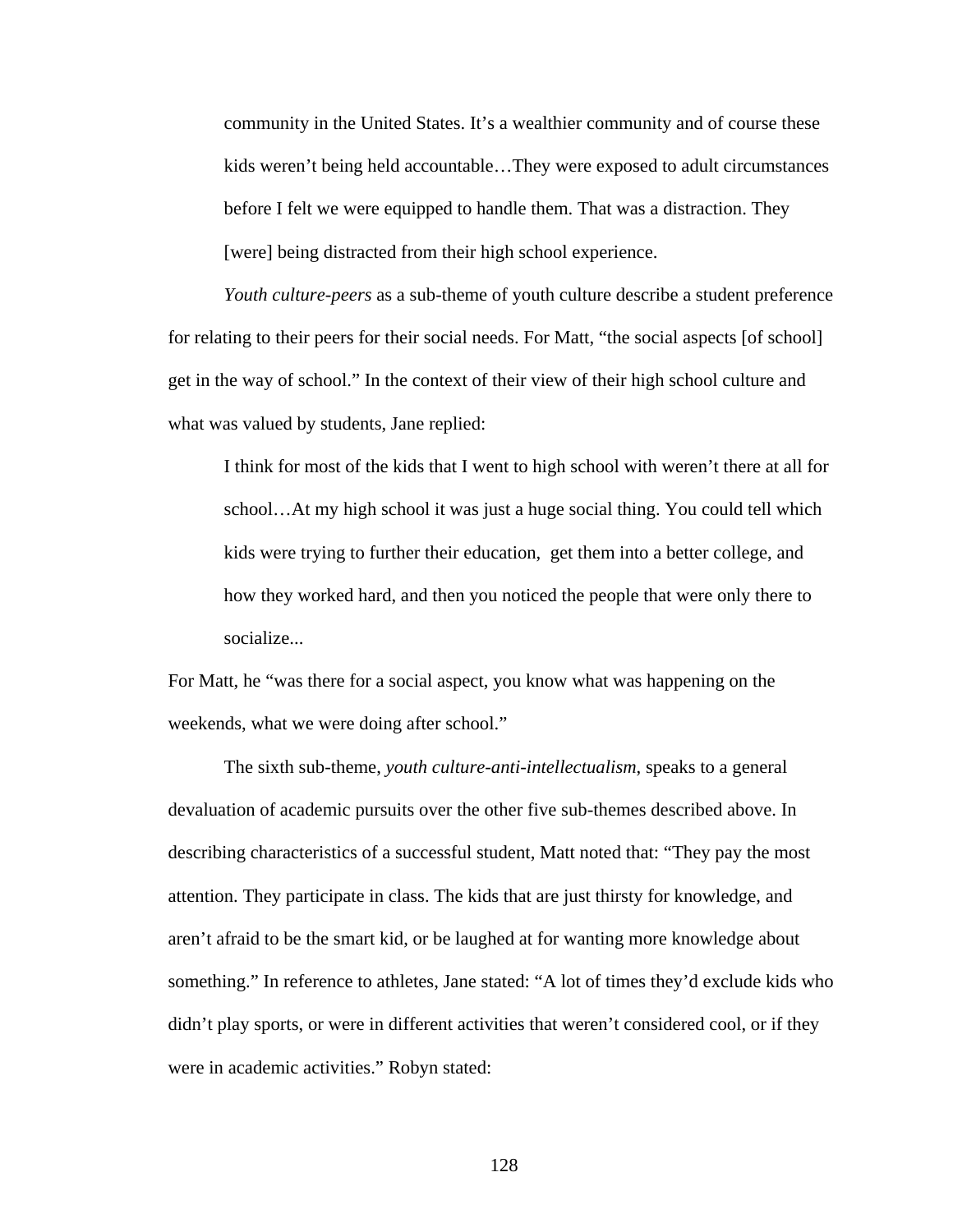I know there were certain groups where grades did not matter. They went to school basically for an attendance thing…They didn't necessarily care about their grades as long as they were able to go on to the next grade, able to not take this class again.

When asked about the value of grades, Matt replied:

Yeah. I mean they pulled their grades, but just to me, that was never the focus for these groups, and all my friends were straight A students. I wasn't, I was nowhere near, but I would say the emphasis was on social, and I'm sure that's high school from the get go.

Don describes pressure from his friends to not achieve academically:

I would always get that 'A' and they would be 'Oh, look at that, the white kid getting an 'A'. They kind of did that to me. At first I didn't let it get to me, but as I started to have my friends and see what they were doing, I thought: 'Oh that's pretty funny, I'm working and they're just sliding through.'

For Ben, "It seemed a lot of people spent their time in other ways rather than worrying about school and taking it seriously…" He observed that unsuccessful students "don't see how its [high school] going to help them in life." When asked what these students do care about, Ben replied "partying or hanging out with friends. The more friends you have in high school the more likely you will worry about the social aspect rather than academics." For Marilyn, it was the community that determined what was valued at her high school:

I think it was very important to students in my school to get good grades because the students who didn't, even if they were in that popular crowd, they were kind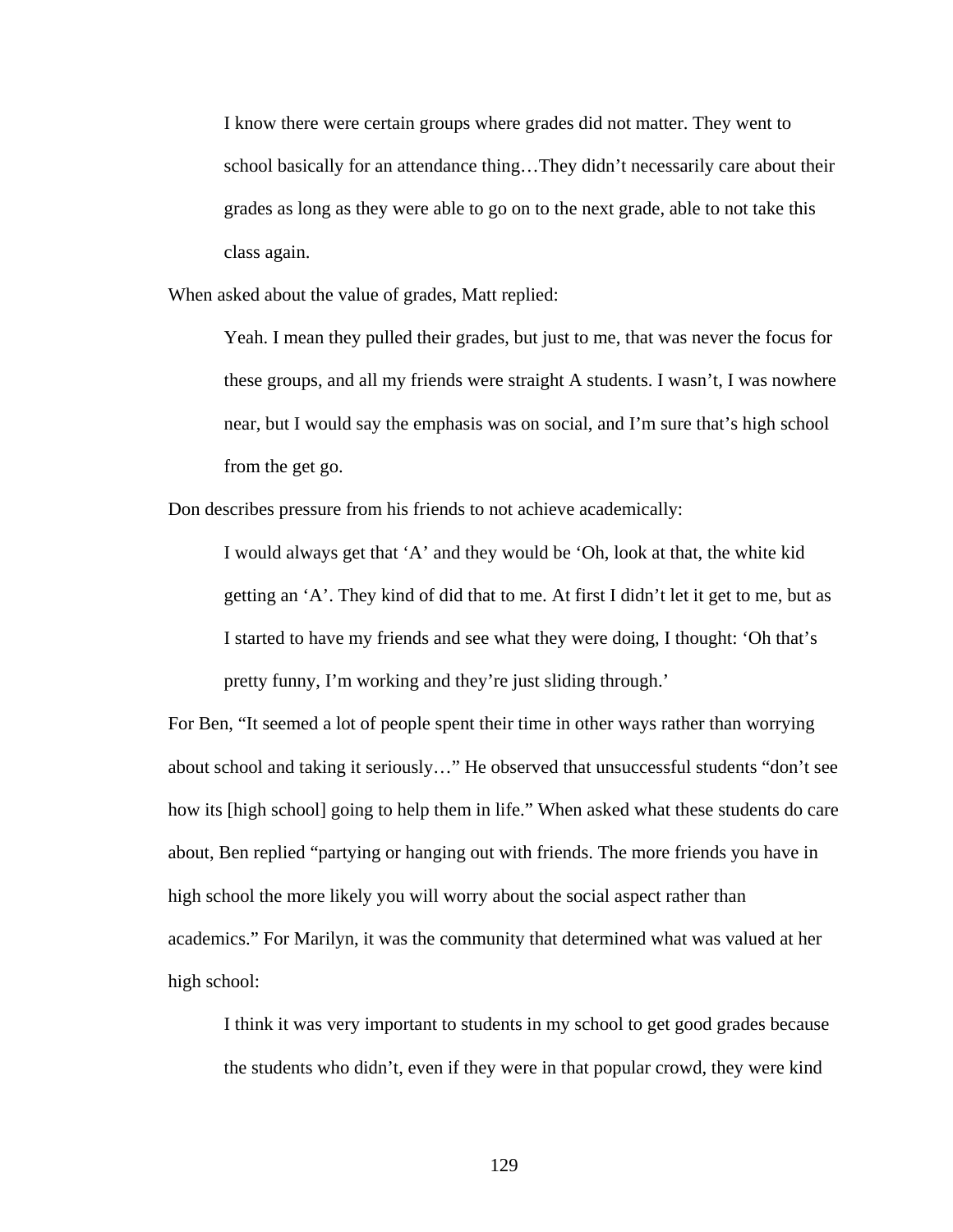of pushed aside a little bit because in my community it was important. Most people from my community graduate high school and they go on to college and they get their degree and whatever they want to do. That was just expected." Matt stated that: "As Americans we put too much emphasis on athletics and

cinema…things like that…"

*Shared responsibility for learning.* As a theme, *shared responsibility for learning* places the responsibility for learning on both the teacher and student. In the context of acquired student skills or learned student behaviors that lead to student learning, the student is responsible for managing their time wisely, managing their social life, and showing up to class eager to learn while taking an active approach to his or her learning. Jane said that:

Time management is a big thing in high school, especially when you're getting into your junior and senior year. You want to be active and hang out with your friends a lot because you're running out of time with them, but you also have to remember that you haves classes. So its time management and staying organized.

For Robyn, choosing the right friends facilitates a proper balance between social needs and academics. In describing successful students she stated: "They're typically less social…if they are social they have a good group of friends that have the title on them as 'the good group.' They come to every class. They don't skip out on classes or leave early." When asked to describe unsuccessful students, Robyn replied:

Probably not coming to classes. I know a lot of kids in high school would just skip classes, not do their homework, maybe be behavioral problems, getting into trouble when they're not there…not very socially involved in school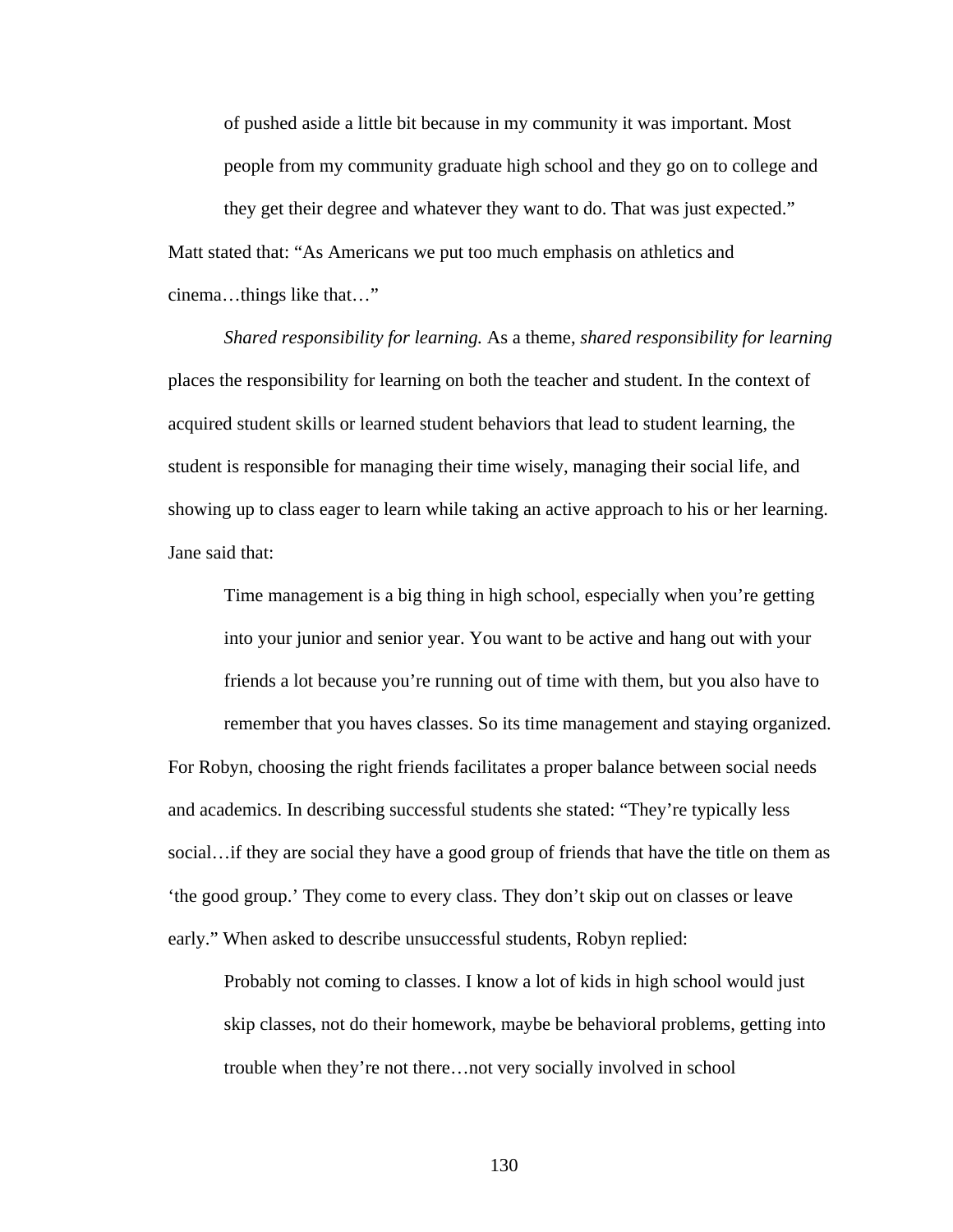For Don successful student are:

Eager to learn…I always sat in the front row, not afraid to ask questions, get to know your teacher, homework is a key to do. It's not difficult to find out who is going to want to succeed in class and who's not, but it's your job to help. Jane stated that students:

should be willing to listen and try their best to understand the material, ask questions because sometimes we just sit there even though we don't know what's going on, and never say more because we don't want to get embarrassed…I think the student should step up and ask if they have problems.

For Karie, "the student needs to have an open mind and needs to at least be willing to get to know the teacher, and then maybe the material or the subject matter will come later."

 In the *shared responsibility for learning* theme, preservice teachers believe that in addition to presenting curriculum to students, teachers are also responsible for developing student learning skills, for making content relevant to each student, for differentiating instruction to meet the students' capacity for learning, and creating an enthusiastic and motivating classroom environment.

For Marilyn:

Time management is going to be a big thing, and that's something that I'm willing to add into my little piece of the curriculum to help them learn that because if they don't have those foundations, they won't be able to succeed in their classes. I mean they'll get by, but they won't be successful.

In terms of unsuccessful students, Matt replied: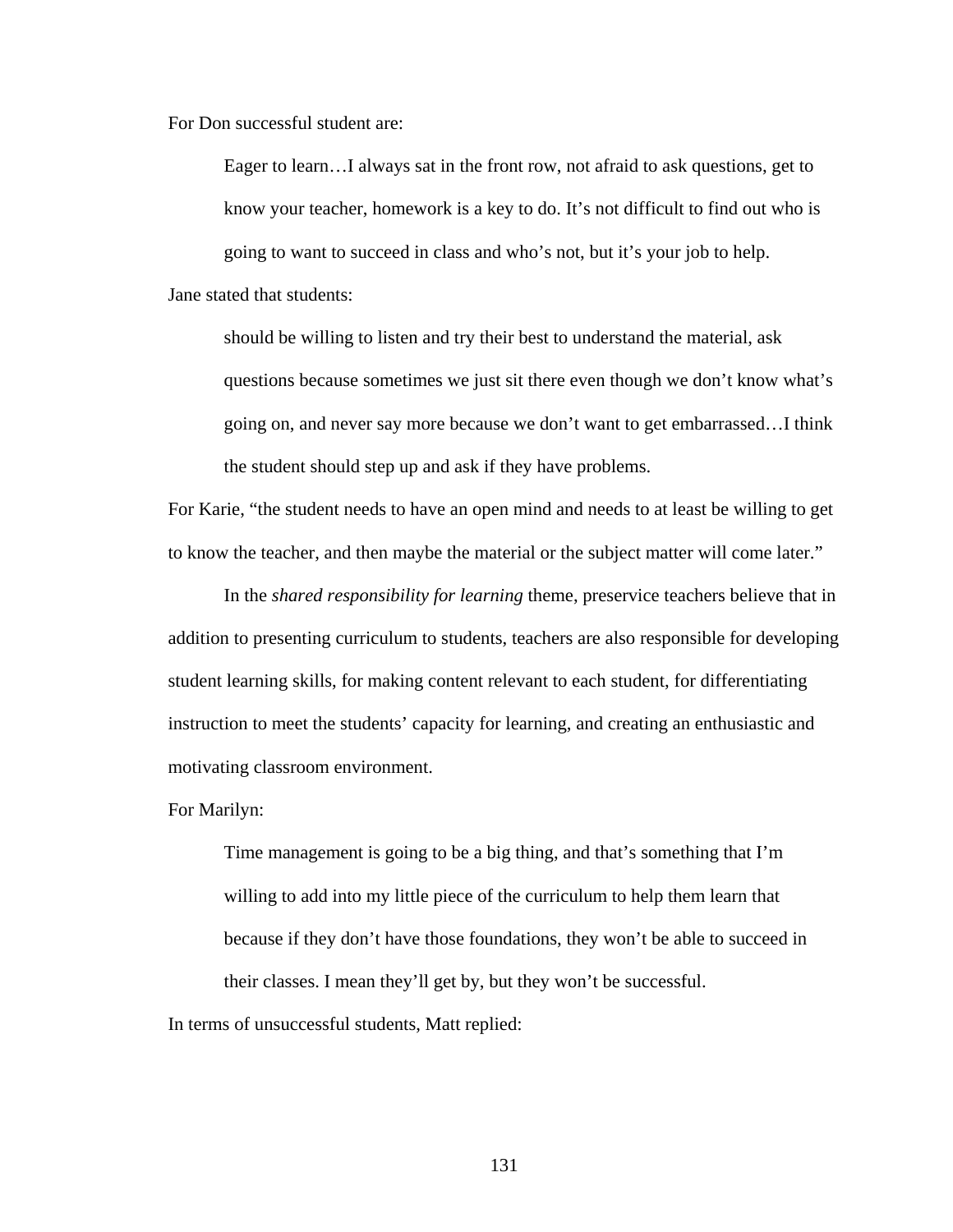[They] don't care and make it clear they don't care… As a teacher, you have to bring them back…you know, why this stuff is relevant, why basic studies are going to be necessary…I was kind of one of those kids. I wasn't good in high school at all. I always showed up…but I just didn't care. I had a couple teachers that made things relevant for me, and those were the classes that I learned in, but I could have the exact same type of class the next year, and then not care again…

For Matt, the role of the teacher is to teach "the child to the best of the child's capacity" regardless of the time needed.

I had a lot of nine to five teachers, once the bell rang, they were out. I mean they were in their cars before the kids were, and I found it hard to swallow that they've chosen this profession, to deal with children and don't want to put that extra effort into it…it's important to me to make sure that they're educated as well as you could educate them in your subject matter.

For Karie:

The teacher really just needs to appeal to every student and kind of bring each student into a motivating environment, bring the student up to being enthusiastic and kind of set the tone for the class from the beginning with each student…

*Teachers teach–Students learn.* In the *teachers teach–students learn* theme,

student success is the responsibility of the student. Interview responses that describe qualities of successful students, describe student characteristics associated with success as innate. They should be developed before the student enters the classroom and therefore are not the responsibility of the teacher. For Matt it is the students that "are driven" that are the most successful. Matt noted that successful students are: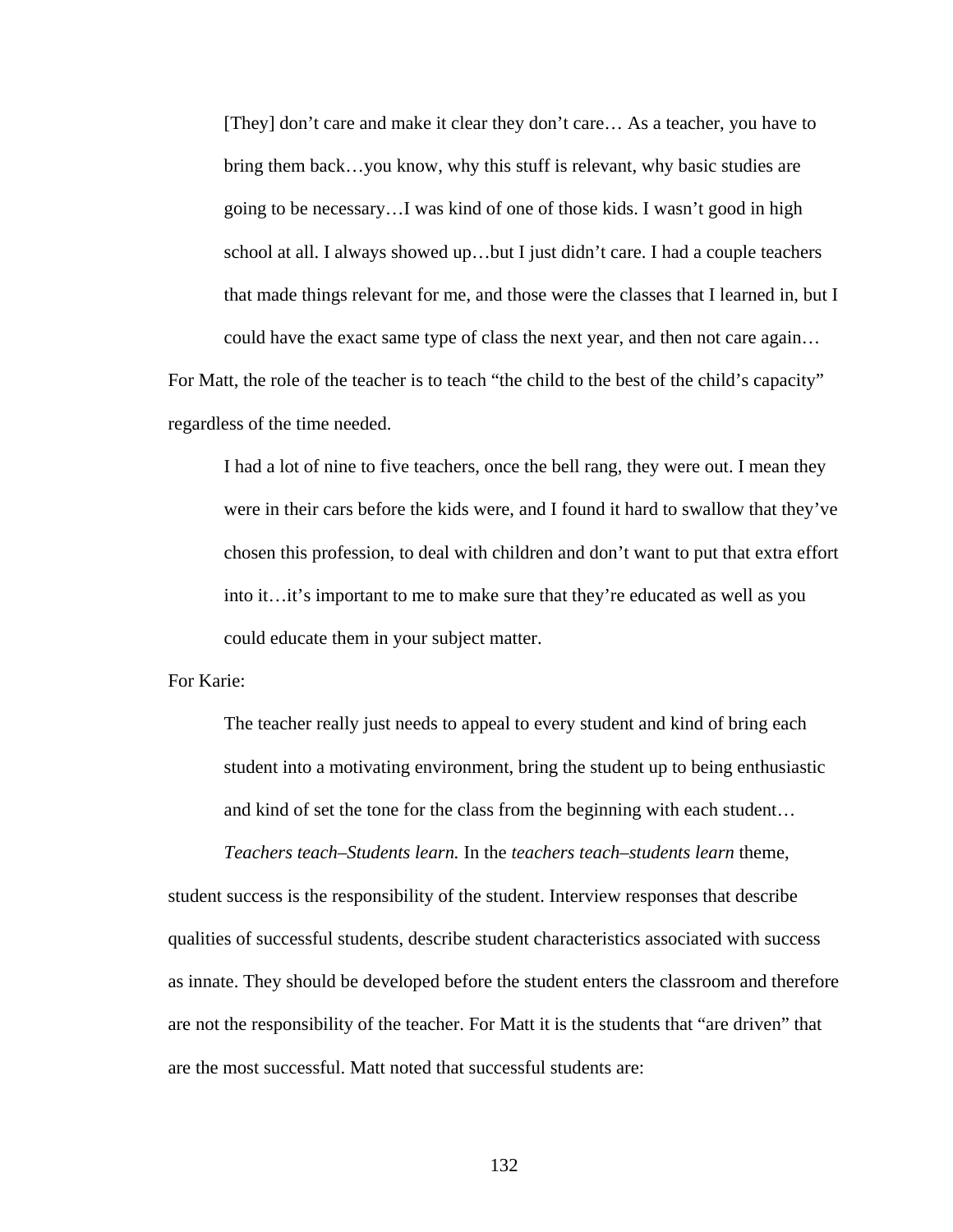the ones that don't mind staying after school for an hour or more…studying, talking with teachers, and making sure they understand everything fully…it's all in the person. If the person wants to succeed they'll succeed. If they want to skate by, they'll skate by.

Karie stated:

I think being self-motivated is a big one. It's always more difficult when you have to have someone continuously pushing you the whole time…maybe aggressiveness, being able to go forth and find the tools you need to succeed on your own. That's what I would say would make you the most successful.

For Kevin "success is what you make it. I mean, I'm also a very big practitioner of people who can walk their own path." Successful students for Linda:

have a good attitude about learning and an open mind. Open heart because you have to be willing to experience something to get anything out of it…There's got to be a greater purpose. They have got to understand that there is going to be some sort of benefit.

Unsuccessful students, according to Judith typically lack interest. "It seems…they have no interest in the subject or what the teacher is saying." Jane stated that unsuccessful students "just don't care enough. They sit and doodle in their notebooks instead of learning the material. They would never ask questions." Don noted: "From my perspective when I was in school, the majority of the bad students were from single to very little parent involvement families, low income…They seem not care. The problem with education is the caring factor." For Kevin the students who do not succeed are those "that don't have goals, the ones who are just there just because they have to be." Linda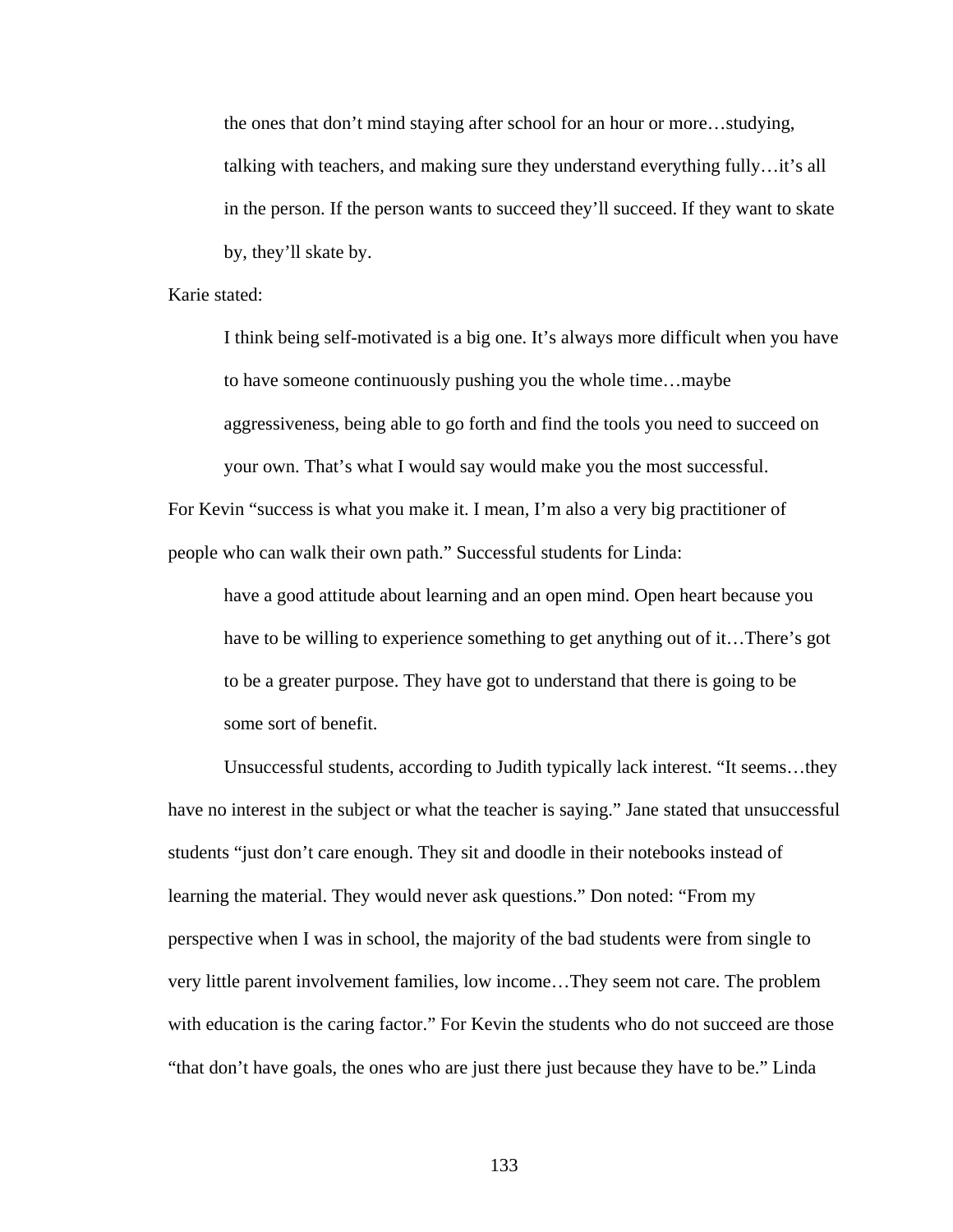believes unsuccessful students "are not very goal oriented" and that "parents sometimes enable their children" to have no goals. Linda stated:

[Students] don't understand the means for success because things have been handed to them. A lot of ineffective students in high school who have a lower success rate are the ones that just assume their life is going to be handed to them. There are things that are just there and just a given and if their parents continue to do that it makes it hard to feel that need for success. That value, the value of a dollar, the value of a proper education, I think that's huge. I think it starts at a young age.

In the context of teacher and student roles in education, Don believes:

The role of the student is to show up on time, be prepared and do what he needs to do to succeed in my class. The teacher's role is to help the student succeed. The teacher can't do anything if the student is not going to show they need help…Student, it's a job but you got to do it. Show up on time so you don't get fired.

With regard to a philosophy about student and teacher roles in education, Kevin believes: …students are there to learn. Now whether or not I can teach them or not, I guess is not really up to me, I'm hoping to God there is somebody in the whole faculty that can teach them, even if it's not me because if they're not interested in what I have to say, that's fine, they don't have to be. They have the freedom to learn whatever they're interested in, but I'm hoping that with the broad background that I have, I can tell them of my experiences, and teach them of my experience, and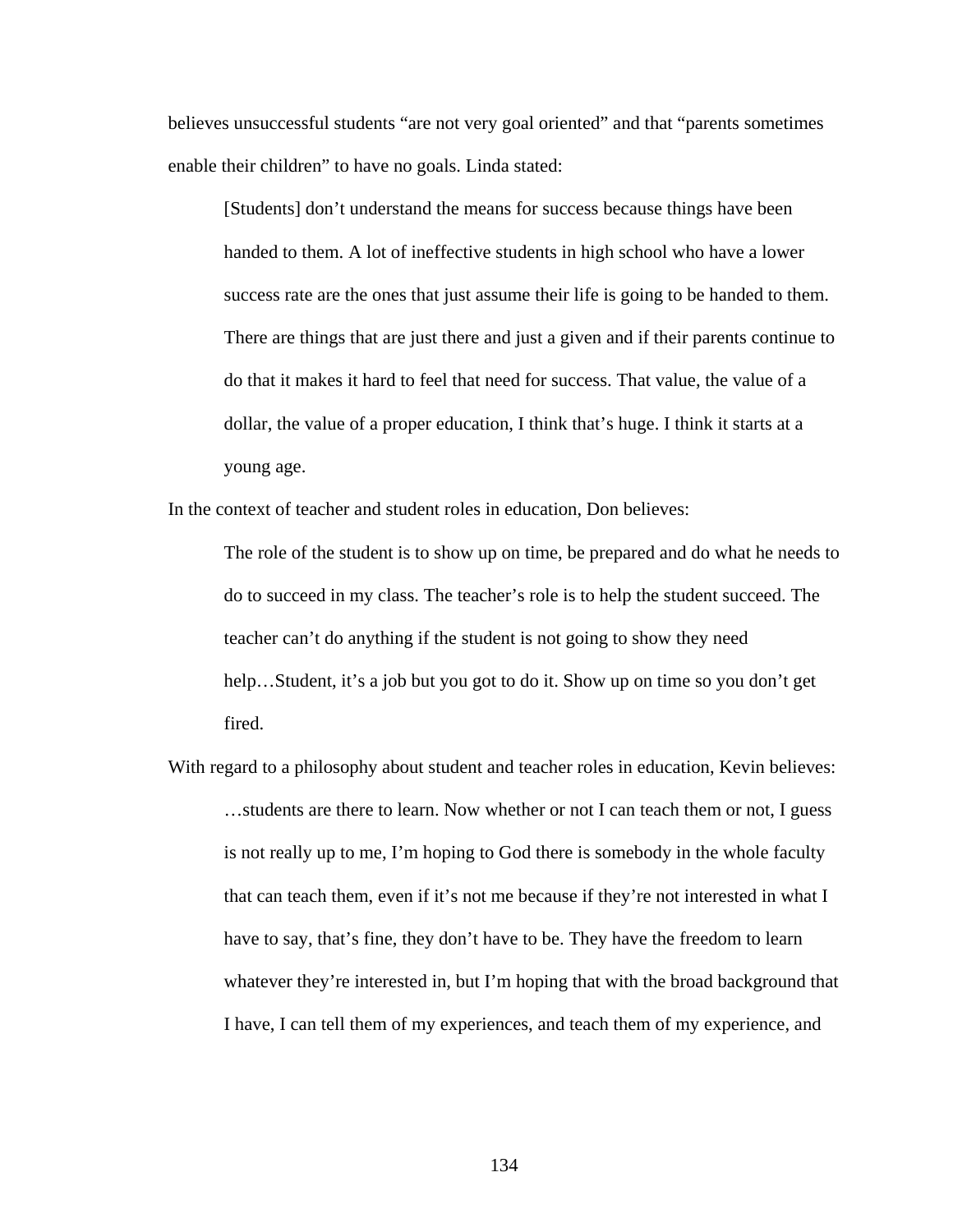they can learn from it. That's all I can really ask for, and if that doesn't work, I guess teaching is not for me. But so far that's not the case.

*Summary of in-depth interview findings.* While preservice teacher responses to indepth interview questions provided data that were richer and deeper in meaning, the number of themes emerging from those conversations was less compared those from the 162 respondents taking the in class survey. Themes were designated as major or minor based upon the relative quantity and quality of interview data supporting those themes. Eight major themes or preservice teacher beliefs about education emerged from the responses of the ten interview participants. Those major themes include: *made learning fun, passionate teacher, almost one of us, able to relate to students, concern for students as people, youth culture, teachers teach-students learn,* and *shared responsibility for student learning. Classroom management* was considered the only minor theme from the data revealed through the interview process.

#### *Themes from Focus Group Interview*

 Seven preservice teachers volunteered to participate in a focus group interview. The group consisted of five female and two male preservice teachers. The initial questions used to guide the group discussion are listed in Appendix C. Follow up questions and probes were also utilized to further refine participant answers. An analysis of participant responses revealed answers consistent with several themes or preservice teacher beliefs that emerged from the data. Themes identified include *made learning fun, passionate teacher, able to relate to students, concern for students as people, almost one of us, youth culture, teachers more responsible for learning,* and *teachers teach–students learn*. Data from focus group interviews are presented by theme. Fictitious names were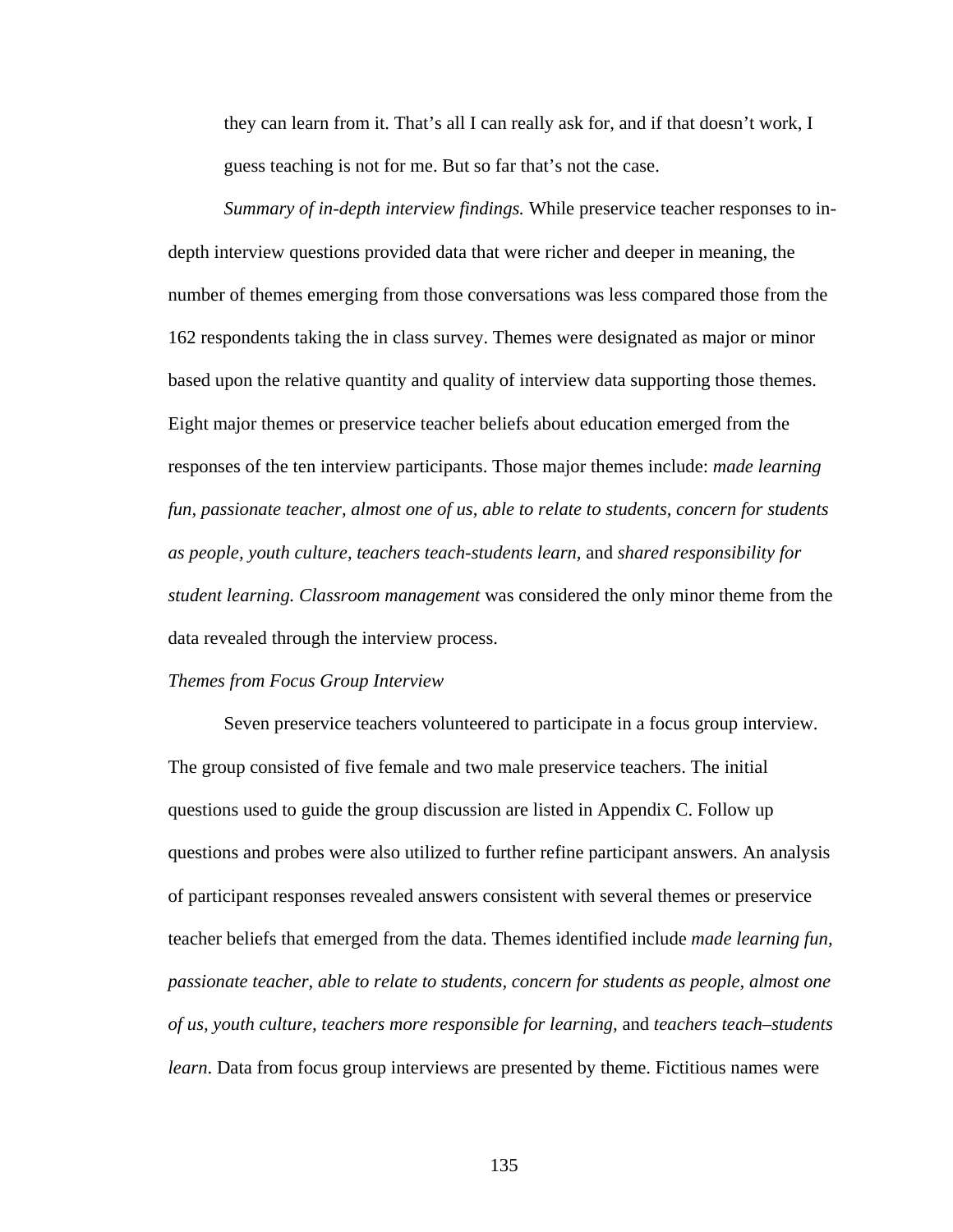used to maintain confidentiality of interview participants. A unique feature of focus group interview data is the interaction that occurs between group participants. Interaction between group participants has been included within the theme and context of the initial response.

*Made learning fun. Made learning fun* appeared as a theme in the context of characteristics of an ideal teacher. Carl stated that an ideal teacher "likes to have fun…"

*Passionate teacher.* As theme, *passionate teacher* appeared in the context of describing an ideal teacher. Sarah stated "They don't just set at their desk and give you work, they actually interact with you to help you learn the subject…they're not monotone they just seem to enjoy what they are doing. It's not a chore." For Karie "a good teacher is really great at teaching, enthusiastic about students, and knows effective ways of teaching…they could really be effective teaching any subject if they use those skills."

*Able to relate to students.* The ability to relate to students as a reoccurring theme appeared in the context of an ideal teacher. Karie stated:

an ideal teacher definitely can appeal to the different levels and the different interests [of a student and]…use that diversity and …develop something that the kids are going to be excited about and its going to motivate them…if you are engaging yourself in the activity its showing enthusiasm and commitment and its showing the students good modeling for motivation and they'll be more accepting and willing to work with you. I think if you come down to their level.

Jennifer added that an exceptional teacher will "learn how to interact with those that maybe have special needs or just to be there for all your students, connect with them."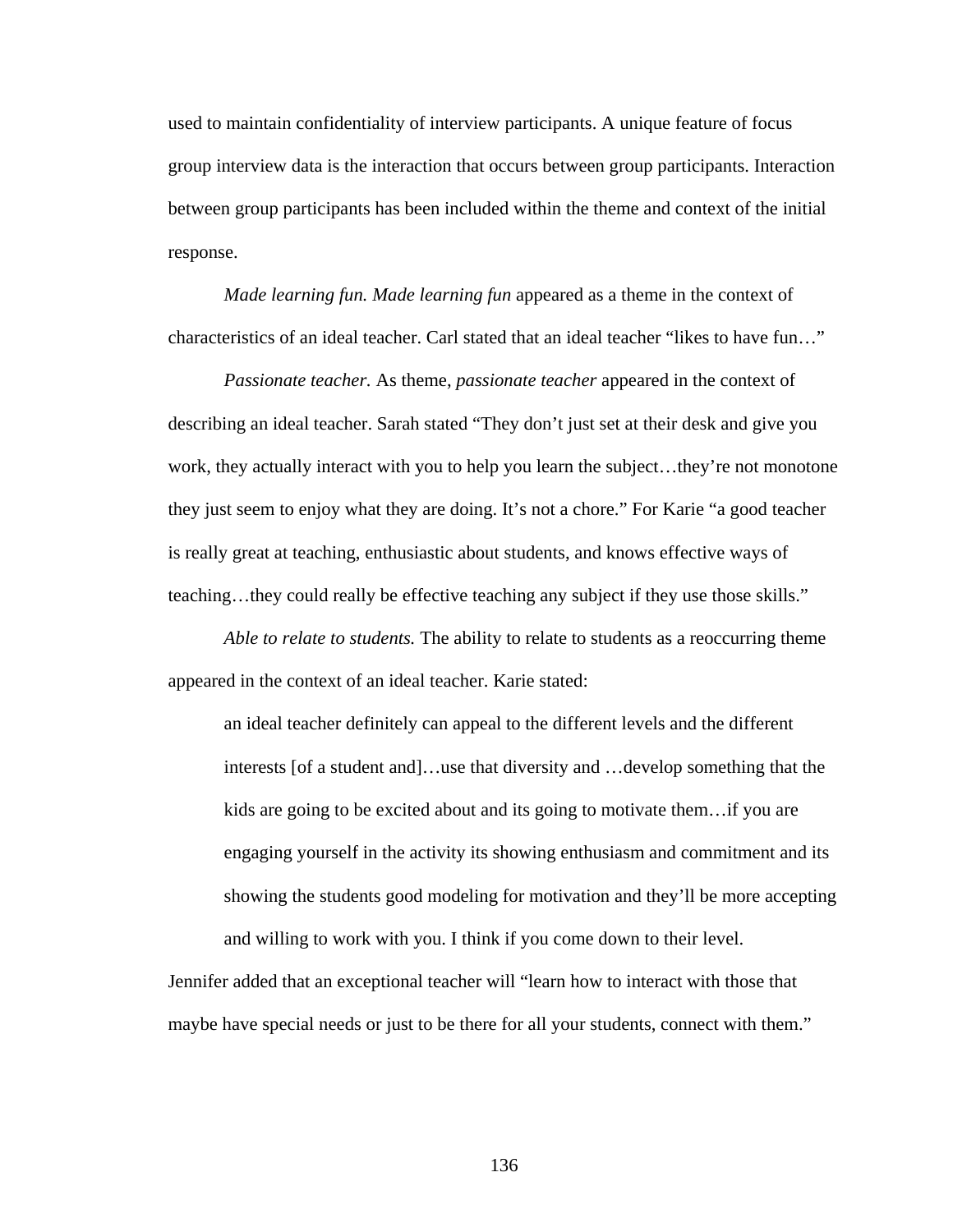*Concern for students as people.* As a theme, *concern for students as people* describe teacher student relationships that go beyond the classroom. It appeared in the discussion of an ideal teacher. Judith stated "they want to help you and they want to be in your life some how or another."

*Almost one of us.* As a theme, *almost one of us*, appeared in the context of an ideal teacher. Carl stated that an ideal teacher "tries to interact with you, more like a friend than a teacher." When asked why it's important for teachers to be a friend, Carl replied "Because to have someone know that someone cares about you and wants you to know the stuff because it's important to them, they want it to be important to you too." In discussing teacher – student friendship, Holly replied to Carl's comment by stating:

About the friend thing though…There is a way of letting the friend see…letting the student see that you are friendly with them without…giving…that title of 'we're friends', because that might make things somewhat...so there is kind of a boundary there I think.

Karie adds "I think it's really a fine line… and exceptional teacher would be able to see where that boundary lies and its going to be different with every student." In support, Judith states "If you were to give them discipline, they would almost feel like they were hurt... That's kind of the same with parents who become friends with their kids verses a parent."

*Youth culture.* A theme consistent with Coleman's (1961) and Husen's (1996) description of adolescence and Garner et al. (2006) description of a youth subculture became apparent in the responses provided by members of the focus group in the context of high school students and what they value. Three sub themes of youth culture appeared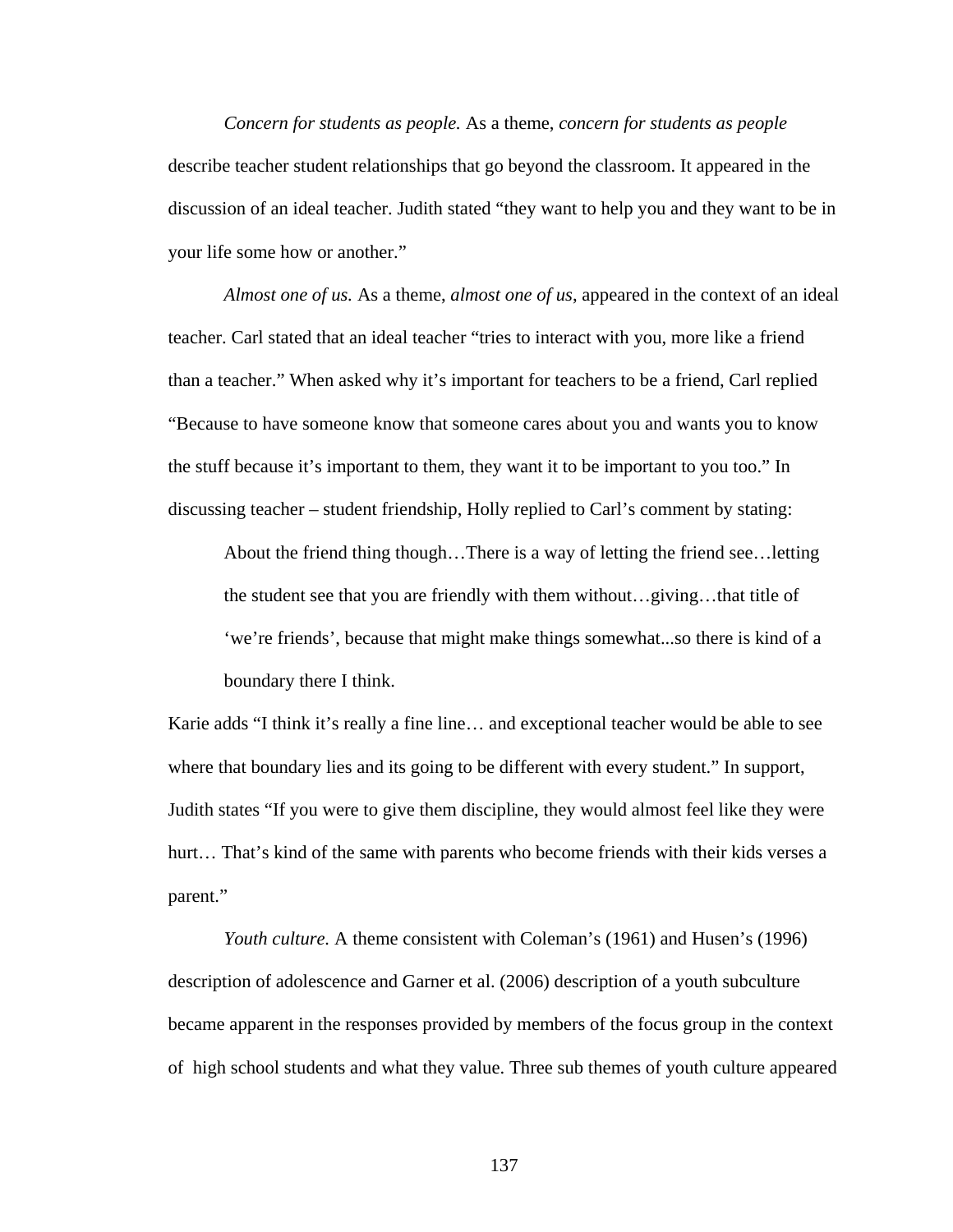in the focus group data. When asked what high school students value, *youth culturepeers, youth culture-materialism,* and *youth culture-appearance* emerged from the discussion.

*Youth culture-peers* as a sub theme of *youth culture* became apparent when Carl stated: "I would say social relationships more than anything. Hang out with friends, that sort of stuff." For Judith, "it was academics but also social, I think a mix, it was finding a balance in high school…like hanging out with friends and meeting with boys and things like that and exploring relationships with people…" Kevin stated "social status and reputation I think is the number one thing for much of the average if not every high school student." Karie noted that it was her reputation or identity within her circle of friends that was most important and the circle of friends would change each year allowing her to change her identity:

I know my freshmen year of high school I was kind of more of a little punk rock type, little trouble maker and by my senior year taking AP classes and really was not hanging out with my friends from freshman year…in my high school it was really easy to move each year. Each year you are presented with this new group of people and you…have to figure where you fit in the balance…it's a transition from…childhood to adulthood in figuring what your path is going to be.

When probed about high school students and material possessions, *youth culturematerialism* as a sub-theme of *youth culture* appeared as Kevin immediately responded with, "Your car. I mean I didn't really care about what I drove, but everybody I think is attached to having some form of transportation once you are able to have one." Carl added: "I would say technology. All these kids have the newest technology, and still even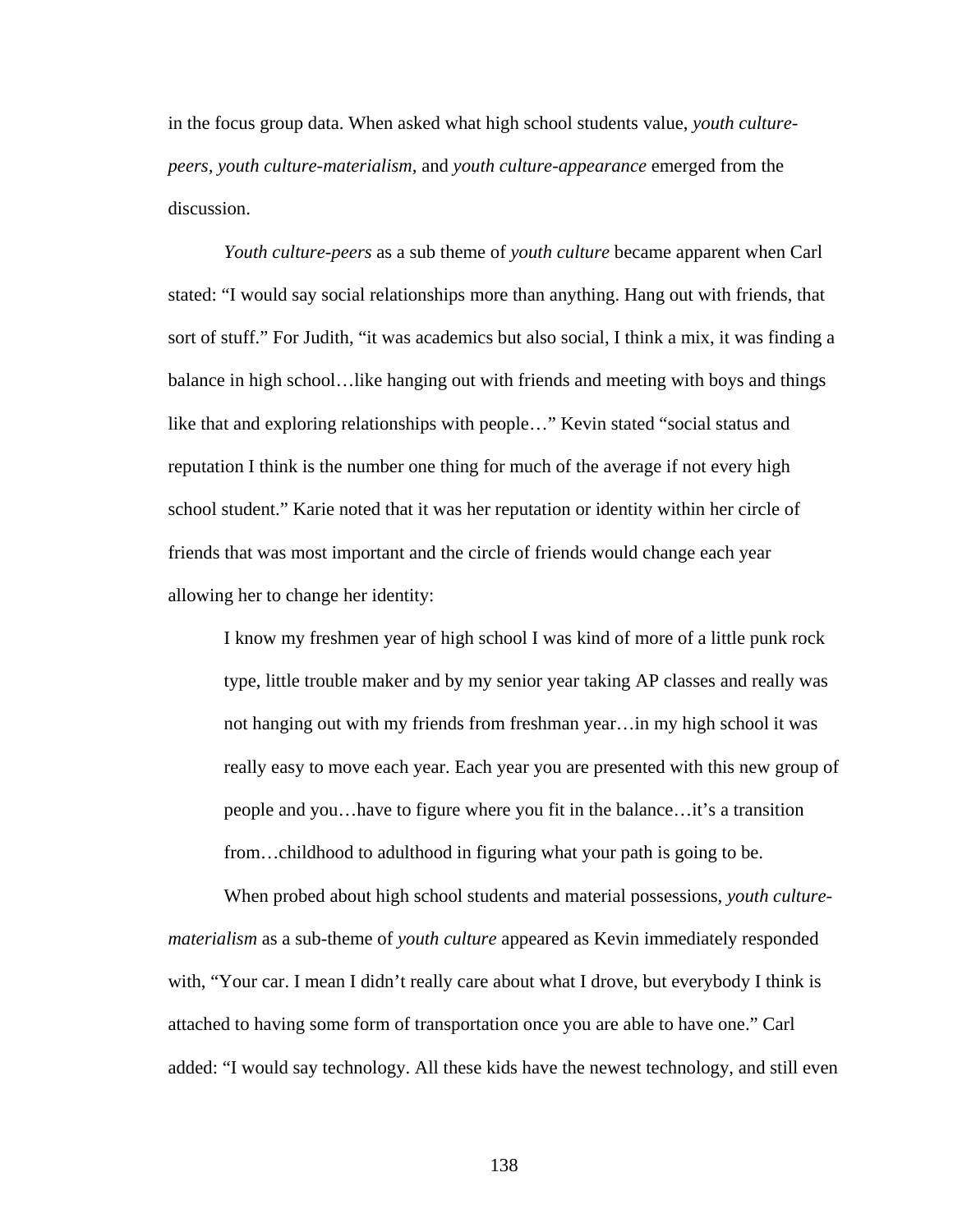with college students some of us just get the newest thing every time it comes out." Karie stated that:

it's a status thing. I think that if you have the newest technology…you are…a step

above the rest when it comes to trends and not just in clothes, but…cars and all

things like that; I think that is something that is valued at high school.

Jennifer adds: "yes, I would say it's based on what you have that makes you more popular than maybe somebody else." Judith recalled an example of peer influence to purchase shoes. "…Dr. Martins, those were the thing to have when I was in sixth grade. That was the first time I ever remember there being an importance to all of us having this one item." Karie simply stated: "Your appearance", also a *youth culture* sub-theme.

*Teachers more responsible for learning.* The theme that teachers are more responsible for learning than students appeared throughout the focus group interview. In the context of an ideal teacher, Judith stated that "a good teacher can point out differences…in a child…I think it is their responsibility to seek that out and with that, a good teacher would be able to plan their curriculum…around the children's learning styles."

In the context of an ideal student, the expectations of the preservice teachers were somewhat situational depending on the age of the student. Judith, who will teach secondary, stated that the student's role is to have an "open mind, [one] who is coming in ready to take in what the teacher has to say…somebody ready for knowledge." From Sarah's perspective of a preservice elementary teacher, the role of a student in learning is to first behave. "If they behave in class I can teach them even if they are not willing to learn, but if I have 20 kids who are just bouncing off the walls none of them are going to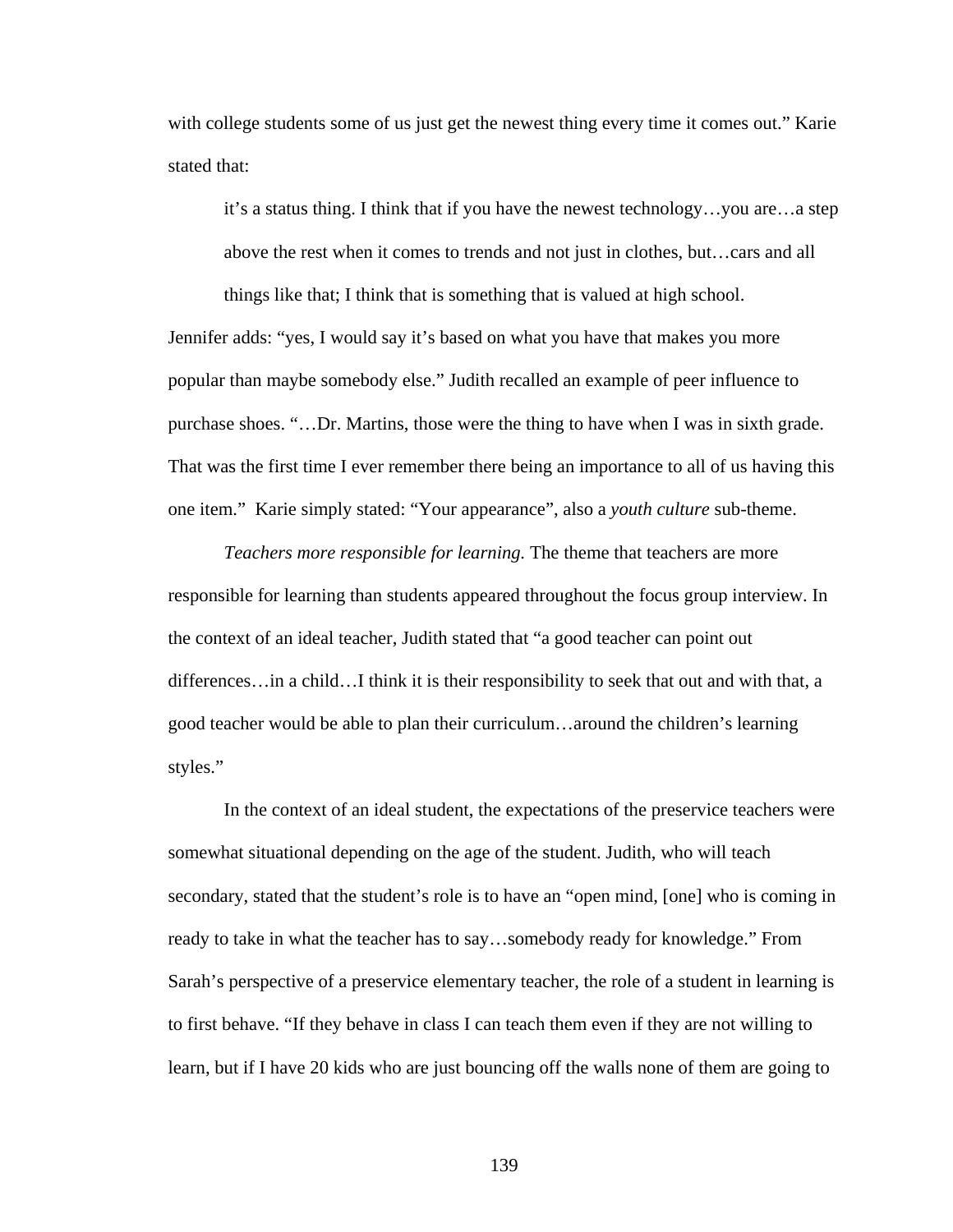be able to learn." In support of Judith, Kevin stated "you just give [me] a kid that is open minded. I don't care if they are bouncing off the walls because I can sit that person down." In the context of responsibility for student success, Judith stated that it is the teacher and parents who are responsible.

*Teachers teach–Students learn.* In this theme, students being responsible for their own learning appeared in the context of student success. Kevin stated that "I am a big practitioner of you get to master your own fate…as a student I know I was the biggest drive for what I was going to do in life. I think a teacher's number one thing… they want to entice you to do what ever you are interested in." Carl agreed saying "they [students] have to be self motivated, teachers can't motivate every student to do what they want them to do…so they [students] have to motivate themselves too." For Jennifer, responsibility for student success is somewhat situational:

With the younger grades I think partly it's the teacher...[and] also the parent needs to be…more involved…Because the student is not really going to care that much when they are younger. But I think in the high school that it's really the student's choice because if they are not willing to, you can't force them.

Judith agreed with Jennifer and added "I think if that desire is put in them early on to learn…they'll do better later on." Karie recalls one specific example of a student that was non-verbal until the right teacher became involved:

I don't think that the student wasn't willing, I just think there wasn't a teacher that… was able to dig down and get to that issue… you can have a student who is willing and a teacher is just not working for that student…I think it would be fair to say ultimately the student [is responsible for their success], if they are just flat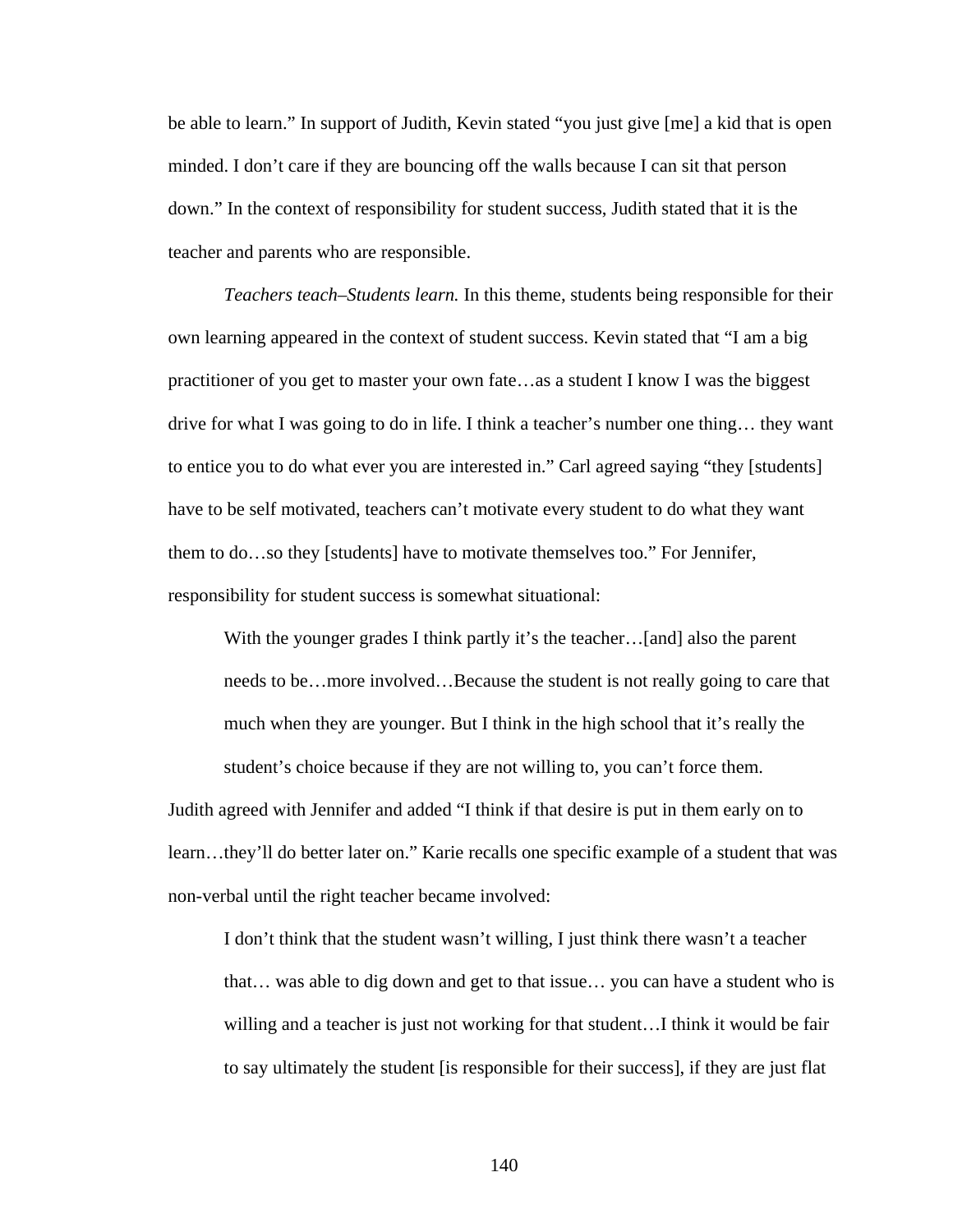out not willing it will cause a major road block, but I also think it would be fair to say that the teacher has a responsibility and an obligation to really…push and probe the student to come out and be willing to learn.

For Sarah, responsibility shifts for student success as the student gets older.

As they get older it shifts to more of the student's responsibility because now they know what is expected of them and it's on them. They don't want to learn…you can't force them to. They need to take that responsibility for themselves, the teacher can't do that for them when they are in high school.

*Summary of focus group interview findings.* While preservice teacher responses to the focus group interview provided data that were richer and deeper in meaning, and provided an opportunity for participants to interact in the process, the number of themes emerging from those conversations was less compared to those from the 162 respondents taking the in class survey. Themes were designated as major or minor based upon the relative quantity and quality of interview data supporting those themes. Seven major themes or preservice teacher beliefs about education emerged from the responses of the seven focus group interview participants. Those major themes include: *teachers more responsible for learning*, *passionate teacher*, *almost one of us*, *able to relate to students*, *concern for students as people*, *youth culture*, and *teachers teach-students learn*. *Made learning fun* emerged as a minor theme in the focus group data.

### *Integration of Data into Common and Less Common Themes*

 Data collected through the application of the in class survey, in-depth interview, and the focus group interview instruments found in Appendix C provided results with common content that were placed into themes of reoccurring responses or beliefs. While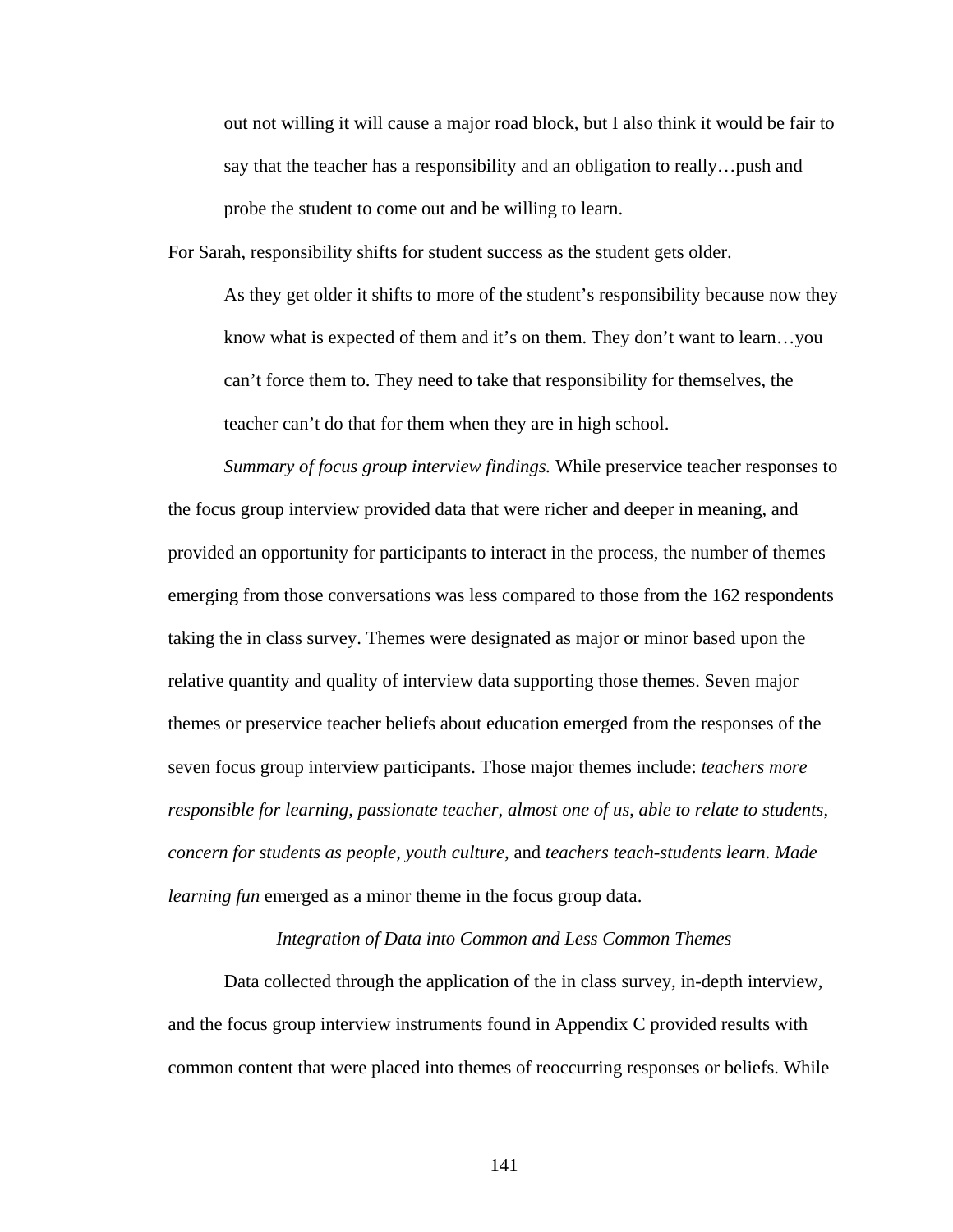each data collection protocol provided data with unique characteristics and occurred within unique settings, they also resulted in data that, when combined, provides a window into the beliefs of preservice teachers. Themes that emerged from the data were divided into two categories: the common themes that were present in each of the data instruments and the less common themes which were unique to one or two, but not found in all three of the data instruments. Figure 1 provides a graphic organizer of the themes common to all three data collection instruments.

### *Common Themes*

 Themes that were common to all three data collection instruments were: *made learning fun*, *passionate teacher*, *almost one of us*, *able to relate to students*, *concern for students as people*, *youth culture*, and *teachers teach-students learn*. A description of each common theme is provided below and includes the context in which they appeared in the data.

*Made learning fun.* As a common theme, *made learning fun* included the following descriptors or sub-themes: the teacher having fun while teaching, the teacher providing a fun learning environment, the teacher makes learning fun, and the student having fun while learning. *Made learning fun* was associated with popular teachers, the teachers preservice teacher would to be most like, and characteristics of an ideal teacher.

*Passionate teacher. Passionate teacher*, as a common theme, included enthusiastic teacher, teacher passion for subject matter, teacher passion for career choice, and superior content knowledge. Passionate teacher was used to describe characteristics of a popular teacher, a teacher that preservice teachers would want model in their career, in the context of the teacher's roles in education, and as a descriptor of an ideal teacher.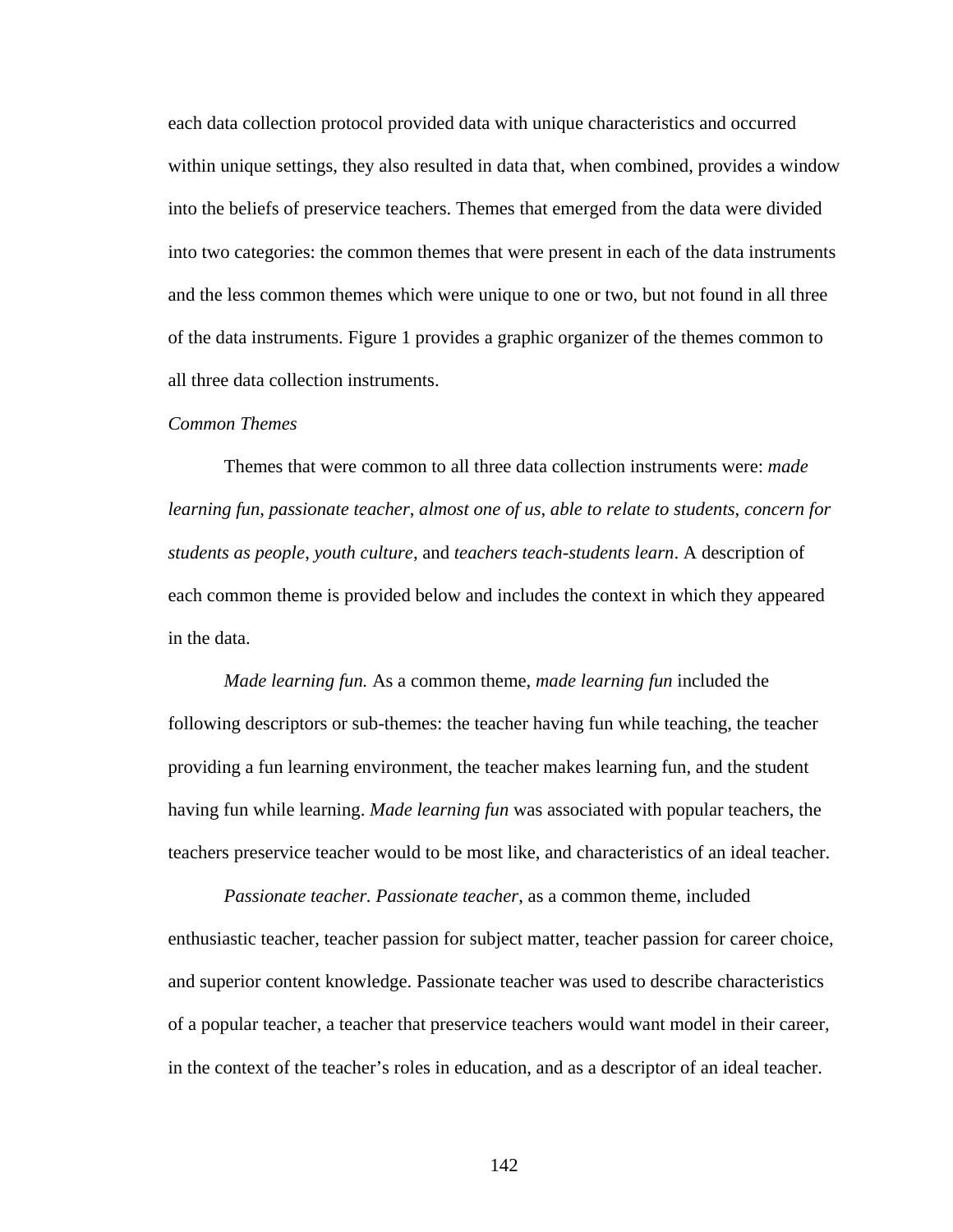| <b>Themes</b>                                                                                                                                                                                                        | <b>Survey</b>                                                   | <b>Interview</b> | <b>Focus Group</b> |
|----------------------------------------------------------------------------------------------------------------------------------------------------------------------------------------------------------------------|-----------------------------------------------------------------|------------------|--------------------|
| <b>Made learning fun</b>                                                                                                                                                                                             | Yes                                                             | Yes              | Yes                |
| Teacher made learning fun<br>$\bullet$<br>Teacher has fun while teaching<br>$\bullet$<br>Teacher provides fun learning<br>$\bullet$<br>environment                                                                   | <b>OEI</b><br><b>OEI</b><br><b>OEI</b>                          |                  |                    |
| <b>Student Centered</b>                                                                                                                                                                                              | DI                                                              |                  |                    |
| <b>Passionate teacher</b>                                                                                                                                                                                            | Yes                                                             | Yes              | Yes                |
| Enthusiastic teacher<br>$\bullet$<br>Teacher passion for subject matter<br>$\bullet$<br>Teacher passion for career choice<br>$\bullet$<br><b>Superior Content Knowledge</b>                                          | OEI & DI<br><b>OEI</b><br><b>OEI</b><br>OEI & DI                |                  |                    |
| Almost one of us                                                                                                                                                                                                     | Yes                                                             | Yes              | Yes                |
| Age<br>Appearance<br>Knowledge of youth culture<br>$\bullet$<br>Support extracurricular activities                                                                                                                   | <b>OEI</b><br><b>OEI</b><br>OEI & DI<br><b>OEI</b>              |                  |                    |
| Able to relate to students                                                                                                                                                                                           | Yes                                                             | Yes              | Yes                |
| Able to connect with students in<br>$\bullet$<br>classroom for the benefit of<br>enhanced student learning                                                                                                           | OEI & DI                                                        |                  |                    |
| Concern for students as people                                                                                                                                                                                       | Yes                                                             | Yes              | Yes                |
| Student/Teacher relationships<br>beyond the classroom for the<br>benefit of the student                                                                                                                              | <b>OEI</b>                                                      |                  |                    |
| <b>Youth Culture</b>                                                                                                                                                                                                 | Yes                                                             | Yes              | Yes                |
| Youth culture-athletics<br>$\bullet$<br>Youth culture-materialism<br>$\bullet$<br>Youth culture-appearance<br>Youth culture-accountability<br>$\bullet$<br>Youth culture-peers<br>Youth culture-anti-intellectualism | OEI & DI<br>OEI & DI<br>OEI & DI<br>OEI<br>OEI & DI<br>OEI & DI |                  |                    |
| <b>Teachers teach-Students Learn</b>                                                                                                                                                                                 | Yes                                                             | Yes              | Yes                |
| Teachers only responsible for<br>$\bullet$<br>teaching                                                                                                                                                               | <b>OEI</b>                                                      |                  |                    |
| Students responsible for their<br>learning                                                                                                                                                                           | <b>OEI</b>                                                      |                  |                    |

*Note.* OIE = Open ended item, DI = Descriptive Item

*Figure 1:* Themes Common to All Data Instruments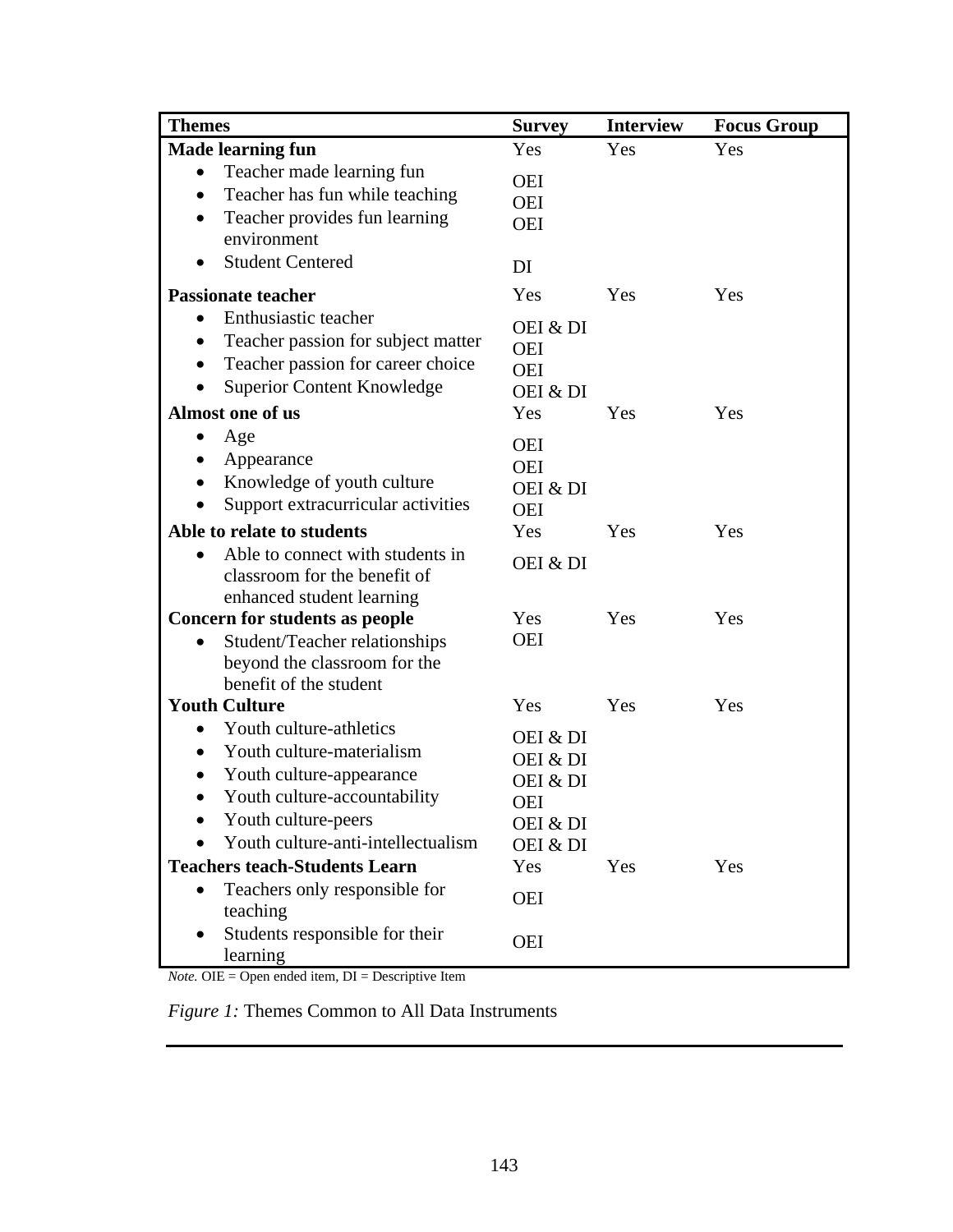*Almost one of us.* As a common theme, *almost one of us* appeared in the context of a popular teacher. It characterized teacher popularity as a function of age, appearance, knowledge of youth culture, and extracurricular activity.

*Able to relate to students.* As a common theme, *able to relate to students* describes the teacher's ability to connect with students in the classroom for the benefit of enhanced student learning. *Able to relate to students*, appeared in the data in the context of a popular teacher, a favorite teacher, an ideal teacher, and teacher qualities worthy of modeling.

*Concern for students as people. Concern for students as people*, as a common theme revealed by preservice teacher responses, centers on relationships between teachers and students beyond the classroom setting and is interpreted as a personal benefit to the student. *Concern for students as people* appeared in the context of teachers students considered popular or a favorite teacher.

*Youth culture.* As a common theme, *youth culture* provides a cultural framework from which to view the K-12 experience of the preservice teachers in this study. The descriptive data generated in questions four through six of the in class survey in concert with preservice teacher responses to open ended questions from each of the data instruments establishes *youth culture* as one of the dominant themes of this study. Subthemes for *youth culture* include athletics, materialism, appearance, accountability, importance of peer relationships, and anti-intellectualism. Elements of *youth culture* appear in the context of teacher popularity, successful and unsuccessful students, peers, and high school culture.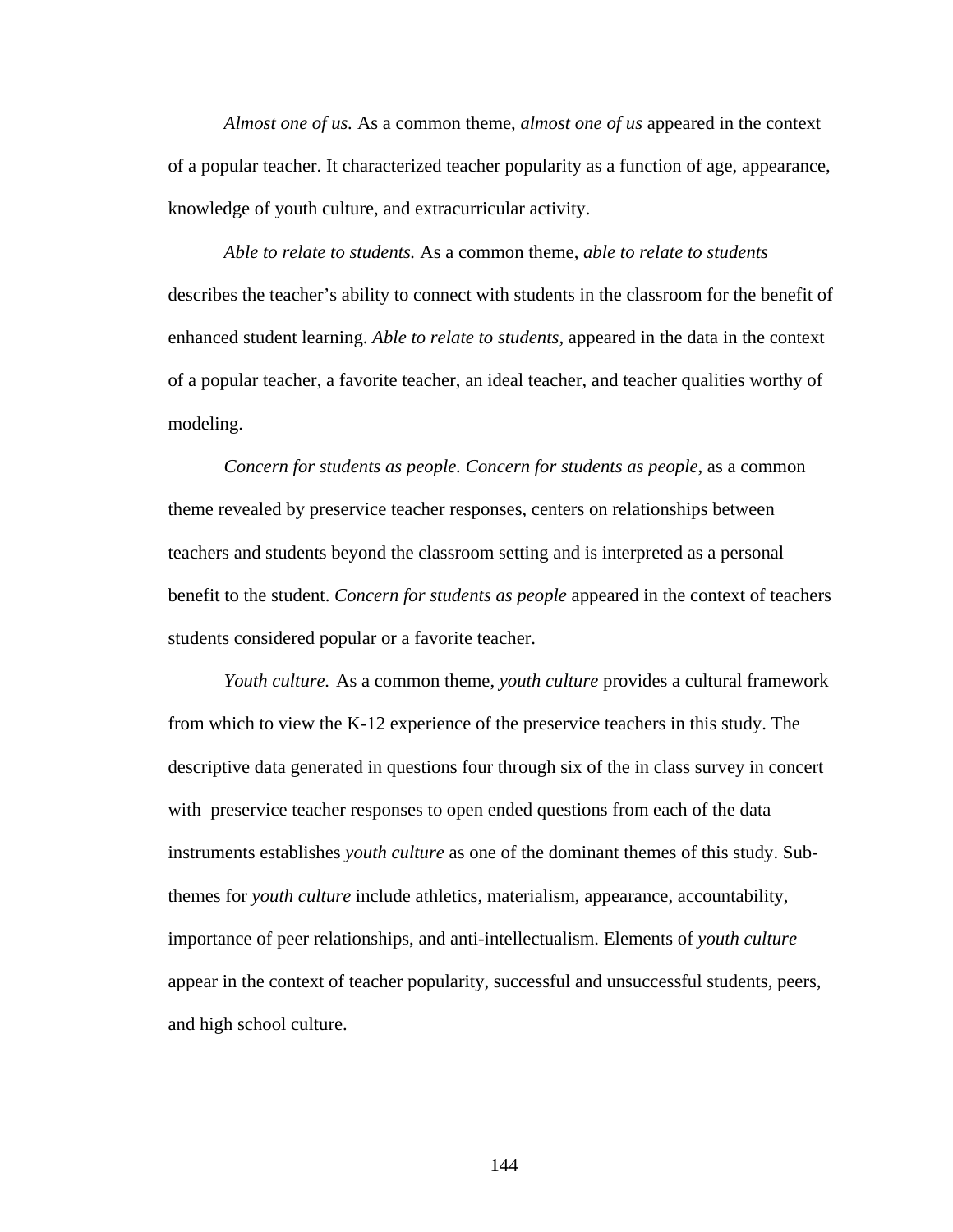*Teachers teach-students learn.* As a common theme, *teachers teach–students learn* describes a clear division of teacher and student responsibilities with regard to teaching and learning found in preservice teacher responses. In regard to student success, it speaks to student characteristics, behaviors, or skills that are innate or should have been developed before the student entered the classroom and therefore are not the responsibility of the teacher. *Teachers teach-students learn* as a theme appears in the data in the context of student and teacher roles in teaching and learning and successful or unsuccessful students.

# *Less Common Themes*

Themes that were not common to all three data collection instruments were: *funny teacher, classroom management, teachers more responsible for learning, shared responsibility for learning, and clueless*. A description of each of the less common theme is provided below and includes the context in which they appeared in the data. Figure 2 provides a graphic organizer of the less common themes found the data.

*Funny teacher.* As a less common theme, *funny teacher* appeared in the responses of preservice teachers to the in class survey as a characteristic of popular teachers. It was not revealed in the data from the in-depth or focus group interview.

*Classroom management.* As a minor theme, *classroom management* speaks to the level of control a teacher has over the learning environment, course rigor, and student accountability. As a descriptor it was used to describe popular teachers and teachers that preservice teachers would most want to model. The theme *classroom management* did not appear in responses from the focus group interview.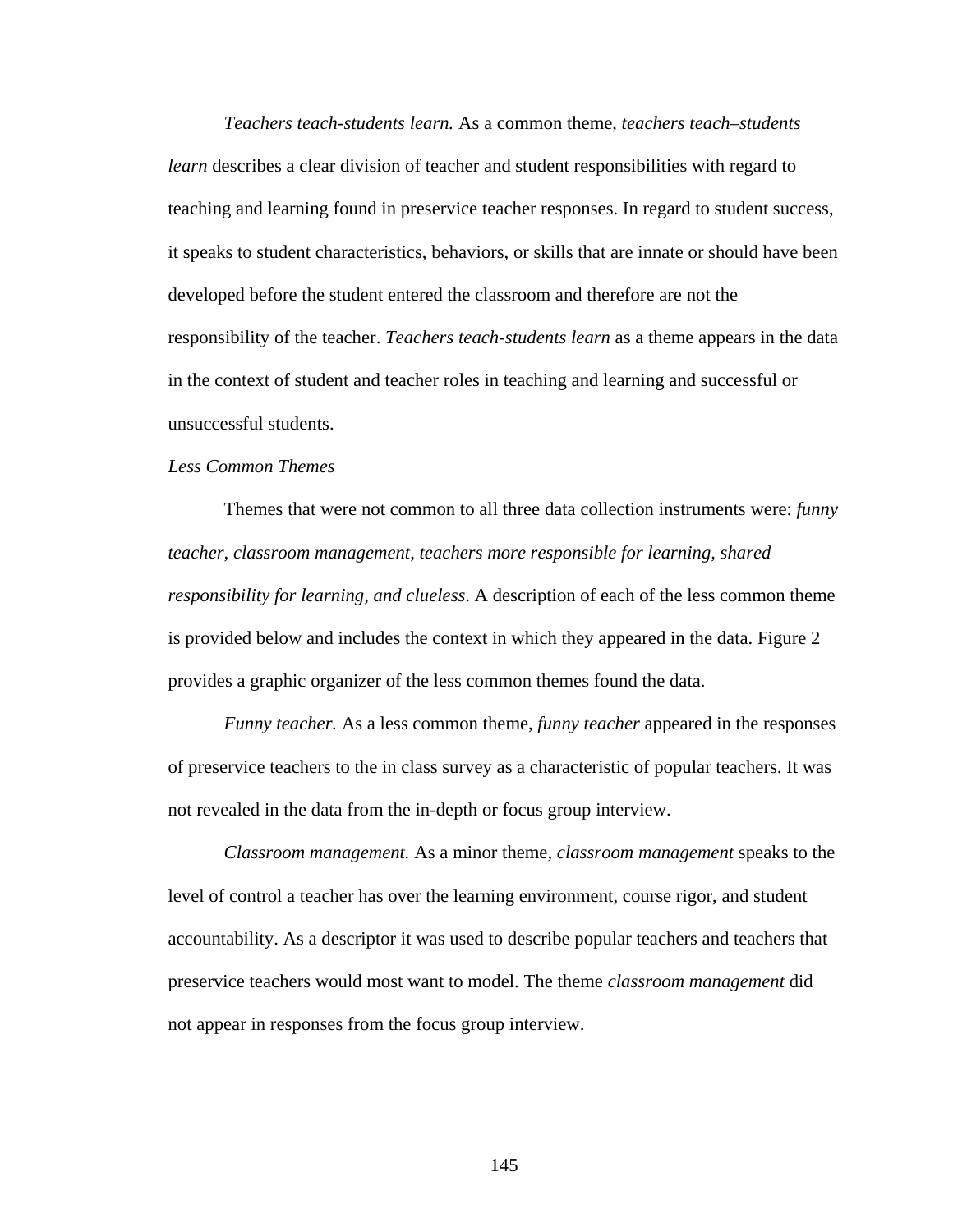| <b>Themes</b>                                      | <b>Survey</b> | <b>Interview</b> | <b>Focus Group</b> |
|----------------------------------------------------|---------------|------------------|--------------------|
| <b>Funny teacher</b>                               | Yes.          | Not Found        | Not Found          |
| Fun or funny as a personal teacher<br>$\bullet$    | <b>OEI</b>    |                  |                    |
| characteristic                                     |               |                  |                    |
| <b>Classroom Management</b>                        | <b>Yes</b>    | Yes              | Not Found          |
| Teacher control of learning<br>$\bullet$           | <b>OEI</b>    |                  |                    |
| environment                                        |               |                  |                    |
| Course rigor<br>$\bullet$                          | OEI           |                  |                    |
| Student accountability                             | <b>OEI</b>    |                  |                    |
| <b>Clueless</b>                                    | <b>Yes</b>    | Not Found        | Not Found          |
| Reluctance or inability of preservice<br>$\bullet$ | <b>OEI</b>    |                  |                    |
| teachers to discuss concepts of                    |               |                  |                    |
| teaching and learning                              |               |                  |                    |
| <b>Teachers more responsible for learning</b>      | <b>Yes</b>    | Not Found        | <b>Yes</b>         |
| Teacher primarily responsible for                  | <b>OEI</b>    |                  |                    |
| teaching and student learning                      |               |                  |                    |
| <b>Shared responsibility for learning</b>          | <b>Yes</b>    | Yes              | Not Found          |
| Responsibility for learning is shared<br>$\bullet$ | <b>OEI</b>    |                  |                    |
| equally by teacher and student                     |               |                  |                    |

*Note.* OIE = Open ended item

*Figure 2:* Themes Not Common to All Data Instruments

#### *Teachers more responsible for learning.* As a theme, *teachers more responsible*

*for learning* place the responsibility for teaching and learning primarily upon the teacher. While students have some responsibility for their learning, teachers shoulder most of the burden. This theme describes approximately one-fourth of the responses to question nine of the in class survey and was used to describe an ideal teacher in the focus group interview.

*Shared responsibility for learning. Shared responsibility for learning*, as a theme, places the responsibility for teaching and learning equally upon the teacher and student. Shared responsibility for learning describes approximately one-fourth of the responses to question nine of the in class survey and was used to describe student and teacher roles in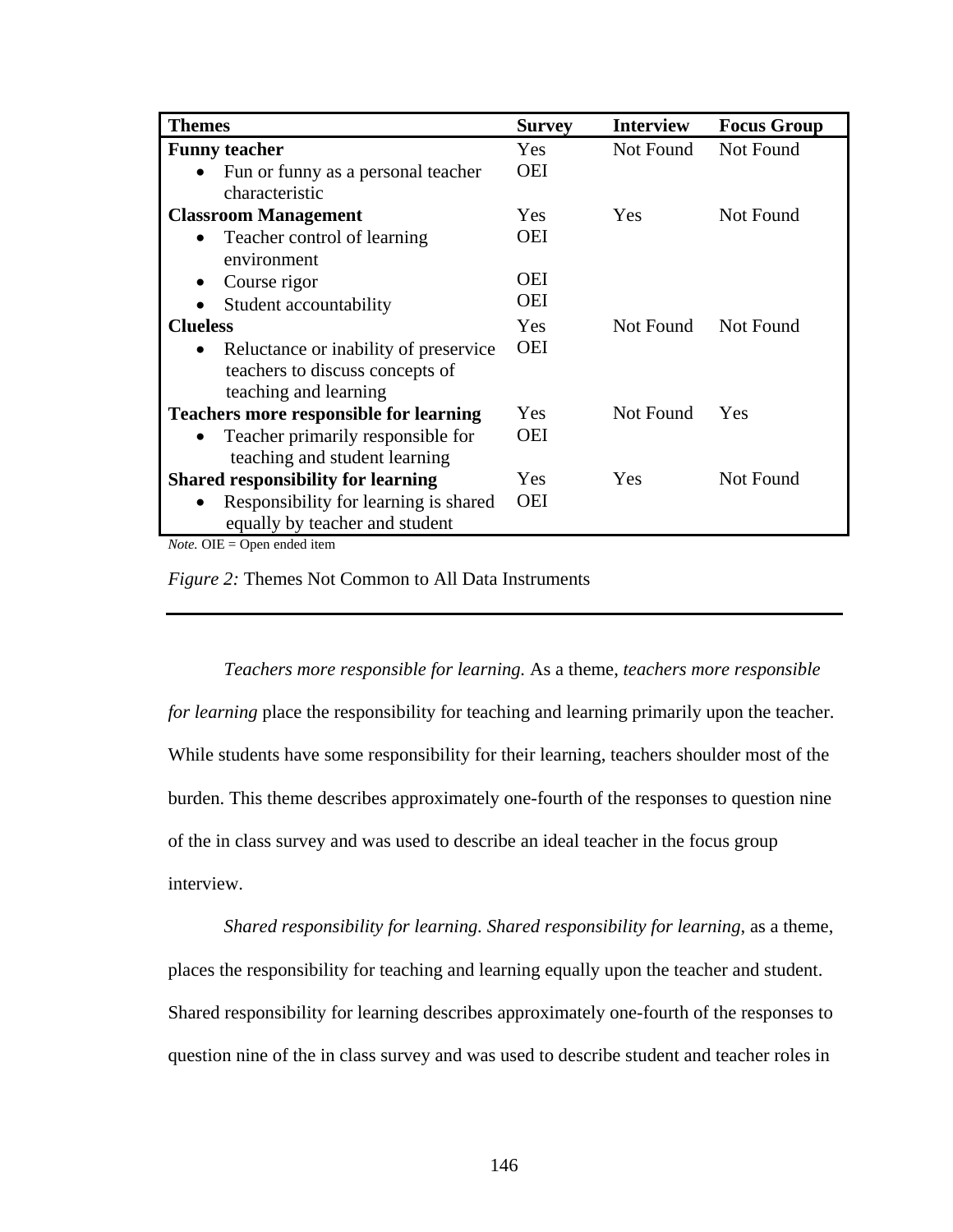teaching and learning and the behaviors of successful students by preservice teachers responding to in-depth interviews.

*Clueless.* As a minor theme, *clueless* appeared only within the in class survey and represents the missing responses to question nine from 30% of the participants. In this context clueless speaks to a possible inability of preservice teachers to describe the differences between teaching and learning and assign student and teacher responsibilities to each.

#### *Summary*

 Chapter Four provided a brief review of the study in terms of the problem and resulting research questions. A discussion providing details of the data collection process including the setting, a description of participants, and data collection protocols were presented. An analysis of data by data collection instrument was provided with examples of participant responses to data instruments based upon emerging themes. Seven common themes and five less common themes emerged from the data based upon reoccurring participant responses discovered from the data of each data collection instrument.

 Chapter Five provides a summary of findings and conclusions presented in the context of each of the research questions from Chapter One. A general discussion of the results follows and a discussion of the study's limitations is presented. A discussion of the results in the context of implications for future practice and future research is provided as well.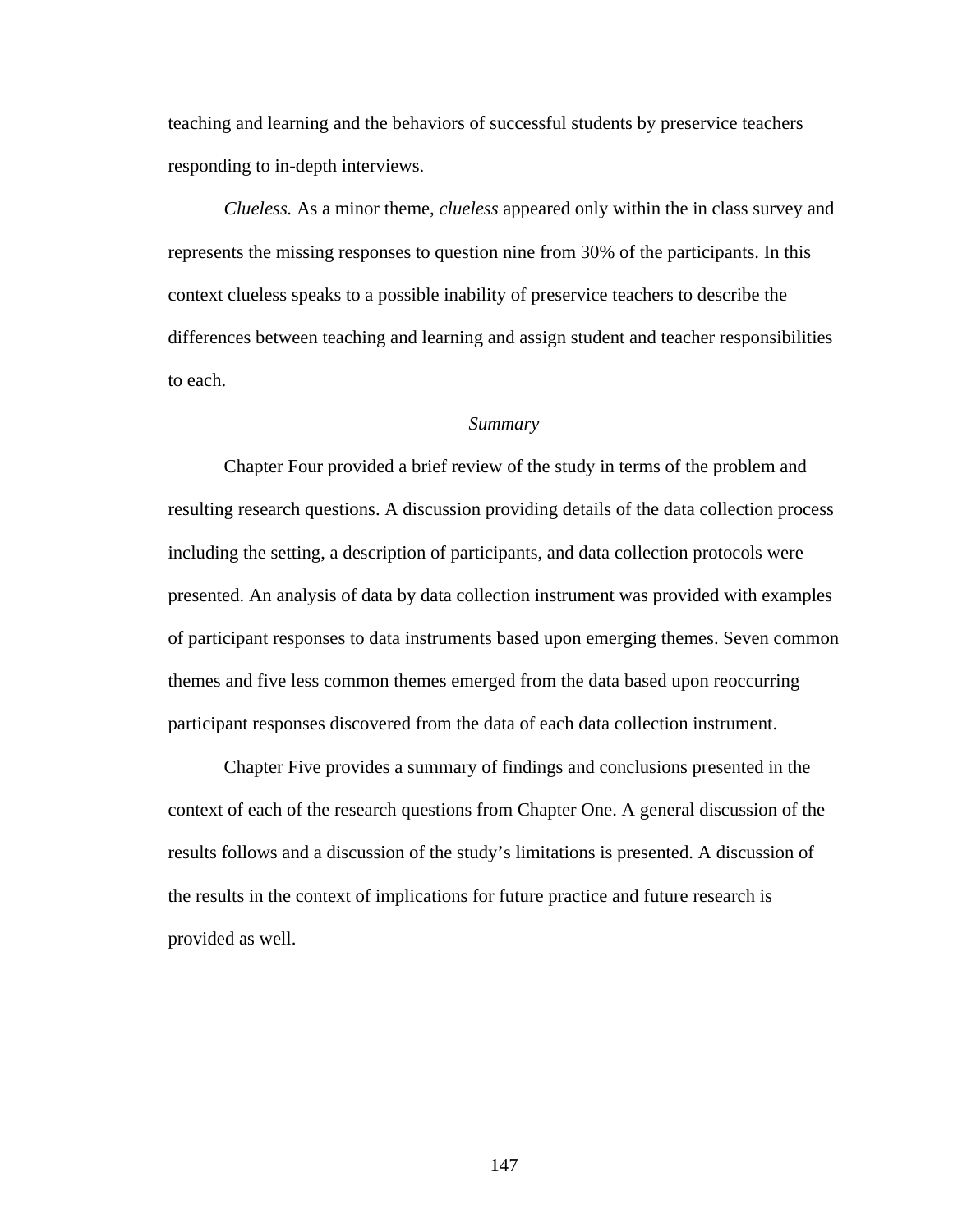### CHAPTER FIVE

# SUMMARY AND CONCLUSIONS

## *Introduction*

The purpose of this phenomenological study was to describe, from the individual points of view of each participant, beliefs preservice teachers bring to teacher preparation programs arising from their experiences as K-12 students and as members of an adolescent subculture. Research question one was developed in the context of teacher socialization. In this milieu, an individual's attitudes and beliefs provide an opportunity of understanding preservice teachers' thought processes, how they might behave in the classroom, and their willingness to embrace change (Doyle, 1997; Pajares, 1992; Richardson, 1996; Zeichner & Gore, 1990). One significant finding from this body of research is that preservice teachers hold on to their beliefs regarding education and teaching that were formed as part of their K-12 experience as students and these are the beliefs that tend to prevail and reemerge after they leave a teacher preparation program and begin teaching on their own. Research question two was developed as an application of these findings from teacher socialization studies. Its purpose was to focus on the youth culture component of preservice teachers' K-12 lived experiences and its effect on the beliefs about education preservice teachers bring to their teacher preparation program.

Chapter Five is divided into five major sections. The first section, summary of findings, presents a review of the study's qualitative approach and participants, the development of the theme *youth culture*, as a measure of youth culture appearing in the 11 remaining themes, and a discussion of the 11 remaining themes in the context of research questions one and two. The second section, discussion, attempts to connect the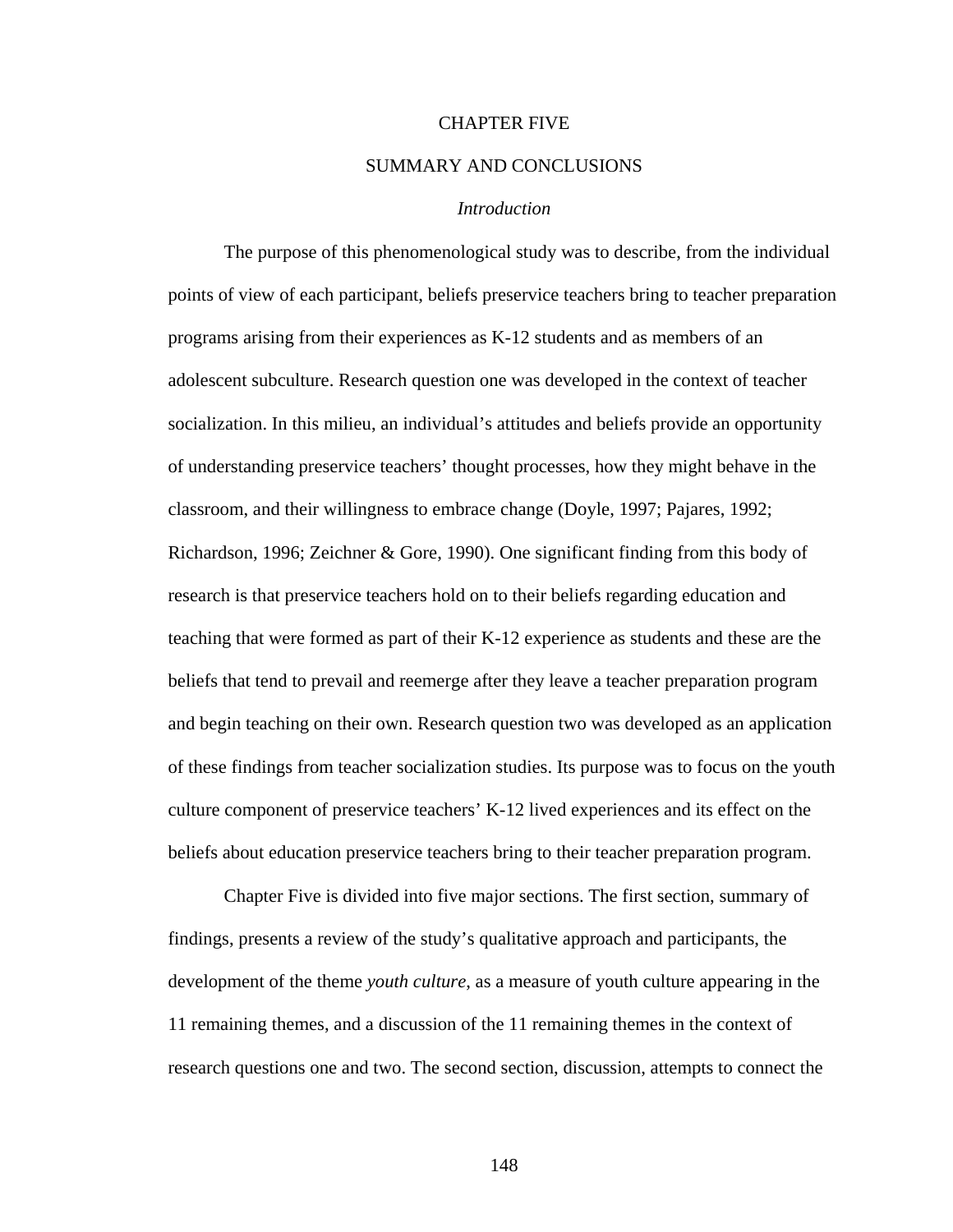findings to portions of the literature review and the larger background presented in Chapter One. The final three sections include discussions of possible limitations, implications for practice, and implications for future study

# *Summary of Findings*

 Data collected from the in class survey, in-depth interviews, and focus group interview were analyzed to identify themes that would reveal beliefs held by preservice teachers regarding education. Due to the average age (20.0) of study participants and their limited exposure to the university's teacher education program it was assumed that the beliefs regarding education held by these preservice teachers were formed through their lived experience in K-12 education and may have been influenced by the degree of their immersion in a youth culture characteristic of adolescents. Data were collected and themes were developed and analyzed from a perspective of phenomenology using an ontological philosophical approach as discussed in Chapter 3.

 In analyzing the themes from an ontological philosophical approach it becomes relevant to understand the reality preservice teachers bring to the study in the context of their K-12 experience and membership in youth culture. Descriptive data from the in class survey revealed the following group characteristics of the sample participants. As a group, preservice teachers embraced the culture of their public school as evident through their participation in curricular and extracurricular activities. Nearly all female and male preservice teachers participated in at least one of the school activities provided in the survey. Over half of preservice teachers sampled participated in three or more different activities provided in middle or high school.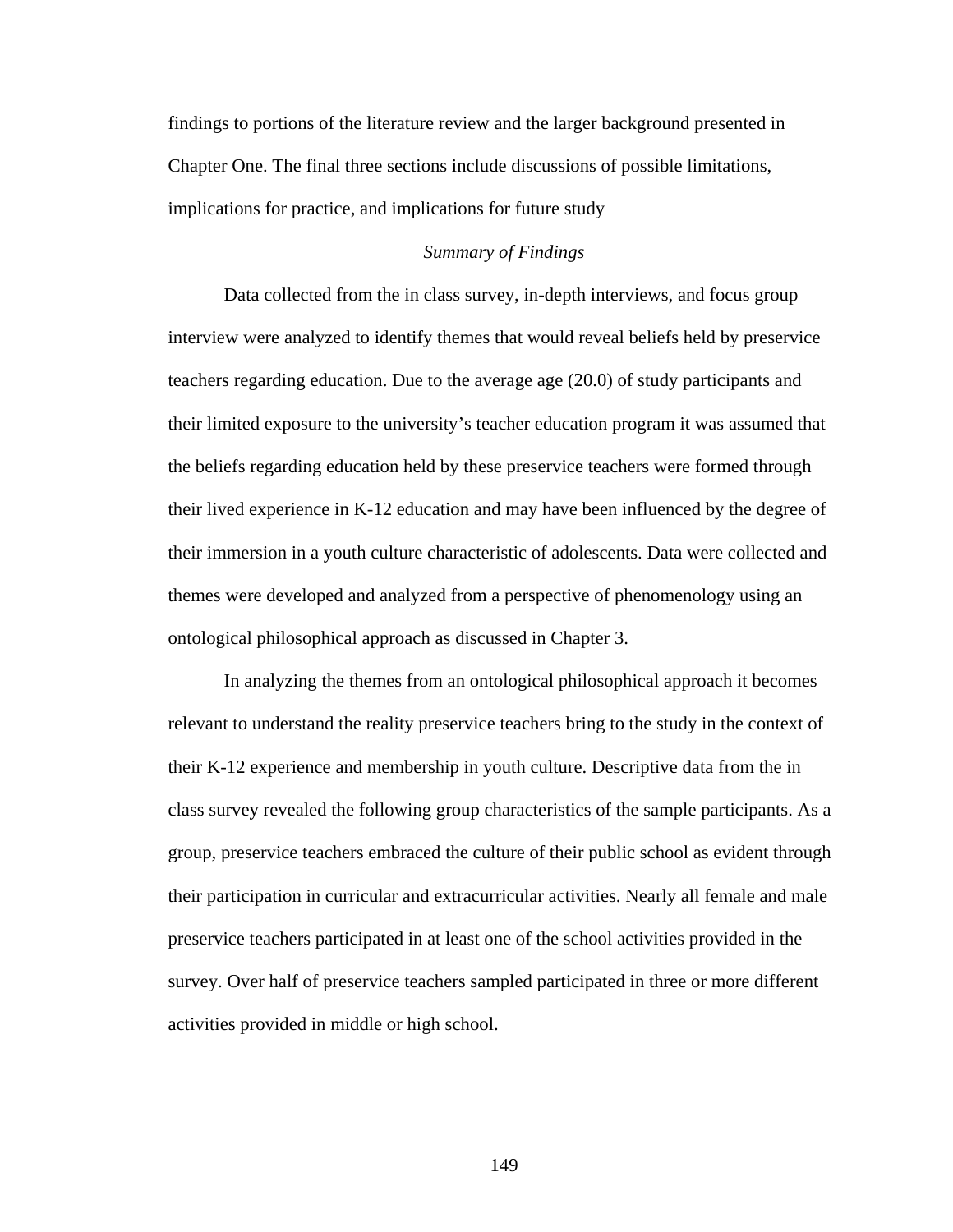Participation in athletics was a dominant theme with regard to the participants' high school experience. Among the choices of activities provided, participation in athletics ranked second and first with female and male preservice teachers respectively. It is notable that one-fourth of both female and male preservice teachers selected office worker as an activity where their exposure to public school culture beyond the classroom and hallway would have been enhanced.

Characteristic of youth culture, the value the group placed on academics in their high school experience ranked lower than other non-academic sources of popularity. Female preservice teachers placed personal appearance, participation in athletics and participation in activities as the first, second, and third most important sources of student popularity in their high school experience. For male preservice teachers, participation in athletics, activities, and good grades were placed as first, second, and third important sources of popularity. Being liked by teachers was ranked seventh out of eight possible choices by female and sixth out of eight by male preservice teachers as an important source of student popularity.

Peer relationships played a major role in the preservice teachers' high school experience. For a large majority of female and male preservice teachers, their friends were a major part of their high school experience. Over half of the sample group felt that their relationships with their friends were just as important as making good grades and just slightly less than half of the preservice teachers felt that when presented with a conflict, the approval of their friends was just as important as the approval of their parents.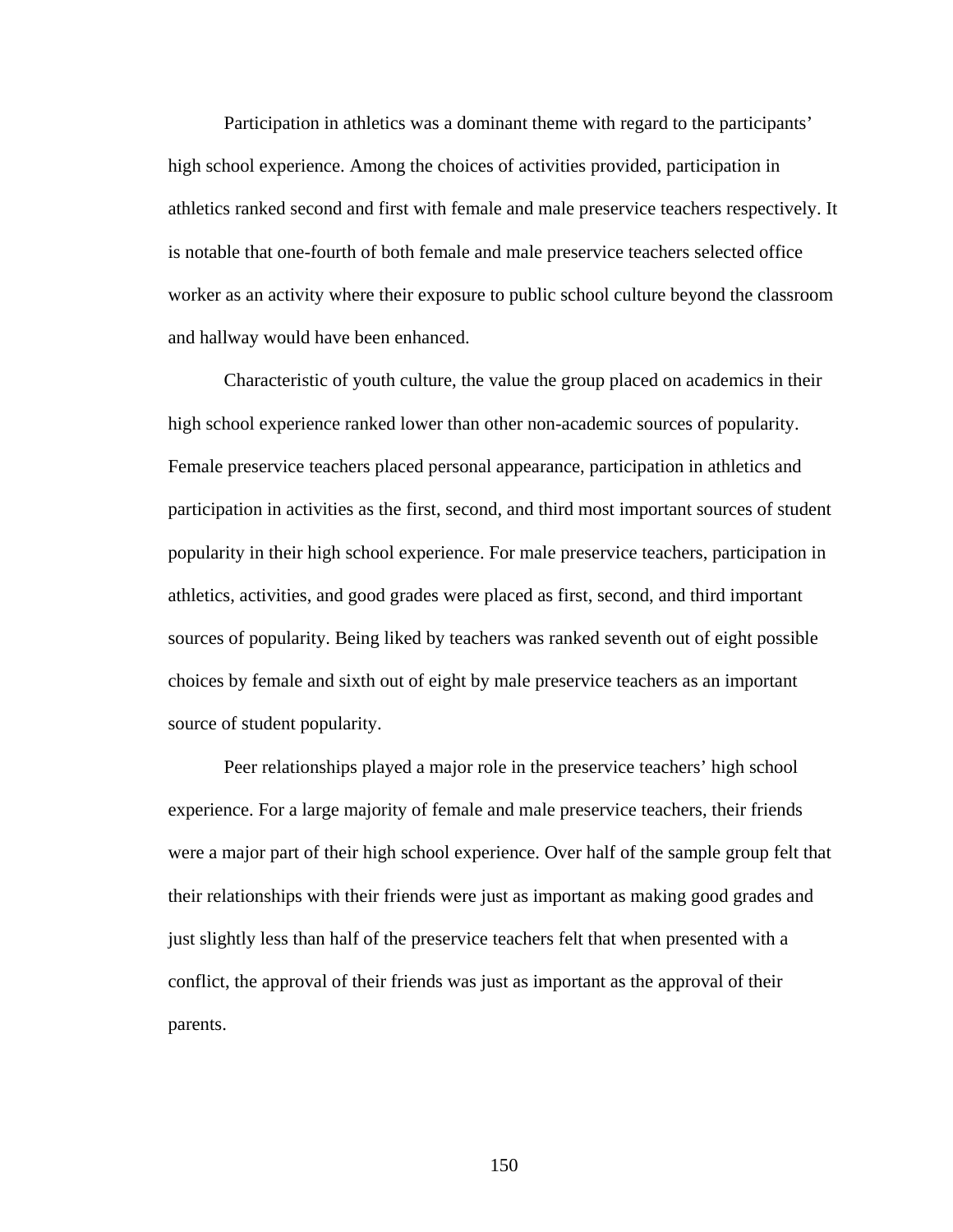The themes that developed from data common to each of the data instruments were: *made learning fun*, *passionate teacher*, *almost one of us*, *able to relate to students*, *concern for students as people*, *youth culture*, and *teachers teach-students learn*. Themes that emerged from only one or two data instruments were: funny teacher, *classroom management*, *teachers more responsible for learning*, *shared responsibility for learning, and clueless*.

As the data unfolded through analysis, it became apparent that the lived K-12 experiences of preservice teachers and the effects of their membership in a youth culture are so closely bound that it became difficult to distinguish either in a discussion of preservice teacher beliefs. As a result, both research questions will be addressed together with each theme or belief as they are presented. While the theme and sub-themes of *youth culture* did appear in the data, they appeared more as a cultural frame from which to view the lived experience and beliefs of preservice teachers, than a specific belief regarding education. To make a connection of a theme or belief to youth culture, the sub-themes of *youth culture* found in the data of each of the remaining 11 themes were use as a qualitative measure of youth culture influence. As a result the theme *youth culture* was not presented as a theme or belief to be measured in the context of the research questions but as a theme to be used to measure the existence of youth culture in the context of research question two. The research questions used to guide this study and the following discussion are:

1. What individually held beliefs about education do preservice teachers bring to their teacher preparation program from their K-12 experience?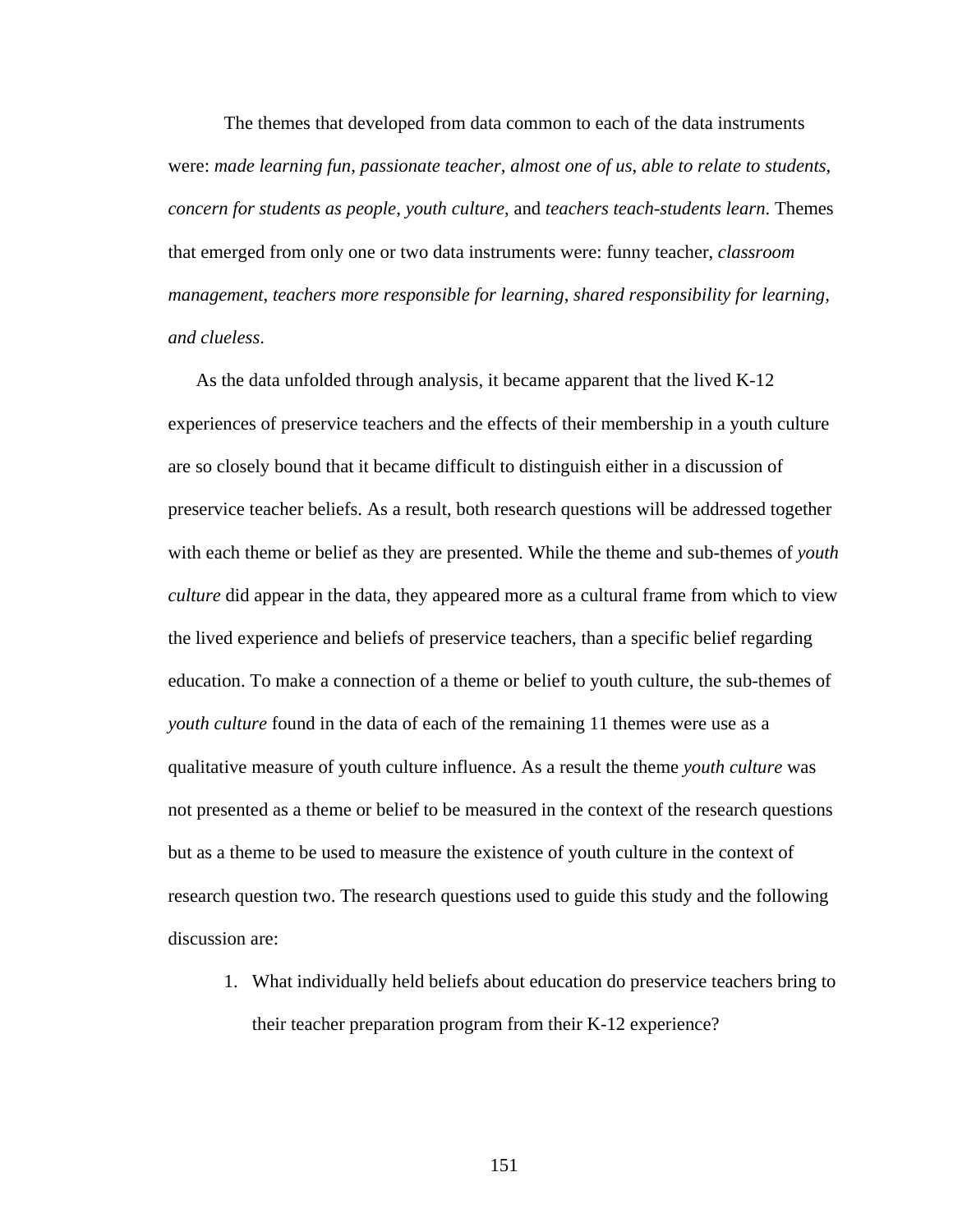2. What individually held beliefs about education do preservice teachers bring to their teacher preparation program from their membership in an adolescent subculture?

## *Themes and Preservice Teachers Beliefs*

From the results presented, it should become apparent that while this group of preservice teachers has many characteristics in common from their K-12 experience and their current career choice, their beliefs concerning education are not all necessarily the same. In some cases their beliefs are in opposition with each other, and in one case may be non-existent. For reasons discussed above, the theme *youth culture* will be presented first. Its sub-themes that appear in the data were used to analyze the 11 remaining themes and beliefs in the context of research question two.

*Youth culture.* As a theme, *youth culture* speaks to values and norms characteristic of adolescents in a highly industrialized society. Youth culture values and norms are often supported by the culture of the high school and the culture of the surrounding community and parents. Six sub-themes of *youth culture* appeared in the data. *Youth culture-athletics, youth culture-activities, youth culture-materialism, youth cultureappearance, youth culture-accountability, youth culture-peers,* and *youth culture-antiintellectualism* appear in the data in the context of teacher popularity, student, school, and community values, and qualities of academically successful or unsuccessful students. With regard to *youth culture-athletics*, question five of the descriptive data suggested preservice teachers believe that participating in athletics or school activities is more important and desirable than making good grades in terms of student popularity and student status. In terms of teacher popularity, F-2 wrote "Middle or high school teachers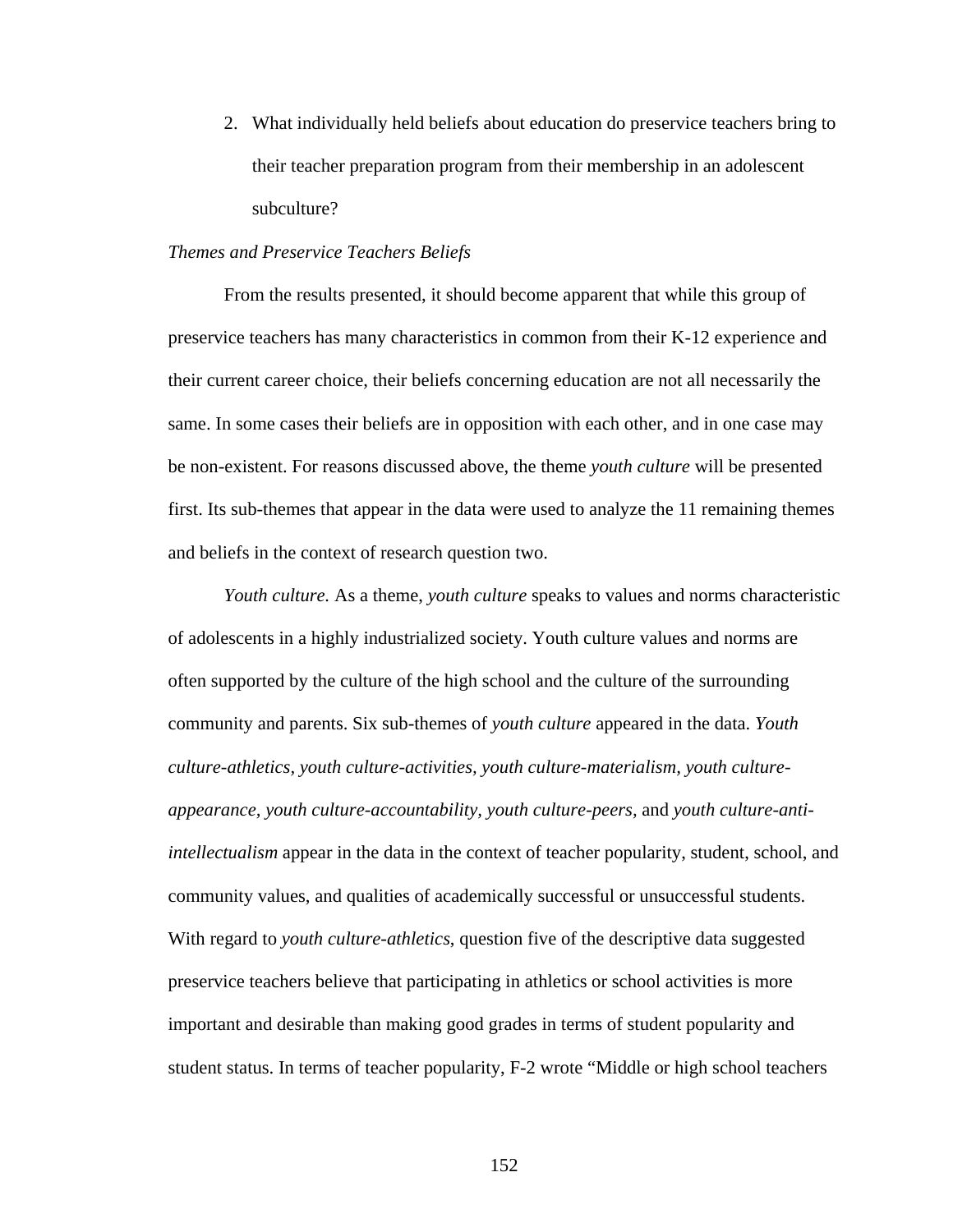who were the most popular with students were most often involved with either athletic programs or clubs around school." For F-79 "…the characteristics that teachers teaching high school had that were most popular with the students were if they were sports related or if they brought outside influences in to the classroom." For the sub theme, *youth culture-materialism* preservice teachers believe that material possessions are highly valued in terms of student popularity and status. For example, in describing her friends from high school, Linda noted that "Things were disposable to them. Their parents were buying vehicles that were outrageous…" Regarding the student culture at Matt's high school:

I went to the rich, white high school, so my culture was very mommy and daddy bought me this, mommy and daddy bought me that. I didn't have that, I was lucky to be in suburbia. I guess the culture was very privileged at my school, [on] sixteenth birthdays, kids would drive brand new cars.

During the focus group interview, when probed about high school students and material possessions, Carl added: "I would say technology. All these kids have the newest technology, and still even with college students some of us just get the newest thing every time it comes out." Karie stated that:

it's a status thing. I think that if you have the newest technology…you are…a step above the rest when it comes to trends and not just in cloths, but…cars and all things like that; I think that is something that is valued at high school.

Jennifer adds: "yes, I would say it's based on what you have that makes you more popular than maybe somebody else."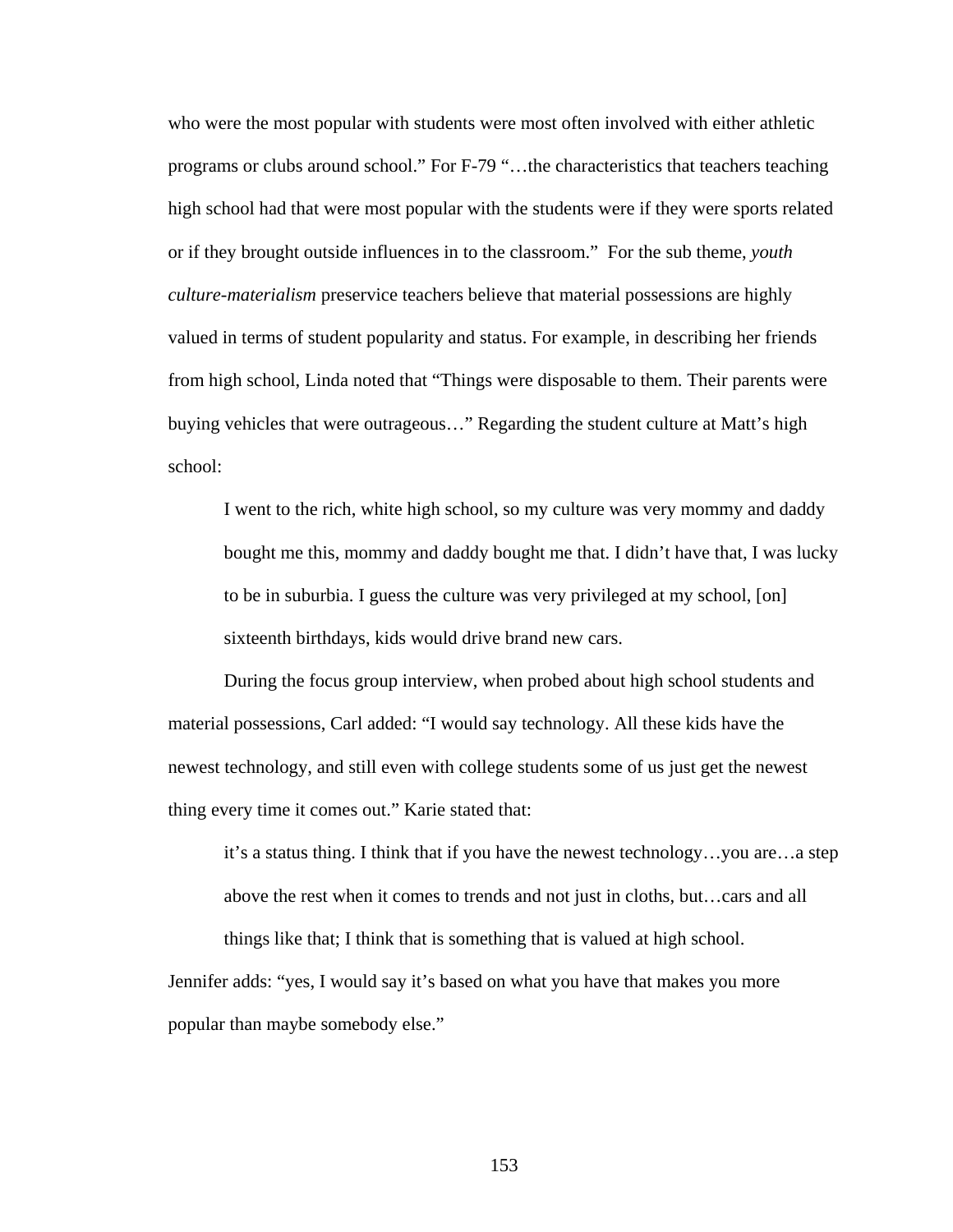*Youth culture-appearance* places value on personal appearance in terms of student popularity and status. Question five of the descriptive data suggested preservice teachers believe that appearance is more valued by students than making good grades in terms of student popularity and status. From the in-depth interviews Matt stated; "at that age I think people are more focused on being pretty, being cool, being the best as opposed to their education like they should." In describing her classmates Jane replied: "…then you noticed the people that were only there to socialize that always dressed up to go to school because that's all they really cared about." When asked what his classmates valued, Matt replied: "Oh, it was very vain; looks, material possessions, the sports people…" With regard to the sub-theme *youth culture-accountability*, preservice teachers believe that students generally do not hold themselves responsible for their poor behaviors. From the in-depth interviews, Marilyn described unsuccessful students in light of not taking responsibility for their actions:

[They] think that the world just revolves around [them]…it goes back to egocentrism which we all think starts and stops at young ages, but I don't think it does. It continues on all the way through adulthood. If something is not going my way then its somebody else's fault, it can't be their fault.

In describing her friends from high school, Linda speaks to their accountability:

Do I think that they weren't held accountable for what they were doing? I'm sure they weren't because in the environment I lived in…the third wealthiest community in the United States. It's a wealthier community and of course these kids weren't being held accountable…They were exposed to adult circumstances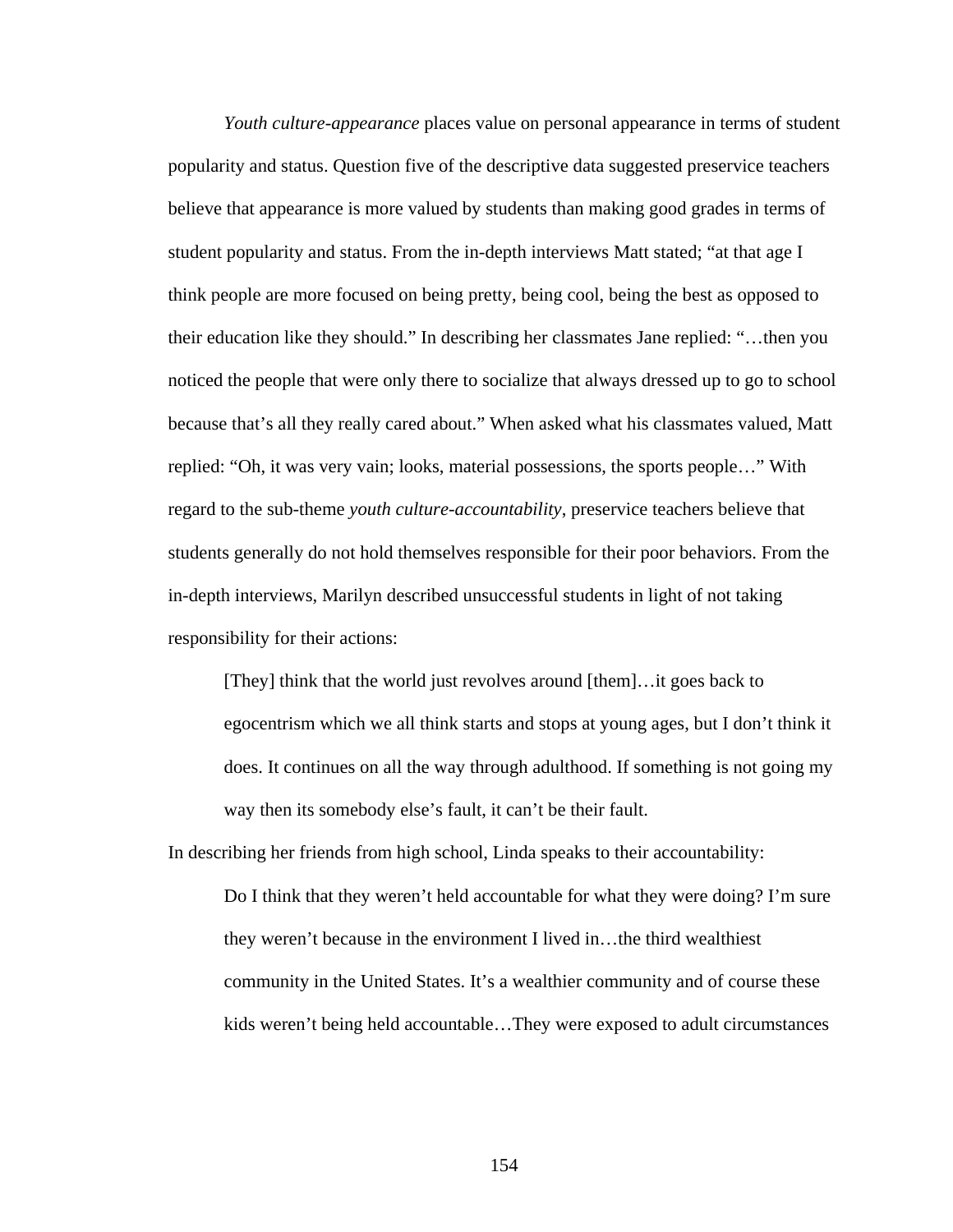before I felt we were equipped to handle them. That was a distraction. They [were] being distracted from their high school experience.

In terms of *youth culture-peers*, the preservice teachers lived experience in high school placed a relative high value on their peer or social relationships. Descriptive data from question six of the in class survey indicates that for a majority of the respondents, their peer relationships were just as important to them as making good grades and nearly half valued their peer relationships as much as their relationships with their parents. From the in-depth interview data Jane replied: "I think for most of the kids that I went to high school with weren't there at all for school…At my high school it was just a huge social thing." For Matt, he "was there for a social aspect, you know what was happening on the weekends, what we were doing after school." From the focus group interview data, in the context of values of high school culture, Carl stated: "I would say social relationships more than anything. Hang out with friends, that sort of stuff." For Judith, "it was academics but also social, I think a mix, it was finding a balance in high school…like hanging out with friends and meeting with boys and things like that and exploring relationships with people…"

In regard to the sub-theme *youth culture-anti-intellectualism*, the lived experience of the preservice teachers placed the value of academic achievement below participation in athletics and activities and below appearance for female participants in terms of student popularity. Learning is generally not valued by students or the school culture compared to the value placed on athletics, appearance, materialism, and peer relationships. Students who do achieve academically run the risk of negative responses from their peers unless academic achievement is a community wide expectation. For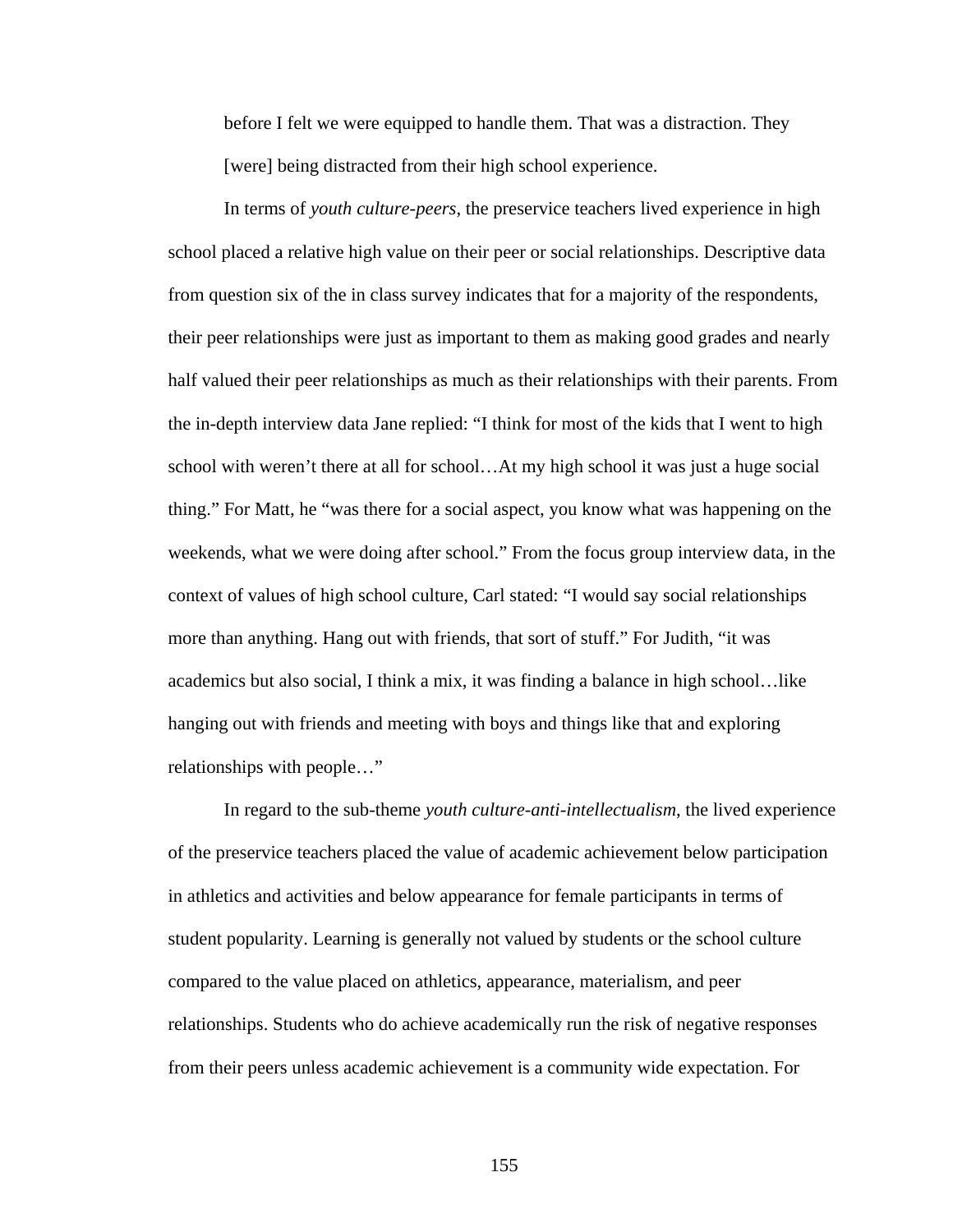example, in describing characteristics of a successful student, Matt noted that: "They pay the most attention. They participate in class. The kids that are just thirsty for knowledge, and aren't afraid to be the smart kid, or be laughed at for wanting more knowledge about something." Don describes pressure from his friends to not achieve academically:

I would always get that 'A' and they would be 'Oh, look at that, the white kid getting an 'A'. They kind of did that to me. At first I didn't let it get to me, but as I started to have my friends and see what they were doing, I thought: 'Oh that's pretty funny, I'm working and they're just sliding through.'

When asked what these students do care about, Ben replied "partying or hanging out with friends. The more friends you have in high school the more likely you will worry about the social aspect rather than academics." For Marilyn, it was the community that determined what was valued at her high school:

I think it was very important to students in my school to get good grades because the students who didn't, even if they were in that popular crowd, they were kind of pushed aside a little bit because in my community it was important. Most people from my community graduate high school and they go on to college and they get their degree and whatever they want to do. That was just expected."

*Made learning fun.* As theme, preservice teachers generally believe that to make learning fun for their students is a positive characteristic of teachers. To make learning fun for students includes the idea of teachers having fun while teaching, the teacher providing a fun learning environment and that the teacher is student centered. Data supporting this belief appeared in each of the instruments used in this study. This belief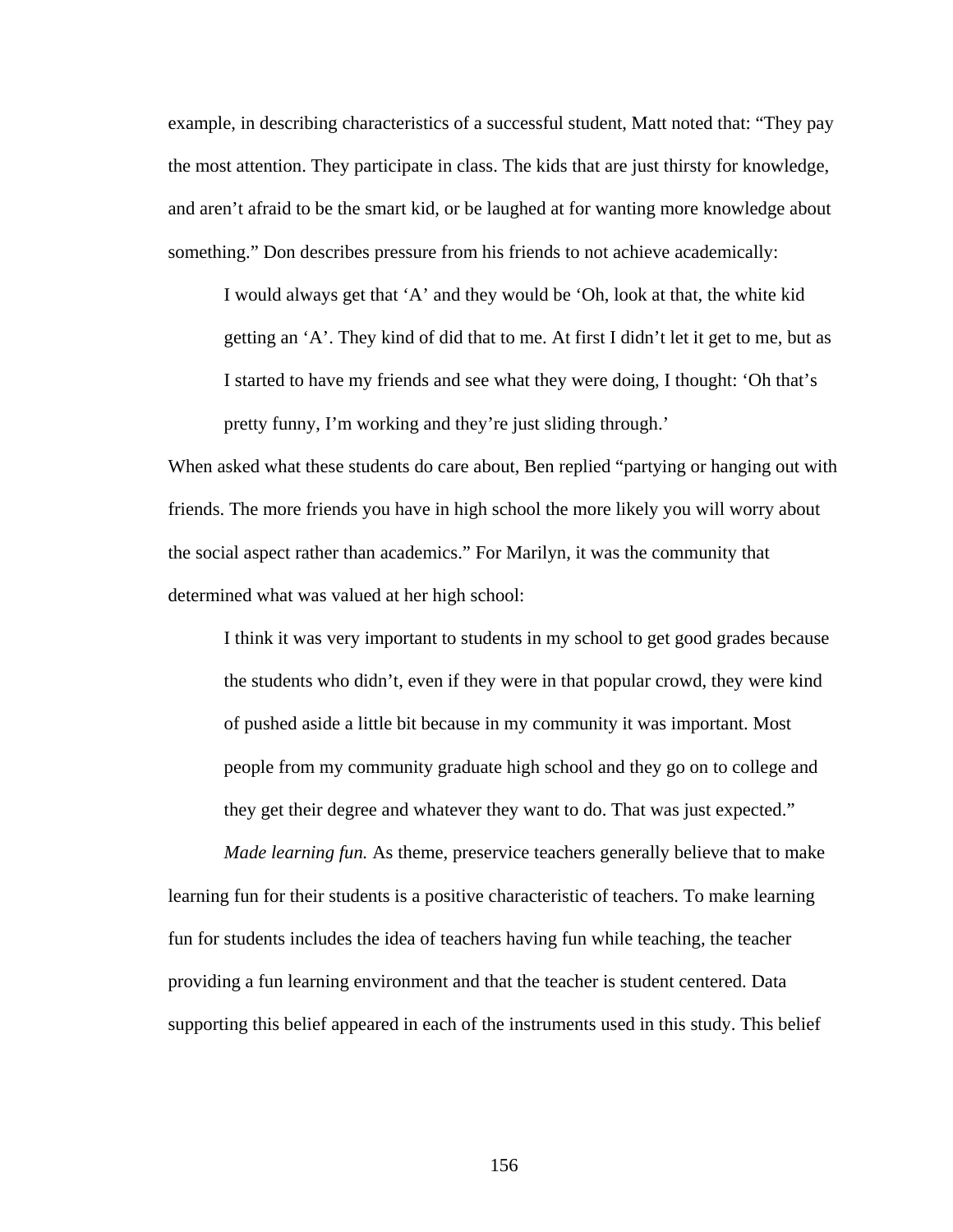surfaced from preservice teacher experiences with teachers who were popular with students. For example, Robyn described her favorite teacher:

She was a great teacher… [She] made literature a lot more fun. She had us write, do a lot of writing exercises, really fun projects. She'd make you feel really good that she wanted to use your project, or your assignment, or your poem for something later, so she kept a portfolio of past students. That was always fun to see.

Robyn's description of a teacher who made learning fun would also be applicable to a description of student centered. Student centered as a valued teacher quality ranked 3<sup>rd</sup> behind enthusiastic about teaching and knowledge of subject. Made teaching fun also appeared in the context of an ideal teacher, or teacher characteristic respondents would want to model. Matt responded with:

I think teachers as they get older and get a lot more comfortable within their course work, they…lose that finesse that made them get into it, and I can…see it…now looking back in some of my older teachers that taught history opposed to some of my younger teachers who taught history…I had a brand new ninth grade American history teacher, and he made history a lot of fun. We talked about all kinds of things, everything was relevant and then I had an eighth grade history teacher…An older guy…he knew all this stuff, and it was so well known to him that he didn't care as much about it…if you're teaching the exact same stuff for so long it just becomes that mundane daily process.

Preservice teacher beliefs characterize this theme as a positive attribute of popular teachers and for some should be modeled. With regard to research question two, in Matt's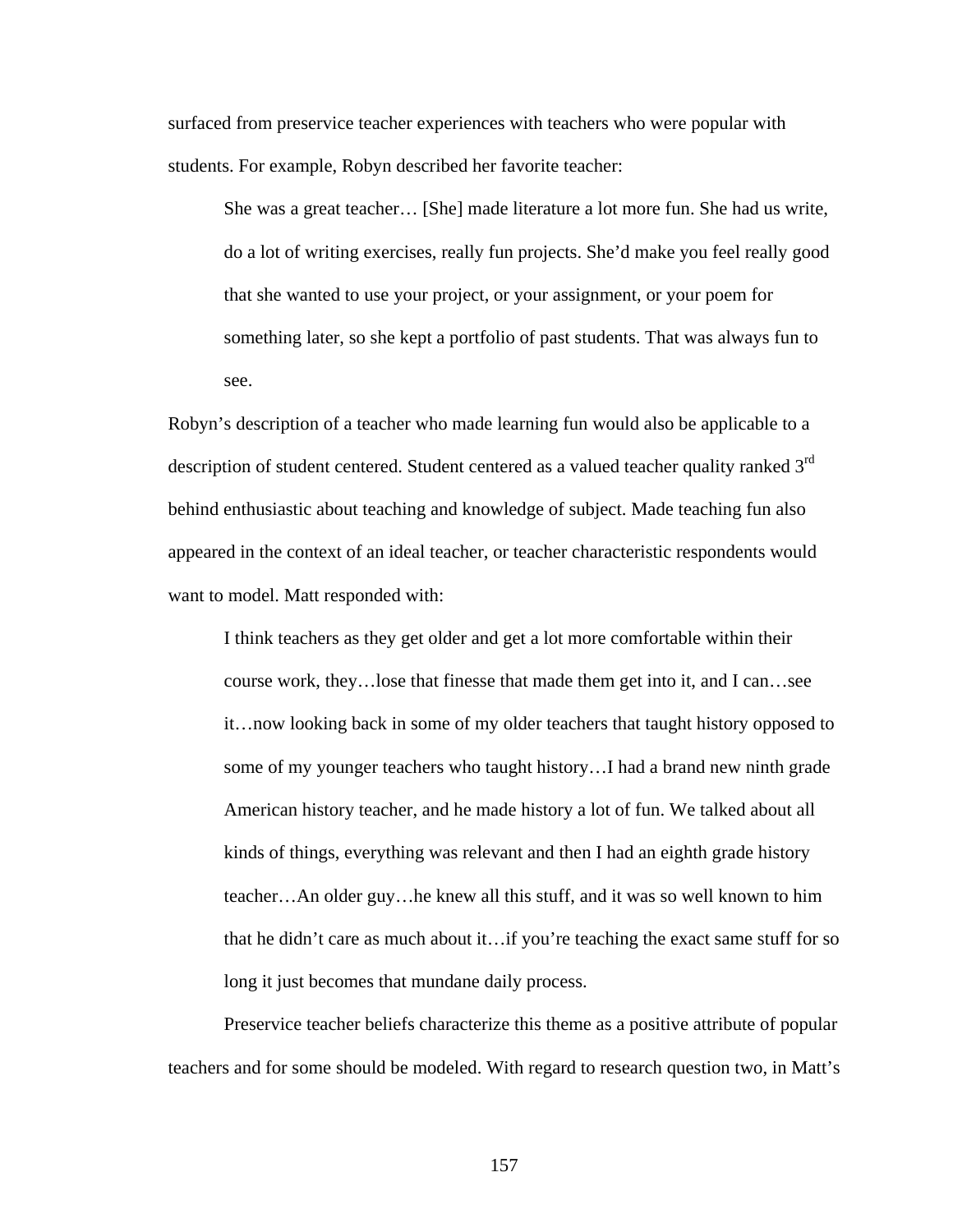response, he makes the distinction, from his point of view, between older and younger teachers and their ability to project fun into their teaching. One of the sub-themes of youth culture is that adolescents are generally set apart from adults and rely on peers for their primary relationships. One application of this phenomenon to Matt's response may be that Matt associates fun teachers with younger acting teachers, teachers who are closer to him in age and behavior.

*Passionate teacher.* Based upon their experience in K-12 education, preservice teachers believe that a passionate teacher is a positive quality of those teachers, who are popular with students or the ideal teacher. To be a passionate teacher, means to have enthusiasm for teaching, have passion for the subject matter and your career choice, and have superior content knowledge. Data supporting the *passionate teacher* theme were common to each of the three data instruments. For example, Jane stated:

I had a really, really good English teacher in high school. It was actually from a great books class and she knew the book back…she knew the whole book…she was able to explain the symbolism and put it in terms that we would understand because most of the literature you read in high school goes right over you head. She…took the time to sit there and explain it to us and whenever we asked questions, she wouldn't look at us like: that's a dumb question.

Preservice teachers also believe that it is a responsibility of a teacher to be passionate in their teaching and is a teacher characteristic that should be modeled. For example, Linda's favorite teachers were passionate:

I've had a handful of really awesome teachers…They have got to be passionate about what they are teaching. If they have [an] inkling of doubt about what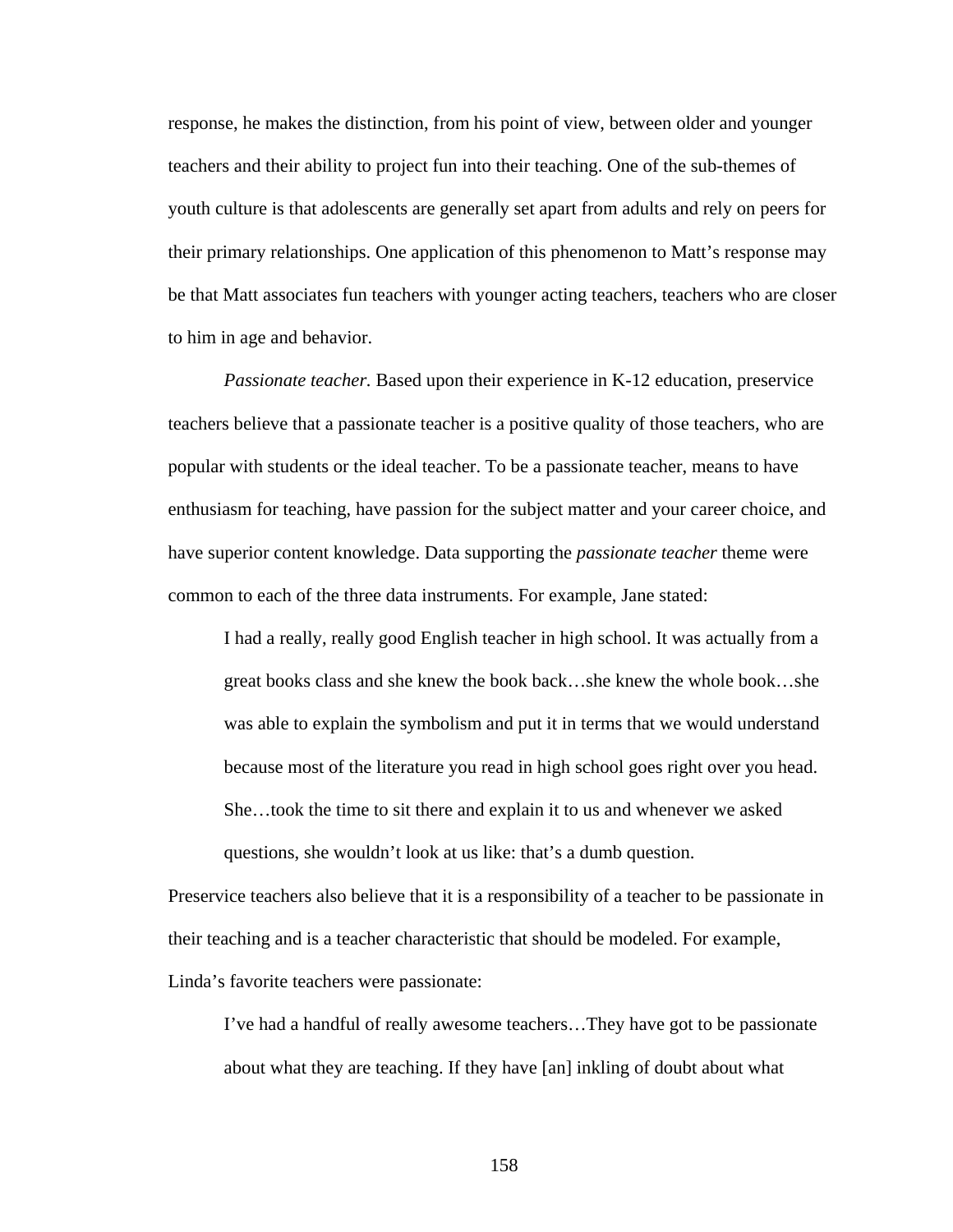they're doing then they shouldn't be doing it because students need someone to encourage them and be positive… When they come to school they need to feel that focus, they need to feel the passion the teacher projects.

From the data collected, there does not appear to be a specific or unique connection between characteristics of youth culture and the theme passionate teacher. The descriptor passionate and enthusiastic seemed to be used synonymously throughout the data. Enthusiastic about teaching as a teacher quality was selected as the most important teacher quality out of seven by preservice teachers completing the in class survey.

*Almost one of us.* As a theme, *almost one of us* speaks to a phenomenon experienced by preservice teachers where some teachers, by virtue of their age or conscious effort, emulate student physical or behavioral characteristics or knowledge of the youth culture. Descriptors of this belief address a teacher's age, appearance, knowledge of youth culture and teacher's support for athletics and other activities. The beliefs preservice teachers have regarding this theme in terms of its value to teaching are mixed. Data from the in class survey regarding this theme were mostly positive in the context of teachers who were viewed as popular to students. For example, F-141 observed that popular teachers were "current of things going on around the news and things that were important to teens, such as celebrities, music, and car. (or iPods)." For F-152 the popular teachers were "Young, good looking, kind, not many rules, easy to talk to." F-225 observed that the popular teachers "Related with students, organized big activities (ex. Student Counsel), coaches of football team or major sport teams, teacher was good looking (tattoos, well "developed", muscular)." Examples of negative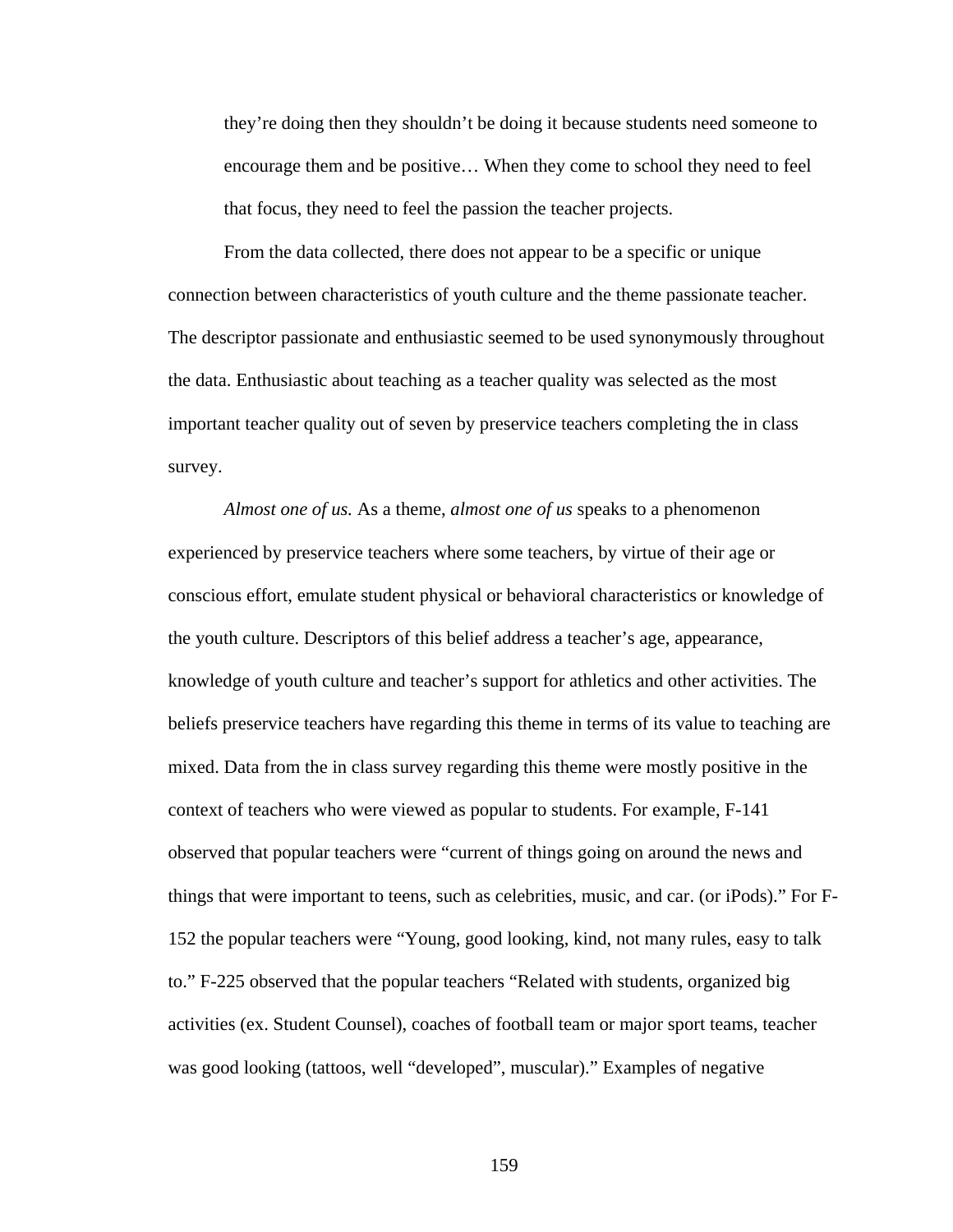responses from preservice teachers based on their experiences include M-213's observation that:

The characteristics of those teachers, in my opinion, matched those of the students. They may have been knowledgeable, but were very unprofessional. They seemed to have a difficult time distinguishing the difference in friendship with students, and simply having respect.

Ben said that they were:

The ones who try to be friends with students. The easy ones who are watching movies on Fridays. The ones who don't have tests. The ones who don't challenge. [Students] knew that they would get an easy 'A'…Maybe they are tenured so they don't care anymore so they make class easy…No one wants to be disliked. No one wants to think kids are coming to your class dreading it.

Robyn stated:

They seem to be a little younger than most of the other teachers…It seemed like they wanted to feel welcomed by the kids rather than looked as a disciplinary figure, as an authoritarian…their classes weren't very stimulating educationally. Being in their classes, it was like anything goes kind of. If you didn't want to turn in the homework, you could turn it in tomorrow…

Data that were considered positive from the preservice teachers' point of view, used descriptors associated with *youth culture* sub-themes (peers, accountability, athletics, appearance) to describe the positive attributes of teachers who were almost like one of us. For example, young, not many rules, easy to talk to, coaches of football team or major sport teams, teacher was good looking, tattoos, well developed, and muscular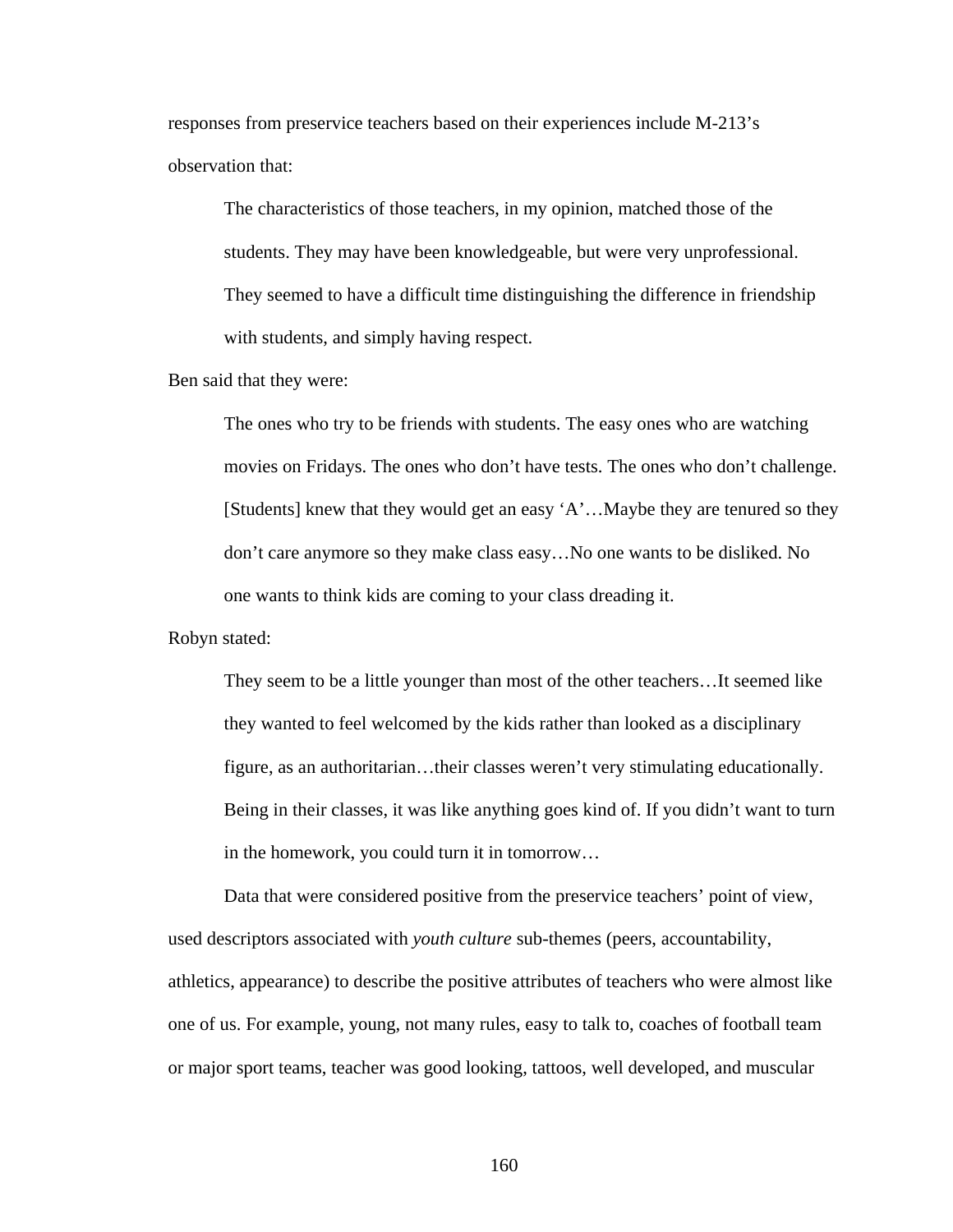are descriptors that can be used to define values found in youth culture. Preservice teachers who viewed *almost one of us* as positive may see those teachers more as a peer than an adult teacher and those teachers may see their students as more of a peer than as a student who is set apart from them. The experiences of preservice teachers who viewed *almost one of us* as a negative teacher characteristic seemed to be able to make the distinction between those teachers who want to be a friend or peer with their students and those who see a necessary boundary between students and teachers. The differences in belief within this group of preservice teachers may be an indication of the level of their immersion into a youth culture or an indication of their transition from adolescence to adulthood.

 *Able to relate to students.* Based upon their experience in K-12 education, preservice teachers believe that a teacher's ability to relate to students on a personal level, in the classroom, for the benefit of enhanced student learning is a positive attribute of teachers. As a theme, the ability to relate to students emerged from preservice teacher experiences with teachers who were popular with students, favorite teachers, the ideal teacher, and a quality worthy of modeling. For example, in the context of teacher qualities preservice teachers would most want to be most like in their career Judith stated:

One teacher who just was awesome…he was my art teacher. He was really big on giving advice…having us change our art work…He would do it in such a way that he really just wanted to know your opinion of it and by talking to you…he would almost allow you to point out yourself what was wrong with it…That really helped…you were able to change it and felt like [it was] your work. I really liked that about him.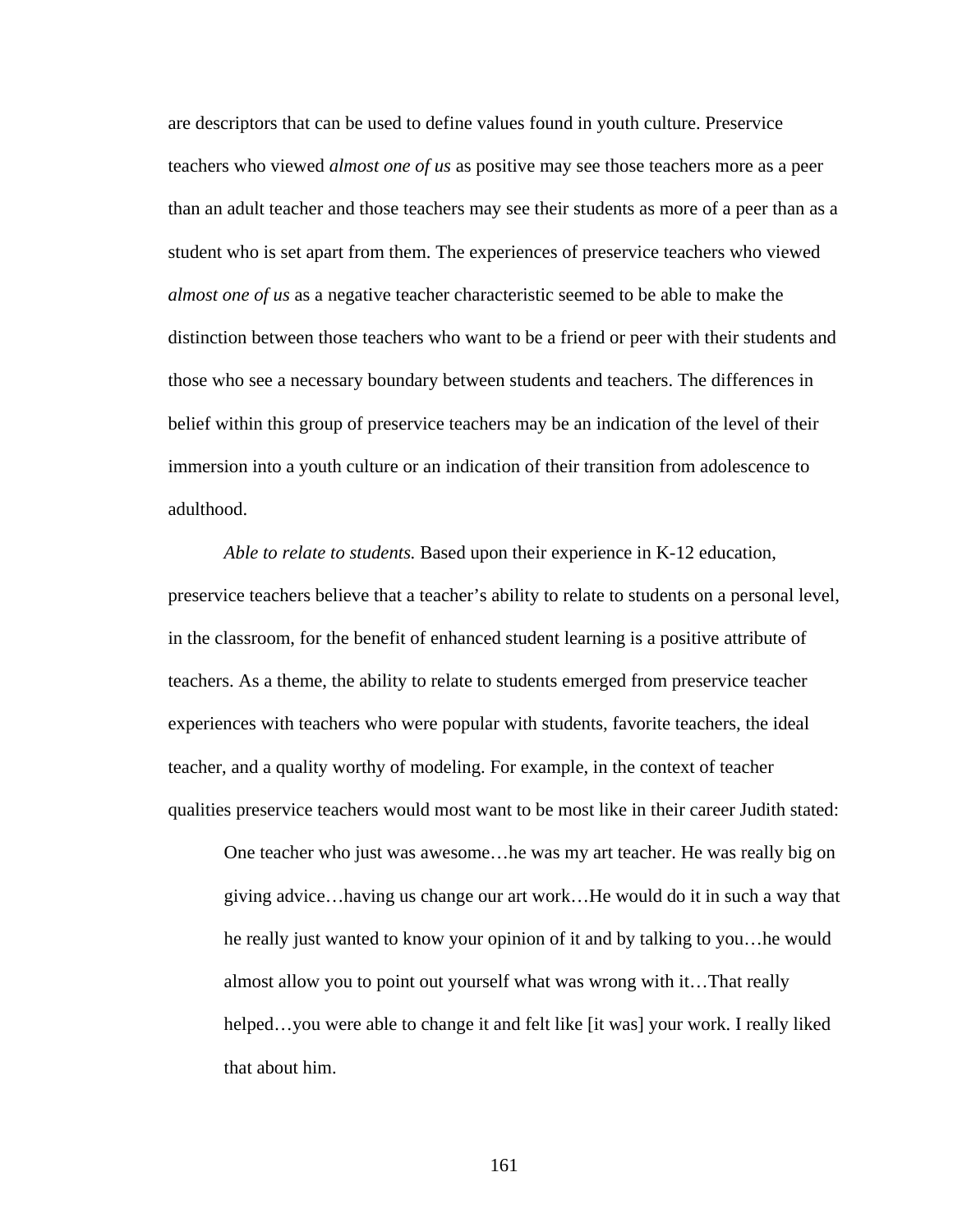## Matt stated:

Understanding. Not to be a push over, but to understand and not make things more difficult than they have to be…A lot of people don't find a lot of relevance in history, so I hope to make things relevant for them, and that's kind of where my strongest teachers have been…the ones that can take something as dry as toast and make it into something exquisite and relevant.

### Karie stated:

an ideal teacher definitely can appeal to the different levels and the different interests [of a student and]…use that diversity and …develop something that the kids are going to be excited about and its going to motivate them…if you are engaging yourself in the activity its showing enthusiasm and commitment and its showing the students good modeling for motivation and they'll be more accepting and willing to work with you. I think if you come down to their level.

From the data collected, there does not appear to be a specific or unique connection between characteristics of youth culture and the theme *able to relate to students*. *Able to relate to students* may have components common with the concept student centered which was ranked as the third most important teacher quality by respondents to question seven of the in class survey.

 *Concern for students as people.* As a belief, *concern for students as people* exemplifies a phenomenon based upon the experience of preservice teachers where teachers choose to relate to their students as people beyond the classroom for the personal benefit of the students. Data from each of the instruments utilized indicate that preservice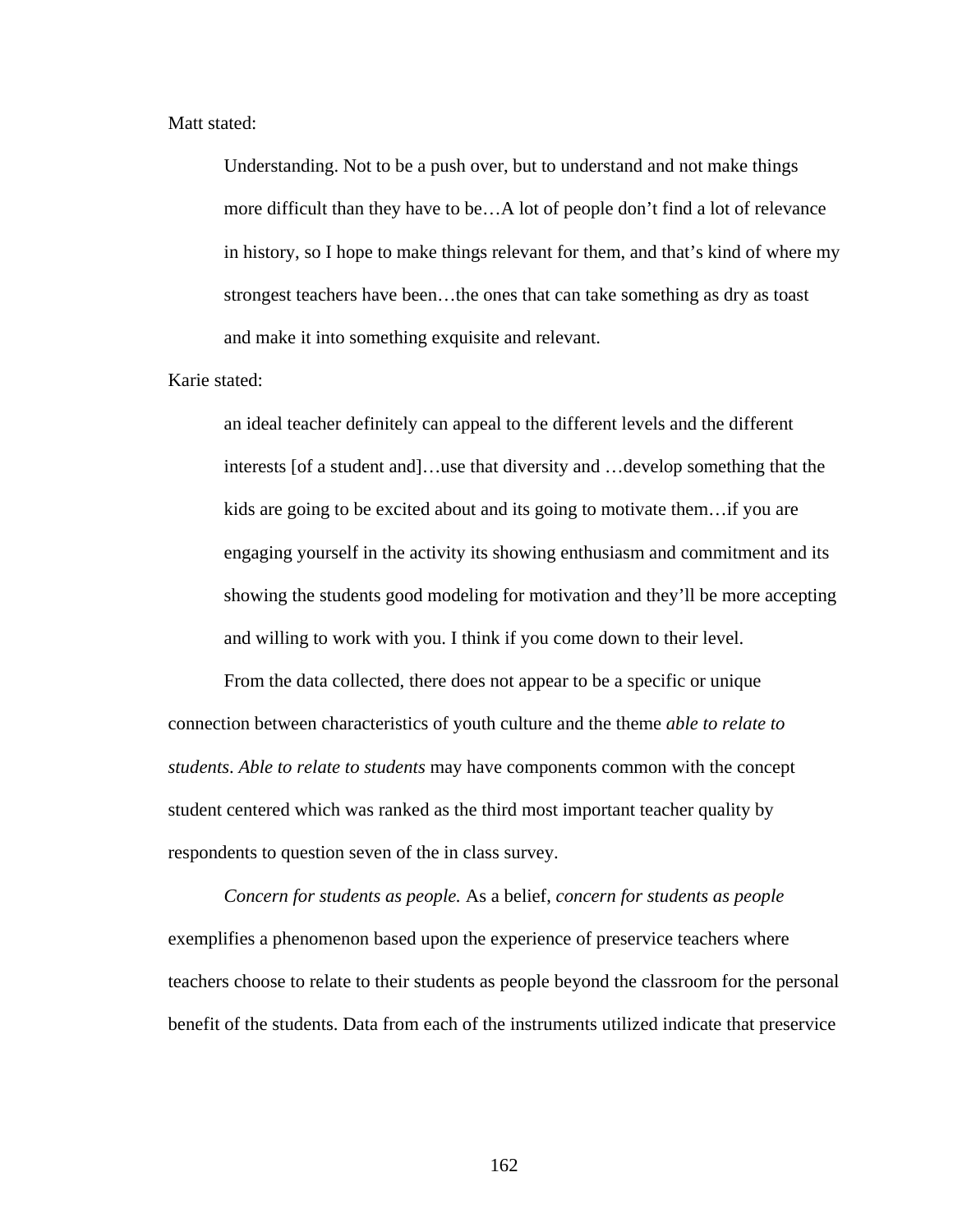teachers valued those teachers who developed deeper personal relationships with students beyond the classroom. For example, F-76 described her favorite teacher:

She related to the class, had a sense of humor, but really understood the daily pressures that faced high school students. She would act as a counselor when you were having a bad day, and would be your best friend when you were having a great day.

In some instances, value was added to teachers who injected elements of their own personal life into the teacher student relationship. For example, F-151 observed that:

Popular high school teachers showed an interest in other school activities outside the classroom. The teachers who would support their students in athletics were more liked than others. Also, teachers who allowed the students to trust them with more personal problems (while still be professional) were more favored.

One dimension of the theme is a belief of preservice teachers that in some instances their care for the student as an individual out weights their academic expectations of that student. For Don, his favorite teacher was very nice. He provides an example:

With my senior year they had this rule where if you got all "A's" you didn't have to take the final. I went up to him one day and I asked because I was on the curve 'What do I have to do to set some extra credit?' 'Well you go into the dictionary, you look at the "y's" and you write down all the words." And I'm like 'Ok, ok." And he said 'you really going to do that?' I'm like 'Dude, I want to get an A.' and he said 'Don't worry about it.' A very understanding teacher. I think you have to put yourselves in the perspective of the students because that helps you teach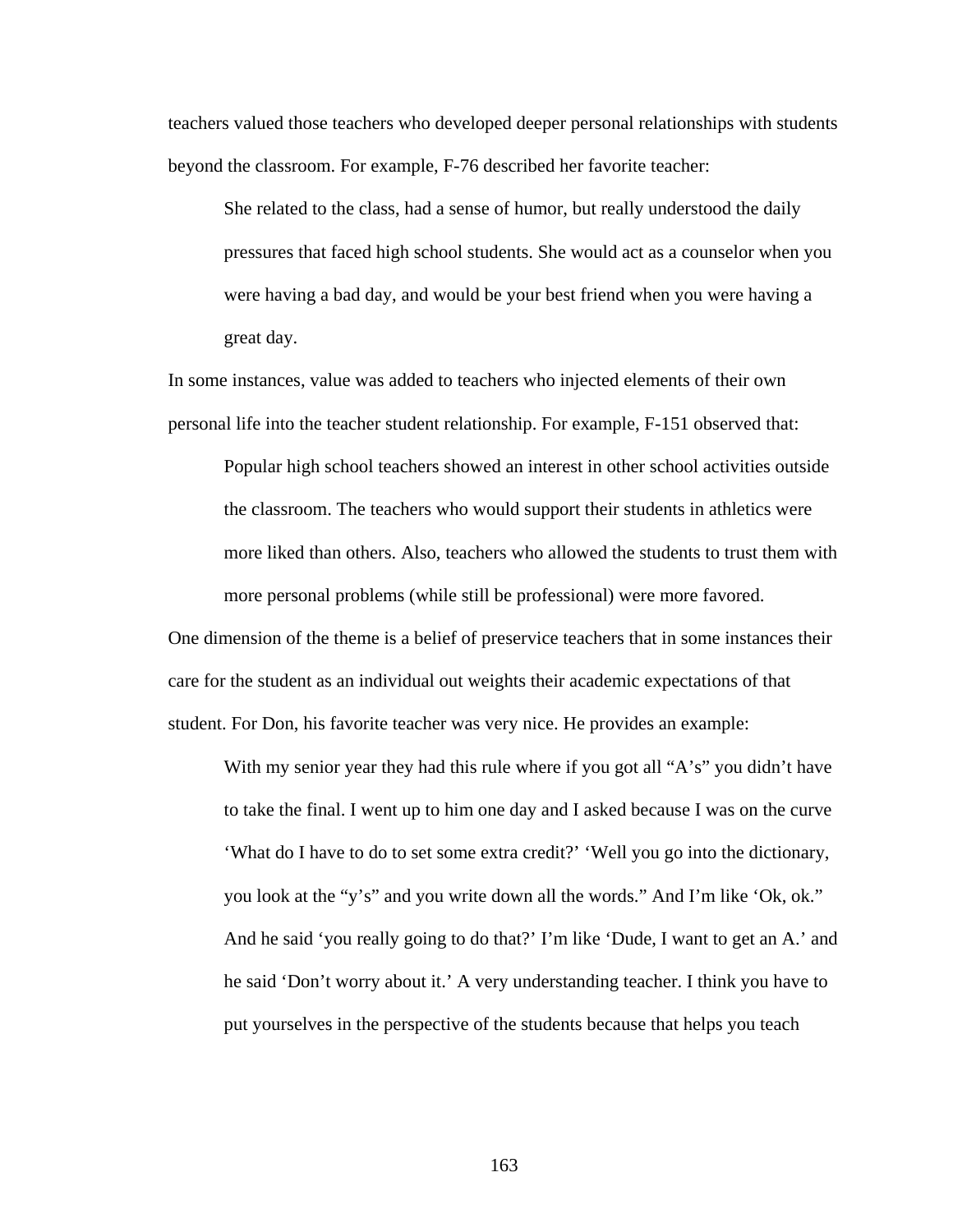better. You got an idea of what they're going through and what they're thinking so that's a big key.

In each of these statements regarding this belief, there is either an element of support for athletics, which is highly valued in youth culture, or a perception that student–teacher relationships bordering on the level of peer relationships will make you a better teacher. Kevin provides an example:

There's a professional teacher and the teacher who wants to be the students' friend…I like to be their friend. Not only are you there to teach the class, and inform them of knowledge, but you're also there to kind of counsel, and any questions they might have, and then you're also there to understand it from their point of view. I know it's easier for me that if I'm a friend with that person, and they've been talking to me, and I can at least get a feeling of their perspective, then I might even be able to adjust my lessons to where it actually fits them better and they're actually learning a lot more.

Adolescents value their relationships with their peers, this may be one other example.

*Teachers teach–students learn.* Based upon their lived experience in K-12 education, preservice teachers believe the responsibility for learning falls upon the student, and teachers are only responsible for presenting the material. This theme was one of four that emerged from preservice responses to question nine of the in class survey. It is the only one of the four themes to appear in the in-depth and focus group data as well. The essence of this phenomenon seems to be based upon the belief that when students fail to learn, it is due to student characteristics that are either intrinsic or should have been acquired before the student entered the classroom and therefore are not the responsibility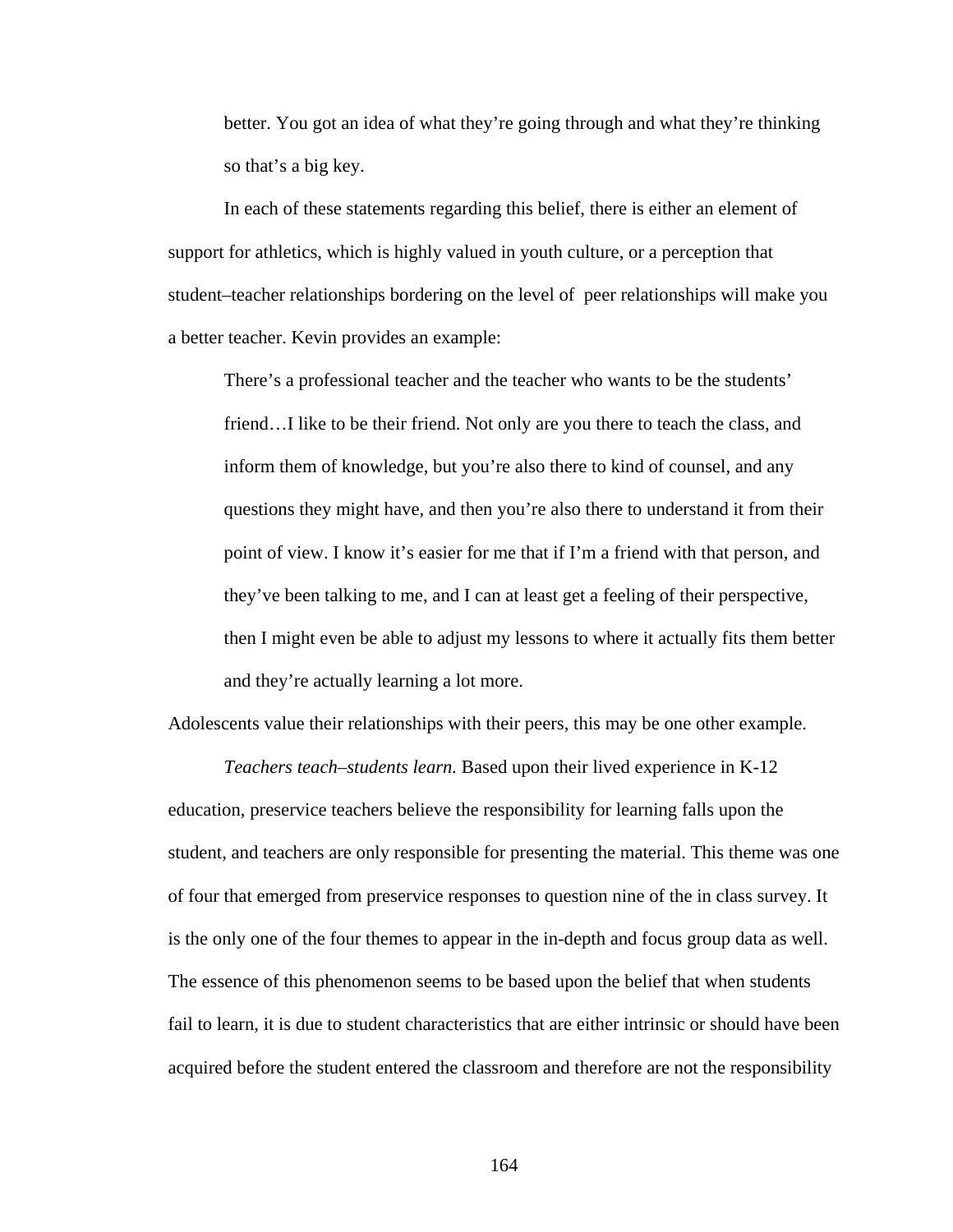of the teacher. This theme appeared in data from each data instrument in the context of teacher and student roles and responsibilities related to the concepts of teaching and learning. For example, F-80 answered "Teachers can teach as long and as hard as they want, but it is up to the students to learn from it." For M-30, "Teaching is the job for a teacher, but a teacher can't control what is learned." M-46 simply stated "Teachers teach and students learn." In response to an in-depth interview question Matt said that it is the students that "are driven" that are the most successful. Matt noted that successful students are:

the ones that don't mind staying after school for an hour or more…studying, talking with teachers, and making sure they understand everything fully…its all in the person. If the person wants to succeed they'll succeed. If they want to skate by, they'll skate by.

During the focus group discussion involving roles and responsibilities for teaching and learning, the student responsibility for learning became a function of student age. For Jennifer, responsibility for student success is somewhat situational:

With the younger grades I think partly it's the teacher...[and] also the parent needs to be…more involved…Because the student is not really going to care that much when they are younger. But I think in the high school that it's really the student's choice because if they are not willing to, you can't force them.

For Sarah, responsibility shifts for student success as the student gets older.

As they get older it shifts to more of the student's responsibility because now they know what is expected of them and it's on them. They don't want to learn…you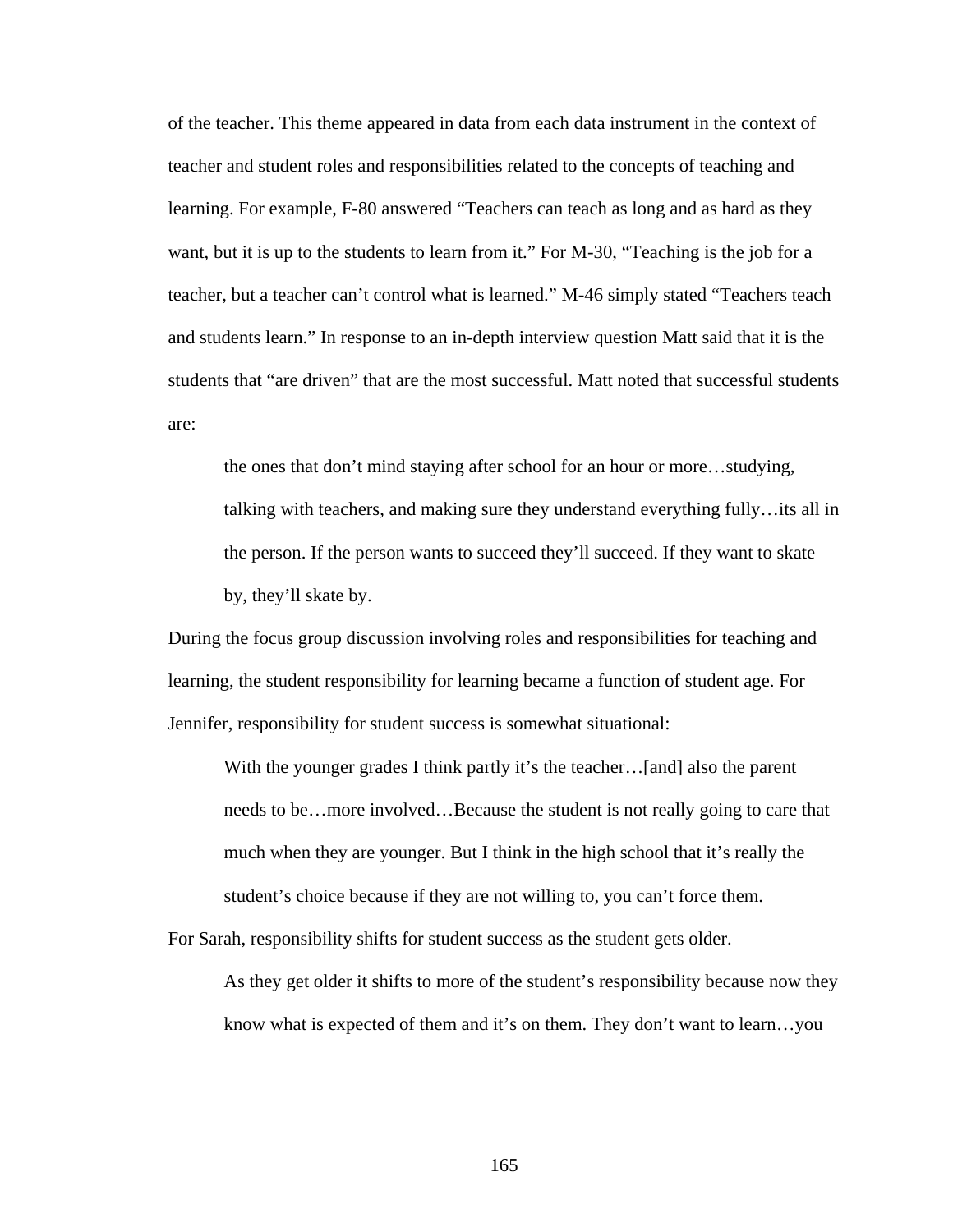can't force them to. They need to take that responsibility for themselves, the teacher can't do that for them when they are in high school.

 One possible connection of this belief, to their experience with youth culture, is the sub-theme, *youth culture accountability* in which not feeling responsible for personal behavior is an acceptable response. The interview data provides an example: With regard to his philosophy about student and teacher roles in education, Kevin believes:

…students are there to learn. Now whether or not I can teach them or not, I guess is not really up to me, I'm hoping to God there is somebody in the whole faculty that can teach them, even if it's not me because if they're not interested in what I have to say, that's fine, they don't have to be. They have the freedom to learn whatever they're interested in, but I'm hoping that with the broad background that I have, I can tell them of my experiences, and teach them of my experience, and they can learn from it. That's all I can really ask for, and if that doesn't work, I guess teaching is not for me. But so far that's not the case.

 *Funny teacher. Funny teacher* as a less common theme, appeared only within the in class survey and speaks to a belief of some preservice teachers that being funny as a personal teacher characteristic is valued by students in terms of teacher popularity. For example, F-16 observed that popular teachers "were funny and made the students want to come to class." F-55 used "a little goofy" as one of her descriptors for popular teachers. F-65 noted that popular teachers were "The teachers that were fun and outgoing but not always the best teacher. They are usually the 'blow off' class." F-94 answered that popular teachers "were the teachers who joked with the students and had close relationships." M-124 included "comical individuals" in his answer.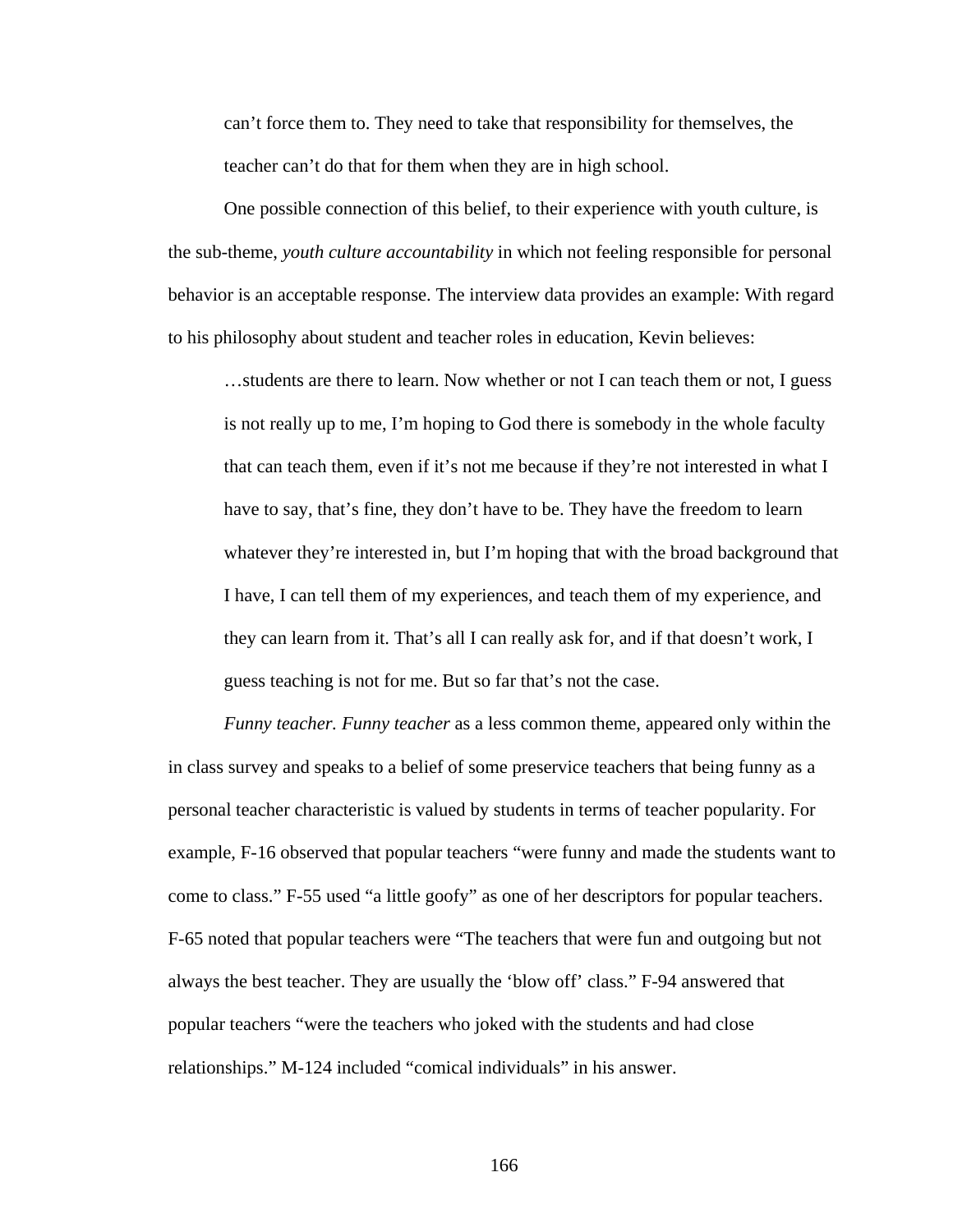A connection of the theme *funny teacher* with experiences from youth culture is not clear. If being a funny teacher is associated with the blow off class, then it may be another example of *youth culture-anti-intellectualism*. If the theme *funny teacher* is associated with close relationships with students, then its value maybe connected to the value adolescents place on peer relationships or *youth culture-peers.*

*Classroom management.* As a less common theme, *classroom management* emerged from the in class survey and in-depth interview data in the context of teacher popularity and teacher characteristics preservice teachers would want to emulate. Descriptors of the theme include the degree of control a teacher has over the learning environment, course rigor, and the degree to which students are held accountable for teacher expectations. Preservice teacher beliefs regarding classroom management were mixed depending on the value placed on each descriptor. For example, F-33 wrote "Good classroom management, on task, friendly, but professional." F-63 believed popular teachers "were lenient in ways, but never allowed students to walk all over them." F-90 wrote "In middle and high school, the teachers who were more popular were more carefree…and they had a very free flowing classroom setting." F-125 liked teachers that were "organized." For F-129, popular teachers "…created a comfortable, not uptight, atmosphere." F-208 wrote "They did not have ridiculous rules and were very laid back. M-46 wrote "They were serious when they had to be, but laid back." M-97 described popular teachers as "laid back, had a sense of humor. Easy going, not very critical on homework or tests." In the context of a favorite teacher that preservice teachers would want to model, Robyn said "She was very friendly, but to the point…she knew how to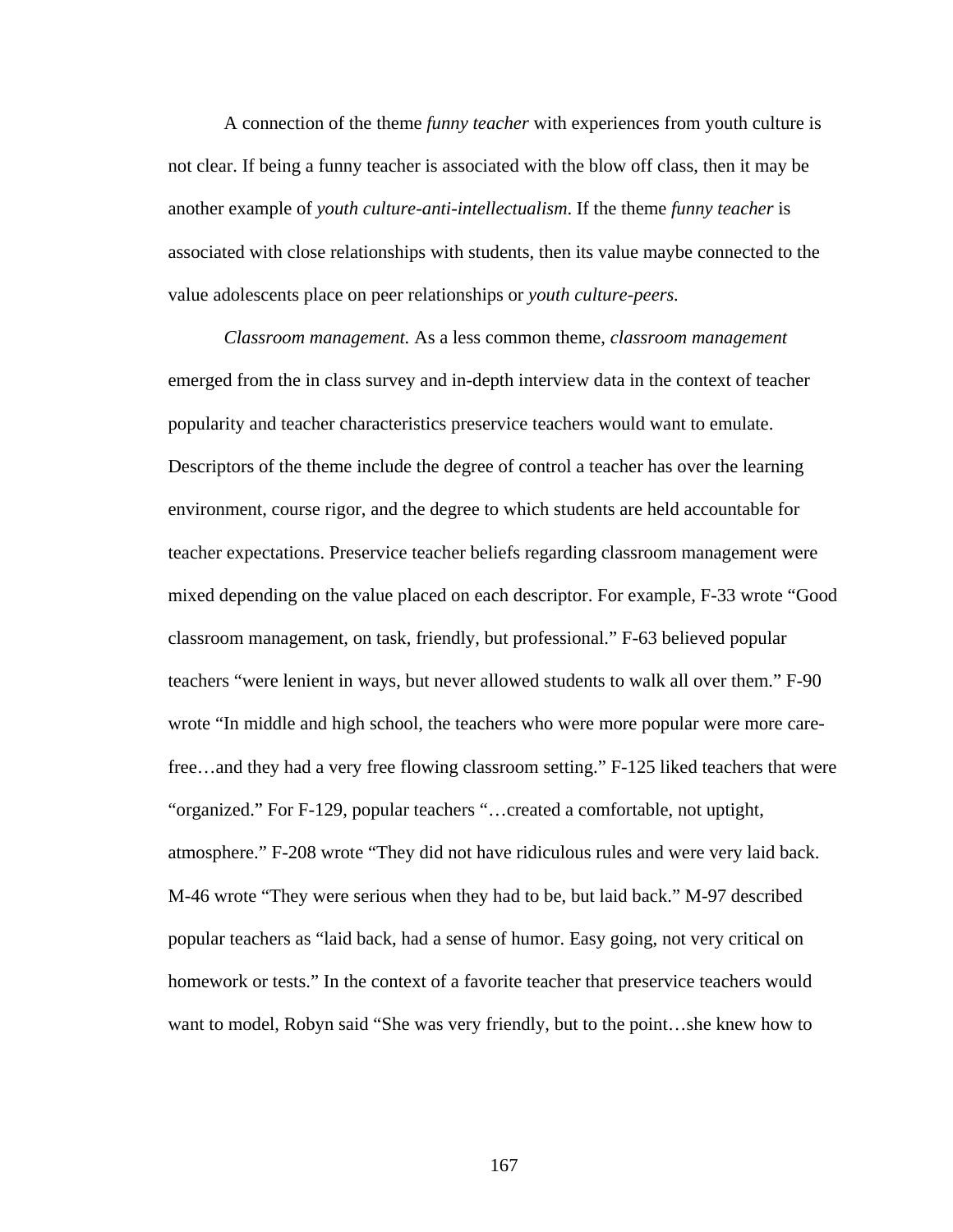discipline kids, but to the point where you didn't dislike her afterwards. You [knew] she was doing if for a good reason." For Kevin, his favorite teacher:

was very organized. I really liked the organization she had in her classroom. She had everything set in stone the way it was going to be...It kept the class on task. [Students] all come in and they're ready to do their work because that's just the way she ran her class. You go into somebody else's class, who's more of a relaxed teacher, and they come in and they're bouncing off the walls.

A connection between preservice teacher beliefs associated the descriptors from the *classroom management* theme and youth culture seems unclear. Preservice teacher preferences to management style and classroom environment may be a matter of individual student learning styles rather the influence of youth culture. However, a preference for less rigor and lowered academic expectations may be associated with the *youth culture-anti-intellectual* sub-theme.

*Teachers more responsible for learning.* As a less common theme, *teachers more responsible for learning* describe a belief of preservice teachers that places the responsibility for student learning primarily on the teacher. This theme was one of four that emerged from preservice responses to question nine of the in class survey and is also found in data from the focus group discussion. For example, F-62 stated that "Teaching and learning are directly related. Teachers are responsible for both, they need to teach class/subject, but they need to learn from their experiences and help make themselves a better teacher." F-83 answered:

Teaching is an art, being able to effectively teach children, teachers need to know how a child learns, and how to use all the types of learning in one setting to bring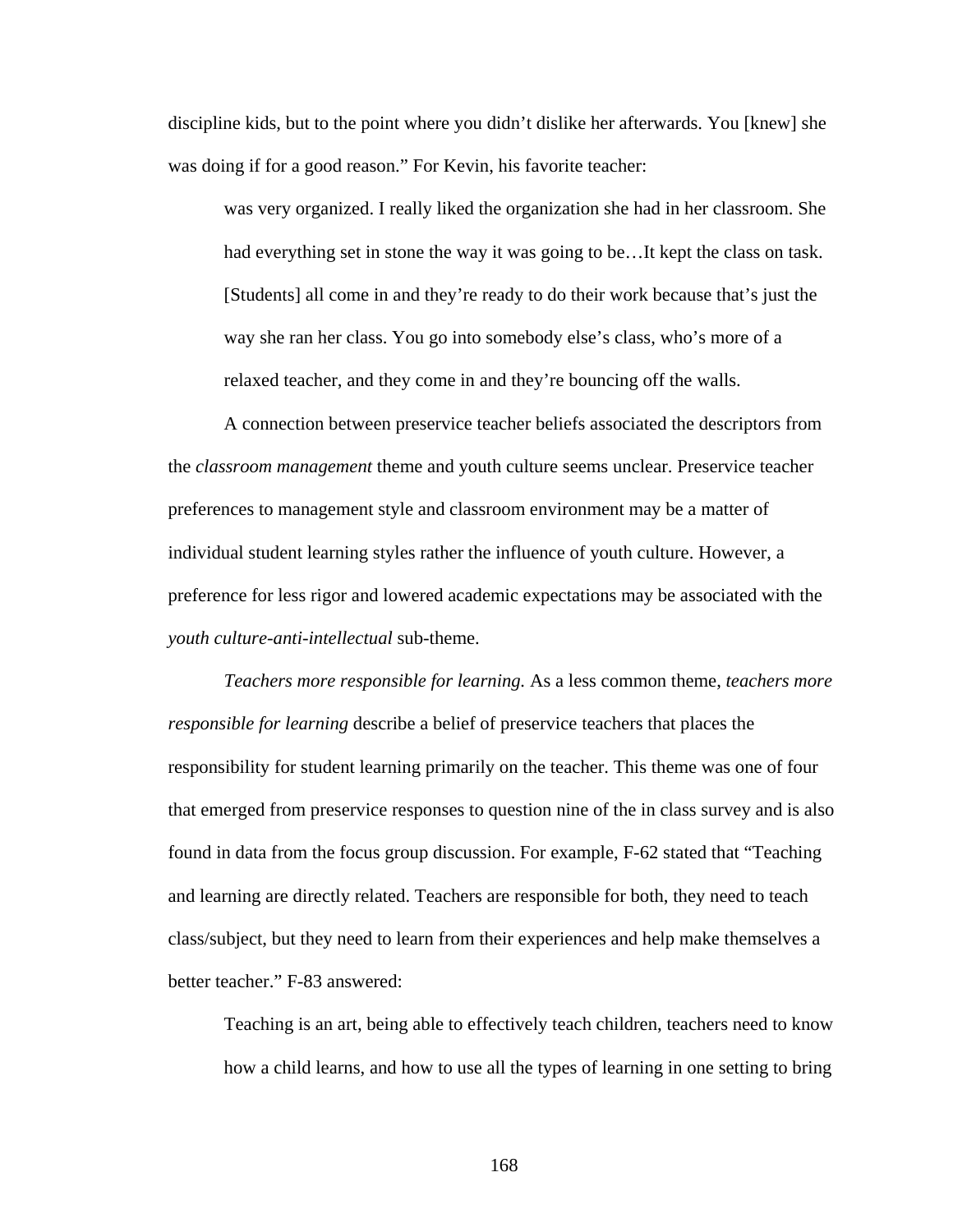that subject to life for each student in their classroom. Learning is something everyone can do as long as they apply themselves. So teaching is learning, but learning is not teaching.

F-107 noted that:

A teacher is obligated to facilitate learning in anyway possible. Some students may be 'unreachable' or seem so. I feel that those students may simply be beyond the capacity of a particular teacher or district resources. A teacher has the majority of the [onus].

F-230 wrote "The teacher is accountable in providing information needed for the student and to display the information differently to customize it for the learner. The student needs to have a learning spirit to focus."

 The effect of a youth culture experience on preservice teachers in their development of this belief is not clear. For these preservice teachers, their immersion in a youth culture may have been minimal or other influences such as a favorite teacher with similar beliefs may have had a greater influence in their development of this belief.

*Shared responsibility for learning.* As a less common theme, *shared responsibility for learning* describes a belief of participants that teachers and students have an equal share of responsibility for student learning. This theme was one of four that emerged from preservice responses to question nine of the in class survey and also appears in data from the in-depth interviews. For example, F-39 noted that "you cannot teach without learning and when you learn you are able to teach others as well. I think teachers learn from the students as much as they teach them." F-49 added that "the teacher must be able to teach the class and learn from the students about what they need to do better in the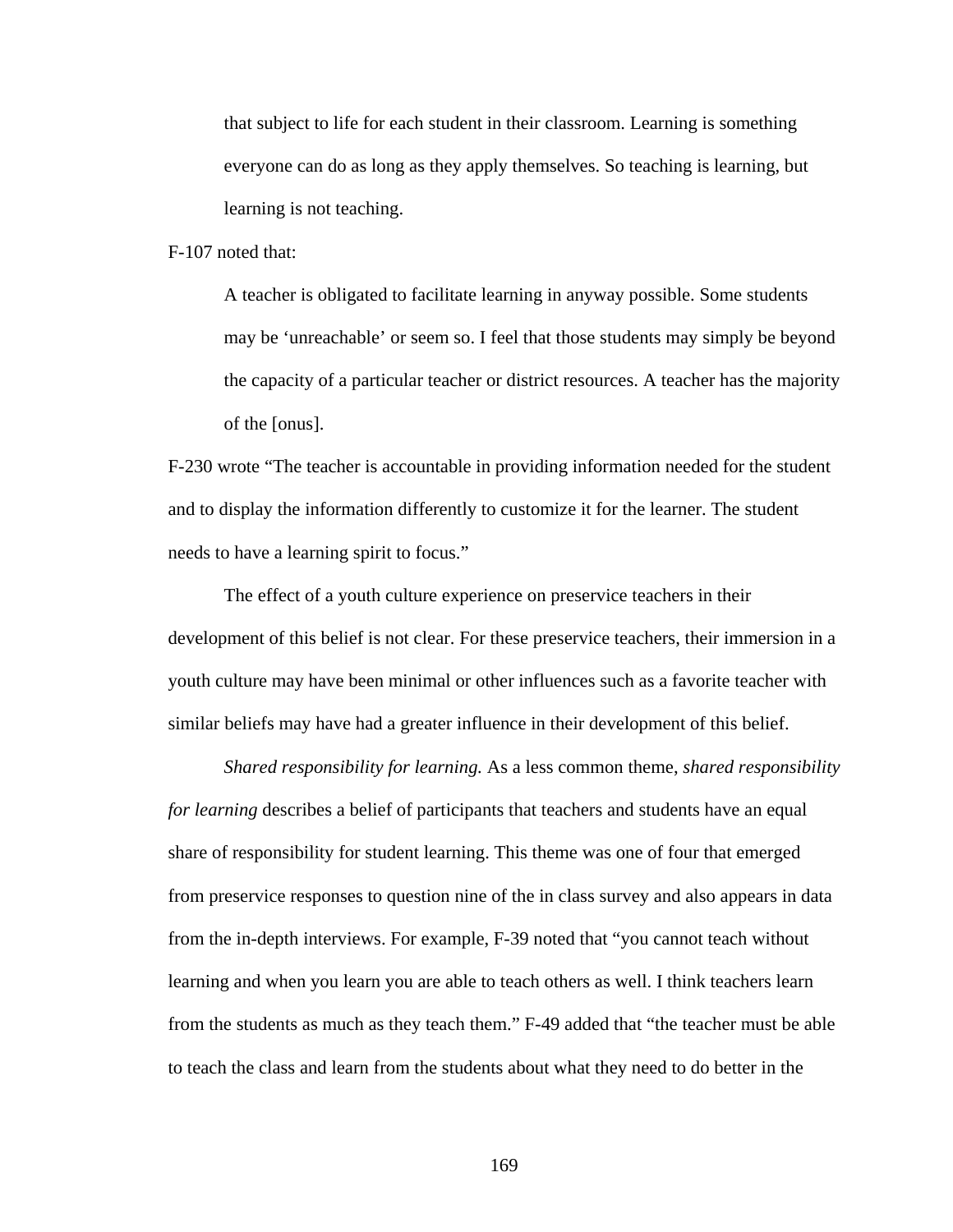classroom." F-76 wrote "It's the responsibility of the teacher to convey their knowledge to students in any way that would maximize learning. However, students can be just as effective in teaching their educators on issues that may not be in a curriculum." In-depth interview data describes student responsibility for learning in the context of acquired student skills or learned student behaviors that lead to student learning, the student is responsible for managing their time wisely, managing their social life, and showing up to class eager to learn while taking an active approach to his or her learning. Jane said that "time management is a big thing in high school, especially when you're getting into your junior and senior year." For Don successful student are:

Eager to learn…I always sat in the front row, not afraid to ask questions, get to know your teacher, homework is a key to do. It's not difficult to find out who is going to want to succeed in class and who's not, but it's your job to help.

For Karie, "the student needs to have an open mind and needs to at least be willing to get to know the teacher, and then maybe the material or the subject matter will come later." In the *shared responsibility for learning* theme, preservice teachers believe that in addition to presenting curriculum to students, teachers are also responsible for developing student learning skills, for making content relevant to each student, for differentiating instruction to meet the students' capacity for learning, and creating an enthusiastic and motivating classroom environment. For Karie:

The teacher really just needs to appeal to every student and kind of bring each student into a motivating environment, bring the student up to being enthusiastic and kind of set the tone for the class from the beginning with each student…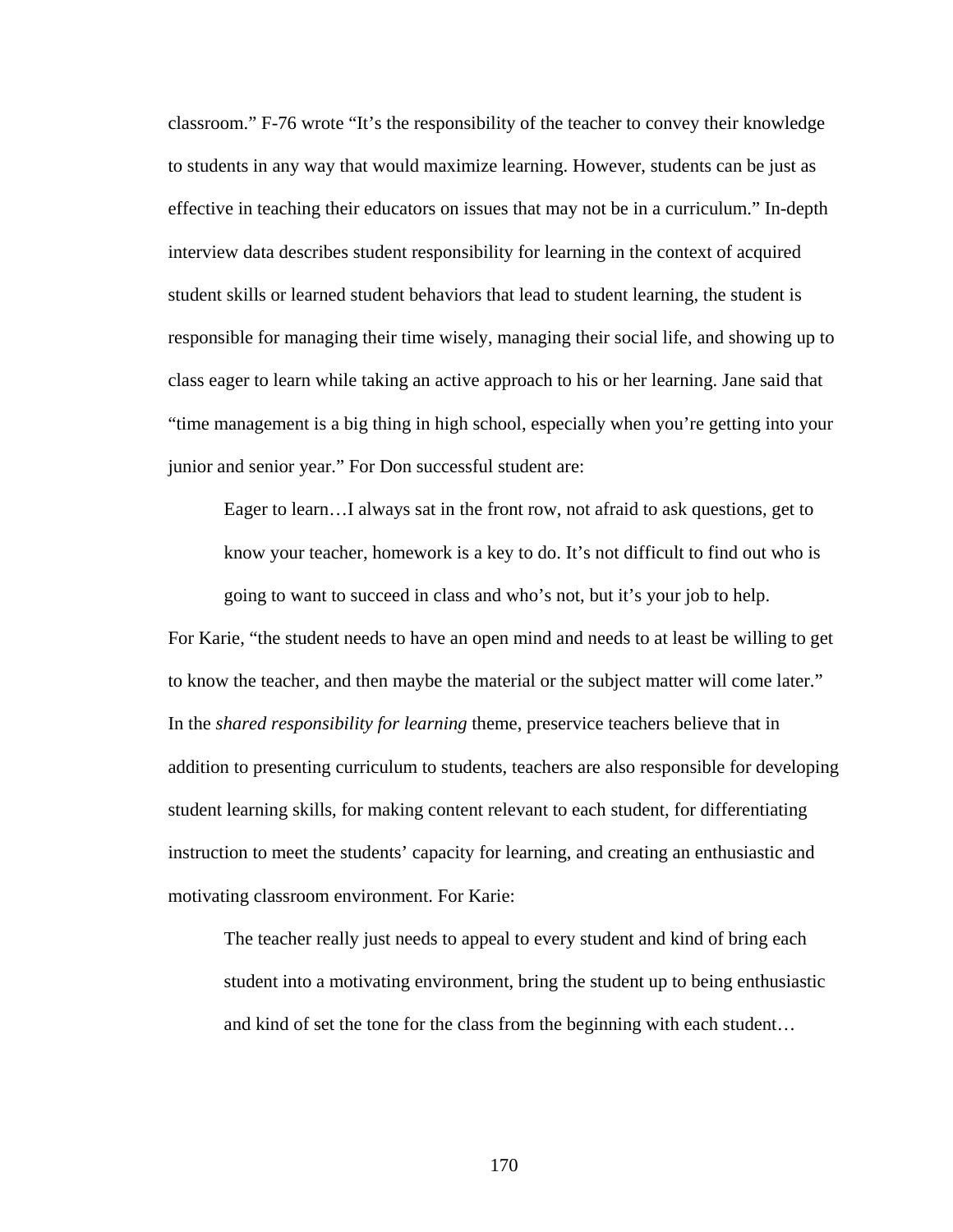A connection of youth culture to the development of the shared responsibility for teaching theme is not clear. The development of this belief may simply be the influence of favorable K-12 experiences with teachers who projected a similar belief, were sensitive to the needs of preservice teachers, and were willing to listen their students.

*Clueless.* As a less common theme, *clueless* emerged as a theme from the absence of response by preservice teachers to question nine of the in class survey. Question nine asked preservice teachers to discuss the concepts of teaching and learning and the roles teachers and students have in each. One implication of *clueless* is that nearly one-third of the preservice teachers were unable to distinguish differences or similarities between teaching and learning and/or the corresponding roles of teachers or students. An application of youth culture experiences to the existence of a possible clueless phenomenon does not seem pertinent without further development.

Eleven beliefs or themes applicable to the first research question emerged from an in class survey, in-depth interviews and focus group interview data instruments designed to reveal the lived K-12 experiences of preservice teachers. These themes or beliefs appeared in the context of characteristics of popular teachers, teaching and learning and the role teachers and students play in each, characteristics of favored or ideal teachers, teachers that participants would most want to model, successful or ideal students, student values, and high school culture. Where applicable, descriptive data from the in class survey designed to measure preservice teacher preferences for school activities, perceptions of student popularity, peer relationships, and important teacher qualities were used to help characterize the sample population and supplement theme development. The emergent themes developed from the lived K-12 experiences of preservice teachers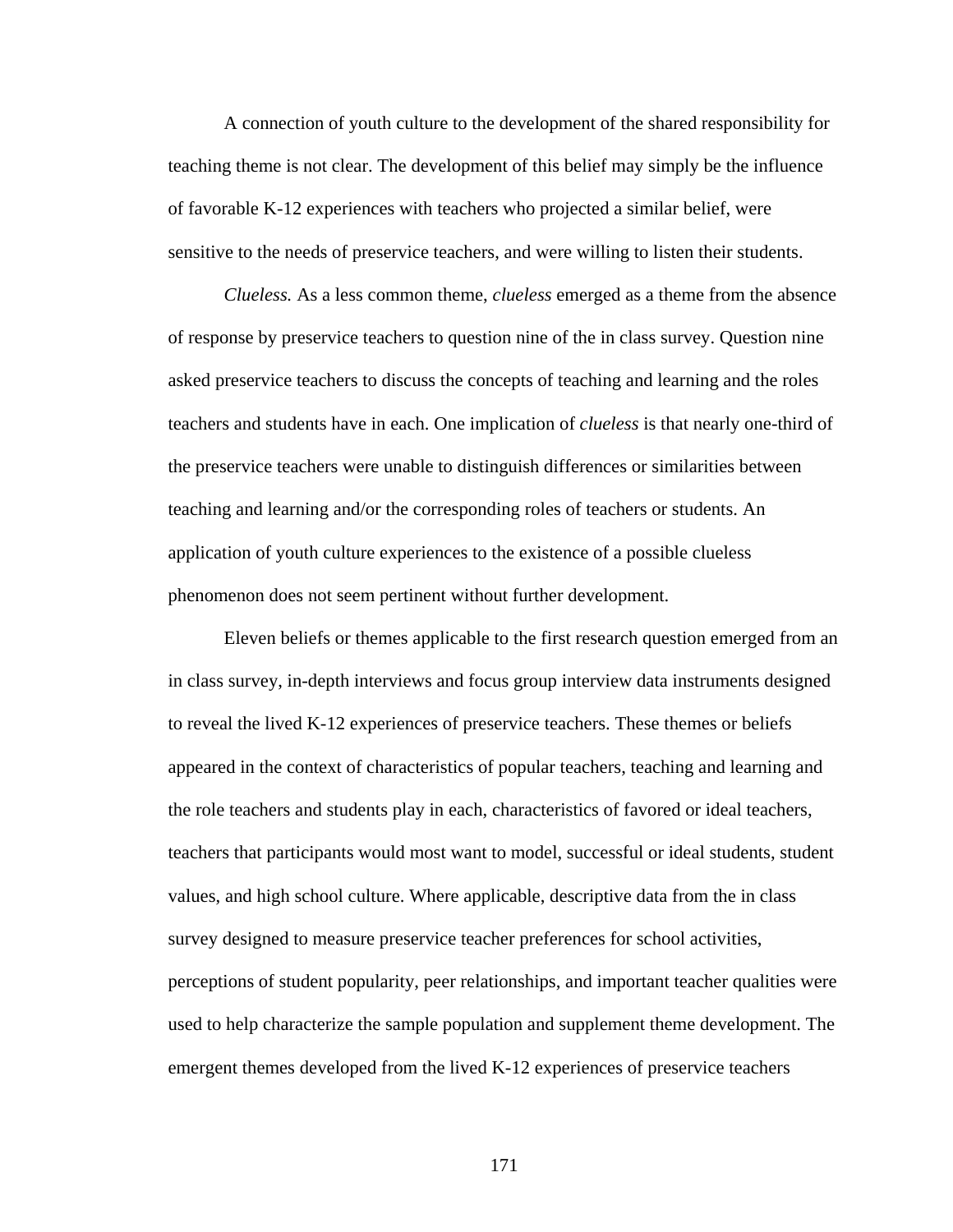common to each data instrument were, *made learning fun*, *passionate teacher*, *almost one of us, able to relate to students*, *concern for students as people*, and *teacher teachstudents learn.* Emergent themes developed from the lived K-12 experiences of preservice teachers that appeared in one or two of the data instruments were *funny teacher, classroom management, teachers more responsible for learning, shared responsibility for learning*, and *clueless.*

An analysis of data associated with each theme or belief from the frame of research question two suggest that some degree of influence from youth culture may have been instrumental in the lived K-12 experience of preservice teachers and their development of a portion of their beliefs about education. Emergent themes or beliefs that include data from each of the instruments indicating an influence by youth culture include, *made learning fun*, *almost one of us*, *concern for students as people*, and *teachers teach-students learn*. Themes or beliefs in which the influence of youth culture found in the data is less clear include *funny teacher, classroom management, teachers more responsible for learning,* and *shared responsibility for learning.* Themes or beliefs in which the influence of youth culture found the data is not apparent include *passionate teacher* and *able to relate to students*. As theme, *clueless* emerged from a considerable absence of data causing analysis to be not applicable.

### *Discussion*

 In the discussion that follows an attempt is made to account for the effects of youth culture in this study and the implications of a youth or adolescent subculture that is increasing its duration of influence on K12 education as our industrialized society continues to evolve. A discussion of preservice teacher beliefs from the study is provided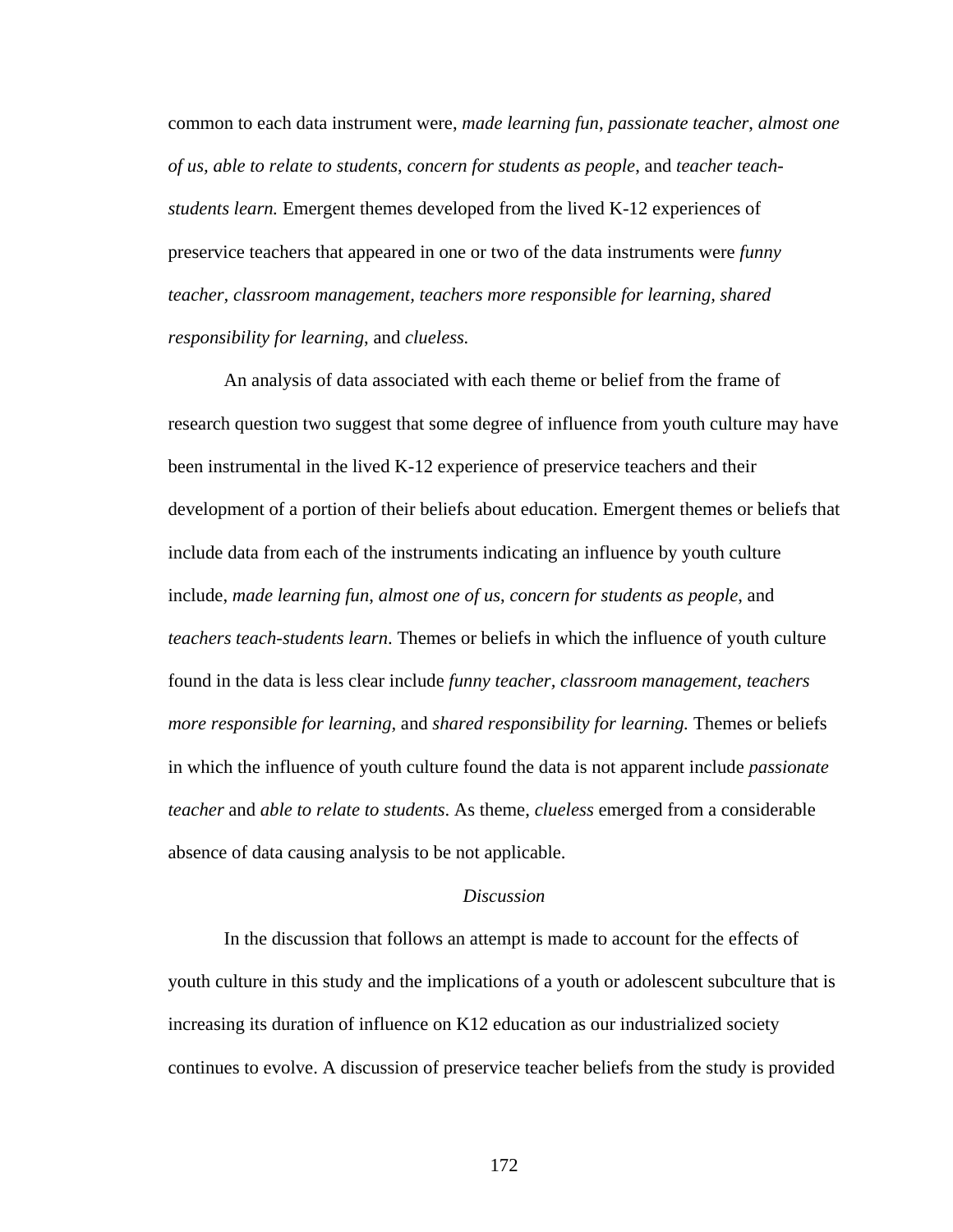in the context of Nespor's (1987) characteristics of beliefs verses knowledge, the enduring nature of these beliefs, and an application of a recycling process with two preservice teacher beliefs from this study

# *Youth Culture*

One hundred sixty two preservice teachers completed the in-class survey, ten participated in the in-depth interviews and seven preservice teachers formed a focus group for discussion. As a group these preservice teachers were relatively homogenous with regard to their age, career choice, level of teacher preparation, and location. Each is a product of a successful K-12 experience that has resulted in their acceptance into a regional university and teacher preparation program. As a group, these preservice teachers provided responses that exhibited many of the norms and values common to Garner et al's. (2006) description of a prep culture that is most closely aligned to the values and norms of middle to upper-class cultures in America and emphasize "athletic success, physical attractiveness by mainstream criteria, ownership of conservative, expensive name-brand consumer goods, and sufficient academic success to qualify for college admission" (p. 1027). This description of prep culture is very similar to the school-oriented crowd Coleman (1961) used to describe the dominant sub culture of adolescents in his research. The prep culture also continues in post secondary settings such as college, fraternities, sororities, and corporate cultures. It "provides anticipatory socialization for the values and norms of many adult institutions and communities" (Garner et al., 2006, p. 1027).

In spite of the several characteristics common to these preservice teachers, their responses found in the in class survey data to certain themes or beliefs produced opposing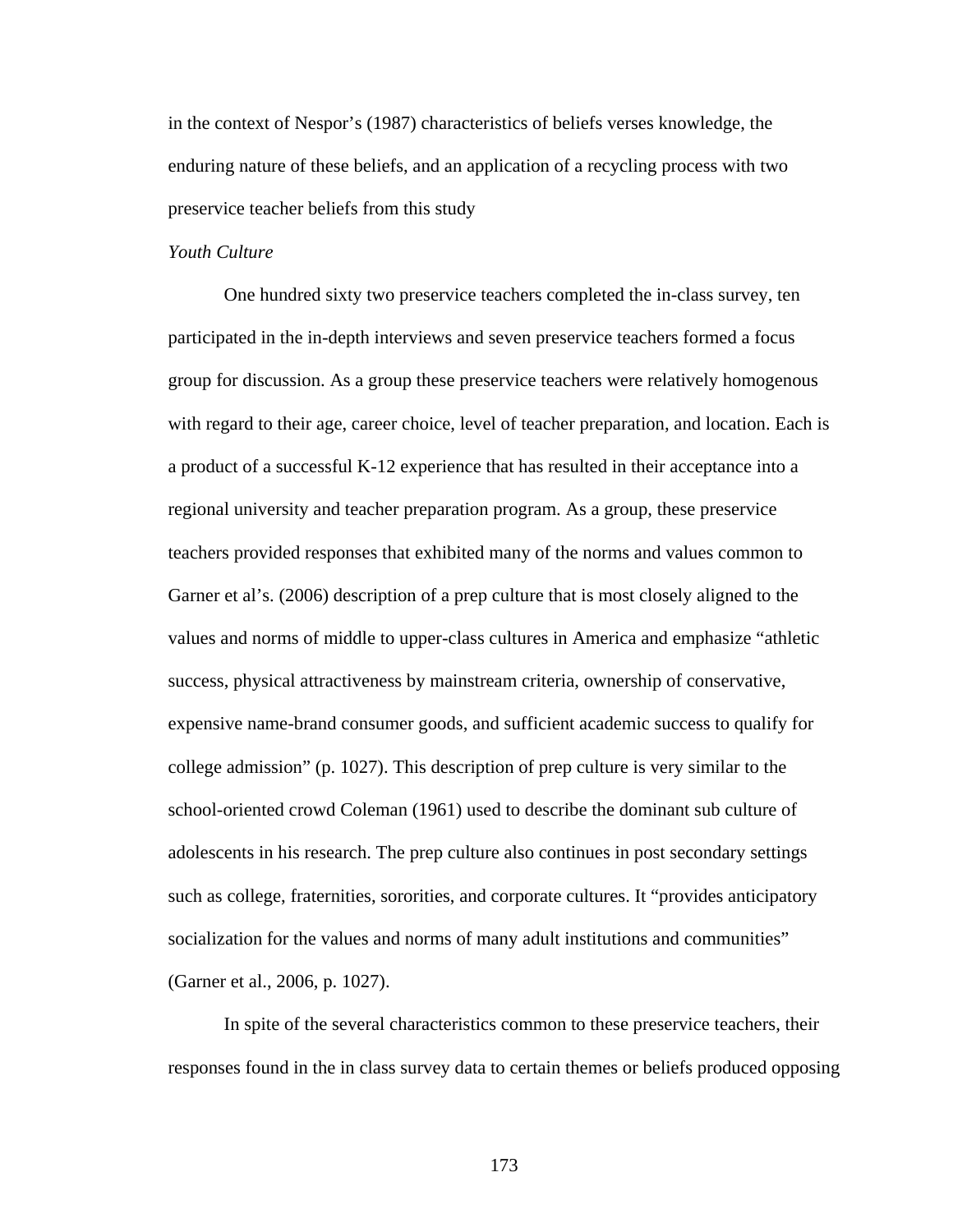perspectives. One possible explanation for these differences in belief about education could be the degree to which each of these preservice teachers has been influenced by youth culture.

An increasing influence of youth culture in the development of preservice teacher' beliefs about education is consistent with observations that the period of adolescence in America has increased as America's economy evolved from a preindustrial society to somewhere between an industrial and a post-industrial economy. There is general consensus that an adolescent subculture emerged in America after the Second World War (Coleman; 1961, Garner et al., 2006; & Maira & Soep, 2004) during the progressive era of public education. Maira and Soep (2004) suggested that modern conceptions of adolescence in industrialized societies are connected to the development of "leisure industries …that targeted a generation of young people who had new levels of disposable income and were between childhood compulsory education and the adult labor force in a way that had not existed before" (p. 258). The lower age limit of the adolescent period of transition from child to adult is defined by physiological characteristics of puberty and rapid changes in height and weight. The upper limit of the adolescent period is defined as a social condition of being able to take on adult responsibilities such being able to financially support oneself through work, and marriage (Coleman, 1961; Husen, 1996). When comparing recent and historical demographic data for the average age at marriage, average age at birth of first child, and enrollment data for under and post graduate education, not only is adolescence a condition of industrialization as first argued by Colman (1961), the duration of adolescence in America has increased as the level of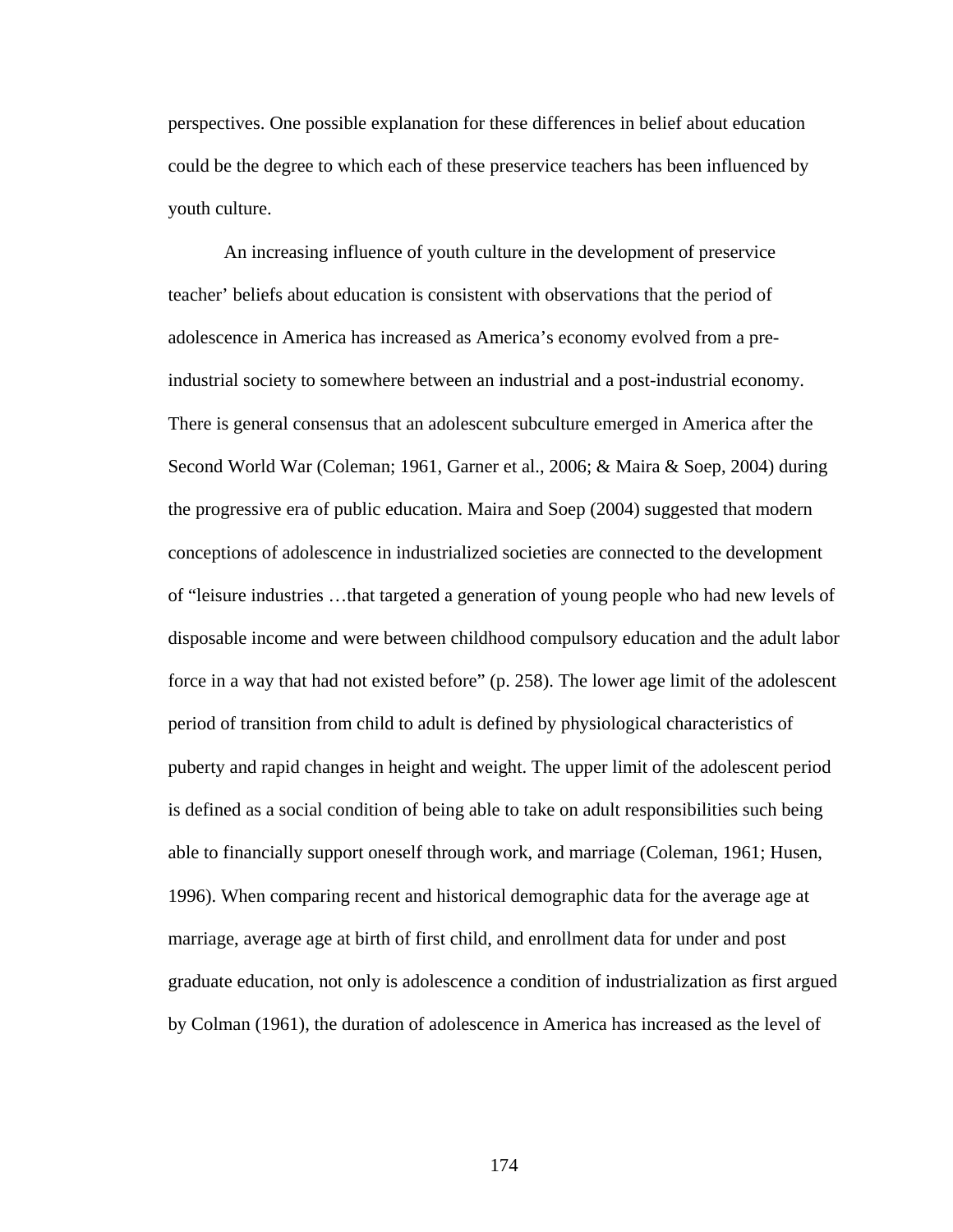industrialization increases. As defined in this study the period of adolescence may extend to 25 years of age.

If preservice teachers retain their K-12 beliefs about education as suggested by the teacher socialization body of research, and if their beliefs are susceptible to the influences of youth culture as indicated in the findings, then there is the potential of preservice teachers beginning their teaching degree as an adolescent, if less than 25 years of age, with beliefs about education that were partially developed through the lens of an adolescent. It seems likely that in some cases there will be adolescents teaching adolescents in the context of beliefs influenced by youth culture.

#### *Preservice Teacher Beliefs*

According to Richardson (1996), a belief "describes a proposition that is accepted as true by the individual holding the belief. It is a psychological concept and differs from knowledge, which implies epistemic warrant" (p. 104). Knowledge implies an element of truth that is shared by a community of knowledgeable peers. Elements of truth through community consensus are not required to form a belief (Bruffee, 1999; Richardson, 1996). This distinction between belief and knowledge becomes critical in attempting to understand teacher behavior, resistance to change, and the relatively ineffectiveness of teacher preparation programs in changing teacher beliefs as suggested by Pajares (1992) and Richardson (1996).

An application of Nespor's (1987) four common characteristics of beliefs to the emergent themes discovered in the data provide a mechanism to distinguish them from knowledge and provides insight as to why these beliefs might be difficult to change. One characteristic common to beliefs is an existential presumption. Applied to education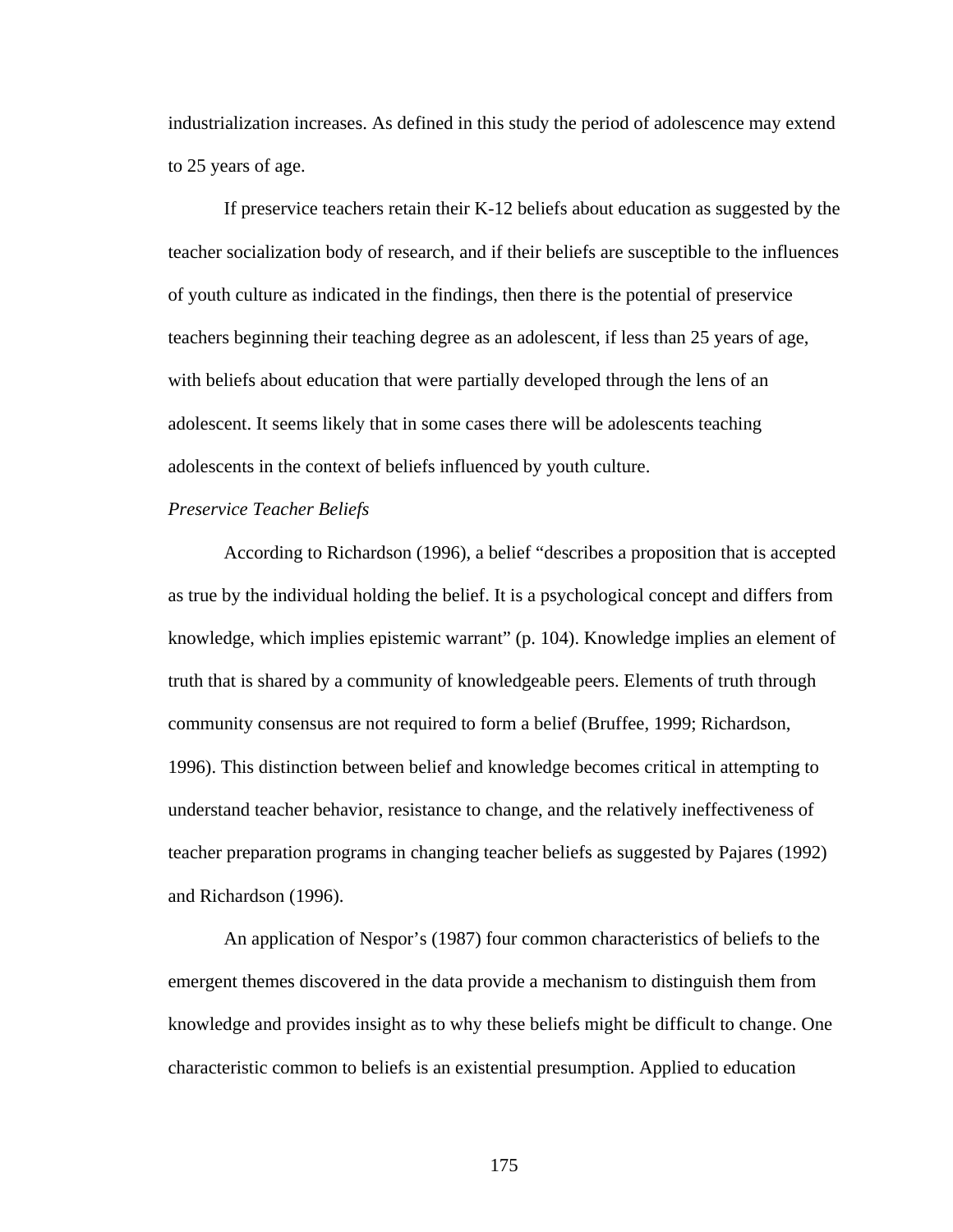existential presumption occurs when the existence or nonexistence of a student or teacher characteristic becomes more than a label, it becomes embodied within the teacher or student. Existential presumptions package "transitory, ambiguous, conditional or abstract characteristics into stable, well defined, absolute and concrete entities" (Nespor, 1987, p. 318), which by nature are assumed to be beyond the control of a teacher. For example, the belief that teachers are not responsible for student learning found in the *teachers teach–students learn* theme is not based upon knowledge as defined above, it is based upon student characteristics that have become personified as part of that student and therefore beyond the control and responsibility of the teacher. Students that are driven, self-motivated, aggressive, want to succeed, have good attitude, an open heart to learning, care about learning , have goals, are embodied student characteristics found in the data associated with the teachers teach–students learn belief. A degree of existential presumption would also apply to the beliefs *passionate teacher, almost one of us, able to relate to students, concern for students as people, teachers more responsible for learning,*  and *shared responsibility for learning*.

Alternativity describes a feature of beliefs that represent alternative realities to which a teacher has no direct experience or knowledge. It "refers to conceptualizations of ideal situations differing significantly from present realities" (Nespor, 1987, p. 319). These beliefs cannot be challenged and when the alternative reality cannot be achieved, their value is still maintained. The preservice teacher beliefs regarding the themes *made learning fun, passionate teacher, almost one of us, able to relate to students, concern for students as people,* and *shared responsibility for learning* contained elements of the ideal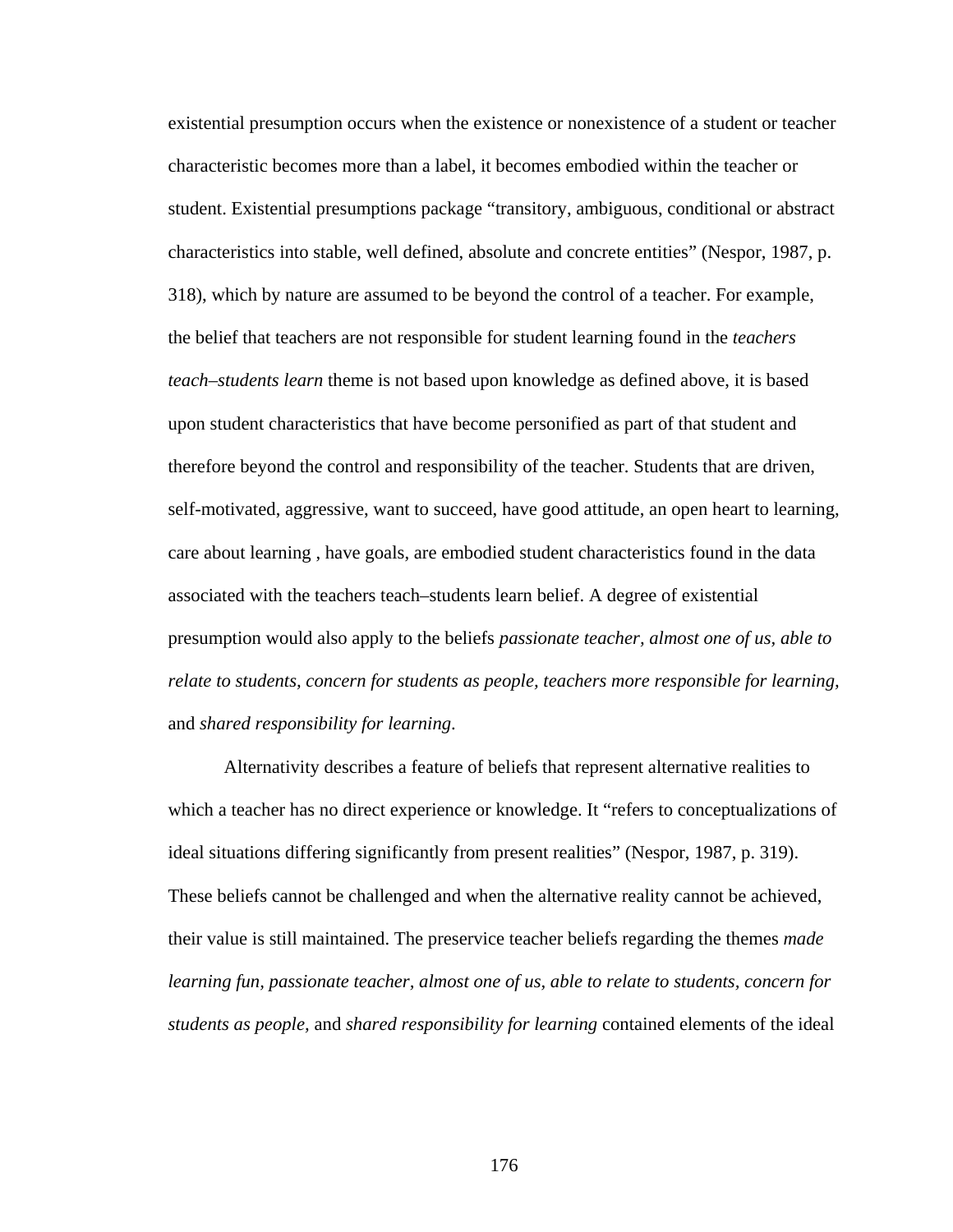situation verses the current reality of their experience. For example, from the theme *able to relate to students*, Karie stated:

an ideal teacher definitely can appeal to the different levels and the different interests [of a student and]…use that diversity and …develop something that the kids are going to be excited about and its going to motivate them…if you are engaging yourself in the activity its showing enthusiasm and commitment and its showing the students good modeling for motivation and they'll be more accepting and willing to work with you.

From the theme *almost one of us*, Carl stated that an ideal teacher "tries to interact with you, more like a friend than a teacher."

A third feature of beliefs that distinguish them from knowledge is the affective and evaluative aspects of beliefs. Nespor (1987) noted that "feelings, moods, and subjective evaluations based on personal preferences seem to operate more or less independently of other forms of cognition typically associated with knowledge systems" (Nespor, 1987, p. 319). One example of a preservice teacher belief based upon subjective personal preferences is found in the theme teachers *made learning fun*, as illustrated in the following response by M-85, "Those teachers had a profound way of making education fun, either by having a high degree of participation by the student body, or involving learning visuals to help students grasp or understand the concepts." Elements of this characteristic of beliefs would also apply to the themes *passionate teacher, almost one of us, able to relate to students, concern for students as people, funny teacher, classroom management, teachers more responsible for learning,* and *shared responsibility for learning*.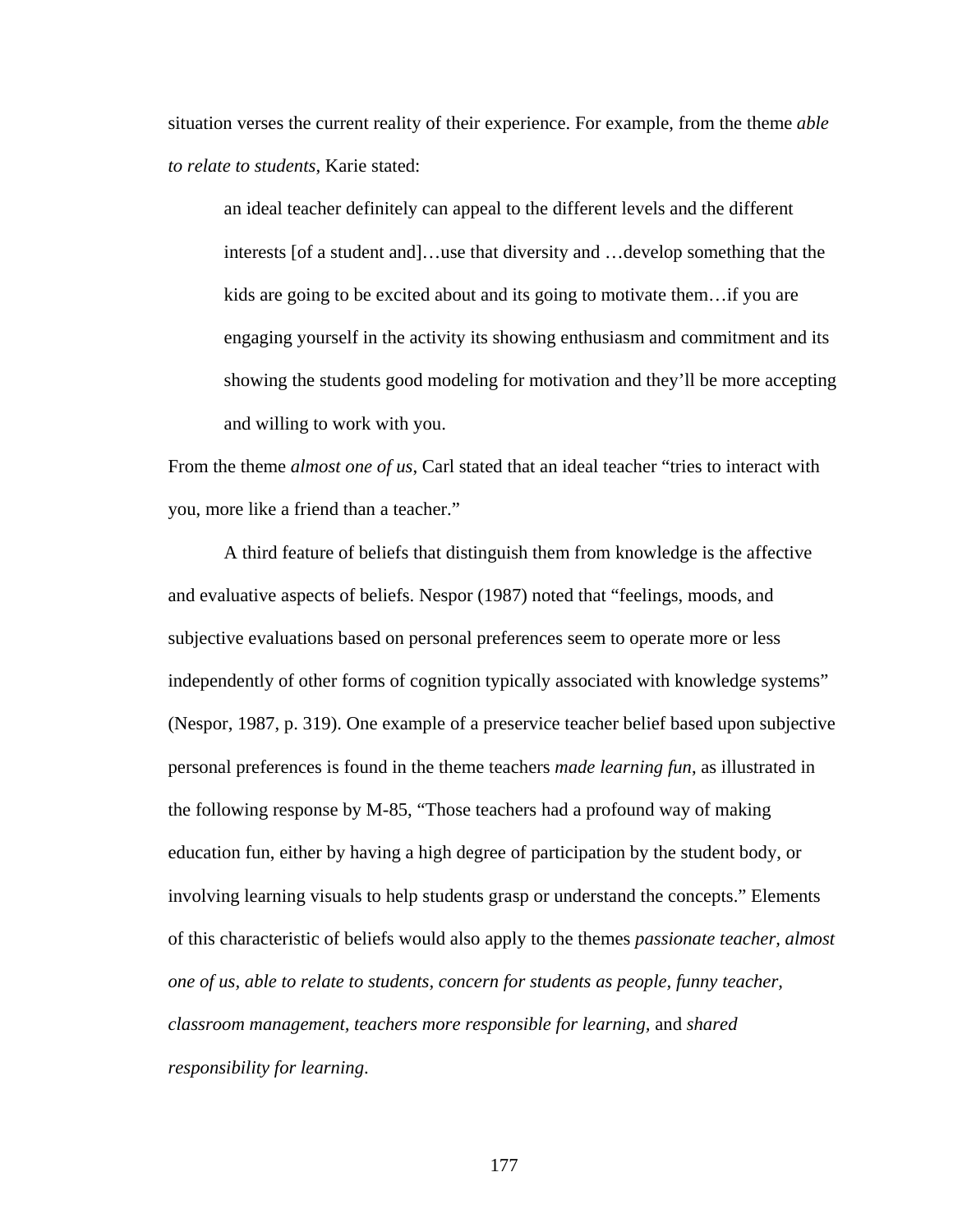Episodic storage is a fourth feature of beliefs that distinguish beliefs from knowledge. Nespor (1987) noted that

…information in knowledge systems is stored primarily in semantic networks, while belief systems are composed mainly of 'episodically'- stored material derived from personal experience or from cultural or institutional sources of knowledge transmission (e.g., folklore)…beliefs often derive their subjective power, authority and legitimacy from particular episodes or events. These critical episodes then continue to colour or frame the comprehension of events later in time. (p. 320)

Preservice teacher beliefs about teaching are formed early as students through episodic storage of personal experience with school, teachers, and teaching (Nespor, 1987). An example of episodic storage in the formation of the theme or belief *able to relate to students*, was illustrated the context of teacher qualities preservice teachers would most want to be like in their career when Judith stated:

One teacher who just was awesome…he was my art teacher. He was really big on giving advice…having us change our art work…He would do it in such a way that he really just wanted to know your opinion of it and by talking to you…he would almost allow you to point out yourself what was wrong with it…That really helped…you were able to change it and felt like [it was] your work. I really liked that about him.

Elements of episodic storage would also apply to the themes *made learning fun, passionate teacher, concern for students as people, funny teacher, classroom*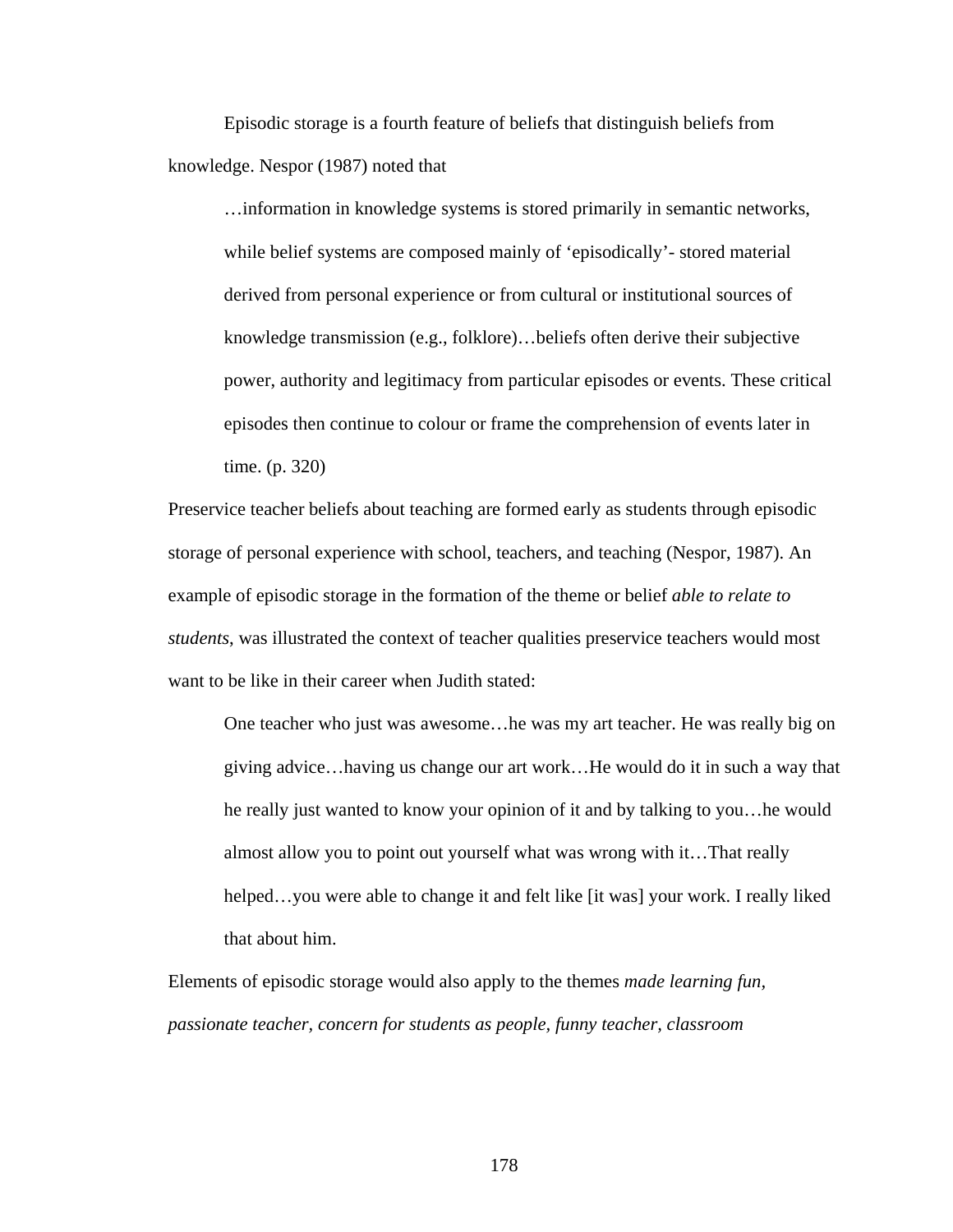*management, teachers more responsible for learning,* and *shared responsibility for learning*.

The beliefs arising out of the study do not require and are not subject to external evaluation and consensus. They are therefore not susceptible to change as are knowledge systems which require group consensus (Nespor, 1987). One of the challenges to teacher preparation programs according to Decker and Rimm-Kaufman (2008) is the difficulty of unlearning existing beliefs compared to learning new beliefs. If left unexplored by preparation programs, the beliefs preservice teachers bring "may be responsible for the perpetuation of antiquated and ineffectual teaching practices" (Pajares, 1992, p. 328). Helterbran (2008) suggested that teacher educators are not immune to the effects of their own beliefs about education when teaching preservice teachers. "Teacher educators replicate teaching strategies from their own past and in doing so pass this legacy on to their preservice students" (p. 126).

Two characteristics of K-12 beliefs contribute to their inherent stability that permits them to be recycled back to students through new teachers. The first is the 13 year duration of exposure built into K-12 systems of education and a possible 13 year interaction with youth culture compared to a three to four year exposure of preservice teachers to a teacher preparation program. Second, is the relative age of exposure. K-12 exposure typically begins at age five and continues through age 18. Exposure to youth culture and its potential influence covers an approximate age span of 12 to 25 years of age, compared to teacher preparation programs beginning at age 19 and ending three to four years later. In his synthesis of research on beliefs, Pajares (1992) noted the following findings: Individual beliefs develop early in life and are often immune to change caused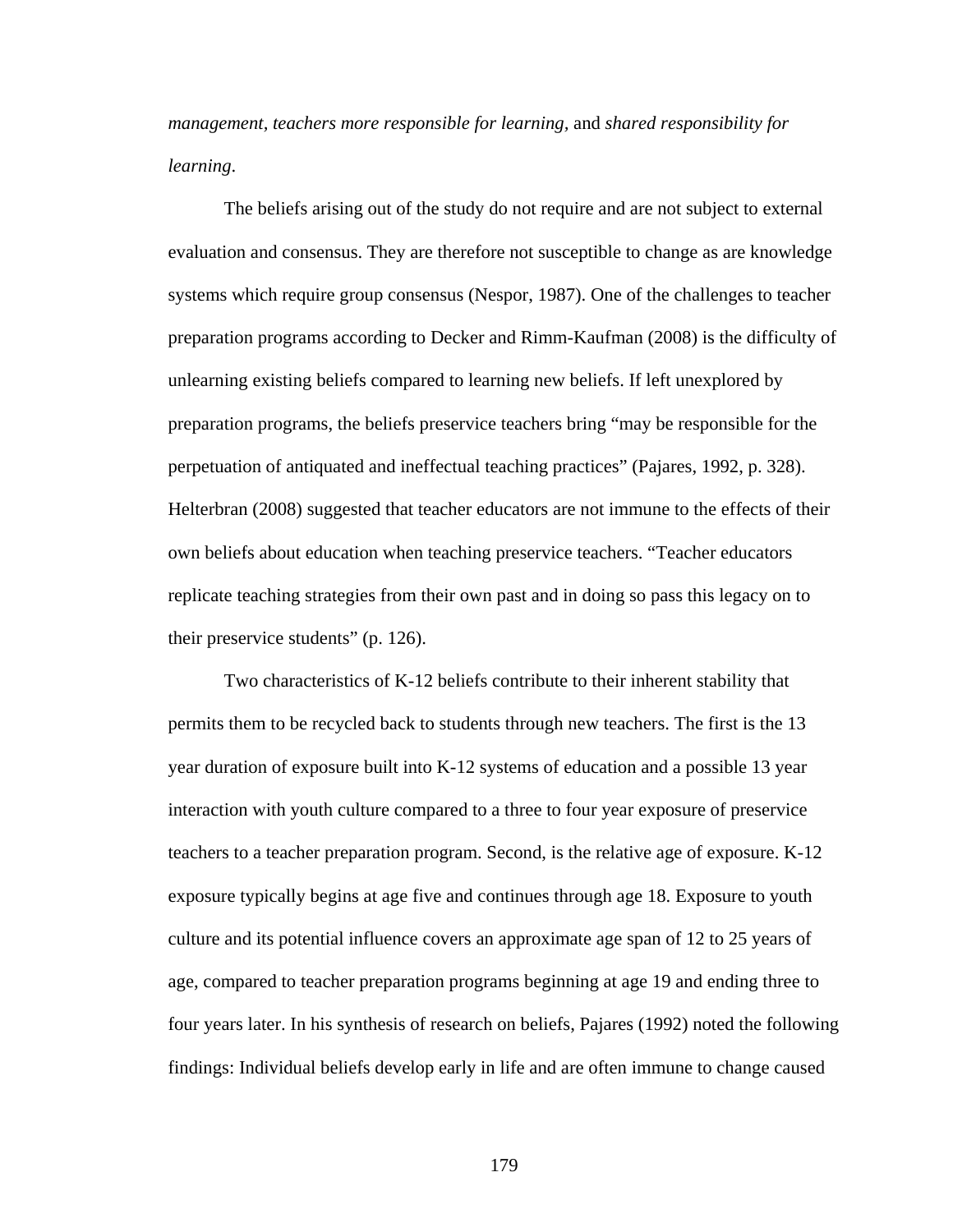by reason, time, experience, or schooling. The sooner a belief is incorporated into a belief system the more difficult it becomes to modify, those which are recently acquired are the most susceptible to change (Pajares, 1992).

Even if knowledge from exposure to three to four years of teacher preparation programs is acquired, the beliefs about education a preservice teacher brings to the program will act as a filter that may "significantly affect how and how much they internalize the content of the teacher education program" (Mahlios et al., 2008, p. 66). Pajares (1992) suggested that an individual's beliefs are like a system default that will automatically override knowledge when individuals are confronted with unknown or poorly defined circumstances or a reality in which the individual has no applicable knowledge or may have applicable knowledge but no experience. Nespor (1987) used the terms ill-structured problems and entangled domains to describe these circumstances. According to Nespor (1987), "When people encounter entangled domains or illstructured problems, many standard cognitive processing strategies …are no longer viable" (p. 325). In this context, the teaching experience, the constant interaction with students, administrators, and parents, and added stress derived from social and political pressures would seem to be fertile ground for individual beliefs and belief structures to dominate the actions of new, inexperienced teachers (Nespor, 1987; Pajares, 1992). Figure 3 provides an illustration of how preservice teacher beliefs may be recycled from preservice teachers back to K-12 students by new teachers, the possible influences of youth culture in the process, and the relatively instability of knowledge acquired through exposure to teacher preparation programs.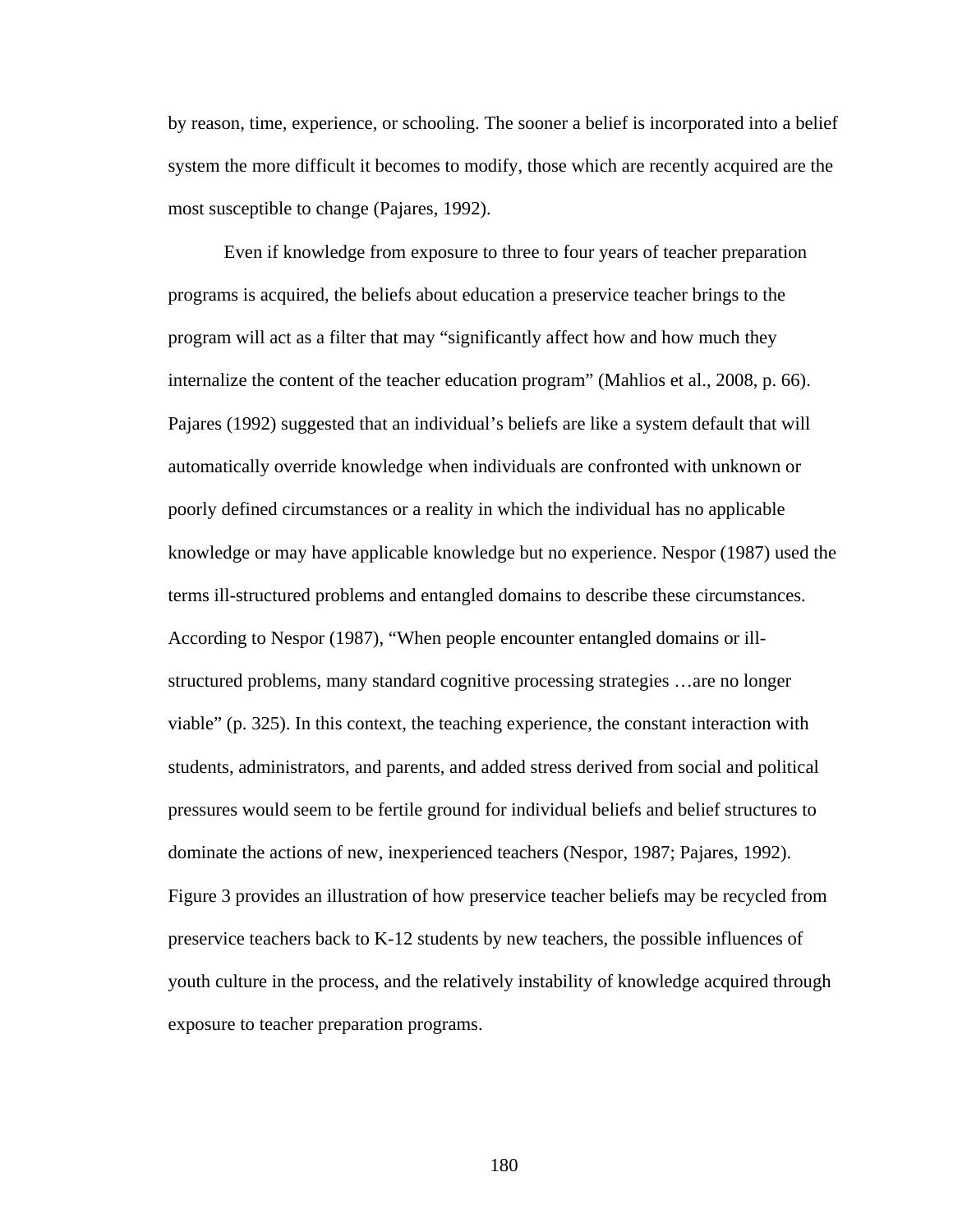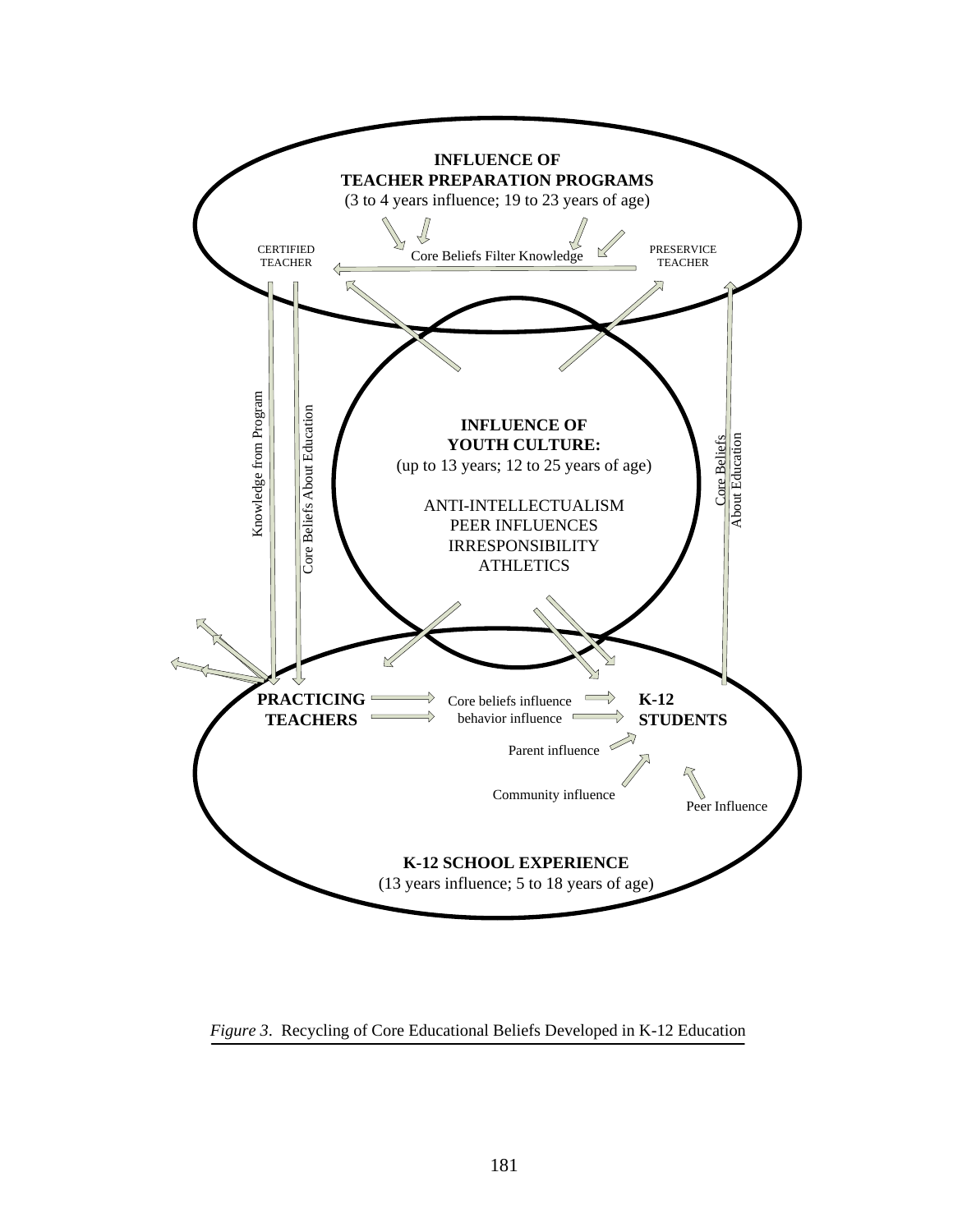An application of the recycling scenario to the *almost one of us* theme revealed in the data illustrates the potential recycling of a belief between generations of students, by students who become teachers that perpetuate the belief and resulting behavior. As a theme, *almost one of us* speaks to a phenomenon experienced by preservice teachers where some of their teachers, by virtue of their age or conscious effort, emulate student physical or behavioral characteristics or knowledge of the youth culture. The belief and resulting behavior is that teachers who want to become popular with students need to be more student like than adult like will be recycled by new teachers to new generations of students as the recycled phenomenon repeats itself. Additionally, it could be argued that as the period of adolescence lengthens and its effect on youth intensifies, as suggested above, the efficacy of recycling of adolescent influenced beliefs will increase until complete and the belief is accepted as normal or until its assimilation is stalled by another, opposing cultural belief or barrier.

A second application of the recycling phenomenon of preservice teacher beliefs may be applied to the theme *teachers teach-students learn*; not as a vehicle for assimilating new beliefs, but instead as an example of the preservation of an existing belief that may be outdated. The teachers teach-students learn belief assumes the responsibility for learning falls upon the student, and teachers are only responsible for presenting the material. This theme was one of four that emerged from preservice responses to a question from the in class survey regarding the concepts of teaching and learning and the roles of teachers and students in each. It is the only one of the four themes to appear in the in-depth and focus group data as well. The essence of this phenomenon seems to be based upon the belief that when students fail to learn, it is due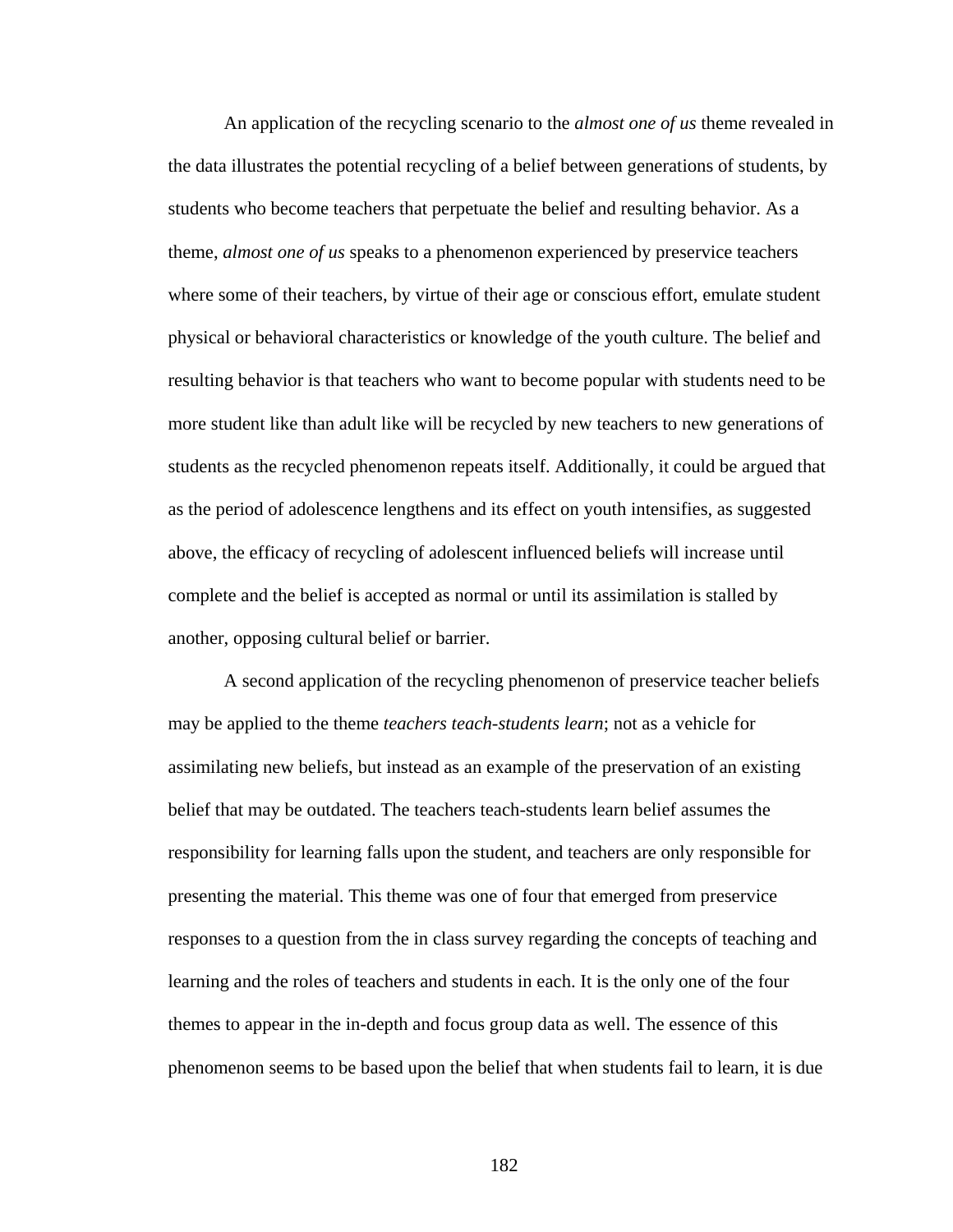to student characteristics that are either intrinsic or should have been acquired before the student entered the classroom and therefore are not the responsibility of the teacher. The possibility of this belief being tied to the youth culture sub-theme, *youth cultureaccountability* described above or part of main stream American culture that values independence, self-reliance, or personal accountability is not all that clear. However, what is clear is that this theme is not congruent with the most recent paradigm shift in public education in America. The accountability movement and its implied threat of teacher sanctions was formally placed into action when President Bush signed the No Child Left Behind (NCLB) act in 2002 (Hess  $\&$  Finn, 2007). This movement is transforming the expectations placed upon teachers for student learning. It is a shift from an emphasis in the process of education to an emphasis on student learning. The recycling of the *teachers teach-students learn* belief to a new generation of students when this study's preservice teachers enter the classroom is an example of a cultural barrier that is working against the most current educational reform effort America.

This resistance to change by public education despite four decades of intense reform effort suggests a cultural phenomenon of barriers and institutional structures that prevent or naturally oppose change. Policy and reform efforts that do not consider the cultural context of public education, such as the current NCLB movement, are destined to fail. As stated in Chapter One, the problem is an apparent lack of appreciation for the cultural nature of public education and the need to better understand public education as a cultural phenomenon. As applied to this discussion, the cultural barriers to change are the enduring nature of beliefs developed early in life through 13 years of experience as a K-12 student, the growing influence of a youth culture that places the value of education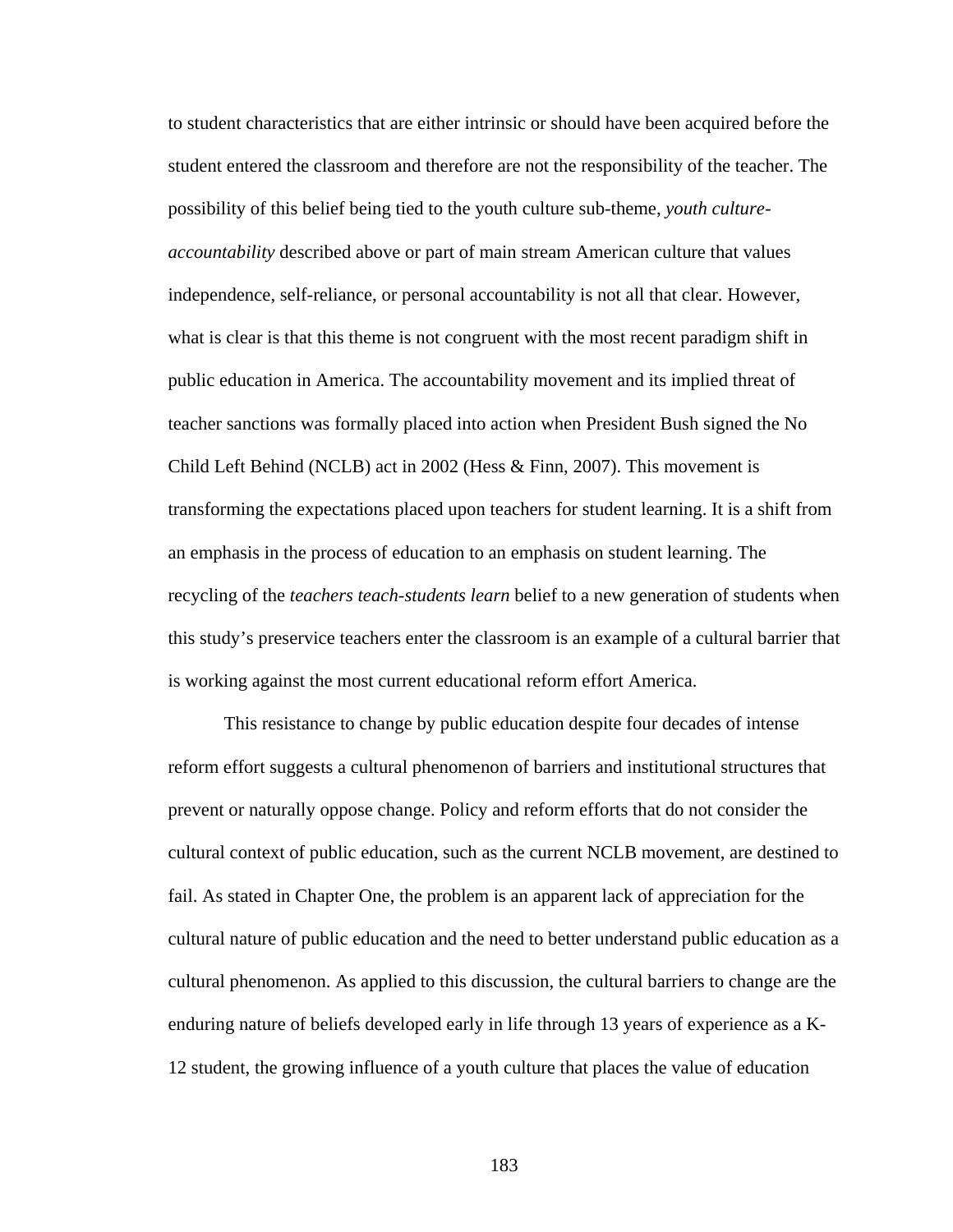behind less intellectual pursuits, and the operational norms of K-12 and higher education. As institutional structures, the cultural boundaries between K-12 education and higher education are so ridged that a functional interface between the two subcultures of education becomes difficult.

#### *Limitations*

 One of the distinguishing characteristics of qualitative research is the recognition of a researcher's potential effect on research methodology and interpretation of findings. The assumptions and personal biases the researcher brings to the process can potentially misdirect the methods used and mask the meaning of data generated (Krueger & Casey, 2000; Seidman, 1991). Studies that seek meaning of the lived experience of participants are particularly susceptible to researcher bias and assumptions (Creswell, 1998; Krueger & Casey, 2000; Seidman, 1991). While the researcher took steps to minimize the effect of researcher assumptions and bias through assuming a position of neutrality and standardization of methodology, the possibility of researcher bias and influence on the subjects, data collected, data transcription, and data analysis must be acknowledged.

Second, three-fourths of the preservice teachers enrolled in the *Foundations* level class of the university's teacher preparation program responded to the in class survey. Approximately two-thirds of those responding met the criteria for participation in the study. While the number of these participants would be a good representation of the total enrolled in the program at this level, the criteria of sampling used for the in-depth interviews and focus group discussion provided a less diverse representation of the larger sample. As a sub-group of the larger sample, data from the in-depth and focus group interviews appeared to be more homogenous compared to the variation encountered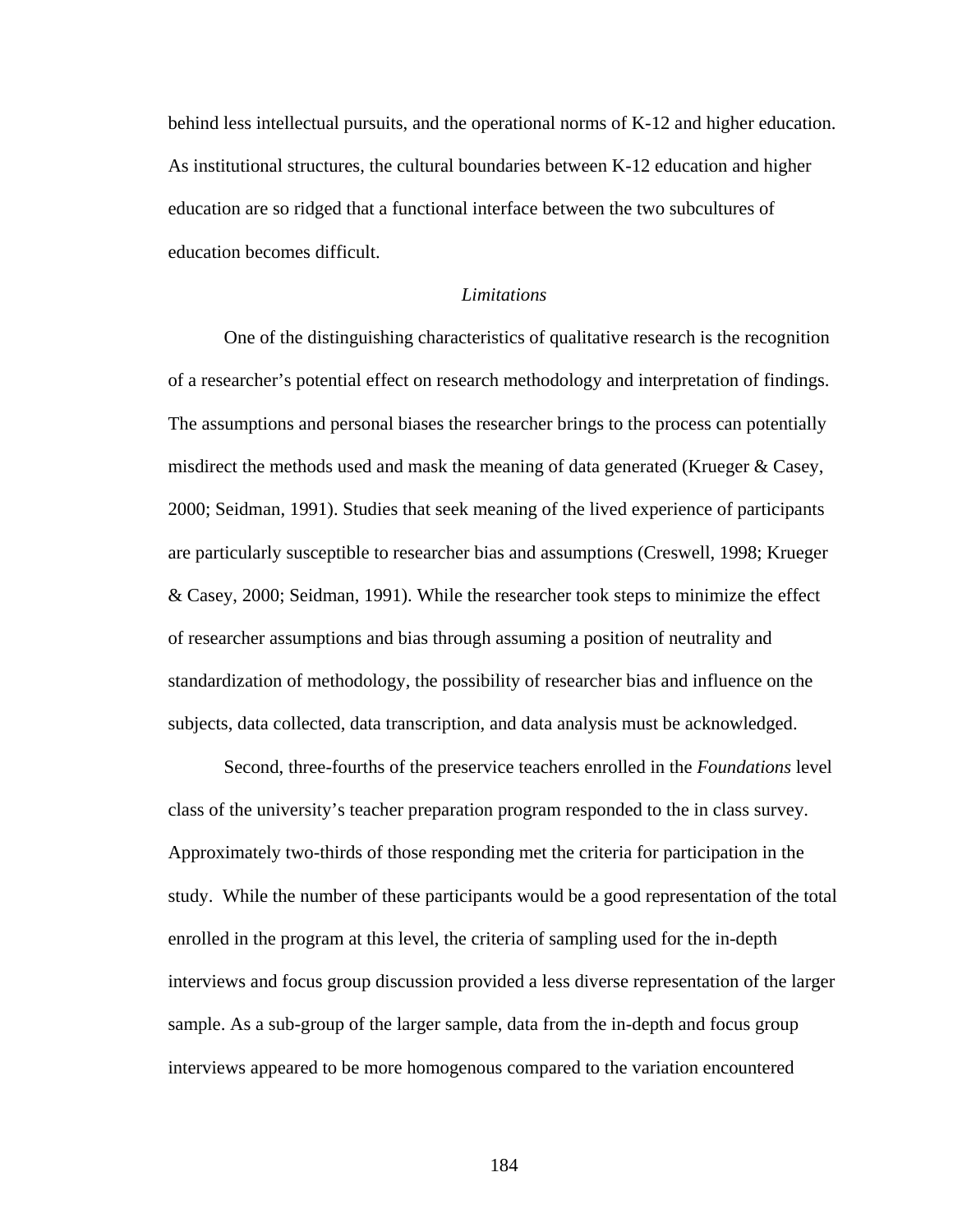within the responses of the larger group. As a result, the data collected through the indepth survey and focus group interviews may not be as true a representation of the preservice teachers as found in the in class survey data.

A third limitation may exist due to inherent differences in methodology used to collect data when all three instruments could not be applied to a theme. Specifically, the theme *clueless* was developed from a conspicuous absence of data and one supporting response out of a possible 162 respondents. Due to the nature of the in-depth and focus group interview protocol the likelihood of reproducing the same lack of response was not high. Because of the differences in data collection techniques utilized in this study, themes were grouped and labeled as common themes if they appeared in each of the data instruments. If they appeared in only one or two data instruments they were labeled as less common themes.

#### *Implication for Practice*

As discussed in Chapter One, education reform in America has been slow to produce significant improvements in student achievement for 17 year old students over the past four decades. Research has shown that teacher skills and knowledge are the key components of teacher quality. If student achievement is to improve, the quality of teacher skill and knowledge must also improve (Humphrey et al., 2000; & Levine, 2006). A missing variable in the above statement, as Schein (1996) would suggest, is a lack appreciation for the effects of culture on the student-teacher interaction. While there are multiple cultural interfaces involving public education that need to be addressed, the implications for practice based upon the results of this study are confined to teacher preparation programs.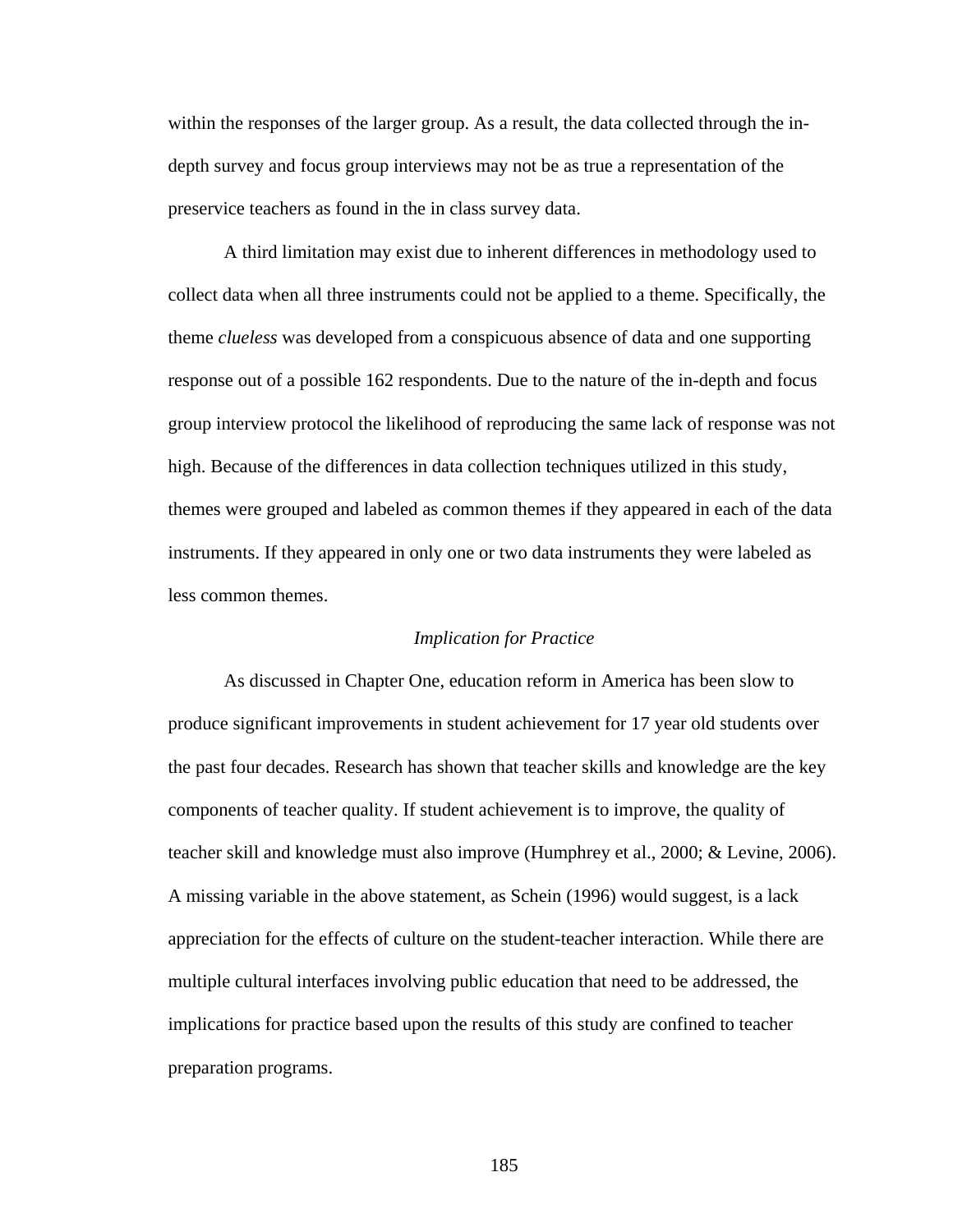Four themes or preservice teacher beliefs from the findings seem to be contrary to the goals of public education and teacher preparation programs. Those that have an apparent connection to youth culture include: a*lmost one of us*, *concern for students as people*, and *classroom management.* While the connection to youth culture is less clear for the preservice teacher belief *teachers teach-students learn*, its conflict with current reform effort is considerable. Not only do teacher preparation programs need to equip preservice teachers with skills that will cause students to learn, but they need to recognize those beliefs preservice teachers bring to their program that are counter productive to the goals of the institution and student learning, and effectively address those beliefs.

 Pre-service students enter teacher preparation programs with 13 years of personal school experience. They have developed lasting beliefs about schooling, learning, teaching, and teachers. These beliefs have a powerful effect in how they view, interpret, and assimilate new materials presented as part of their program of studies and are difficult to change (Doyle, 1997; Hart, 2002; Richardson, 1996). As noted by Decker and Rimm-Kaufman (2008):

This situation creates a challenge to teacher educators striving to improve the practices of future educators. This challenge occurs because, in human learning, it is clear that it is more difficult to unlearn existing beliefs than it is to learn new beliefs. (p. 46)

In dealing with those preservice teacher beliefs that are counter productive to research-based knowledge regarding student learning, teacher preparation programs have one of three options or a combination of each: First, it begins with a more rigorous screening of potential candidates. Not only must teacher preparation programs raise their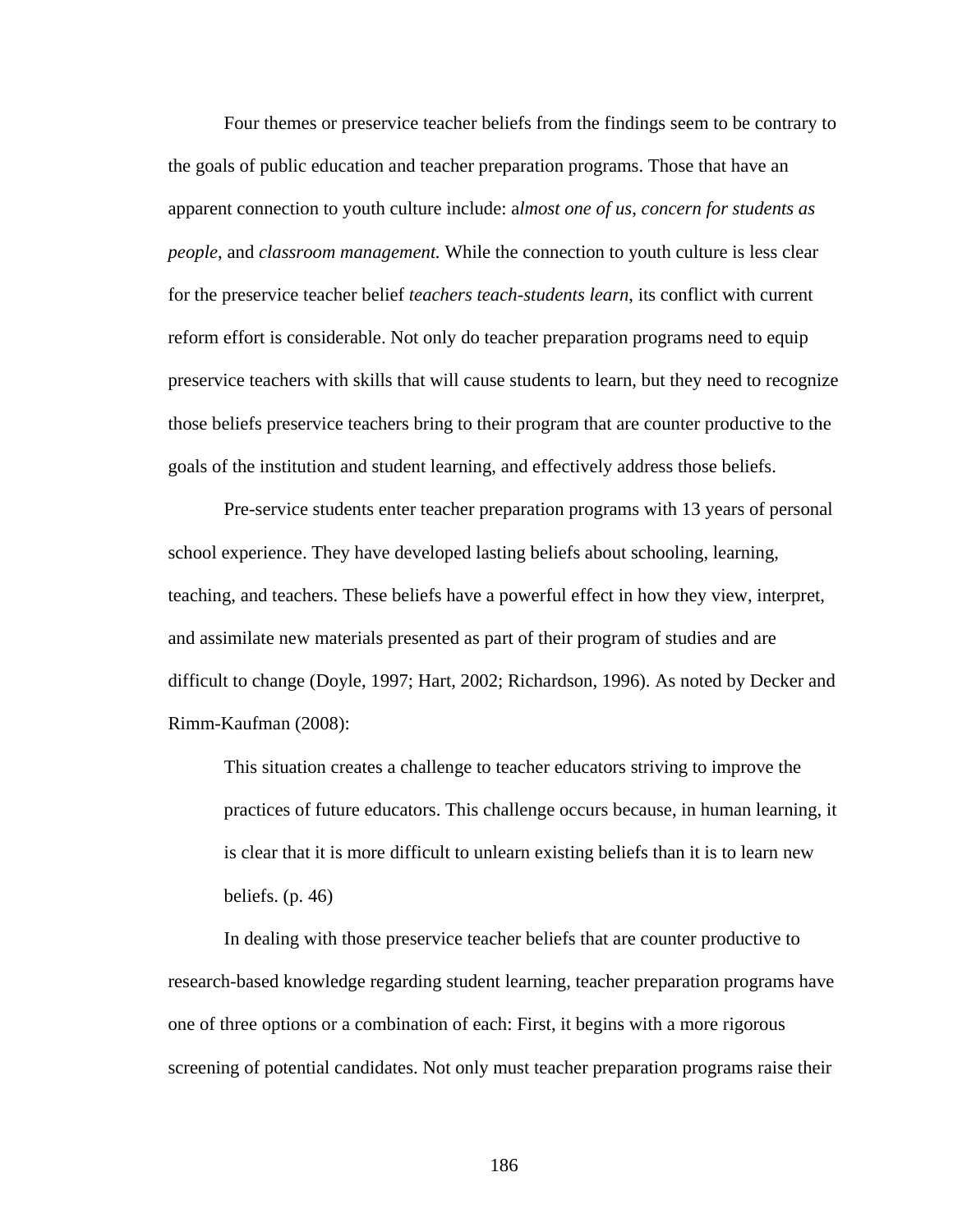academic standards for entrance into their program (Levine, 2006), they must screen potential teachers for those personal beliefs that are counterproductive to the future of education. For example, roughly one-fourth of the preservice teachers surveyed believe they have little to no responsibility as future teachers with regard to students learning in their class. Nearly a third of the sample could not or would not respond to the in-class survey question asking them to compare the concepts of teaching and learning and the roles if any, teachers and student have in both concepts, leaving one to wonder about their level of development regarding those concepts. Second, once teacher preparation programs have screened their applicants, they must decide if they want to include only those who do not have to be reacculturated, which teacher socialization research suggests is difficult, and prepare the remaining applicants within the limits of existing programs.

Third, when changes in beliefs about teaching do take place, they occur primarily through experience in the field and through extensive reflective practices and analysis. Faculty of teacher preparation programs must help their students discover and examine individually held beliefs about teaching and then provide opportunities for reflection and change when program and individual beliefs do not match (Doyle, 1997; Hart, 2004; Minor et al., 2002; Pajares, 1992; Richardson, 1996; & White-Clark, 2005). Accordingly, Levine (2006) recommended an enriched or advanced major for teacher preparation similar to the University of Virginia and Stanford. In these programs the preservice teacher completes four years of undergraduate work including general education courses and major and one year to 15 additional months of study in pedagogy and teaching the major subject.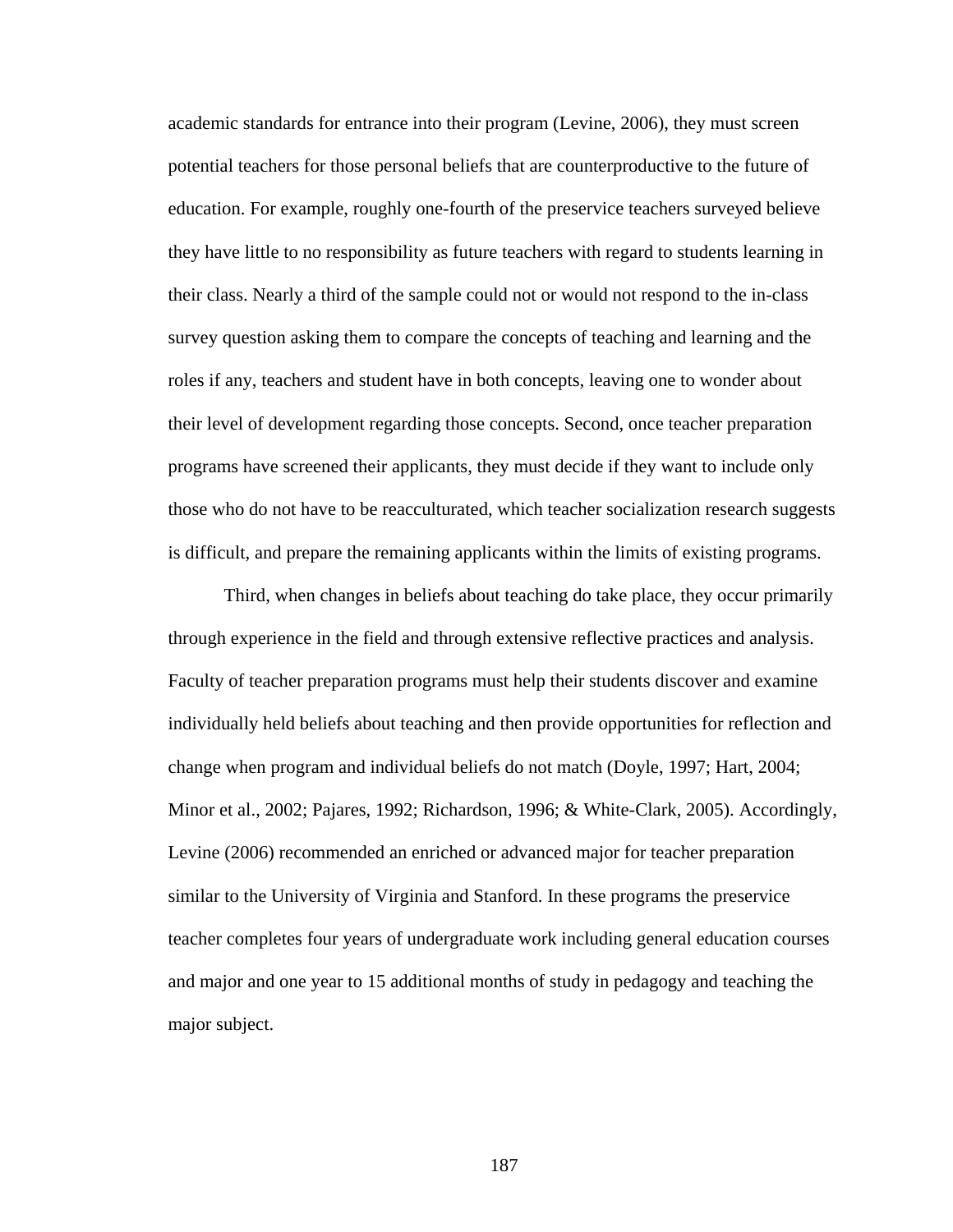While either of the above options will not address the current shortage of teachers which has a significant influence on the goals of many teacher preparation programs (Levine, 2006), the phenomenon of recycling academically poor students and counter productive beliefs about learning back to K-12 education must be addressed. If not, the maintenance of those beliefs within the culture of public education will likely continue.

# *Implication for Future Research*

From a cultural perspective, improving public education involves much more than the application of some kind of superficial, mandated reform effort. Advancements in academic achievement will require a better understanding of the cultural relationships and social structures inherent in the institutions of public and higher education that affect academic achievement (Hanson, 2001; Schein, 1996). According to Decker and Rimm-Kaufman (2008):

The majority of work on teacher beliefs is based on in-service, not preservice teachers which pose a problem. The National Council for Accreditation of Teacher Education recommends that teacher educators increase their awareness of beliefs of their pre-service teachers. (p. 46)

Further investigations that examine the cultural relationships between students, student subcultures, teachers, administration, parents, etc. and the resulting beliefs about teaching and academic achievement arising from those relationships are needed. While much more difficult to accomplish, only those reform efforts that include the cultural dynamics of public education have any chance of success (Schein, 1996).

Schein's (2000) assertion that an inability of cultures and subcultures to communicate across respective cultural boundaries contributes to the status-quo must be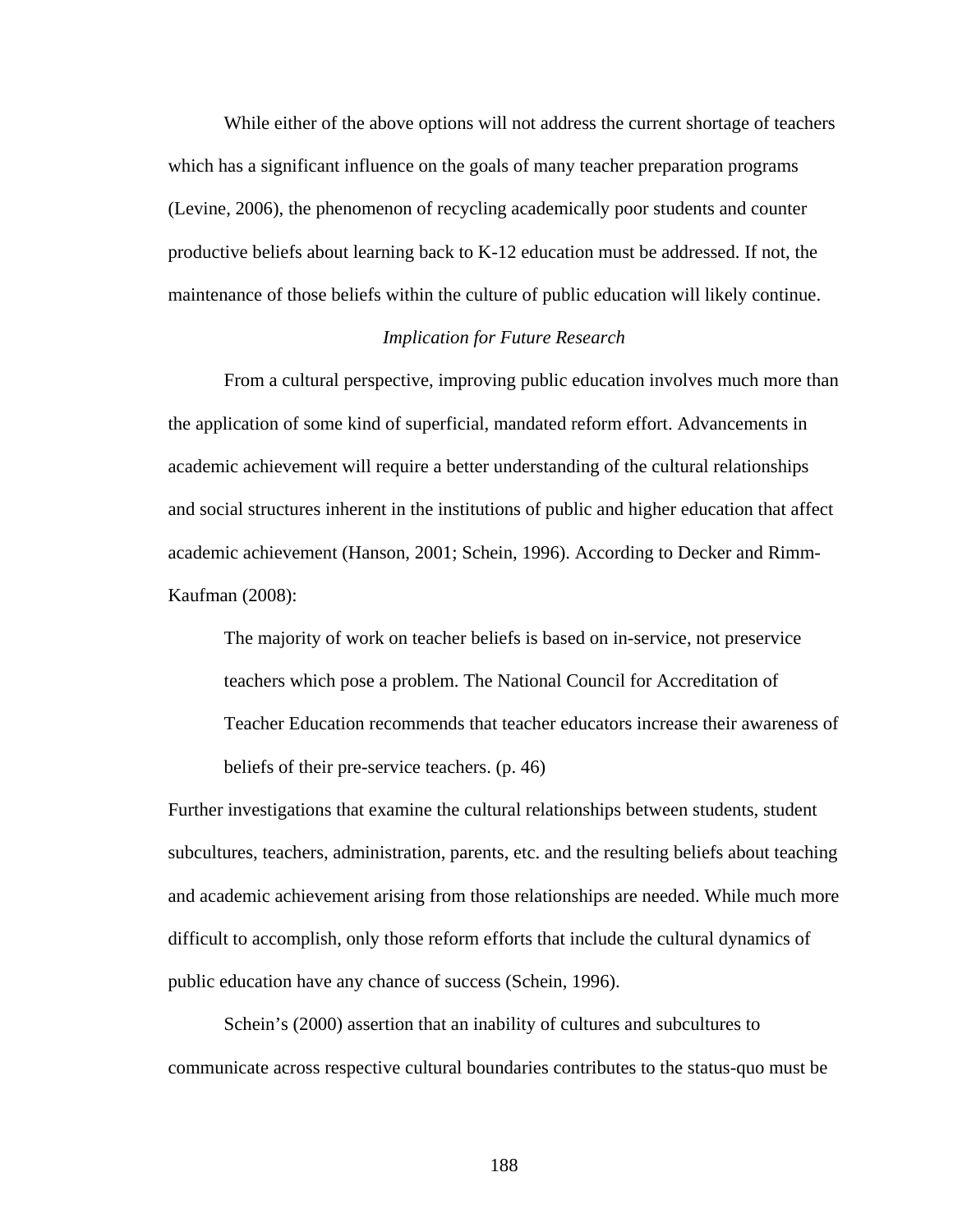considered when explaining the lack of significant progress in education reform over the past 35 years. In that context, additional research is needed to better understand points of interaction between other culturally definable subunits of public education. For example, a better understanding of the educational beliefs administrators, preservice teachers, inservice teachers, higher education, and legislators bring to their cultural boundaries of interaction may help to define and eventually eliminate barriers of communication that are preventing meaningful change.

A second implication for future research is the need to develop a measure of an individual's immersion into and away from youth culture. A mixed design approach could be developed that measures an individual's engagement in youth culture. Quantitative analysis of descriptive data linking high school students and preservice teacher characteristics to youth culture could be paired with qualitative data from surveys and interviews to determine if a connection can be made between youth culture themes and individual characteristics. This line of research would prove useful to teacher preparation programs and K-12 institutions when screening applicants for beliefs detrimental to their goals for education.

A third line of implicated research includes a characterization of in-service teachers' beliefs about education. Data from these studies could be applied to the effectiveness and goals of professional development programs for practicing K-12 teachers.

A longitudinal line of research is indicated to better capture the essence of the lived teaching experience of preservice teachers, new teachers, and veteran teachers as they move through their career. Data from such studies would be useful to teacher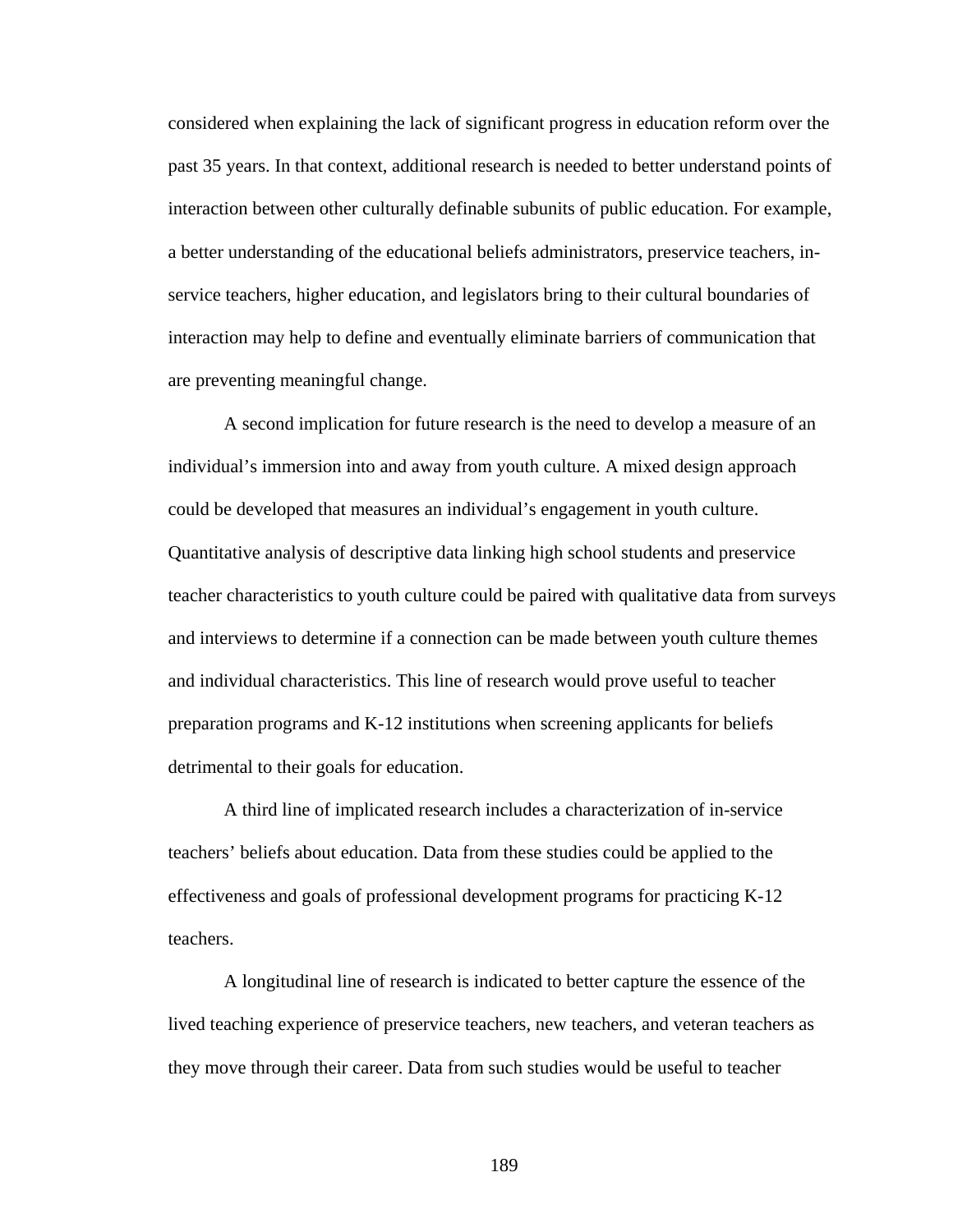preparation programs and K12 education as they screen applicants, modify programs based on teacher need, improve teacher retention, and improve professional development.

One reaction to the shortage of qualified teachers in K-12 education often proposed by legislators includes alternative methods of teacher certification. One concern with alternative certification programs is that these teacher candidates have even less opportunity to examine their educational beliefs in the light of established pedagogy (Hart, 2004). Studies should be conducted to determine if those teachers who circumvent formal teacher preparation programs have beliefs compatible to the needs of K-12 and if those teachers bring other qualities or beliefs to the profession compared to teachers just completing traditional preparation programs.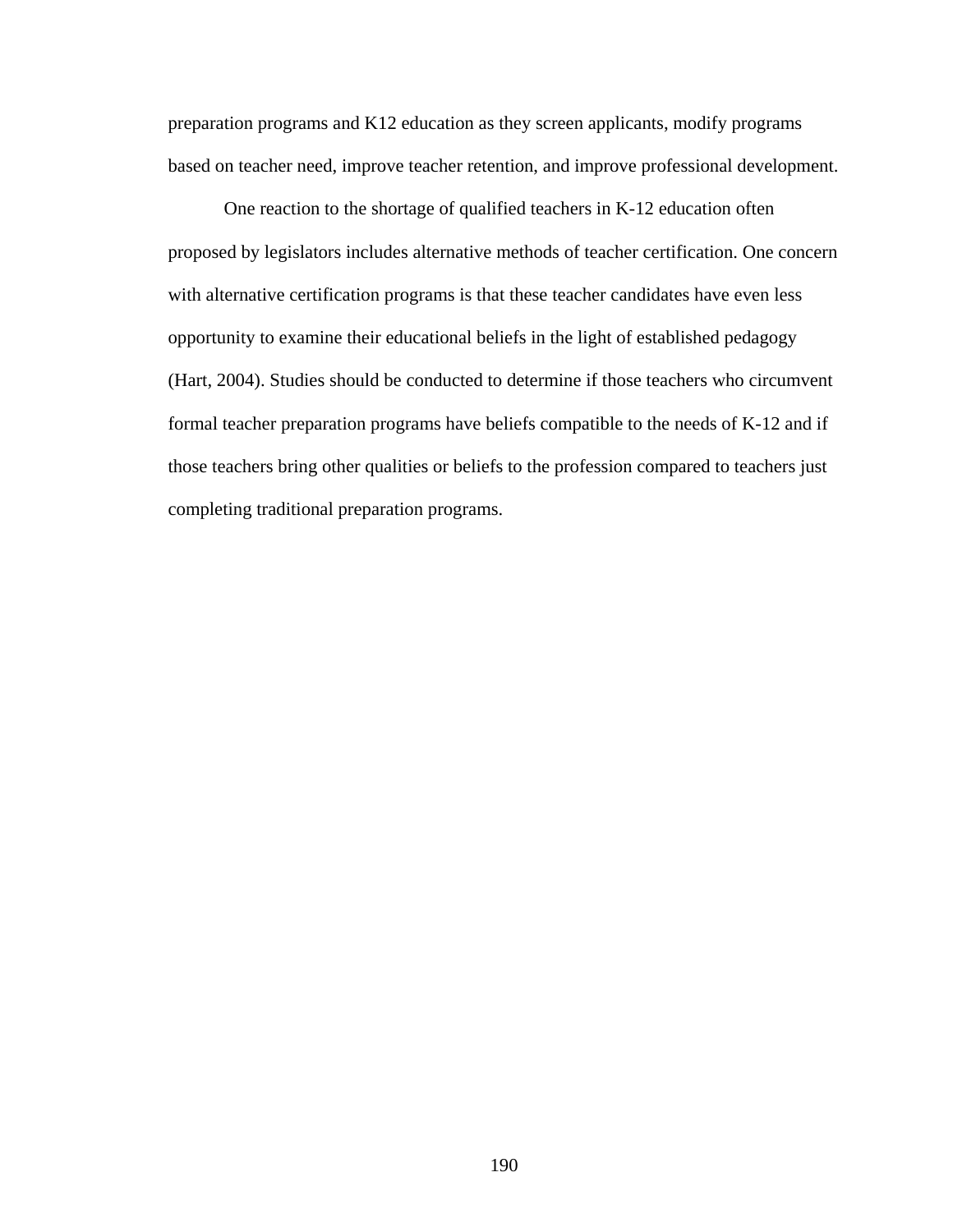#### References

- Alazzi, K. (2007). Attitudes of Jordanian female students toward social studies education. *Journal of Social Studies Research, 31*(2), 3-11.
- Bogdan, R., & Taylor, S. J. (1975). *Introduction to qualitative research methods: A phenomenological approach to the social sciences.* New York: John Wiley & Sons.
- Bohan, C. H. (2003). Early vanguards of progressive education: The committee of ten, the committee of seven, and social education. *Journal of Curriculum and Supervision, 19*(1), 73-94.
- Bolman, L. G., & Deal, T. E. (1997). *Reframing organizations: Artistry, choice, and leadership* (2<sup>nd</sup> ed.). San Francisco: Jossey-Bass.
- Bruffee, K. A. (1999). *Collaborative learning: Higher education, interdependence, and the authority of knowledge*  $(2^{nd}$  ed.). Baltimore: The Johns Hopkins University Press.
- Coleman, J. S. (1961). *The adolescent society: The social life of the teenager and its impact on education.* New York: The Free Press of Glencoe.
- Coleman, J. S. (1996). Reflections on schools and adolescents. In J. Clark (Ed.), *James S. Coleman* (pp. 17-22). London: Falmer Press.

Coleman, J. S., & Husen, T. (1985). *Becoming adult in a changing society.* Paris: OECD.

Cook, S.D.N., & Yanow, D. (1993). Culture and organizational learning. In M. B. Cohen & L.S. Sproul (Eds.), *Organizational learning* (pp. 430-459). Thousand Oaks, CA: Sage.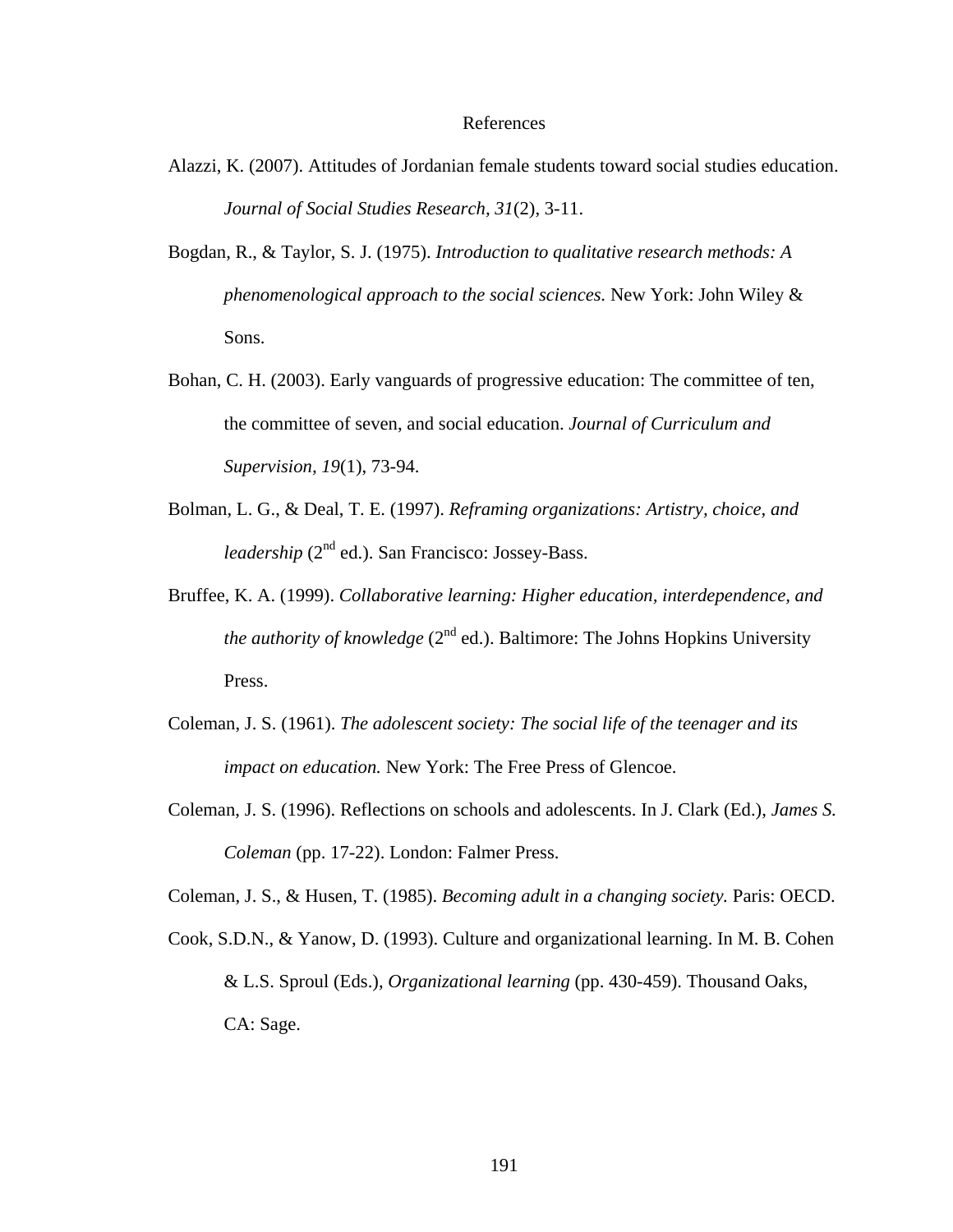- Creswell, J. W. (1998). *Qualitative inquiry and research design: Choosing among five traditions.* Thousand Oaks, CA: Sage.
- Darling-Hammond, L. (1999). The future of teacher evaluation. In G. A. Griffin (Ed.), *The education of teachers: Ninety-eighth yearbook of the National Society for the Study of Education,* Part I (pp. 221-256). Chicago, IL: National Society for the Study of Education.
- Decker, L. E., & Rimm-Kaufman, S. E. (2008). Personality characteristics and teacher beliefs among pre-service teachers. *Teacher Education Quarterly, 35*(2), 45-64.
- DiMaggio, P. J., & Powell, W. W. (1991a). Introduction. In W. W. Powell & P. J. DiMaggio (Eds.), *The new institutionalism in organizational analysis* (pp. 1-38). Chicago, IL: University of Chicago Press.
- DiMaggio, P. J., & Powell, W. W. (1991b). The iron cage revisited: Institutional isomorphism and collective rationality. In W. W. Powell & P. J. DiMaggio (Eds.), *The new institutionalism in organizational analysis* (pp. 63-82). Chicago, IL: University of Chicago Press.
- Donahue, G. W., & Dion, G. (2007). *The nation's report card: 12<sup>th</sup>-grade reading and mathematics 2005* (NCES 2007-468). U.S. Department of Education, National Center for Education Statistics. Washington, D.C.: U.S. Government Printing Office.
- Doyle, M. (1997). Beyond life history as a student: Preservice teachers' beliefs about teaching and learning. *College Student Journal, 31*, 519-531.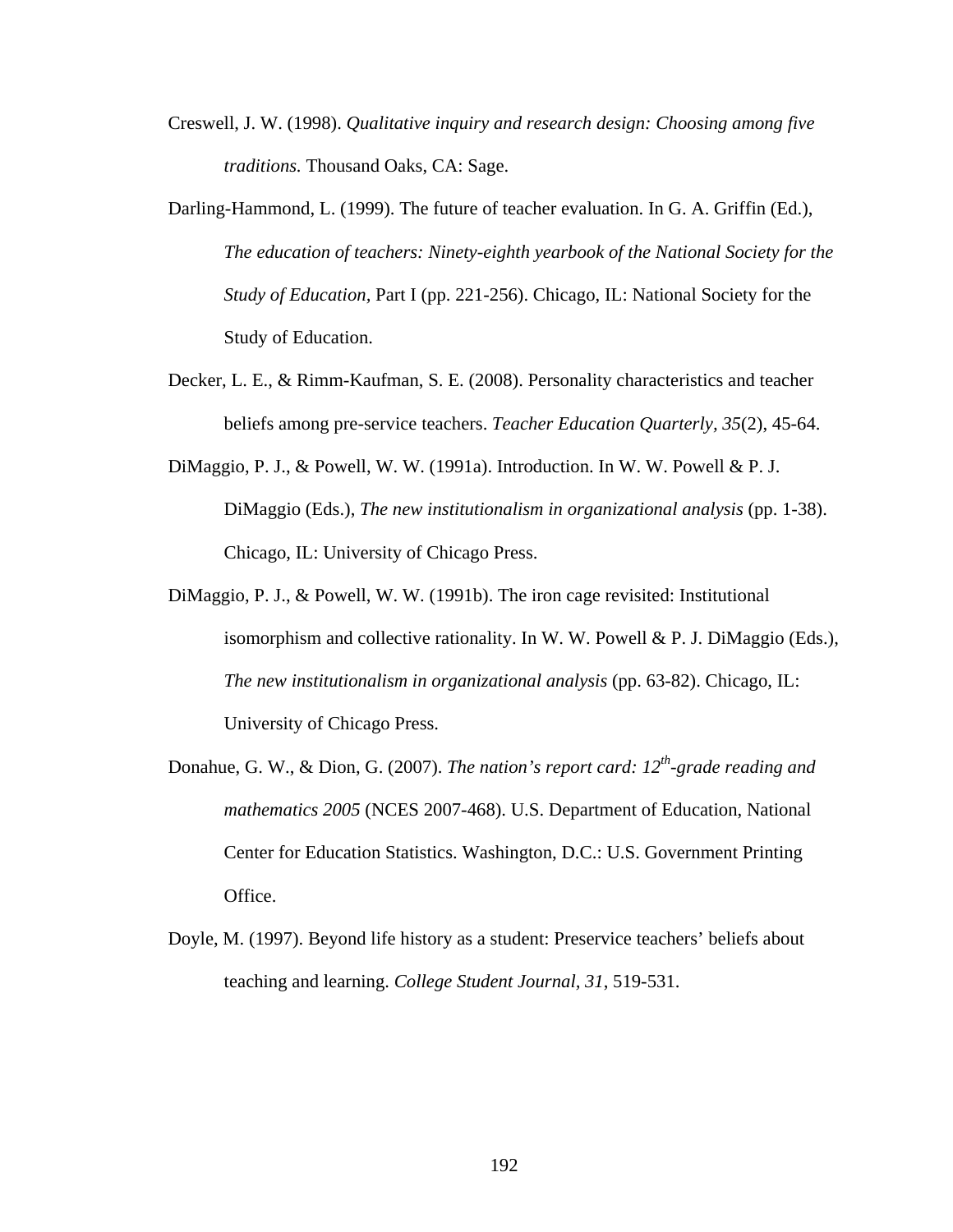- Evers, W. M., & Clopton, P. (2003). The curricular smorgasbord. In P. E. Peterson (Ed.), *Our schools & our future…Are we still at risk?* (pp. 239-279). Stanford CA: Hover Institution Press.
- Felder, D. G. (1999). *A century of women: The most influential events in twentiethcentury women's history.* Secaucus N J: Carol Publishing Group.
- Garner, R., Bootcheck, J., Lorr, M., & Rauch, K. (2006). The adolescent society revisited: Cultures, crowds, climates, and status structures in seven secondary schools. *Journal of Youth and Adolescence, 35*(6), 1023-1035.
- Gewertz, C. (2006). H.S. dropouts say lack of motivation top reason to quit. *Education Week, 25*(26), 1-2.
- Graham, P. A. (2003). The long haul. *Education Next, 3*(2), 21-23.
- Green, T. (1971). *The activities of teaching.* New York: McGraw-Hill.
- Greene, J. P. (2006). A "comprehensive" problem: The disconnect between fantasy and reality. *Education Next, 6*(1), 23-26.
- Hanson, M. (2001). Institutional theory and educational change. *Educational Administration Quarterly, 37*(5), 637-661.
- Hanushek, E. A. (1997). Assessing the effects of school resources on student performance: An update. *Education Evaluation and Policy Analysis, 19*(2), 141- 164.
- Hart, L. C. (2002). Preservice teachers' beliefs and practice after participating in an integrated content/methods course*. School Science and Mathematics, 102*(1), 4- 14.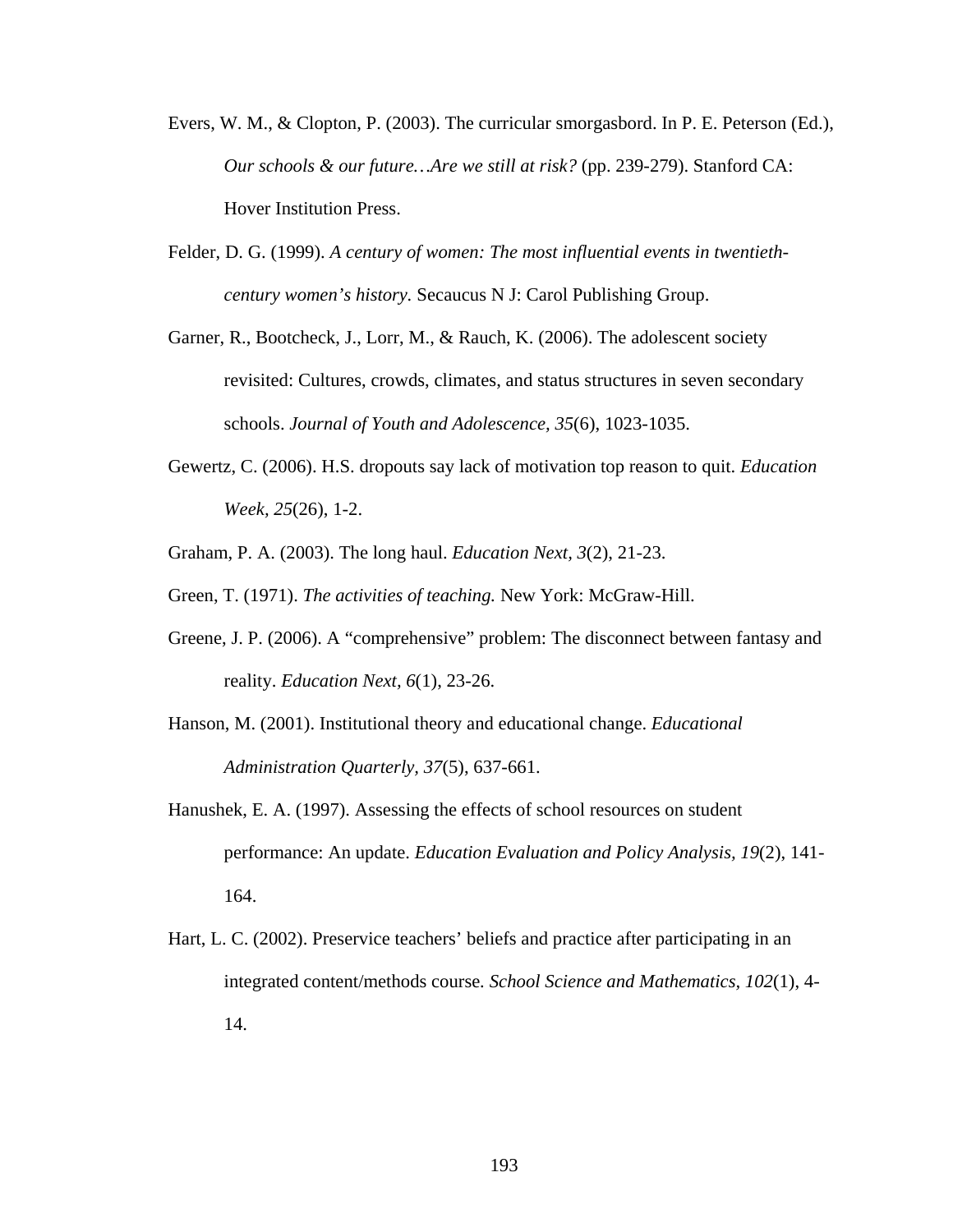- Hart, L. C. (2004). Beliefs and perspectives of first-year, alternative preparation, elementary teachers in urban classrooms. *School Science and Mathematics, 104*(2), 79-88.
- Helterbran, V. R. (2008). The ideal professor: Student perceptions of effective instructor practices, attitudes, and skills. *Education, 129*(1), 125-138.
- Hess, F. M., & Finn, C. E. (2007). Crash course: NCLB is driven by education politics. *Education Next, 7*(4), 40-45.
- Hesse-Biber, S. N., & Leavy, P. (2006). *The practice of qualitative research.* Thousand Oaks, CA: Sage.
- Humphrey, D. C, Adelman, N., Esch, C., Richl, L. M., Shields, P. M., & Tiffany, J. (2000). *Preparing and supporting new teachers: A literature review*. U.S. Department of Education – Office of the Under Secretary, Menlo Park, CA: SRI International.
- Husen, T. (1996). Youth and adolescence: A historical and Cultural Perspective. In J. Clark (Ed.), *James S Coleman* (pp. 23-31). Washington D.C.: Falmer Press.
- Johnson, J. M. (2002). One on one interviewing. In J. F. Gubrium and J. A. Holstein (Eds.), *Handbook of interview research: Context & method* (pp. 103-119). Thousand Oaks, CA: Sage.
- Knorr-Cetina, K. D. (1981). *The manufacture of knowledge: An essay on the constructivist and contextual nature of science.* Oxford: Pergamon.
- Kondra, A. Z., & Hinings, C. R. (1998). Organizational diversity and change in institutional theory. *Organization Studies, 19*(5), 743-767.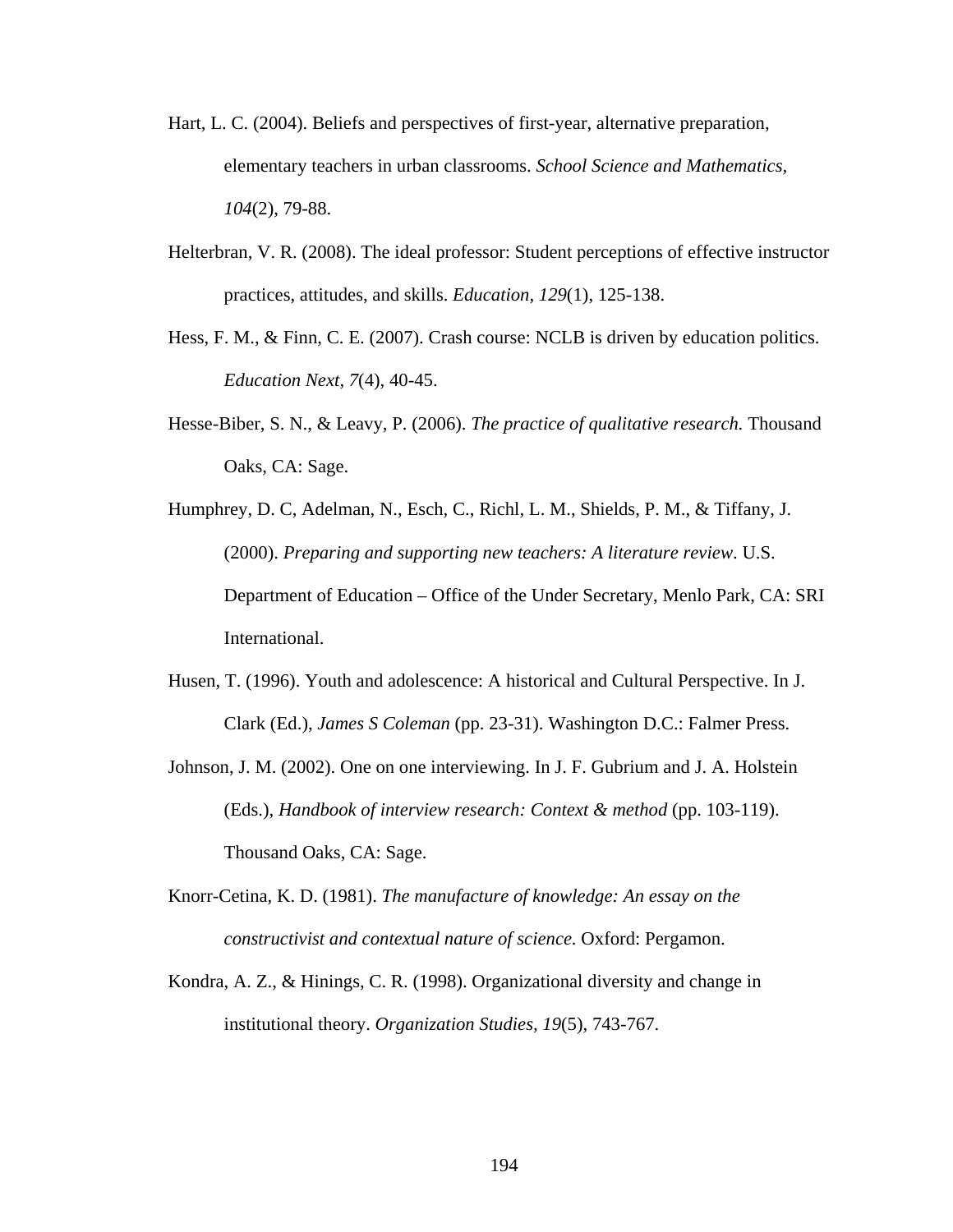- Krueger, R. A., & Casey, M. A. (2000). *Focus group: A practical guide for applied research.* Thousand Oaks, CA: Sage.
- Levine, A. (2006). *Educating school teachers.* Washington, D.C.: The Education Schools Project.
- Litoselliti, L. (2003). *Using focus groups in research.* London: Continuum.
- Lortie, D. (1975). *Schoolteacher: A sociological study.* Chicago: University of Chicago Press.
- Mahlios, M., Engstrom, D., Soroka, G., & Shaw, D. M. (2008) A study of student teachers' reflections on their beliefs, thoughts, and practices. *Action in Teacher Education, 30*(1), 64-80.
- Maira, S., & Soep, E. (2004). United states of adolescence? Reconsidering US youth culture studies. *Research on Youth and Youth Cultures.* London: Sage. Retrieved November 10, 2008, from http://you.sagepub.com
- Mann, C., & Stewart, F. (2002). Internet interviewing. In J. F. Gubrium & J. A. Holstein (Eds.), *Handbook of interview research: Context & method* (pp. 603-627). Thousand Oaks, CA: Sage.
- Meyer, J. W., & Rowan, B. (1977). Institutionalized organizations: Formal structure as myth and ceremony. *The American Journal of Sociology, 83*(2), 340-363.
- Miller, D. C., & Salkind, N. J. (2002). *Handbook of research design & social*   $measurement (6<sup>th</sup> ed.)$ . Thousand Oaks, CA: Sage
- Minor, L. C., Onwuegbuzie, A. J., Witcher, A. E., & James, T. L. (2002). Preservice teachers' educational beliefs and their perceptions of characteristics of effective teachers. *The Journal of Educational Research, 96*(2), 116-127.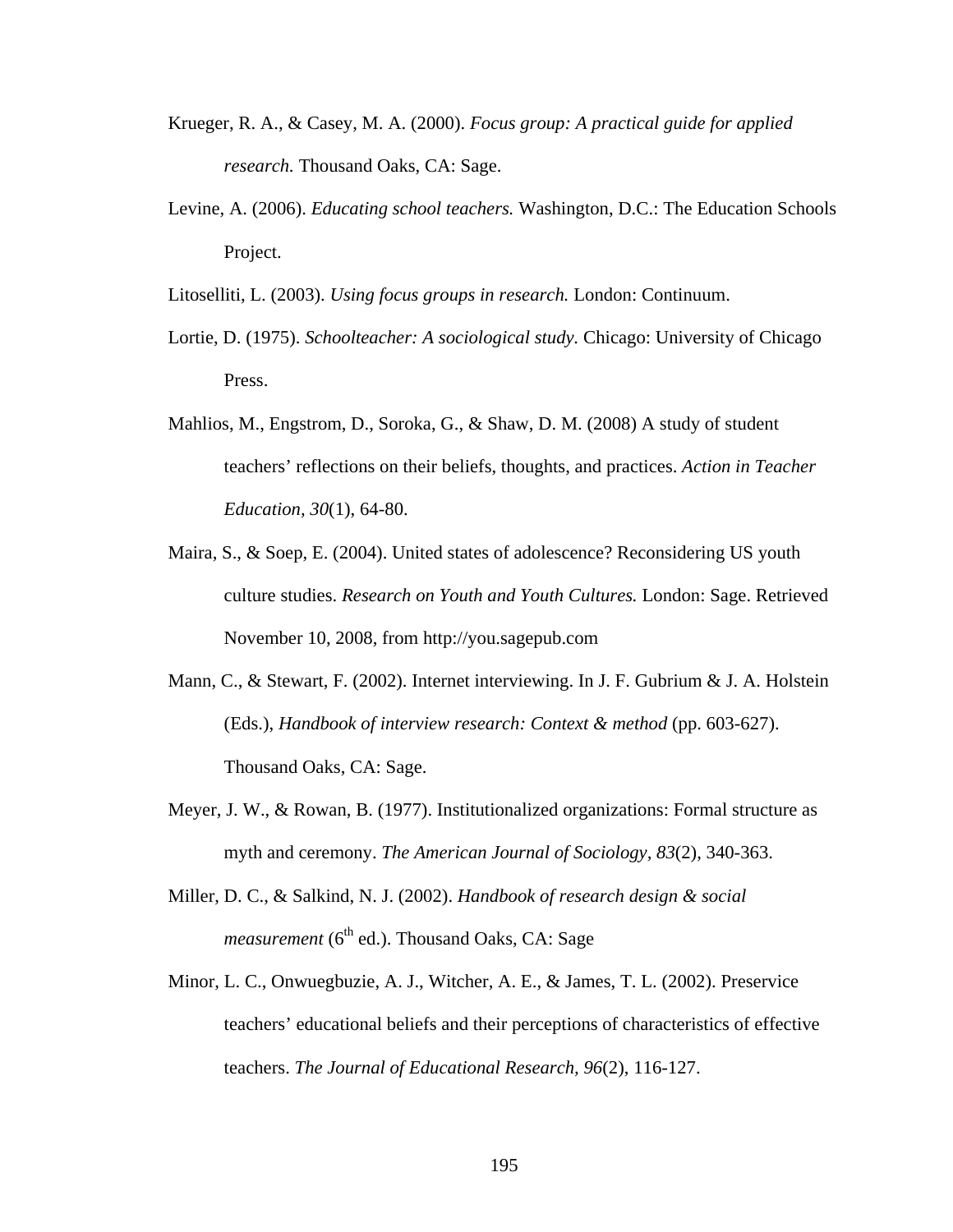- Mirel, J. (2006). The traditional high school: Historical debates over its nature and function. *Education Next, 6*(1), 14-22.
- Moe, T. M. (2003). The politics of the status quo. In P. E. Peterson (Ed.), *Our schools & our future…Are we still at risk?* (pp. 177-210). Stanford CA: Hover Institution Press.

Morgan, D. L. (1996). Focus groups. *Annual Review of Sociology, 22,* 129-152.

- Morgan, G. (1997). *Images of organization.* Thousand Oaks, CA: Sage.
- Morse, J. M., & Richards, L. (2002). *Readme first: For a users guide to qualitative methods.* Thousand Oaks, CA: Sage.
- Moynihan, D. P. (1993). Educational goals and political plans. In A. B. Sorensen & S. Spilerman (Eds.), *Social Theory and Social Policy: Essays in Honor of James S. Coleman* (pp. 107-127). Westport CT: Praeger Publishers.
- National Commission on Excellence in Education. (1983). *A nation at risk: The imperative for educational reform* (Washington, D. C.: U. S. Government Printing Office). Retrieved November, 11, 2008, from www.ed.gov/pubs/NatAtRisk/
- Nespor, J. (1987). The role of beliefs in the practice of teaching. *Journal of Curriculum Studies, 19*, 317-328.
- Pajares, F. M. (1992). Teacher's beliefs and educational research: Cleaning up a messy construct. *Review of Educational Research, 62*(1), 307-332.
- Perie, M., Moran, R., & Lutkus, A. D. (2005). *NAEP 2004 Trends in academic progress: Three decades of student performance in reading and mathematics* (NCES 2005- 464). U.S. Department of Education, Institute of Education Sciences, National Center of Education Statistics. Washington, DC: Government Printing Office.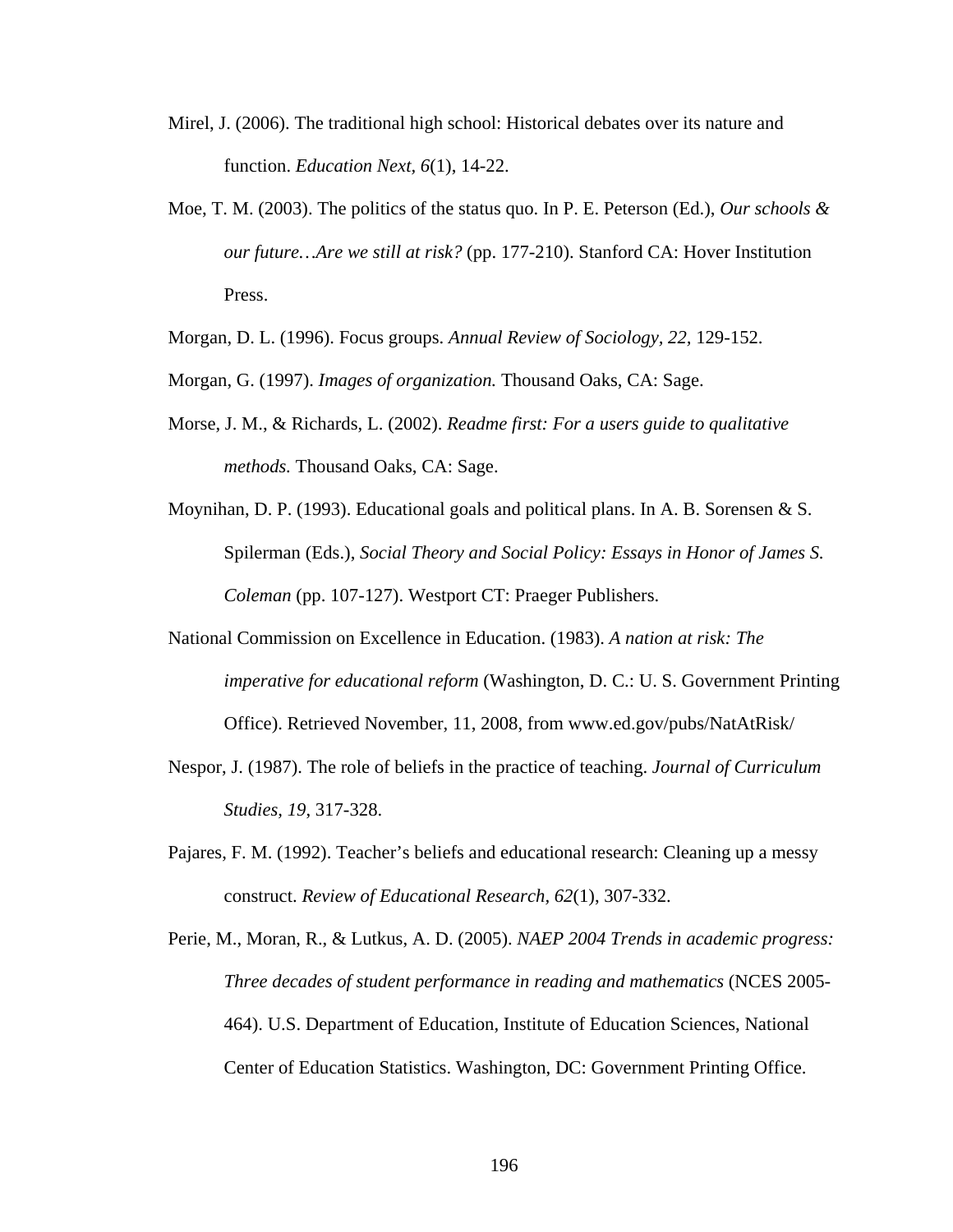- Peterson, P. E. (2003). Our schools and our future…are we still at risk? Findings and recommendations of the koret task force on K-12 education. In P. E. Peterson (Ed.), *Our schools & our future…Are we still at risk?* (pp. 3-22). Stanford CA: Hover Institution Press.
- Peterson, P. E. (2007). A lens that distorts: NCLB's faulty way of measuring school quality. *Education Next, 7*(4), 46-51.
- Petrilli, M. J., & Finn, C. E. (2006). A new federalism: The case for national standards and tests. *Education Next, 6*(4), 48-51.
- Rampey, B. D., Dion, G. S., & Donahue, P. L. (2009). *NAEP 2008 Trends in academic Progress* (NCES 2009-479). National Center for Education Statistics, Institute of Education Sciences, U. S. Department of Education, Washington, D. C.
- Ravitch, D. (1993). The Coleman reports and American education. In A. B. Sorensen & S. Spilerman (Eds.), *Social theory and social policy: Essays in honor of James S. Coleman* (pp. 129-141). Westport CT: Praeger Publishers.
- Ravitch, D. (2003). A historic document. In P. E. Peterson (Ed.), *Our schools & our future…Are we still at risk?* (pp. 25-37). Stanford CA: Hover Institution Press.
- Ravitch, D. (2008). The Obama education agenda, *Forbes.com.* Retrieved November 11, 2008, from http://www.forbes.com/opinions/2008/11/09/obama-president-opedcx\_dr\_1109ravitch.html
- Richardson, V. (1996). The role of attitudes and beliefs in learning to teach. In J. Sikula (Ed.), *Handbook of research on teacher education* (pp. 102-119). New York: Simon & Schuster.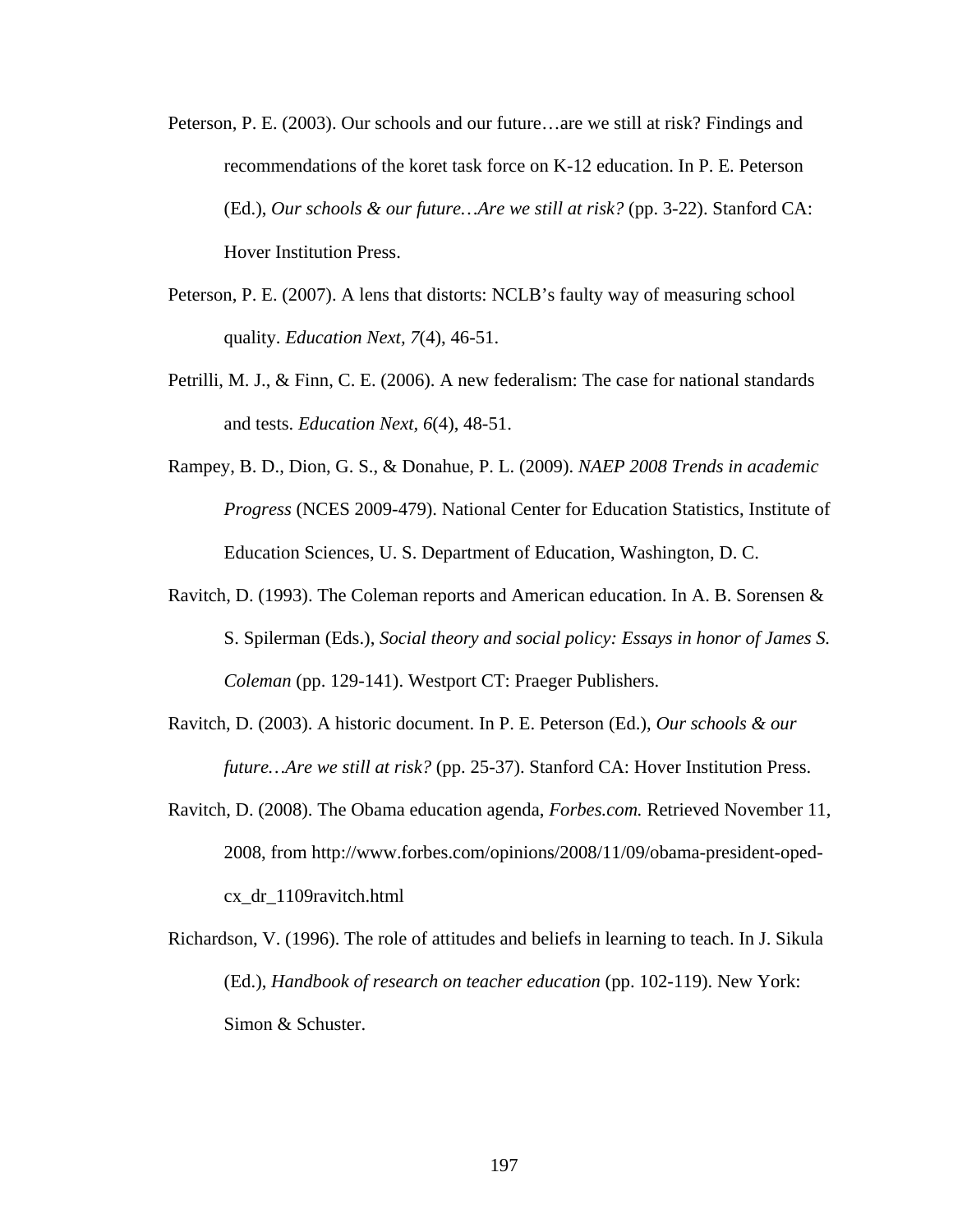- Rokeach, M. (1968). *Beliefs, attitudes, and values: A theory of organization and change.* San Francisco: Jossey-Bass.
- Schein, E. H. (1996). Culture: The missing concept in organization studies. *Administrative Science Quarterly, 41*(2), 229-241.
- Schein, E. H. (2000). Sense and nonsense about culture and climate. In N. M. Ashkanasy, C.P.M. Wilderom & M. F. Peterson (Eds.), *Handbook of organizational culture and climate* (pp. xxiii-xxx). Thousand Oaks, CA: Sage.
- Scott, W. R. (2001). *Institutions and organizations* (2<sup>nd</sup> ed.). Thousand Oaks, CA: Sage.
- Seidman, I. E. (1991). *Interviewing as qualitative research: A guide for researchers in education and the social sciences.* New York, NY: Teachers College Press.
- Tierney, W. G., & Dilley, P. (2002). Interviewing in education. In J. F. Gubrium & J. A. Holstein (Eds.), *Handbook of interview research: Context & method* (pp. 453- 471). Thousand Oaks, CA: Sage.
- U.S. Census Bureau. (2003). America's families and living arrangements: 2003. *Annual Social and Economic Supplement: 2003 Current Population Survey, Current Population Reports,* 20-553.
- U.S. Department of Education, National Center for Education Statistics. (2007). *Digest of Education Statistics* (NCES 2008-022). Retrieved November 22, 2008, from http://nces.ed.gov/programs/coe/2008/section1/table.asp?tableID=856
- White-Clark, R. (2005). Training teachers to succeed in a multicultural classroom. *Education Digest, 70*(8), 23-26.
- Witcher, A. E., Onwuegbuzie, A. J., & Minor, L. C. (2001). Characteristics of effective teachers: Perceptions of preservice teachers. *Research in the Schools, 8*, 45-57.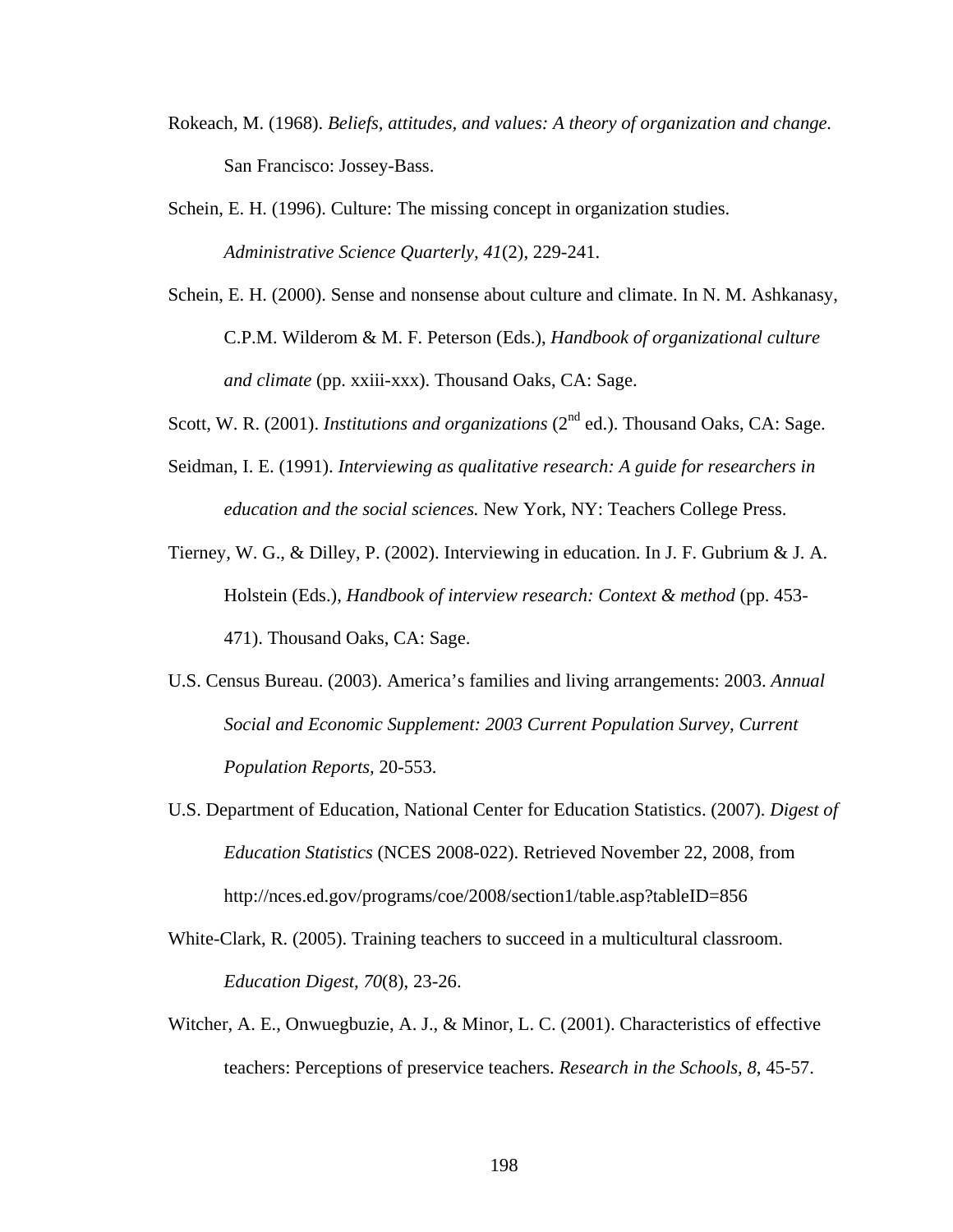Zeichner, K., & Gore, J. (1990). Teacher socialization. In R. Houston (Ed.), *Handbook of research on teacher education* (pp. 329-348). New York: MacMillan.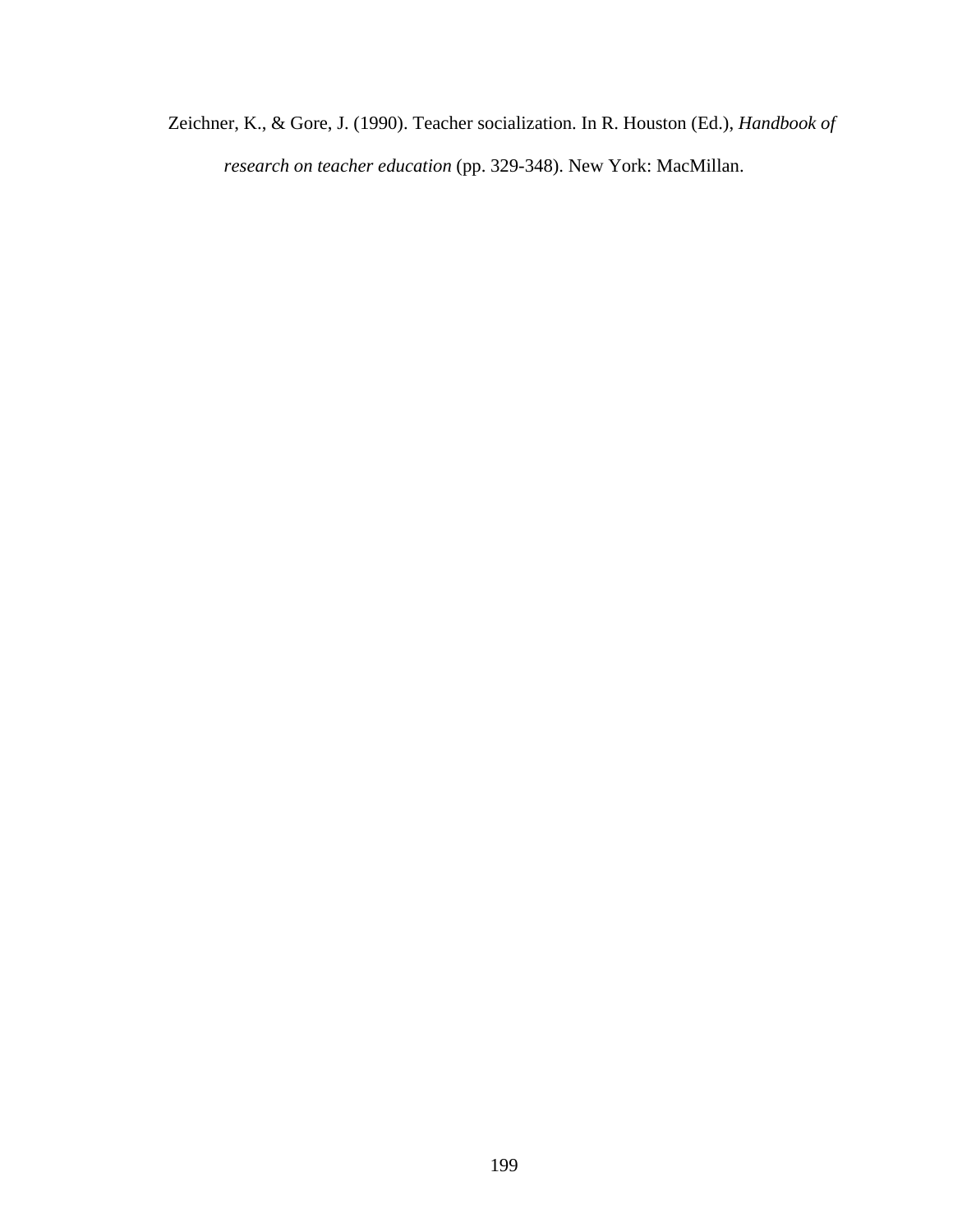# Appendix A

# *Recruitment*

- 1. Recruitment and Survey Protocol
- 2. Recruitment Script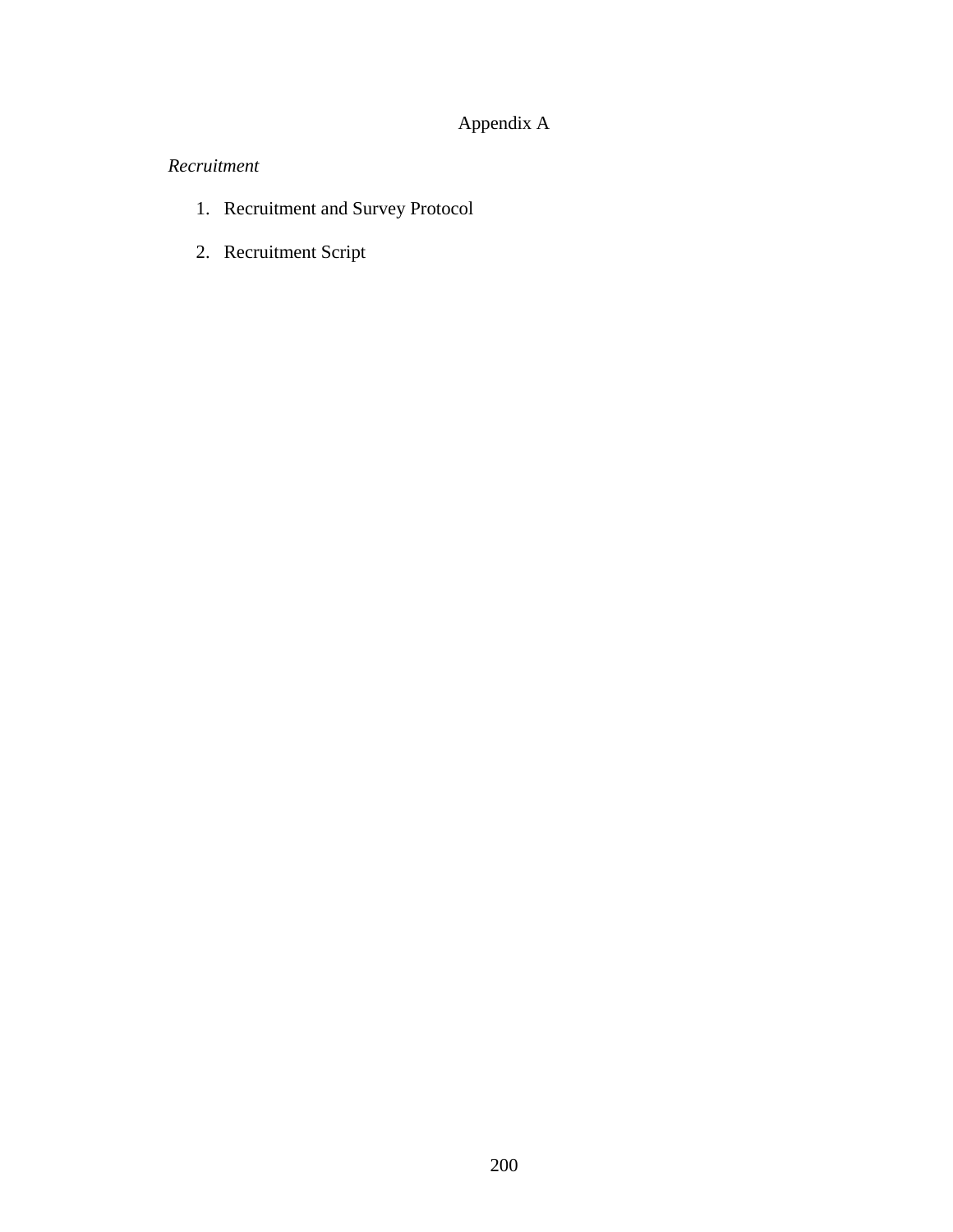Recruitment and Survey Protocol:

- 1. Obtain permission from the Chair of the Department of Educational Foundations and Literacy to gain access to beginning Foundations level students in their classroom.
- 2. Contact individual instructors for permission to recruit students and schedule a date to enter their class.
- 3. Enter the class with 15 minutes remaining in the period.
- 4. Introduce myself and read the recruitment script that briefly explains the project, informed consent, survey, and additional contact.
- 5. Hand out the informed consent, survey, and request for additional contact.
- 6. Provide three separate boxes for students to place each document as they leave the room.
- 7. Collect all materials after students have left the room.
- 8. Schedule one-on-one or focus group interviews with those students who have consented to additional contact.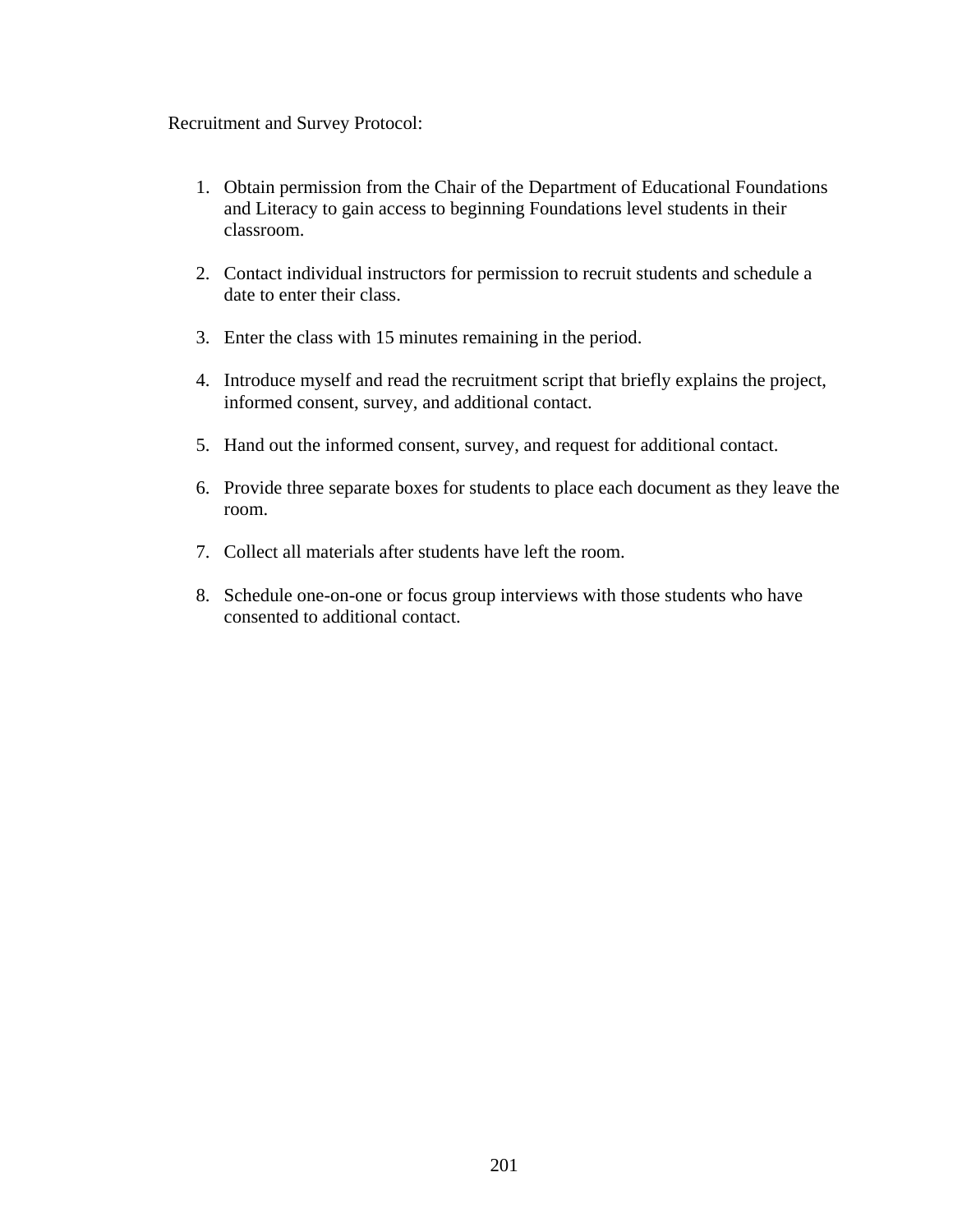Recruitment Script:

Hello;

My name is John Lacy. I am a MU graduate student conducting a research project for my dissertation. With your permission I would like take a few minutes of your time to explain my study and perhaps recruit some volunteers to participate.

The first thing you need to know that your participation is voluntary and you may leave at any time. The second thing you need to know is that if you do decide to participate, your identity will be protected at all times.

The focus of my research project is to understand the beliefs preservice teachers have about education before they enter into a teacher education program. The data I will collect will come from a short survey, which you may complete today, and one-on-one interviews and focus group interviews that will be scheduled for a later date.

I will hand out three separate documents.

The first is an informed consent form. Please read it. If you are willing to complete the survey, please sign the attached informed consent form and complete the survey.

Once you complete the survey, the third document will ask you if you are willing to participate in an in-depth interview or a focus group. If you are willing, please provide the contact information requested and I will be in contact to schedule an appointment.

Place each of the three documents (informed consent, survey, and contact information) in its respective box as you leave the room.

If you choose not to participate in the study simply return each document to its respective box as you leave.

Thank you.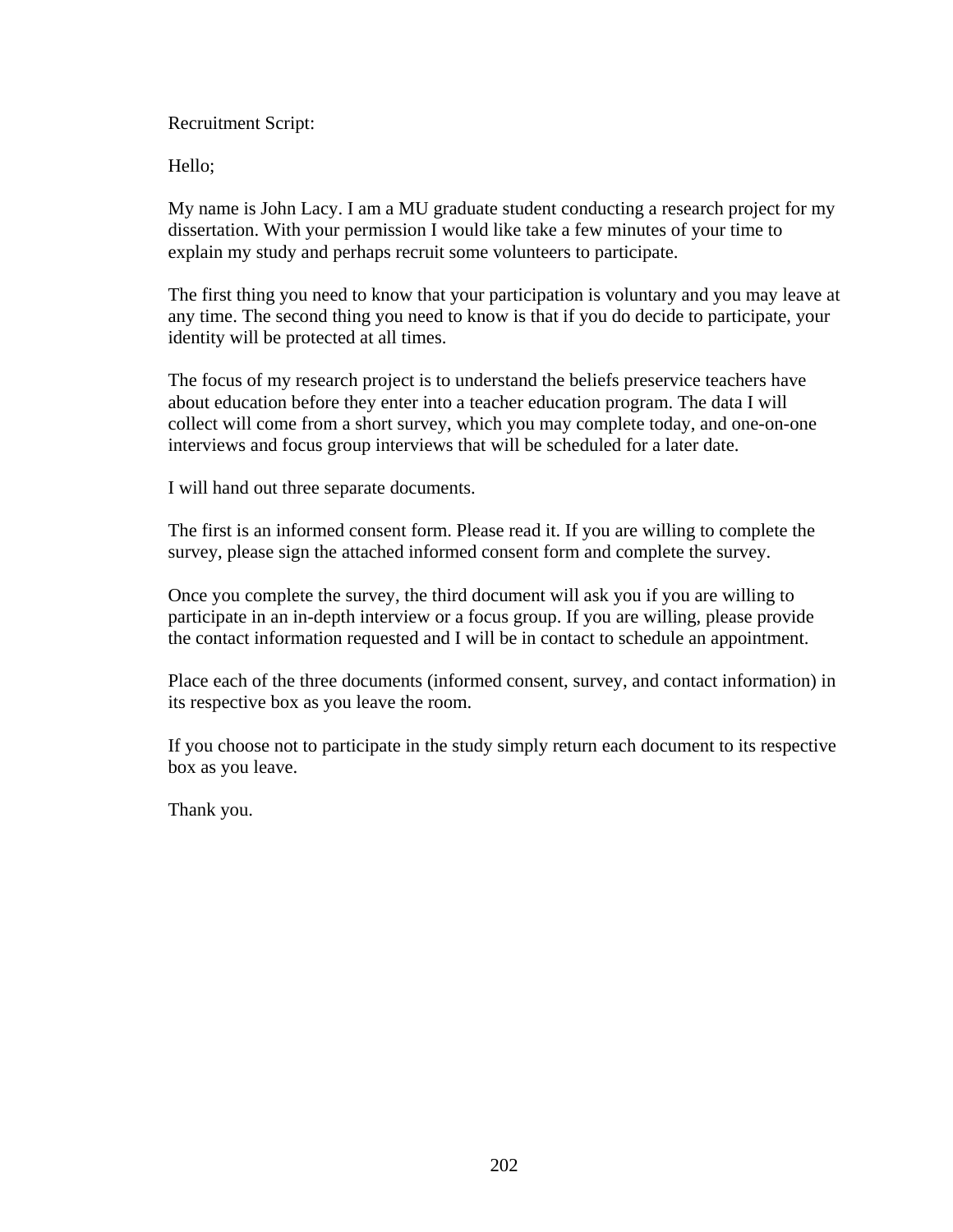### Appendix B

# *Informed Consent and Contact Information*

- 1. Letter of Informed Consent
- 2. Informed Consent Form
- 3. Contact Information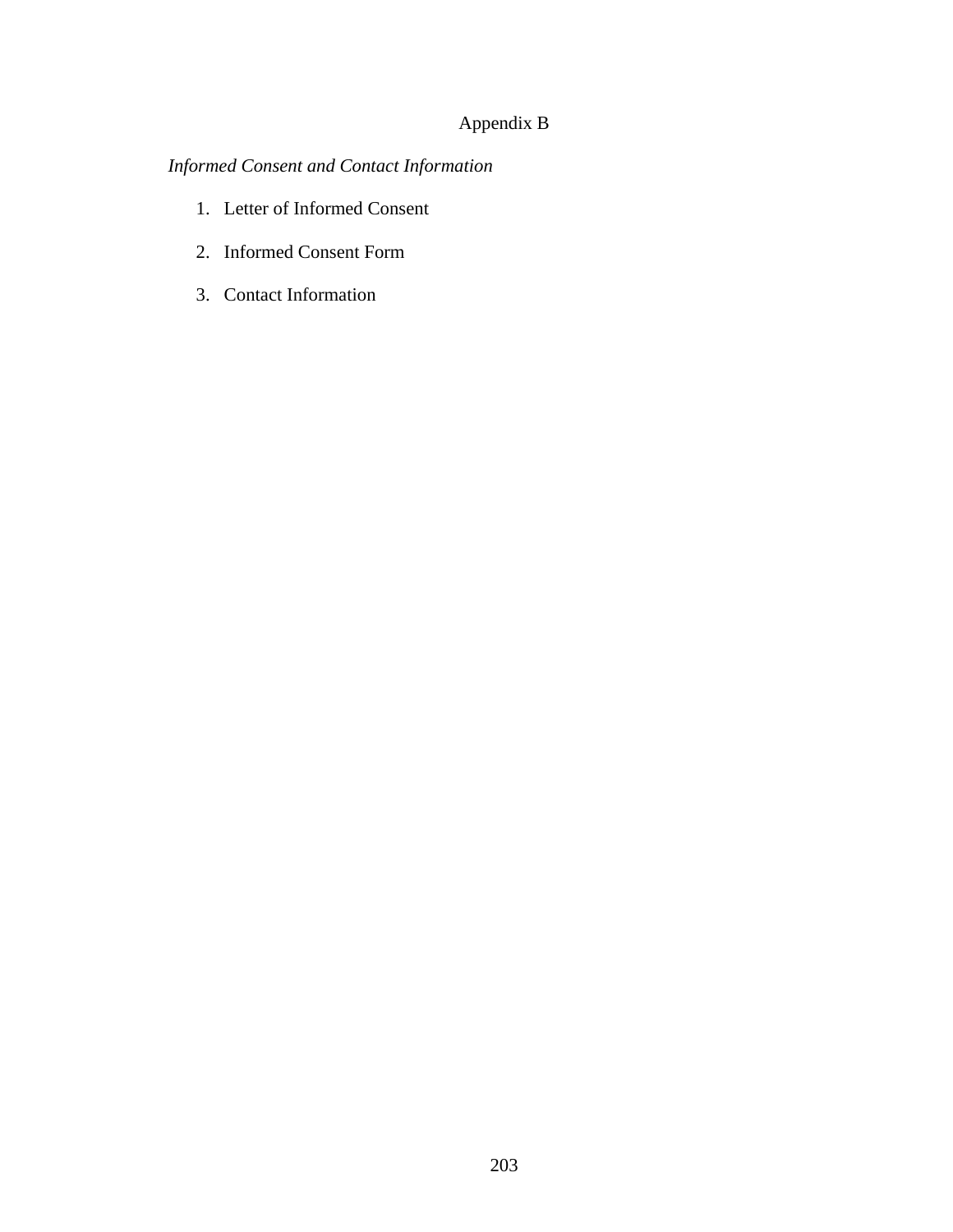### Letter of Informed Consent

Dear Research Participant:

Thank you for considering participation in the study "Preservice Teacher Beliefs about Education from Their Experiences as K-12 Students and as Members of an Adolescent Subculture" This study is being conducted in partial fulfillment of the requirements for the Doctor of Education degree in Educational Leadership and Policy Analysis at the University of Missouri-Columbia.

The purpose of this study is to better describe, from the individual points of view of each participant, the beliefs about education preservice teachers bring to teacher preparation programs arising from their experiences as K-12 students and as members of a youth subculture. This information will be useful to the design and development of more effective teacher education programs.

Before you make a final decision about participation, please read the following about how your input will be used and how your rights as a participant will be protected:

- Participation in the study is completely voluntary. You may stop participating at any point without penalty.
- You need not answer all of the questions.
- Your answers will be kept confidential. Results will be presented to others in summary form only, without names or other identifying information.
- Initially, your participation will amount to completing a brief survey that will take approximately 10 minutes to complete. If you are willing to continue participation in the study you may be asked to participate in an in-depth interview and/or a focus group discussion with other participants. The in-depth interview or focus group discussion would last no longer than 90 minutes.
- The data collected will be held in a locked file cabinet in the researcher's office and disposed of at the conclusion of the study.

This project has been approved by the University of Central Missouri Human Subjects Review Committee and the University of Missouri-Columbia Campus Institutional Review Board (IRB). These committees believe that the research procedures adequately safeguard the subject's privacy, welfare, civil liberties, and rights, and may be contacted at 660 543-4621 or 573 882-9585. The project is being supervised by Dr. Cindy MacGregor, Associate Professor, CLSE, Missouri State University (417 836-6046).

If at this point you are still interested in participating and assisting with this important research project please complete the consent form provided below. Keep the top of this letter for future reference. You can contact me by phone at 816 365-6528 or by e-mail (jsl942@mail.mizzou.edu) if you have questions or concerns about your participation. Thank you very much for your time and consideration.

Sincerely, John Lacy, University of Missouri-Columbia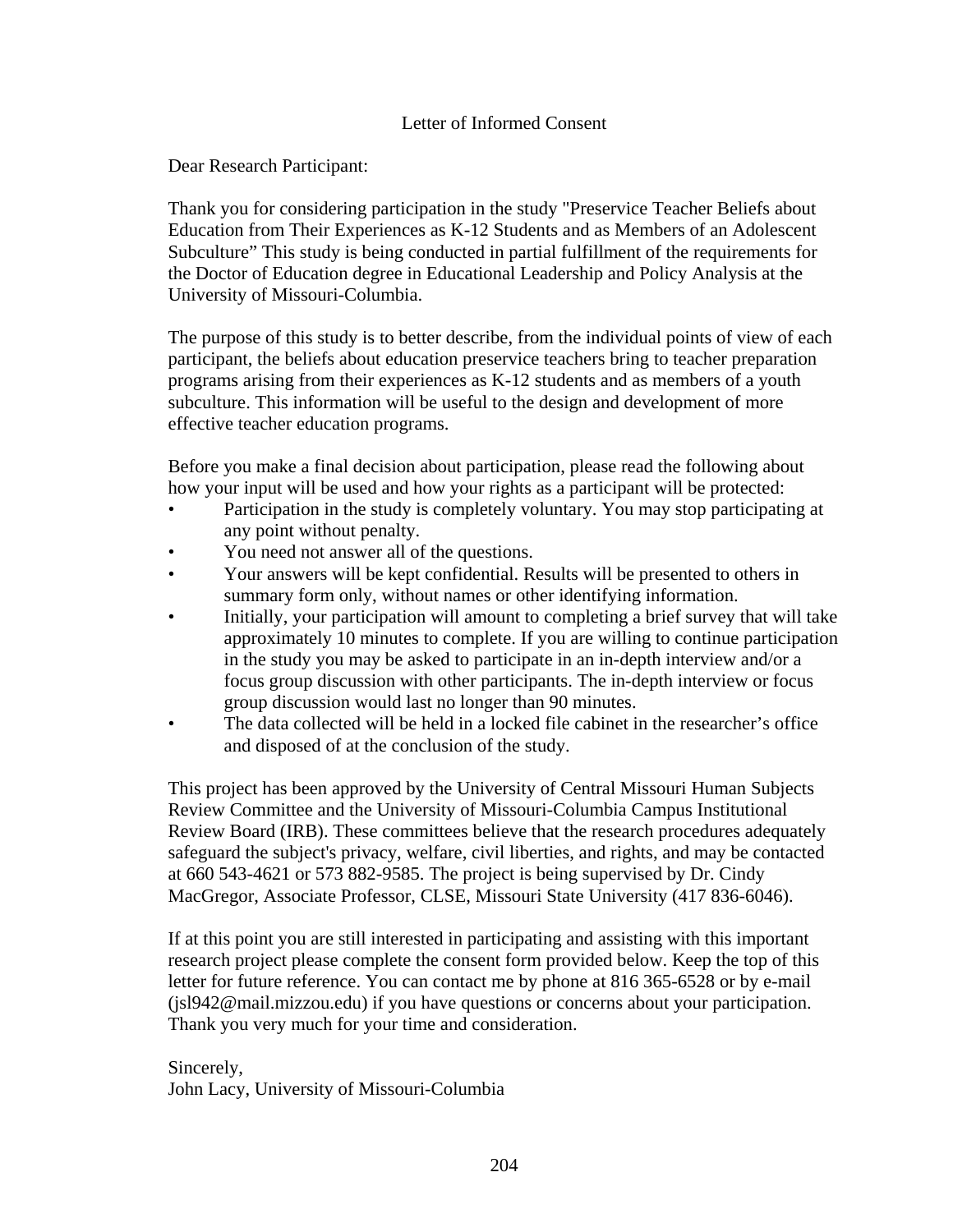#### Informed Consent Form

I, \_\_\_\_\_\_\_\_\_\_\_\_\_\_\_\_\_\_\_\_\_\_\_\_\_\_\_\_\_\_\_\_\_\_\_\_\_\_\_\_, have read the Letter of Informed Consent and agree to participate in the study entitled "Preservice Teacher Beliefs about Education from Their Experiences as K-12 Students and as Members of an Adolescent Subculture" that is being conducted by John Lacy. I understand that:

- My answers will be used for educational research.
- My participation is voluntary.
- I may stop participation at any time without penalty.
- I need not answer all of the questions.
- My answers and identity will be kept confidential.

I have read the information above and any questions I asked have been answered to my satisfaction. I agree to participate in this activity, realizing that I may withdraw without prejudice at any time.

 $Signed:$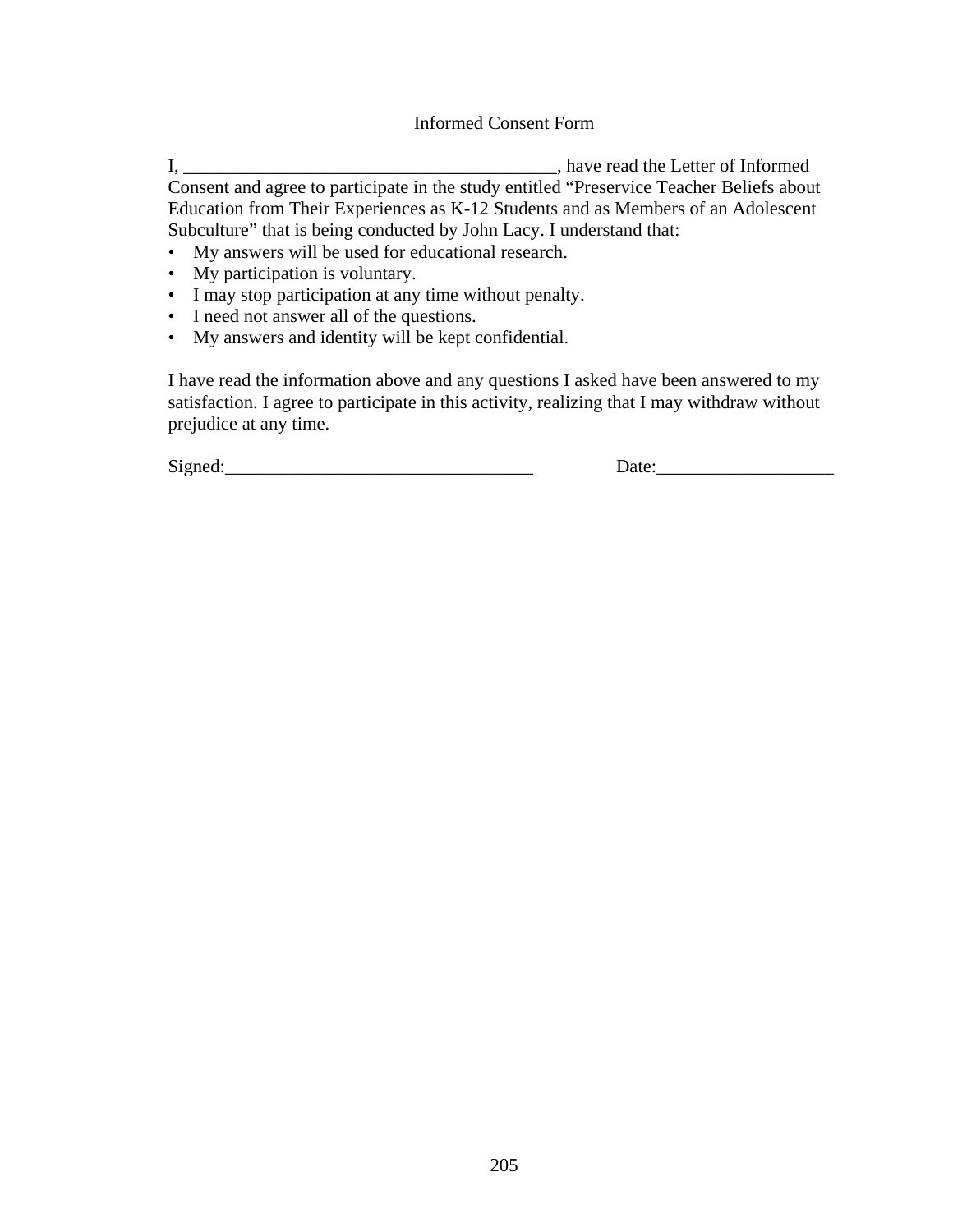Contact Information:

Would you be willing to further contribute to this study by participating in an interview or as a member of a focus group? The approximate time commitment would be 60 to 90 minutes. If yes, please complete the information requested below and place the form in the specified box. If no, please return the form to the specified box.

I am willing to help with:

|        | $\frac{1}{2}$ and $\frac{1}{2}$ and $\frac{1}{2}$ and $\frac{1}{2}$                                                                                                                                                            |
|--------|--------------------------------------------------------------------------------------------------------------------------------------------------------------------------------------------------------------------------------|
|        | a focus group interview<br>a.                                                                                                                                                                                                  |
|        | a one-on-one interview<br>$\mathbf{b}$ .                                                                                                                                                                                       |
|        | both a focus group and one-on-one interview<br>C.                                                                                                                                                                              |
|        |                                                                                                                                                                                                                                |
|        |                                                                                                                                                                                                                                |
|        |                                                                                                                                                                                                                                |
|        | Email: The contract of the contract of the contract of the contract of the contract of the contract of the contract of the contract of the contract of the contract of the contract of the contract of the contract of the con |
|        |                                                                                                                                                                                                                                |
| Phone: |                                                                                                                                                                                                                                |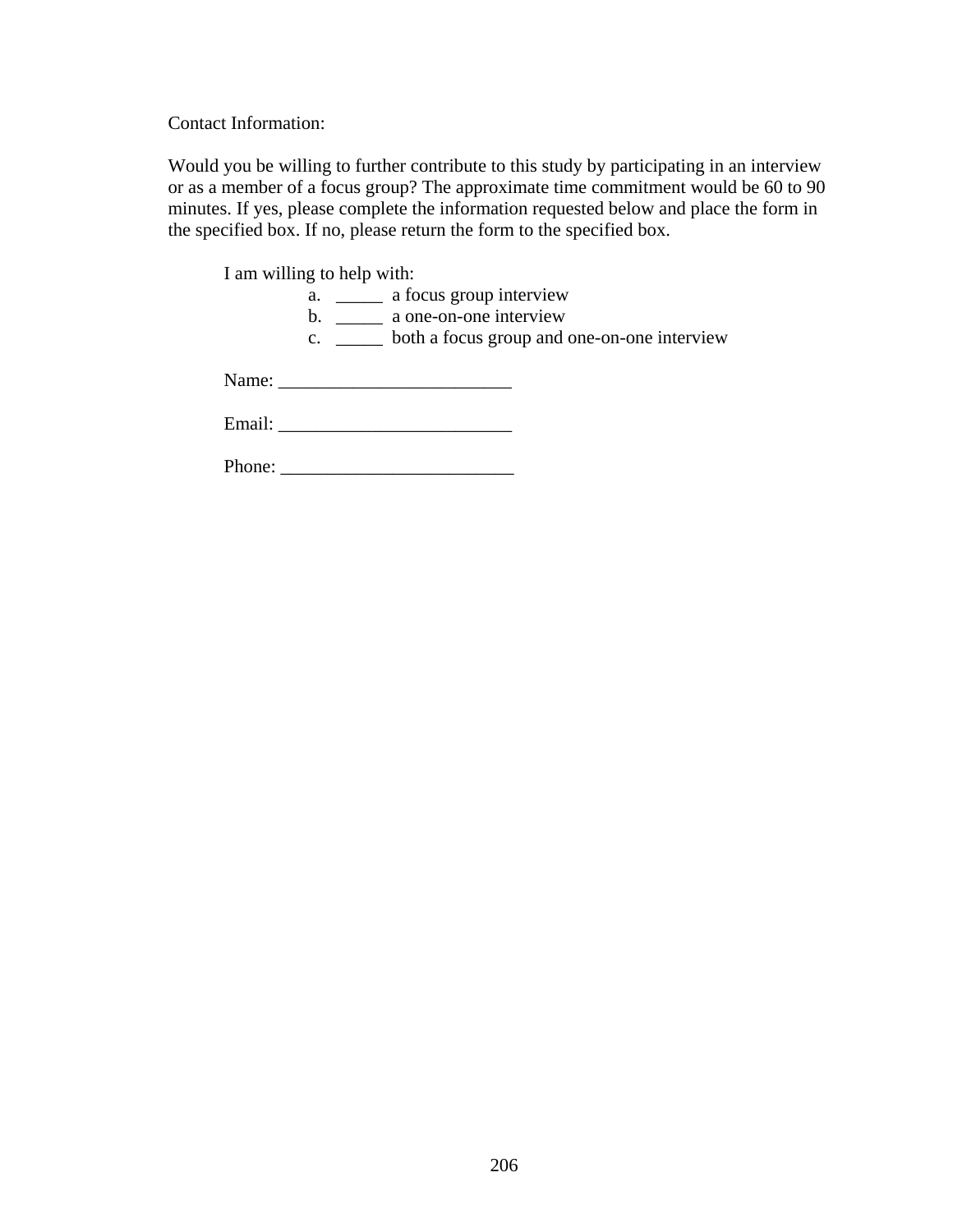# Appendix C

*Research Instruments* 

- 1. In Class Survey
- 2. In-depth Interview Guide
- 3. Focus Group Interview Guide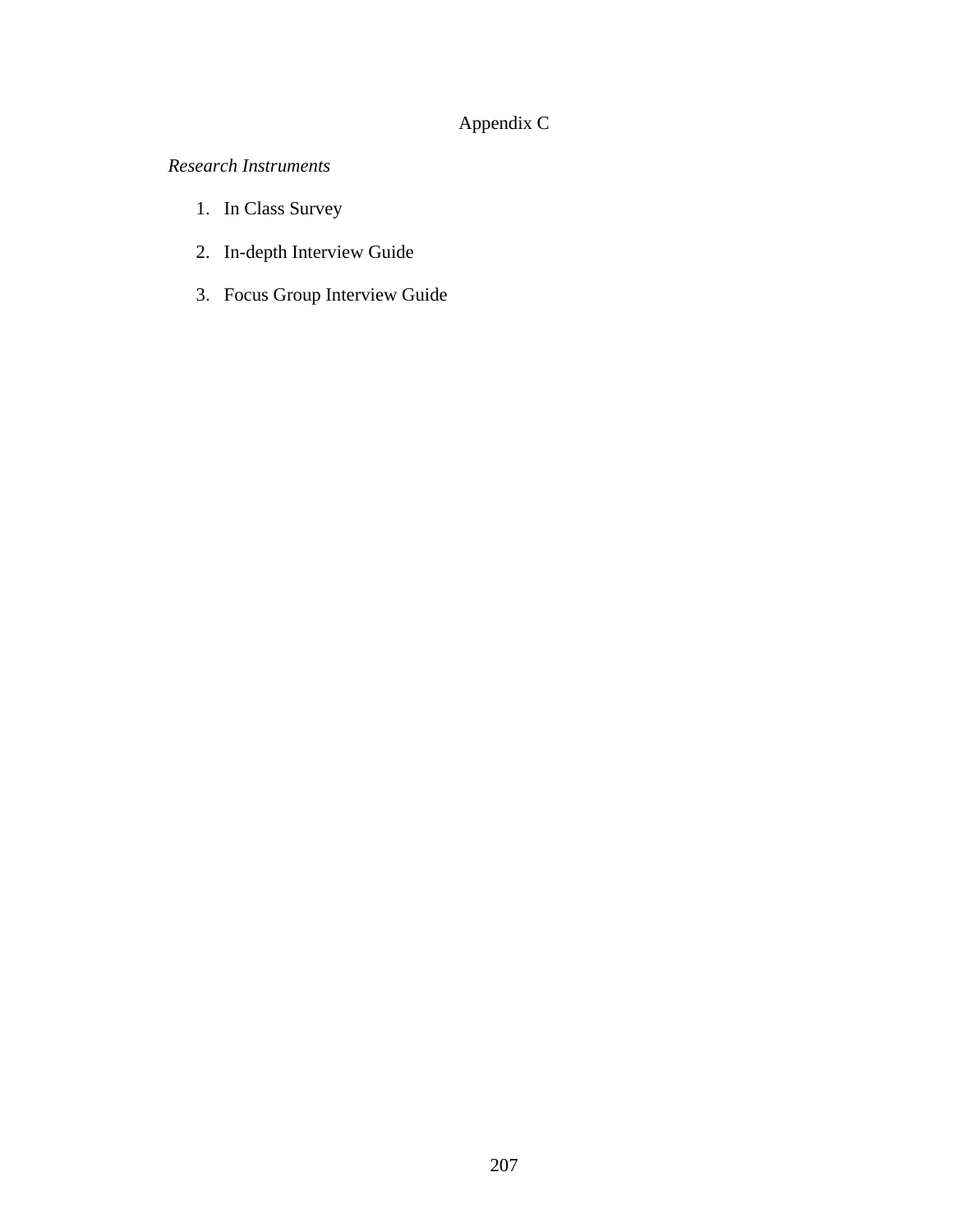- 1. Gender: Female 1. Male 2012
- 2. Age: \_\_\_\_\_
- 3. Approximate high school class size at graduation:
- 4. From the list provided below, please select the activities in which you participated while attending middle or high school.
	- a. \_\_\_\_\_\_ Athletics e. \_\_\_\_\_ Intramurals b. \_\_\_\_\_\_ Cheerleading f. \_\_\_\_\_ Clubs c. \_\_\_\_\_ Poms or Dance Squad g. \_\_\_\_\_ Office Worker
	- d. \_\_\_\_\_\_ Band h. \_\_\_\_\_ Speech and/or Debate
- 5. In terms of student popularity in high school, select the level of importance that best matches the characteristics provided below. Use a "1" for very important; "2" for important; "3" for not so important; or a "4" for no importance.
	- a. \_\_\_\_\_\_ Family status e. \_\_\_\_\_ Good grades b. \_\_\_\_\_ Personal appearance f. \_\_\_\_\_ Athletic c. \_\_\_\_\_\_ Clothes g. \_\_\_\_\_ Participation in activities d. \_\_\_\_\_\_ Nice car h. \_\_\_\_\_ Liked by teachers
- 6. From the statements listed below please check all those that describe your relationships with your friends and peers while in high school.
	- a. \_\_\_\_\_ My friends were a major part of my high school experience
	- b. \_\_\_\_\_ I spent a majority of my free time with my friends while in high school.
	- c. \_\_\_\_\_ When presented with a conflict, the approval of my friends was just as important as the approval of my parents
	- d. \_\_\_\_\_ When presented with a conflict, the approval of my friends was just as important as the approval of my teachers
	- e. \_\_\_\_\_ My relationships with my friends was just as important as making good grades
- 7. As a student, rank (1-7) the following teacher qualities in order of value to you. The most desirable quality rank with a 1, the least important quality rank with a 7.
	- \_\_\_\_\_ Competent instructor
	- \_\_\_\_\_ Effective classroom and behavior management
	- \_\_\_\_\_ Ethical behavior
	- \_\_\_\_\_ Enthusiastic about teaching
	- \_\_\_\_\_ Knowledge of subject
	- \_\_\_\_\_ Professionalism
	- \_\_\_\_\_ Student centered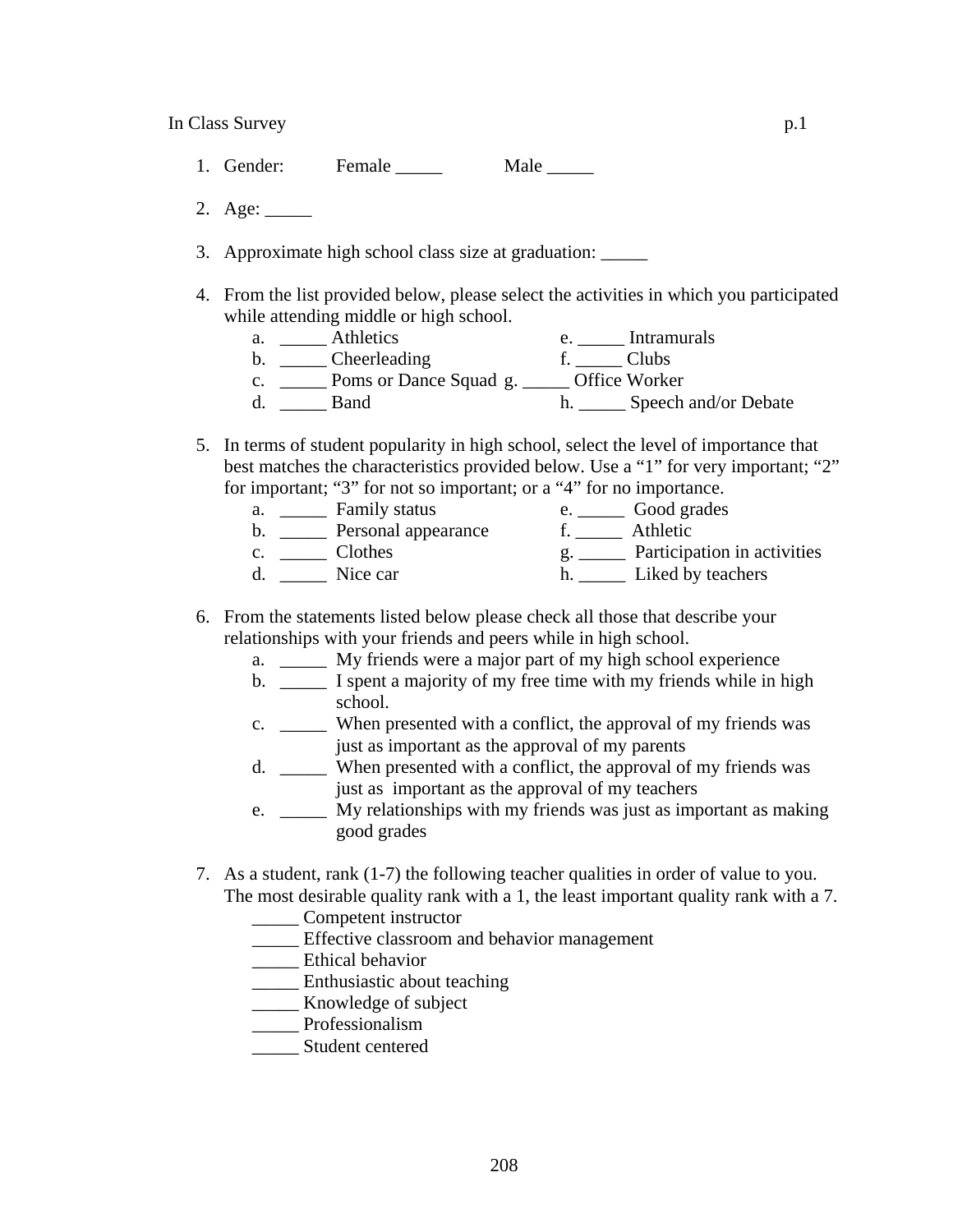In Class Survey (cont.) p. 2

8. From your personal experience what characteristics did the middle or high school teachers have who were most popular with students?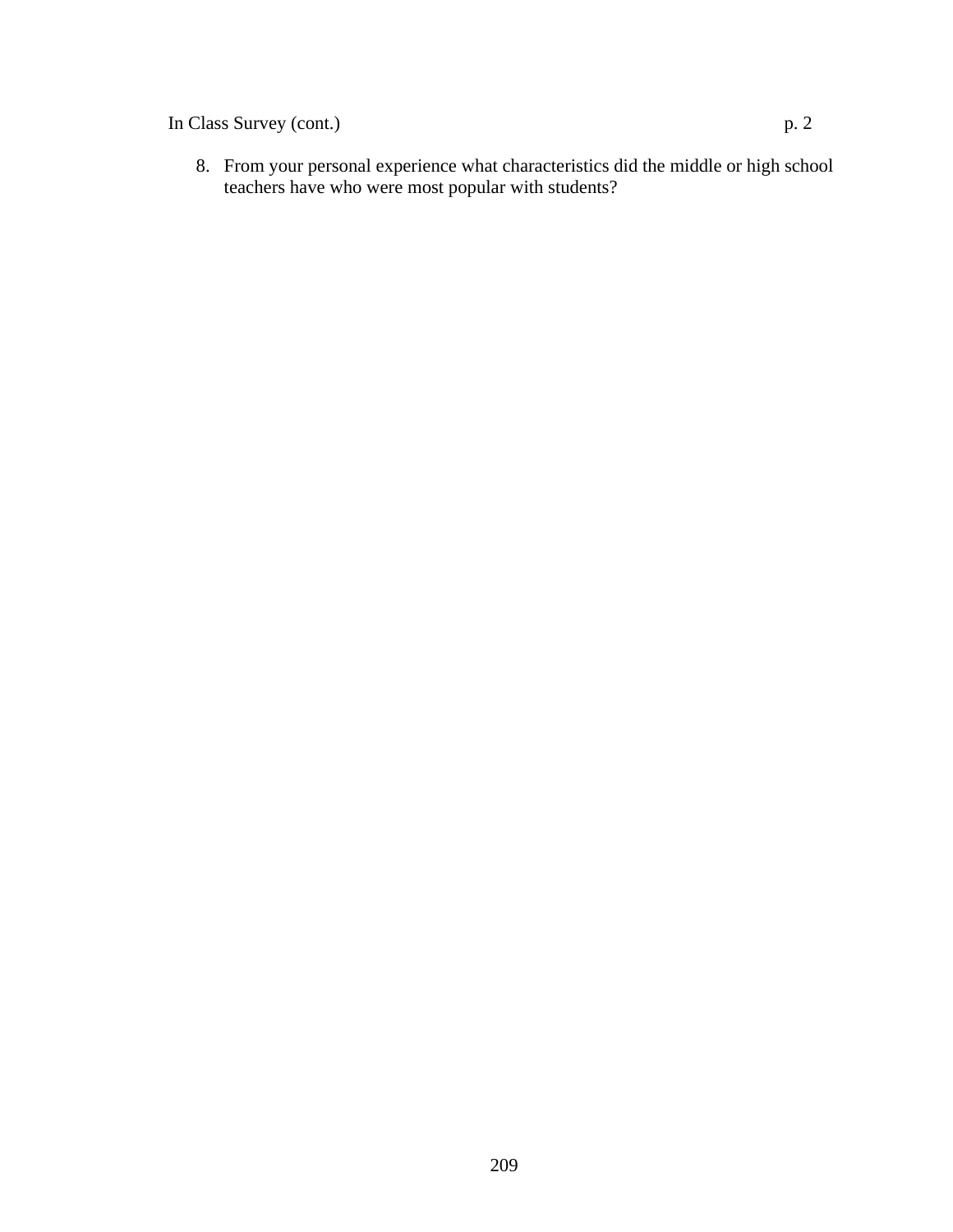In Class Survey (cont.) p. 3

9. Describe the relationships, if any, between the concepts of teaching and learning and who is responsible for each.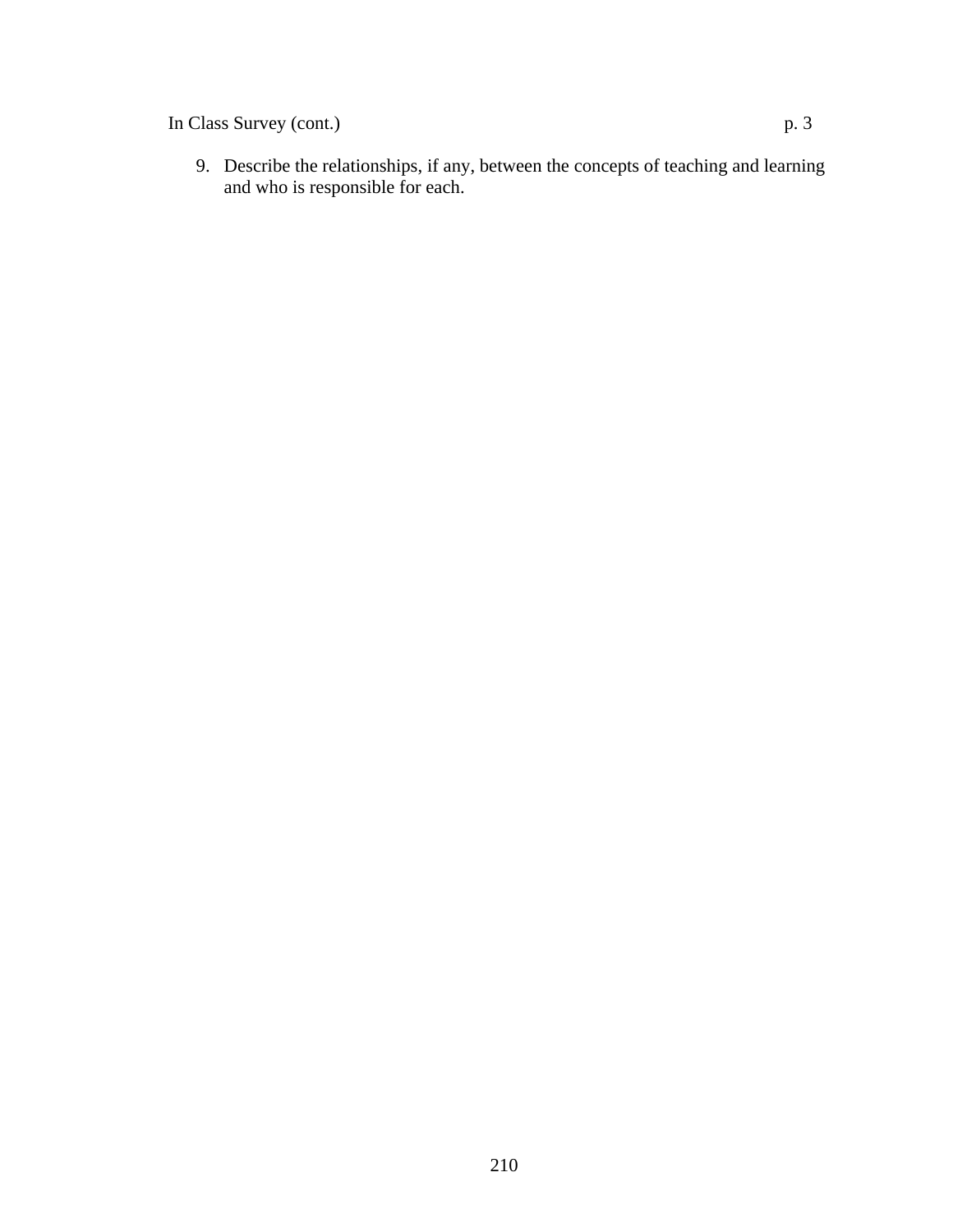In-depth Interview Guide

- 1. When did you start your degree program?
- 2. What grades will your certification include?
- 3. What is your content area?
- 4. Describe why you have chosen teaching as a career?
	- a. What personal benefits are you expecting with a teaching career?
	- b. What personal challenges are you expecting with your teaching career?
- 5. From your point of view what common characteristics or behaviors do the most successful high school students have?
- 6. From your point of view what common characteristics or behaviors do the least successful high school students have?
- 7. Describe the qualities of a middle or high school teacher you experienced that you would want to be most like in your teaching career. Why does this teacher rate higher than others you experienced.
- 8. What characteristics, professional and personal, did middle or high school teachers have who were most popular with students?
- 9. What characteristics, professional and personal, did middle or high school teachers have who were least popular with students?
- 10. From your experience do younger teachers relate better to students than older teachers? Why or why not?
- 11. From your experience, what does it mean to teach? Who is responsible and what activities are involved?
- 12. From your experience, what does it mean to learn? Who is responsible and what activities are involved?
- 13. From your experience as a K-12 student, describe the most memorable part of the experience and explain why.
- 14. From your experience, what could be changed in middle or high school that would have made your experience more valuable?
- 15. In your philosophy of education, what is the role of the student and what is the role of the teacher?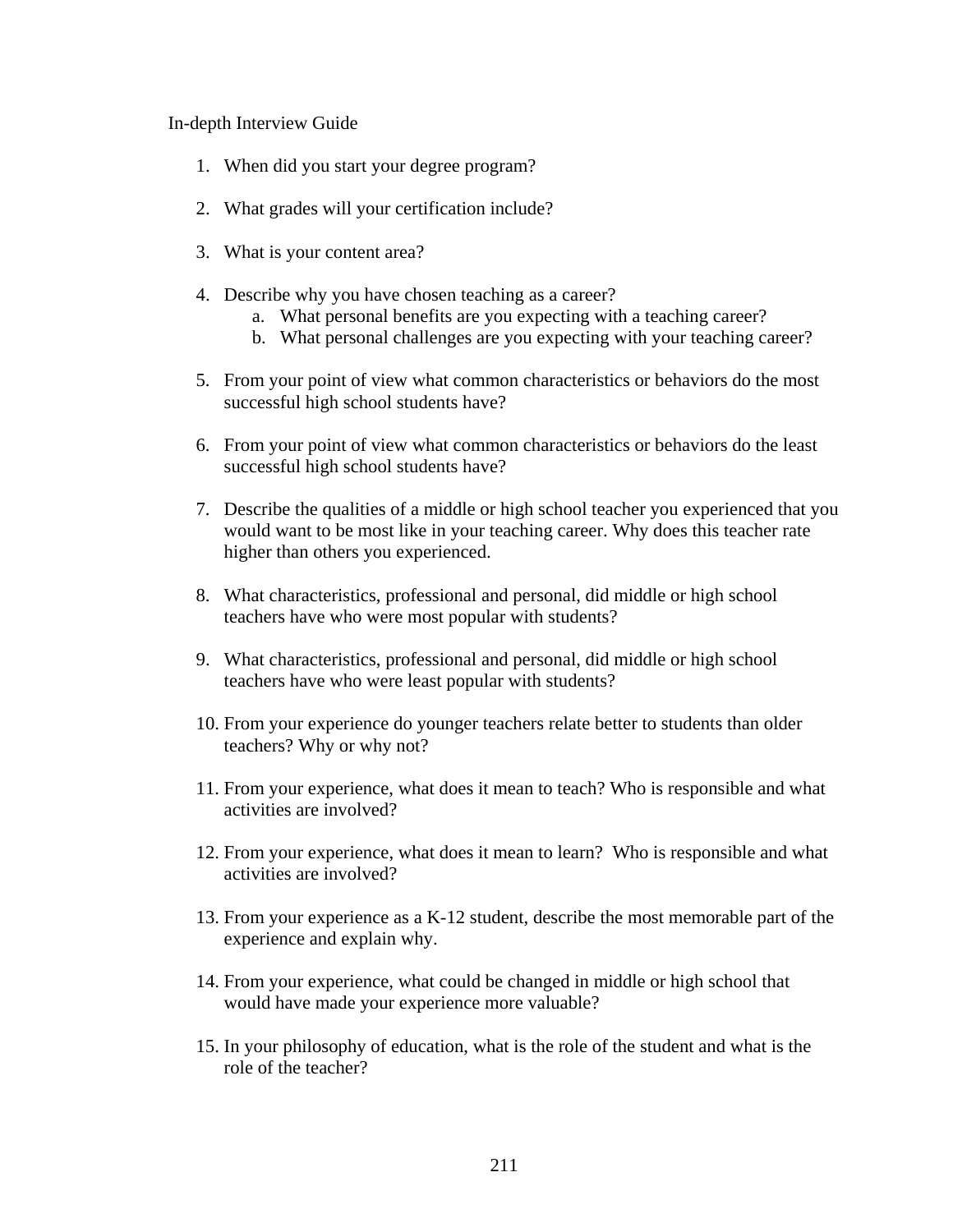16. What skills or knowledge about teaching do you expect to learn from the teacher education program in which you are enrolled?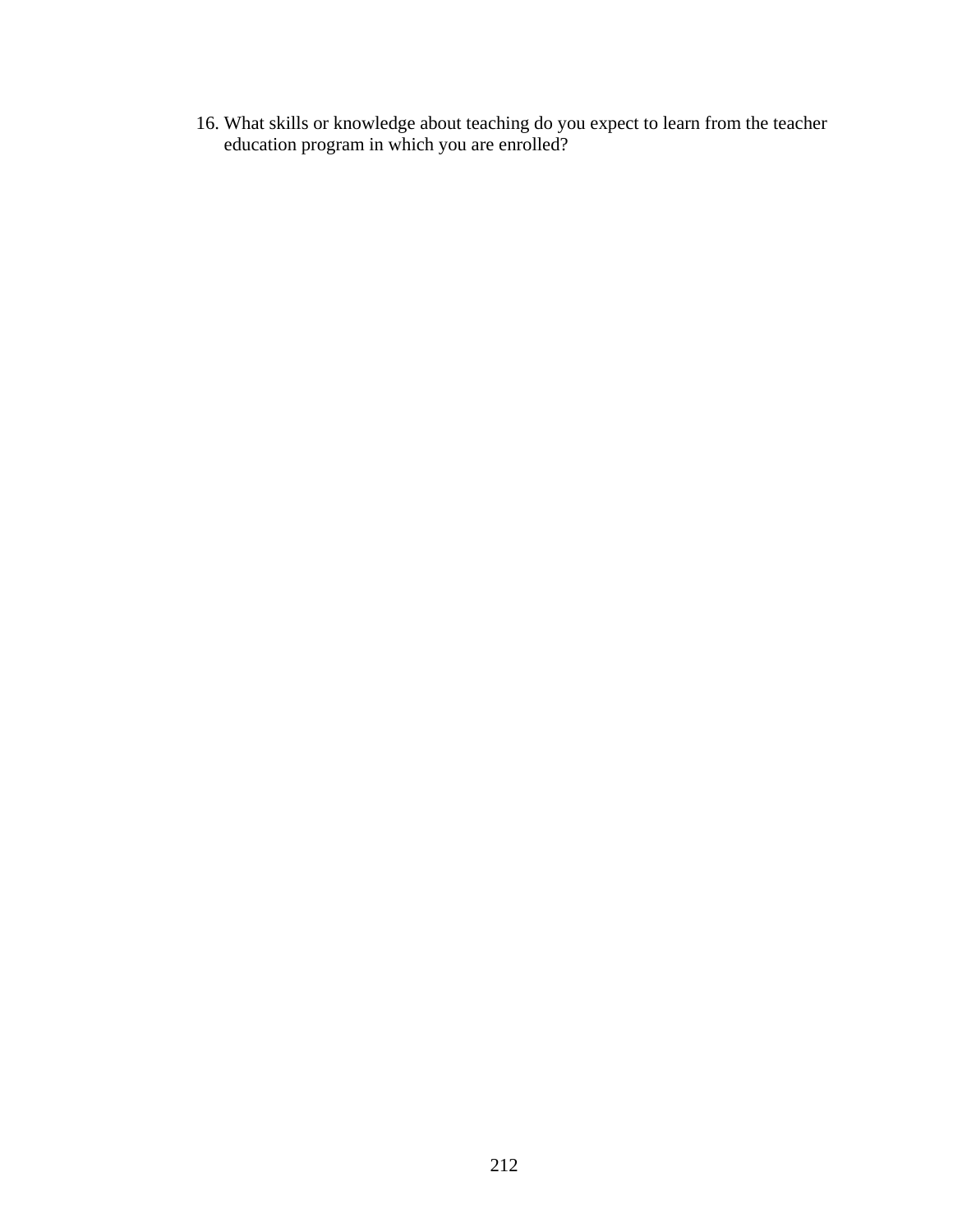Focus Group Interview Guide

- 1. When you started your education program what were you expecting?
- 2. When you started the program you had a certain conception of what teaching was, has any of that changed at this point based upon your limited experience?
- 3. How would you describe the ideal teacher, in your vision... you all have ideals.
- 4. What is your ideal teacher?
- 5. Why do you think is important to be a friend?
- 6. Have any of you had that ideal teacher? Personally?
- 7. Student success, who has primary responsibility for student success.
- 8. When we talk about high school students, what kinds of things are important to high school students in general; from your experience or from what you have observed. What do high school students value?
- 9. How about material things, what material things are important to high school age kids?
- 10. In terms of student achievement and education reform, elementary grades seem to show improvement, seem to show improvement first and easiest compared to secondary grades, whether it's the new MAP test, or the new latest state assessment. When everyone's out trying to increase the grades, it seems like elementary grades are more responsive than secondary grades. Why do you think that is?
- 11. Studies have shown that achievement test scores in math and reading in America or in American high schools have not significantly improved for 35 years. What factors do you believe are preventing high school students from reaching greater levels of achievement on the national tests?
- 12. How important to our culture is academics? When you think of our culture, do we value academics as a nation as a community?